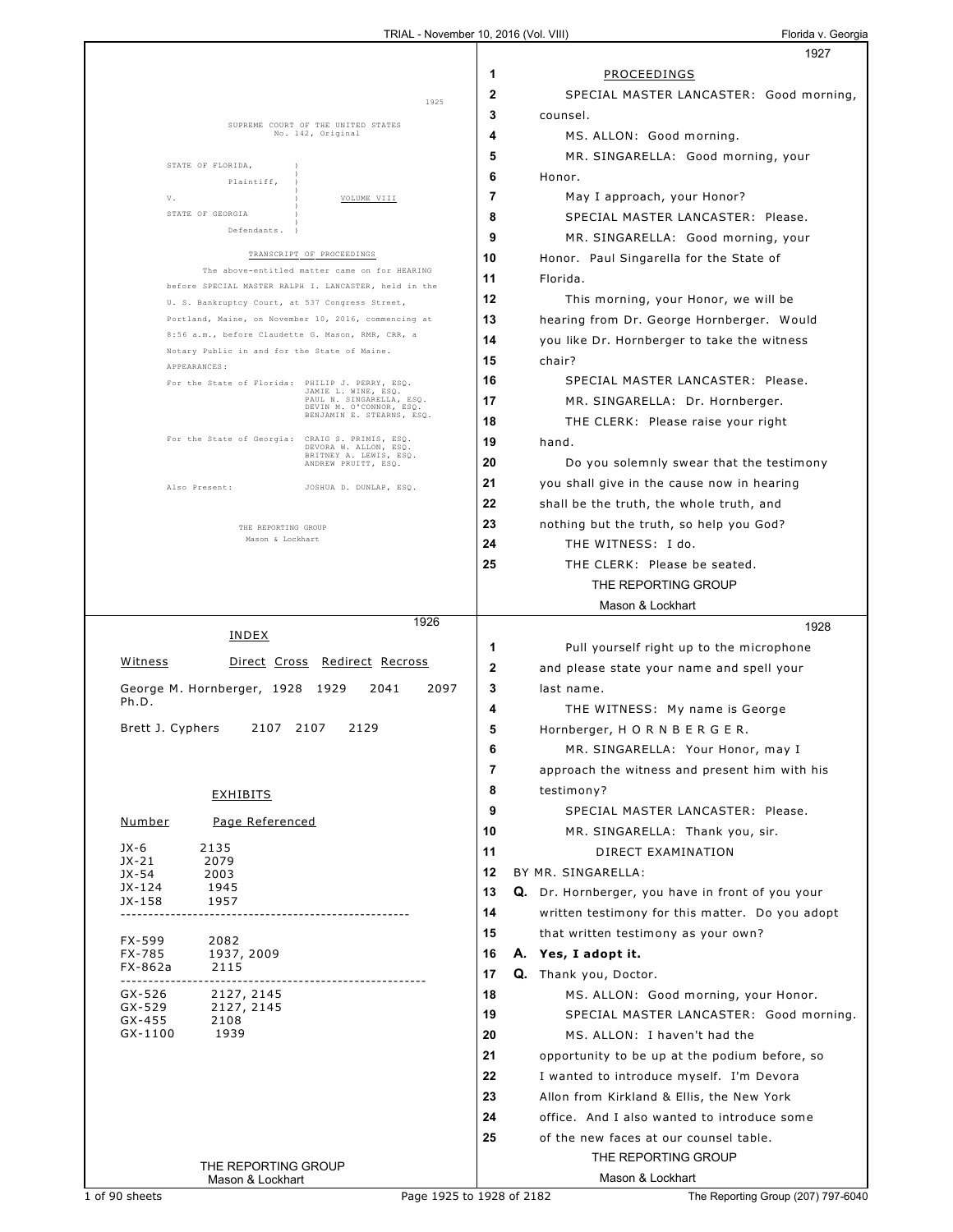|    | 1929                                                                      |              | 1931                                                       |
|----|---------------------------------------------------------------------------|--------------|------------------------------------------------------------|
| 1  | Obviously, you know Mr. Primis. We have                                   | 1            | correct?                                                   |
| 2  | Ms. Lewis and Mr. Pruitt at the counsel table                             | $\mathbf{2}$ | A. We did the calculations.                                |
| 3  | today.                                                                    | 3            | Q. You used the model to simulate the impact of            |
| 4  | MS. LEWIS: Good morning.                                                  | 4            | different consumption caps. Right?                         |
| 5  | SPECIAL MASTER LANCASTER: Good morning.                                   | 5            | A. We did the calculations.                                |
| 6  | MS. ALLON: I have some witness binders                                    | 6            | Q. So you looked at what would happen in terms of          |
| 7  | that I would like to hand up with the Court's                             | 7            | flows into Florida, what the volume of the                 |
| 8  | permission.                                                               | 8            | increase of those flows would be under different           |
| 9  | SPECIAL MASTER LANCASTER: Yes, ma'am.                                     | 9            | consumption cap scenarios; is that right?                  |
| 10 | CROSS-EXAMINATION                                                         | 10           | A. We did those calculations, but they were not part       |
| 11 | BY MS. ALLON:                                                             | 11           | of my opinion set.                                         |
| 12 | Q. Good morning, Dr. Hornberger.                                          | 12           | MS. ALLON: Let's pull up demonstrative                     |
| 13 | A. Good morning, Ms. Allon.                                               | 13           | No. 1.                                                     |
| 14 | Q. Dr. Hornberger, for this case you were asked to                        | 14           | BY MS. ALLON:                                              |
| 15 | assess the impact of both increases and decreases                         | 15           | Q. Dr. Hornberger, if you look at the screen, this         |
| 16 | in Georgia's consumptive use on state line flows                          | 16           | is a manifestation, so to speak, of a model run            |
| 17 | into Florida. Is that correct?                                            | 17           | that you did in your data-driven ResSim model.             |
| 18 | A. Yes.                                                                   | 18           | Is that right?                                             |
| 19 | Q. And for that analysis you used reservoir                               | 19           | A. Yes. It certainly looks like it.                        |
| 20 | modeling; is that correct?                                                | 20           | Q. Okay. And if you read at the bottom, the run is         |
| 21 | A. As part of the analysis, yes.                                          | 21           | called half add IBT add-back. Do you see that?             |
| 22 | Q. In your two different models that you developed,                       | 22           | A. Yes, I do.                                              |
| 23 | you had the data-driven ResSim model, and you had                         | 23           | <b>Q.</b> And the description says, 50 percent, and then a |
| 24 | the Lake Seminole model; is that correct?                                 | 24           | parenthetical, add irr plus Ag pond, close                 |
| 25 | A. Yes.                                                                   | 25           | parenthetical, plus 100 percent IBT. Do you see            |
|    | THE REPORTING GROUP                                                       |              | THE REPORTING GROUP                                        |
|    | Mason & Lockhart                                                          |              | Mason & Lockhart                                           |
|    |                                                                           |              |                                                            |
|    | 1930                                                                      |              | 1932                                                       |
| 1  | Q. All right. Let's start with your data-driven                           | 1            | that?                                                      |
| 2  | ResSim model. Your data-driven ResSim model is                            | $\mathbf{2}$ | A. Yes.                                                    |
| 3  | based on the ResSim model that was developed and                          | 3            | <b>Q.</b> The consumption cap scenario that you were       |
| 4  | used by the United States Army Corps; is that                             | 4            | modeling in this run includes an elimination of            |
| 5  | correct?                                                                  | 5            | 50 percent of agricultural irrigation in the               |
| 6  | A. Yes.                                                                   | 6            | Flint River Basin; is that correct?                        |
| 7  |                                                                           | 7            | A. It's 50 percent of what we estimated as a               |
| 8  | Q. You made some modifications to the Army Corps<br>model; is that right? | 8            | conservative lower bound on agricultural                   |
| 9  | A. Not the model itself, but to the reservoir                             | 9            | withdrawals.                                               |
| 10 | inflows.                                                                  | 10           | <b>Q.</b> And this consumption cap also includes a 50      |
| 11 | <b>Q.</b> Right. Your model uses a different flow input                   | 11           | percent elimination of small farm ponds in the             |
| 12 | than the Army Corps model does?                                           | 12           | Flint River Basin; is that correct?                        |
| 13 | A. Yes.                                                                   | 13           | A. Yes.                                                    |
| 14 | Q. But, otherwise, your data-driven ResSim is pretty                      | 14           | Q. And this consumption cap scenario that you              |
| 15 | similar to the Army Corps' ResSim model; isn't                            | 15           | modeled also includes a 100 percent elimination            |
| 16 | that right?                                                               | 16           | of all interbasin transfers out of the ACF Basin;          |
| 17 | A. Yes.                                                                   | 17           | is that correct?                                           |
| 18 | Q. Your data-driven ResSim model uses the same                            | 18           | A. Yes.                                                    |
| 19 | reservoir operating rules as the Army Corps                               | 19           | <b>Q.</b> And you looked at what the benefit to Florida    |
| 20 | model. Right?                                                             | 20           | would be in terms of additional flows at the               |
| 21 | A. Yes.                                                                   | 21           | state line if these cutbacks were imposed. Is              |
| 22 | Q. Now, you used your data-driven ResSim model to                         | 22           | that right?                                                |
| 23 | look at the impact of decreases in Georgia's                              | 23           | A. Yes.                                                    |
| 24 | consumptive use on the amount of flow that would                          | 24           | Q. Your model simulated how much additional water          |
| 25 | cross the state line into Florida; is that                                | 25           | would go to Florida if this specific cap was               |
|    | THE REPORTING GROUP                                                       |              | THE REPORTING GROUP                                        |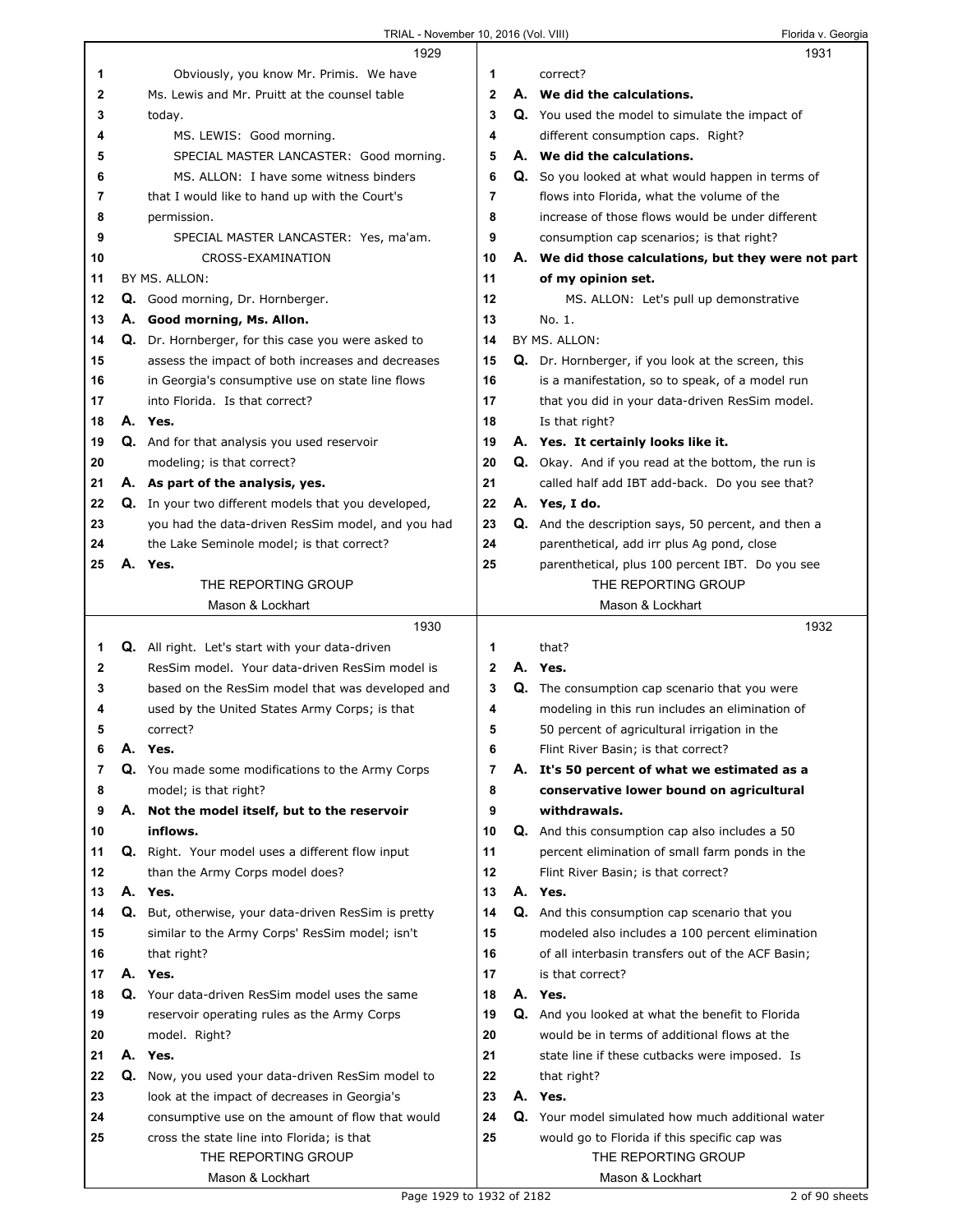TRIAL - November 10, 2016 (Vol. VIII) CHANGE CONTRIBUTE: Florida v. Georgia

|          |    | 1933                                                                                                  |             |    | 1935                                                                   |  |
|----------|----|-------------------------------------------------------------------------------------------------------|-------------|----|------------------------------------------------------------------------|--|
| 1        |    | imposed under a variety of hydrologic conditions;                                                     | 1           |    | that cutting Georgia's Ag use in half would                            |  |
| 2        |    | is that right?                                                                                        | $\mathbf 2$ |    | produce zero cfs of additional flow at the state                       |  |
| 3        |    | A. Yes.                                                                                               | 3           |    | line into Florida for 153 days in a year with                          |  |
| 4        |    | Q. And those hydrologic conditions that you                                                           | 4           |    | similar hydrologic conditions to 2012; is that                         |  |
| 5        |    | considered are based on historical hydrologic                                                         | 5           |    | correct?                                                               |  |
| 6        |    | conditions; is that right?                                                                            | 6           |    | A. It calculated that result, yes.                                     |  |
| 7        |    | A. Yes.                                                                                               | 7           |    | Q. For every single one of these days that we just                     |  |
| 8        | Q. | So, for example, how much additional flow would                                                       | 8           |    | walked through, your modeling from data-driven                         |  |
| 9        |    | be produced from this consumption cap under                                                           | 9           |    | ResSim showed no impact at the state line from                         |  |
| 10       |    | hydrologic conditions similar to the summer of                                                        | 10          |    | eliminating half of all of Georgia's irrigation                        |  |
| 11       |    | 2007. Correct?                                                                                        | 11          |    | in the Flint River Basin at that time; is that                         |  |
| 12       |    | A. Amongst others, yes.                                                                               | 12          |    | correct?                                                               |  |
| 13       |    | Q. Now, you're aware of the result also of this                                                       | 13          | А. | Half of the minimum estimate -- lower bound                            |  |
| 14       |    | modeling analysis; aren't you?                                                                        | 14          |    | estimate. And it calculated it. It didn't show                         |  |
| 15       |    | A. Yes.                                                                                               | 15          |    | it.                                                                    |  |
| 16       |    | Q. All right. Let's take a look at what you found.                                                    | 16          |    | <b>Q.</b> The results from your data-driven ResSim model               |  |
| 17       |    | MS. ALLON: And I want to pull up                                                                      | 17          |    | where you looked at scenarios where Georgia's                          |  |
| 18       |    | demonstrative No. 2, please.                                                                          | 18          |    | consumptive use was decreased showed that there                        |  |
| 19       |    | BY MS. ALLON:                                                                                         | 19          |    | were several months in several different years                         |  |
| 20       |    | Q. Dr. Hornberger, you found that when you modeled                                                    | 20          |    | where there was no impact at the state line as a                       |  |
| 21       |    | the scenario we just looked at, which included a                                                      | 21          |    | result of any of the reductions in the scenarios                       |  |
| 22       |    | 50 percent reduction in Georgia's agricultural                                                        | 22          |    | that you modeled; is that correct?                                     |  |
| 23       |    | use, that scenario would produce zero cfs of                                                          | 23          |    | A. It calculated those results, yes.                                   |  |
| 24       |    | additional flow at the state line for 63 days in                                                      | 24          | Q. | Now, you conducted this modeling before you                            |  |
| 25       |    | the year 2000. Isn't that right?                                                                      | 25          |    | submitted your expert report; is that correct?                         |  |
|          |    | THE REPORTING GROUP                                                                                   |             |    | THE REPORTING GROUP                                                    |  |
|          |    | Mason & Lockhart                                                                                      |             |    | Mason & Lockhart                                                       |  |
|          |    |                                                                                                       |             |    |                                                                        |  |
|          |    |                                                                                                       |             |    |                                                                        |  |
|          |    | 1934<br>A. This is for data-driven ResSim and calculations                                            | 1           |    | 1936<br>A. Yes.                                                        |  |
| 1.       |    | of minimum releases under the RIOP.                                                                   |             |    |                                                                        |  |
| 2<br>3   |    |                                                                                                       | $\mathbf 2$ |    | Q. And you were aware of these results before you                      |  |
| 4        | Q. | Dr. Hornberger, under your data-driven ResSim                                                         | 3<br>4      |    | submitted your expert report; is that correct?                         |  |
| 5        |    | model run, under the consumption cap scenario                                                         | 5           |    | A. Yes. I produced them with the expert report.                        |  |
|          |    | that we just walked through, your model predicted                                                     |             |    | <b>Q.</b> But your report itself doesn't discuss these                 |  |
| 6<br>7   |    | there would be 63 total days of zero cfs<br>additional flow at the state line under                   | 6<br>7      | А. | results; does it?                                                      |  |
|          |    |                                                                                                       |             |    | It does not. My opinions were not based on the                         |  |
| 8        |    | hydrological conditions similar to 2000. Is that<br>correct?                                          | 8<br>9      |    | results of the data-driven ResSim model for<br>reduction scenarios.    |  |
| 9<br>10  |    |                                                                                                       | 10          | Q. | Now, we just talked about this analysis where you                      |  |
|          |    | A. Yes. The data-driven ResSim model produced that                                                    |             |    |                                                                        |  |
| 11       |    | result.                                                                                               | 11<br>12    |    | looked at the impact of decreases in Georgia's                         |  |
| 12<br>13 |    | Q. And your data-driven ResSim model also predicted<br>that under this consumption cap scenario where | 13          |    | consumptive use. You also used your data-driven                        |  |
| 14       |    |                                                                                                       |             |    | ResSim model to analyze the impact of increases                        |  |
| 15       |    | Georgia's consumptive use was cut by 50 percent,                                                      | 14<br>15    |    | in Georgia's consumptive use; is that right?<br>A. Yes.                |  |
|          |    | there would be 81 total days of zero additional                                                       |             |    |                                                                        |  |
| 16<br>17 |    | flow at the state line in a year with hydrologic                                                      | 16<br>17    |    | Q. And those results were included in your expert<br>report?           |  |
| 18       |    | conditions similar to 2007. Is that right?<br>A. Yes.                                                 | 18          |    | A. Yes.                                                                |  |
| 19       |    |                                                                                                       | 19          |    |                                                                        |  |
| 20       |    | Q. And your model also predicted that using the same                                                  | 20          |    | Q. You were trying to figure out what would happen                     |  |
|          |    | consumption cap scenario would produce zero                                                           |             |    | to state line flows if Georgia's consumptive use                       |  |
| 21       |    | additional flow at the state line for 93 total                                                        | 21<br>22    |    | increased. Right?                                                      |  |
| 22       |    | days in a year with hydrologic conditions similar                                                     |             |    | A. Yes.                                                                |  |
| 23<br>24 | А. | to 2011; is that correct?                                                                             | 23          |    | Q. And in order to do that, you used your                              |  |
| 25       |    | Yes.                                                                                                  | 24<br>25    |    | data-driven ResSim model to simulate the impact                        |  |
|          |    | Q. And finally, your data-driven ResSim model showed<br>THE REPORTING GROUP                           |             |    | of decreased inflows into the reservoir system;<br>THE REPORTING GROUP |  |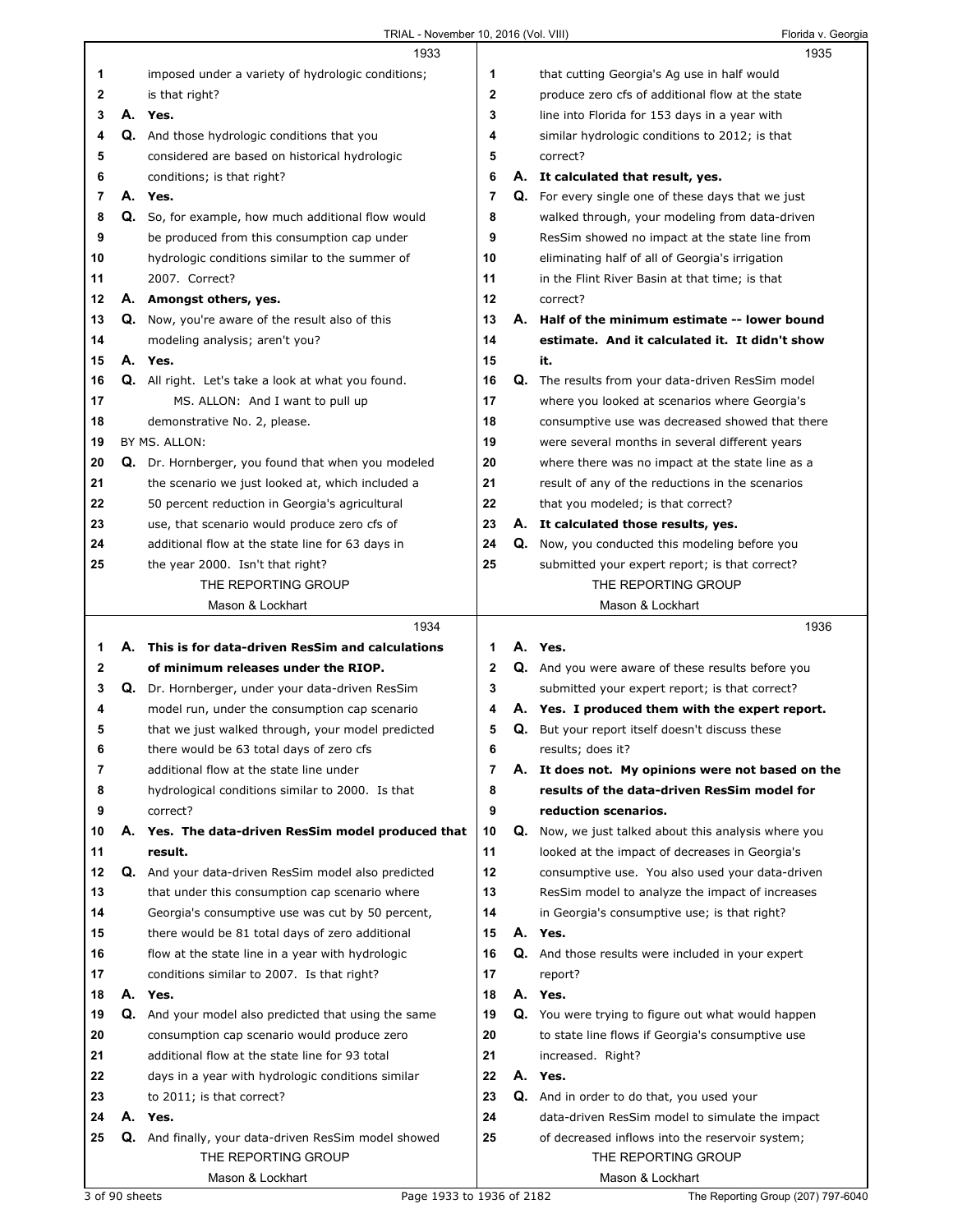|                   | 1937                                                                                                |                   | 1939                                                                                                     |
|-------------------|-----------------------------------------------------------------------------------------------------|-------------------|----------------------------------------------------------------------------------------------------------|
| 1                 | is that right?                                                                                      | 1                 | reservoirs. Right?                                                                                       |
| 2                 | A. Yes.                                                                                             | $\mathbf 2$       | A. Table 11 doesn't show -- could you repeat that?                                                       |
| 3                 | Q. And for this analysis of increased consumptive                                                   | 3                 | <b>Q.</b> Table 11 doesn't say anything about the decrease                                               |
| 4                 | use, you modeled a scenario that involved                                                           | 4                 | in water entering the reservoirs that generated                                                          |
| 5                 | projections for future water use for Georgia in                                                     | 5                 | the decrease in state line flows that you                                                                |
| 6                 | the year 2050; is that correct?                                                                     | 6                 | identified in table 11?                                                                                  |
| $\overline{7}$    | A. Yes.                                                                                             | $\overline{7}$    | A. Yes.                                                                                                  |
| 8                 | Q. All right. Let's take a look at your results                                                     | 8                 | Q. Now, we did get the information you were                                                              |
| 9                 | from that modeling, and I want to turn to your                                                      | 9                 | referring to and walked through it. And it's at                                                          |
| 10                | expert report. It's in the binder in front of                                                       | 10                | GX-1100, which is in the binders you have in                                                             |
| 11                | you. It's FX-785. And I want to turn                                                                | 11                | front of you; and I'll put it up on the screen as                                                        |
| 12                | specifically to page 53, table 11.                                                                  | 12                | well.                                                                                                    |
| 13                | Now, Dr. Hornberger, table 11 in FX-785 shows                                                       | 13                | Now, GX-1100 shows your values from table 11                                                             |
| 14                | the results of your data-driven ResSim modeling                                                     | 14                | for future use scenario where Georgia's                                                                  |
| 15                | of the impact of Georgia's projected future water                                                   | 15                | consumptive use was increased to the levels that                                                         |
| 16                | use on state line flows; isn't that right?                                                          | 16                | Florida projects for 2050. Right?                                                                        |
| 17                | A. Yes.                                                                                             | 17                | A. Yes.                                                                                                  |
| 18                | Q. And specifically scenario 1, where it says,                                                      | 18                | <b>Q.</b> And the column that says table 11, scenario 1,                                                 |
| 19                | Future Increases in Water Consumption in Georgia.                                                   | 19                | Reduction in Outflow, that's reproduced from what                                                        |
| 20                | Right?                                                                                              | 20                | we just looked at in table 11 in your report.                                                            |
| 21                | A. Yes.                                                                                             | 21                | Right?                                                                                                   |
| 22                | Q. So let's just look at 2000 as an example. Your                                                   | 22                | A. Yes. It looks that way.                                                                               |
| 23                | modeling using data-driven ResSim shows that if                                                     | 23                | <b>Q.</b> Now, what GX-1100 also includes is the total                                                   |
| 24                | Georgia's water use rose to the levels that                                                         | 24                | reduction in inflow to the reservoirs over the                                                           |
| 25                | Florida is projecting, state line flows would be                                                    | 25                | same time period. Those are the columns that say                                                         |
|                   | THE REPORTING GROUP                                                                                 |                   | THE REPORTING GROUP                                                                                      |
|                   | Mason & Lockhart                                                                                    |                   | Mason & Lockhart                                                                                         |
|                   |                                                                                                     |                   |                                                                                                          |
|                   |                                                                                                     |                   |                                                                                                          |
|                   | 1938                                                                                                |                   | 1940                                                                                                     |
| 1<br>$\mathbf{2}$ | decreased by 231 cfs in a year with hydrologic                                                      | 1<br>$\mathbf{2}$ | June, July, August, September, and then the                                                              |
| 3                 | conditions similar to 2000. Is that right?<br>A. Yes.                                               | 3                 | average. Right?<br>A. Yes.                                                                               |
| 4                 | <b>Q.</b> And you go through that analysis for nine                                                 | 4                 |                                                                                                          |
| 5                 |                                                                                                     | 5                 | Q. And we used your inflow data for the columns, and                                                     |
| 6                 | different years in table 11; isn't that right?<br>A. Yes.                                           | 6                 | we accurately reproduced it in GX-1100, didn't<br>we?                                                    |
| 7                 |                                                                                                     | $\overline{7}$    | A. It looks that way, yes.                                                                               |
| 8                 | Q. But what you don't report in table 11 or anywhere<br>else in your report is the magnitude of the | 8                 |                                                                                                          |
| 9                 | increase in Georgia's consumptive use that caused                                                   | 9                 | Q. Now, we can see two different things in GX-1100.<br>We can see the magnitude of the decrease in flows |
| 10                | the state line flow decline you identified; is                                                      | 10                | caused by Georgia's projected increased water                                                            |
| 11                | that right?                                                                                         | 11                | consumption for this scenario, and we can also                                                           |
| 12                | A. Well, we had to produce that.                                                                    | 12                | see how much of that decrease actually                                                                   |
| 13                | Q. You produced that after Georgia asked you for                                                    | 13                | materialized into a decrease in state line flows.                                                        |
| 14                | that at your deposition; isn't that right?                                                          | 14                | Right?                                                                                                   |
| 15                | A. I don't recall. I thought that we had produced                                                   | 15                | A. Yes.                                                                                                  |
| 16                | that with the report.                                                                               | 16                | <b>Q.</b> In the column on the far right where it says                                                   |
| 17                | Q. In table 11, you say how much state line flows go                                                | 17                | Reduction in Outflow Over Reduction in Inflow, we                                                        |
| 18                | down. Right?                                                                                        | 18                | also included the percent impact of the decreased                                                        |
| 19                | A. In the scenario 1, yes.                                                                          | 19                | inflow to the reservoir under this scenario on                                                           |
| 20                | <b>Q.</b> But table 11 doesn't say anything about what the                                          | 20                | the decreased outflow into Florida. Do you see                                                           |
| 21                | associated increase was in consumptive use that                                                     | 21                | that?                                                                                                    |
| 22                | caused that decline?                                                                                | 22                | A. Yes.                                                                                                  |
| 23                | A. It does not.                                                                                     | 23                | Q. Let's use 2002 as an example. Under your future                                                       |
| 24                | Q. And table 11 doesn't say anything about what the                                                 | 24                | use scenario that you're modeling, Georgia's                                                             |
| 25                | associated decrease was in water entering the                                                       | 25                | projected increases in consumptive use lead to                                                           |
|                   | THE REPORTING GROUP                                                                                 |                   | THE REPORTING GROUP                                                                                      |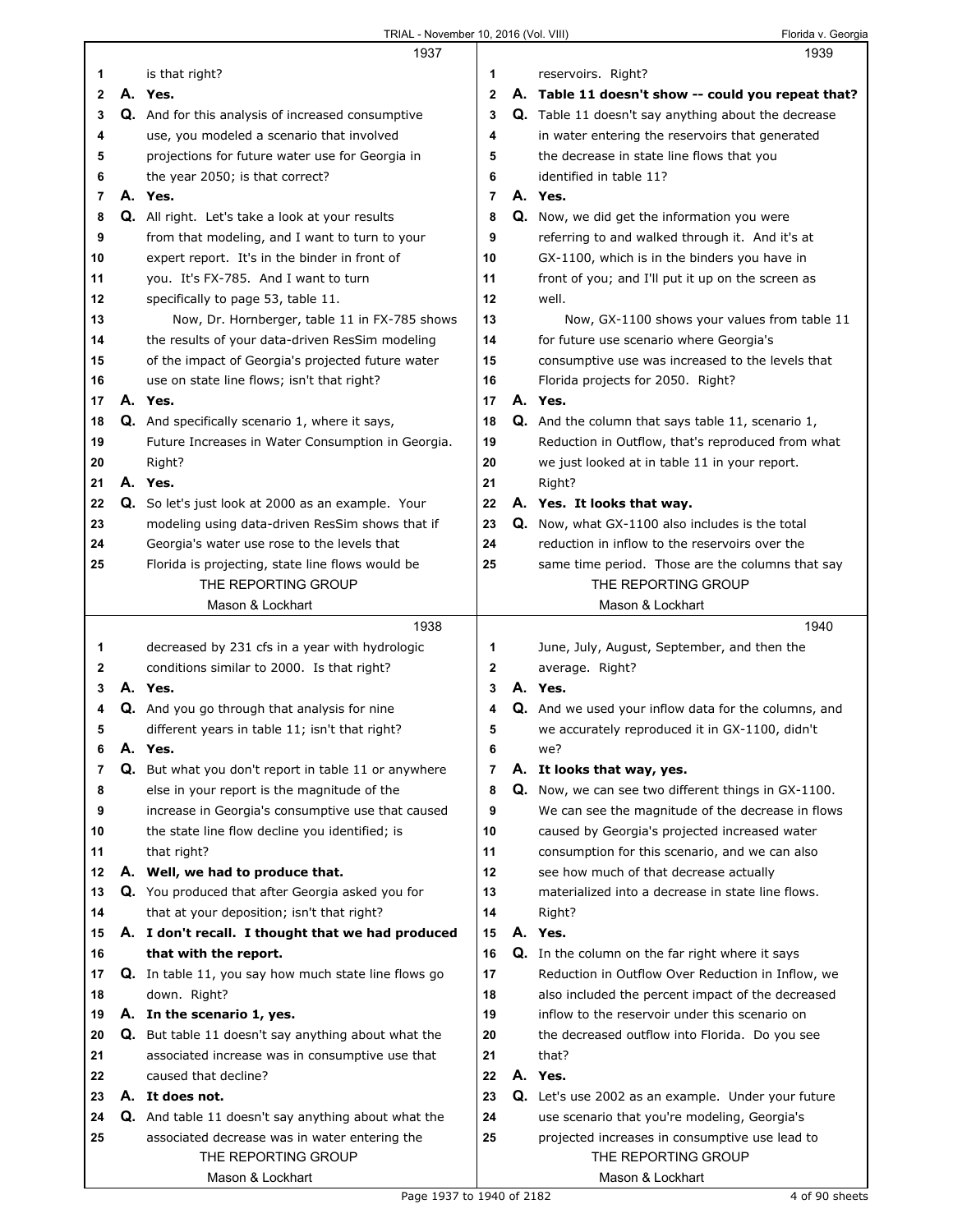|    | 1941                                                      |             | 1943                                                 |
|----|-----------------------------------------------------------|-------------|------------------------------------------------------|
| 1  | average decreased inflow into the reservoirs of           | 1           | BY MS. ALLON:                                        |
| 2  | 1500 cfs for June through September. Is that              | $\mathbf 2$ | Q. Dr. Hornberger, you recall giving a deposition in |
| 3  | right?                                                    | 3           | this case. Is that right?                            |
| 4  | A. Yes.                                                   | 4           | A. Oh, yes.                                          |
| 5  | Q. So Florida predicts that in this 2050 future-use       | 5           | Q. For three days we sat together; is that correct?  |
| 6  | scenario, Georgia's consumptive use will cause            | 6           | A. That's correct.                                   |
| 7  | 1500 less cfs to enter the reservoir system on            | 7           | Q. Okay. And there was a court reporter there?       |
| 8  | average in June through September. Is that                | 8           | A. Yes.                                              |
| 9  | right?                                                    | 9           | Q. And you were under oath?                          |
| 10 | A. Yes.                                                   | 10          | A. Yes.                                              |
| 11 | Q. And your modeling, using the data-driven ResSim        | 11          | Q. And you told the truth. Right?                    |
| 12 | model that you included in your report, shows             | 12          | A. I did.                                            |
| 13 | that if 1500 less cfs enters the reservoir system         | 13          | Q. Okay. And I want to turn to page 735 in your      |
| 14 | in a year with hydrologic conditions similar to           | 14          | deposition transcript, line 23. And I'm going to     |
| 15 | 2002, the corresponding decrease in state line            | 15          | ask Mr. Smith to play clip 159.                      |
| 16 | flows will be 120 cfs; is that right?                     | 16          | (Whereupon the video was played.)                    |
| 17 | A. That's what the data-driven ResSim model               | 17          | BY MS. ALLON:                                        |
| 18 | calculates, yes.                                          | 18          | Q. Dr. Hornberger, were you asked those questions;   |
| 19 | Q. Your modeling shows that in a year with                | 19          | and did you give those answers?                      |
| 20 | hydrologic conditions similar to 2002, only               | 20          | A. Yes.                                              |
| 21 | 8 percent of the decreased flow entering the              | 21          | Q. Now, your new Lake Seminole model was created     |
| 22 | reservoir system as a result of Georgia's                 | 22          | specifically for the purpose of this litigation;     |
| 23 | increased consumptive use will materialize as a           | 23          | isn't that correct?                                  |
| 24 | decrease at the state line. Isn't that correct?           | 24          | A. That is correct.                                  |
| 25 | A. That is what is calculated, yes.                       | 25          | Q. You have never used the Lake Seminole model in    |
|    | THE REPORTING GROUP                                       |             | THE REPORTING GROUP                                  |
|    | Mason & Lockhart                                          |             | Mason & Lockhart                                     |
|    | 1942                                                      |             | 1944                                                 |
| 1. | <b>Q.</b> Let's look at the line at the bottom of GX-1100 |             |                                                      |
|    |                                                           | 1           | the past with respect to any other matter; isn't     |
| 2  | that says average. Do you see that?                       | 2           | that right?                                          |
| 3  | A. Yes.                                                   | 3           | A. That is correct.                                  |
| 4  | <b>Q.</b> The average reduction in inflows as a result of | 4           | Q. In fact, no one has ever used your Lake Seminole  |
| 5  | Georgia's projected increased consumptive use in          | 5           | model outside of this case; isn't that right?        |
| 6  | this scenario from June through September of the          | 6           | A. Yes.                                              |
| 7  | nine years that you model is 1389 cfs; is that            | 7           | Q. Florida has never used this model before?         |
| 8  | correct?                                                  | 8           | A. Do I understand from the inflection that that's a |
| 9  | A. Yes.                                                   | 9           | question?                                            |
| 10 | Q. And your model shows that the average reduction        | 10          | Q. It is a question.                                 |
| 11 | in state line flows into Florida for this same            | 11          | A. No. Florida has not used it.                      |
| 12 | period of time is 433 cfs. Is that right?                 | 12          | Q. The Army Corps has never used your Lake Seminole  |
| 13 | A. That is what the model calculates, yes.                | 13          | model before; has it?                                |
| 14 | Q. After you ran your data-driven ResSim model, you       | 14          | A. No.                                               |
| 15 | developed a second model. Right?                          | 15          | Q. Okay. Now, there are five reservoirs in the ACF   |
| 16 | A. No. It wasn't after I ran the data-driven              | 16          | Basin. Right?                                        |
| 17 | ResSim.                                                   | 17          | A. Yes.                                              |
| 18 | Q. Your testimony is that you did not create the          | 18          | Q. The Army Corps ResSim model simulates all five    |
| 19 | Lake Seminole model after you created the                 | 19          | reservoirs in the system. Right?                     |
| 20 | data-driven ResSim model?                                 | 20          | A. There is calculations for all five, yes.          |
| 21 | A. My best recollection is that we developed these        | 21          | Q. Your data-driven ResSim model also simulates all  |
| 22 | in parallel.                                              | 22          | five reservoirs in the system. Right?                |
| 23 | MS. ALLON: Your Honor, I would like to                    | 23          | A. Yes.                                              |
| 24 | hand a copy of Dr. Hornberger's deposition                | 24          | Q. Your Lake Seminole model does not simulate all    |
| 25 | transcript, if that's all right.                          | 25          | five reservoirs in the system. Right?                |
|    | THE REPORTING GROUP<br>Mason & Lockhart                   |             | THE REPORTING GROUP<br>Mason & Lockhart              |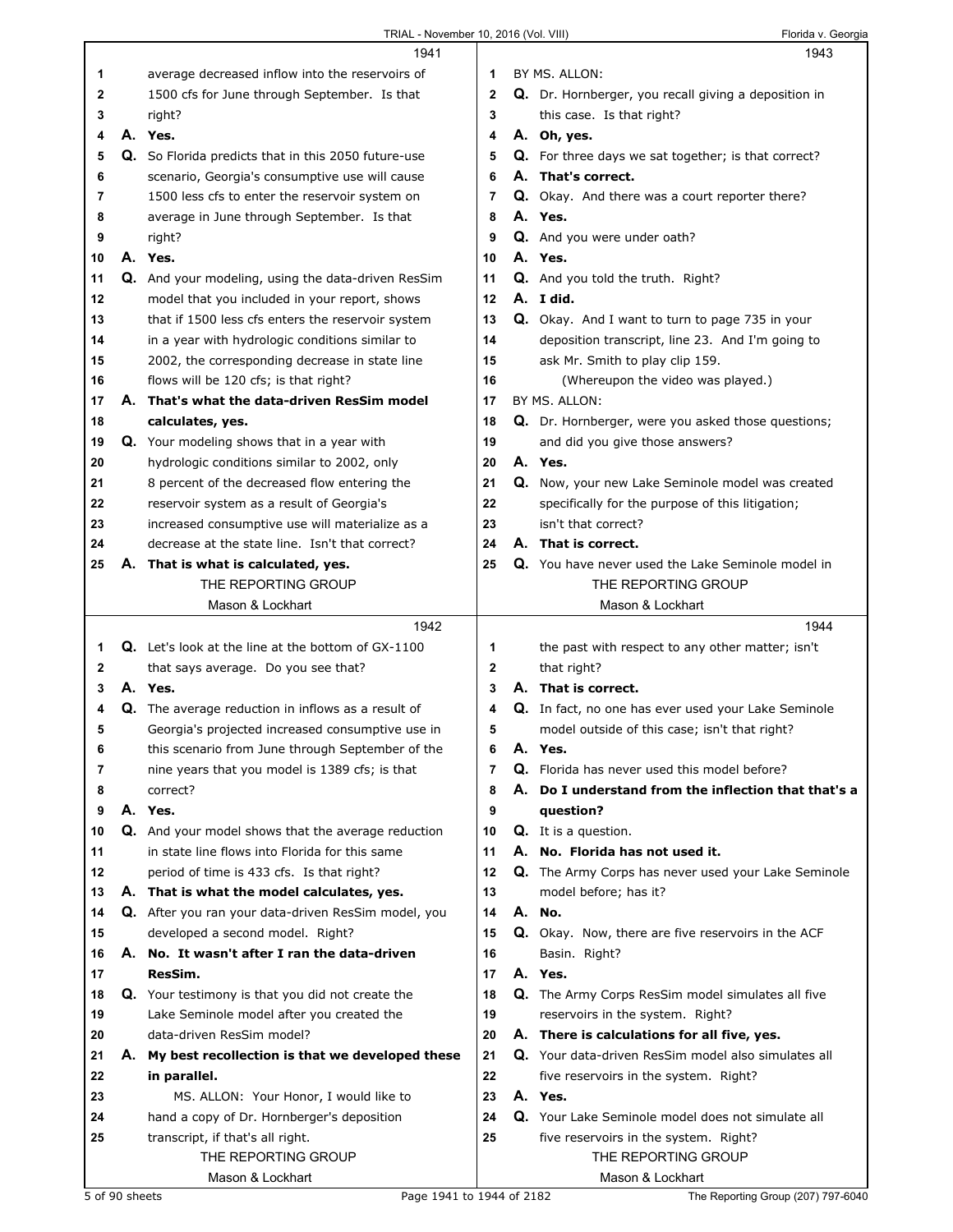|    |    | 1945                                                      |              | 1947                                                           |
|----|----|-----------------------------------------------------------|--------------|----------------------------------------------------------------|
| 1  |    | A. It doesn't do calculations on all five.                | 1            | That's what the Corps says. Right?                             |
| 2  |    | Q. Your Lake Seminole model only simulates a single       | $\mathbf{2}$ | A. Yes.                                                        |
| 3  |    | reservoir, Lake Seminole. Right?                          | 3            | Q. Your Lake Seminole model doesn't have the ability           |
| 4  |    | A. Right. We used the data, the actual data for the       | 4            | to adjust conditions at any other reservoir                    |
| 5  |    | other reservoirs as an input.                             | 5            | besides for Lake Seminole. Isn't that right?                   |
| 6  |    | Q. Lake Seminole is operated as run-of-river.             | 6            | A. The conditions are adjusted according to the                |
| 7  |    | Right?                                                    | 7            | recorded record. So according to the data, the                 |
| 8  |    | A. Basically.                                             | 8            | data themselves adjust the Lake Seminole model.                |
| 9  |    | <b>Q.</b> Which means pretty much that water just passes  | 9            | Q. Dr. Hornberger, I would like you to turn to page            |
| 10 |    | through rather than being held in storage; isn't          | 10           | 63 in your deposition transcript.                              |
| 11 |    | that right?                                               | 11           | MS. ALLON: And I would like to ask                             |
| 12 |    | A. To a large extent.                                     | 12           | Mr. Smith to play clip 28.                                     |
| 13 |    | <b>Q.</b> Three of the other ACF reservoirs, Lake Lanier, | 13           | (Whereupon the video was played.)                              |
| 14 |    | West Point, and Walter F. George, collectively            | 14           | BY MS. ALLON:                                                  |
| 15 |    | hold 100 percent of the system's storage                  | 15           | Q. Dr. Hornberger, you were asked that question; and           |
| 16 |    | capacity. Right?                                          | 16           | you gave that answer. Right?                                   |
| 17 | А. | Close.                                                    | 17           | A. Yes.                                                        |
| 18 |    | MS. ALLON: Your Honor, I'm going to be                    | 18           | Q. Your Lake Seminole model does not and cannot do             |
| 19 |    | referring to JX-124 a few times in my                     | 19           | any type of calculation involving the other four               |
| 20 |    | cross-examination. It's the Army Corps DEIS,              | 20           | reservoirs in the ACF system; is that right?                   |
| 21 |    |                                                           | 21           | A. Yes.                                                        |
|    |    | and it's an extraordinarily lengthy document.             |              |                                                                |
| 22 |    | The Court has a copy of the full exhibit.                 | 22           | Q. Now, let's go to tab 6 behind JX-124. It's                  |
| 23 |    | It's four binders. So I thought I would just              | 23           | appendix E to volume 1 of the DEIS. Now,                       |
| 24 |    | excerpt some of it in the witness binder.                 | 24           | appendix E is the ResSim modeling report that the              |
| 25 |    | But if the Court or if the witness would like             | 25           | Corps prepared in connection with the DEIS; is                 |
|    |    | THE REPORTING GROUP                                       |              | THE REPORTING GROUP                                            |
|    |    | Mason & Lockhart                                          |              | Mason & Lockhart                                               |
|    |    |                                                           |              |                                                                |
|    |    | 1946                                                      |              | 1948                                                           |
| 1  |    | the full copy, we can provide it.                         | 1            | that correct?                                                  |
| 2  |    | So I'm going to start at tab 1 behind                     | 2            | A. That's what it says.                                        |
| 3  |    | JX-124.                                                   | 3            | <b>Q.</b> And are you familiar with this document?             |
| 4  |    | BY MS. ALLON:                                             | 4            | A. Yes. I have looked at it, yes.                              |
| 5  |    | Q. Dr. Hornberger, you recognize this as the DEIS.        | 5            | <b>Q.</b> Let's go to tab 7 behind $JX-124$ , which is page 19 |
| 6  |    | Is that correct?                                          | 6            | of appendix E. And do you see section F where it               |
| 7  |    | A. Yes, I do.                                             | 7            | says System Operations?                                        |
| 8  |    | Q. And you're familiar with this document. Right?         | 8            | A. Yes.                                                        |
| 9  | А. | Reasonably.                                               | 9            | Q. And under section F, System Operations, the Corps           |
| 10 | Q. | It's the Draft Environmental Impact Statement             | 10           | has said that the four large reservoirs in the                 |
| 11 |    | issued by the Army Corps in October 2015 as part          | 11           | ACF are viewed as a system in which each                       |
| 12 |    | of their update and revision to the Water Control         | 12           | reservoir has its role to play. Do you see that?               |
| 13 |    | Manual for the ACF Basin; is that right?                  | 13           | A. Yes.                                                        |
| 14 | А. | Yes.                                                      | 14           | Q. The Corps also says that, many interests and                |
| 15 |    | Q. Let's turn to tab 4, which is page 2-63. And you       | 15           | conditions must be continually considered and                  |
| 16 |    | can see the heading at the top of the page, the           | 16           | balanced when making water control decisions. Do               |
| 17 |    | Corps is describing the ACF Water Control                 | 17           | you see that?                                                  |
| 18 |    | Objectives and Guidelines. Do you see that?               | 18           | A. Yes.                                                        |
| 19 |    | A. Yes.                                                   | 19           | Q. Okay. Now, in the next paragraph, the Corps                 |
| 20 | Q. | And if you look three paragraphs down, the Corps          | 20           | talks specifically about releases into Florida.                |
| 21 |    | says, the reservoirs in the ACF Basin are managed         | 21           | And the Corps says that releases are assigned to               |
| 22 |    | and operated in accordance with authorized                | 22           | Jim Woodruff but are supported by the upstream                 |
| 23 |    | project purposes and as an integrated system of           | 23           | reservoirs through tandem balancing operations.                |
| 24 |    | water resource projects in which each reservoir           | 24           | Do you see that?                                               |
| 25 |    | has a role to play.                                       | 25           | A. Yes.                                                        |
|    |    | THE REPORTING GROUP                                       |              | THE REPORTING GROUP                                            |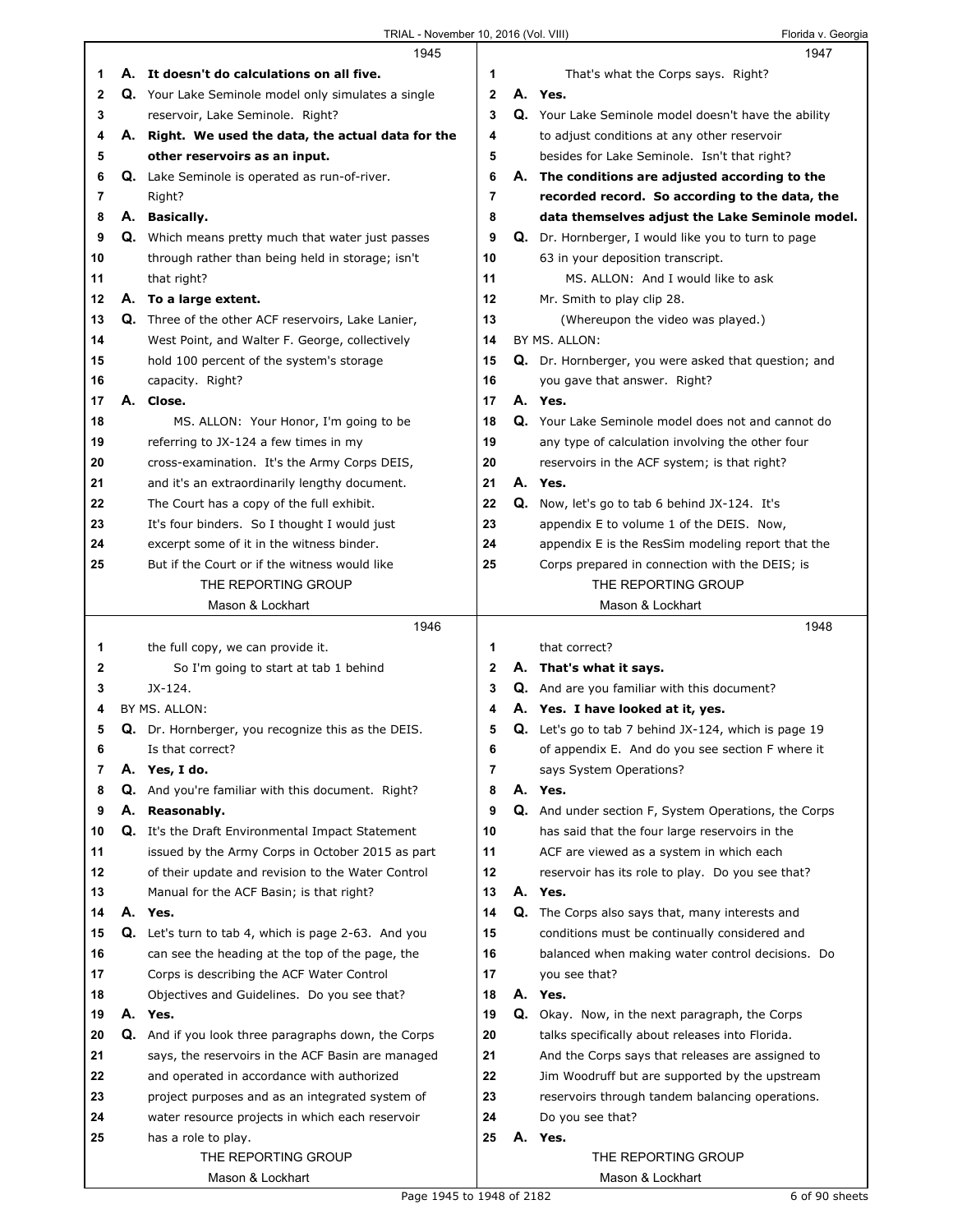|    |    | 1949                                                    |              |    | 1951                                                        |
|----|----|---------------------------------------------------------|--------------|----|-------------------------------------------------------------|
| 1  |    | Q. Now, you understand that in this litigation,         | 1            |    | Seminole model. Right?                                      |
| 2  |    | Georgia's experts have opined that increased            | $\mathbf{2}$ |    | A. Yes.                                                     |
| 3  |    | flows on the Flint that are generated by                | 3            |    | Q. And you also did a goodness of fit analysis for          |
| 4  |    | decreases in consumptive use -- in Georgia's            | 4            |    | your data-driven ResSim model. Right?                       |
| 5  |    | consumptive use would be offset by decreases from       | 5            |    | A. Yes.                                                     |
| 6  |    | the reservoirs and would, therefore, typically          | 6            |    | Q. And you relied on your goodness of fit analysis          |
| 7  |    | not be passed through to Florida as additional          | 7            |    | as evidence that your Lake Seminole model is                |
| 8  |    | state line flows. Do you understand that?               | 8            |    | superior to your data-driven ResSim model.                  |
| 9  |    | A. I'm aware of that.                                   | 9            |    | Right?                                                      |
| 10 |    | Q. Because your Lake Seminole model doesn't simulate    | 10           |    | A. That's one piece of it, yes.                             |
| 11 |    | the other four reservoirs or their interaction          | 11           |    | MS. ALLON: Let's put up demonstrative                       |
| 12 |    | with Woodruff Dam, it is mathematically                 | 12           |    | No. 3, please.                                              |
| 13 |    | impossible for your Lake Seminole model to              | 13           |    | BY MS. ALLON:                                               |
| 14 |    | respond to increased flows on the Flint by              | 14           |    | <b>Q.</b> For the goodness of fit analysis that you         |
| 15 |    | releasing less from the upstream reservoirs;            | 15           |    | performed, you used two numerical indices; is               |
| 16 |    | isn't that right?                                       | 16           |    | that right?                                                 |
| 17 | А. | The -- mathematically -- we're actually, of             | 17           |    | A. Yes.                                                     |
| 18 |    | course, using the data that indicate how the            | 18           |    | Q. Okay. NSE and PBIAS.                                     |
| 19 |    | Corps actually operates. And so the Corps on a          | 19           |    | A. Yes.                                                     |
| 20 |    | day-to-day operation is not using ResSim.               | 20           |    | <b>Q.</b> NSE is the Nash-Sutcliffe efficiency, and it's an |
| 21 |    | They're using the measurements of the reservoirs.       | 21           |    | index used to assess the predictive power of                |
| 22 |    | And so in that sense, of course, we have taken it       | 22           |    | hydrological models. Isn't that right?                      |
| 23 |    | into account. But in the sense that you                 | 23           |    | A. It's used to assess how well a model agrees with         |
| 24 |    | indicated previously, we do not do calculations         | 24           |    | data.                                                       |
| 25 |    | on the other reservoirs.                                | 25           |    | <b>Q.</b> It lets you know how close to perfectly your      |
|    |    | THE REPORTING GROUP                                     |              |    | THE REPORTING GROUP                                         |
|    |    | Mason & Lockhart                                        |              |    | Mason & Lockhart                                            |
|    |    | 1950                                                    |              |    |                                                             |
|    |    |                                                         |              |    | 1952                                                        |
| 1  |    | <b>Q.</b> And I'm just asking a very discrete question, | 1            |    | model agrees with observed data. Right?                     |
| 2  |    | Dr. Hornberger, which is does your Lake Seminole        | $\mathbf{2}$ |    | A. Yes.                                                     |
| 3  |    | model have the ability mathematically to evaluate       | 3            |    | Q. Okay. A perfect score in the NSE index is a 1.           |
| 4  |    | the possibility of additional inflow on the Flint       | 4            |    | Right?                                                      |
| 5  |    | affecting storage at upstream reservoirs?               | 5            |    | A. Yes.                                                     |
| 6  |    | A. No. We did not do calculations on upstream           | 6            |    | <b>Q.</b> So you want your NSE to be as close to 1 as       |
| 7  |    | reservoirs.                                             | 7            |    | possible?                                                   |
| 8  |    | Q. Now, you testified that you had to create your       | 8            | А. | Right. When we're looking at models, yes.                   |
| 9  |    | Lake Seminole model because of limitations that         | 9            |    | Q. And percent bias, or PBIAS, is an index that             |
| 10 |    | you observed both in ResSim and your data-driven        | 10           |    | tells you whether your model has a bias, meaning            |
| 11 |    | ResSim; is that correct?                                | 11           |    | is it under-predicting or over-predicting the               |
| 12 |    | A. Yes.                                                 | 12           |    | data. Right?                                                |
| 13 |    | Q. Your opinion is that the Lake Seminole model is      | 13           |    | A. Yes.                                                     |
| 14 |    | better than ResSim and your data-driven ResSim at       | 14           |    | Q. A PBIAS that is close to zero means little bias.         |
| 15 |    | faithfully reflecting Army Corps operations. Is         | 15           |    | Right?                                                      |
| 16 |    | that right?                                             | 16           |    | A. Yes.                                                     |
| 17 | А. | Yes.                                                    | 17           |    | Q. So you want your PBIAS to be as close to zero as         |
| 18 |    | Q. Now, one way to assess the strengths or accuracy     | 18           |    | possible. Right?                                            |
| 19 |    | of a model is by doing a goodness of fit                | 19           |    | A. Yes.                                                     |
| 20 |    | analysis; is that right?                                | 20           | Q. | Now, let's go back to your expert report at                 |
| 21 |    | A. Yes.                                                 | 21           |    | FX-785. And this FX-785, this is the first                  |
| 22 |    | Q. A goodness of fit analysis looks at how well a       | 22           |    | report that you submitted in connection with this           |
| 23 |    | model fits the observed data. Right?                    | 23           |    | case. Right?                                                |
| 24 |    | A. Yes.                                                 | 24           |    | A. Yes.                                                     |
| 25 |    | Q. You did a goodness of fit analysis for your Lake     | 25           |    | Q. Now, let's go to the bottom of page 47 and the           |
|    |    | THE REPORTING GROUP<br>Mason & Lockhart                 |              |    | THE REPORTING GROUP<br>Mason & Lockhart                     |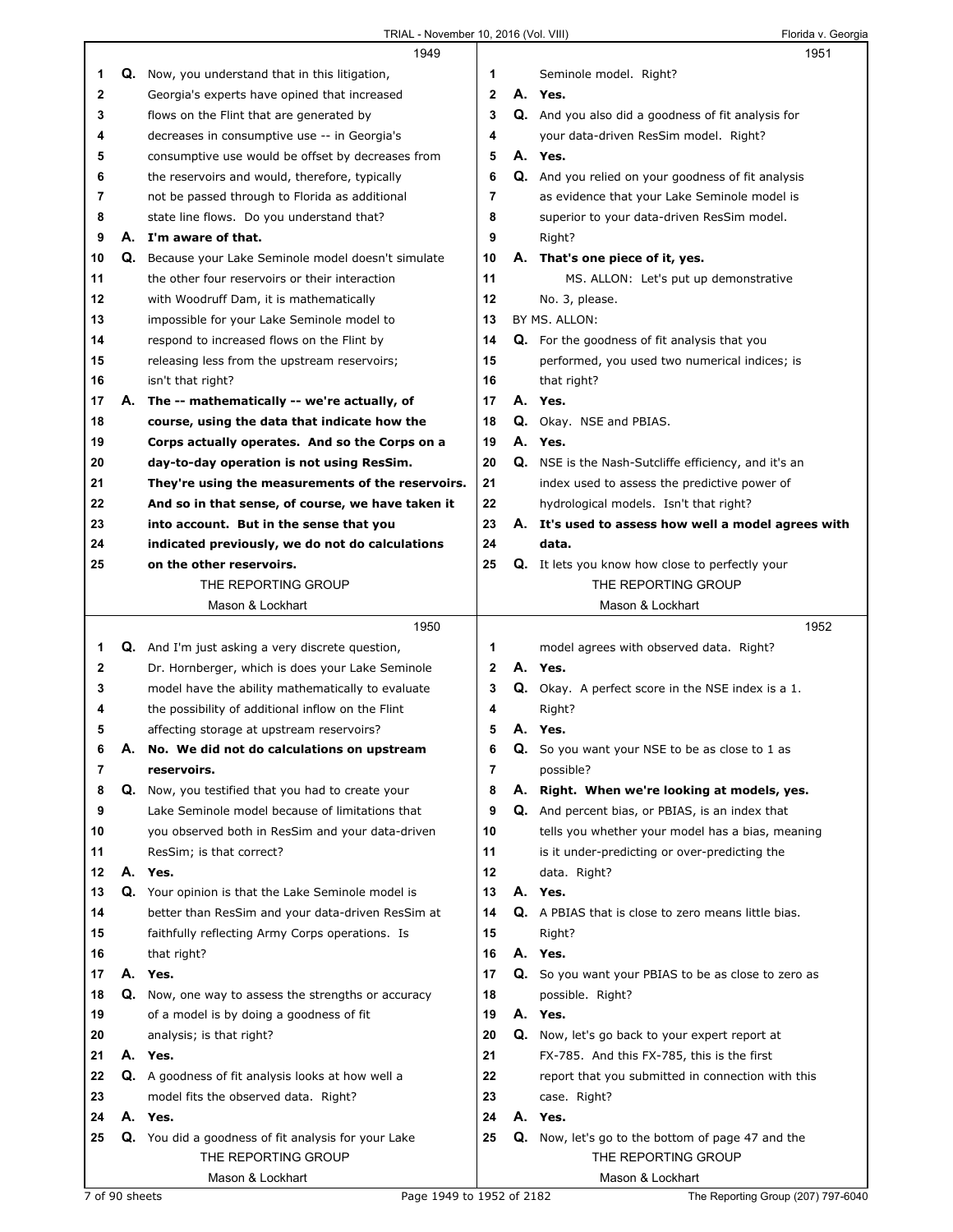$\Gamma$ 

|    |    | 1953                                                 |              |    | 1955                                                        |
|----|----|------------------------------------------------------|--------------|----|-------------------------------------------------------------|
| 1  |    | top of page 48 in FX-785.                            | 1            |    | transcript to page 447.                                     |
| 2  | А. | Yes.                                                 | 2            |    | MS. ALLON: And, Mr. Smith, could you                        |
| 3  |    | Q. And do you see where you write, as shown in table | 3            |    | please place clip 104.                                      |
| 4  |    | 10 -- it's about three lines up from the bottom      | 4            |    | (Whereupon the video was played.)                           |
| 5  |    | of the page. You say, as shown in table 10, the      | 5            |    | BY MS. ALLON:                                               |
| 6  |    | NSE for the Lake Seminole model is much closer to    | 6            |    | Q. Dr. Hornberger, were you asked those questions,          |
| 7  |    | 1, meaning that it is a closer match to observed     | 7            |    | and did you give those answers?                             |
| 8  |    | flows. Similarly, the PBIAS statistic is closer      | 8            |    | A. Yes.                                                     |
| 9  |    | to zero for the Lake Seminole model, again           | 9            |    | Q. Now, let's go back to your report at FX-785, and         |
| 10 |    | indicating that this model tracks the observed       | 10           |    | we were on page 48. And I want to take a look at            |
| 11 |    | flows more closely than the data-driven ResSim       | 11           |    | your original goodness of fit results that you              |
| 12 |    | model.                                               | 12           |    | reported in your February 29 report. So I'm on              |
| 13 |    | Do you see that?                                     | 13           |    | page 48, table 10 at FX-785. Do you see that?               |
| 14 | А. | Yes.                                                 | 14           |    | A. Yes.                                                     |
| 15 | Q. | So you cited your goodness of fit results as a       | 15           |    | Q. Now, table 10 shows your original results for            |
| 16 |    | basis for saying your Lake Seminole model does a     | 16           |    | your goodness of fit analysis. Right?                       |
| 17 |    | better job of predicting actual releases from        | 17           |    | A. Yes.                                                     |
| 18 |    | Woodruff Dam than your data-driven ResSim model?     | 18           |    | <b>Q.</b> Now, this analysis is based off the entire period |
| 19 |    | A. Yes. It's one of the metrics that we looked at.   | 19           |    | of records. Is that right?                                  |
| 20 |    | Q. And you said in your report that your Lake        | 20           |    | A. That's correct.                                          |
| 21 |    | Seminole model has an NSE that's much closer         | 21           |    | Q. All 37 years of flow data from 1976 to 2012.             |
| 22 |    | to 1. Right?                                         | 22           |    | Isn't that right?                                           |
| 23 |    | A. Yes.                                              | 23           |    | A. That is correct.                                         |
| 24 |    | <b>Q.</b> And a PBIAS closer to zero?                | 24           |    |                                                             |
|    |    |                                                      | 25           |    | <b>Q.</b> And table 10 is what you were referring to just a |
| 25 | А. | Yes.                                                 |              |    | paragraph above when you said that the Lake                 |
|    |    | THE REPORTING GROUP                                  |              |    | THE REPORTING GROUP                                         |
|    |    | Mason & Lockhart<br>1954                             |              |    | Mason & Lockhart                                            |
| 1  |    | Q. And one of the reasons you used the Lake Seminole |              |    | 1956                                                        |
|    |    |                                                      |              |    |                                                             |
|    |    |                                                      | 1            |    | Seminole model has an NSE much closer to 1 than             |
| 2  |    | model instead of the data-driven ResSim model        | $\mathbf{2}$ |    | the ResSim model and a PBIAS closer to zero.                |
| 3  |    | when you modeled consumption caps is because you     | 3            |    | Right?                                                      |
| 4  |    | believed the Lake Seminole model better predicts     | 4            |    | Yes.                                                        |
| 5  |    | the data. Right?                                     | 5            | Q. | That's what table 10 shows?                                 |
| 6  | А. | We used the one metric; but we were focused, of      | 6            | А. | Yes.                                                        |
| 7  |    | course, on low-flow years. And we also looked at     | 7            |    | Q. Now, after you submitted your report, you                |
| 8  |    | the graphical output from the models because we      | 8            |    | realized that the row labels in table 10 were               |
| 9  |    | wanted to make sure that the Lake ResSim model --    | 9            |    | inadvertently switched. Right?                              |
| 10 |    | the Lake Seminole model was not, you know, doing     | 10           |    | A. Correct.                                                 |
| 11 |    | something that was not reflective of reality.        | 11           |    | <b>Q.</b> That's the language your counsel used in          |
| 12 |    | Q. Okay. I was asking a different question. My       | 12           |    | describing what had happened.                               |
| 13 |    | question was one of the reasons you used the Lake    | 13           |    | A. That's correct.                                          |
| 14 |    | Seminole model instead of the data-driven ResSim     | 14           |    | MS. ALLON: Let's pull up demonstrative                      |
| 15 |    | model is because of your belief that the Lake        | 15           |    | No. 4, please.                                              |
| 16 |    | Seminole model better predicts the data than the     | 16           |    | BY MS. ALLON:                                               |
| 17 |    | data-driven ResSim model.                            | 17           |    | <b>Q.</b> This is what your original table 10 should have   |
| 18 | А. | We -- I can't say yes as you phrased it. It          | 18           |    | looked like. Right?                                         |
| 19 |    | wasn't the reason that we used the Lake Seminole     | 19           |    | A. Yes.                                                     |
| 20 |    | model. We did look at those metrics to assess        | 20           |    | Q. This shows that your data-driven ResSim model            |
| 21 |    | the fits of the two models. But it wasn't that,      | 21           |    | actually had a better goodness of fit than your             |
| 22 |    | you know, that was the basis of the decision to      | 22           |    | Lake Seminole model. Right?                                 |
| 23 |    | use it. There were many other reasons that we        | 23           |    | A. Yes.                                                     |
| 24 |    | wanted to use the Lake Seminole model.               | 24           |    | Q. Your data-driven ResSim model had an NSE closer          |
| 25 |    | Q. Dr. Hornberger, could you turn in your deposition | 25           |    | to 1. Right?                                                |
|    |    | THE REPORTING GROUP<br>Mason & Lockhart              |              |    | THE REPORTING GROUP<br>Mason & Lockhart                     |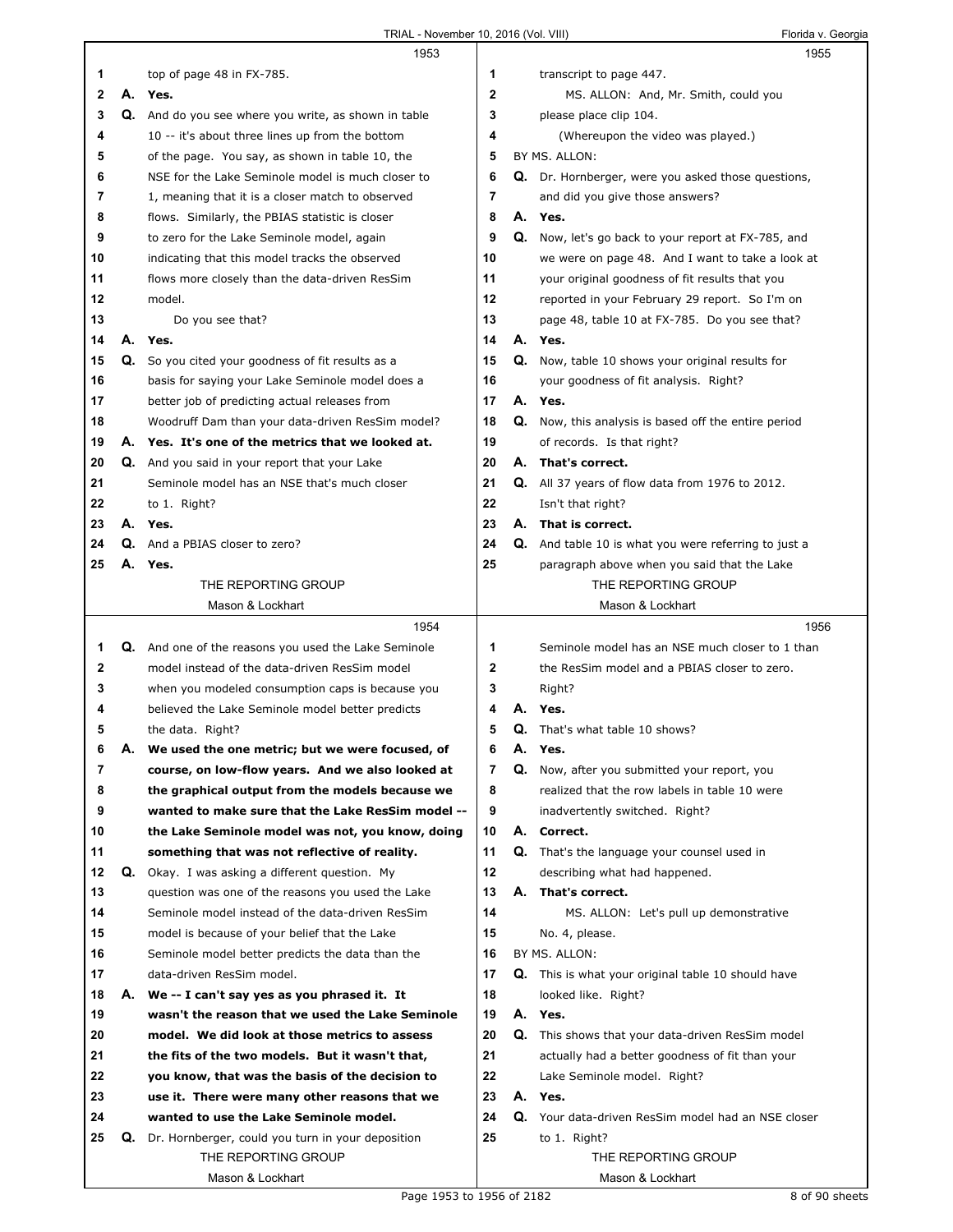|    |    | 1957                                                                  |                |    | 1959                                                        |
|----|----|-----------------------------------------------------------------------|----------------|----|-------------------------------------------------------------|
| 1  |    | A. Yes.                                                               | 1              |    | recollection, at page 495.                                  |
| 2  |    | Q. And your data-driven ResSim model had a PBIAS                      | $\overline{2}$ |    | MS. ALLON: And I'm going to ask                             |
| 3  |    | closer to 0. Right?                                                   | 3              |    | Mr. Smith to play clips 122, 121, 123, and                  |
| 4  |    | A. Yes.                                                               | 4              |    | 124, please.                                                |
|    |    | Q. Now, when you acknowledged that you had made a                     | 5              |    |                                                             |
| 5  |    |                                                                       |                |    | (Whereupon the video was played.)                           |
| 6  |    | mistake with respect to inadvertently switching                       | 6              |    | BY MS. ALLON:                                               |
| 7  |    | the rows in your table 10, you actually submitted                     | 7              |    | Q. Dr. Hornberger, were you asked those questions,          |
| 8  |    | a revised table 10. Right?                                            | 8              |    | and did you give those answers?                             |
| 9  |    | A. Yes.                                                               | 9              |    | A. Yes.                                                     |
| 10 |    | Q. But you didn't just switch the rows back the                       | 10             |    | Q. In your expert report you consistently used a set        |
| 11 |    | right way. Right?                                                     | 11             |    | of nine dry years since 2000 as the hydrologic              |
| 12 |    | A. I -- I don't think I understand the question.                      | 12             |    | record for modeling purposes; isn't that right?             |
| 13 |    | <b>Q.</b> Let's pull up your revised table 10. It's in                | 13             |    | A. Yes.                                                     |
| 14 |    | JX-158. And it is attachment 1 to that JX. So                         | 14             |    | Q. And for those nine years since 2000 that you have        |
| 15 |    | it's the second to last page.                                         | 15             |    | consistently used as the relevant flow record for           |
| 16 |    | A. Right.                                                             | 16             |    | your analysis, the data-driven ResSim model                 |
|    |    |                                                                       |                |    |                                                             |
| 17 |    | Q. Do you see your updated --                                         | 17             |    | showed a better goodness of fit than the Lake               |
| 18 |    | A. Yes.                                                               | 18             |    | Seminole model; isn't that right?                           |
| 19 |    | $Q. -$ table 10?                                                      | 19             |    | A. Yes.                                                     |
| 20 |    | A. Yes.                                                               | 20             |    | Q. It had a -- ResSim had an NSE closer to 1.               |
| 21 |    | Q. In your updated table 10, your goodness of fit                     | 21             |    | Right?                                                      |
| 22 |    | scores are based only on the June to September                        | 22             |    | A. Yes.                                                     |
| 23 |    | period for five specific years. Right?                                | 23             |    | Q. And ResSim had a PBIAS closer to zero. Right?            |
| 24 |    | A. Yes. That's what we did.                                           | 24             |    | A. Yes.                                                     |
| 25 |    | Q. Okay. They're not based on all 37 years of flow                    | 25             |    | <b>Q.</b> Let's consider another dataset. For the June to   |
|    |    | THE REPORTING GROUP                                                   |                |    | THE REPORTING GROUP                                         |
|    |    | Mason & Lockhart                                                      |                |    | Mason & Lockhart                                            |
|    |    |                                                                       |                |    |                                                             |
|    |    | 1958                                                                  |                |    | 1960                                                        |
|    |    |                                                                       |                |    |                                                             |
| 1. |    | data like the ones we just looked at. Right?                          | 1              |    | September period only of the nine dry years since           |
| 2  |    | A. Correct.                                                           | $\mathbf{2}$   |    | 2000 that you used for your modeling, the                   |
| 3  |    | Q. Just June through September of five specific                       | 3              |    | data-driven ResSim model showed superior goodness           |
| 4  |    | years.                                                                | 4              |    | of fit than the Lake Seminole model. Right?                 |
| 5  |    | A. Yes.                                                               | 5              |    | A. Yes.                                                     |
| 6  | Q. | So your updated table 10 only looks at a subset                       | 6              | Q. | ResSim had an NSE closer to 1. Right?                       |
| 7  |    | of the flow record. Right?                                            | $\overline{7}$ |    | A. Yes.                                                     |
| 8  |    | A. Yes.                                                               | 8              |    | Q. And ResSim had a PBIAS closer to zero. Right?            |
| 9  |    | Q. And we did the math at your deposition. We can                     | 9              |    | A. Yes.                                                     |
| 10 |    | certainly walk through it again. But this subset                      | 10             |    | Q. And finally, if you look at all 37 years of flow         |
| 11 |    | that you looked through is only 5 percent of the                      | 11             |    | data, which is the analysis that you originally             |
| 12 |    | original 37-year flow record that you had                             | 12             |    | did, the ResSim model showed superior performance           |
| 13 |    | originally considered?                                                | 13             |    | to the Lake Seminole model; isn't that right?               |
| 14 |    | A. Yes.                                                               | 14             |    | A. Yes.                                                     |
| 15 |    | I take that to be a question from the                                 | 15             |    | Q. Now, you did a model run of the Lake Seminole            |
| 16 |    | inflection.                                                           | 16             |    | model where you looked at increases to Georgia's            |
| 17 |    | Q. For the other 95 percent of the record from 1976                   | 17             |    | consumptive use. Right?                                     |
| 18 |    | to 2012 that you didn't include in the analysis                       | 18             |    | A. Yes. The model certainly wasn't designed for             |
| 19 |    | in updated table 10, the data-driven ResSim model                     | 19             |    | that, but we did do the run.                                |
| 20 |    | showed superior goodness of fit than the Lake                         | 20             |    | <b>Q.</b> And like the analysis that we just walked through |
| 21 |    | Seminole model. Right?                                                | 21             |    | in your data-driven ResSim model, you used your             |
| 22 |    | A. I don't -- I don't know. I don't have those                        | 22             |    | Lake Seminole model to evaluate the impact of               |
| 23 |    | numbers in front of me.                                               | 23             |    | projected 2050 consumptive use levels on state              |
| 24 |    |                                                                       | 24             |    | line flows. Right?                                          |
| 25 |    | Q. Dr. Hornberger, why don't we take a look at your                   | 25             |    | A. No. We didn't use it for that. We did the                |
|    |    | deposition, and perhaps that will refresh your<br>THE REPORTING GROUP |                |    | THE REPORTING GROUP                                         |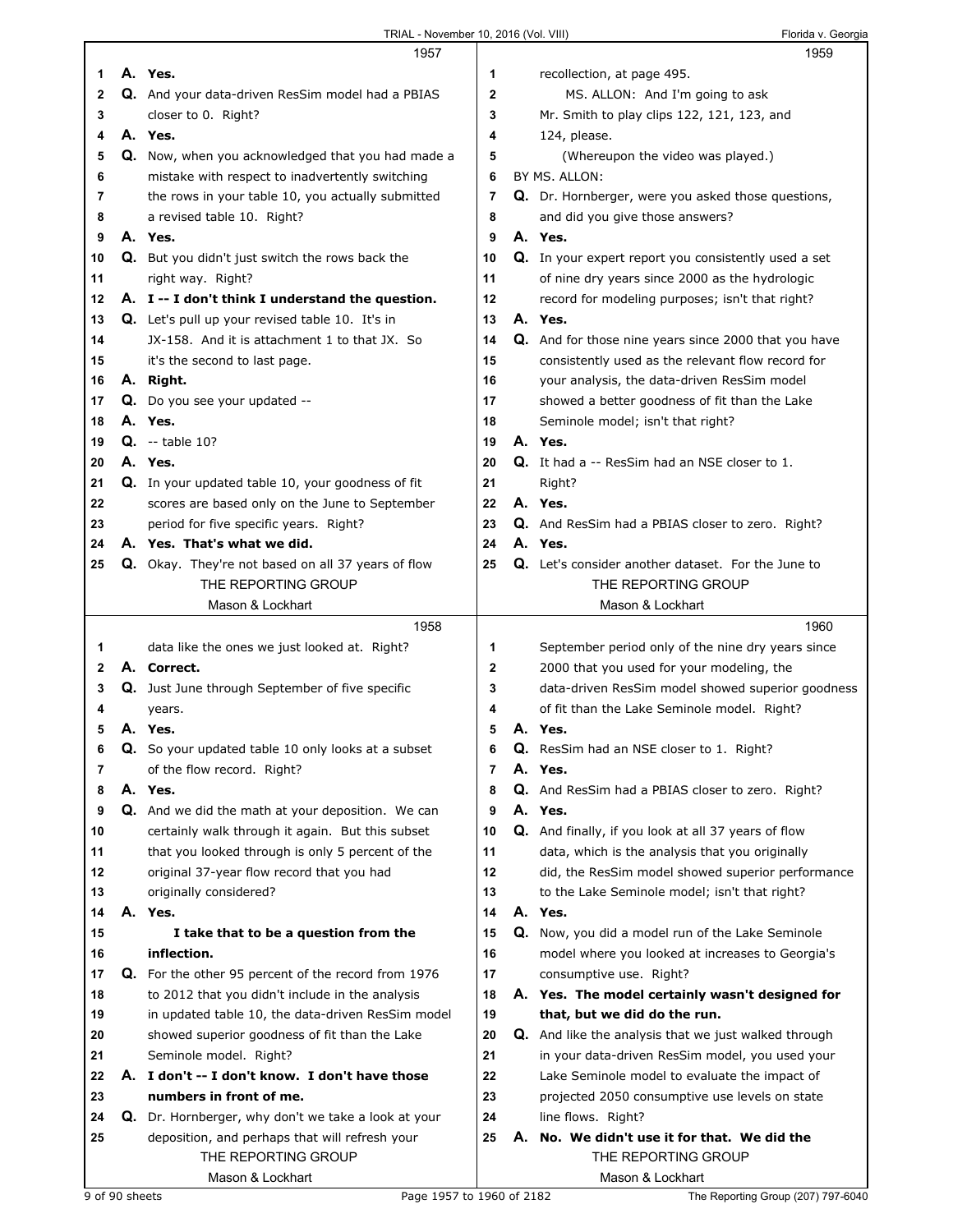|          |    | 1961                                                                                                 |                |    | 1963                                                                                           |  |
|----------|----|------------------------------------------------------------------------------------------------------|----------------|----|------------------------------------------------------------------------------------------------|--|
| 1        |    | calculation.                                                                                         | 1              |    | real life. Right?                                                                              |  |
| 2        |    | <b>Q.</b> You didn't report the results of that analysis in                                          | $\mathbf{2}$   |    | A. Absolutely.                                                                                 |  |
| 3        |    | any of your reports. Right?                                                                          | 3              |    | Q. In real life, if Lake Seminole was running dry,                                             |  |
| 4        | А. | No, I didn't.                                                                                        | 4              |    | the Corps would not be releasing hundreds of                                                   |  |
| 5        | Q. | Under the 2050 scenario run, using your Lake                                                         | 5              |    | thousands of cfs of flow into Florida. Right?                                                  |  |
| 6        |    | Seminole model, your Lake Seminole model allows                                                      | 6              |    | A. Yes.                                                                                        |  |
| 7        |    | Lake Seminole -- the actual reservoir now, not                                                       | 7              |    | <b>Q.</b> Your Lake Seminole model is not appropriate for                                      |  |
| 8        |    | the model -- it allows Lake Seminole to go dry.                                                      | 8              |    | evaluating increases in Georgia's consumptive                                                  |  |
| 9        |    | Right?                                                                                               | 9              |    | use. Is that right?                                                                            |  |
| 10       | А. | In the model, yes. The -- certainly it                                                               | 10             |    | A. That is correct.                                                                            |  |
| 11       |    | doesn't -- it has nothing -- no control over the                                                     | 11             |    | Q. Your Lake Seminole model produces results that                                              |  |
| 12       |    | actual Lake Seminole; so the actual Lake Seminole                                                    | 12             |    | are not faithful to the actual reservoir                                                       |  |
| 13       |    | can't go dry.                                                                                        | 13             |    | operations of the Army Corps; isn't that right?                                                |  |
| 14       |    | <b>Q.</b> That's what your model shows. Right?                                                       | 14             |    | A. Under conditions of decreases -- or increased use                                           |  |
| 15       | А. | The model calculation under those conditions,                                                        | 15             |    | of water in Georgia, yes. It is -- it's not                                                    |  |
| 16       |    | because the model was not designed to handle                                                         | 16             |    | designed to do that, so it doesn't.                                                            |  |
| 17       |    | that, it actually does that, yes.                                                                    | 17             |    | <b>Q.</b> Now, I understand that your testimony is that the                                    |  |
| 18       |    | Q. Your Lake Seminole model predicted that at some                                                   | 18             |    | Lake Seminole model is not designed to analyze                                                 |  |
| 19       |    | point Lake Seminole would reach a state of zero                                                      | 19             |    | increases in Georgia's consumptive use. But you                                                |  |
| 20       |    | storage. Correct?                                                                                    | 20             |    | do believe the model is appropriate to use to                                                  |  |
| 21       | А. | It didn't predict it. The model was -- I didn't                                                      | 21             |    | analyze decreases in Georgia's consumptive use;                                                |  |
| 22       |    | report the model run because the model was never                                                     | 22             |    | is that right?                                                                                 |  |
| 23       |    | designed to do that. But if you do the                                                               | 23             |    | A. Yes.                                                                                        |  |
| 24       |    | calculation, that is what it shows.                                                                  | 24             |    | Q. And that's how you used the model in the                                                    |  |
| 25       | Q. | And again, Dr. Hornberger, I understand that your                                                    | 25             |    | testimony that you presented to this Court.                                                    |  |
|          |    | THE REPORTING GROUP                                                                                  |                |    | THE REPORTING GROUP                                                                            |  |
|          |    | Mason & Lockhart                                                                                     |                |    | Mason & Lockhart                                                                               |  |
|          |    |                                                                                                      |                |    |                                                                                                |  |
|          |    | 1962                                                                                                 |                |    | 1964                                                                                           |  |
| 1        |    | testimony is that you didn't think the Lake                                                          | 1              |    | Right?                                                                                         |  |
| 2        |    | Seminole model was appropriate. But I'm just                                                         | $\overline{2}$ | А. | Yes.                                                                                           |  |
| 3        |    | asking you about the results of the model run.                                                       | 3              |    | Q. Your opinion is that the Lake Seminole model                                                |  |
| 4        |    | Okay?                                                                                                | 4              |    | faithfully reproduces what Woodruff Dam releases                                               |  |
| 5        |    | And in this scenario that you modeled where                                                          | 5              |    | would be if Georgia's consumptive use was                                                      |  |
| 6        |    | your model predicted that Lake Seminole would                                                        | 6              |    | decreased. Correct?                                                                            |  |
| 7        |    | reach a state of zero storage, that means that                                                       | 7              |    | A. Yes.                                                                                        |  |
| 8        |    | Lake Seminole would be completely empty. That's                                                      | 8              |    | Q. The Lake Seminole model is your best estimate of                                            |  |
| 9        |    | what zero storage means. Right?                                                                      | 9              |    | how you think the Army Corps would actually                                                    |  |
| 10       |    | A. Yes.                                                                                              | 10             |    | operate under the reservoir operating rules.                                                   |  |
| 11       |    | Q. And at the same time your model showed Lake                                                       | 11             |    | Right?                                                                                         |  |
| 12       |    | Seminole as completely empty, it also calculated                                                     | 12             |    | A. Yes.                                                                                        |  |
| 13       |    | an outflow from Woodruff Dam; isn't that right?                                                      | 13             |    | Q. Now, the Corps operating rules for Woodruff Dam                                             |  |
| 14       | А. | Yes, I believe that's right.                                                                         | 14             |    | are called the RIOP. Right?                                                                    |  |
| 15       |    | <b>Q.</b> Okay. So there's no water in the reservoir, but                                            | 15             |    | A. Yes.                                                                                        |  |
| 16       |    | your model is saying that Woodruff Dam is                                                            | 16             |    | Q. That stands for Revised Interim Operating Plan.                                             |  |
| 17<br>18 |    | releasing water into Florida. Right?                                                                 | 17<br>18       |    | Right?<br>A. Yes.                                                                              |  |
| 19       | Q. | A. The model calculation shows that, yes.<br>Your Lake Seminole model showed that at the same        | 19             |    |                                                                                                |  |
| 20       |    |                                                                                                      | 20             |    | Q. Under the RIOP, the Corps sets a minimum release                                            |  |
| 21       |    | time the reservoir is literally running dry,                                                         | 21             |    | from Woodruff Dam of 5000 cfs; isn't that right?<br>A. Yes.                                    |  |
| 22       |    | Woodruff Dam is discharging hundreds of thousands<br>of cfs from Lake Seminole into Florida. Is that | 22             |    |                                                                                                |  |
| 23       |    | right?                                                                                               | 23             |    | Q. And under specific extraordinary drought<br>operations, that minimum release can be reduced |  |
| 24       |    | A. Yes.                                                                                              | 24             |    | to 4500 cfs. Right?                                                                            |  |
| 25       | Q. | You agree that would absolutely not happen in                                                        | 25             |    | A. Yes.                                                                                        |  |
|          |    | THE REPORTING GROUP                                                                                  |                |    | THE REPORTING GROUP                                                                            |  |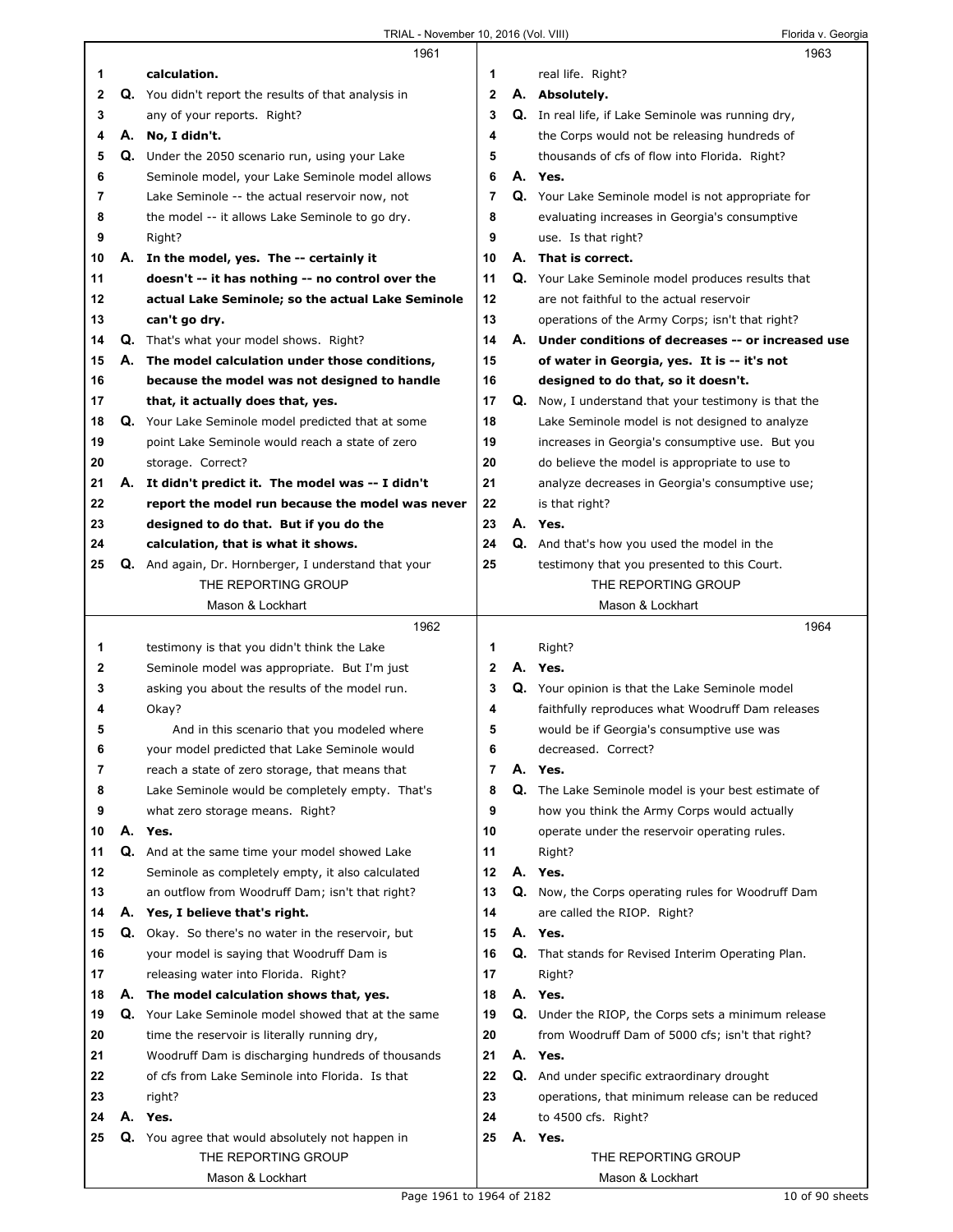|          |    | 1965                                                       |              |    | 1967                                                      |
|----------|----|------------------------------------------------------------|--------------|----|-----------------------------------------------------------|
| 1.       |    | Q. Releases from Jim Woodruff Dam into Florida can         | 1            |    | A. Yes.                                                   |
| 2        |    | never go below 4500 cfs. Right?                            | $\mathbf{2}$ |    | Q. And that's a scenario from Dr. Sunding, Florida's      |
| 3        |    | A. Under the RIOP, that's correct.                         | 3            |    | economist. Right?                                         |
| 4        |    | <b>Q.</b> Now, I understand that Florida is offering an    | 4            |    | A. Yes.                                                   |
| 5        |    | opinion through one of its other experts that the          | 5            |    | <b>Q.</b> It's a scenario where Dr. Sunding proposes that |
| 6        |    | Corps has discretion to make releases in excess            | 6            |    | Georgia could cut 1,000 cfs of water use in peak          |
| 7        |    | of the 5000 minimum. But you are not offering              | 7            |    | summer months. Is that correct?                           |
| 8        |    | the opinion that the Corps has discretion to make          | 8            |    | A. Yes. I believe that's right.                           |
| 9        |    | releases below the RIOP minimum; are you?                  | 9            |    | Q. For this scenario, your Lake Seminole model also       |
| 10       |    | A. I'm not offering that opinion.                          | 10           |    | simulated outflows from Woodruff Dam of less than         |
| 11       | Q. | You're not aware of any Florida expert who is              | 11           |    | 5,000 cfs. Right?                                         |
| 12       |    | offering the opinion that the Corps has                    | 12           |    | A. Yes.                                                   |
| 13       |    | discretion to make releases below the 5000                 | 13           |    | Q. Your Lake Seminole model predicted that if the         |
| 14       |    | minimum. Right?                                            | 14           |    | Corps imposed Dr. Sunding's original proposed cap         |
| 15       | А. | That is correct.                                           | 15           |    | and Georgia cut its consumptive use by 1,000 cfs          |
| 16       | Q. | Okay. Let's take a look at the consumption cap             | 16           |    | in peak summer months, there would be days when           |
| 17       |    | scenarios you modeled with the Lake Seminole               | 17           |    | Jim Woodruff releases were less than 5,000 cfs.           |
| 18       |    | model. And let's turn to demonstrative No. 5.              | 18           |    | Right?                                                    |
| 19       |    | These are screen shots that we took from the               | 19           |    | A. Yes.                                                   |
| 20       |    | spreadsheet that you produced to us that                   | 20           |    | <b>Q.</b> Another consumption cap you modeled involved    |
|          |    | accompanied your model. And you used your Lake             | 21           |    | eliminating 40 percent of Georgia's irrigation in         |
| 21<br>22 |    | Seminole model to analyze each of these five               | 22           |    | two sub-basins, Spring Creek and Ichawaynochaway          |
|          |    |                                                            |              |    |                                                           |
| 23       |    | consumption caps and what their impact would be            | 23           |    | Creek. Correct?                                           |
| 24       |    | on state line flows. Is that right?                        | 24           |    | MR. SINGARELLA: I object. Counsel is                      |
| 25       |    | A. Yes.                                                    | 25           |    | mischaracterizing her own document here.                  |
|          |    | THE REPORTING GROUP                                        |              |    | THE REPORTING GROUP                                       |
|          |    | Mason & Lockhart                                           |              |    | Mason & Lockhart                                          |
|          |    |                                                            |              |    |                                                           |
|          |    | 1966                                                       |              |    | 1968                                                      |
| 1        |    | <b>Q.</b> Now, one of the consumption cap scenarios that   | 1            |    | SPECIAL MASTER LANCASTER: Sorry. Would                    |
| 2        |    | you modeled was a cut to 1992 consumptive use              | 2            |    | you repeat the question?                                  |
| 3        |    | levels. Is that right?                                     | 3            |    | BY MS. ALLON:                                             |
| 4        |    | A. Yes.                                                    | 4            |    | Q. Dr. Hornberger, another consumption cap you            |
| 5        |    | Q. And for this scenario, your Lake Seminole model         | 5            |    | modeled involved the elimination of 40 percent of         |
| 6        |    | generated outflows from Woodruff Dam of less than          | 6            |    | Ag irrigation in two sub-basins, Spring Creek and         |
| 7        |    | 5,000 cfs; isn't that right?                               | 7            |    | Ichawaynochaway. And I'm looking specifically at          |
| 8        |    | A. Yes.                                                    | 8            |    | your tab from your spread sheet that says, Feb 27         |
| 9        |    | Q. In other words, your Lake Seminole model                | 9            |    | Ag 40 for Ich.                                            |
| 10       |    | predicted that if Georgia's consumptive use was            | 10           |    | A. Was there a question there?                            |
| 11       |    | capped to 1992 levels, there would be days where           | 11           | Q. | Did you model a consumption cap that involved the         |
| 12       |    | Jim Woodruff releases were less than 5,000 cfs.            | 12           |    | elimination of 40 percent of agricultural                 |
| 13       |    | Right?                                                     | 13           |    | irrigation in the two specific sub-basins of              |
| 14       |    | A. Yes.                                                    | 14           |    | Spring Creek and Ichawaynochaway?                         |
| 15       |    | Q. Your Lake Seminole model computed 28 days of flow       | 15           |    | A. We modeled 40 percent reduction in irrigation.         |
| 16       |    | below 5,000 cfs. Right?                                    | 16           |    | We did not ever say anything about elimination of         |
| 17       |    | A. I believe that's the number.                            | 17           |    | Ag. So part of the answer is yes.                         |
| 18       |    | <b>Q.</b> The lowest value predicted by your Lake Seminole | 18           |    | Q. You modeled the scenario that involved the             |
| 19       |    | model for the 1992 consumption cap scenario was            | 19           |    | reduction of 40 percent of agricultural                   |
| 20       |    | 4,313 cfs released from Woodruff Dam; is that              | 20           |    | irrigation in Spring Creek and Ichawaynochaway            |
| 21       |    | right?                                                     | 21           |    | Creek. Is that right?                                     |
| 22       |    | A. I believe that's right.                                 | 22           |    | A. Yes.                                                   |
| 23       | Q. | Now, another consumption cap scenario that you             | 23           |    | Q. And your Lake Seminole model showed that in that       |
| 24       |    | modeled is what you call in your spreadsheet the           | 24           |    | scenario, there would be outflows from Woodruff           |
| 25       |    | E con scenario. Do you see that?                           | 25           |    | Dam of less than 5,000 cfs; isn't that right?             |
|          |    | THE REPORTING GROUP<br>Mason & Lockhart                    |              |    | THE REPORTING GROUP<br>Mason & Lockhart                   |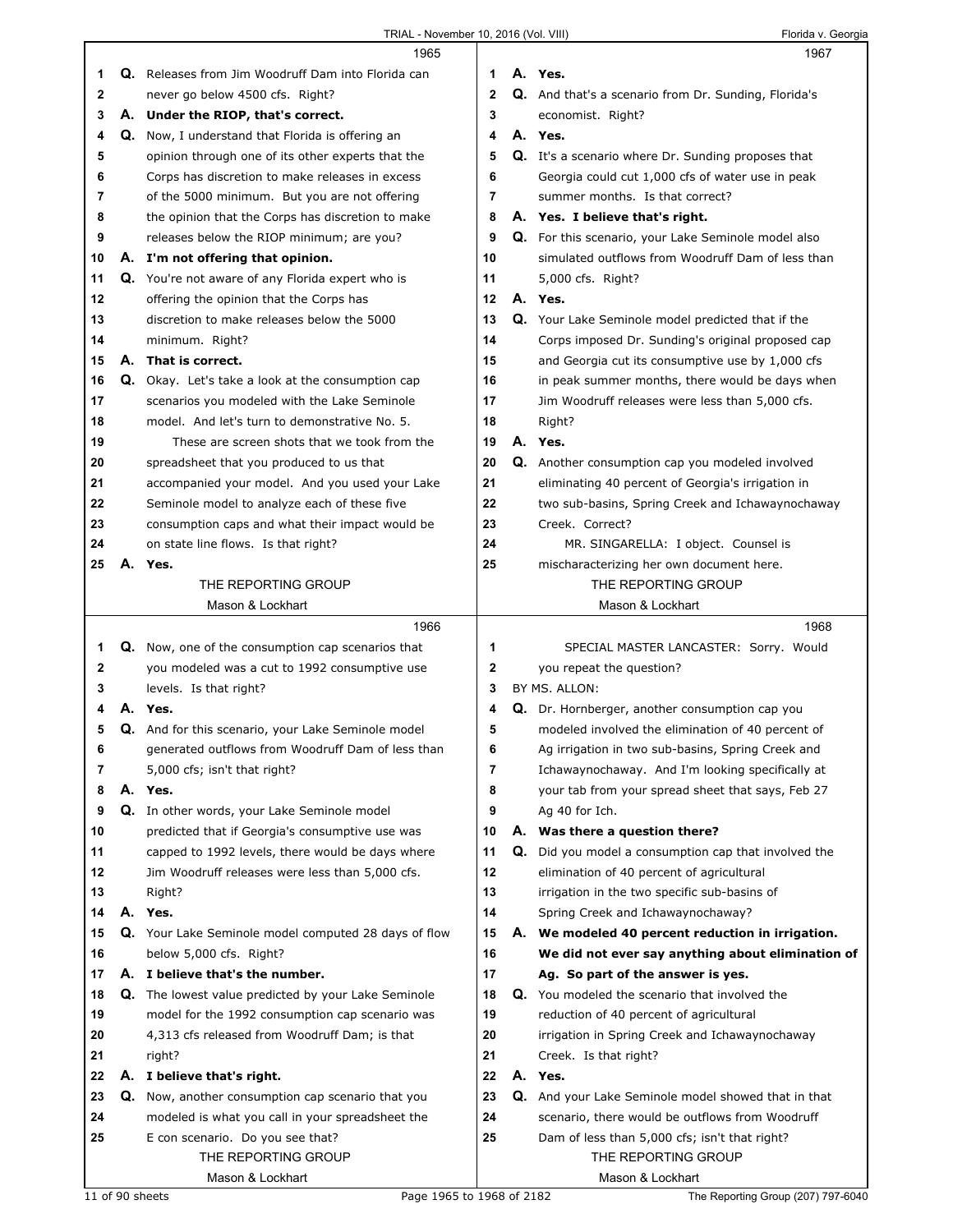|    | 1969                                                        |             | 1971                                                       |  |
|----|-------------------------------------------------------------|-------------|------------------------------------------------------------|--|
| 1  | A. Yes.                                                     | 1           | pull up demonstrative No. 6.                               |  |
| 2  | <b>Q.</b> Specifically your Lake Seminole model computed 49 | $\mathbf 2$ | You talk about low flows days. And you look                |  |
| 3  | days of outflow from Woodruff Dam below 5,000 cfs           | 3           | specifically at three difference gages, the                |  |
| 4  | in that scenario; isn't that right?                         | 4           | Chattahoochee Gage, the Bainbridge Gage, and Iron          |  |
| 5  | A. Yes.                                                     | 5           | City Gage. Is that right?                                  |  |
| 6  | Q. And the lowest value your model predicted was            | 6           | A. Yes.                                                    |  |
| 7  | 4,256 cfs; isn't that right?                                | 7           | Q. And you do analysis of recent droughts versus           |  |
| 8  | A. I believe that's right.                                  | 8           | historic droughts, and you say that streamflow             |  |
| 9  | Q. Now, another consumption cap scenario that you           | 9           | during recent droughts is actually lower than              |  |
| 10 | looked at involved a 50 percent reduction in                | 10          | streamflow during historic droughts; is that               |  |
| 11 | agricultural irrigation in the Flint River, a 50            | 11          | right?                                                     |  |
| 12 | percent reduction of small impoundments, and a              | 12          | A. Yes.                                                    |  |
| 13 | 100 percent elimination of interbasin transfers             | 13          | Q. And you have an analysis where you talk about           |  |
| 14 | out of the ACF Basin. Isn't that right?                     | 14          | declines in basin yield since 1970; is that                |  |
| 15 | A. Yes. Again, reduction of 50 percent Ag, but that         | 15          | right?                                                     |  |
| 16 | is correct.                                                 | 16          | A. Yes.                                                    |  |
| 17 | Q. For this scenario, your Lake Seminole model also         | 17          | Q. And you also say that groundwater levels are            |  |
| 18 | simulated outflows from Woodruff Dam of less than           | 18          | declining. Right?                                          |  |
| 19 | 5,000 cfs. Isn't that correct?                              | 19          | A. Yes.                                                    |  |
| 20 | A. Yes.                                                     | 20          | Q. Okay. Let's talk about each of these four points        |  |
| 21 | Q. And finally, the fifth consumption cap that you          | 21          | starting first with the low flow days you                  |  |
| 22 | looked at is a 50 percent reduction in                      | 22          | identify at the Chattahoochee Gage. Now, when              |  |
| 23 | agricultural irrigation in the Flint River Basin            | 23          | you talk about low flow days at the Chattahoochee          |  |
| 24 | and a 50 percent reduction of small impoundments.           | 24          | Gage, you used 6,000 cfs as a threshold for low            |  |
| 25 | Is that right?                                              | 25          | flows for that analysis. Right?                            |  |
|    | THE REPORTING GROUP                                         |             | THE REPORTING GROUP                                        |  |
|    | Mason & Lockhart                                            |             | Mason & Lockhart                                           |  |
|    |                                                             |             |                                                            |  |
|    |                                                             |             |                                                            |  |
|    | 1970                                                        |             | 1972                                                       |  |
| 1. | A. Yes.                                                     | 1           | A. Yes.                                                    |  |
| 2  | Q. And for this scenario, your Lake Seminole model          | 2           | Q. And your opinion is that since 1970, flows below        |  |
| 3  | also simulated outflows from Woodruff Dam of less           | 3           | 6,000 cfs occur more frequently and for longer in          |  |
| 4  | than 5,000 cfs?                                             | 4           | the ACF Basin; is that right?                              |  |
| 5  | A. Yes.                                                     | 5           | A. Yes.                                                    |  |
| 6  | Q. Dr. Hornberger, I would like to move to a                | 6           | Q. And you say that 1970 is when Georgia's water use       |  |
| 7  | different topic and talk about your analysis of             | 7           | escalated significantly. Right?                            |  |
| 8  | what you call hydrologic changes in the ACF                 | 8           | A. I believe that's a good point to identify as to         |  |
| 9  | Basin. Now, you point to some hydrologic changes            | 9           | where the increases began.                                 |  |
| 10 | that you say are evidence of Georgia's                      | 10          | Q. And you conclude that, therefore, Georgia's water       |  |
| 11 | consumptive use; is that right?                             | 11          | use is causing the reduced flows that you observe          |  |
| 12 | A. Yes.                                                     | 12          | at the Chattahoochee Gage. Is that right?                  |  |
| 13 | Q. And it's your opinion that the data you collected        | 13          | A. In large part, yes.                                     |  |
| 14 | on these hydrologic changes shows obvious impacts           | 14          | <b>Q.</b> Let's talk about the flow metrics that you point |  |
| 15 | to the Apalachicola River in Florida from                   | 15          | to. If we turn in your report -- I'm sorry, in             |  |
| 16 | Georgia's consumptive use; is that right?                   | 16          | your direct testimony, which is in the witness             |  |
| 17 | A. Data that I used. I didn't collect the data              | 17          | binder, and I believe you have a loose copy of it          |  |
| 18 | myself.                                                     | 18          | as well. But it's the first tab in the witness             |  |
| 19 | Q. The data that you used on these hydrologic               | 19          | binder. And I want to turn to page 23 and look             |  |
| 20 | changes, it's your opinion that data shows                  | 20          | at figure 3.                                               |  |
| 21 | obvious impacts to the Apalachicola River in                | 21          | Figure 3 shows your analysis of the total                  |  |
| 22 | Florida from Georgia's consumptive use. Right?              | 22          | number of consecutive days of flow below 6,000             |  |
| 23 | A. Yes.                                                     | 23          | cfs at the Chattahoochee Gage. Right?                      |  |
| 24 | <b>Q.</b> Now, I want to just put up a list of the          | 24          | A. Yes.                                                    |  |
| 25 | hydrologic changes that you observed. So we can             | 25          | Q. Okay. And figure 3 is based on USGS gage data           |  |
|    | THE REPORTING GROUP<br>Mason & Lockhart                     |             | THE REPORTING GROUP<br>Mason & Lockhart                    |  |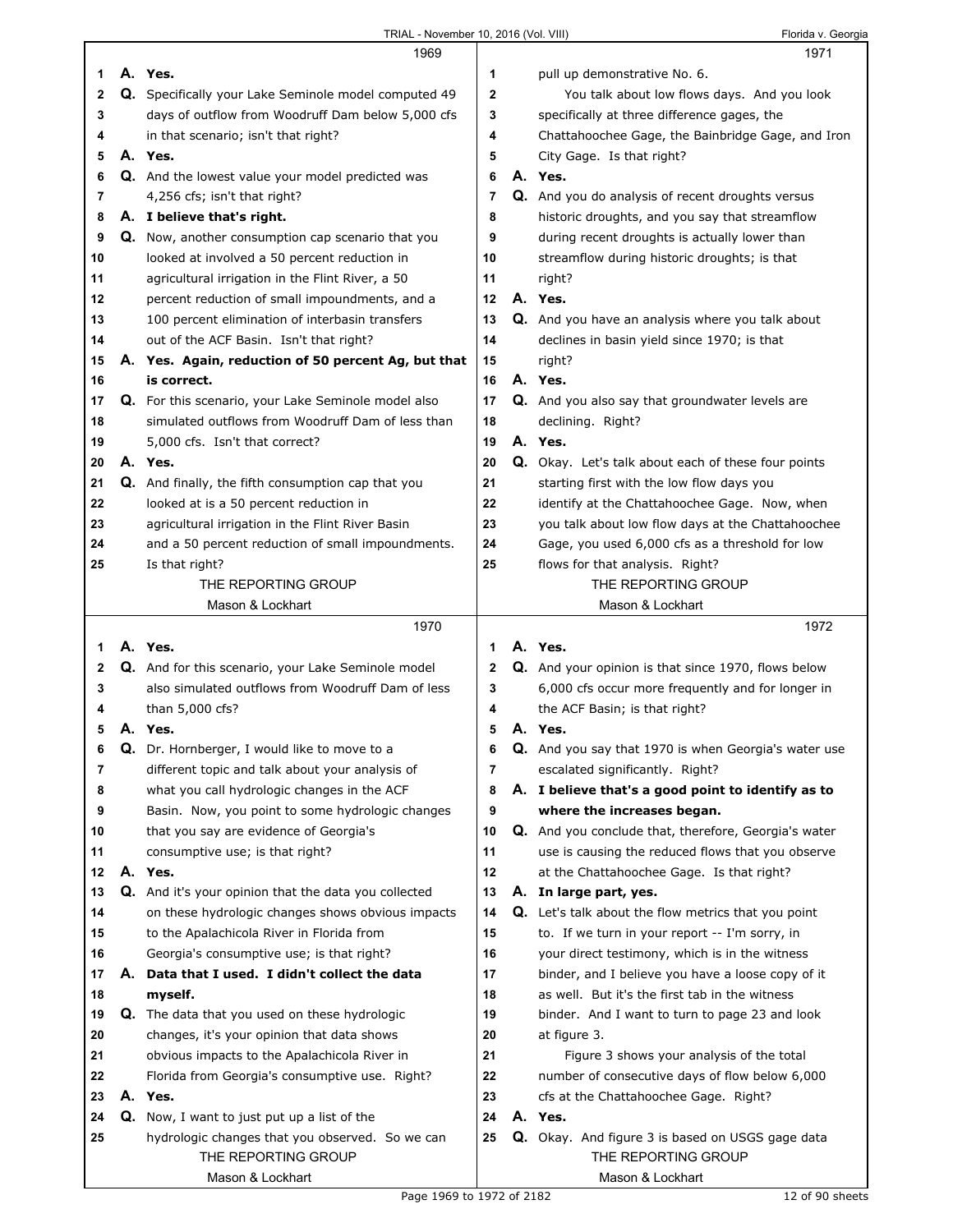|        |    | 1973                                                      |             | 1975                                                  |  |
|--------|----|-----------------------------------------------------------|-------------|-------------------------------------------------------|--|
| 1      |    | for the Chattahoochee Gage; is that right?                | 1           | show any years in that period with more than 10       |  |
| 2      |    | A. Yes.                                                   | $\mathbf 2$ | consecutive days below 6,000 cfs. Is that right?      |  |
| 3      |    | Q. And you compare pre-970 to post-1970. Right?           | 3           | A. Yes.                                               |  |
| 4      |    | A. Well, all the years, for the record, are on that       | 4           | MS. ALLON: Let's pull up cross                        |  |
| 5      |    | figure.                                                   | 5           | demonstrative No. 8, please.                          |  |
| 6      |    | <b>Q.</b> In the corresponding text of your direct where  | 6           | Q. Dr. Hornberger, you recognize this as a clip in    |  |
| 7      |    |                                                           | 7           |                                                       |  |
|        |    | you discuss figure 3, the point of your analysis          |             | the USGS website. Right?                              |  |
| 8      |    | is that you compare pre-1970 to post-1970.                | 8           | A. Yes.                                               |  |
| 9      |    | Right?                                                    | 9           | MS. ALLON: And, your Honor, the                       |  |
| 10     |    | A. Yes.                                                   | 10          | demonstratives are all in the witness binder;         |  |
| 11     |    | Q. And you say that since 1970, there have been           | 11          | and they're numbered if the Court would               |  |
| 12     |    | more stretches of consecutive low flow days than          | 12          | prefer to look at them in hard copy.                  |  |
| 13     |    | pre-1970?                                                 | 13          | SPECIAL MASTER LANCASTER: Thank you.                  |  |
| 14     |    | A. Yes.                                                   | 14          | MS. ALLON: There's a tab that says                    |  |
| 15     |    | Q. Now, looking at figure 3, the vast majority of         | 15          | Demonstratives, and they're all behind that           |  |
| 16     |    | consecutive days below 6,000 cfs that you                 | 16          | tab. And same for the witness if that would           |  |
| 17     |    | observe -- that you identify occur in 2007 and            | 17          | be easier.                                            |  |
| 18     |    | 2012. Right?                                              | 18          | SPECIAL MASTER LANCASTER: Thank you.                  |  |
| 19     |    | A. The -- the largest bars are in 2007 and 2012,          | 19          | That saves me from asking you to produce              |  |
| 20     |    | yes.                                                      | 20          | copies of them.                                       |  |
| 21     |    |                                                           | 21          | BY MS. ALLON:                                         |  |
|        |    | Q. 2007 and 2012 were both severe droughts in the         |             |                                                       |  |
| 22     |    | ACF Basin. Right?                                         | 22          | <b>Q.</b> And I'm on tab -- demonstrative No. 8 right |  |
| 23     |    | A. Yes.                                                   | 23          | now.                                                  |  |
| 24     |    | $Q.$ In figure $-$                                        | 24          | MR. SINGARELLA: Your Honor, we're                     |  |
| 25     |    | A. They were severe hydrological droughts, yes.           | 25          | seeing materials for the first time here this         |  |
|        |    | THE REPORTING GROUP                                       |             | THE REPORTING GROUP                                   |  |
|        |    | Mason & Lockhart                                          |             | Mason & Lockhart                                      |  |
|        |    |                                                           |             |                                                       |  |
|        |    | 1974                                                      |             | 1976                                                  |  |
| 1      |    | That is, they were low flows. They weren't                | 1           | morning, including these materials.                   |  |
| 2      |    | necessarily severe meteorological droughts. The           | $\mathbf 2$ | SPECIAL MASTER LANCASTER: So am I.                    |  |
| 3      |    | precipitation wasn't exceptionally low.                   | 3           | MR. SINGARELLA: I guess we're in it                   |  |
| 4      |    | Q. Your testimony is that the precipitation in 2007       | 4           | together, your Honor.                                 |  |
| 5      |    | and 2012 was not exceptionally low?                       | 5           | SPECIAL MASTER LANCASTER: We are.                     |  |
|        |    |                                                           | 6           |                                                       |  |
| 6<br>7 | Α. | No. I would say not compared with 1954, 1955.             | 7           | BY MS. ALLON:                                         |  |
|        |    | Definitely not.                                           |             | Q. Dr. Hornberger, this USGS website that we just     |  |
| 8      |    | Q. In figure 3 you don't identify any low flow days       | 8           | took a clip out of, this is the same place that       |  |
| 9      |    | after 1970 until about 1998. Is that right?               | 9           | you got your underlying data for figure 3.            |  |
| 10     |    | A. No flows -- no days with consecutive values below      | 10          | Right?                                                |  |
| 11     |    | 6,000. Correct.                                           | 11          | A. Yes.                                               |  |
| 12     |    | <b>Q.</b> So you talk about this analysis in terms of pre | 12          | Q. And what we did was we actually showed you on      |  |
| 13     |    | and post-1970's, but there's actually no                  | 13          | slide 8 the search that we ran to get the mean        |  |
| 14     |    | discernible impact in your analysis until almost          | 14          | daily discharge for 1954 for the Chattahoochee        |  |
| 15     |    | 2000. Isn't that right?                                   | 15          | Gage. Do you see that?                                |  |
| 16     |    | A. By this metric, yes.                                   | 16          | A. Is it on this?                                     |  |
| 17     |    | Q. Your opinion is that Georgia's consumptive use         | 17          | Q. Yes. You can see the begin data is 1954,           |  |
| 18     |    | has caused a fundamental change to the basin over         | 18          | January 1?                                            |  |
| 19     |    | the past 45 years; but that use had no impact             | 19          | A. I see it.                                          |  |
| 20     |    | with respect to consecutive low flow days, which          | 20          | Q. Okay. Now, turning to slide 9, the next slide --   |  |
| 21     |    | is the metric we're looking at in figure 3 for            | 21          | SPECIAL MASTER LANCASTER: Counsel, it                 |  |
| 22     |    | the first 30 of those years. Right?                       | 22          | would be helpful if you used the joint                |  |
| 23     |    | A. By this metric, that is correct.                       | 23          | exhibit numbers on these because I don't see          |  |
| 24     |    |                                                           | 24          | them numbered as 8 or 9.                              |  |
|        |    | <b>Q.</b> New, let's look at the pre-1970 period,         |             |                                                       |  |
| 25     |    | specifically the period 1950 to 1970. You don't           | 25          | MS. ALLON: Your Honor, they should have               |  |
|        |    | THE REPORTING GROUP<br>Mason & Lockhart                   |             | THE REPORTING GROUP<br>Mason & Lockhart               |  |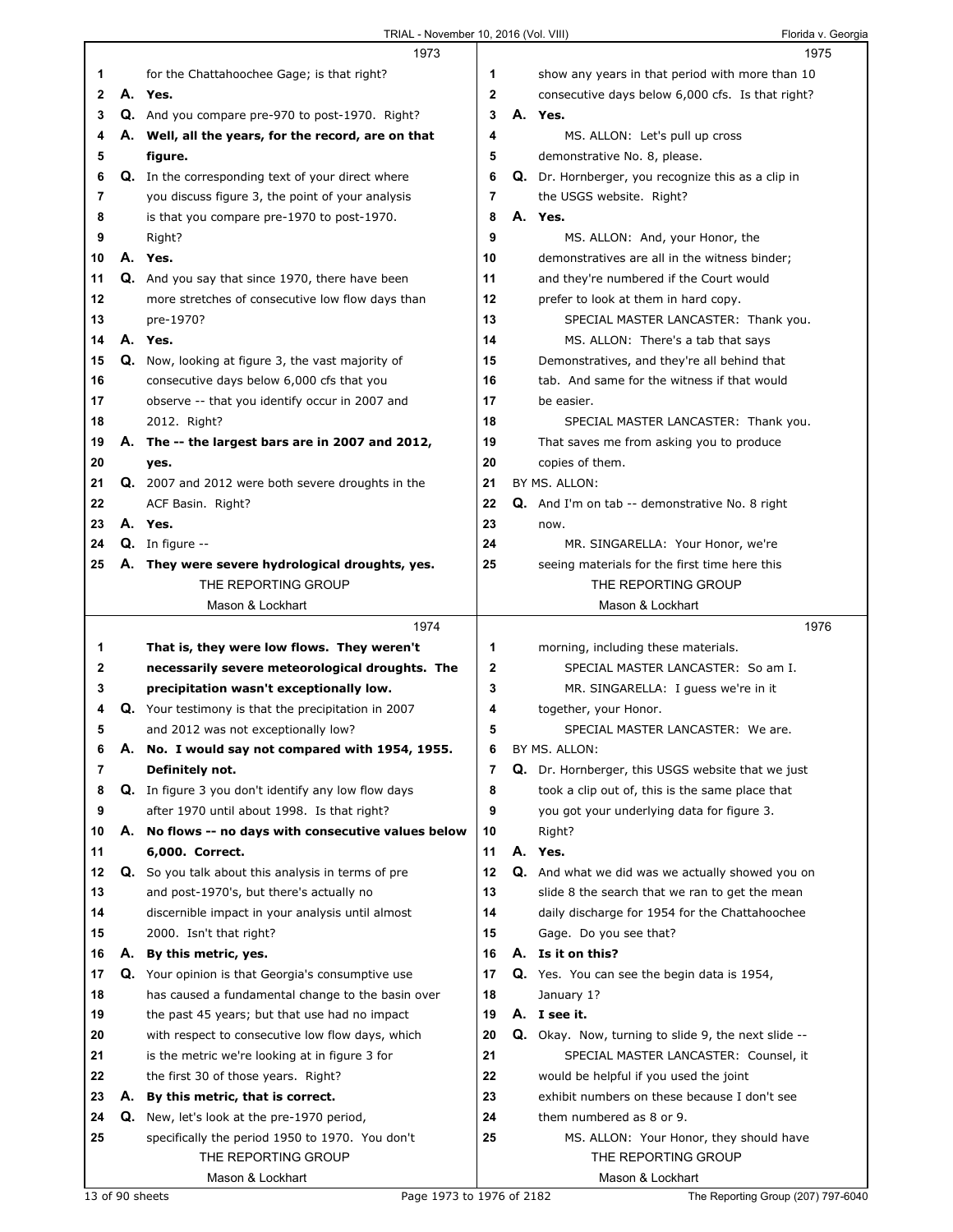|              | 1977                                                     |    | 1979                                                       |
|--------------|----------------------------------------------------------|----|------------------------------------------------------------|
| 1            | a number at the bottom right-hand corner.                | 1  | only the September values for 1954.                        |
| $\mathbf{2}$ | SPECIAL MASTER LANCASTER: I'm sorry.                     | 2  | Q. Even if we were including only the September            |
| 3            | MS. ALLON: The problem is the JX number                  | 3  | values --                                                  |
| 4            | is not going to be very helpful because it's             | 4  | A. Yes.                                                    |
| 5            | not consecutive.                                         | 5  | $Q. -$ for 1954, we would still have $-$                   |
| 6            | SPECIAL MASTER LANCASTER: You're right.                  | 6  | A. Yes. We would have a larger number in 1955.             |
| 7            | Thank you.                                               | 7  | Q. Yes. And either of those would not have been            |
| 8            | BY MS. ALLON:                                            | 8  | reported in your figure 3?                                 |
| 9            | Q. Looking at demonstrative No. 9, Dr. Hornberger,       | 9  | A. Correct.                                                |
| 10           | you recognize this as the mean daily discharge at        | 10 | Q. So whether we're working in calendar year or            |
| 11           | the Chattahoochee Gage as reported by the USGS           | 11 | water year, there are days that meet your                  |
| 12           | for 1954. Right?                                         | 12 | definition of low flows -- consecutive days --             |
| 13           | A. Yes.                                                  | 13 | that are not reported in your figure 3?                    |
| 14           | Q. Okay. Now, we highlighted all of the days based       | 14 | A. Apparently.                                             |
| 15           | on your definition of low flows, meaning less            | 15 | Q. Now, looking at demonstrative No. 10, you will          |
| 16           | than 6,000 cfs. And would you agree that the             | 16 | see that we did the same search from the USGS              |
| 17           | gage data shows a total of 67 consecutive days           | 17 | website for 1925. Do you see that?                         |
| 18           | below 6,000 cfs for 1954?                                | 18 | A. Yes. Yes.                                               |
| 19           | A. Yes.                                                  | 19 | <b>Q.</b> And if you turn to slide 11, you can see the     |
| 20           | Q. Those 67 consecutive days are not reflected on        | 20 | results of that search. You recognize slide 11             |
| 21           | your figure 3 in your direct testimony; are they?        | 21 | as the mean daily discharge at the Chattahoochee           |
| 22           | A. I believe that the direct testimony referred to       | 22 | Gage for 1925. Right?                                      |
| 23           | the period June to September.                            | 23 | A. Yes, I do.                                              |
| 24           | Q. Let's turn back to figure 3, page 23 of your          | 24 | Q. Okay. And we have highlighted all of the days           |
| 25           | direct testimony.                                        | 25 | based on your definition of low flows. And you             |
|              | THE REPORTING GROUP                                      |    | THE REPORTING GROUP                                        |
|              | Mason & Lockhart                                         |    | Mason & Lockhart                                           |
|              |                                                          |    |                                                            |
|              | 1978                                                     |    | 1980                                                       |
| 1            | And do you see that the caption of figure 3              | 1  | can see there are at least 43 consecutive days             |
| 2            | says number of consecutive days below 6,000 cfs          | 2  | below 6,000 cfs in 1925. Right?                            |
| 3            | at Chattahoochee Gage. Do you see that?                  | 3  | A. Yes.                                                    |
| 4            | A. Yes, I do.                                            | 4  | <b>Q.</b> And those aren't reflected anywhere in your      |
| 5            | Q. Is it your testimony now that in actuality you        | 5  | figure 3 in your direct testimony?                         |
| 6            | have only counted and considered in figure 3             | 6  | A. Correct.                                                |
| 7            | consecutive low flow days between June and               | 7  | <b>Q.</b> I want to talk about the second set of gage data |
| 8            | September?                                               | 8  | that you discussed, which is the Bainbridge Gage           |
| 9            | A. May I look back at my February report, figure 8?      | 9  | data. Now, the Bainbridge Gage is on the Flint             |
| 10           | Q. Sure.                                                 | 10 | River above the state line. Right?                         |
| 11           | A. No, I don't -- I don't qualify it.                    | 11 | A. Yes.                                                    |
| 12           | Q. So turning back to slide 9, you agree there are       | 12 | Q. And you talk about low flows at the Bainbridge          |
| 13           | 67 days in 1954 that meet your definition of low         | 13 | Gage. Right?                                               |
| 14           | flow days that you did not include in your               | 14 | A. Yes.                                                    |
| 15           | figure 3 in your direct testimony; is that right?        | 15 | Q. You identify six years since 2000 where                 |
| 16           | A. It appears that way, yes.                             | 16 | Bainbridge gage flows fell below 2,500 cfs.                |
| 17           | Q. Let's turn to demonstrative No. 10.                   | 17 | Right?                                                     |
| 18           | A. Oh. If I can check one more time, I basically         | 18 | A. Yes.                                                    |
| 19           | tend to work in water years. I think that the            | 19 | <b>Q.</b> 2002, 2006, 2007, 2008, 2011, and 2012. Right?   |
| 20           | same criticism you have would apply, but I               | 20 | A. Yes.                                                    |
| 21           | believe that I may have been using water years.          | 21 | <b>Q.</b> Those are all dry years. Right?                  |
| 22           | <b>Q.</b> Yes. I believe the same criticism would apply, | 22 | A. Yes.                                                    |
| 23           | but I'm happy for you to check the water year            | 23 | Q. And these low flows at Bainbridge are another           |
| 24           | instead of the calendar year.                            | 24 | hydrologic shift that you attribute to Georgia's           |
| 25           | A. Yes. So I mean, the water year would include          | 25 | consumptive use. Is that right?                            |
|              | THE REPORTING GROUP                                      |    | THE REPORTING GROUP                                        |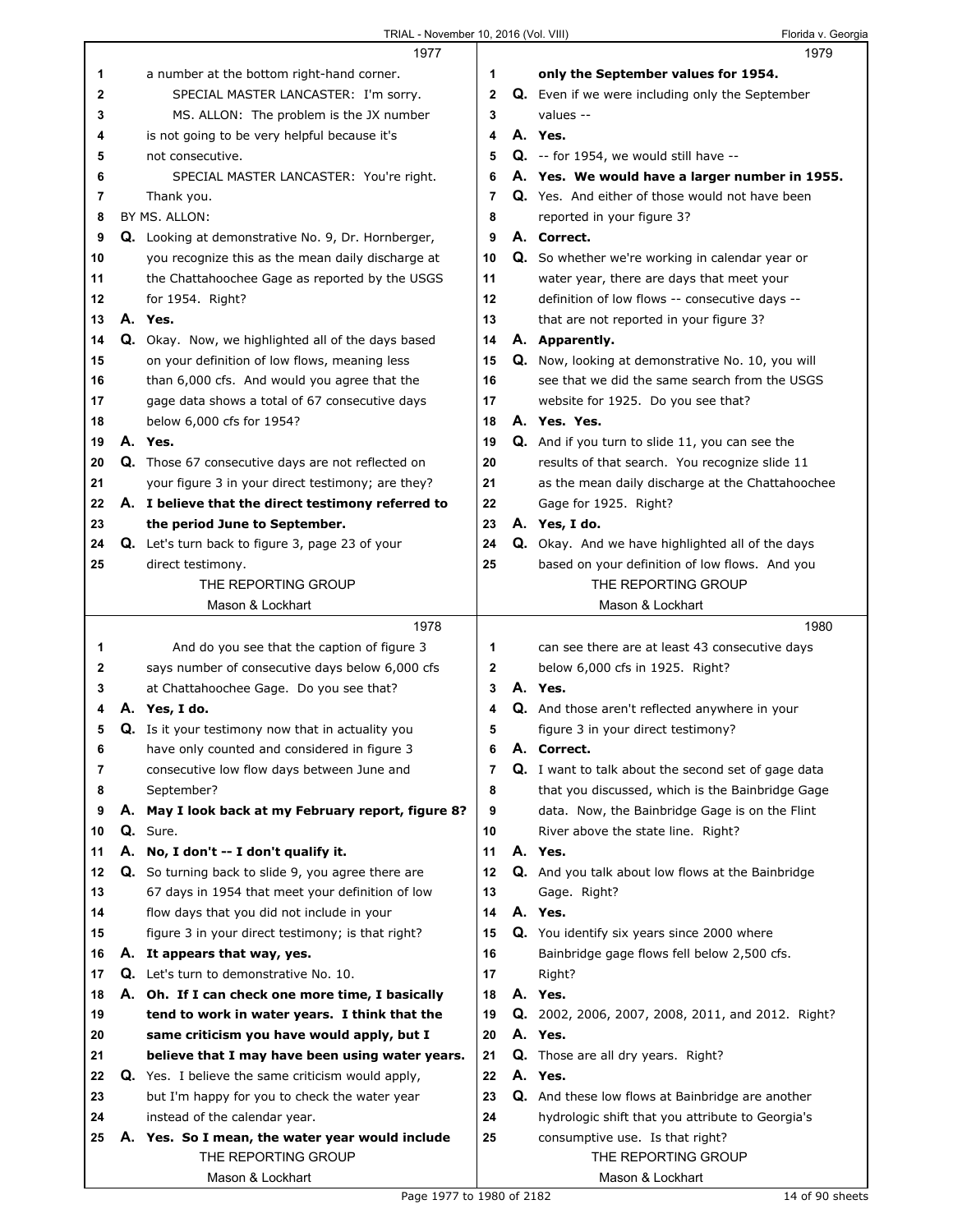|    |    | 1981                                                     |                |    | 1983                                                       |  |
|----|----|----------------------------------------------------------|----------------|----|------------------------------------------------------------|--|
| 1. |    | A. Yes.                                                  | 1              |    | line flows into Florida for the same period.               |  |
| 2  |    | Q. And you say specifically that these hydrologic        | $\mathbf{2}$   |    | That's the blue line. So the analysis that you             |  |
| 3  |    | shifts show impacts to the Apalachicola River in         | 3              |    | said you didn't do directly, that's what we have           |  |
| 4  |    | Florida. Right?                                          | 4              |    | shown here.                                                |  |
| 5  | А. | <b>Because the Flint River feeds into the</b>            | 5              |    | Now, as you note in your testimony, flows at               |  |
| 6  |    | Apalachicola River, yes, that's a reasonable             | 6              |    | Bainbridge, you can see the orange line, are               |  |
| 7  |    | conclusion.                                              | $\overline{7}$ |    | below 2,500 cfs for most of May through November.          |  |
| 8  |    | Q. Now, the Bainbridge gage isn't in Florida.            | 8              |    |                                                            |  |
|    |    |                                                          |                |    | Right?                                                     |  |
| 9  |    | Right?                                                   | 9              |    | A. Yes.                                                    |  |
| 10 |    | A. Correct.                                              | 10             |    | <b>Q.</b> But at the same time as flows at Bainbridge are  |  |
| 11 |    | <b>Q.</b> It's in Georgia on the Flint River above the   | 11             |    | below 2,500 cfs, Florida is receiving more than            |  |
| 12 |    | state line?                                              | 12             |    | 2,500 cfs at the state line. Right?                        |  |
| 13 |    | A. Correct.                                              | 13             |    | A. Yes. I'm -- I must add I'm not sure what the            |  |
| 14 | Q. | But your testimony is that low flows at the              | 14             |    | blue line is. It says, observed Woodruff                   |  |
| 15 |    | Bainbridge gage in Georgia show obvious impacts          | 15             |    | outflow. So I don't know if that's what the Army           |  |
| 16 |    | to the Apalachicola River in Florida as a result         | 16             |    | Corps reports or whether it's at the compliance            |  |
| 17 |    | of Georgia's consumptive use. Right?                     | 17             |    | point, which is the Chattahoochee Gage. So I               |  |
| 18 |    | A. I think that's a reasonable inference, yes.           | 18             |    | don't know that.                                           |  |
| 19 |    | <b>Q.</b> You didn't do any analysis of how low flows on | 19             |    | Q. Okay.                                                   |  |
| 20 |    | the Flint River at Bainbridge compare with flows         | 20             |    | A. But it's certainly higher.                              |  |
| 21 |    | entering the Apalachicola River in Florida. Did          | 21             |    |                                                            |  |
|    |    |                                                          | 22             |    | <b>Q.</b> And you can see that in June, for example -- and |  |
| 22 |    | you?                                                     |                |    | this is in the yellow circle on the left --                |  |
| 23 | А. | So compare the flows at Bainbridge with the flows        | 23             |    | Bainbridge flows drop below 2,000 cfs. Right?              |  |
| 24 |    | in the Apalachicola itself?                              | 24             |    | A. Yes.                                                    |  |
| 25 |    | Q. Yes.                                                  | 25             |    | <b>Q.</b> There is no corresponding decrease in state line |  |
|    |    | THE REPORTING GROUP                                      |                |    | THE REPORTING GROUP                                        |  |
|    |    | Mason & Lockhart                                         |                |    | Mason & Lockhart                                           |  |
|    |    |                                                          |                |    |                                                            |  |
|    |    | 1982                                                     |                |    | 1984                                                       |  |
| 1. |    | A. Sort of like a direct comparison?                     | 1              |    | flows; is there?                                           |  |
| 2  |    | $Q.$ Yes.                                                | $\mathbf{2}$   |    | A. There is no decrease in the blue line.                  |  |
| 3  |    | A. No, I don't recall doing an explicit analysis.        | 3              |    | Q. And then you see there's a spike in Bainbridge          |  |
| 4  |    | Q. All right. Well, let's take a look at that data.      | 4              |    | flows in mid-June. Right?                                  |  |
| 5  |    |                                                          | 5              |    | A. Yes.                                                    |  |
|    |    | One of the years that you looked at in your              |                |    |                                                            |  |
| 6  |    | Bainbridge analysis is 2012. Right?                      | 6              | Q. | There's no corresponding increase in state line            |  |
| 7  |    | A. Yes.                                                  | 7              |    | flows in mid-June; is there?                               |  |
| 8  |    | Q. And you say that in 2012 flows at Bainbridge were     | 8              |    | A. Not on the blue line.                                   |  |
| 9  |    | below 2,500 cfs for eight months straight from           | 9              |    | <b>Q.</b> Let's go over to the other yellow circle. And    |  |
| 10 |    | May to December. Right?                                  | 10             |    | actually, you see in October there's a little              |  |
| 11 |    | A. Yes.                                                  | 11             |    | spike at the beginning of October; and you do see          |  |
| 12 |    | Q. Let's take a look at --                               | 12             |    | a small spike in state line flows, too. Right?             |  |
| 13 | А. | Now, of course, I may have been talking about            | 13             |    | A. In the blue line, yes.                                  |  |
| 14 |    | monthly average flows there.                             | 14             |    | <b>Q.</b> But then Bainbridge flows drop below 2,000 cfs   |  |
| 15 |    | Q. Well, we can turn to your direct, if that would       | 15             |    | again toward the middle of October. Right?                 |  |
| 16 |    | be helpful.                                              | 16             |    | A. Yes.                                                    |  |
| 17 |    | A. Okay.                                                 | 17             |    | Q. There is no corresponding decrease in state line        |  |
| 18 |    | Q. It's page 19, paragraph 47.                           | 18             |    | flows; is there?                                           |  |
| 19 |    | A. Yes. It says monthly average flow right at the        | 19             |    | A. No.                                                     |  |
| 20 |    | top. Yes.                                                | 20             |    | <b>Q.</b> And then in early November there's a spike in    |  |
| 21 |    |                                                          | 21             |    |                                                            |  |
|    |    | Q. Now, turning to slide 30, which is on the screen,     |                |    | Bainbridge flows. Right?                                   |  |
| 22 |    | and it's also in the back under the demonstrative        | 22             |    | A. Yes.                                                    |  |
| 23 |    | slides, what we did is we plotted your Bainbridge        | 23             |    | Q. There is no corresponding increase in state line        |  |
| 24 |    | gage data with the same data for 2012. That's            | 24             |    | flows; is there?                                           |  |
| 25 |    | the orange line. And we also plotted the state           | 25             |    | A. Well, the graph ends; so I don't know.                  |  |
|    |    | THE REPORTING GROUP<br>Mason & Lockhart                  |                |    | THE REPORTING GROUP<br>Mason & Lockhart                    |  |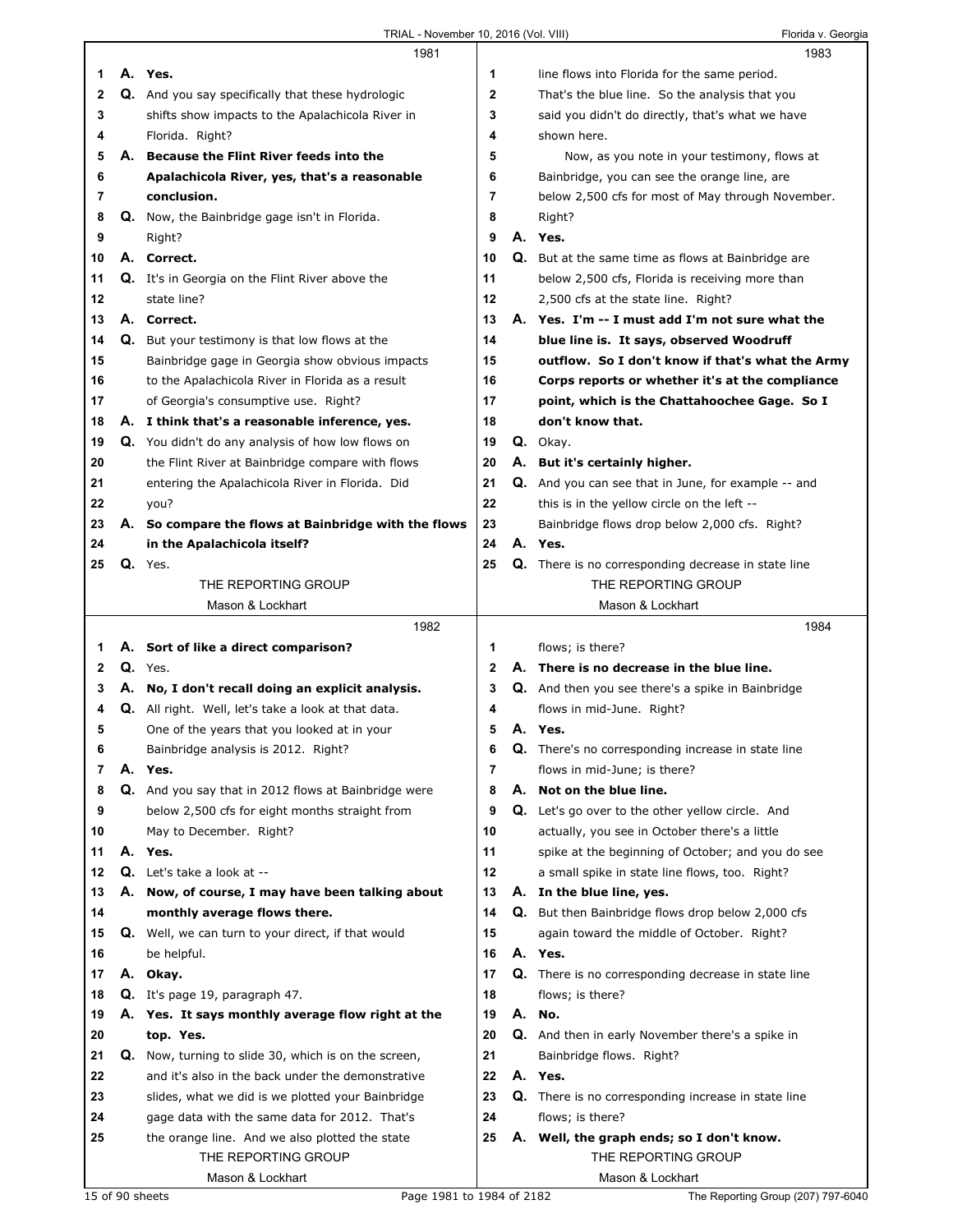|    |    | 1985                                                        |              |    | 1987                                                       |
|----|----|-------------------------------------------------------------|--------------|----|------------------------------------------------------------|
| 1  |    | <b>Q.</b> In early November right where there is a spike -- | 1            |    | low flows. Right?                                          |
| 2  | А. | Oh, November. I'm sorry. I thought -- I went to             | $\mathbf{2}$ |    | A. Yes.                                                    |
| 3  |    | the end of the graph. November, not December.               | 3            |    | Q. Now, you didn't actually run a groundwater model        |
| 4  |    | Yes, I see that.                                            | 4            |    | to study the impact of groundwater pumping in              |
| 5  |    | Q. Okay. So let me just ask my question again so we         | 5            |    | Spring Creek. Right?                                       |
| 6  |    | have it clear for the record.                               | 6            |    | A. I did not.                                              |
| 7  |    | In early November where there is a spike in                 | 7            |    | Q. You also talk about the interaction between             |
| 8  |    | Bainbridge flows, there is no corresponding                 | 8            |    | surface water and groundwater in Spring Creek.             |
| 9  |    | increase in state line flows; is that correct?              | 9            |    | Right?                                                     |
| 10 | А. | Correct.                                                    | 10           |    | A. Yes.                                                    |
| 11 |    | MS. ALLON: Your Honor, I'm about to                         | 11           |    | Q. You didn't do any calculations of groundwater and       |
| 12 |    | start a new section. I would be happy to                    | 12           |    | surface water interaction in Spring Creek. Did             |
| 13 |    | take a break now if it's convenient for the                 | 13           |    | you?                                                       |
| 14 |    | Court, or I would be happy to wait until                    | 14           |    | A. No.                                                     |
| 15 |    | after the next section.                                     | 15           |    | Q. You didn't compare any data on groundwater              |
| 16 |    | SPECIAL MASTER LANCASTER: Can you give                      | 16           |    | pumping in Spring Creek to streamflow data in              |
| 17 |    | me an estimate of how much longer you will be               | 17           |    | Spring Creek to see if you could establish a               |
| 18 |    | with Dr. Hornberger?                                        | 18           |    | correlation between groundwater pumping and low            |
| 19 |    | MS. ALLON: For the entire                                   | 19           |    | flows. Right?                                              |
| 20 |    | cross-examination? I would estimate about                   | 20           |    | A. Right.                                                  |
| 21 |    | another hour-and-a-half to two hours.                       | 21           |    | Q. You didn't do any analysis to determine whether         |
| 22 |    | SPECIAL MASTER LANCASTER: We'll take a                      | 22           |    | the low flows at Spring Creek were a local                 |
| 23 |    | break.                                                      | 23           |    | phenomenon that did not have any impact                    |
| 24 |    | MS. ALLON: Thank you.                                       | 24           |    | downstream. Right?                                         |
| 25 |    | (Time Noted: 10:17 a.m.)                                    | 25           | А. | That sounds to me like an absurdity because water          |
|    |    | THE REPORTING GROUP                                         |              |    | THE REPORTING GROUP                                        |
|    |    | Mason & Lockhart                                            |              |    | Mason & Lockhart                                           |
|    |    |                                                             |              |    |                                                            |
|    |    | 1986                                                        |              |    | 1988                                                       |
| 1  |    | (Recess Called)                                             | 1            |    | flows downhill. And so if it's not flowing at              |
| 2  |    | (Time Noted: 10:30 a.m.)                                    | 2            |    | Iron City, I don't see how it could be                     |
| 3  |    | SPECIAL MASTER LANCASTER: You may                           | 3            |    | inconsequential downstream. That doesn't make              |
| 4  |    | proceed.                                                    | 4            |    | any hydrological sense.                                    |
| 5  |    | MS. ALLON: Thank you, your Honor.                           | 5            |    | <b>Q.</b> Your testimony is that the low flows observed at |
| 6  |    | BY MS. ALLON:                                               | 6            |    | the Iron City Gage in Spring Creek have an                 |
| 7  |    | Q. Dr. Hornberger, before the break we were talking         | 7            |    | obvious impact to the Apalachicola River in                |
| 8  |    | about your opinions about hydrologic shift in               | 8            |    | Florida. Right?                                            |
| 9  |    | the ACF Basin; and we were talking about the                | 9            |    | A. As -- as an input -- one of the inputs to the           |
| 10 |    | three sets of gage data that you looked at. And             | 10           |    | Apalachicola River, it certainly is an indicator           |
| 11 |    | I want to turn to the third set, which is the               | 11           |    | of impact, yes.                                            |
| 12 |    | Iron City Gage for Spring Creek. Now, let's turn            | 12           |    | Q. Spring Creek doesn't flow directly into Florida;        |
| 13 |    | to page 12 of your direct testimony. And I want             | 13           |    | does it?                                                   |
| 14 |    | to look specifically at figure 2.                           | 14           |    | A. It does not.                                            |
| 15 |    | Now, this is a map from your direct                         | 15           |    | Q. Okay. It flows into the Flint River. Then it            |
| 16 |    | testimony. Right?                                           | 16           |    | flows into Lake Seminole and the Army Corps                |
| 17 |    | A. Yes.                                                     | 17           |    | reservoir. Right?                                          |
| 18 |    | Q. And it shows, you can see, the Iron City Gage for        | 18           |    | A. It may actually flow directly into the Army Corps       |
| 19 |    | Spring Creek. Correct?                                      | 19           |    | reservoir. I would have to look that up.                   |
| 20 |    | A. Yes.                                                     | 20           | Q. | The Corps -- the Army Corps controls releases              |
| 21 |    | Q. Spring Creek is a tributary off the Flint River.         | 21           |    | into Florida from Lake Seminole for its operation          |
| 22 |    | Right?                                                      | 22           |    | of Woodruff Dam. Right?                                    |
| 23 |    | A. Yes.                                                     | 23           |    | A. Right. The Army releases water from Jim Woodruff        |
| 24 |    | Q. And with respect to Spring Creek, you talk about         | 24           |    | Dam. That's what flows down into the                       |
| 25 |    | the impact of Georgia's groundwater pumping on              | 25           |    | Apalachicola, yes.                                         |
|    |    | THE REPORTING GROUP                                         |              |    | THE REPORTING GROUP                                        |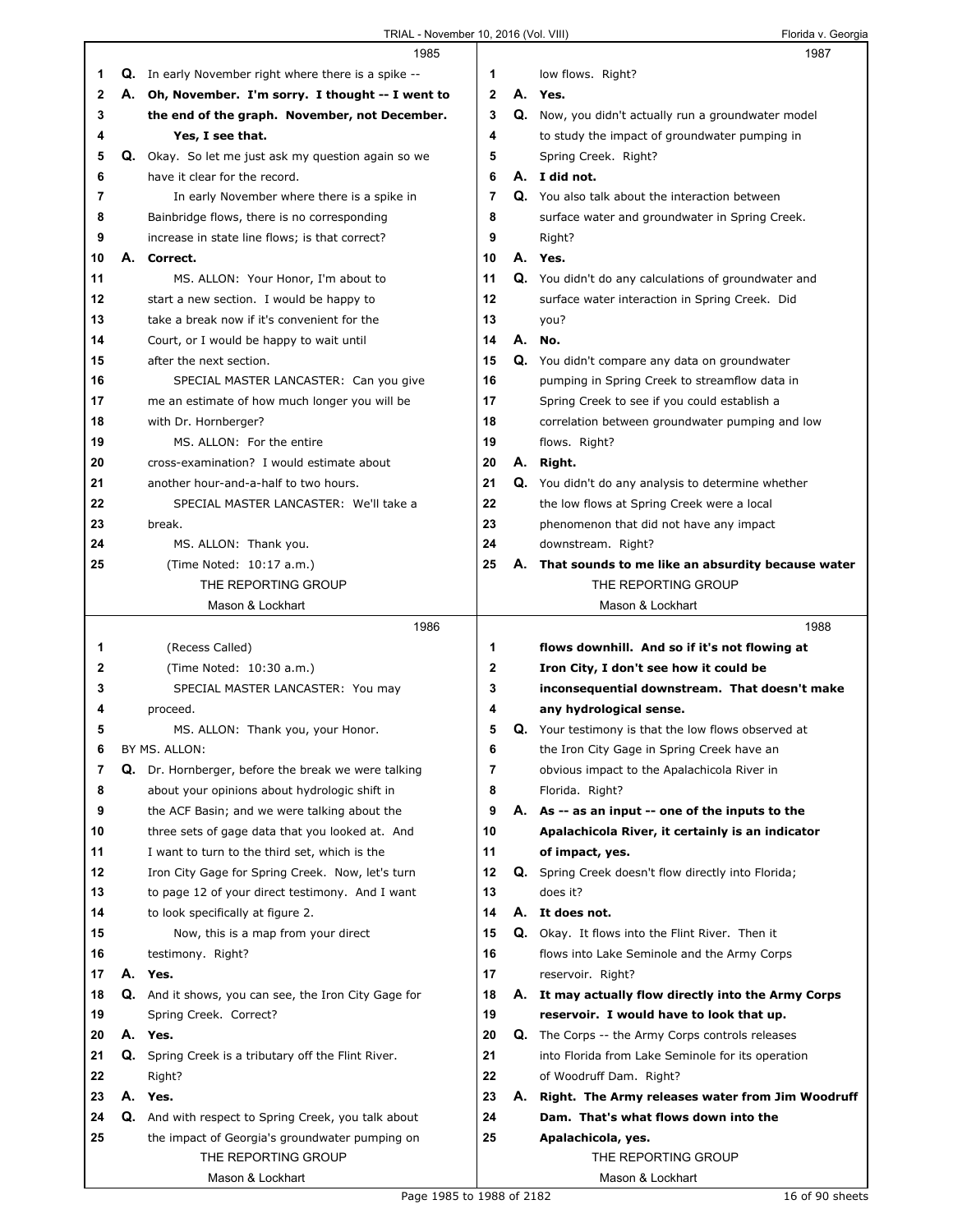|              |    | 1989                                                                                                 |              | 1991                                                                                             |
|--------------|----|------------------------------------------------------------------------------------------------------|--------------|--------------------------------------------------------------------------------------------------|
| 1            |    | <b>Q.</b> You're not offering the opinion that a decline in                                          | 1            | you don't show on this map any other gages in                                                    |
| 2            |    | flows at one gage on a tributary of the Flint                                                        | $\mathbf{2}$ | Spring Creek. Do you?                                                                            |
| 3            |    | River translates to an equal or corresponding                                                        | 3            | A. I do not.                                                                                     |
| 4            |    | decline in state line flows; are you?                                                                | 4            | Q. Okay. But there are other gages in Spring Creek.                                              |
| 5            |    | A. No. It's an indicator.                                                                            | 5            | Right?                                                                                           |
| 6            |    | <b>Q.</b> And you didn't do anything to quantify the impact                                          | 6            | A. I believe there is at least one upstream gage.                                                |
| 7            |    | of Spring Creek flows on total state line flows                                                      | 7            | <b>Q.</b> Let's look at slide 14. I'll put it on the                                             |
| 8            |    | into Florida; did you?                                                                               | 8            | screen, and it's also going to be the slide                                                      |
| 9            |    | A. In terms of a direct comparison as we were                                                        | 9            | numbered 14 beyond the demonstrative tab in your                                                 |
| 10           |    | talking about earlier, no.                                                                           | 10           | binder.                                                                                          |
| 11           |    | Q. And as a result, you don't know how much or how                                                   | 11           | And what we did in slide 14 is we actually                                                       |
| 12           |    | little flows from Spring Creek influence flows at                                                    | 12           | just took your map from your direct, but we added                                                |
| 13           |    | the state line. Right?                                                                               | 13           | the Reynoldsville Gage which you can see is                                                      |
| 14           |    | A. No. That was -- as I said, it's an indicator.                                                     | 14           | immediately downstream of the Iron City Gage at                                                  |
| 15           |    | It's not my contention that there's a direct                                                         | 15           | Spring Creek. Right?                                                                             |
| 16           |    | connection.                                                                                          | 16           | A. It is downstream of it, yes.                                                                  |
| 17           |    | Q. You're familiar with the terms gaining reach and                                                  | 17           | Q. You don't know whether the -- the Reynoldsville                                               |
| 18           |    | losing reach. Right?                                                                                 | 18           | Gage has ever experienced zero flow. Right?                                                      |
| 19           |    | A. Yes.                                                                                              | 19           | A. Oh, I would doubt that. The Reynoldsville Gage                                                |
| 20           |    | <b>Q.</b> A gaining reach refers to a stream that overall                                            | 20           | is affected by what we refer to as a backwater                                                   |
| 21           |    | has more flow downstream than it does upstream.                                                      | 21           | effect from Lake Seminole itself.                                                                |
| 22           |    | Right?                                                                                               | 22           | Q. So as a part of your analysis of what you call                                                |
| 23           |    | A. Yes.                                                                                              | 23           | low flows in Spring Creek, you didn't consider                                                   |
| 24           |    | Q. It means as it flows down, it's gaining water?                                                    | 24           | flows at the Reynoldsville Gage; did you?                                                        |
| 25           |    | A. Yes.                                                                                              | 25           | A. I did not.                                                                                    |
|              |    | THE REPORTING GROUP                                                                                  |              | THE REPORTING GROUP                                                                              |
|              |    | Mason & Lockhart                                                                                     |              | Mason & Lockhart                                                                                 |
|              |    |                                                                                                      |              |                                                                                                  |
|              |    |                                                                                                      |              |                                                                                                  |
|              |    | 1990                                                                                                 |              | 1992                                                                                             |
| 1            |    | <b>Q.</b> And a losing reach refers to a stream that has                                             | 1            | Q. And are you aware that the Reynoldsville Gage has                                             |
| $\mathbf{2}$ |    | overall less flow downstream than it does                                                            | $\mathbf{2}$ | never measured zero flow conditions?                                                             |
| 3            |    | upstream. Right?                                                                                     | 3            | A. That would not surprise me.                                                                   |
| 4            |    | A. Yes.                                                                                              | 4            | Q. Even in the drought years of 2007, 2011, and 2012                                             |
| 5            |    | Q. It means as it flows, it's losing water --                                                        | 5            | that you point to with respect to your analysis                                                  |
| 6            | Α. | Yes.                                                                                                 | 6            | of the Iron City Gage?                                                                           |
| 7            |    | <b>Q.</b> -- right?                                                                                  | 7            | A. The inflection, right?                                                                        |
| 8            |    | You didn't do any analysis as to whether                                                             | 8<br>9       | That's correct.                                                                                  |
| 9            |    | Spring Creek was a gaining or losing reach                                                           |              | Q. And that means because Reynoldsville Gage has                                                 |
| 10           |    | overall; did you?                                                                                    | 10           | never reported zero flows during all of the low                                                  |
| 11<br>12     |    | A. An analysis -- I mean, I looked at reports; but                                                   | 11<br>12     | flow conditions that you point to at the Iron                                                    |
| 13           |    | I, myself, did not do any calculations or                                                            |              | City Gage, Spring Creek was still a gaining                                                      |
| 14           |    | analysis.                                                                                            | 13<br>14     | reach. Right?                                                                                    |
| 15           |    | Q. And your analysis of Spring Creek in your direct                                                  | 15           | A. As I said, the Reynoldsville Gage I believe is                                                |
| 16           |    | testimony is limited to one gage at the Iron City                                                    | 16           | affected by Lake Seminole. So I would have to                                                    |
| 17           |    | Gage. Right?<br>A. Yes.                                                                              | 17           | really do a very careful analysis to answer that                                                 |
| 18           |    |                                                                                                      | 18           | question.                                                                                        |
| 19           |    | Q. You didn't do anything to determine whether the<br>flows you observed at that single gage at Iron | 19           | Q. Well, Dr. Hornberger, before you said that a<br>gaining reach was pretty simple. If there was |
| 20           |    | City actually occurred at other gages in Spring                                                      | 20           | more flow downstream than upstream, it was a                                                     |
| 21           |    | Creek. Right?                                                                                        | 21           |                                                                                                  |
| 22           |    | A. I did not.                                                                                        | 22           | gaining reach. Right?                                                                            |
| 23           |    |                                                                                                      | 23           | A. They would be for gages on a free-flowing river,                                              |
| 24           |    | Q. Okay. Let's go back to your map on figure 2,<br>page 12 of your direct testimony. And, again, if  | 24           | not a gage that is partially affected by a<br>backwater from a reservoir.                        |
| 25           |    |                                                                                                      | 25           |                                                                                                  |
|              |    | we look at the Iron City Gage on Spring Creek,<br>THE REPORTING GROUP                                |              | Q. So your testimony is you cannot use the<br>THE REPORTING GROUP                                |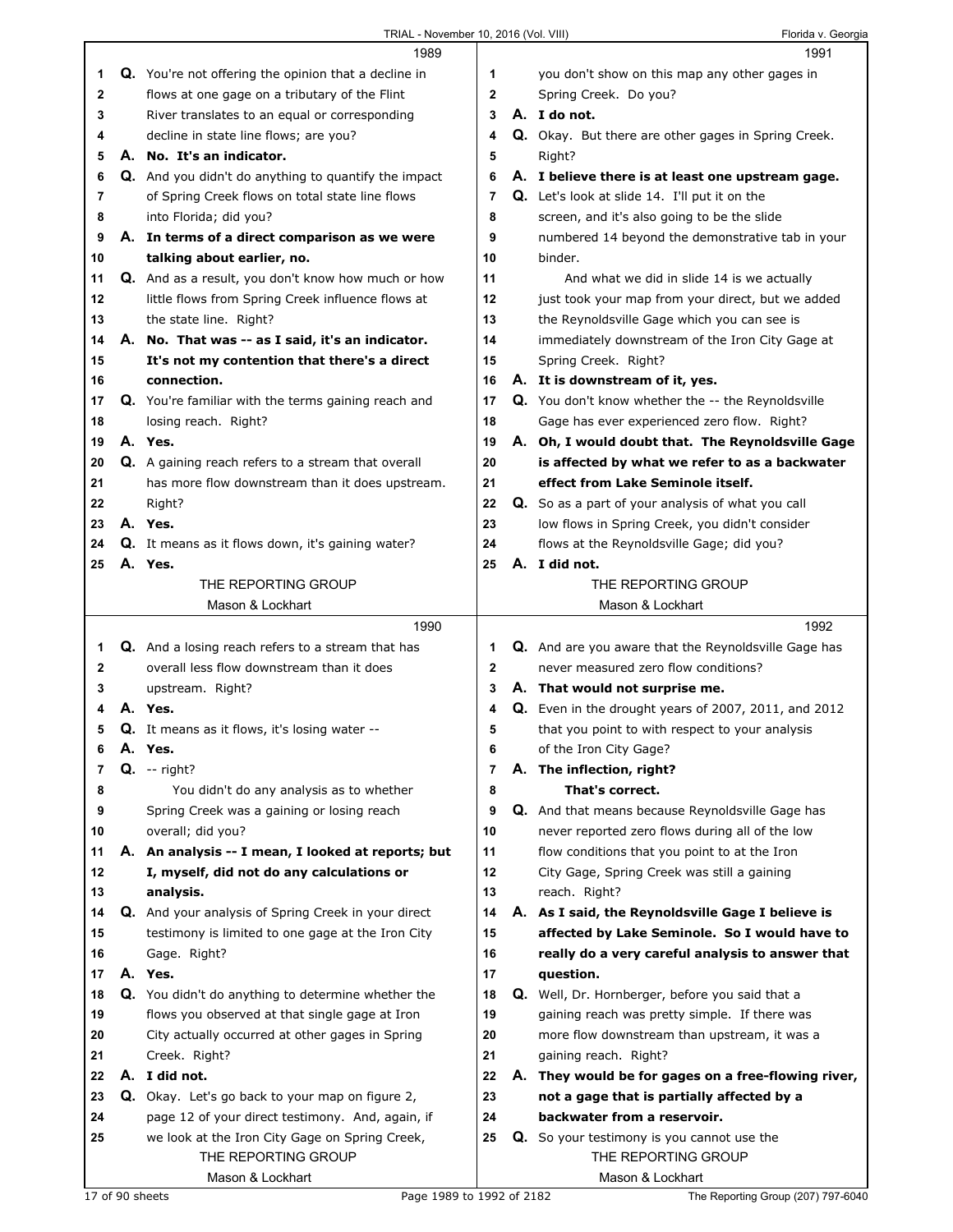| TRIAL - November 10, 2016 (Vol. VIII) | Florida v. Georgia |
|---------------------------------------|--------------------|
|                                       |                    |

|              | 1993                                                     |              | 1995                                                     |
|--------------|----------------------------------------------------------|--------------|----------------------------------------------------------|
| 1            | definition of gaining reaches and losing reaches         | 1            | cfs difference in streamflow between the two sets        |
| $\mathbf{2}$ | that you just testified to with respect to the           | $\mathbf{2}$ | of droughts is Georgia's consumptive use. Right?         |
| 3            | two gages on Spring Creek?                               | 3            | A. Yes.                                                  |
| 4            | A. I could not do it with respect to a gage that is      | 4            | Q. But it's also true that the 1954 to 1955 drought      |
| 5            | affected by -- materially affected by reservoir.         | 5            | is before there were any reservoirs in the ACF           |
| 6            | And I believe that the Reynoldsville Gage is so          | 6            | Basin, and the 2011 to 2012 drought is after the         |
| 7            | affected.                                                | 7            | reservoirs were built. Isn't that right?                 |
| 8            | Q. You don't have any discussion in your direct          | 8            | A. Yes.                                                  |
| 9            | testimony about the Reynoldsville Gage or any            | 9            | Q. You don't dispute that the federal reservoirs in      |
| 10           | analysis about how it might be affected by a             | 10           | the ACF Basin have some influence on how much            |
| 11           | reservoir; do you?                                       | 11           | water flows through to Florida at the state line;        |
| 12           | A. No.                                                   | 12           | do you?                                                  |
| 13           | Q. Now, the second basis for your opinion about          | 13           | A. No.                                                   |
| 14           | hydrological shifts in the ACF Basin is this             | 14           | Q. But you attribute the entire difference in            |
| 15           | analysis you did of recent versus historic               | 15           | streamflow between the 1954 to 1955 drought and          |
| 16           | droughts. Right?                                         | 16           | the 2011 to 2012 drought to Georgia's consumptive        |
| 17           | A. In what sense? Can you be more specific?              | 17           | use. Right?                                              |
| 18           | <b>Q.</b> One hydrologic shift that you attribute to     | 18           | A. Yes. We have looked at the impact of the              |
| 19           | Georgia's consumptive use is your observation            | 19           | reservoirs in terms of the evaporation from the          |
| 20           | that recent droughts have caused greater                 | 20           | reservoirs, and it is a small amount.                    |
| 21           | streamflow decline than historic droughts.               | 21           | Q. There is no discussion in your direct testimony       |
| 22           | Correct?                                                 | 22           | of any analysis ruling out the reservoirs as a           |
| 23           | A. Correct.                                              | 23           | possible interpretation for any of the difference        |
| 24           | <b>Q.</b> And you say -- you attribute the difference in | 24           | in streamflow between the two droughts; is there?        |
| 25           | streamflows between the earlier drought and the          | 25           | A. You're right.                                         |
|              | THE REPORTING GROUP                                      |              | THE REPORTING GROUP                                      |
|              | Mason & Lockhart                                         |              | Mason & Lockhart                                         |
|              |                                                          |              |                                                          |
|              | 1994                                                     |              | 1996                                                     |
| 1            | more recent drought to Georgia's consumptive use.        | 1            | Q. Let's talk about what you call basin yield, and       |
| 2            | Right?                                                   | $\mathbf 2$  | that's another shift that you identify. Basin            |
| 3            | A. Yes. Yes.                                             | 3            | yield is essentially the amount of precipitation         |
| 4            | Q. Now, let's look at page 20 of your direct             | 4            | that ultimately becomes streamflow. Right?               |
| 5            | testimony and specifically at table 1. In                | 5            | A. It's the -- yes, the fraction of rainfall over a      |
| 6            | table 1 you're comparing two sets of back-to-back        | 6            | basin that flows out as streamflow, yes.                 |
| 7            | drought years. Right?                                    | 7            | Q. And you say that basin yield has declined in the      |
| 8            | A. Yes.                                                  | 8            | ACF Basin. Right?                                        |
| 9            | Q. 1954 and 1955 on the one hand and 2011 and 2012       | 9            | A. Yes.                                                  |
| 10           | on the other hand?                                       | 10           | Q. And you say the cause of that decline is              |
| 11           | A. Yes.                                                  | 11           | Georgia's consumptive use?                               |
| 12           | Q. And you say, not in table 11 but in the text          | 12           | A. Yes.                                                  |
| 13           | right around it, that the 1954 to 1955 drought is        | 13           | Q. And for this opinion you only looked at basin         |
| 14           | before the growth in Georgia's consumptive use;          | 14           | yield changes at a single gage. Right?                   |
| 15           | and the 2011 to 2012 drought is after there have         | 15           | A. Yes.                                                  |
| 16           | already been moderate consumptive use levels.            | 16           | <b>Q.</b> And that was the Chattahoochee Gage just below |
| 17           | Right?                                                   | 17           | the state line. Right?                                   |
| 18           | A. Yes.                                                  | 18           | A. Yes.                                                  |
| 19           | Q. And you observed a difference of approximately        | 19           | Q. You didn't do any analysis of how basin yield         |
| 20           | 3,500 to 4,000 cfs between streamflow in the             | 20           | might have changed in rivers outside the ACF             |
| 21           | earlier drought and the later drought?                   | 21           | Basin; did you?                                          |
| 22           | A. Yes.                                                  | 22           | A. I did not.                                            |
| 23           | Q. And because you say that you rule out climate as      | 23           | Q. Let's look at the analysis you did do. It's on        |
| 24           | a possible cause, your opinion is that the only          | 24           | page 27 of your direct testimony at table 4.             |
| 25           | remaining interpretation for that 3,500 to 4,000         | 25           | In table 4 on page 27 in the middle column               |
|              | THE REPORTING GROUP<br>Mason & Lockhart                  |              | THE REPORTING GROUP<br>Mason & Lockhart                  |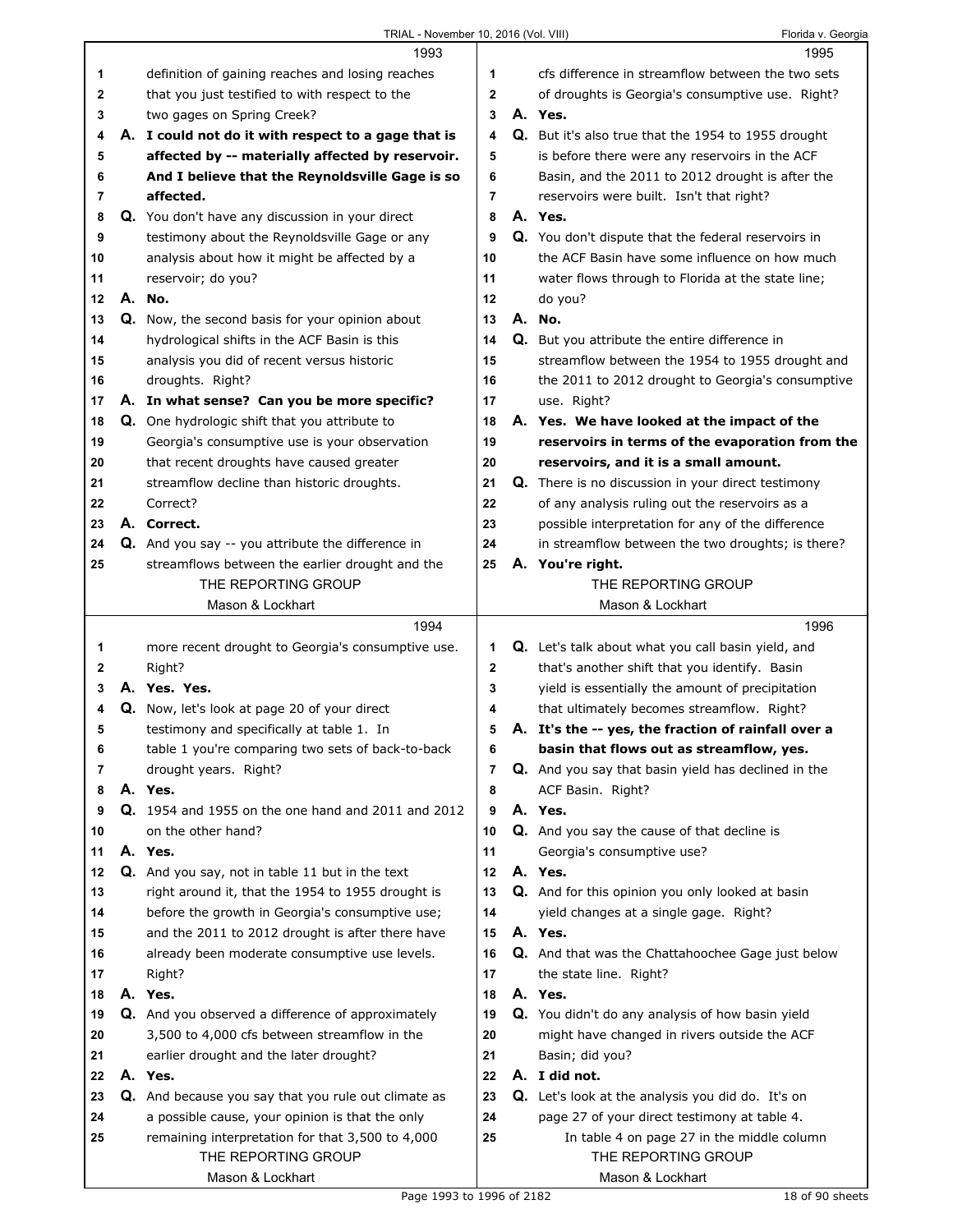|    |    | 1997                                                                     |    | 1999                                                        |
|----|----|--------------------------------------------------------------------------|----|-------------------------------------------------------------|
| 1  |    | that says basin yield, you report your basin                             | 1  | one picks. And so if you pick a period such as              |
| 2  |    | yield numbers. Is that right?                                            | 2  | 1970 to 1999, you're not capturing a                        |
| 3  |    | A. Yes.                                                                  | 3  | representative set of both wet and dry years.               |
| 4  |    | Q. I want to turn to demonstrative No. 23. Now,                          | 4  | And so the periods that I picked, if one looks at           |
| 5  |    | Dr. Hornberger, in your original report that you                         | 5  | the precipitation record, all have a balance                |
| 6  |    | submitted on February 29, 2016, your basin yield                         | 6  | between wet and dry years. And so it's not                  |
| 7  |    | values were .349, .330, .296, and .261. Is that                          | 7  | really a good calculation to just pick out a                |
| 8  |    | right?                                                                   | 8  | section where the basin yield is high because you           |
| 9  |    | A. That's what the table says, yes.                                      | 9  | don't have a representative set of wet and dry              |
| 10 |    | Q. And you later revised your basin yield numbers in                     | 10 | years.                                                      |
| 11 |    | a July 19, 2016, supplemental memorandum. And                            | 11 | <b>Q.</b> All of the data sets that you chose to pick out   |
| 12 |    | there you reported that your basin yield numbers                         | 12 | and report to this Court all show a decline in              |
| 13 |    | were .343, .328, .301, and .282. Is that right?                          | 13 | the basin yield; is that right?                             |
| 14 |    | A. Yes.                                                                  | 14 | A. Yes.                                                     |
| 15 |    | Q. And now in your direct testimony that you                             | 15 | <b>Q.</b> Now, let's look at table 5 in your direct. It's   |
| 16 |    | submitted to the Court a few weeks ago, your                             | 16 | on page 28. And page 28 of your direct on table             |
| 17 |    |                                                                          | 17 |                                                             |
|    |    | basin yield numbers are .329, .316, .289, and<br>.270. Isn't that right? | 18 | 5 also discusses basin yield. Right?<br>A. Yes.             |
| 18 |    |                                                                          |    |                                                             |
| 19 |    | A. Yes.                                                                  | 19 | <b>Q.</b> Table 5 is basin yield presented by year in order |
| 20 |    | Q. For today, I'm just going to work off of the most                     | 20 | of lowest basin yield. Right?                               |
| 21 |    | recent set of numbers from your direct testimony,                        | 21 | A. Yes.                                                     |
| 22 |    | so the table 4 that's reproduced at the bottom of                        | 22 | MS. ALLON: Your Honor, I'm sorry. I'm back                  |
| 23 |    | this slide. And you show average annual basis                            | 23 | in Dr. Hornberger's direct testimony.                       |
| 24 |    | yield numbers for four periods, 1924 to 1970,                            | 24 | SPECIAL MASTER LANCASTER: Thank you.                        |
| 25 |    | 1971 to 2013, 1992 to 2013, and 2003 to 2013. Is                         | 25 | MS. ALLON: On page 20.                                      |
|    |    | THE REPORTING GROUP                                                      |    | THE REPORTING GROUP                                         |
|    |    | Mason & Lockhart                                                         |    | Mason & Lockhart                                            |
|    |    |                                                                          |    |                                                             |
|    |    | 1998                                                                     |    | 2000                                                        |
| 1  |    | that right?                                                              | 1  | BY MS. ALLON:                                               |
| 2  |    | A. Yes.                                                                  | 2  | <b>Q.</b> Now, in table 5 you include a selection of years  |
| 3  |    | <b>Q.</b> All three of the sets of data where you report                 | 3  | with lowest basin yield at the top. Right?                  |
| 4  |    | post-1970 include and reflect data from recent                           | 4  | A. Yes.                                                     |
| 5  |    | droughts; isn't that right?                                              | 5  | <b>Q.</b> And the basin yields that you present in table 5  |
| 6  | Α. | Yes.                                                                     | 6  | range from 13.9 percent to 39.9 percent. Right?             |
| 7  | Q. | There's no subset in your analysis reported here                         | 7  | A. Yes.                                                     |
| 8  |    | that would show a period of basin yield that did                         | 8  | Q. And, again, in the text discussing this table,           |
| 9  |    | not include a major drought. Right?                                      | 9  | you contrast pre-and-post 1970 basin yields.                |
| 10 |    | A. That's right. I think there are droughts                              | 10 | Right?                                                      |
| 11 |    | included in all of those periods.                                        | 11 | A. Yes.                                                     |
| 12 | Q. | Now, you recall at your deposition we had gone                           | 12 | Q. And you agree that the low basin yield values            |
| 13 |    | back to the underlying data so that we could see                         | 13 | before 1970 are not associated with Georgia's               |
| 14 |    | actually what it showed for some of the subsets                          | 14 | consumptive use. Right?                                     |
| 15 |    | that you didn't report. Do you recall that?                              | 15 | A. Yes.                                                     |
| 16 |    | A. Vaguely.                                                              | 16 | Q. Now, let's turn to demonstrative No. 24. And in          |
| 17 |    | Q. And you agreed at your deposition that the basin                      | 17 | demonstrative 24 what we have done is on the                |
| 18 |    | yield data that you relied on for your analysis                          | 18 | left, we have reproduced the table 5 from your              |
| 19 |    | actually showed an increase in basin yield over                          | 19 | direct that we were just looking at. And on the             |
| 20 |    | the period of 1971 to 1998. Do you recall that?                          | 20 | right, we have reproduced the data from the                 |
| 21 | Α. | That is the calculation you showed me, yes.                              | 21 | backup sheet that was produced to Georgia along             |
| 22 |    | Q. So while your data showed an overall decline for                      | 22 | with your direct testimony supporting table 5.              |
| 23 |    | 1971 to 2013, it actually showed an increase for                         | 23 | Now, according to your backup data, in 1932                 |
| 24 |    | the first 30 years of that period. Right?                                | 24 | there was a basin yield of 25.7 percent. Is that            |
| 25 | Α. | Yes. One really needs to be careful what periods                         | 25 | right?                                                      |
|    |    | THE REPORTING GROUP                                                      |    | THE REPORTING GROUP                                         |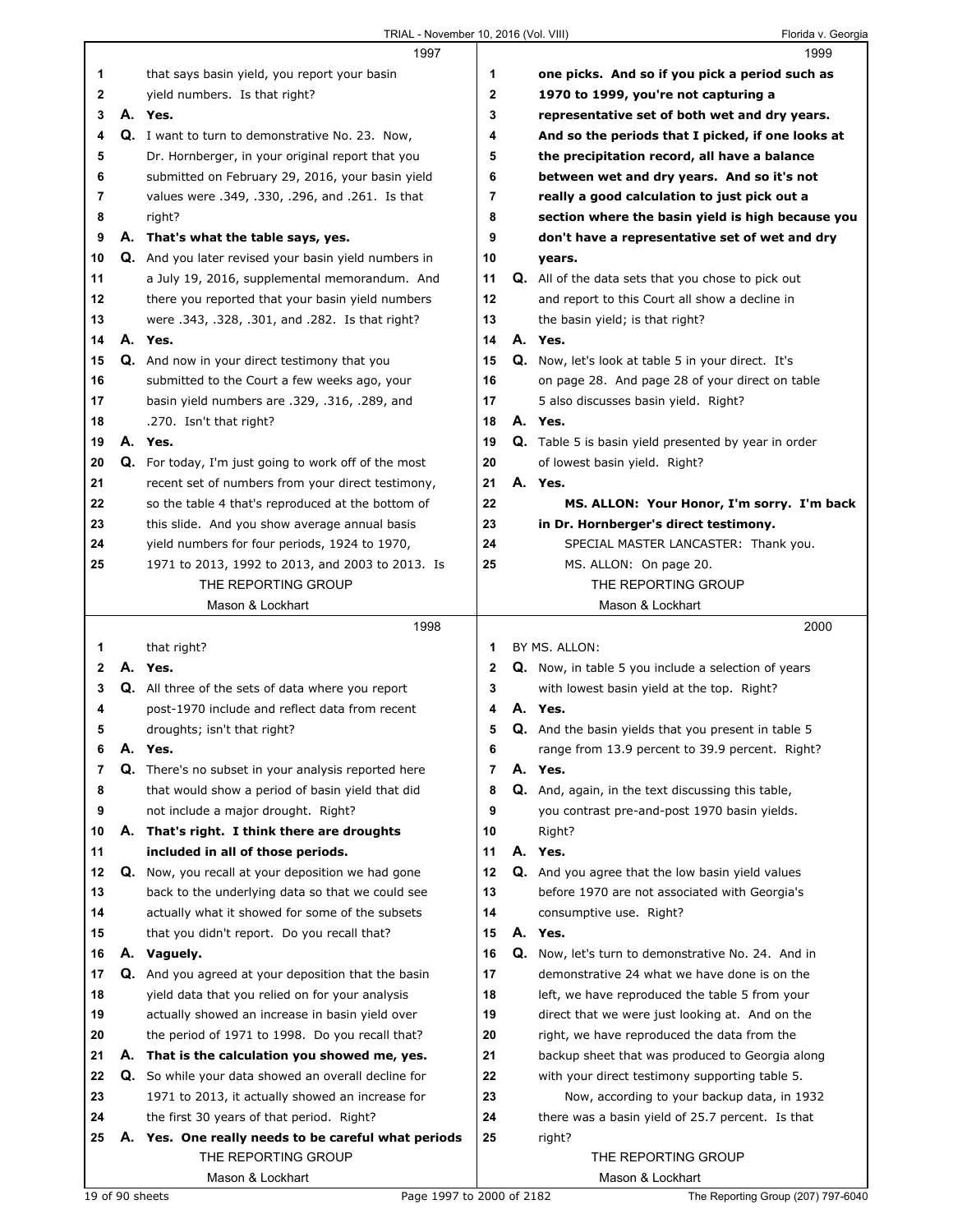$\Gamma$ 

|        | 2001                                                                 |                     | 2003                                                     |
|--------|----------------------------------------------------------------------|---------------------|----------------------------------------------------------|
| 1      | A. 1932. I can't find 19 -- in my direct testimony?                  | 1                   | in the Flint River Basin identified by Gordon, et        |
| 2      | Q. In the backup data.                                               | 2                   | al., 2012. Is that right?                                |
| 3      | A. Oh, the backup data.                                              | 3                   | A. Yes.                                                  |
| 4      | 1932, yes, okay. So what is 1932?                                    | 4                   | Q. Okay. The red and yellow lines show losing and        |
| 5      | <b>Q.</b> There was a basin yield of 25.7 percent. That's            | 5                   | dry stream reaches. Right?                               |
| 6      | what you reported in your backup data?                               | 6                   | A. Yes.                                                  |
| 7      | A. I see that.                                                       | 7                   | Q. And you believe that this phenomenon is caused by     |
| 8      | <b>Q.</b> That's not listed under your table 5 in your               | 8                   | groundwater pumping in Georgia altering the              |
| 9      | direct; is it?                                                       | 9                   | natural hydrology. Right?                                |
| 10     | A. No, it is not.                                                    | 10                  | A. Yes.                                                  |
| 11     | Q. According to your backup data in 1941, there was                  | 11                  | <b>Q.</b> Now, you say that figure 5 was prepared by     |
| 12     | a basin yield of 22.6 percent; isn't that right?                     | 12                  | adapting figure 13 in the Gordon article. Right?         |
| 13     | A. Yes.                                                              | 13                  | A. Yes.                                                  |
| 14     | Q. That's not listed in your table 5 in your direct;                 | 14                  | <b>Q.</b> Let's take a look at the Gordon article. It's  |
| 15     | is it?                                                               | 15                  | JX-54. And if you turn to page 22, you will see          |
| 16     | A. I believe it is, about halfway down.                              | 16                  | the figure 13 that you referred to.                      |
| 17     | Q. You're right.                                                     | 17                  | A. Could you tell me the page again?                     |
| 18     | Let's look at 1963. According to your backup                         | 18                  | <b>Q.</b> Page 22.                                       |
| 19     | data, there was a basin yield of 26.9 percent in                     | 19                  | Dr. Hornberger, figure 13 on page 22 is the              |
| 20     | 1963. Is that right?                                                 | 20                  | figure that your figure 5 that we just looked at         |
| 21     | A. Yes.                                                              | 21                  | is adapted from. Right?                                  |
| 22     | <b>Q.</b> Okay. That's not reported on your table 5, is              | 22                  | A. Give me a minute, please.                             |
| 23     | it?                                                                  | 23                  | Q. Sure.                                                 |
| 24     | A. It is not.                                                        | 24                  | A. Yes, I believe so.                                    |
| 25     | Q. And according to your backup data, there was a                    | 25                  | Q. Now, I want to actually compare your figure 5 and     |
|        | THE REPORTING GROUP                                                  |                     | THE REPORTING GROUP                                      |
|        | Mason & Lockhart                                                     |                     | Mason & Lockhart                                         |
|        | 2002                                                                 |                     | 2004                                                     |
|        |                                                                      |                     |                                                          |
|        |                                                                      |                     |                                                          |
| 1<br>2 | basin yield in 1969 of 24.3 percent. Isn't that                      | 1<br>2              | Gordon figure 13. So on slide 25, I have                 |
| 3      | right?<br>A. Yes.                                                    | 3                   | prepared a demonstrative where I just put the            |
| 4      |                                                                      | 4                   | figures up side by side.                                 |
| 5      | Q. That's not listed in your table 5 either; is it?<br>A. It is not. |                     | MS. ALLON: I'm -- I'm sorry, it's slide                  |
|        |                                                                      | 5                   | 26. But if you're looking in the hard copy,              |
| 6      | <b>Q.</b> Now let's talk about the final hydrologic shift            | 6<br>$\overline{7}$ | it may say 25 in the bottom right-hand                   |
| 7      | that you talk about, which is groundwater level                      |                     | corner.                                                  |
| 8      | declines. Your opinion is that groundwater                           | 8                   | BY MS. ALLON:                                            |
| 9      | pumping has altered the natural hydrology of the                     | 9                   | <b>Q.</b> All right. Now, the figure on the left is your |
| 10     | Lower Flint River Basin; is that right?                              | 10                  | figure 5 from your testimony. Right?                     |
| 11     | A. Yes.                                                              | 11                  | A. Yes.                                                  |
| 12     | Q. And if we turn to your direct testimony on page                   | 12                  | Q. Okay. And the figure on the right is the Gordon       |
| 13     | 29 at paragraph 68, you say that groundwater                         | 13                  | article that you cite to. Right?                         |
| 14     | declines are causing streams that historically                       | 14                  | A. Yes.                                                  |
| 15     | gained water from groundwater, called gaining                        | 15                  | Q. Now, you see in the basin next to the Flint, east     |
| 16     | streams, to actually lose stream load to the                         | 16                  | of the Flint, there is a river called the                |
| 17     | groundwater and thus are becoming losing streams.                    | 17                  | Ochlockonee River?                                       |
| 18     | Do you see that?                                                     | 18                  | A. Yes.                                                  |
| 19     | A. Yes.                                                              | 19                  | Q. And in that basin, in the Gordon article there        |
| 20     | Q. Now, your related figure 4 on page 31 shows a map                 | 20                  | are some losing and dry reaches. Right?                  |
| 21     | from an article that was written by Gordon in                        | 21                  | A. Yes.                                                  |
| 22     | 2012. Is that right?                                                 | 22                  | Q. Okay. You didn't include those losing and dry         |
| 23     | A. Yes.                                                              | 23                  | reaches in your figure 5; did you?                       |
| 24     | Q. Okay. If we look at figure 5 on page 31, the                      | 24                  | A. No. We were concentrating on the Flint River          |
| 25     | caption of figure 5 says, losing stream reaches                      | 25                  | Basin.                                                   |
|        | THE REPORTING GROUP<br>Mason & Lockhart                              |                     | THE REPORTING GROUP<br>Mason & Lockhart                  |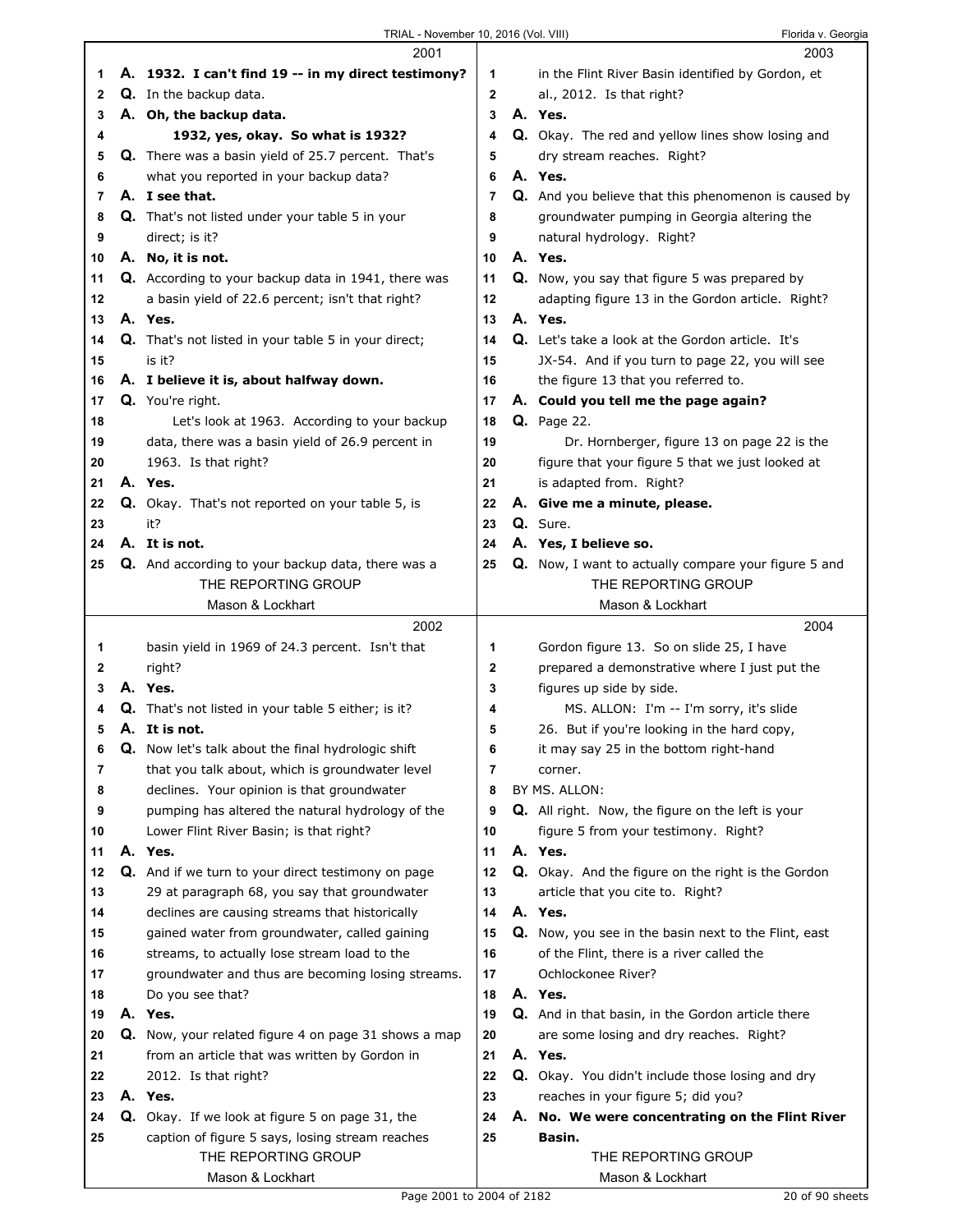|    |    | 2005                                                               |    |    | 2007                                                       |
|----|----|--------------------------------------------------------------------|----|----|------------------------------------------------------------|
| 1  |    | <b>Q.</b> Now, it's not labeled on the Gordon map, but the         | 1  |    | A. In large part, yes.                                     |
| 2  |    | river to the west of the Apalachicola River is                     | 2  |    | <b>Q.</b> Now, for your rainfall runoff model you used the |
| 3  |    | the Chipola River. Right?                                          | 3  |    | USGS P R M S, or PRMS, model that had already              |
| 4  | А. | Yes.                                                               | 4  |    | been developed by USGS for analysis of the ACF             |
| 5  | Q. | And you can see on Gordon figure 13 that there's                   | 5  |    | Basin. Right?                                              |
| 6  |    | a section along the Chipola River that was also                    | 6  |    | A. Yes.                                                    |
| 7  |    | identified by the Gordon authors as a losing                       | 7  | Q. | When USGS developed its PRMS model, it also                |
| 8  |    | reach. Right?                                                      | 8  |    | calibrated the model to observed flows in the ACF          |
| 9  | А. | Yes.                                                               | 9  |    | Basin. Right?                                              |
| 10 | Q. | That's not reflected in your figure 5 either; is                   | 10 | А. | Yes.                                                       |
| 11 |    | it?                                                                | 11 |    | <b>Q.</b> Calibration is important because it helps ensure |
| 12 |    | A. No. We were focused on the Flint River                          | 12 |    | that models provide reliable estimates. Right?             |
| 13 |    | basically.                                                         | 13 | А. | Yes.                                                       |
| 14 | Q. | Now, the Apalachicola portion is actually a                        | 14 |    | <b>Q.</b> Now, you redid the USGS's calibration. Right?    |
| 15 |    | little bit hard to see in figure 13. So the                        | 15 | А. | Yes.                                                       |
| 16 |    | article -- the Gordon article, the authors                         | 16 | Q. | So I'm going to refer to your recalibrated PRMS            |
| 17 |    | extended it to the next page. So if you turn to                    | 17 |    | model as your PRMS model so that we can                    |
| 18 |    | the next slide, again I just compared your figure                  | 18 |    | distinguish it from the USGS PRMS model. Okay?             |
| 19 |    | 5 with the Gordon figure that blows up, so to                      | 19 |    | A. Okay.                                                   |
| 20 |    | speak, the portion of the Apalachicola River.                      | 20 |    | <b>Q.</b> Your PRMS model was developed specifically for   |
| 21 |    | And figure 13 from Gordon shows that portions of                   | 21 |    | this litigation. Right?                                    |
| 22 |    | the Apalachicola River are losing reaches, too.                    | 22 |    | A. Yes.                                                    |
| 23 |    |                                                                    | 23 | Q. | You have never calculated the PRMS model before            |
| 24 | А. | Right?<br>Yes.                                                     | 24 |    | this litigation. Right?                                    |
| 25 |    |                                                                    | 25 |    | A. Not the specific PRMS model, no.                        |
|    |    | Q. Okay. And those aren't reflected in your<br>THE REPORTING GROUP |    |    | THE REPORTING GROUP                                        |
|    |    | Mason & Lockhart                                                   |    |    | Mason & Lockhart                                           |
|    |    |                                                                    |    |    |                                                            |
|    |    |                                                                    |    |    |                                                            |
|    |    | 2006                                                               |    |    | 2008                                                       |
| 1  |    | figure 5 either. Right?                                            | 1  |    | <b>Q.</b> Well, in fact, as an expert consultant in the    |
| 2  | А. | That's correct.                                                    | 2  |    | past, you have never taken a model that's already          |
| 3  |    | Q. Let's talk about your rainfall runoff model. You                | 3  |    | been calibrated, decided you weren't satisfied             |
| 4  |    | wanted to quantify the streamflow depletions that                  | 4  |    | with the calibration, and then recalibrated it             |
| 5  |    | you believe have been caused by Georgia's                          | 5  |    | yourself. Right?                                           |
| 6  |    | consumptive use. Is that right?                                    | 6  |    | Since I have never been involved in litigation             |
| 7  | А. | Yes.                                                               | 7  |    | before, that is absolutely true.                           |
| 8  | Q. | Now, what a rainfall runoff model does is it                       | 8  | Q. | But even in your work as an expert consultant              |
| 9  |    | tells you how much streamflow there will be based                  | 9  |    | outside the context of litigation, you have never          |
| 10 |    | on rainfall, temperature, and other climatic                       | 10 |    | taken a model that's already been calibrated,              |
| 11 |    | factors. Right?                                                    | 11 |    | decided you weren't satisfied with the                     |
| 12 | А. | Yes.                                                               | 12 |    | calibration, and recalibrated it yourself. Have            |
| 13 | Q. | So you use a rainfall runoff model to forecast                     | 13 |    | you?                                                       |
| 14 |    | what streamflows would have been with minimal                      | 14 | А. | That's a very broad question. I would have to              |
| 15 |    | human impact. Right?                                               | 15 |    | think about that. I believe that I have worked             |
| 16 |    | A. Yes.                                                            | 16 |    | with students who have calibrated models and then          |
| 17 |    | Q. And then you compared what your rainfall runoff                 | 17 |    | gone back and redone a calibration. So I think             |
| 18 |    | model forecast flows would have been with what                     | 18 |    | that in a general sense, I have to not agree with          |
| 19 |    | flows actually were. Right?                                        | 19 |    | you on that.                                               |
| 20 |    | A. Yes.                                                            | 20 | Q. | Well, when you did your recalibration, what you            |
| 21 | Q. | And you say that the difference between those two                  | 21 |    | did was you compared the PRMS modeled results              |
| 22 |    | numbers, your modeled value of what flows would                    | 22 |    | with observed data so that you could see how well          |
| 23 |    | have been and your observed value of what flows                    | 23 |    | the two sets matched. Right?                               |
| 24 |    | actually were, is attributable to Georgia's                        | 24 |    | A. Yes.                                                    |
| 25 |    | consumptive use. Right?                                            | 25 |    | <b>Q.</b> And the goal is to get as close a match as       |
|    |    | THE REPORTING GROUP<br>Mason & Lockhart                            |    |    | THE REPORTING GROUP<br>Mason & Lockhart                    |

21 of 90 sheets mass... a Location Page 2005 to 2008 of 2182 The Reporting Group (207) 797-6040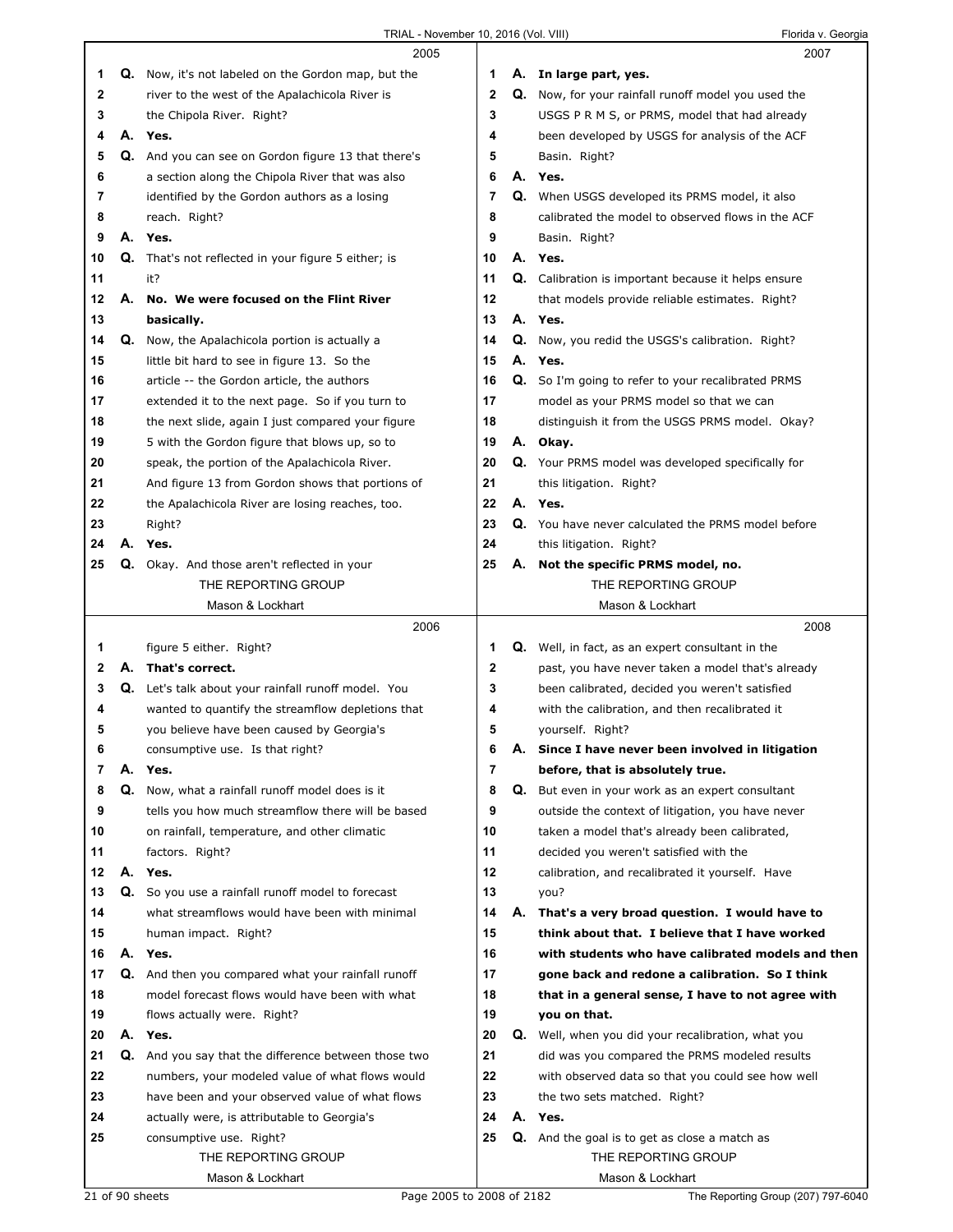|    |    | 2009                                                      |                | 2011                                                     |
|----|----|-----------------------------------------------------------|----------------|----------------------------------------------------------|
| 1  |    | possible between modeled results and observed             | 1              | A. There are differences. I would not characterize       |
| 2  |    | data during your calibration period?                      | 2              | them as substantial. I, as a hydrologist, would          |
| 3  |    | A. Yes.                                                   | 3              | look at this figure and think that it is quite a         |
| 4  |    | Q. Okay. Now, let's take a look at the result of          | 4              | good fit.                                                |
| 5  |    | your PRMS recalibration. You didn't include them          | 5              | <b>Q.</b> All right. Well, let's look at a couple of     |
| 6  |    | in your direct, so we'll have to go back to your          | 6              | examples. If you look in early 1936, do you see          |
| 7  |    | expert report. They're at FX-785, page 68.                | 7              | a sharp spike there?                                     |
| 8  |    | Now, figure A.4 on page 68 shows the results              | 8              | A. Yes.                                                  |
|    |    |                                                           |                |                                                          |
| 9  |    | of your calibration for your PRMS model. Right?           | 9              | Q. Okay. That reflects a difference of at least          |
| 10 |    | A. Figure A.5 you're pointing to?                         | 10             | 20,000 cfs between modeled and observed. Right?          |
| 11 |    | <b>Q.</b> A.4.                                            | 11             | A. My eye is probably not that finely calibrated,        |
| 12 |    | A. A.4, yes.                                              | 12             | but certainly there is a difference.                     |
| 13 |    | <b>Q.</b> Now, the red line shows modeled flows from your | 13             | Q. Let's look at early 1938. Do you see a sharp          |
| 14 |    | PRMS model. Right?                                        | 14             | spike there?                                             |
| 15 |    | A. Yes.                                                   | 15             | A. Yes.                                                  |
| 16 |    | Q. The blue line shows observed flows from the            | 16             | Q. And that also shows a difference between modeled      |
| 17 |    | Chattahoochee Gage.                                       | 17             | and observed of at least 20,000 cfs. Right?              |
| 18 |    | A. Yes.                                                   | 18             | A. Probably, yes.                                        |
| 19 |    | <b>Q.</b> And what the figure 4 -- A.4 does is it shows a | 19             | Q. Now, the difference between modeled and observed      |
| 20 |    | comparison between modeled and observed for the           | 20             | in the calibration period is not a result of             |
| 21 |    | period 1935 to 1940. Right?                               | 21             | Georgia's consumptive use. Right?                        |
| 22 |    | A. Yes.                                                   | 22             | A. Right.                                                |
| 23 |    | <b>Q.</b> Okay. The X axis is the water year. Right?      | 23             | Q. And the difference that exists in the calibration     |
| 24 |    | A. Yes.                                                   | 24             | period similarly exists in the post-1955 period.         |
| 25 |    | Q. And that just means that instead of the calendar       | 25             | Right?                                                   |
|    |    | THE REPORTING GROUP                                       |                | THE REPORTING GROUP                                      |
|    |    | Mason & Lockhart                                          |                | Mason & Lockhart                                         |
|    |    |                                                           |                |                                                          |
|    |    |                                                           |                |                                                          |
|    |    | 2010                                                      |                | 2012                                                     |
| 1  |    | year, the water year goes from October 1 to               | 1              | A. Yes.                                                  |
| 2  |    | September 30. Right?                                      | 2              | Q. Meaning there will always be some difference          |
| 3  |    | A. Yes.                                                   | 3              | between your modeled and observed results that is        |
| 4  |    | <b>Q.</b> It's a hydrologist's version of a fiscal year.  | 4              | not due to Georgia's consumptive use. Right?             |
| 5  |    | A. Good analogy.                                          | 5              | A. There will always be some differences in modeled      |
| 6  | Q. | Now, the Y axis is the flow or discharge in cfs.          | 6              | results on a day-to-day basis, without a doubt.          |
| 7  |    | Right?                                                    | $\overline{7}$ | <b>Q.</b> That are not due to Georgia's consumptive use. |
| 8  |    | A. Yes.                                                   | 8              | Right?                                                   |
| 9  |    | Q. Now, the Y axis scale looks like it goes from          | 9              | A. Well, Georgia's consumptive use is not even           |
| 10 |    | zero to 2. But you see there is a notation at             | 10             | included in the model. So all the model tells            |
| 11 |    | the top over there that says times 10 to the 5th          | 11             | us -- the model tells us these differences. And          |
| 12 |    | power. That means that the scale actually goes            | 12             | you're right; we infer that over a long period           |
| 13 |    | from zero to 200,000 cfs. Right?                          | 13             | the average of those differences give a clear            |
| 14 |    | A. Yes.                                                   | 14             | indication of hydrologic change. That was the            |
| 15 |    | Q. Now, the time period that you reflect in figure        | 15             | purpose of the modeling.                                 |
| 16 |    | A.4, the calibration period, is the time period           | 16             | Q. Dr. Hornberger, is it fair to say that in your        |
| 17 |    | during which your modelled results should most            | 17             | post-1955 period, there will always be some              |
| 18 |    | closely match the observed data. Right?                   | 18             | difference between your modeled results and              |
| 19 |    | A. Yes.                                                   | 19             | observed results that is not due to Georgia's            |
| 20 |    | <b>Q.</b> However, for your calibration period, there are | 20             | consumptive use?                                         |
| 21 |    | times where the modeled flows are substantially           | 21             | A. Yes. In such a model, one can't attribute -- go       |
| 22 |    | different from the observed flows. There can be           | 22             | to any given day and attribute what the                  |
|    |    |                                                           |                |                                                          |
| 23 |    | differences between your modeled results and your         | 23             | difference between model and -- modeled and              |
| 24 |    | observed flows of several thousands of cfs.               | 24             | observed data. You can't -- you can't                    |
| 25 |    | Right?                                                    | 25             | desegregate at that level.                               |
|    |    | THE REPORTING GROUP<br>Mason & Lockhart                   |                | THE REPORTING GROUP<br>Mason & Lockhart                  |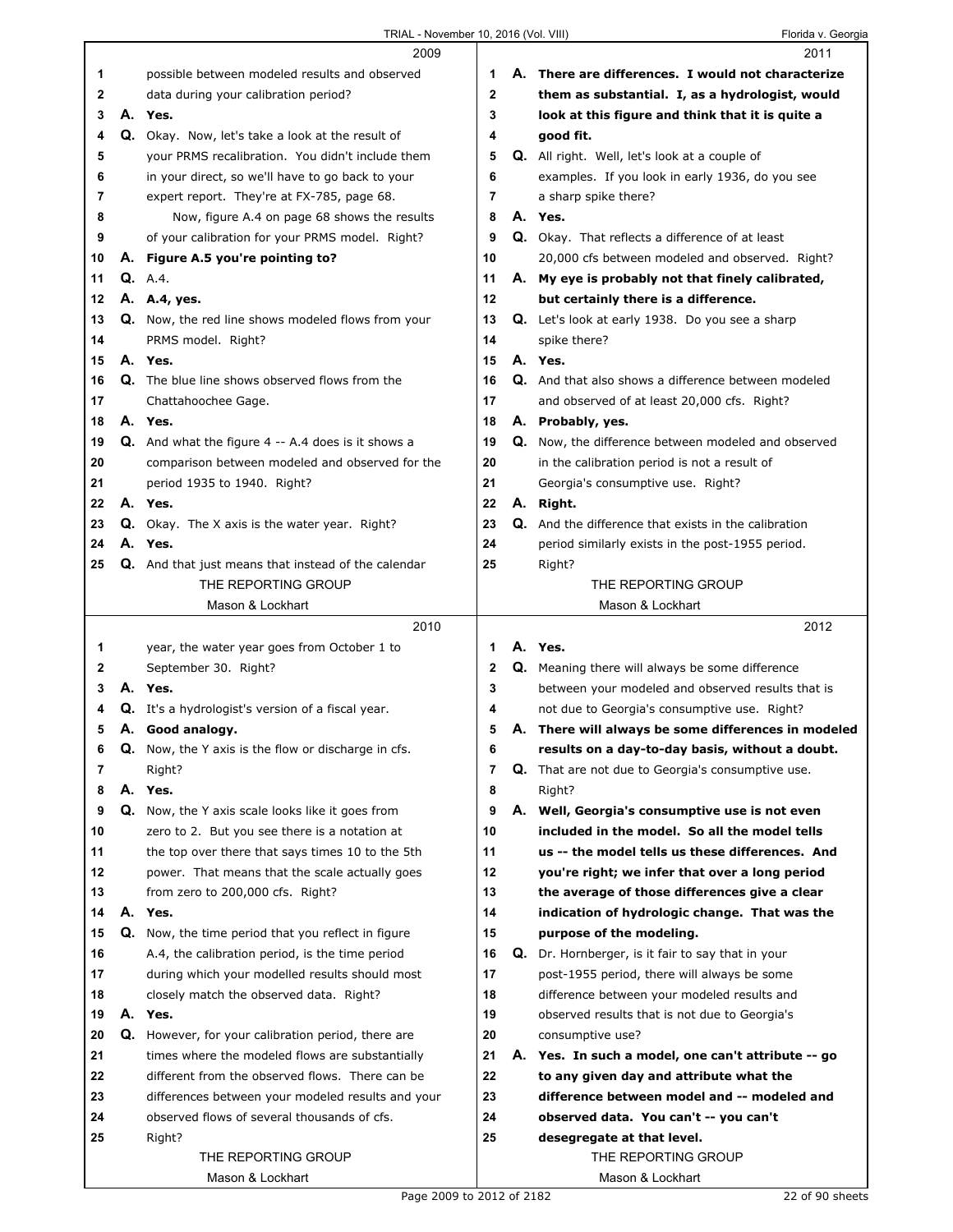|    |    | 2013                                                       |              |    | 2015                                                      |
|----|----|------------------------------------------------------------|--------------|----|-----------------------------------------------------------|
| 1  |    | Q. Why don't you take a look at your deposition            | 1            |    | A. Yes.                                                   |
| 2  |    | transcript on page 326.                                    | $\mathbf{2}$ | Q. | But you told me at your deposition that                   |
| 3  |    | MS. ALLON: And I would like to ask                         | 3            |    | if I wanted the detailed answer to how                    |
| 4  |    | Mr. Smith to play clip 93.                                 | 4            |    | Dr. Flewelling's estimates are conservative,              |
| 5  |    | (Whereupon the video was played.)                          | 5            |    | I needed to ask Dr. Flewelling myself. Right?             |
| 6  |    | BY MS. ALLON:                                              | 6            |    | A. Yes.                                                   |
| 7  |    | Q. Were you asked that question, and did you give          | 7            |    | Q. You told me Dr. Flewelling is a much better            |
| 8  |    | that answer?                                               | 8            |    | source to ask questions about consumptive use.            |
| 9  |    | A. Yes.                                                    | 9            |    | Right?                                                    |
| 10 |    | MS. ALLON: I'm about to start two                          | 10           |    | A. Yes. He did the calculations.                          |
| 11 |    | sections of my cross-examination that relate               | 11           |    | <b>Q.</b> Now, in addition to adopting Dr. Flewelling's   |
| 12 |    | to testimony that Dr. Hornberger has adopted               | 12           |    | consumptive use opinions, you also use his                |
| 13 |    | from other Florida experts. Now, these                     | 13           |    | estimates as inputs in your modeling. Right?              |
| 14 |    | opinions are the subject of a letter that was              | 14           |    | A. Yes.                                                   |
| 15 |    | sent to your Honor several weeks ago; and I                | 15           |    | Q. If Dr. Flewelling's consumptive use calculations       |
| 16 |    | understand that your Honor has reserved                    | 16           |    | were too high, that would impact your conclusions         |
| 17 |    | judgment on those issues. But I just wanted                | 17           |    | about streamflow at the state line. Right?                |
| 18 |    | to flag that my cross-examination may be a                 | 18           |    | A. No.                                                    |
| 19 |    | little bit unconventional because I have to                | 19           |    | Q. Your testimony is that if Dr. Flewelling's             |
| 20 |    | cross Dr. Hornberger on work done by other                 | 20           |    | consumptive use was too high, it would not impact         |
| 21 |    | experts. But I'm happy to proceed with that                | 21           |    | your calculations of streamflow depletions at the         |
| 22 |    | pending the Court's ruling.                                | 22           |    | Chattahoochee Gage?                                       |
| 23 |    | SPECIAL MASTER LANCASTER: Please.                          | 23           |    | A. Streamflow depletions that are calculated              |
| 24 |    | BY MS. ALLON:                                              | 24           |    | using the PRMS model did not depend upon                  |
| 25 |    | Q. Now, Dr. Hornberger, in your testimony you offer        | 25           |    | Dr. Flewelling's estimates of consumptive use.            |
|    |    | THE REPORTING GROUP                                        |              |    | THE REPORTING GROUP                                       |
|    |    | Mason & Lockhart                                           |              |    | Mason & Lockhart                                          |
|    |    |                                                            |              |    |                                                           |
|    |    | 2014                                                       |              |    | 2016                                                      |
| 1  |    | opinions quantifying Georgia's consumptive use.            | 1            |    | <b>Q.</b> I'm not asking about the PRMS model. I'm asking |
| 2  |    | Right?                                                     | 2            |    | about the modeling you did that we talked about           |
| 3  |    | A. Yes.                                                    | 3            |    | at the beginning of this cross-examination where          |
| 4  |    | Q. And you're relying on another Florida expert,           | 4            |    | you looked at increases and decreases to                  |
| 5  |    | Dr. Flewelling -- you're relying on his work as            | 5            |    | Georgia's consumptive use, and you assessed what          |
| 6  |    | the basis for those opinions. Right?                       | 6            |    | impact those increases or decreases would have on         |
| 7  | А. | Yes.                                                       | 7            |    | state line flows. Is it your testimony that if            |
| 8  |    | Q. You didn't repeat any of Dr. Flewelling's               | 8            |    | Dr. Flewelling's consumptive use calculations             |
| 9  |    | calculations for the conclusions he reached to             | 9            |    | were too high, that would have no impact on those         |
| 10 |    | independently see if you could verify them; did            | 10           |    | conclusions?                                              |
| 11 |    | you?                                                       | 11           |    | A. No. Obviously when -- where we used it for those       |
| 12 |    | A. I reviewed all of the work and -- but I -- you're       | 12           |    | scenarios, the -- the results would scale.                |
| 13 |    | right; I did not do independent calculations. I            | 13           |    | Q. Now, one part of consumptive use estimates is          |
| 14 |    | certainly reviewed it and checked it and accepted          | 14           |    | irrigation depths. Right?                                 |
| 15 |    | it.                                                        | 15           |    | A. Yes.                                                   |
| 16 |    | <b>Q.</b> You didn't repeat any of his calculations to see | 16           |    | Q. Dr. Sunding actually updated his irrigation            |
| 17 |    | independently if you got the same number. Right?           | 17           |    | depths after expert reports were submitted.               |
| 18 |    | A. Not in bulk, that's correct.                            | 18           |    | Right?                                                    |
| 19 |    | <b>Q.</b> You didn't make any effort to go back to the     | 19           |    | A. I believe that is correct.                             |
| 20 |    | underlying data and manipulate it in any way; did          | 20           |    | Q. And then Dr. Flewelling evaluated Dr. Sunding's        |
| 21 |    | you?                                                       | 21           |    | adjustment and found that the new irrigation              |
| 22 |    | A. I did not manipulate underlying data.                   | 22           |    | depths reduced Dr. Flewelling's consumptive use           |
| 23 |    | <b>Q.</b> You now offer the opinion that Dr. Flewelling's  | 23           |    | estimates -- agricultural consumptive use                 |
| 24 |    | estimates of Georgia's consumptive use are                 | 24           |    | estimates by 6 to 7 percent. Isn't that right?            |
| 25 |    | conservative. Right?                                       | 25           | А. | Yes.                                                      |
|    |    | THE REPORTING GROUP<br>Mason & Lockhart                    |              |    | THE REPORTING GROUP<br>Mason & Lockhart                   |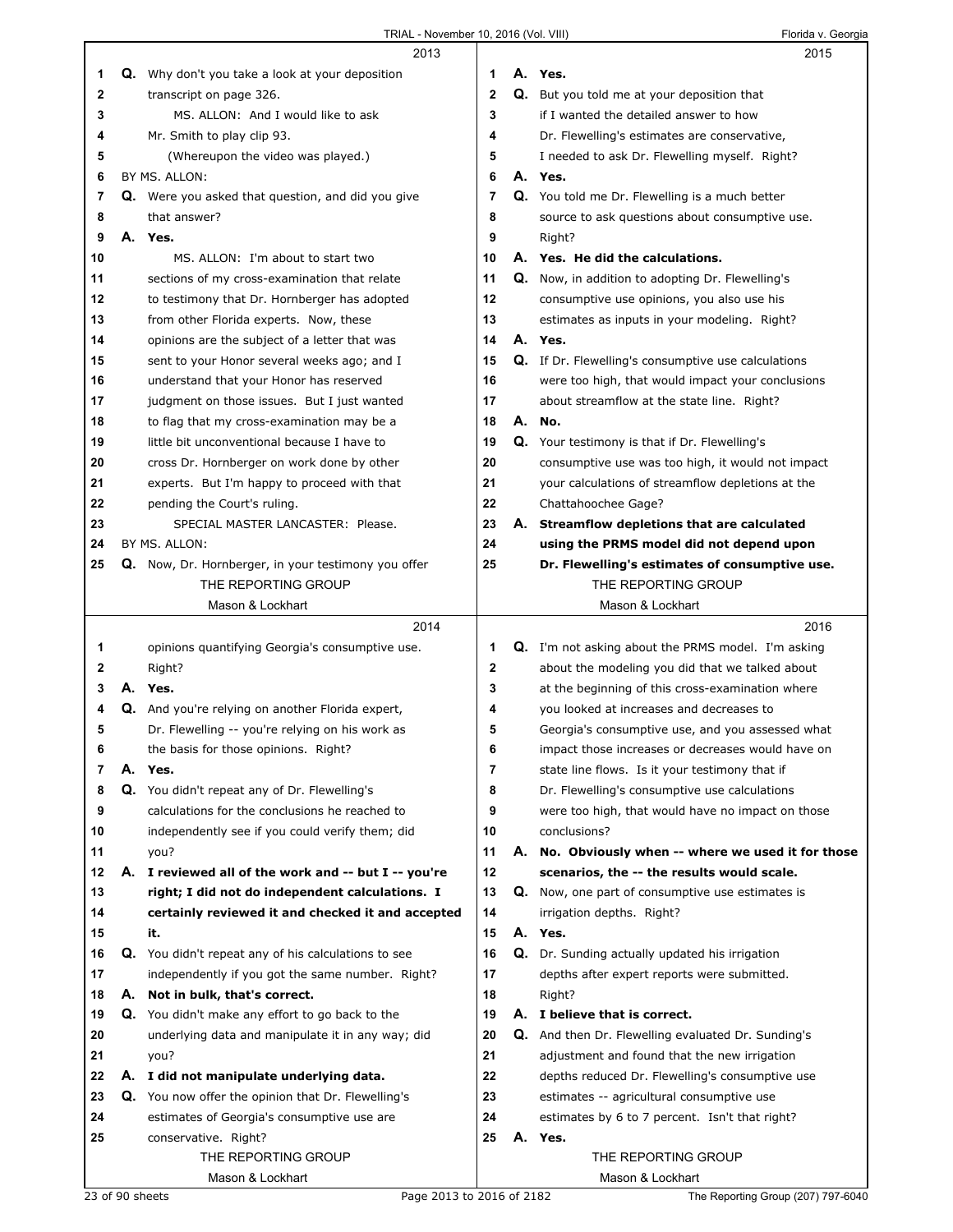|    |    | 2017                                                                                |              | 2019                                                                                 |
|----|----|-------------------------------------------------------------------------------------|--------------|--------------------------------------------------------------------------------------|
| 1  |    | <b>Q.</b> And your testimony is that this impact is                                 | 1            | from small impoundments results in streamflow                                        |
| 2  |    | insignificant. Right?                                                               | 2            | depletions. Right?                                                                   |
| 3  |    | A. It doesn't make any material difference to my                                    | 3            | A. Yes.                                                                              |
| 4  |    | conclusions. That's right.                                                          | 4            | <b>Q.</b> And, therefore, you include that in your                                   |
| 5  |    | Q. Now, I want to turn to slide 28, please.                                         | 5            | calculation of consumptive use estimates?                                            |
|    |    |                                                                                     | 6            | A. Yes.                                                                              |
| 6  |    | And slide 28 is taken directly from                                                 |              |                                                                                      |
| 7  |    | Dr. Flewelling's spreadsheet underlying his                                         | 7            | <b>Q.</b> And this is based on work originally done by                               |
| 8  |    | consumptive use estimates. Dr. Flewelling                                           | 8            | Dr. Flewelling. Right?                                                               |
| 9  |    | calculated peak summer consumptive use in some                                      | 9            | A. Yes.                                                                              |
| 10 |    | years to be over 3,000 cfs. Right?                                                  | 10           | Q. You didn't do any independent analysis to                                         |
| 11 |    | A. Yes.                                                                             | 11           | evaluate evaporative water loss from small farm                                      |
| 12 |    | Q. For example, in May of 2007 -- and that's what we                                | 12           | impoundments; did you?                                                               |
| 13 |    | highlighted in yellow -- Dr. Flewelling estimated                                   | 13           | A. By repeating Dr. Flewelling's calculations --                                     |
| 14 |    | agricultural consumptive use to be 3,867 cfs.                                       | 14           | Q. Yes.                                                                              |
| 15 |    | Right?                                                                              | 15           | A. -- is that what you mean?                                                         |
| 16 |    | A. Yes.                                                                             | 16           | No. I reviewed them and did what we call                                             |
| 17 |    | Q. Now, you can take my word for it or I can give                                   | 17           | spot checks. But, no, I did not get into the                                         |
|    |    |                                                                                     |              |                                                                                      |
| 18 |    | you a calculator; but 6 to 7 percent of 3,867 cfs                                   | 18           | underlying data base and do massive amounts of                                       |
| 19 |    | is about 232 to 270 cfs. Does that sound right?                                     | 19           | computation.                                                                         |
| 20 |    | A. Sounds about right.                                                              | 20           | <b>Q.</b> Now, Dr. Flewelling estimated incremental                                  |
| 21 |    | <b>Q.</b> That difference, 232 to 270 cfs, that's what you                          | 21           | evaporation from small impoundments based on the                                     |
| 22 |    | were referring to when you testified that the                                       | 22           | surface area of the small impoundment. Right?                                        |
| 23 |    | difference was insignificant. Is that correct?                                      | 23           | A. Yes.                                                                              |
| 24 |    | A. It is immaterial with respect to my opinions.                                    | 24           | Q. And the way he estimated the surface area is he                                   |
| 25 |    | <b>Q.</b> That wasn't my question. My question was when                             | 25           | looked at aerial imagery data for certain years.                                     |
|    |    | THE REPORTING GROUP                                                                 |              | THE REPORTING GROUP                                                                  |
|    |    | Mason & Lockhart                                                                    |              | Mason & Lockhart                                                                     |
|    |    |                                                                                     |              |                                                                                      |
|    |    | 2018                                                                                |              | 2020                                                                                 |
| 1  |    | you referred to a difference, you were referring                                    | 1            | Right?                                                                               |
| 2  |    | to that 6 to 7 percent difference, that 232 to                                      | $\mathbf{2}$ | A. Yes.                                                                              |
| 3  |    | 270 cfs difference, for your testimony that the                                     | 3            |                                                                                      |
| 4  |    | difference was insignificant?                                                       | 4            | Q. He then used a regression to estimate the surface<br>area for other years. Right? |
| 5  | А. |                                                                                     | 5            | A. Yes.                                                                              |
| 6  |    | Significance is very difficult to assess<br>depending upon what your comparison is. | 6            | <b>Q.</b> Now, Dr. Flewelling gets to incremental                                    |
| 7  |    | Obviously one could say 200 cfs is significant to                                   | 7            | evaporation by multiplying the surface area of                                       |
|    |    |                                                                                     |              |                                                                                      |
| 8  |    | someone if they're not getting 200 cfs. But in                                      | 8<br>9       | the small impoundment by the ET deficit. Right?<br>A. Yes.                           |
| 9  |    | terms of evaluating impacts, it didn't have a                                       |              |                                                                                      |
| 10 |    | material impact on my analysis. So in that                                          | 10           | <b>Q.</b> So the greater the estimated cumulative surface                            |
| 11 |    | sense, it was insignificant to me.                                                  | 11           | area of the small impoundments, the greater the                                      |
| 12 | Q. | Dr. Hornberger, I'm going to ask you to try to                                      | 12           | evaporative loss from them. Right?                                                   |
| 13 |    | answer my question; and my question was a very                                      | 13           | A. Yes.                                                                              |
| 14 |    | narrow question. It was just when you said the                                      | 14           | Q. Now, storage in small impoundments is increased                                   |
| 15 |    | difference was insignificant, is the difference                                     | 15           | by rainfall; is that right?                                                          |
| 16 |    | you're referring to the one we just walked                                          | 16           | A. Yes.                                                                              |
| 17 |    | through of 6 to 7 percent equating to 232 to 270                                    | 17           | <b>Q.</b> All else being equal, a small impoundment will                             |
| 18 |    | cfs?                                                                                | 18           | have a greater surface area after a period of a                                      |
| 19 |    | A. For May of 2007, yes, that's the calculation.                                    | 19           | lot of rain than a period with no rain. Right?                                       |
| 20 |    | <b>Q.</b> Let's talk about small impoundments. Now, a                               | 20           | A. Yes.                                                                              |
| 21 |    | small impoundment is basically a man-made body of                                   | 21           | Q. Dr. Flewelling estimated the surface area of                                      |
| 22 |    | water that farmers construct to store water.                                        | 22           | small impoundments using aerial imagery from                                         |
| 23 |    | Right?                                                                              | 23           | 1993, 2010, and 2014. Right?                                                         |
| 24 |    | A. Yes.                                                                             | 24           | A. I believe that's right.                                                           |
| 25 |    | Q. And you assume in your testimony that evaporation                                | 25           | <b>Q.</b> 1993 and 2010 were both preceded by relatively                             |
|    |    | THE REPORTING GROUP<br>Mason & Lockhart                                             |              | THE REPORTING GROUP<br>Mason & Lockhart                                              |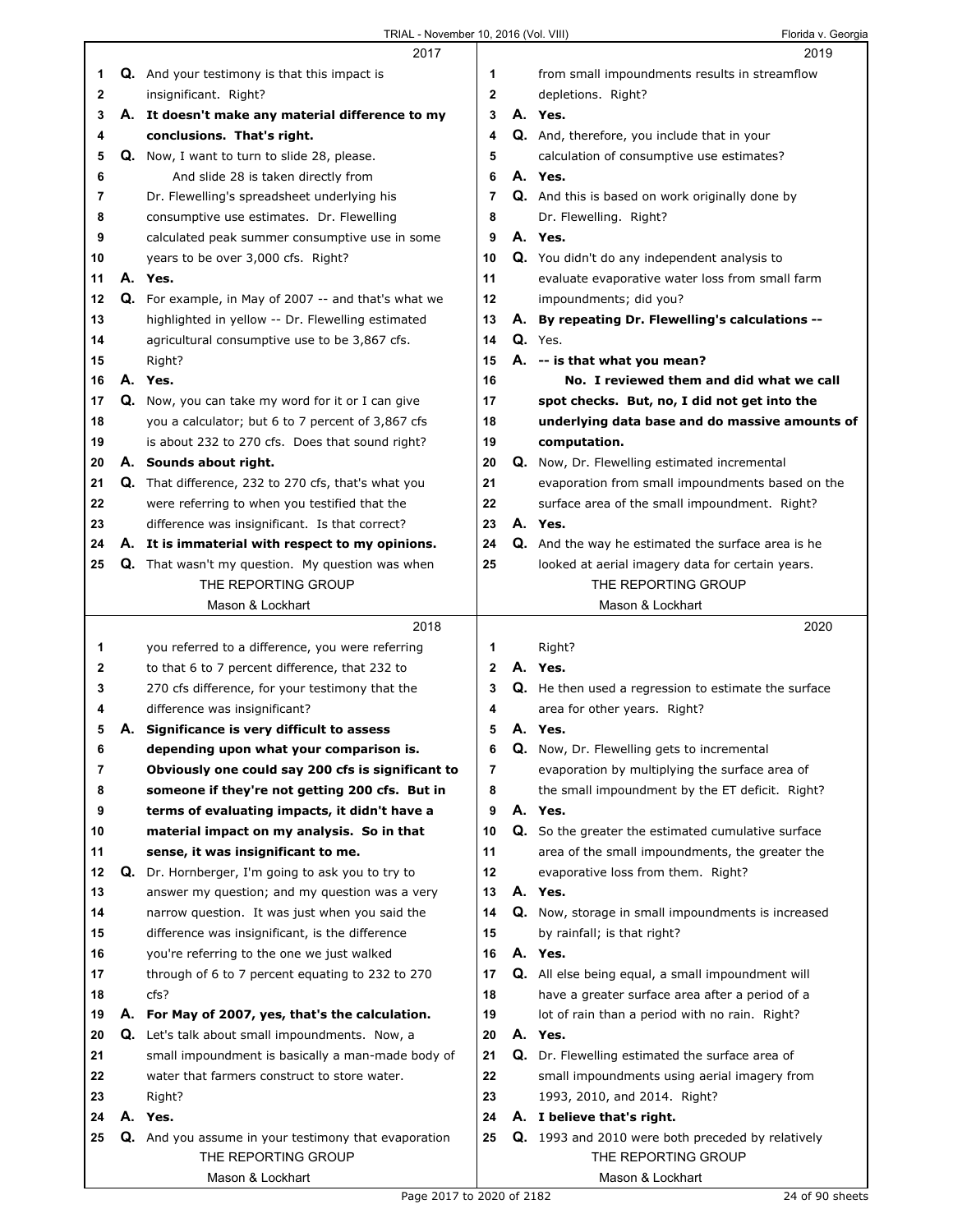|    |    | 2021                                                    |                |    | 2023                                                      |
|----|----|---------------------------------------------------------|----------------|----|-----------------------------------------------------------|
| 1  |    | wet years. Correct?                                     | 1              |    | take out, the streamflow is depleted by 1 cfs.            |
| 2  |    | A. I believe that's right.                              | $\mathbf{2}$   |    | Right?                                                    |
| 3  |    | Q. Okay. So for at least two of the three years         | 3              |    | A. For irrigation, yes.                                   |
| 4  |    | that Dr. Flewelling directly estimated small            | 4              |    | Q. Okay. But when you talk about groundwater              |
| 5  |    | impoundment surface area, he did so after               | 5              |    | pumping, you don't have the same one-to-one               |
| 6  |    | relatively wet years. Right?                            | 6              |    | impact on streamflow. Right?                              |
| 7  |    | A. Yes.                                                 | $\overline{7}$ |    | A. That is correct.                                       |
| 8  |    | <b>Q.</b> Dr. Flewelling could have used years after    | 8              |    | <b>Q.</b> For every 1 cfs of water you pump from          |
| 9  |    | drought years instead of years after wet years.         | 9              |    | groundwater, you're not going to see a reduction          |
| 10 |    | Right?                                                  | 10             |    | in surface water flows of that same 1 cfs.                |
| 11 |    | A. I'm not sure what of the aerial photography was      | 11             |    | Right?                                                    |
| 12 |    | available. If -- assuming that the aerial               | 12             |    | A. Not in many cases, that's correct.                     |
| 13 |    | photography was available for other years, then         | 13             |    | Q. Now, you used the term impact factor in your           |
| 14 |    | that could have been done. But I don't know that        | 14             |    | direct testimony. Right?                                  |
| 15 |    | those data are available.                               | 15             |    | A. Yes.                                                   |
| 16 |    | <b>Q.</b> Since we don't have Dr. Flewelling with us in | 16             |    | Q. And an impact factor is a way to take groundwater      |
| 17 |    | the courtroom, why don't we take a look at              | 17             |    | pumping data and convert it to streamflow                 |
| 18 |    | Dr. Flewelling's testimony on this topic. You           | 18             |    | depletions. Right?                                        |
| 19 |    | have a binder that's called volume 2 in front of        | 19             |    | A. Yes.                                                   |
| 20 |    | you, and that has in it Dr. Flewelling's                | 20             |    | Q. And you also sometimes refer to it as a                |
| 21 |    | deposition testimony. And if you turn to page           | 21             |    | groundwater conversion factor. Right?                     |
| 22 |    | 248 of that testimony, I'm going to ask you to          | 22             |    | A. Yes.                                                   |
| 23 |    | look at line 20.                                        | 23             |    | Q. And in this case in your testimony, you offer          |
| 24 |    | A. What page again?                                     | 24             |    | some opinions about the appropriate groundwater           |
| 25 | Q. | 248.                                                    | 25             |    | impact factors. Right?                                    |
|    |    | THE REPORTING GROUP                                     |                |    | THE REPORTING GROUP                                       |
|    |    | Mason & Lockhart                                        |                |    | Mason & Lockhart                                          |
|    |    |                                                         |                |    |                                                           |
|    |    | 2022                                                    |                |    | 2024                                                      |
| 1  |    | A. Yes, I see that.                                     | 1              |    | A. Yes.                                                   |
| 2  |    | Q. And do you see at line 20 Dr. Flewelling was         | 2              |    | <b>Q.</b> Now, even though you're offering opinions about |
| 3  |    | asked, you could have compared years after              | 3              |    | impact factors, you never independently ran a             |
| 4  |    | drought years instead of years after wet years.         | 4              |    | groundwater model for this case; did you?                 |
| 5  |    | Right?                                                  | 5              |    | A. I did not.                                             |
| 6  |    | And his answer was, that's correct.                     | 6              |    | Q. You never ran any codes to calculate                   |
| 7  |    | Do you see that?                                        | 7              |    | groundwater/surface water interaction; did you?           |
| 8  |    | A. I do.                                                | 8              |    | A. I did not.                                             |
| 9  |    | Q. You don't have any basis to disagree with            | 9              |    | Q. Now, Jones and Torak is a groundwater model of         |
| 10 |    | Dr. Flewelling's testimony on this point; do            | 10             |    | the ACF Basin that was developed by USGS. Isn't           |
| 11 |    | you?                                                    | 11             |    | that right?                                               |
| 12 |    | A. I do not.                                            | 12             |    | A. Yes.                                                   |
| 13 |    | Q. Now, I want to talk about your groundwater           | 13             |    | Q. You have never used the Jones and Torak                |
| 14 |    | opinions. And I understand that some of these           | 14             |    | groundwater model for any impact work. Have you?          |
| 15 |    | opinions were adopted from another Florida              | 15             | А. | We rely on the reported results from the Jones            |
| 16 |    | expert, Dr. Langseth. Is that correct?                  | 16             |    | and Torak model. But if your question is did I            |
| 17 |    | A. That's correct.                                      | 17             |    | run a computer, then the answer is no. I did not          |
| 18 |    | Q. Now, much of Georgia's agricultural irrigation is    | 18             |    | do computation.                                           |
| 19 |    | done through groundwater pumping. Is that right?        | 19             |    | <b>Q.</b> Okay. Not just in this case. My question was in |
| 20 |    | A. Yes.                                                 | 20             |    | any of your expert work, you have never before            |
| 21 |    | Q. Now, when you irrigate from surface water,           | 21             |    | run or used the Jones and Torak groundwater               |
| 22 |    | there's a one-to-one impact on streamflow.              | 22             |    | model; have you?                                          |
| 23 |    | Right?                                                  | 23             |    | A. No.                                                    |
| 24 |    | A. Yes.                                                 | 24             |    | Q. Now Dr. Langseth, he doesn't know how to run the       |
| 25 |    | Q. Meaning for every cfs of surface water that you      | 25             |    | Jones and Torak model either; does he?                    |
|    |    | THE REPORTING GROUP<br>Mason & Lockhart                 |                |    | THE REPORTING GROUP<br>Mason & Lockhart                   |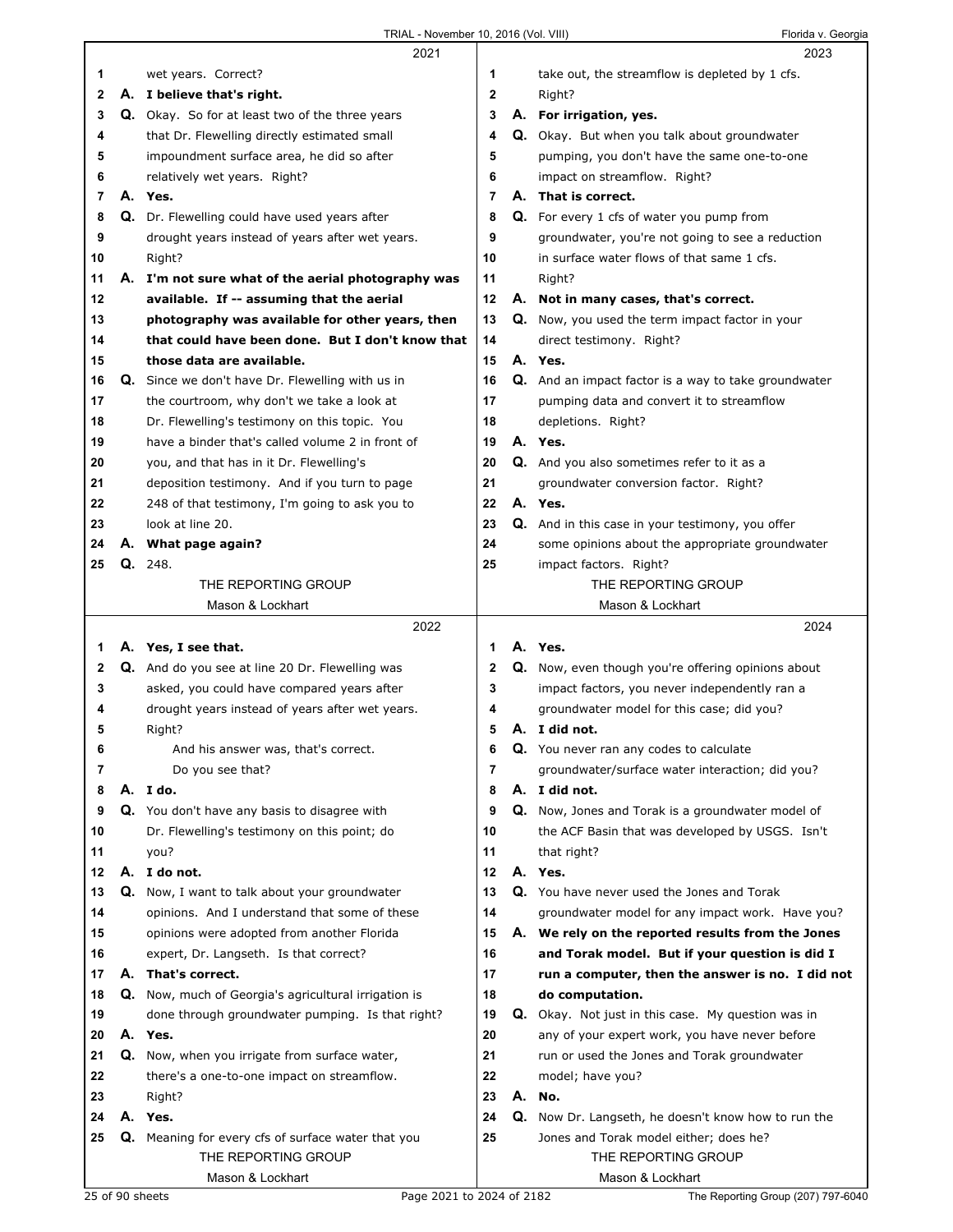|        |    | 2025                                                  |                         |    | 2027                                                      |
|--------|----|-------------------------------------------------------|-------------------------|----|-----------------------------------------------------------|
| 1      |    | A. That's not true.                                   | 1                       |    | A. Dr. Langseth was part of a hydrology team. And,        |
| 2      |    | MR. SINGARELLA: Objection.                            | $\boldsymbol{2}$        |    | again, we had many conversations. I reviewed the          |
| 3      | А. | That is not true. That is simply not true. I          | 3                       |    | work. He reviewed the work of others. I                   |
| 4      |    | know how to run the Jones and Torak model. I          | 4                       |    | certainly rely on Dr. Langseth's work and adopt           |
| 5      |    | have run groundwater models. I have written a         | 5                       |    | it, if that's your question.                              |
| 6      |    | book on groundwater modeling. And it's                | 6                       |    | <b>Q.</b> Why don't we turn to your deposition transcript |
| 7      |    | absolutely outrageous to suggest that either I or     | 7                       |    | at page 238.                                              |
| 8      |    | Dr. Langseth doesn't know how to run the Jones        | 8                       |    | MS. ALLON: And I'm going to ask Mr. Smith to              |
| 9      |    | and Torak model.                                      | 9                       |    | play clip 72.                                             |
| 10     | Q. | Why don't we take a look at Dr. Langseth's            | 10                      |    | (Whereupon the video was played.)                         |
| 11     |    | deposition testimony on this topic. On page 7 of      | 11                      |    | BY MS. ALLON:                                             |
| 12     |    | his transcript at line 15 I asked Dr. Langseth,       | 12                      |    | Q. Were you asked those questions, and did you give       |
| 13     |    |                                                       | 13                      |    | those answers?                                            |
|        |    | is it fair to say that you personally don't have      |                         |    |                                                           |
| 14     |    | the capacity to run it; but there are others on       | 14                      |    | A. Yes.                                                   |
| 15     |    | your team who do?                                     | 15                      | Q. | Now, you used the term short-term impact factor           |
| 16     |    | And he answered, well, as I sit here right            | 16                      |    | to mean the average percent of water that results         |
| 17     |    | now, I don't know the specific command structure      | 17                      |    | in streamflow depletion over one year. Right?             |
| 18     |    | for running that model.                               | 18                      |    | A. Yes.                                                   |
| 19     |    | Do you see that?                                      | 19                      |    | Q. And you say that you rely on 60 percent as a           |
| 20     | А. | Yes.                                                  | 20                      |    | conservative estimate of the actual short-term            |
| 21     |    | Q. Now, for his groundwater analysis in connection    | 21                      |    | impact factor. Right?                                     |
| 22     |    | with this case, Dr. Langseth never did run a          | 22                      |    | A. Yes.                                                   |
| 23     |    | groundwater model himself. Right?                     | 23                      |    | Q. And in support of the 60 percent impact factor,        |
| 24     |    | A. I believe that's correct.                          | 24                      |    | you rely on Dr. Langseth's analysis. Right?               |
| 25     |    | Q. Dr. Langseth did not run any simulations from any  | 25                      |    | A. Yes.                                                   |
|        |    | THE REPORTING GROUP                                   |                         |    | THE REPORTING GROUP                                       |
|        |    | Mason & Lockhart                                      |                         |    | Mason & Lockhart                                          |
|        |    |                                                       |                         |    |                                                           |
|        |    | 2026                                                  |                         |    | 2028                                                      |
|        |    |                                                       | 1                       |    |                                                           |
| 1<br>2 |    | model in support of his affirmative opinions in       | $\mathbf{2}$            |    | Q. And you also rely on a report that was written by      |
| 3      |    | this case. Is that right?                             |                         |    | Sorab Panday, who is Georgia's groundwater expert         |
| 4      |    | A. He didn't run the numerical groundwater models;    | 3                       |    | in this case. Right?                                      |
|        |    | that's correct.                                       | 4                       |    | A. Amongst others, yes.                                   |
| 5      |    | <b>Q.</b> Instead of actually running the models,     | 5                       |    | <b>Q.</b> And that report was written in 1998. Right?     |
| b      |    | Dr. Langseth extrapolated numbers from published      | 6                       | А. | Yes.                                                      |
| 7      |    | results to come up with groundwater impact            | $\overline{\mathbf{r}}$ | Q. | Now, let's start with Dr. Langseth's analysis.            |
| 8      |    | factors. Right?                                       | 8                       |    | And I want to refer to his expert report so that          |
| 9      |    | A. Yes.                                               | 9                       |    | we can see his discussion of impact factors               |
| 10     |    | <b>Q.</b> And you used the groundwater impact factors | 10                      |    | first-hand. So Dr. Langseth's report is in                |
| 11     |    | calculated by Dr. Langseth?                           | 11                      |    | volume 2 of the binders that you have in front of         |
| 12     |    | A. Yes.                                               | 12                      |    | you, and I want to turn to page 36.                       |
| 13     |    | Q. You relied on Dr. Langseth for the impact          | 13                      |    | Are you there, Dr. Hornberger?                            |
| 14     |    | factors?                                              | 14                      |    | A. Yes.                                                   |
| 15     | А. | There wasn't enough inflection in it.                 | 15                      | Q. | Okay. Now, if you look at the paragraph that              |
| 16     |    | Yes.                                                  | 16                      |    | starts among the issues, do you see that?                 |
| 17     |    | Q. And the reason you didn't do anything to           | 17                      |    | A. Yes.                                                   |
| 18     |    | independently verify Dr. Langseth's work was          | 18                      | Q. | Now, I'm not going to read verbatim from the              |
| 19     |    | because Dr. Langseth did it. Is that right?           | 19                      |    | report, but do you see that Dr. Langseth                  |
| 20     |    | A. Could you repeat that again? I didn't get that     | 20                      |    | performed a quantitative evaluation of the                |
| 21     |    | question.                                             | 21                      |    | relationship between pumping and streamflow               |
| 22     |    | Q. The reason you said you didn't need to do          | 22                      |    | depletions?                                               |
| 23     |    | anything to independently verify Dr. Langseth's       | 23                      |    | A. Yes.                                                   |
| 24     |    | work was because, in your words, Dr. Langseth         | 24                      |    | Q. And the question Dr. Langseth says he wanted to        |
| 25     |    | did it?                                               | 25                      |    | answer on page 36 is if pumping rates are changed         |
|        |    | THE REPORTING GROUP                                   |                         |    | THE REPORTING GROUP                                       |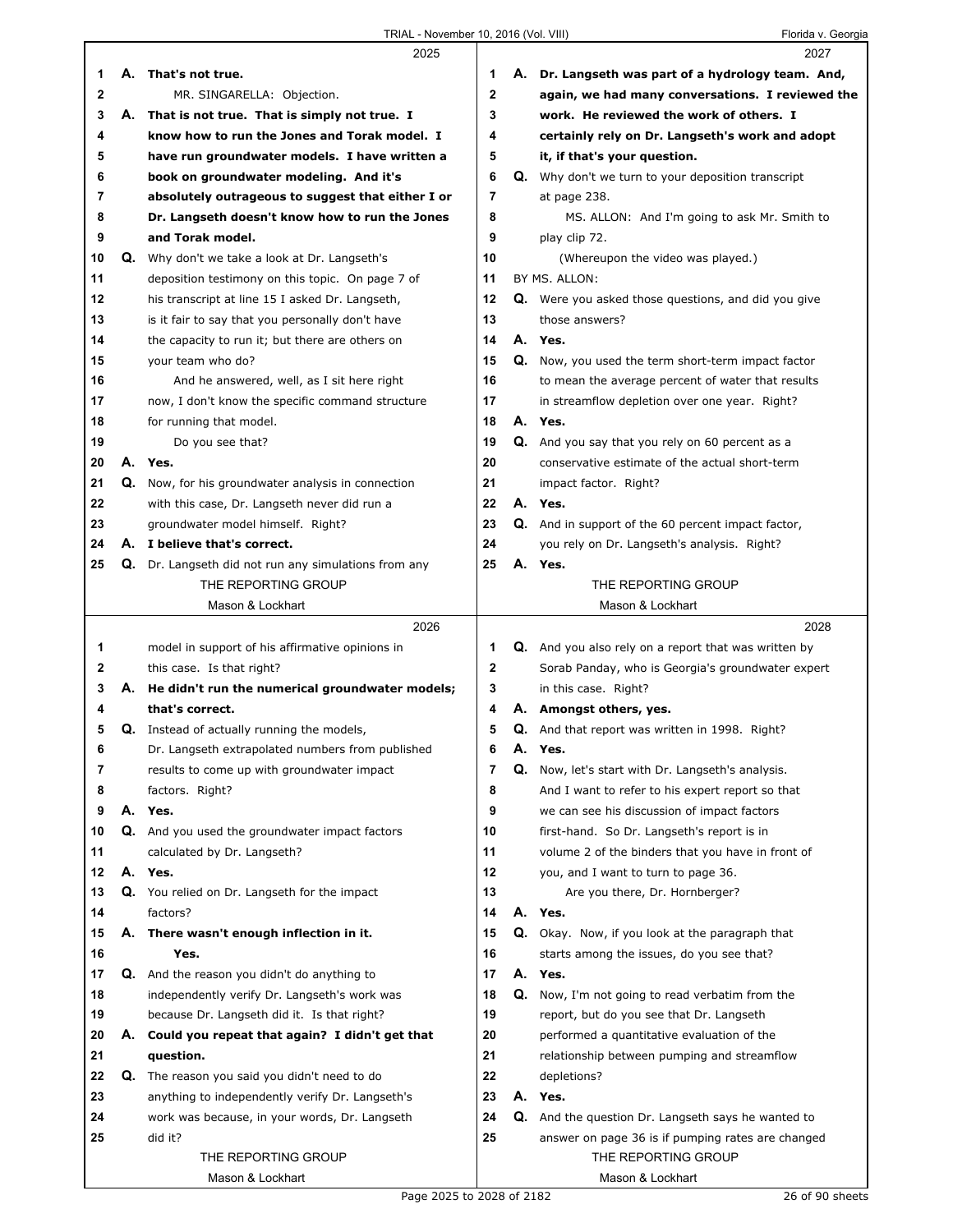|    |    | 2029                                                                                               |             | 2031                                                                                             |
|----|----|----------------------------------------------------------------------------------------------------|-------------|--------------------------------------------------------------------------------------------------|
| 1  |    | by a given amount in a given location, how much                                                    | 1           | mentioned 60 percent as an impact factor. Did                                                    |
| 2  |    | will streamflow change in the near term. Right?                                                    | $\mathbf 2$ | he?                                                                                              |
| 3  |    | A. Yes.                                                                                            | 3           | A. I believe somewhere in his report I'm certain                                                 |
| 4  |    | Q. And Dr. Langseth said that mathematical                                                         | 4           | that he articulated why the .41 was very                                                         |
| 5  |    | simulation models are the state-of-the-art tools                                                   | 5           | conservative.                                                                                    |
| 6  |    | used to answer this question. Right?                                                               | 6           | <b>Q.</b> That wasn't my question. My question was in his                                        |
| 7  |    | A. Yes.                                                                                            | 7           | expert report, Dr. Langseth never mentioned 60                                                   |
| 8  |    | Q. He said that there have been numerous groundwater                                               | 8           | percent as an impact factor. Did he?                                                             |
| 9  |    | models for aquifers that have been developed for                                                   | 9           | A. I'm not sure. But I -- you know, I would have to                                              |
| 10 |    | the ACF Basin. Right?                                                                              | 10          | go back and -- he was certainly focused on the                                                   |
| 11 |    | A. Yes.                                                                                            | 11          | .41 from the Jones and Torak. I don't know if he                                                 |
| 12 |    | Q. And Dr. Langseth himself actually reviewed those                                                | 12          | mentioned specifically 60 percent or not.                                                        |
| 13 |    | models. Right?                                                                                     | 13          | Q. Are you aware that on June 16, 2016, on the first                                             |
| 14 |    | A. Yes.                                                                                            | 14          | day of Dr. Langseth's four days of deposition in                                                 |
| 15 |    | Q. And Dr. Langseth explained that the Jones and                                                   | 15          | this matter, he explained that 40.6 percent is                                                   |
| 16 |    | Torak model was developed for and adopted by                                                       | 16          | the annual impact factor for pumping in the ACF                                                  |
| 17 |    | Georgia to estimate streamflow depletions related                                                  | 17          | portion -- in Georgia's portion of the ACF Basin?                                                |
| 18 |    | to pumping during drought years. Right?                                                            | 18          | A. I don't know that for a fact, but I will take                                                 |
| 19 |    | A. Yes.                                                                                            | 19          | your word for it.                                                                                |
| 20 |    | <b>Q.</b> Based on Dr. Langseth's review of                                                        | 20          | Q. You're aware that Dr. Langseth drafted a                                                      |
| 21 |    | previously-developed models, Dr. Langseth                                                          | 21          | supplemental memo on June 28, 2016. Right?                                                       |
| 22 |    | selected the model developed by Jones and Torak.                                                   | 22          | A. Yes.                                                                                          |
| 23 |    | Is that correct?                                                                                   | 23          | Q. Okay. The memo is actually addressed to you?                                                  |
| 24 |    | A. Yes.                                                                                            | 24          | Right?                                                                                           |
| 25 |    | Q. Dr. Langseth said that the Jones and Torak model                                                | 25          | A. Yes.                                                                                          |
|    |    | THE REPORTING GROUP                                                                                |             | THE REPORTING GROUP                                                                              |
|    |    | Mason & Lockhart                                                                                   |             | Mason & Lockhart                                                                                 |
|    |    |                                                                                                    |             |                                                                                                  |
|    |    | 2030                                                                                               |             | 2032                                                                                             |
| 1  |    | is the best currently-available model simulation                                                   | 1           | <b>Q.</b> And that memo didn't mention anything about a 60                                       |
| 2  |    | to address the impact of pumping on streamflow.                                                    | 2           | percent impact factor. Did it?                                                                   |
| 3  |    | Is that right?                                                                                     | 3           | A. I would have to go back and reread it, but I                                                  |
| 4  | А. | Yes.                                                                                               | 4           | don't recall if it specifically did or not.                                                      |
| 5  |    | Q. Now, Dr. Langseth relied on the Jones and Torak                                                 | 5           | Q. Are you aware that in July, the night before his                                              |
| 6  |    | model to calculate an impact factor of 41                                                          | 6           | next round of deposition, Dr. Langseth disclosed                                                 |
| 7  |    | percent. Is that right?                                                                            | 7           | some additional notes and analysis?                                                              |
| 8  |    | A. Yes.                                                                                            | 8           | A. I don't think I know that.                                                                    |
| 9  |    | Q. Dr. Langseth relied on the Jones and Torak model                                                | 9           | Q. And you have never seen those?                                                                |
| 10 |    | to determine that pumping of 100 cfs from                                                          | 10          | A. I -- I can't say for sure. I don't recall them.                                               |
| 11 |    | groundwater reduces surface water streamflow that                                                  | 11          | Q. Would it surprise you to learn that those notes                                               |
| 12 |    | year by 41 cfs. Is that right?                                                                     | 12          | didn't mention anything about a 60 percent impact                                                |
| 13 |    | A. 100 to 41, is that what you said?                                                               | 13          | factor?                                                                                          |
| 14 |    | Q. Yes.                                                                                            | 14          | A. No.                                                                                           |
| 15 |    | A. Yes.                                                                                            | 15          |                                                                                                  |
| 16 |    |                                                                                                    | 16          | Q. Now, we already talked about Dr. Langseth's<br>testimony from his first day of deposition. On |
| 17 |    | Q. Now, in your direct testimony, you say, I agree<br>with Dr. Langseth that the short-term impact | 17          | the second and third day, Dr. Langseth didn't                                                    |
| 18 |    | factor ranges from at least 41 percent to a more                                                   | 18          | mention anything about a 60 percent impact                                                       |
| 19 |    | realistic, yet still conservative, 60 percent.                                                     | 19          | factor. But on the fourth day, Dr. Langseth did                                                  |
| 20 |    | Right?                                                                                             | 20          | testify for the first time about an impact factor                                                |
| 21 |    | A. Yes.                                                                                            | 21          | that was different than his original impact                                                      |
| 22 |    | Q. And you used 60 percent as your impact factor.                                                  | 22          | factor. Am I right?                                                                              |
| 23 |    | Right?                                                                                             | 23          | A. I'll take your word for it.                                                                   |
| 24 |    | A. Yes.                                                                                            | 24          | <b>Q.</b> Are you aware that on his fourth day of                                                |
| 25 |    | Q. But in his expert report, Dr. Langseth never                                                    | 25          | deposition Dr. Langseth testified that he had                                                    |
|    |    | THE REPORTING GROUP                                                                                |             | THE REPORTING GROUP                                                                              |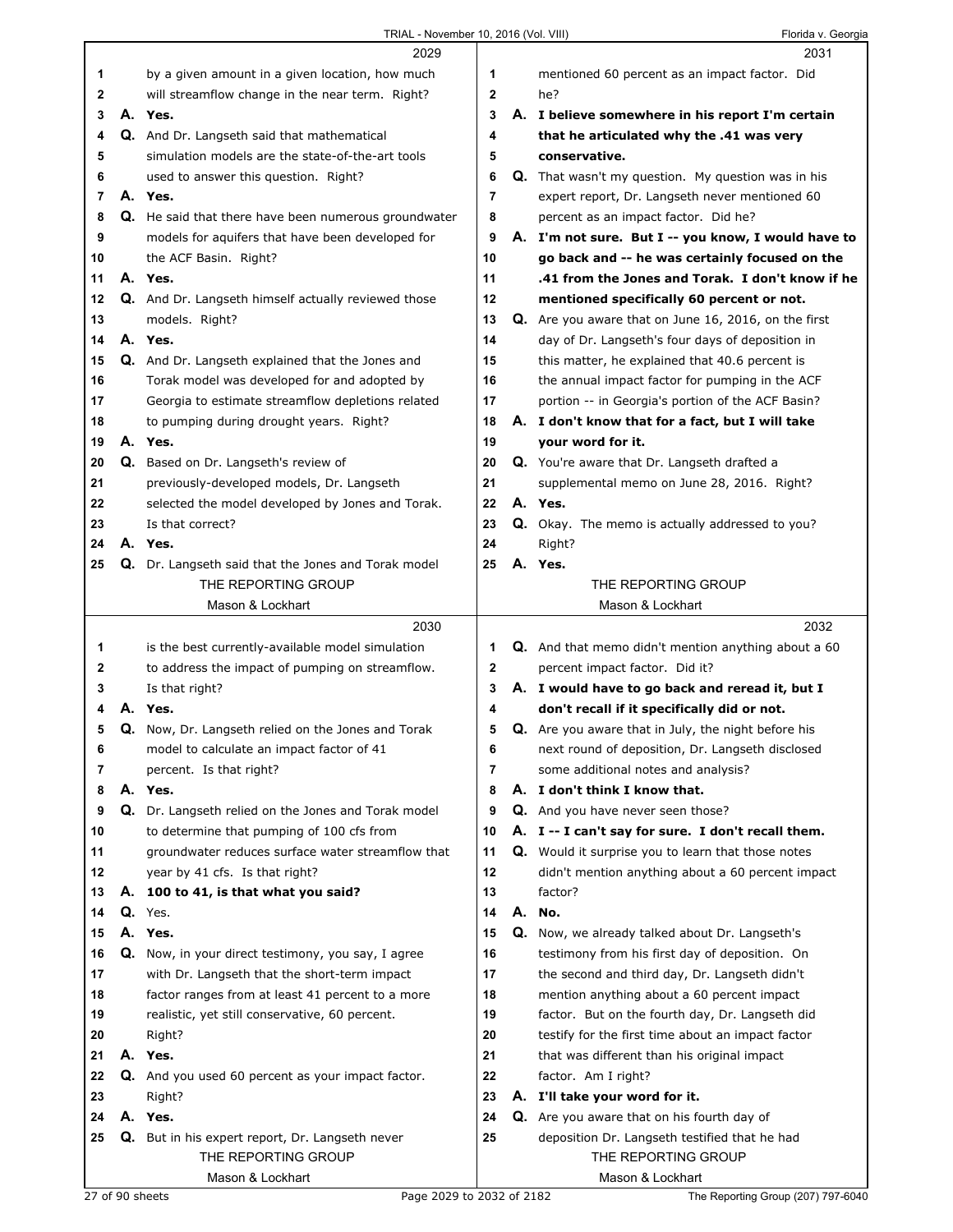|    |    | 2033                                                     |              | 2035                                                        |
|----|----|----------------------------------------------------------|--------------|-------------------------------------------------------------|
| 1  |    | changed his impact factor from 40.6 percent to           | 1            | Q. You don't disagree that more up-to-date                  |
| 2  |    | 40.8 percent?                                            | $\mathbf{2}$ | information has become available in the past 20             |
| 3  |    | A. I didn't recall that.                                 | 3            | years; do you?                                              |
| 4  |    | Q. Okay. And are you aware that I asked                  | 4            | A. No.                                                      |
| 5  |    | Dr. Langseth, are you changing the opinion in            | 5            | Q. And you're aware that actually USGS has released         |
| 6  |    | your first report as to the proper impact factor?        | 6            | a new model since 1996 -- since 1998. Right?                |
| 7  |    | And he said he was not. Are you aware of that?           | 7            | A. Yes.                                                     |
| 8  |    | A. I wasn't aware of it.                                 | 8            | Q. And that new model is called the Jones and Torak         |
|    |    |                                                          |              |                                                             |
| 9  |    | Q. Now, the second thing you rely on in support of       | 9            | model. Right?                                               |
| 10 |    | your 60 percent impact factor is a 1999 -- '98           | 10           | A. Yes.                                                     |
| 11 |    | hydrogeologic paper that reports modeling results        | 11           | <b>Q.</b> And you know that the updated Jones and Torak     |
| 12 |    | by Dr. Panday, Georgia's groundwater expert.             | 12           | model is based on more accurate data. Right?                |
| 13 |    | Right?                                                   | 13           | A. Certainly more up-to-date data.                          |
| 14 |    | A. Yes. That's -- that's one of the references that      | 14           | Q. And USGS specifically described the Jones and            |
| 15 |    | we --                                                    | 15           | Torak model as an improvement from the Torak and            |
| 16 |    | Q. Now, Dr. Panday ran the groundwater model that        | 16           | McDowell model. Right?                                      |
| 17 |    | generated the results that you cite to 20 years          | 17           | A. Yes.                                                     |
| 18 |    | ago. Right?                                              | 18           | <b>Q.</b> Now, we talked before about Dr. Langseth's expert |
| 19 |    | A. Yes.                                                  | 19           | report, and we said that Dr. Langseth had done a            |
| 20 |    | <b>Q.</b> The modeling that Dr. Panday did in the report | 20           | survey of other groundwater models. Right?                  |
| 21 |    | that you cite to was based on a 1996 Torak and           | 21           | A. Yes.                                                     |
| 22 |    | McDowell model. Right?                                   | 22           | Q. And he had concluded that the Jones and Torak            |
| 23 |    | A. Yes.                                                  | 23           | model is the best currently-available model to              |
| 24 |    |                                                          | 24           |                                                             |
|    |    | Q. The Torak and McDowell model was created by USGS.     |              | evaluate the relationship between pumping and               |
| 25 |    | Right?                                                   | 25           | streamflow changes in the ACF Basin. Right?                 |
|    |    | THE REPORTING GROUP                                      |              | THE REPORTING GROUP                                         |
|    |    | Mason & Lockhart                                         |              | Mason & Lockhart                                            |
|    |    |                                                          |              |                                                             |
|    |    | 2034                                                     |              | 2036                                                        |
| 1  |    | A. Yes.                                                  | 1            | A. Yes.                                                     |
| 2  |    | Q. You have never run the Torak and McDowell model;      | 2            | <b>Q.</b> Okay. Now, I want to turn to Dr. Langseth's       |
| 3  |    | have you?                                                | 3            | expert report. It's in volume 2 of your binders.            |
| 4  |    | A. No.                                                   | 4            | And I want to turn to page 37. And I just want              |
| 5  |    | Q. And Dr. Langseth has never run the Torak and          | 5            | to read five lines of Dr. Langseth's discussion             |
| 6  |    | McDowell model; has he?                                  | 6            | where he has reviewed other models. It's the                |
| 7  | А. | Not that I know of.                                      | 7            | second full paragraph under section 4.1.1. And              |
| 8  |    | Q. So the only person that has actually run the          | 8            | Dr. Langseth says, I also screened out models               |
| 9  |    | Torak and McDowell model is Georgia's groundwater        | 9            | that had been clearly superceded by newer models            |
| 10 |    | expert, Dr. Panday?                                      | 10           | constructed either by the same model developers,            |
| 11 |    | A. I assume that Torak and McDowell ran it.              | 11           |                                                             |
|    |    |                                                          |              | or by others. This consideration screened out               |
| 12 |    | <b>Q.</b> The only person who is directly and personally | 12           | the following models developed by Torak and                 |
| 13 |    | involved in this litigation who has run the Torak        | 13           | McDowell 1996, and Torak, et al., 1996, that were           |
| 14 |    | and McDowell model to your knowledge is                  | 14           | superceded by the model developed by Jones and              |
| 15 |    | Dr. Panday?                                              | 15           | Torak, 2006.                                                |
| 16 |    | A. To my knowledge.                                      | 16           | And then Dr. Langseth goes on to say, I also                |
| 17 |    | Q. Now, I'm sure you have reviewed the direct            | 17           | screened out use of the model developed by                  |
| 18 |    | testimony submitted in this case by Dr. Panday.          | 18           | Hydrogeologic, Inc., 1998, since it was based on            |
| 19 |    | Have you?                                                | 19           | the Torak and McDowell 2006, and Torak, et al.,             |
| 20 |    | A. I have looked at it.                                  | 20           | 1996 models.                                                |
| 21 |    | Q. So you know that he said that your reliance on an     | 21           | Do you see that?                                            |
| 22 |    | older model is unreasonable because there's more         | 22           | A. Yes.                                                     |
| 23 |    | up-to-date information available. Are you aware          | 23           | <b>Q.</b> The model Dr. Langseth refers to in his report as |
| 24 |    | that he said that?                                       | 24           | being superseded is the same model you cite in              |
| 25 | А. | Yes.                                                     | 25           | paragraph 100 of your testimony as supporting               |
|    |    | THE REPORTING GROUP                                      |              | THE REPORTING GROUP                                         |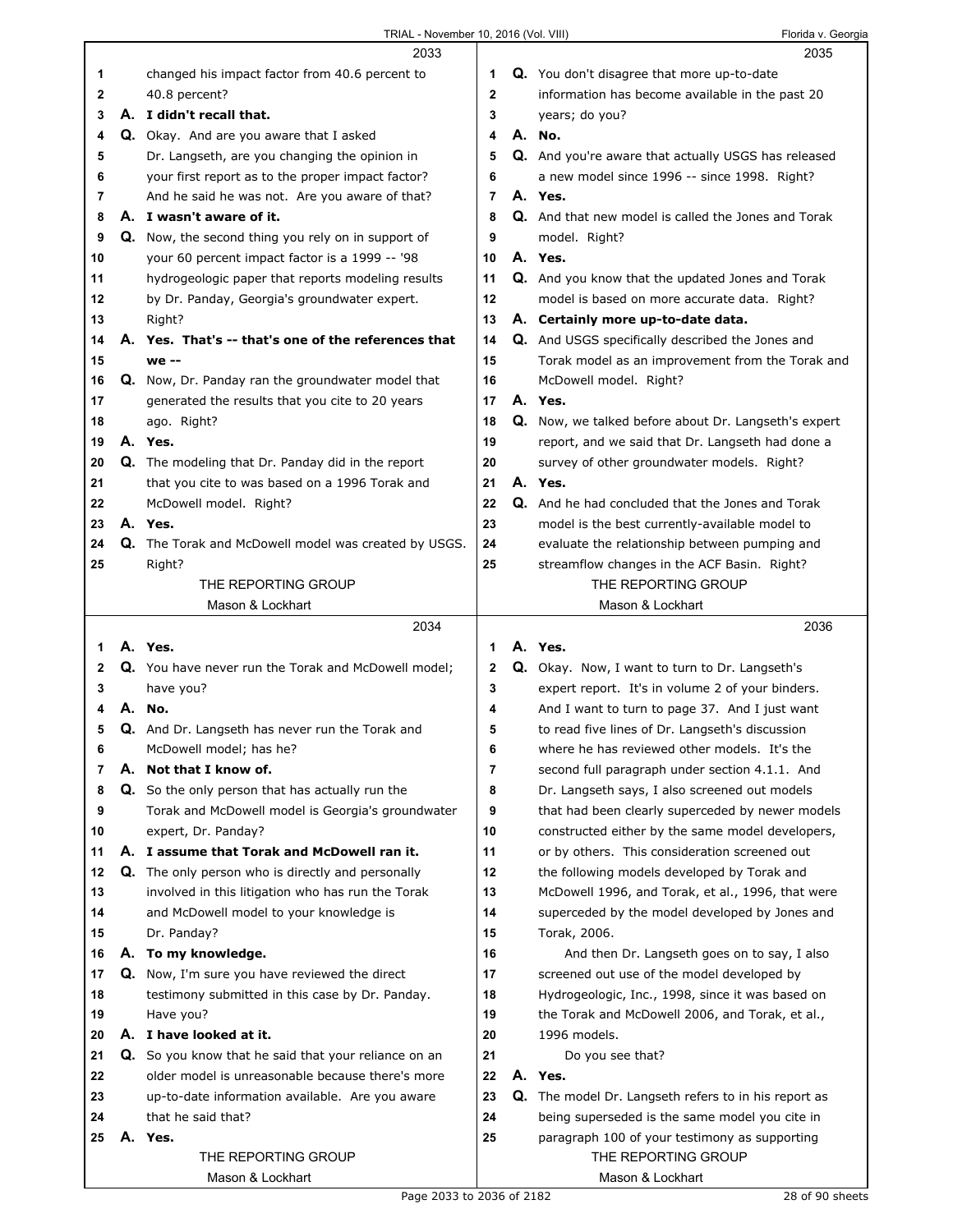|    |    |                                                          |                |    | <b>I</b> IVIIVA V. OCUIYIC                                |
|----|----|----------------------------------------------------------|----------------|----|-----------------------------------------------------------|
|    |    | 2037                                                     |                |    | 2039                                                      |
| 1  |    | your use of the 60 percent impact factor. Is             | 1              |    | A. I mean, that's what storage reservoirs do; and         |
| 2  |    | that right?                                              | 2              |    | that's how the Army Corps operates, to store in           |
| 3  |    | A. Yes.                                                  | 3              |    | wet times and release in low times. One would             |
| 4  |    | Q. Dr. Langseth specifically considered the              | 4              |    | have to do a very careful analysis as to what the         |
| 5  |    | Hydrogeologic model and screened it out of               | 5              |    | hydrologic feasibility would be. I haven't done           |
| 6  |    | consideration because it was superseded by the           | 6              |    | that.                                                     |
| 7  |    | Jones and Torak model. Is that correct?                  | 7              | Q. | But you agree with me that the Corps could decide         |
| 8  |    | A. Yes.                                                  | 8              |    | to change its operations to allow for more                |
| 9  |    | Q. Dr. Hornberger, you offer some opinions on the        | 9              |    | releases and a higher minimum flow at the state           |
| 10 |    | feasibility of reducing Georgia's water use. Is          | 10             |    | line, and that could work in terms of getting             |
| 11 |    | that right?                                              | 11             |    | more water to Florida. Isn't that right?                  |
| 12 |    | A. Yes.                                                  | 12             | А. | The Army Corps can't manufacture water. So the            |
| 13 |    | Q. But you're not offering an opinion that Georgia's     | 13             |    | reason I'm hesitating is that if the water isn't          |
| 14 |    | water use needs to be reduced or constrained in          | 14             |    | there in the reservoirs, the Army can't release           |
| 15 |    | any way; are you?                                        | 15             |    | it. And so one would have to do a very, very              |
| 16 |    | A. I'm -- I don't think I fully understand the           | 16             |    | careful analysis to determine.                            |
| 17 |    | question. Needs to be in what sense?                     | 17             |    | In the long run, I don't think that it is                 |
| 18 |    | <b>Q.</b> Is it one of your opinions in this report that | 18             |    | feasible for the Army to augment flows. But it            |
| 19 |    | Georgia's consumptive use needs to be                    | 19             |    | might be possible for restricted periods. I just          |
| 20 |    | constrained?                                             | 20             |    | don't know. I would have to do a very careful             |
| 21 |    | A. My opinion, I guess, is a hydrologic opinion.         | 21             |    | analysis.                                                 |
| 22 |    | And if flows to Florida are to be increased, then        | 22             |    | <b>Q.</b> All right. Let's take a look at your deposition |
| 23 |    | Georgia's consumptive use must be curtailed. But         | 23             |    | transcript at page 171.                                   |
| 24 |    | that's a hydrologic opinion.                             | 24             |    | MS. ALLON: And I would like to ask                        |
| 25 |    | <b>Q.</b> Right. But you're not offering a policy        | 25             |    | Mr. Smith to play clip 66.                                |
|    |    | THE REPORTING GROUP                                      |                |    | THE REPORTING GROUP                                       |
|    |    | Mason & Lockhart                                         |                |    | Mason & Lockhart                                          |
|    |    | 2038                                                     |                |    | 2040                                                      |
| 1  |    | opinion --                                               | 1              |    | (Whereupon the video was played.)                         |
| 2  |    | A. I am not.                                             | 2              |    | BY MS. ALLON:                                             |
| 3  |    | Q. -- as to whether Georgia needs to constrain its       | 3              |    | Q. Dr. Hornberger, were you asked that question; and      |
| 4  |    | flows in the first place?                                | 4              |    | did you give that answer?                                 |
| 5  |    | A. I am not.                                             | 5              |    | A. I did. It might work.                                  |
| 6  |    | Q. You are offering the opinion that if Georgia's        | 6              |    | MS. ALLON: I have nothing else, your                      |
| 7  |    | consumptive use is cut, that would provide               | $\overline{7}$ |    |                                                           |
| 8  |    |                                                          |                |    | Honor.                                                    |
| 9  |    | significant benefit to Florida. Right?                   | 8              |    | SPECIAL MASTER LANCASTER: Thank you.                      |
|    |    | A. Yes.                                                  | 9              |    | MR. SINGARELLA: Good morning, your                        |
| 10 |    | Q. And what you mean is that the additional water        | 10             |    | Honor.                                                    |
| 11 |    | Georgia conserves will make its way to the               | 11             |    | SPECIAL MASTER LANCASTER: Good morning.                   |
| 12 |    | Apalachicola River as additional flow. Right?            | 12             |    | MR. SINGARELLA: I think it's still                        |
| 13 |    | A. Yes.                                                  | 13             |    | morning.                                                  |
| 14 |    | Q. There are other ways to provide additional flow       | 14             |    | It's getting close to the noon hour.                      |
| 15 |    | entering the Apalachicola River that do not              | 15             |    | I'm happy to start, of course; but if you                 |
| 16 |    | necessarily involve reducing Georgia's water use.        | 16             |    | would like to break at this point --                      |
| 17 |    | Isn't that right?                                        | 17             |    | SPECIAL MASTER LANCASTER: Please go                       |
| 18 | А. | Weather modification, cloud seeding, nothing             | 18             |    | ahead.                                                    |
| 19 |    | practical.                                               | 19             |    | MR. SINGARELLA: -- we would be happy to                   |
| 20 |    | <b>Q.</b> The Army Corps could decide to change its      | 20             |    | take our break, too.                                      |
| 21 |    | operations to allow for more releases from any of        | 21             |    | SPECIAL MASTER LANCASTER: Go ahead.                       |
| 22 |    | the upstream reservoirs and to allow for a higher        | 22             |    | We'll break at noontime.                                  |
| 23 |    | minimum flow at the state line, and that could           | 23             |    | MR. SINGARELLA: Thank you, your Honor.                    |
| 24 |    | work in terms of getting more water to Florida.          | 24             |    | We'll see you after lunch.                                |
| 25 |    | Right?                                                   | 25             |    | THE CLERK: He said go ahead.                              |
|    |    | THE REPORTING GROUP<br>Mason & Lockhart                  |                |    | THE REPORTING GROUP<br>Mason & Lockhart                   |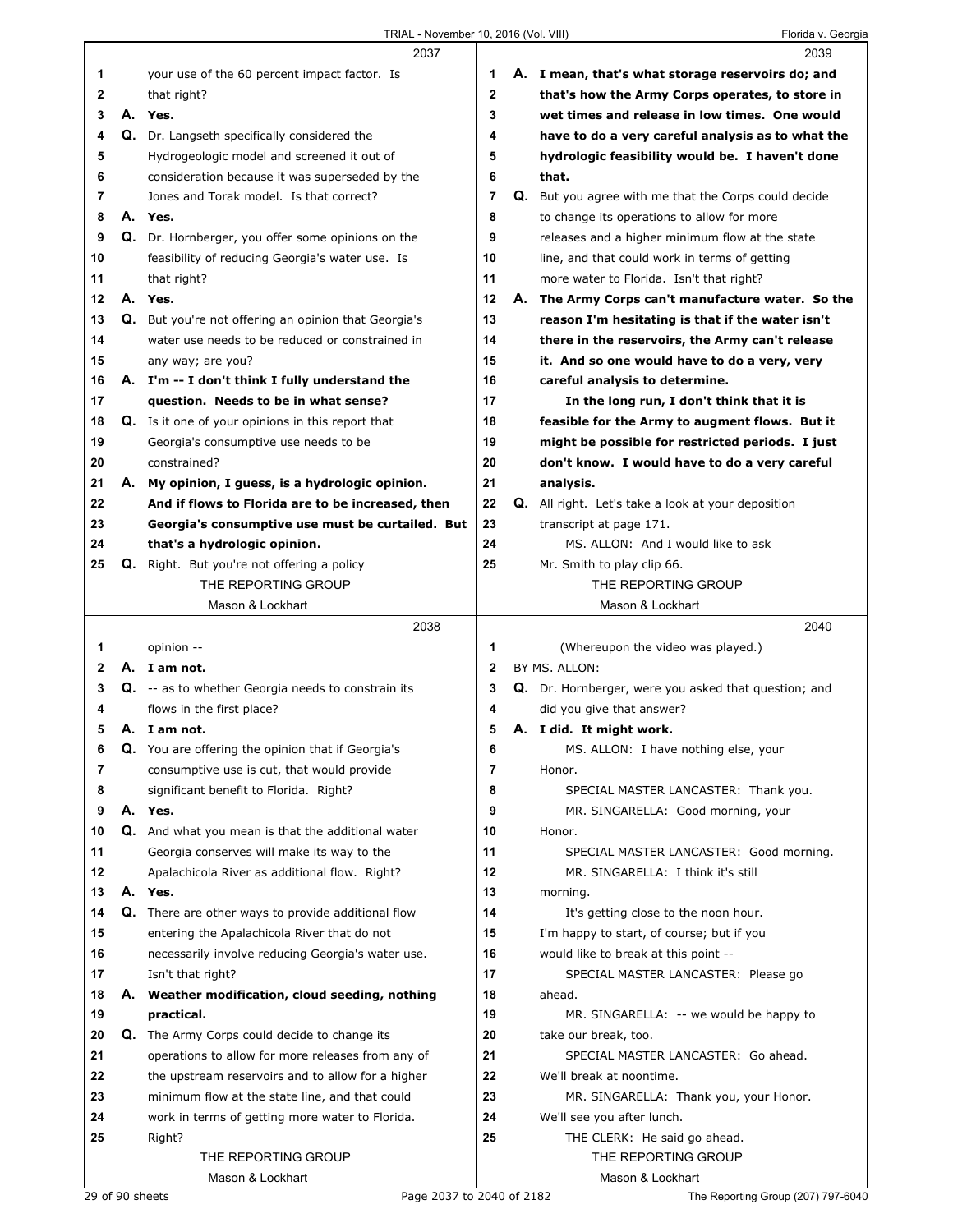|                | 2041                                                      |              | 2043                                                     |
|----------------|-----------------------------------------------------------|--------------|----------------------------------------------------------|
| 1              | MR. SINGARELLA: Oh, go ahead. Thank                       | 1            | Basin. So it was a large component.                      |
| $\mathbf{2}$   | you.                                                      | $\mathbf{2}$ | <b>Q.</b> And upon what basic data do hydrologists rely? |
| 3              | Sorry. I misunderstood that.                              | 3            | A. Well, amongst them, as I started to say right         |
| 4              | REDIRECT EXAMINATION                                      | 4            | before lunch, was a discharge that is reported           |
| 5              | BY MR. SINGARELLA:                                        | 5            | by -- chiefly by the U.S. Geological Survey for a        |
| 6              | Q. Dr. Hornberger, how would you describe your            | 6            | whole suite of what we refer to as gaging                |
| $\overline{7}$ | scientific discipline?                                    | 7            | stations, in other words, points on a river where        |
| 8              | A. I'm a hydrologist. Hydrology is water science.         | 8            | these measurements are made.                             |
| 9              | I study how the natural system works in terms of          | 9            | <b>Q.</b> And what do you mean by the word discharge in  |
| 10             | rainfall and runoff in river basins basically.            | 10           | this context?                                            |
| 11             | <b>Q.</b> And how would your discipline of hydrology help | 11           | A. So discharge is a measurement of the volume of        |
| 12             | us understand the issues related to Georgia's             | 12           | water flowing in a river or stream past the gage,        |
| 13             | water consumption?                                        | 13           | past the point on the river. So -- and it's              |
| 14             | A. So the -- of course, the -- one of the main            | 14           | typically expressed in this country as cubic feet        |
| 15             | things that we look at is recorded streamflow.            | 15           | per second. So it's that many cubic feet flowing         |
| 16             | Streamflow records really tell you -- the data            | 16           | past that point every second.                            |
| 17             | tells you how much water is flowing from the              | 17           | <b>Q.</b> And you mentioned the USGS. What is the USGS?  |
| 18             | upper reaches of a basin, high areas. Water               | 18           | A. The United States Geological Survey is basically      |
| 19             | flows downhill, collects itself into rivers, and          | 19           | the -- in the Department of Interior of the              |
| 20             | flows out of the basin. So we definitely look at          | 20           | United States. They are in charge of the stream          |
| 21             | streamflow records as one major thing.                    | 21           | gaging program and the network in the country.           |
| 22             | MR. SINGARELLA: And, your Honor, we're                    | 22           | <b>Q.</b> And you mentioned a gaging station. What is a  |
| 23             | going to actually use some of the boards that             | 23           | gaging station?                                          |
| 24             | we prepared that show some of the streamflow              | 24           | A. So a gaging station -- we've been talking about,      |
| 25             | records. So at some point we will have to                 | 25           | for example here, at the Chattahoochee Gage. The         |
|                | THE REPORTING GROUP                                       |              | THE REPORTING GROUP                                      |
|                | Mason & Lockhart                                          |              | Mason & Lockhart                                         |
|                | 2042                                                      |              | 2044                                                     |
| 1              | just take a pause to set up those boards as               | 1            | Chattahoochee Gage is on the Apalachicola River          |
| $\mathbf{2}$   | well.                                                     | $\mathbf{2}$ | at the -- near the -- right at the state line            |
| 3              | SPECIAL MASTER LANCASTER: Then why                        | 3            | where the river flows into Florida. So there's a         |
| 4              | don't we take our noon break now.                         | 4            | gage there.                                              |
| 5              | MR. SINGARELLA: Okay. Thank you, your                     | 5            | Now, what is a gage? You may have been                   |
| 6              | Honor.                                                    | 6            | driving along, and particularly if you pass a            |
| 7              | (Time Noted: 11:46 a.m.)                                  | 7            | bridge, you may see a vertical pipe with a little        |
| 8              | (Recess Called)                                           | 8            | roof on it. And that is what -- it's called a            |
| 9              | (Time Noted: 12:50 p.m.)                                  | 9            | stage recorder. And in pre-electronic days, what         |
| 10             | MR. SINGARELLA: Good afternoon, your                      | 10           | that consisted of was a float that went up and           |
| 11             | Honor.                                                    | 11           | down as the river level went up and down. And it         |
| 12             | SPECIAL MASTER LANCASTER: Good                            | 12           | went around a spindle, and a pin recorded it.            |
| 13             | afternoon.                                                | 13           | It's basically the same thing now except                 |
| 14             | MR. SINGARELLA: Thank you for giving us                   | 14           | that, of course, we do it electronically.                |
| 15             | the opportunity to break a little bit earlier             | 15           | And there are other gages that I relied on.              |
| 16             | before lunch so that Dr. Hornberger could be              | 16           | Bainbridge is up here. It's on the Flint Basin,          |
| 17             | surrounded by his boards and his data.                    | 17           | and it's right before the Flint flows into Lake          |
| 18             | BY MR. SINGARELLA:                                        | 18           | Seminole. And I think we talked this morning             |
| 19             | Q. Doctor, on cross many of the questions you heard       | 19           | about the Iron City Gage, which is a gage on             |
| 20             | from Ms. Allon were about computer modeling. To           | 20           | Spring Creek. So those gages, amongst others, I          |
| 21             |                                                           | 21           | relied on.                                               |
|                | what extent was there a data analysis related to          | 22           |                                                          |
| 22             | your computer modeling?                                   |              | SPECIAL MASTER LANCASTER: Excuse me,                     |
| 23             | A. I think the -- a very large part of my work was        | 23           | counsel.                                                 |
| 24             | to investigate the basic data that described the          | 24           | MR. SINGARELLA: Yes, sir?                                |
| 25             | hydrology of the Apalachicola-Chattahoochee-Flint         | 25           | SPECIAL MASTER LANCASTER: Are you able                   |
|                | THE REPORTING GROUP<br>Mason & Lockhart                   |              | THE REPORTING GROUP<br>Mason & Lockhart                  |
|                |                                                           |              |                                                          |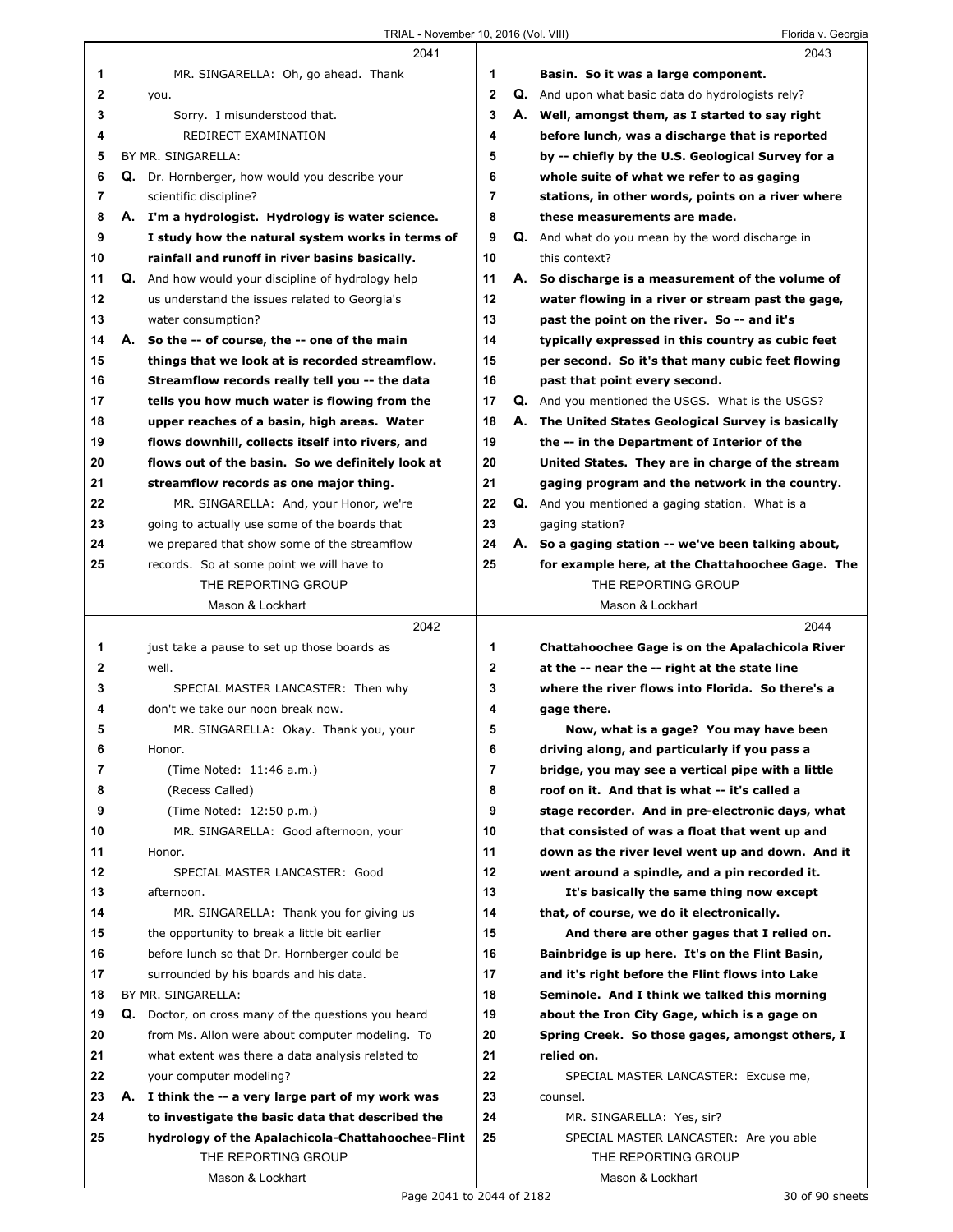|              |                 | 2045                                                              |              | 2047                                                                   |
|--------------|-----------------|-------------------------------------------------------------------|--------------|------------------------------------------------------------------------|
| 1            |                 | to see where his light is flashing on?                            | 1            | outlined in green here. It's about 62 percent of                       |
| $\mathbf{2}$ |                 | MS. ALLON: No, your Honor.                                        | $\mathbf{2}$ | the area that drains to the Apalachicola River.                        |
| 3            |                 | SPECIAL MASTER LANCASTER: Would you                               | 3            | And it is the area of very intense agriculture --                      |
| 4            |                 | like to come around and sit somewhere where                       | 4            | irrigated agriculture.                                                 |
| 5            |                 | you can?                                                          | 5            | Q. Now, which one is the Chattahoochee board?                          |
| 6            |                 | I'm just $-$                                                      | 6            | A. It's -- the map?                                                    |
| 7            |                 | MS. ALLON: I don't know if Florida                                | 7            | <b>Q.</b> I was wondering about the flow records.                      |
| 8            |                 | perhaps has copies for us. Perhaps that                           | 8            | A. Oh, the flow records. The flow records here                         |
| 9            |                 | would work, too.                                                  | 9            | are -- this is the Apalachicola River at                               |
| 10           |                 | MR. SINGARELLA: We don't have copies --                           | 10           | Chattahoochee, Florida. That's the tall one,                           |
| 11           |                 | other copies of the boards. These records                         | 11           | long record.                                                           |
| 12           |                 | here are all from one of the joint documents.                     | 12           | Q. So how does one obtain the records shown on --                      |
| 13           |                 | MS. ALLON: I'll just walk around.                                 | 13           | we'll call that the big board, the Chattahoochee                       |
| 14           |                 | Thank you, your Honor.                                            | 14           | board.                                                                 |
| 15           |                 | MR. PERRY: The Bainbridge Gage is                                 | 15           | A. The big board.                                                      |
| 16           |                 | Exhibit 259 in the book, I believe; and the                       | 16           | So measurements of river stage, the float                              |
| 17           |                 | Apalachicola Gage was from the opening                            | 17           | that I mentioned, will only give you the                               |
| 18           |                 | statement. I believe you all took a                               | 18           | elevation. And so what one has to do is go out                         |
| 19           |                 | photograph of it. It's also in the exhibits.                      | 19           | periodically with a velocity meter and actually                        |
| 20           |                 | MR. SINGARELLA: Can we proceed,                                   | 20           | measure how much water is flowing. This gets                           |
| 21           |                 | Ms. Allon? Are you in a good position there?                      | 21           | related to the level of water in the river. We                         |
| 22           |                 | MS. ALLON: I'm good. Thank you.                                   | 22           | call this a rating curve. And then the stage                           |
| 23           |                 | MR. SINGARELLA: Okay, great. Great.                               | 23           | record, the water level records, get converted                         |
| 24           |                 | As Mr. Perry mentioned, these boards                              | 24           | into discharge, cubic feet per second. These are                       |
| 25           |                 | last appeared during his opening statement<br>THE REPORTING GROUP | 25           | averaged typically to daily values and reported<br>THE REPORTING GROUP |
|              |                 | Mason & Lockhart                                                  |              | Mason & Lockhart                                                       |
|              |                 | 2046                                                              |              | 2048                                                                   |
| 1.           |                 | earlier in the proceeding.                                        | 1            | by the USGS monitoring times.                                          |
| 2            |                 | BY MR. SINGARELLA:                                                | $\mathbf{2}$ | Of course, we get them all from the internet.                          |
| 3            |                 | Q. And Doctor, you mentioned some particular gages.               | 3            | In years past, they used to produce books with                         |
| 4            |                 | Why is the Chattahoochee Gage of a particular                     | 4            | these data.                                                            |
| 5            |                 | importance in this case?                                          | 5            | Q. And with regard to the yellow highlighting on the                   |
| 6            | А.              | So the whole notion of a river basin is that it                   | 6            | big board, why is there yellow highlighting on                         |
| 7            |                 | collects -- rivers collect all the flow above a                   | 7            | the big board?                                                         |
| 8            |                 | certain point on the river. That's why we                         | 8            | A. So all of these -- the yellow highlighting                          |
| 9            |                 | outline the basin that way. So that the rainfall                  | 9            | indicates months where the average flow was less                       |
| 10           |                 | that flows in and starts at the upper end of the                  | 10           | than 6,000 cfs.                                                        |
| 11           |                 | basin -- there are even some mountains in the                     | 11           | And the importance, again, in looking at                               |
| 12           |                 | northern end of the basin -- flows down through                   | 12           | these records, we see that there are very few --                       |
| 13           |                 | the Flint River, the Chattahoochee River. And                     | 13           | there are a few anyway months in which average                         |
| 14           |                 | they join at Chattahoochee, Florida, to form the                  | 14           | flow was less than 6,000. And, yet, when we get                        |
| 15           |                 | Apalachicola River, which flows into Florida.                     | 15           | down here into 19 -- starting roughly in 1980 and                      |
| 16           |                 | <b>Q.</b> So the Chattahoochee Gage is actually in Florida;       | 16           | certainly up to 1999 to the present, we see lots                       |
| 17           |                 | it's not up on the Chattahoochee River?                           | 17           | of these yellow highlighting indicating there                          |
| 18           |                 | A. It's not on the Chattahoochee River.                           | 18           | were many, many more months where the average                          |
| 19           |                 | Q. Thank you.                                                     | 19           | flow for the month was less than 6,000 cfs.                            |
| 20           |                 |                                                                   | 20           | <b>Q.</b> And you first pointed to -- some of this is hard             |
|              |                 | A. It's below Jim Woodruff Dam.                                   |              |                                                                        |
| 21           | Q.              | How about the Bainbridge Gage?                                    | 21           | to see. I understand that, and I apologize for                         |
| 22           |                 | You mentioned the Bainbridge Gage. Is that                        | 22           | that. But you first pointed to a couple years --                       |
| 23           |                 | of any particular importance in this case?                        | 23           | four months out of two years.                                          |
| 24           |                 | A. Yes. It's the most downstream gage in the Flint                | 24           | A. Yes.                                                                |
| 25           |                 | River. And what you see is the Flint River Basin                  | 25           | <b>Q.</b> What -- what -- to what years and months do those            |
|              |                 | THE REPORTING GROUP                                               |              | THE REPORTING GROUP                                                    |
|              | 31 of 90 sheets | Mason & Lockhart<br>Page 2045 to 2048 of 2182                     |              | Mason & Lockhart<br>The Reporting Group (207) 797-6040                 |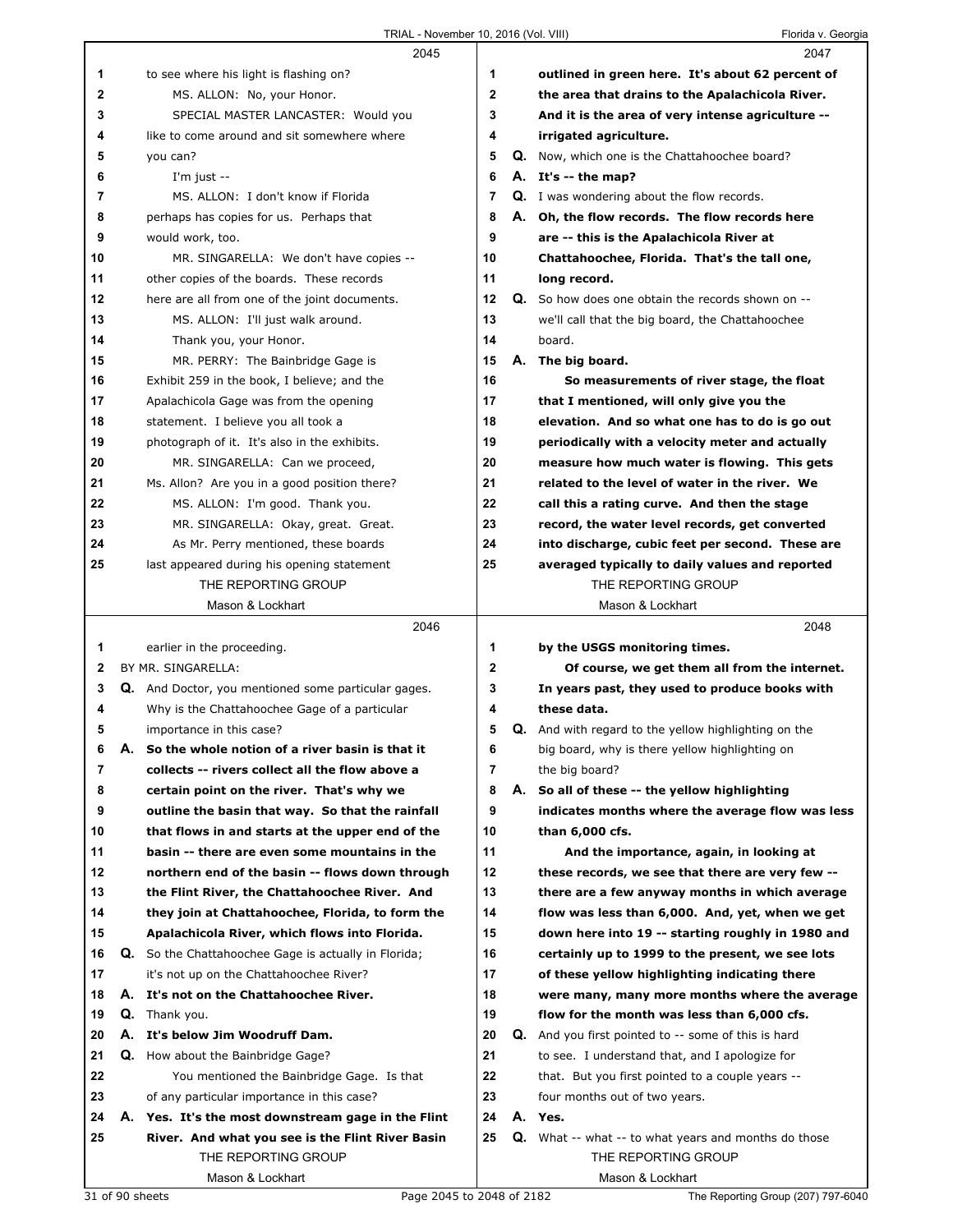|    |    | 2049                                                 |                |    | 2051                                                        |
|----|----|------------------------------------------------------|----------------|----|-------------------------------------------------------------|
| 1  |    | particular average monthly flows correspond?         | 1              |    | look at records before 1971 and records after               |
| 2  |    | A. So this is 1954 and 1955, and it's October and    | 2              |    | 2001. And, again, we see -- for example, in                 |
| 3  |    | November. And 1954 is the year with the              | 3              |    | 2011-2012 we have five months, or seven months.             |
| 4  |    | lowest-ever recorded rainfall in the record.         | 4              |    | And we never had any occurrences except here in             |
| 5  | Q. | And how might these flow records help one to         | 5              |    | 1954, the lowest precipitation ever; and we did             |
| 6  |    | understand the issue of consumption, Georgia's       | 6              |    | have three occurrences there.                               |
| 7  |    | consumption of these waters?                         | $\overline{7}$ |    | So, again, it's pretty much the same story                  |
| 8  |    | A. So what happens in a basin like this, you have so | 8              |    | that we see a really large impact of consumptive            |
| 9  |    | much rainfall coming in. And the rainfall then       | 9              |    | use.                                                        |
| 10 |    | gets apportioned; and some of it flows into the      | 10             |    | <b>Q.</b> And what is -- what is the meaning of the yellow  |
| 11 |    | rivers and flows out, in this case, to the           | 11             |    | highlighting on the small board?                            |
| 12 |    | Apalachicola River. But some of it is                | 12             |    | A. Oh, thank you. So I had to pick a value for              |
| 13 |    | evaporated. So we talk about evaporation, or         | 13             |    | flows on the Flint at Bainbridge. And I looked              |
| 14 |    | transpiration, is just that plants take water        | 14             |    | at flows less than or equal to 2,500 cfs average            |
| 15 |    | from the soil through their roots up through the     | 15             |    | monthly values.                                             |
| 16 |    | plant; and it gets evaporated from the leaves.       | 16             |    | <b>Q.</b> Why did you pick that particular value?           |
| 17 |    | We refer to that as transpiration.                   | 17             |    | A. So for two reasons. First of all, I recognized           |
| 18 |    | Another component is what I refer to as              | 18             |    | from the data that there were very few months               |
| 19 |    | consumptive use, which is the additional return      | 19             |    | where the flow dropped that low. And also,                  |
| 20 |    | of water to the atmosphere due to human              | 20             |    | there's a 1999 report looking at critical low               |
| 21 |    | appropriation of water. And so one has to            | 21             |    | flows to be observed. And the suggested value               |
| 22 |    | account for all of these things.                     | 22             |    | was 2,506, I believe.                                       |
| 23 |    | In the absence of any changes in consumptive         | 23             |    | <b>Q.</b> So that's -- there is a threshold -- some type of |
| 24 |    | use by human appropriation and in the absence of     | 24             |    | threshold of 2,506?                                         |
| 25 |    | any changes in -- any systematic changes in          | 25             |    | A. Yes. This was basically to maintain a healthy            |
|    |    | THE REPORTING GROUP                                  |                |    | THE REPORTING GROUP                                         |
|    |    | Mason & Lockhart                                     |                |    | Mason & Lockhart                                            |
|    |    | 2050                                                 |                |    | 2052                                                        |
| 1  |    | rainfall, we don't anticipate that there would be    | 1              |    | ecosystem on the river.                                     |
| 2  |    | a change in flows, and particularly low flows in     | 2              |    | Q. Could we perhaps turn to the Iron City Gage? Is          |
| 3  |    | critical summer months.                              | 3              |    | that what it's called?                                      |
| 4  |    | So we look at these data. And basically the          | 4              |    | A. Yes.                                                     |
| 5  |    | data themselves speak to the fact that there has     | 5              |    | <b>Q.</b> What is the Iron City Gage?                       |
| 6  |    | really been a consumptive use impact.                | 6              | А. | The Iron City Gage is here on the -- Spring                 |
| 7  |    | Q. And, once again, with regard to the big board for | 7              |    | Creek. And Spring Creek is -- drains -- as we               |
| 8  |    | the Chattahoochee flow record, over what time        | 8              |    | heard this morning, drains into Lake Seminole.              |
| 9  |    | horizon do those records suggest that some kind      | 9              |    | So it's one of the tributaries to Lake Seminole.            |
| 10 |    | of hydrologic change has occurred?                   | 10             |    | Q. And Mr. Berrigan in his opening had a slide              |
| 11 |    | A. Well, certainly there's no doubt that starting in | 11             |    | showing the gage data from that particular gage.            |
| 12 |    | 1999 there are just very large differences that      | 12             |    | MR. SINGARELLA: Your Honor, may I                           |
| 13 |    | we see just by looking at the number of colored      | 13             |    | approach the witness and give him a copy of                 |
| 14 |    | months on the board.                                 | 14             |    | that?                                                       |
| 15 | Q. | Now, let's turn our attention to the Bainbridge      | 15             |    | SPECIAL MASTER LANCASTER: You don't                         |
| 16 |    | board for a minute. How would one put together a     | 16             |    | have to stand.                                              |
| 17 |    | board like that?                                     | 17             |    | MS. ALLON: I can go sit back down?                          |
| 18 |    | We'll call that one the small board.                 | 18             |    | Thank you, your Honor.                                      |
| 19 | А. | Small board. So, again, we look at records from      | 19             |    | MR. SINGARELLA: I'll bring one over                         |
| 20 |    | the Bainbridge Gage, which is here on the Flint      | 20             |    | here, too, sir.                                             |
| 21 |    | River Basin. You will notice that this board is      | 21             |    | Thank you.                                                  |
| 22 |    | not as big because the USGS stopped recording        | 22             |    | And your Honor, I'm totally remiss for                      |
| 23 |    | flows in 1971 and didn't start again until 2001.     | 23             |    | not introducing Devin O'Connor earlier today.               |
| 24 |    | So there's roughly a 30-year gap.                    | 24             |    | $So -$                                                      |
| 25 |    | Nevertheless, we can for the Bainbridge Gage         | 25             |    | SPECIAL MASTER LANCASTER: Welcome.                          |
|    |    | THE REPORTING GROUP                                  |                |    | THE REPORTING GROUP                                         |
|    |    | Mason & Lockhart                                     |                |    | Mason & Lockhart                                            |
|    |    |                                                      |                |    |                                                             |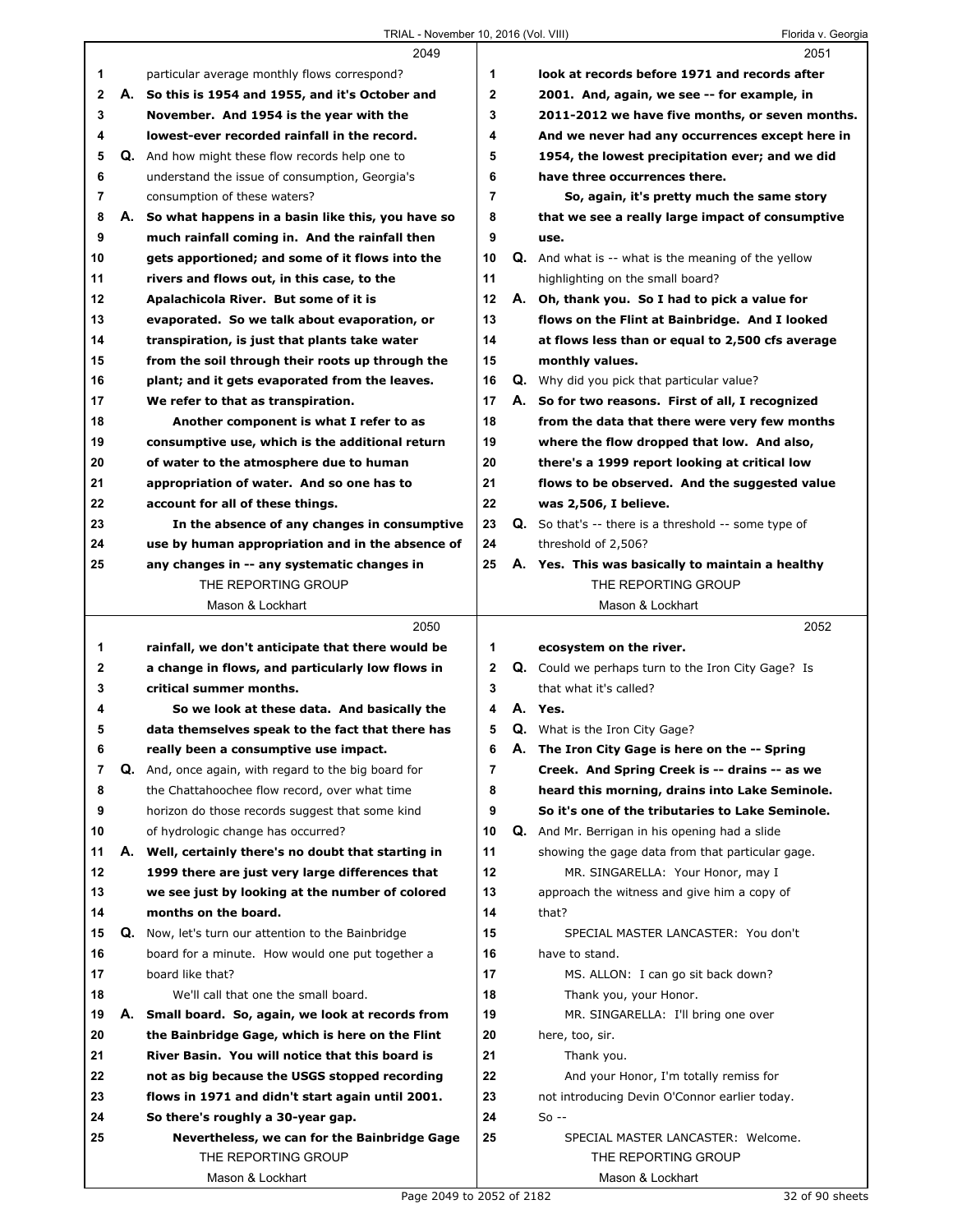|    | 2053                                                       |              | 2055                                                      |
|----|------------------------------------------------------------|--------------|-----------------------------------------------------------|
| 1  | MR. SINGARELLA: She is a quite able                        | 1            | A. Oh, yes. So there are numerous recordings, as I        |
| 2  | assistant to me, and I really appreciate her               | $\mathbf 2$  | think Ms. Allon indicated this morning, of zero.          |
| 3  | being here today and sitting at the table                  | 3            | So the flow -- recorded flow is zero. It stopped          |
| 4  | with me.                                                   | 4            | flowing.                                                  |
| 5  | BY MR. SINGARELLA:                                         | 5            | Q. And what might the flows at Spring Creek, the          |
| 6  | Q. Doctor, are you familiar with the data shown in         | 6            | Iron City Gage, tell us about agricultural                |
| 7  | this figure?                                               | 7            | irrigation in that part of Georgia?                       |
| 8  | A. Yes. This is -- these are data from Spring Creek        | 8            | A. It's -- it's very clear that the lowering of the       |
| 9  | near Iron City.                                            | 9            | groundwater due to pumping is seriously                   |
| 10 | <b>Q.</b> And what do these streamflow records show?       | 10           | impacting -- seriously impacting that stream              |
| 11 | A. Again, through the yellow highlighting, we're           | 11           | segment.                                                  |
| 12 | showing low flows. I can't remember exactly the            | 12           | Q. I would like to turn your attention, Doctor, to a      |
| 13 | criterion we used; but all of them, except one of          | 13           | figure we just received a week-and-a-half ago on          |
| 14 | the numbers here, is below 100 cfs. And many are           | 14           | October 26 from Georgia's expert, Dr. Bedient.            |
| 15 | much less than that.                                       | 15           | I'm going to put that up on the screen.                   |
| 16 | Q. And why were you focused on the Spring Creek            | 16           | MR. SINGARELLA: May I approach, your                      |
| 17 | area?                                                      | 17           | Honor?                                                    |
| 18 | A. Well, the Spring Creek area, even though it's a         | 18           | SPECIAL MASTER LANCASTER: Excuse me,                      |
| 19 | small basin, we would anticipate that it would             | 19           | counsel.                                                  |
| 20 | manifest change, any impacts first. And in                 | 20           | MR. SINGARELLA: Yes, sir?                                 |
| 21 | Spring Creek there is very heavy groundwater               | 21           | SPECIAL MASTER LANCASTER: May I have                      |
| 22 | pumping for irrigation. And so I thought it was            | 22           | one?                                                      |
| 23 | really important to look at this to see if -- to           | 23           | MR. SINGARELLA: Oh, my gosh, I thought                    |
| 24 |                                                            | 24           |                                                           |
| 25 | see what the signals were telling us up in this<br>basin.  | 25           | the one that I gave -- I'm so sorry, your                 |
|    | THE REPORTING GROUP                                        |              | Honor.<br>THE REPORTING GROUP                             |
|    | Mason & Lockhart                                           |              | Mason & Lockhart                                          |
|    |                                                            |              |                                                           |
|    |                                                            |              |                                                           |
|    | 2054                                                       |              | 2056                                                      |
| 1  | <b>Q.</b> This was one of the gages that Ms. Allon         | 1            | SPECIAL MASTER LANCASTER: Thank you.                      |
| 2  | questioned you about. Right?                               | $\mathbf{2}$ | MR. SINGARELLA: I seem to be making one                   |
| 3  | A. Yes.                                                    | 3            | faux pas after another today, your Honor. I               |
| 4  | Q. Yes. Did you have occasion to look at the               | 4            | will carry on.                                            |
| 5  | frequency of low flow events --                            | 5            | BY MR. SINGARELLA:                                        |
| 6  | A. Oh, yes.                                                | 6            | <b>Q.</b> So this -- this particular plot was produced to |
| 7  | <b>Q.</b> -- at Spring Creek?                              | 7            | us on October 26 from Bedient demo 52-53.XLSX.            |
| 8  | A. Yes, I did. And so when I looked at the                 | 8            | What would that mean, Doctor, that it's -- it's           |
| 9  | analysis, I -- my analysis, I looked at low flow           | 9            | an XLSX?                                                  |
| 10 | days. And prior to 1970, the lowest recorded               | 10           | A. The XLSX means it's an Excel spreadsheet. So           |
| 11 | flow was about 9 -- was 9 cfs, 9 cubic feet per            | 11           | it's a computer spreadsheet.                              |
| 12 | second. And there were, as I recall, 100 --                | 12           | Q. And have you had occasion to look at this chart        |
| 13 | 241 days where the flow was less than that                 | 13           | before your testimony today?                              |
| 14 | after 1970. And if you took 1/50 of that                   | 14           | A. Yes. I did see this.                                   |
| 15 | value -- that's the value for 1/50 of that                 | 15           | <b>Q.</b> And what are your impressions of it?            |
| 16 | value, which would be 0.18 cfs, less than                  | 16           | A. Oh, I think it, again, shows just what we've been      |
| 17 | 1 cfs.                                                     | 17           | talking about, the large increase of -- even in           |
| 18 | And at 9 cfs, according to the USGS data --                | 18           | the '80's and certainly post-1998 in the                  |
| 19 | field data, the stream would be about 20 feet              | 19           | occurrence, the number of days below these                |
| 20 | wide. So you would get your boots wet if you               | 20           | various thresholds.                                       |
| 21 | wanted to walk across. But at 0.18 feet, any one           | 21           | And so the top line is the blue line, 6,000.              |
| 22 | of us could just step across. It's really                  | 22           | And one clearly sees that the number of days              |
| 23 | reduced to a trickle.                                      | 23           | below 6,000 cfs has -- it has just increased              |
| 24 | <b>Q.</b> And did you find other occasions where the flows | 24           | dramatically.                                             |
| 25 | at Spring Creek were below 0.18?                           | 25           | Q. And where did Dr. Bedient get his information for      |
|    | THE REPORTING GROUP<br>Mason & Lockhart                    |              | THE REPORTING GROUP<br>Mason & Lockhart                   |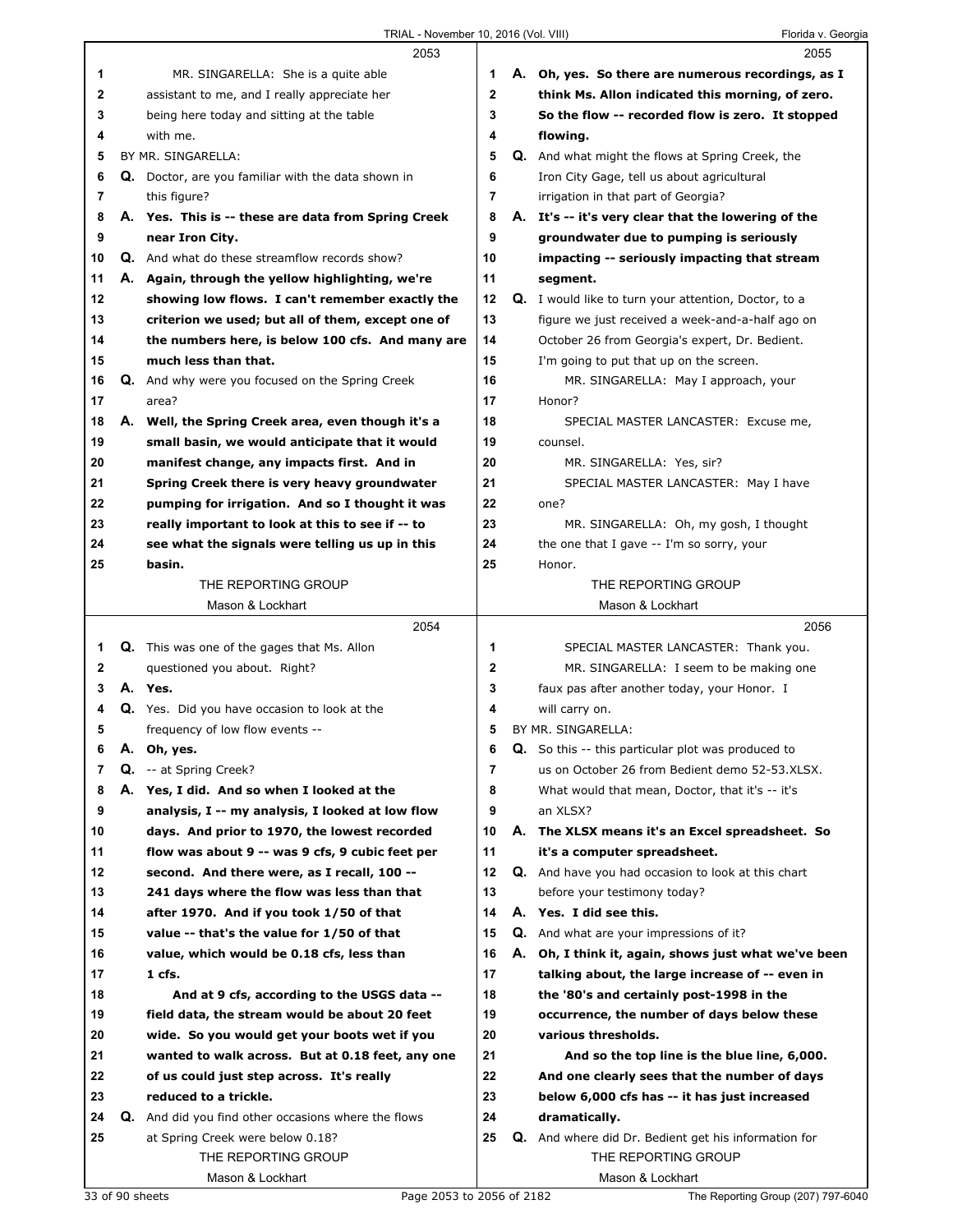|              |    | 2057                                                    |                |    | 2059                                                     |
|--------------|----|---------------------------------------------------------|----------------|----|----------------------------------------------------------|
| 1            |    | this plot?                                              | 1              |    | puddles. We have other things. So this is just           |
| 2            |    | A. Well, I believe he used the data for the             | $\mathbf{2}$   |    | the natural return of water to the atmosphere.           |
| 3            |    | Apalachicola River at Chattahoochee, the USGS           | 3              |    | It's also important for my analysis to                   |
| 4            |    | flow data.                                              | 4              |    | look at evapotranspiration because it is one of          |
| 5            |    | Q. And what are these flow records? Are these           | 5              |    | the major components of what we call the water           |
| 6            |    | averages or single days? What are they?                 | 6              |    | balance. The water balance is just keeping track         |
| 7            |    | A. So these -- so as I indicated earlier, the USGS      | $\overline{7}$ |    | of how much water comes in and how much water            |
| 8            |    | publishes on their website average daily                | 8              |    | goes out along various routes. And                       |
| 9            |    | discharges for their gaging stations. So I think        | 9              |    | evapotranspiration is an important component.            |
| 10           |    | these data are average daily discharges.                | 10             |    | And it's, therefore, also an important                   |
| 11           |    | <b>Q.</b> And to what extent is the pattern that        | 11             |    | component of consumptive use because we can              |
| 12           |    | Dr. Bedient is showing here in his -- in your --        | 12             |    | create a lot more evapotranspiration by putting          |
| 13           |    | similar to patterns that you have yourself              | 13             |    | water on the land surface, for example, on lawns         |
| 14           |    | identified?                                             | 14             |    | or agricultural fields.                                  |
| 15           |    | A. Yes. It's very similar, very similar.                | 15             |    | Q. Did you rely on any particular climate data?          |
| 16           |    | Q. In what respects?                                    | 16             |    | A. Yes. So we used what is referred to as a gridded      |
| 17           |    | A. Oh, again, the -- sort of the number of days, the    | 17             |    | climate dataset. It was published -- developed           |
| 18           |    | number of low flow days no matter -- just about         | 18             |    | by the University of Washington. Dennis                  |
| 19           |    | no matter what statistic you look at. I have            | 19             |    | Lettenmaier, who will testify next week, is one          |
| 20           |    | looked at a number. And these have just various         | 20             |    | of the authors of this. It is posted on the              |
| 21           |    | thresholds from 5,000 to 6,000. And in just             | 21             |    | <b>National Oceanic and Atmospheric Administration</b>   |
| 22           |    | about every category you see a dramatic increase        | 22             |    | website. So it's a well-recognized,                      |
| 23           |    | in recent years.                                        | 23             |    | well-accepted dataset.                                   |
| 24           |    | Q. And all this information that you have looked at     | 24             |    | They basically took many, many rainfall                  |
| 25           |    | so far, do you have an opinion as to its                | 25             |    | stations, meteorological stations, and basically         |
|              |    | THE REPORTING GROUP                                     |                |    | THE REPORTING GROUP                                      |
|              |    | Mason & Lockhart                                        |                |    | Mason & Lockhart                                         |
|              |    | 2058                                                    |                |    | 2060                                                     |
|              |    |                                                         |                |    |                                                          |
|              |    |                                                         |                |    |                                                          |
| 1            |    | reliability?                                            | 1              |    | used that data to scale it to a grid so that it's        |
| $\mathbf{2}$ |    | A. Yes. I think that the USGS gage data for these       | $\mathbf 2$    |    | most useful for looking at river basin studies.          |
| 3            |    | gages that we have used are good. They're               | 3              |    | <b>Q.</b> Now, these data that you have been discussing, |
| 4            |    | reliable. USGS takes great pains to publish             | 4              |    | are these data -- do they have any relevance to          |
| 5            |    | reliable data and are very careful in their             | 5              |    | the modeling that was a -- a major topic this            |
| 6            |    | approval process.                                       | 6              |    | morning?                                                 |
| 7            | Q. | What other kinds of data do hydrologists rely on?       | 7              | А. | Yes, absolutely. So the -- the rainfall data             |
| 8            | А. | All right. So, of course, as I was saving               | 8              |    | provided input to our water budget modeling              |
| 9            |    | before, the Apalachicola Basin, what we have to         | 9              |    | because if a model is going to keep track of             |
| 10           |    | keep track of if we're going to follow the water        | 10             |    | where the water is, where -- the fall of the             |
| 11           |    | is how much water is coming in. And so we have          | 11             |    | water, we have to know how much goes in. And we          |
| 12           |    | to keep track of rainfall. We've already talked         | 12             |    | go through a series of calculations to determine         |
| 13           |    | about river discharge.                                  | 13             |    | how much is stored in groundwater and how much           |
| 14           |    | We also use climate data such as temperature,           | 14             |    | is -- flows out of the river and how much is lost        |
| 15           |    | sun -- hours of sunlight, and other climate data        | 15             |    | by evapotranspiration.                                   |
| 16           |    | to calculate what we refer to as                        | 16             | Q. | Could we turn to your prefiled direct, page 20,          |
| 17           |    | evapotranspiration. So evapotranspiration is            | 17             |    | please. We'll put it up on the screen. I think           |
| 18           |    | just combining evaporation along with                   | 18             |    | everybody has that, table 1.                             |
| 19           |    | transpiration that I mentioned was really just          | 19             |    | A. Yes.                                                  |
| 20           |    | the evaporation of water through plants.                | 20             | Q. | Let me invite your attention to some of these            |
| 21           |    | <b>Q.</b> And how is evapotranspiration of relevance to | 21             |    | specific drought years that you looked at.               |
| 22           |    | this case?                                              | 22             |    | Ms. Allon asked you some questions about this            |
| 23           | А. | So, of course, there's evapotranspiration that          | 23             |    | this morning. Could you just briefly describe            |
| 24           |    | will go on in any catchment. So it's a natural          | 24             |    | what this table is?                                      |
| 25           |    | process. We have a vegetative surface. We have          | 25             |    | A. Yes. So 1954-1955 represents a multiple-year          |
|              |    | THE REPORTING GROUP<br>Mason & Lockhart                 |                |    | THE REPORTING GROUP<br>Mason & Lockhart                  |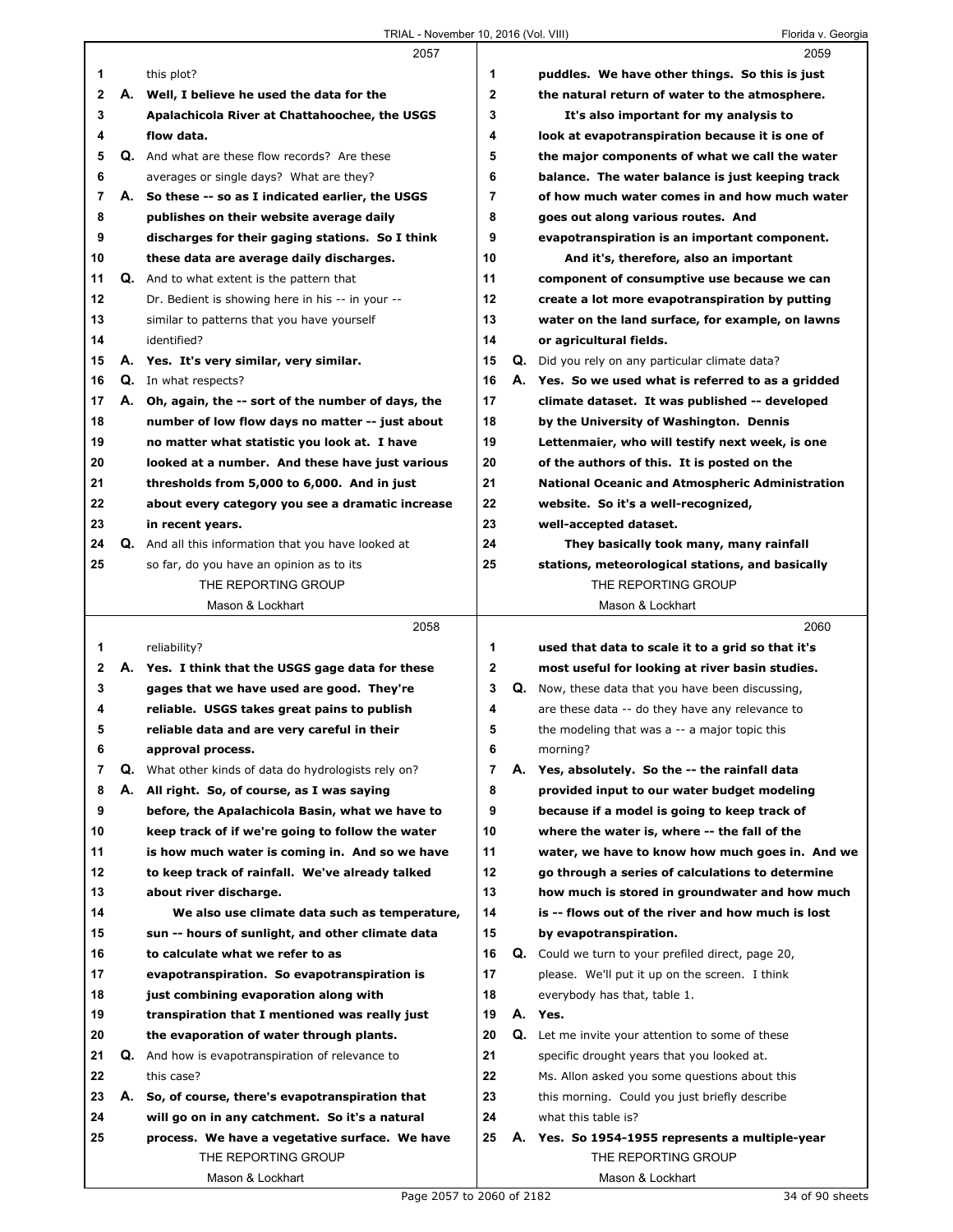|    |    | 2061                                                      |              |    | 2063                                              |
|----|----|-----------------------------------------------------------|--------------|----|---------------------------------------------------|
| 1  |    | drought, two years in a row of lower than normal          | 1            |    | and rain gages?                                   |
| 2  |    | precipitation. And 2011-2012 are two years --             | $\mathbf{2}$ |    | A. So the rain -- so rain gages are a point       |
| 3  |    | back-to-back years with lower than normal                 | 3            |    | measurement. So perhaps we have all seen rain     |
| 4  |    | precipitation.                                            | 4            |    | gages. It's a cylinder. It's a bucket.            |
| 5  |    | So at the top, you can see I did a comparison             | 5            |    | The way that NOAA uses it, makes the              |
| 6  |    | of the June to September precipitation. So we             | 6            |    | measurement, it's 8 inches in circumference. It   |
| 7  |    | see the June to September precipitation, and we           | 7            |    | captures the rain and records the rain. So it's   |
| 8  |    | see that 1954 is a low year. 1955, somewhat               | 8            |    | a point measurement.                              |
| 9  |    | higher, 15.8 inches. And you see that the                 | 9            |    | And the -- point measurements are great.          |
| 10 |    | precipitation is somewhat higher in 2011-2012,            | 10           |    | That's what we can do. It's about the only thing  |
| 11 |    | even though these both represent back-to-back             | 11           |    | we can do. But, again, we all know from           |
| 12 |    | drought years.                                            | 12           |    | experience that it can even be raining on one end |
| 13 |    | The temperatures in the summer season for all             | 13           |    | of Portland and not the other. And so there are   |
| 14 |    | of these years are pretty similar. So we                  | 14           |    | some limitations with point measurements.         |
| 15 |    | wouldn't anticipate changes in                            | 15           |    | And so to overcome this, we like to use a         |
| 16 |    | evapotranspiration. And, yet, when we look at             | 16           |    | whole series of rain gages and, basically for     |
| 17 |    | the June to September streamflow, we see on the           | 17           |    | studies such as I have done, to interpolate to a  |
| 18 |    | order of 3,500 or larger, 4,000 cfs less flow in          | 18           |    | gridded basis to account for -- we can never      |
| 19 |    | 2011-2012.                                                | 19           |    | fully account for some of the variability in the  |
| 20 |    | <b>Q.</b> What does that mean to you, sir?                | 20           |    | rainfall field; but to the extent that we can,    |
| 21 | А. | Well, with no other explanation, no explanation           | 21           |    | that's the best we can do.                        |
| 22 |    | due to rainfall coming in, that means that there          | 22           | Q. | Earlier today you, in response to one of          |
| 23 |    | must have been -- no change -- no change in               | 23           |    | Ms. Allon's questions, referred to two different  |
| 24 |    | temperature indicating a change in the                    | 24           |    | kinds of droughts. One I think you said was       |
| 25 |    | evapotranspiration, this has to be due to an              | 25           |    | meteorological; and the other was hydrological,   |
|    |    | THE REPORTING GROUP                                       |              |    | THE REPORTING GROUP                               |
|    |    | Mason & Lockhart                                          |              |    | Mason & Lockhart                                  |
|    |    | 2062                                                      |              |    | 2064                                              |
| 1  |    | increase in consumptive use.                              | 1            |    | if I have that right. Could you explain those     |
| 2  |    | Q. Doctor, what steps did you take to assure              | $\mathbf 2$  |    | two types of droughts and the distinction between |
| 3  |    | yourself that this was a fair comparison?                 | 3            |    | them?                                             |
| 4  |    | A. Oh, yes. So, I mean, I looked at all --                | 4            |    | A. Yes. So when we talk about a meteorological or |
| 5  |    | obviously looked at all the discharge records,            | 5            |    | climatological drought, that has to do with       |
| 6  |    | looked at the precipitation records. And                  | 6            |    | rainfall coming in. It's, if you will, what       |
| 7  |    | obviously every year is different. So it's not            | 7            |    | nature gives us. And if nature doesn't give us    |
| 8  |    | that they are perfectly overlapped. But in                | 8            |    | too much, that's a meteorological drought.        |
| 9  |    | looking at all the data, these are quite                  | 9            |    | From the table we were just looking at, we        |
| 10 |    | reasonable years to make this comparison.                 | 10           |    | could see that the level of meteorological        |
| 11 |    | <b>Q.</b> Now, I know there's been so many numbers flying | 11           |    | drought in 1954-1955 was slightly higher than     |
| 12 |    | around. Is this the product of -- is table 1 the          | 12           |    | 2011-2012; but 2011-2012 also had low rainfall.   |
| 13 |    | product of a modeling exercise?                           | 13           |    | On the other hand, a hydrological drought         |
| 14 |    | A. No. These are data. These are just objective           | 14           |    | incorporates not only what nature gives us but    |
| 15 |    | data taken from the Livneh dataset and the USGS           | 15           |    | what we take way, i.e., what human appropriation  |
| 16 |    | discharge data.                                           | 16           |    | of water consumes. And that's reflected           |
| 17 |    | <b>Q.</b> What's the Livneh dataset?                      | 17           |    | hydrologically.                                   |
| 18 |    | A. I'm sorry. The Livneh dataset is this gridded          | 18           |    | And so the hydrological drought is reflected      |
| 19 |    | dataset that can be downloaded from the NOAA              | 19           |    | in the June to September streamflow on this       |
| 20 |    | website. And it is basically the scaling of               | 20           |    | table. In other words -- and that's part of my    |
| 21 |    | objective rainfall data to a grid to make it              | 21           |    | comparison. There is no reason to think that      |
| 22 |    | useful for watershed studies. And Livneh was the          | 22           |    | there's a more extreme meteorological drought in  |
| 23 |    | lead author of the -- of the data product.                | 23           |    | 2011-2012. In fact, quite the opposite. But       |
| 24 |    | <b>Q.</b> I have heard you mention grid a few times. What | 24           |    | nevertheless, there's a big hydrological          |
| 25 |    | is the relationship between gridded climate data          | 25           |    | difference. And so we could conclude that in      |
|    |    |                                                           |              |    |                                                   |
|    |    |                                                           |              |    |                                                   |
|    |    | THE REPORTING GROUP<br>Mason & Lockhart                   |              |    | THE REPORTING GROUP<br>Mason & Lockhart           |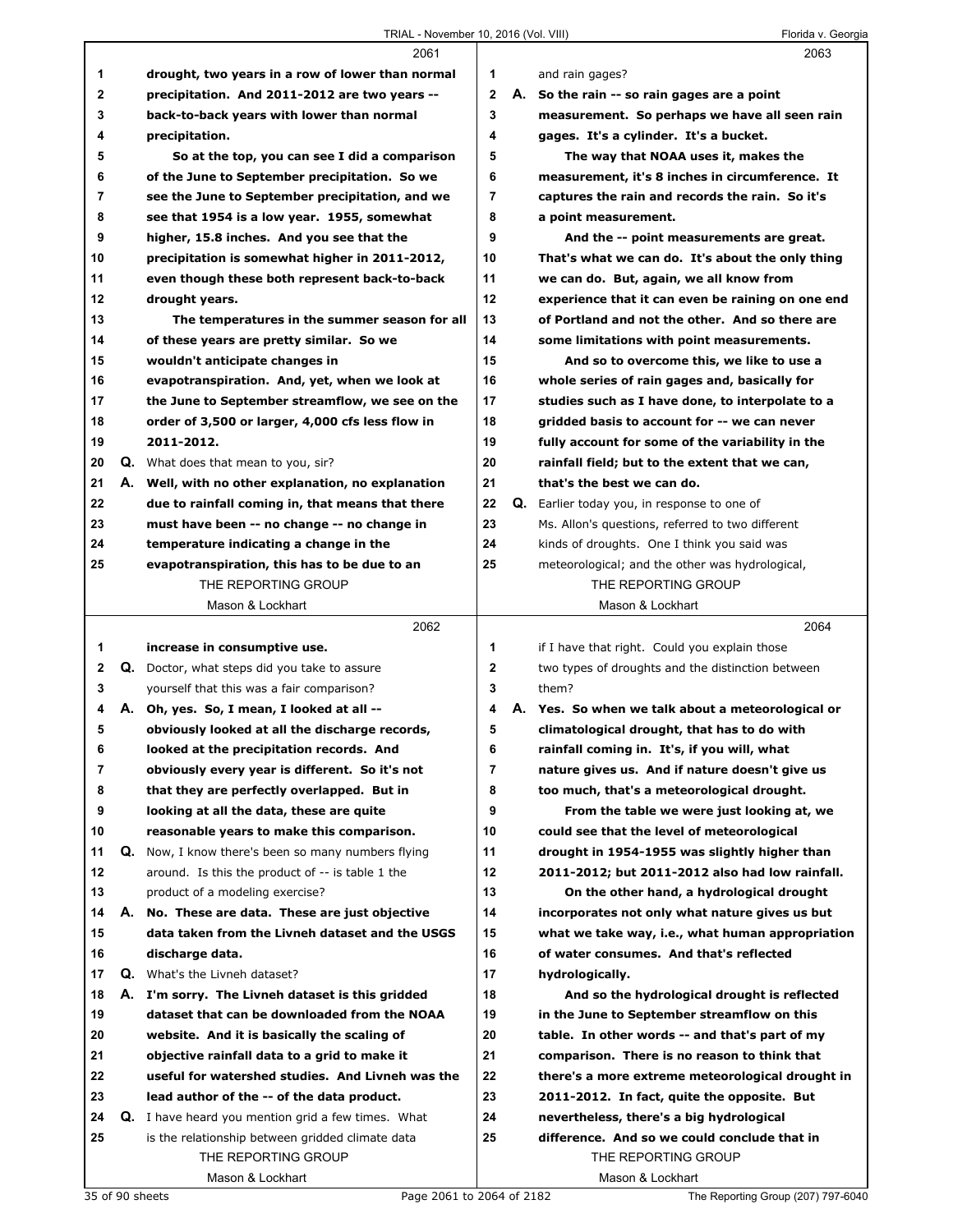|                |    | 2065                                                                                               |                |    | 2067                                                                                                 |
|----------------|----|----------------------------------------------------------------------------------------------------|----------------|----|------------------------------------------------------------------------------------------------------|
| 1              |    | 2011-2012 there definitely was a hydrological                                                      | 1              |    | evapotranspiration, by -- not by consumptive use                                                     |
| $\mathbf 2$    |    | drought, but we attribute that to consumptive                                                      | $\mathbf{2}$   |    | because I only used it for natural conditions,                                                       |
| 3              |    | use.                                                                                               | 3              |    | evapotranspiration, how much is in the -- goes to                                                    |
| 4              |    | Q. And what is the importance of this distinction to                                               | 4              |    | the stream.                                                                                          |
| 5              |    | this case?                                                                                         | 5              |    | And so what I did was to calibrate that                                                              |
| 6              | А. | The way I look at it, the meteorological drought,                                                  | 6              |    | model. And, in particular, my calibration had a                                                      |
| $\overline{7}$ |    | what nature gives us, is really fairly what we                                                     | $\overline{7}$ |    | focus on low flows because we are most concerned                                                     |
| 8              |    | should be thinking of as the available quantity                                                    | 8              |    | in this case not with overall flows, not with                                                        |
| 9              |    | of water and not the hydrological response, which                                                  | 9              |    | peak flows caused by hurricanes, let's say, but                                                      |
| 10             |    | already incorporates everything that's been taken                                                  | 10             |    | by -- we're concerned with the low flows. And so                                                     |
| 11             |    | out.                                                                                               | 11             |    | I calibrated with particular attention to the low                                                    |
| 12             |    | Q. Doctor, I think you're aware that Dr. Bedient, an                                               | 12             |    | flows.                                                                                               |
| 13             |    | expert for Georgia, argues that the lower flows                                                    | 13             |    | One can then use a calibrated model and                                                              |
| 14             |    | the last 16 years are because of low rainfall.                                                     | 14             |    | extend that into the post -- post-calibration                                                        |
| 15             |    | What is your response to that argument?                                                            | 15             |    | period, the post-impact period. And you get a                                                        |
| 16             | А. | One -- all one has to do is look at the rainfall                                                   | 16             |    | calculation of what the flow would have been --                                                      |
| 17             |    | for modern years. And you see that that -- that                                                    | 17             |    | it's a calculation -- an estimate of what the                                                        |
| 18             |    | just doesn't make sense.                                                                           | 18             |    | flow would have been had there not been increases                                                    |
| 19             |    | Dennis Lettenmaier -- Dr. Lettenmaier is                                                           | 19             |    | in consumptive use.                                                                                  |
| 20             |    | another expert in this case; and he'll be                                                          | 20             |    | And so what we can do with that is then look                                                         |
| 21             |    | testifying next week, I believe. And he is an                                                      | 21             |    | at those differences, look at that change                                                            |
| 22             |    | expert on climate.                                                                                 | 22             |    | detection. Did the change occur? Yes. If it                                                          |
| 23             |    | I have looked at the data. I have calculated                                                       | 23             |    | did, we can use those -- that modelled output to                                                     |
| 24             |    | what is called a standardized precipitation                                                        | 24             |    | calculate what the magnitude of that change is.                                                      |
| 25             |    | index. It's a technical term, but it's basically                                                   | 25             |    | <b>Q.</b> I heard you use the word tools or tool there a                                             |
|                |    | THE REPORTING GROUP                                                                                |                |    | THE REPORTING GROUP                                                                                  |
|                |    | Mason & Lockhart                                                                                   |                |    | Mason & Lockhart                                                                                     |
|                |    |                                                                                                    |                |    |                                                                                                      |
|                |    | 2066                                                                                               |                |    | 2068                                                                                                 |
| 1              |    | a measure of the rainfall. And one can see that                                                    | 1              |    |                                                                                                      |
| 2              |    |                                                                                                    | 2              |    | couple times. What does that term mean to a                                                          |
| 3              |    | there really isn't any systematic change in<br>rainfall. And Dr. Lettenmaier has done extensive    | 3              |    | hydrologist?                                                                                         |
| 4              |    | analyses and come to the same conclusion.                                                          | 4              |    | A. So it's basically a methodology. It is a method                                                   |
| 5              |    | So I certainly do not believe that the                                                             | 5              |    | of doing a calculation. Typically these are<br>encoded in computer languages.                        |
| 6              |    |                                                                                                    |                |    |                                                                                                      |
| 7              |    | differences between the 1954, the historical                                                       | 6<br>7         | Q. | Did -- to what extent did you apply different                                                        |
| 8              |    | period, and the modern period can be explained by                                                  | 8              |    | tools, different methodologies in your work<br>for -- on this case?                                  |
| 9              |    | climate changes.<br>Q. Sir, what would you ascribe those changes to                                | 9              | А. |                                                                                                      |
| 10             |    | between those historic droughts and the modern                                                     | 10             |    | So -- oh, of course, we -- as we just discussed,<br>we looked at data very much, as much as we could |
| 11             |    | droughts?                                                                                          | 11             |    |                                                                                                      |
| 12             | А. | There isn't any conclusion that I think anyone                                                     | 12             |    | in every way that we could think of to look at<br>the data because we really believed that the data  |
| 13             |    |                                                                                                    | 13             |    |                                                                                                      |
| 14             |    | who objectively looks at this can come to save                                                     | 14             |    | formed the bedrock. But -- we used the PRMS                                                          |
|                |    | that it is consumptive use in the ACF Basin.                                                       |                |    | model; but we also looked at the calculation -- I                                                    |
| 15             |    | <b>Q.</b> And for what purpose did you use -- I'm going to                                         | 15             |    | looked at calculations that other people did.                                                        |
| 16             |    | turn now to one of the models. For what purpose                                                    | 16             |    | And so Dr. Lettenmaier also exercised a                                                              |
| 17             |    | did you use the PRMS model that you -- that you                                                    | 17             |    | model. He has a model that's called the variable                                                     |
| 18             |    | had some questions on this morning?                                                                | 18             |    | infiltration capacity model or VIC. And he finds                                                     |
| 19<br>20       | А. | So, again, the rainfall runoff models are tools<br>that we use. And in this case, it's a tool that | 19<br>20       |    | very similar things.<br>We looked -- I looked at -- there was a paper                                |
| 21             |    |                                                                                                    |                |    |                                                                                                      |
|                |    | we use to detect change. And the way we do that                                                    | 21             |    | by Jaramillo and Destouni, J A R A M I L L O and                                                     |
| 22             |    | is to follow the water.                                                                            | 22             |    | DESTOUNI. These are the names of the                                                                 |
| 23<br>24       |    | So the model computationally keeps track of                                                        | 23<br>24       |    | people. This was a paper -- a report published                                                       |
| 25             |    | how much water is coming in. It does                                                               | 25             |    | in Science magazine, one of the top scientific                                                       |
|                |    | calculations as to how much water is going out by<br>THE REPORTING GROUP                           |                |    | journals in the world. And quite independently,<br>THE REPORTING GROUP                               |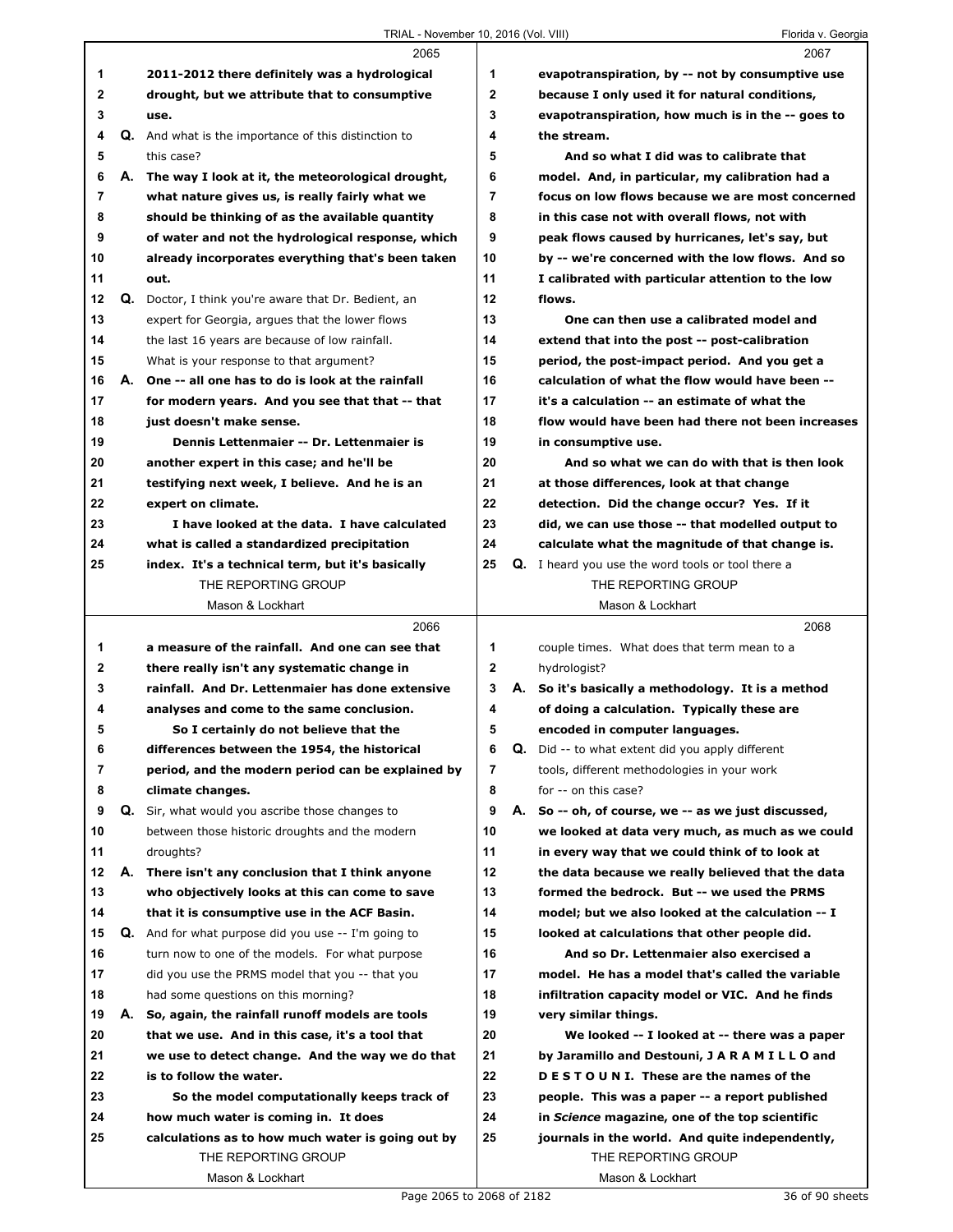|    |    | 2069                                                |                |    | 2071                                                      |
|----|----|-----------------------------------------------------|----------------|----|-----------------------------------------------------------|
| 1  |    | they looked at basins around the world. And they    | 1              |    | A. So in terms of the computer models, for about 50       |
| 2  |    | came to a very similar conclusion that I did with   | $\mathbf{2}$   |    | years. I think Norm Crawford and Ray Linsley              |
| 3  |    | my modeling and a very comparable level.            | 3              |    | first published the Stanford Watershed Model in,          |
| 4  |    | So we have a series of models. And the --           | 4              |    | if my memory serves me correctly, 1966. And that          |
| 5  |    | all of these models point to the same result.       | 5              |    | was -- I think that was the very first digital            |
| 6  |    | And all of them agree with multiple ways we         | 6              |    | computer model for a basin for a water balance.           |
| 7  |    | looked at the data as well. So we -- we tried to    | $\overline{7}$ |    | Q. I'm sorry. You mentioned a gentleman. Who was          |
| 8  |    | build this as a -- almost a weight of evidence.     | 8              |    | that?                                                     |
| 9  |    | We looked at every avenue to see if there were      | 9              |    | A. Oh, Crawford did his Ph.D. at Stanford; and            |
| 10 |    | differences. And amazingly, everything kept         | 10             |    | Professor Ray Linsley was a famous hydrologist at         |
| 11 |    | pointing to the -- roughly the same impact.         | 11             |    | Stanford at the time.                                     |
| 12 |    | Q. And you mentioned with regard to the PRMS -- can | 12             |    | Q. And turning back to your particular model, how         |
| 13 |    | I call it the PRMS --                               | 13             |    | could one use your PRMS model to make an estimate         |
| 14 |    | A. Yes.                                             | 14             |    | of the impacts to the rivers from Georgia's               |
| 15 |    | $Q. - P R M S?$                                     | 15             |    | consumption?                                              |
| 16 |    | With regard to the PRMS model, a technique          | 16             |    | A. So we -- basically we followed the procedure that      |
| 17 |    | called change detection. What is that?              | 17             |    | I just said, do change detection, find what the           |
| 18 |    | A. So in hydrology, as I say, what we do is if we   | 18             |    | level of change is, and say that really is a              |
| 19 |    | think there's been a change in the record, we --    | 19             |    | consumptive use. We then have to, of course, do           |
| 20 |    | this is a typical hydrology methodology. We         | 20             |    | some accounting because the ACF isn't 100 percent         |
| 21 |    | calibrate the model before we think there's been    | 21             |    | in Georgia. And so one has to account for the             |
| 22 |    | any change and forecast going forward and compare   | 22             |    | non-Georgia part. One has to account for added            |
| 23 |    | what actually happened -- that's the data -- with   | 23             |    | evaporation from federal reservoirs.                      |
| 24 |    | what the model calculates. And one can then look    | 24             |    | And so, again, it's still a -- it's still in              |
| 25 |    | at these differences.                               | 25             |    | the level of accounting to do this calculation or         |
|    |    | THE REPORTING GROUP                                 |                |    | THE REPORTING GROUP                                       |
|    |    |                                                     |                |    |                                                           |
|    |    | Mason & Lockhart                                    |                |    | Mason & Lockhart                                          |
|    |    | 2070                                                |                |    | 2072                                                      |
| 1  |    | And, of course, you know, differences between       | 1              |    | back-calculation as to what the consumptive use           |
| 2  |    | model and data will bounce around. It's not --      | $\mathbf{2}$   |    | must have been.                                           |
| 3  |    | models aren't perfect. But we can basically look    | 3              |    | <b>Q.</b> I would like to turn your attention, Doctor, to |
| 4  |    | and see if there is a statistically significant     | 4              |    | table 8 in your prefiled direct.                          |
| 5  |    | change. We refer to that as change detection.       | 5              |    | We'll pull that up on the screen. I know                  |
| 6  | Q. | And you mentioned a phrase called water balance.    | 6              |    | you're familiar with that.                                |
| 7  |    | Does that have any relevance to your PRMS?          | 7              |    | Why did you put this table together?                      |
| 8  |    | A. Yes. So the PRMS is a water balance model. A     | 8              | А. | I used this table basically to illustrate for the         |
| 9  |    | water balance model -- we have very few things.     | 9              |    | years that I show what the -- again, remember,            |
| 10 |    | Hydrology may seem complex; but on my first day     | 10             |    | the streamflow depletion is the piece that isn't          |
| 11 |    | of class for undergraduates I try to convince       | 11             |    | flowing due to consumptive use. And so I wanted           |
| 12 |    | them, look, a water balance is just like            | 12             |    | to illustrate the magnitude of the streamflow             |
| 13 |    | accounting. You keep track of what comes in.        | 13             |    | depletion due to consumptive use. And what you            |
| 14 |    | You keep track -- it's like a bank account. You     | 14             |    | see is there are many thousands of cfs.                   |
| 15 |    | keep track of what's there, and you keep track of   | 15             | Q. | With reference to your table, could you fill that         |
| 16 |    | what's coming out. That's called a water            | 16             |    | in a little bit for perhaps the last cycle of             |
| 17 |    | balance.                                            | 17             |    | drought?                                                  |
| 18 |    | And the PRMS model is just a methodology, a         | 18             | А. | So, again, if we look at, as a sample, 2012, we           |
| 19 |    | calculation tool, that helps us keep track of the   | 19             |    | see 3,400 cfs depletion from June to September.           |
| 20 |    | water in this water balance because it's            | 20             |    | That's an average. And you see a maximum of               |
| 21 |    | basically an expression of conservation of mass.    | 21             |    | almost 4,000 -- 3,900 cfs, which is a                     |
| 22 |    | Water doesn't appear or disappear without a         | 22             |    | considerable amount of water, especially at low           |
| 23 |    | process.                                            | 23             |    | flow.                                                     |
| 24 | Q. | How long have these water balance models been       | 24             | Q. | And where -- where on your map over here is that          |
| 25 |    | around?                                             | 25             |    | water supposed to be?                                     |
|    |    | THE REPORTING GROUP                                 |                |    | THE REPORTING GROUP                                       |

37 of 90 sheets Page 2069 to 2072 of 2182 The Reporting Group (207) 797-6040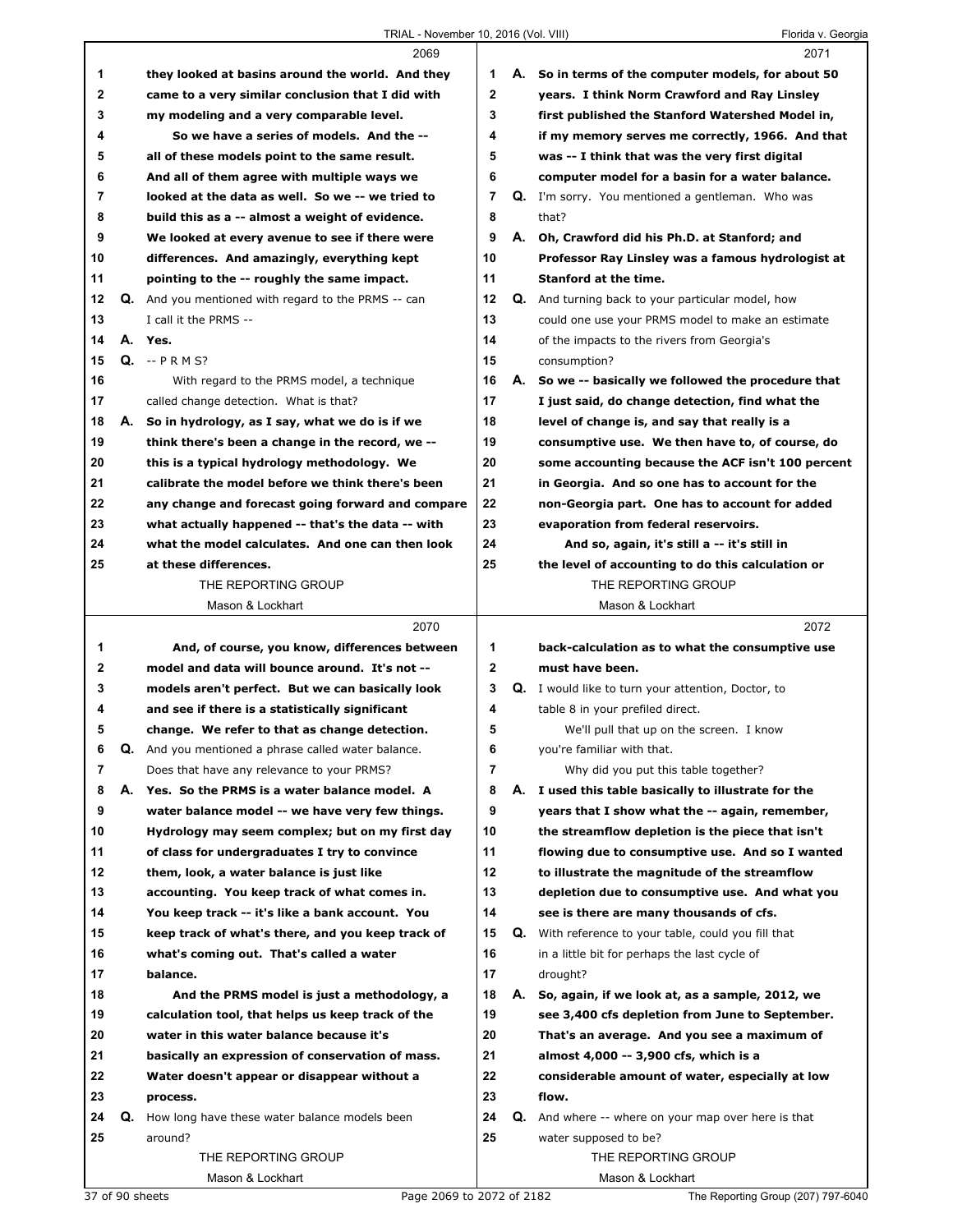$\Gamma$ 

|             |    | 2073                                                        |              |    | 2075                                                  |
|-------------|----|-------------------------------------------------------------|--------------|----|-------------------------------------------------------|
| 1           |    | A. Right here at Chattahoochee, the Chattahoochee           | 1            |    | reassuring to me the similarity of all these          |
| $\mathbf 2$ |    | Gage, Chattahoochee, Florida, where the basin               | $\mathbf 2$  |    | numbers. That gives me high confidence that the       |
| 3           |    | drains into Florida.                                        | 3            |    | results that I got from PRMS is very close to         |
| 4           |    | <b>Q.</b> And in your opinion, why isn't it there in 2012?  | 4            |    | what we refer to as an ensemble average.              |
| 5           |    | A. In my opinion, again, there is no reason to think        | 5            |    | We -- in hydrology we find that if we have            |
| 6           |    | that the numbers like this for roughly 4,000 cfs            | 6            |    | multiple models, the average of the ensemble of       |
| 7           |    | should be there except for consumptive use of               | 7            |    | models is often a very, very good -- it's a very      |
| 8           |    | water in Georgia.                                           | 8            |    | good forecast.                                        |
| 9           |    | <b>Q.</b> And could you describe with reference to your     | 9            |    | Q. Doctor, you mentioned a common basis that went     |
| 10          |    | findings here in table 8 -- describe what your              | 10           |    | into creating table 7. Could you just explain         |
| 11          |    | findings are for 2011.                                      | 11           |    | the differences in the numbers between table 7        |
| 12          |    | A. Oh, yes. So 2011 -- I'm sorry. So in 2011 it's           | 12           |    | and table 8?                                          |
| 13          |    | a similar calculation, 4,200 cfs for the June to            | 13           |    | A. Yes. So the -- good point. So in table 7 this      |
| 14          |    | September, and a peak depletion of 5,300 cfs.               | 14           |    | is an average over what is a 60-year period           |
| 15          |    | Q. And I think, Doctor, you understand that Florida         | 15           |    | roughly. So that 60-year average will include         |
| 16          |    | is asking for a remedy from the Court on the                | 16           |    | years in the 1970's and even the 1980's when          |
| 17          |    | order of 2,000 cfs. Right?                                  | 17           |    | the depletions would have been much smaller than      |
| 18          |    | A. Yes.                                                     | 18           |    | they are in recent years. And so the numbers          |
| 19          |    | <b>Q.</b> And how does -- that request from Florida, how    | 19           |    | in table 7 reflect that. That is a long-term          |
| 20          |    | does that relate to the overall depletions that             | 20           |    | average.                                              |
| 21          |    | you ascribed to the State of Georgia?                       | 21           |    | And if we were to transpose those to the              |
| 22          |    | A. Well, in its -- from this table, it would be             | 22           |    | figures in table -- or the figures roughly in         |
| 23          |    | roughly half in drought years and certainly                 | 23           |    | table 8, they would all be comparable.                |
| 24          |    | hydrologically feasible.                                    | 24           |    | <b>Q.</b> I would like to go back to your February 29 |
| 25          |    | Q. And have you formed an opinion as to whether it's        | 25           |    | expert report, figure A.7, and have that pulled       |
|             |    | THE REPORTING GROUP                                         |              |    | THE REPORTING GROUP                                   |
|             |    | Mason & Lockhart                                            |              |    | Mason & Lockhart                                      |
|             |    |                                                             |              |    |                                                       |
|             |    | 2074                                                        |              |    | 2076                                                  |
| 1           |    | a reasonable request?                                       | 1            |    | up. That was in Ms. Allon's binder this morning.      |
| 2           |    | A. In my estimation it's very much a hydrologically         | $\mathbf{2}$ |    | And figure A.7 -- appendix $7 -$ let me just          |
| 3           |    | reasonable request.                                         | 3            |    | ask you a prefatory question, which is this is        |
| 4           |    | <b>Q.</b> Could we turn to table 7 of your prefiled direct. | 4            |    | about the calibration of the PRMS. Why did you        |
| 5           |    | And here, I think maybe you described some of               | 5            |    | recalibrate the PRMS model?                           |
| 6           |    | this, but I thought it might be useful to put               | 6            |    | A. So -- yes. So Ms. Allon referred to the USGS       |
| 7           |    | this up just for a minute and have you speak to             | 7            |    | PRMS model. Often, and especially if you really       |
| 8           |    | it.                                                         | 8            |    | are interested in the highest flows, that's what      |
| 9           |    | Why did you prepare table 7, Doctor?                        | 9            |    | you focus on matching in a calibration procedure.     |
| 10          | А. | Yes. So, again, you know, what I wanted to do               | 10           |    | Because we were very interested in low flows,         |
| 11          |    | was -- in science, of course, you're always                 | 11           |    | we wanted to have a balance between high flow         |
| 12          |    | concerned about whether your results are                    | 12           |    | calibration and low flow calibration. And we          |
| 13          |    | consistent with anything that is related -- done            | 13           |    | really focused strongly on getting the low flows      |
| 14          |    | by others. And so in this table you can see that            | 14           |    | to be representative as well as we could because      |
| 15          |    | Dr. Lettenmaier gave me the first things there.             | 15           |    | we knew that that's really what this matter is        |
| 16          |    | I already said the VIC, variable infiltration               | 16           |    | all about.                                            |
| 17          |    | capacity, model is one that he uses. And I also             | 17           | Q. | And did you accomplish that to your satisfaction?     |
| 18          |    | mentioned Jaramillo and Destouni, which is a                | 18           |    | A. Yes, yes. We worked at it and -- there is the      |
| 19          |    | completely independent estimate. And Jaramillo              | 19           |    | exhibit, the figure that's up now. And what you       |
| 20          |    | and Destouni had produced their result in terms             | 20           |    | see here is a statistic that is often used to         |
| 21          |    | of an average from 1953 to -- it's either 2012 or           | 21           |    | indicate low flows, and it's called the 7-day low     |
| 22          |    | 2011. I would have to check.                                | 22           |    | flow. So we look through the summer period, and       |
| 23          |    | So we wanted to convert everything to a                     | 23           |    | we look for the week where the flow on average        |
| 24          |    | common basis. So we did that. We did the                    | 24           |    | was the lowest. And that -- we refer to that as       |
| 25          |    | average from 1953 to 2012. And it's very                    | 25           |    | the 7-day low flow. And that's a statistic that       |
|             |    | THE REPORTING GROUP<br>Mason & Lockhart                     |              |    | THE REPORTING GROUP<br>Mason & Lockhart               |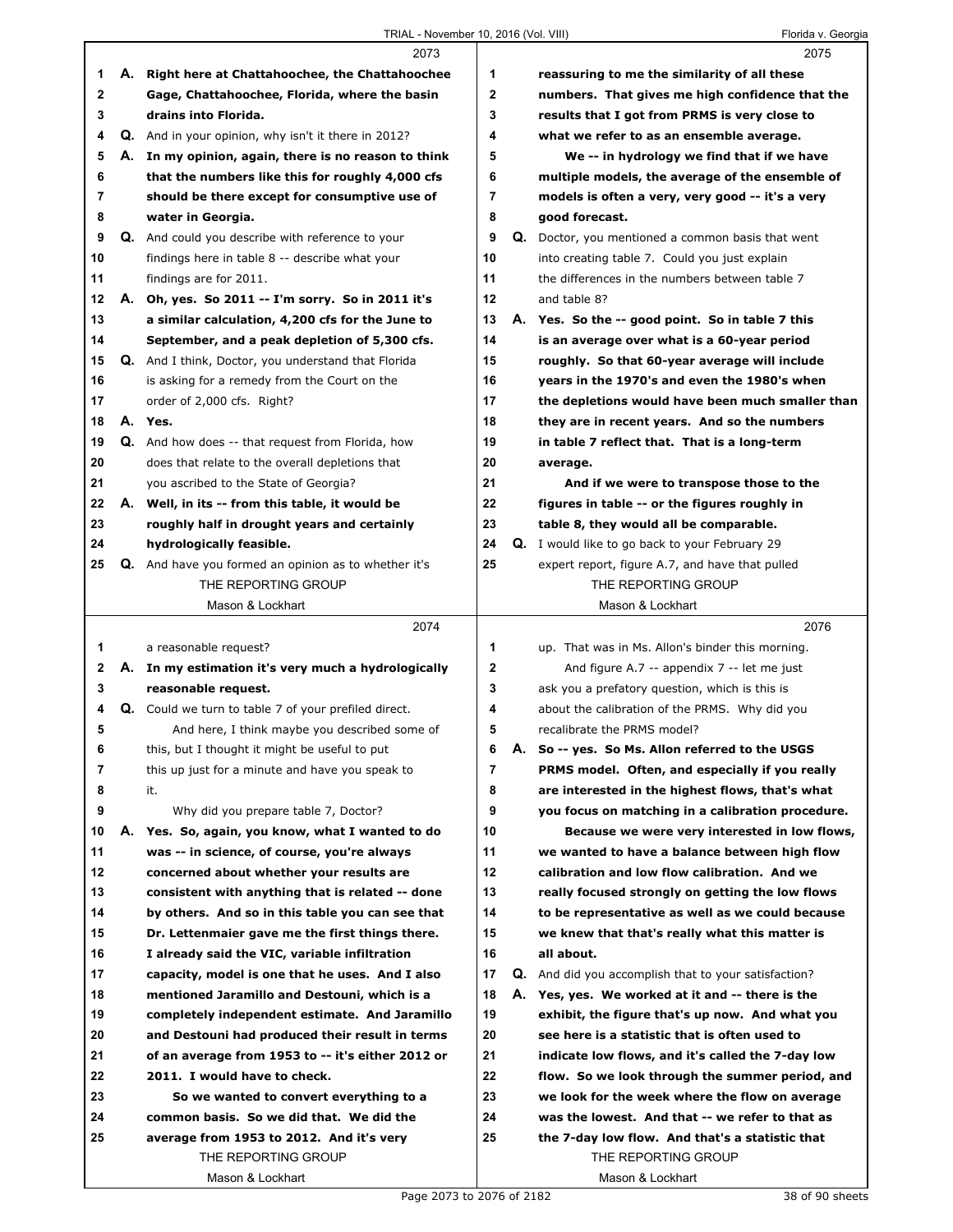|              | 2077                                                                |                |    | 2079                                                                             |
|--------------|---------------------------------------------------------------------|----------------|----|----------------------------------------------------------------------------------|
| 1            | is used -- a metric that is used in a lot of                        | 1              |    | <b>Q.</b> So you mentioned 7-day low flows as a metric.                          |
| 2            | regulations even.                                                   | $\mathbf{2}$   |    | A. Yes.                                                                          |
| 3            | And so we -- we looked at that as an                                | 3              |    | <b>Q.</b> What do you mean by that?                                              |
| 4            | indicator of how we were doing with low flows.                      | 4              |    | A. By a metric all I mean is that it's often used                                |
| 5            | And what you're seeing is the differences between                   | 5              |    | as -- even in regulation, as an indicator of                                     |
| 6            | the model and the observed -- that's on the                         | 6              |    | value that you don't want to fall below, as an                                   |
| 7            | vertical axis -- versus the year. And I have                        | $\overline{7}$ |    | example.                                                                         |
| 8            | highlighted in red the -- where the -- where we                     | 8              |    | Q. And you mentioned that those metrics show up in a                             |
| 9            | had low flow conditions, where you observed 7-day                   | 9              |    | lot of regulations. What kind of regulations?                                    |
| 10           | low flow was less than 7,000 cfs. And what you                      | 10             |    | A. Oh, they show up, for example, in some EPA                                    |
| 11           | see is that the -- the model differences -- the                     | 11             |    | regulations looking at water quality concerns.                                   |
| 12           | differences between model and observed is                           | 12             |    | And so when there's permitting done for                                          |
| 13           | actually quite small for those particular years.                    | 13             |    | discharges, it often relates -- it refers to the                                 |
| 14           | In other words, we were doing a good job in the                     | 14             |    | 7-day low flows.                                                                 |
| 15           | low flow years.                                                     | 15             |    | Q. Are you familiar with the Flint River Plan?                                   |
| 16           | Q. And for some of the larger differences on the                    | 16             |    | A. Moderately so. I didn't commit it to memory.                                  |
| 17           | blue bars, what is driving the differences in                       | 17             |    | <b>Q.</b> That's $JX-21$ . It's a --                                             |
| 18           | those years?                                                        | 18             |    | MR. SINGARELLA: If you can hand that                                             |
| 19           | A. Well, I know for a fact from looking at some of                  | 19             |    | out.                                                                             |
| 20           | the information, if you recall -- this is, of                       | 20             |    | Thanks.                                                                          |
| 21           | course, in Florida; and Florida is subject to                       | 21             |    | May I approach, your Honor?                                                      |
| 22           | hurricanes. And some of these occurred at times                     | 22             |    | THE WITNESS: I think you can see, your                                           |
| 23           |                                                                     | 23             |    | Honor, why I didn't commit it to memory.                                         |
| 24           | when the flow in the Apalachicola -- the recorded                   | 24             |    | BY MR. SINGARELLA:                                                               |
|              | flow was very large, indeed.                                        | 25             |    |                                                                                  |
| 25           | And, again, we weren't really trying to only<br>THE REPORTING GROUP |                |    | <b>Q.</b> Can we turn to -- and you recognize this as the<br>THE REPORTING GROUP |
|              |                                                                     |                |    |                                                                                  |
|              | Mason & Lockhart                                                    |                |    | Mason & Lockhart                                                                 |
|              |                                                                     |                |    |                                                                                  |
|              | 2078                                                                |                |    | 2080                                                                             |
| 1            | focus on the high flows. We weren't building a                      | 1              |    | Flint River Plan --                                                              |
| $\mathbf{2}$ | hurricane model. We were building primarily a                       | $\mathbf{2}$   |    | A. Yes.                                                                          |
| 3            | low flow model.                                                     | 3              |    | <b>Q.</b> -- that you studied in this case?                                      |
| 4            | Q. And why weren't you building a hurricane model?                  | 4              |    | A. Yes.                                                                          |
| 5            | A. Perhaps we should have been to avoid hurricane                   | 5              |    | Q. Can we turn to page 22, please. Are you familiar                              |
| 6            | damage, but that didn't seem to be the focus of                     | 6              |    | with the State of Georgia's technical findings in                                |
| 7            | this case. The focus of this case -- we don't                       | $\overline{7}$ |    | the Flint River Plan?                                                            |
| 8            | want more water during times when the flow is                       | 8              |    | A. Yes, I am.                                                                    |
| 9            | extremely high. Obviously, nobody wants a flood.                    | 9              |    | <b>Q.</b> If I can turn your attention to the third                              |
| 10           | But Florida really needs more water during low                      | 10             |    | technical finding there.                                                         |
| 11           | flow times, and we were particularly interested                     | 11             |    | A. Yes.                                                                          |
| 12           | in change in those times.                                           | 12             | Q. | Just take a quick look to refamiliarize with                                     |
| 13           | Q. And does the State of Georgia rely on rainfall                   | 13             |    | that.                                                                            |
| 14           | run-off modeling in its regulatory document?                        | 14             |    | A. Yes, absolutely.                                                              |
| 15           | A. Yes, yes, yes. Everyone does. This is the way                    | 15             |    | <b>Q.</b> In the -- in the second sentence, there's a                            |
| 16           | hydrologists do work.                                               | 16             |    | reference to low flow criteria established by the                                |
| 17           | Q. Are you familiar with the Flint River Plan?                      | 17             |    | federal agency?                                                                  |
| 18           | A. Yes, yes. They -- they report in that plan                       | 18             |    | A. Yes, the U.S. Fish and Wildlife Service.                                      |
| 19           | rainfall runoff model.                                              | 19             |    | <b>Q.</b> Are you familiar with those low flow criteria?                         |
| 20           | <b>Q.</b> And how does your calibration stack up against            | 20             |    | A. Yes. Actually, I -- the -- yes, I am. I am                                    |
| 21           | the calibration for the rainfall runoff model                       | 21             |    | familiar with those criteria.                                                    |
| 22           | incorporated into Georgia's official plan?                          | 22             |    | <b>Q.</b> And what are they, Doctor?                                             |
| 23           | A. At the risk of patting myself on the back, I                     | 23             |    | A. So these are, again, people who got together,                                 |
| 24           | looked at the results and think that we have done                   | 24             |    | U.S. Fish and Wildlife Service; I believe, if I'm                                |
| 25           | a much better calibration.                                          | 25             |    | not mistaken, there was input from the EPA and                                   |
|              | THE REPORTING GROUP                                                 |                |    | THE REPORTING GROUP                                                              |

39 of 90 sheets Page 2077 to 2080 of 2182 The Reporting Group (207) 797-6040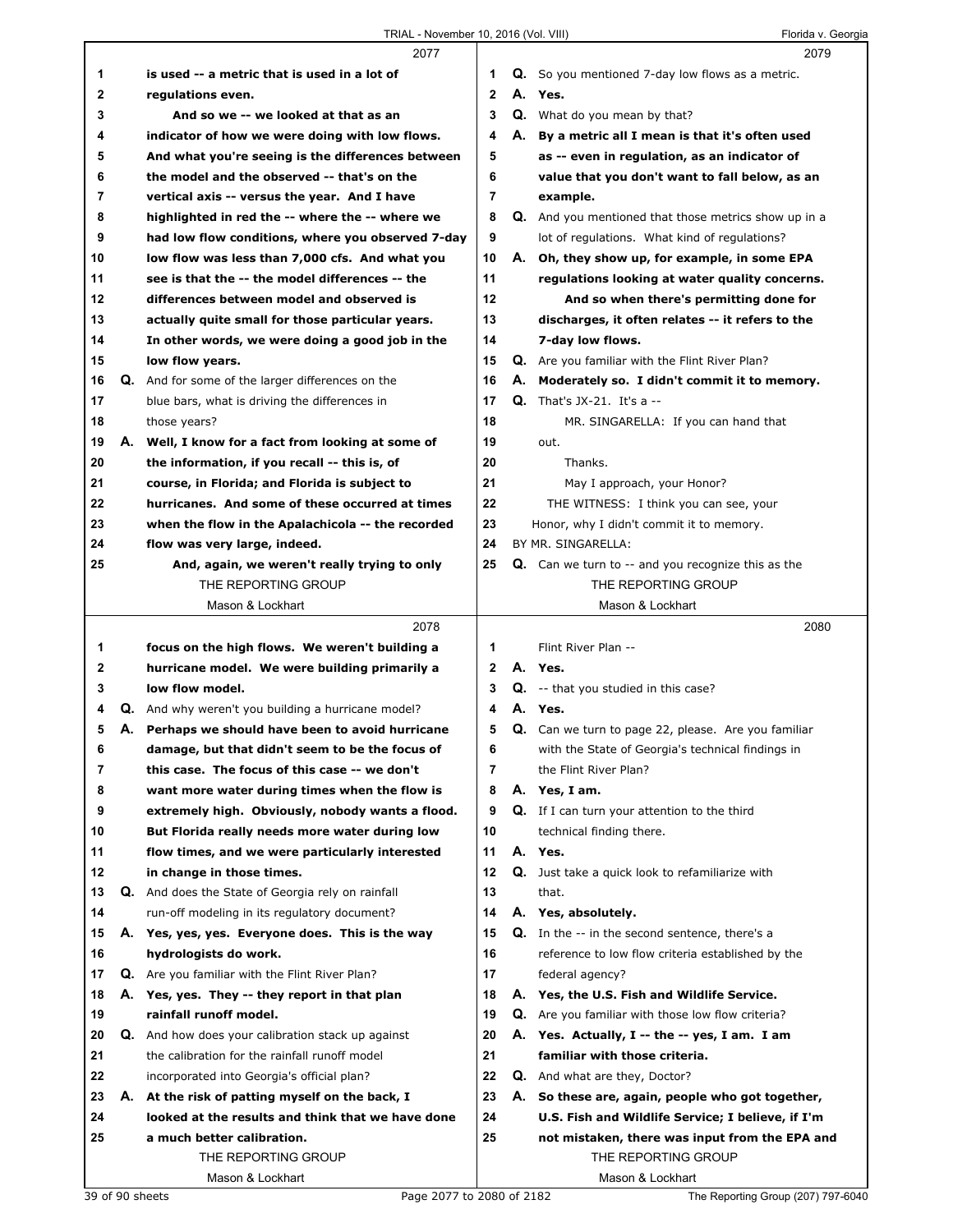Г

|          |    | 2081                                                                     |              |    | 2083                                                                |
|----------|----|--------------------------------------------------------------------------|--------------|----|---------------------------------------------------------------------|
| 1        |    | the state agencies as well, but definitely the                           | 1            |    | A. Yes, I believe they are.                                         |
| 2        |    | Fish and Wildlife Service. And they basically                            | $\mathbf{2}$ |    | Q. The ones having been established by the federal                  |
| 3        |    | looked at what flows -- what flows were needed to                        | 3            |    | agencies?                                                           |
| 4        |    | be protective of the ecosystem services.                                 | 4            |    | A. Yes. And I also see them as correct that they                    |
| 5        |    | Q. And which ecosystem services were the subject of                      | 5            |    | were coordinated with U.S. Geological Service,                      |
| 6        |    | those criteria?                                                          | 6            |    | the Biological Resources Division, EPA, and the                     |
| 7        |    | A. So they were looking at aquatic habitat. They                         | 7            |    | agencies of Alabama, Florida, Georgia as well as                    |
| 8        |    | focused on things like, as I recall, mussels,                            | 8            |    | the Nature Conservancy.                                             |
| 9        |    | other species.                                                           | 9            |    | <b>Q.</b> And what is the significance of that to you?              |
| 10       | Q. | And what is your understanding with regard to the                        | 10           |    | A. Well, I think that people agreed that these                      |
| 11       |    | use of the word established here in the Flint                            | 11           |    | were -- these established criteria were very                        |
| 12       |    | River Plan with reference to those low flow                              | 12           |    | reasonable measures, metrics to use for                             |
| 13       |    | criteria?                                                                | 13           |    | evaluating where we needed to be.                                   |
| 14       |    | A. I think that the U.S. Fish and Wildlife Service                       | 14           |    | <b>Q.</b> And could I invite your attention to that first           |
| 15       |    | put these criteria forward. They established                             | 15           |    | sentence. I don't want to belabor it, but there                     |
| 16       |    | them.                                                                    | 16           |    | is a reference to the final version. Do you see                     |
| 17       |    | Q. And later on down in that finding, there is an                        | 17           |    | that, sir?                                                          |
| 18       |    | interesting word, magnified, in that last                                | 18           |    | A. Yes, yes. In the first sentence they're                          |
| 19       |    | sentence. Do you see that?                                               | 19           |    | providing the enclosed final version.                               |
| 20       |    | A. Yes.                                                                  | 20           |    | <b>Q.</b> I don't know if it needs interpretation, but what         |
| 21       |    | <b>Q.</b> The effect is magnified. What is your                          | 21           |    | is your interpretation of that first sentence?                      |
| 22       |    | understanding as to this finding here in the                             | 22           |    | A. Typically, I think of a final version as being                   |
| 23       |    | State of Georgia and their point about the                               | 23           |    | one that is not going -- that they don't envision                   |
| 24       |    | magnification?                                                           | 24           |    | revisiting. It's the final version. It's what                       |
| 25       | А. | So, you know, natural systems, as we say, the                            | 25           |    | they believe, what they put out there.                              |
|          |    | THE REPORTING GROUP                                                      |              |    | THE REPORTING GROUP                                                 |
|          |    | Mason & Lockhart                                                         |              |    | Mason & Lockhart                                                    |
|          |    | 2082                                                                     |              |    | 2084                                                                |
| 1        |    | climate -- rainfall is -- we have low rainfall                           | 1            |    | <b>Q.</b> I'm sorry to belabor it, but there has been               |
| 2        |    | years; and we have high rainfall years. So we                            | 2            |    | apparently some debate over that in this case.                      |
| 3        |    | will always have hydrological drought even                               | 3            |    | A. Ah.                                                              |
| 4        |    | corresponding to meteorological drought. But                             | 4            |    | <b>Q.</b> Let me invite your attention to the last sentence         |
| 5        |    | what is happening there is referring to the fact                         | 5            |    | of the second paragraph here on the screen. Do                      |
| 6        |    | that it gets magnified. The impacts get                                  | 6            |    | you see how the authors refer to these guidelines                   |
| 7        |    | magnified of hydrological drought due to human                           | 7            |    | as having some relevance to flow regime features?                   |
| 8        |    | appropriation of water, i.e. -- and consumptive                          | 8            |    | A. Yes, yes.                                                        |
| 9        |    | use, basically what I call consumptive use.                              | 9            |    | <b>Q.</b> What does that mean to a hydrologist?                     |
| 10       |    | Water is taken out and, therefore, it's not                              | 10           | А. | So flow regime features really means having                         |
| 11       |    | available to flow in the stream.                                         | 11           |    | appropriate flows, particularly at critical                         |
| 12       |    | Q. And are your findings consistent, inconsistent                        | 12           |    | times. They refer to structure and function of                      |
| 13       |    | with the State of Georgia's finding here in                              | 13           |    | the riverine ecosystem. And so there are -- I'm                     |
| 14       |    | No. 3?                                                                   | 14<br>15     |    | not a biologist. There are critters that need a                     |
| 15<br>16 |    | A. Totally consistent.                                                   | 16           |    | certain amount of flow at certain times of the                      |
| 17       |    | <b>Q.</b> Let's perhaps turn our attention to the low flow               | 17           |    | year to flourish, and that's what they're                           |
| 18       |    | criteria being referred to here.<br>MR. SINGARELLA: May I approach, your | 18           |    | referring to.<br>Q. And then further on down in that same sentence, |
| 19       |    | Honor?                                                                   | 19           |    | there's a reference to maintaining the structure                    |
| 20       |    | BY MR. SINGARELLA:                                                       | 20           |    | and function of the riverine ecosystems. Do you                     |
| 21       |    | <b>Q.</b> This document is FX-599 marked as a trial                      | 21           |    | see that?                                                           |
| 22       |    | exhibit. It was featured in Mr. Perry's opening.                         | 22           |    | A. Yes.                                                             |
| 23       |    | What are these -- do you know, sir, whether                              | 23           |    | Q. And what -- what does that mean to you, sir?                     |
| 24       |    | these are the guidelines referred to in the Flint                        | 24           |    | A. Well, you know, structure and function of                        |
| 25       |    | River Plan?                                                              | 25           |    | riverine ecosystems -- ecosystems, as we know,                      |
|          |    |                                                                          |              |    |                                                                     |
|          |    |                                                                          |              |    |                                                                     |
|          |    | THE REPORTING GROUP<br>Mason & Lockhart                                  |              |    | THE REPORTING GROUP<br>Mason & Lockhart                             |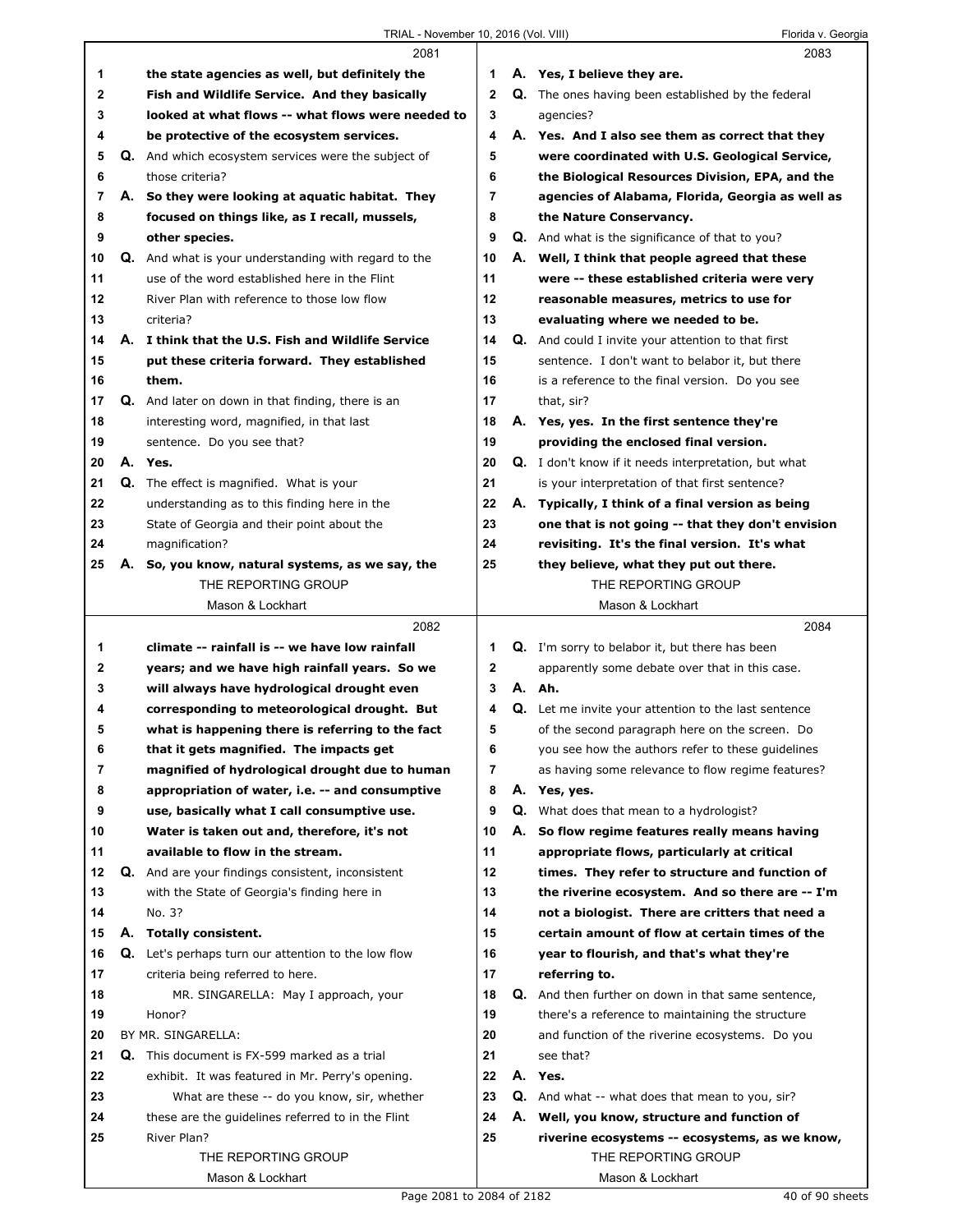|              |    | 2085                                                       |              |    | 2087                                                                                         |
|--------------|----|------------------------------------------------------------|--------------|----|----------------------------------------------------------------------------------------------|
| 1            |    | are complex. They're built up of food webs of              | 1            |    | Apalachicola River at Chattahoochee. The slide                                               |
| $\mathbf{2}$ |    | different species. They can be damaged. We can             | $\mathbf{2}$ |    | that I'm looking at is 1929 to 1953. And                                                     |
| 3            |    | have die-offs of species. There can be bad                 | 3            |    | these -- the period of record used for the                                                   |
| 4            |    | things that can happen to riverine ecosystems              | 4            |    | calculation is 1929 to 1953. And what is boxed                                               |
| 5            |    | when, you know, proper flow is not maintained.             | 5            |    | in in red is what the criteria say for one-day                                               |
| 6            |    | Q. And to what riverine ecosystems do these                | 6            |    | minimum at -- that shouldn't be exceeded. Okay?                                              |
| 7            |    | guidelines apply?                                          | 7            |    | In other words, it's a minimum one-day that                                                  |
| 8            |    | A. So this is -- this is for the ACT and ACF Basin         | 8            |    | should not be exceeded in all the years.                                                     |
| 9            |    | <b>Interstate Water Allocation Formula. That's what</b>    | 9            |    | <b>Q.</b> At what frequency can it be exceeded?                                              |
| 10           |    | the title is. So it's certainly for the ACF.               | 10           |    | A. According to the -- these guidelines, never.                                              |
| 11           |    | <b>Q.</b> All three rivers?                                | 11           |    | It's not supposed to be exceeded. This is --                                                 |
| 12           |    | A. All three rivers, I think.                              | 12           |    | this is a very hard criterion.                                                               |
| 13           |    | <b>Q.</b> Top to bottom?                                   | 13           |    | <b>Q.</b> And based on your understanding of the                                             |
| 14           |    | A. Top to bottom.                                          | 14           |    | guidelines, what happens when these criteria are                                             |
| 15           |    | Q. Okay. And in this sentence here that you have           | 15           |    | exceeded, these floors?                                                                      |
| 16           |    | been describing to us, it seems that there is              | 16           |    | A. In terms of regulation, I couldn't tell you. I                                            |
| 17           |    | some connection between two disciplines. Are you           | 17           |    | don't know how these are -- or if they're                                                    |
| 18           |    | familiar with that connection in your discipline?          | 18           |    | enforced. But from what I know about, for                                                    |
| 19           |    | A. Oh, yes, very much so.                                  | 19           |    | example, what Dr. Allan has reported, there                                                  |
| 20           |    | <b>Q.</b> And what is that?                                | 20           |    | aren't good things that come from exceeding                                                  |
| 21           |    | A. Well, the connection -- I mean, in many cases           | 21           |    | these.                                                                                       |
| 22           |    | it's even a two-way connection. But certainly              | 22           |    | Q. What do you mean by that?                                                                 |
| 23           |    | there is a one-way connection, and that is that            | 23           |    | A. Well, there are -- there are critical habitats.                                           |
| 24           |    | hydrology has a significant impact on aquatic              | 24           |    | And some of them -- for example, they have these                                             |
| 25           |    | ecosystems. You can pick any aquatic ecosystem             | 25           |    | beautiful cypress forests; and they need to be                                               |
|              |    | THE REPORTING GROUP                                        |              |    | THE REPORTING GROUP                                                                          |
|              |    | Mason & Lockhart                                           |              |    | Mason & Lockhart                                                                             |
|              |    | 2086                                                       |              |    | 2088                                                                                         |
|              |    |                                                            |              |    |                                                                                              |
| 1            |    | you want, and hydrology has a large impact. And            | 1            |    | inundated. I traveled down there and had the                                                 |
| 2            |    | so there is just this connection, a natural                | 2            |    | opportunity to look at some of this, and they're                                             |
| 3            |    | connection.                                                | 3            |    | absolutely gorgeous. But if they don't receive                                               |
| 4            |    | I -- people talk about wetlands protection.                | 4            |    | high flows at certain times, they get -- they get                                            |
| 5            |    | There's a whole range of things that                       | 5            |    | taken over by other species. And so there --                                                 |
| 6            |    | hydrologically are, you know, connections to               | 6            |    | there can be ecological change, ecological harm.                                             |
| 7            |    | ecosystems. So this is --                                  | 7            |    | But I know that Dr. Allan has talked about                                                   |
| 8            |    | <b>Q.</b> And is that -- do you understand that connection | 8            |    | mussels -- endangered species being endangered as                                            |
| 9            |    | to have relevance to the riverine ecosystem of             | 9            |    | well.                                                                                        |
| 10           |    | the Apalachicola River?                                    | 10           |    | Q. Can we turn to the next slide of Mr. Perry's                                              |
| 11           | А. | Yes. I believe that -- I know I have spoken with           | 11           |    | opening.                                                                                     |
| 12           |    | Dr. Allan, who I think has represented                     | 12           |    | MR. SINGARELLA: We're going to hand this                                                     |
| 13           |    | opinions -- expert opinions -- he's an                     | 13           |    | out.                                                                                         |
| 14           |    | ecologist -- that there is a connection and an             | 14           |    | A. It's the back side, Paul -- Mr. Singarella.                                               |
| 15           |    | important connection to the ecosystem.                     | 15           | Q. | Oh, it's on the back side of what we already                                                 |
| 16           |    | Q. Can we turn to another slide from Mr. Perry's           | 16           |    | handed out.                                                                                  |
| 17           |    | opening.                                                   | 17           |    | I'll be. That's great.                                                                       |
| 18           |    | MR. SINGARELLA: We'll hand this out.                       | 18           |    | Doctor, what does this slide from Mr. Perry's                                                |
| 19<br>20     |    | BY MR. SINGARELLA:                                         | 19           |    | opening tell us?                                                                             |
| 21           |    | Q. Are you familiar with the information on                | 20<br>21     |    | A. So what Mr. Perry had assembled in his opening                                            |
| 22           |    | Mr. Perry's slide?<br>A. Yes. I have looked at this.       | 22           |    | was to look at the discharge records from the<br>U.S. Geological Survey. And he recorded the |
| 23           |    | Q. And could you please describe it, sir.                  | 23           |    | single-day lowest flow which, you will recall,                                               |
| 24           |    | A. Yes. So this is, again, these guidelines                | 24           |    | was the table on the other side told you the                                                 |
| 25           |    | for natural flow regime; and this is for the               | 25           |    | critical values that were not to be exceeded                                                 |
|              |    | THE REPORTING GROUP                                        |              |    | THE REPORTING GROUP                                                                          |
|              |    | Mason & Lockhart                                           |              |    | Mason & Lockhart                                                                             |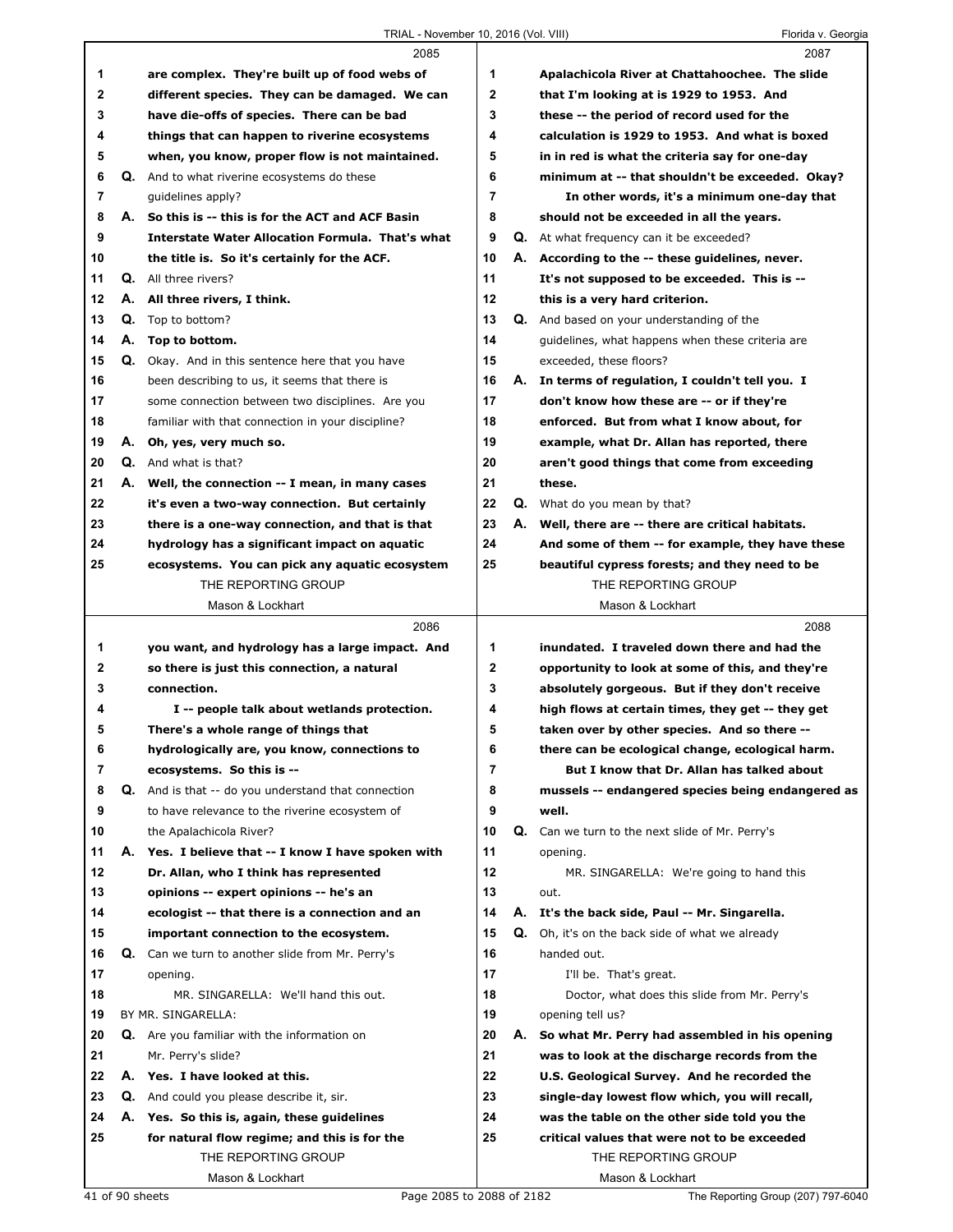Г

|    |    | 2089                                                        |    | 2091                                                 |
|----|----|-------------------------------------------------------------|----|------------------------------------------------------|
| 1  |    | ever.                                                       | 1  | counsel. Where is that?                              |
| 2  |    | By exceeded it's sort of weird because we're                | 2  | MR. SINGARELLA: Oh, I'm sorry, your                  |
| 3  |    | talking about falling below. We're not supposed             | 3  | Honor. So we are on page --                          |
| 4  |    | to fall below certain flow levels, so exceeded in           | 4  | THE WITNESS: 3-6.                                    |
| 5  |    | that sense.                                                 | 5  | MR. SINGARELLA: -- 3-6. Each chapter                 |
|    |    |                                                             | 6  |                                                      |
| 6  |    | And the yellow shading just shows the months                |    | is -- starts with its own one, just to make          |
| 7  |    | in which there was at least one violation. At               | 7  | sure I get confused.                                 |
| 8  |    | least one day was below the -- the specified flow           | 8  | SPECIAL MASTER LANCASTER: Thank you.                 |
| 9  |    | in the guidelines.                                          | 9  | MR. SINGARELLA: You're welcome, your                 |
| 10 |    | Q. And did you have an opportunity to look at               | 10 | Honor.                                               |
| 11 |    | compliance with these criteria in the historical            | 11 | BY MR. SINGARELLA:                                   |
| 12 |    | record?                                                     | 12 | Q. So we're on table 3-1 here in the LFO Plan. And   |
| 13 |    | A. Yes, I did. And they were, again, another                | 13 | could you describe to me what this shows?            |
| 14 |    | indicator. They were much, much less. Not that              | 14 | MS. ALLON: Your Honor, I'm sorry. I                  |
| 15 |    | they never occurred, but they were much less.               | 15 | just wanted to make an objection. Not only           |
| 16 |    | <b>Q.</b> So what is your -- qualitatively your comparison  | 16 | is this discussion not in Dr. Hornberger's           |
| 17 |    | between what we're seeing in the modern period to           | 17 | expert report, it's also not in his direct           |
| 18 |    | compliance with these criteria in the decades               | 18 | testimony. So this analysis is being                 |
| 19 |    | gone by?                                                    | 19 | presented for the first time right now as            |
| 20 |    | A. So clearly we're violating the compliance                | 20 | well as its source.                                  |
| 21 |    | measures much more frequently, much more                    | 21 | MR. SINGARELLA: This is an important                 |
| 22 |    | frequently. And, again, it's all consistent with            | 22 | document that Dr. Hornberger considered in           |
| 23 |    | having streamflow depletions of several thousands           | 23 | his first report on this case. And what we           |
| 24 |    |                                                             | 24 |                                                      |
|    |    | of cfs in these summer periods.                             | 25 | heard this morning is that everything is             |
| 25 |    | Q. Can we turn to the LFO Plan. That's the Lower            |    | fine. There's been no hydrologic change.             |
|    |    | THE REPORTING GROUP                                         |    | THE REPORTING GROUP                                  |
|    |    | Mason & Lockhart                                            |    | Mason & Lockhart                                     |
|    |    | 2090                                                        |    | 2092                                                 |
| 1  |    | Flint-Ochlockonee Plan. Was that another source             | 1  | And one of the ways that Dr. Hornberger is           |
| 2  |    | of low flow criteria that you relied upon,                  | 2  | explaining that everything is not fine is            |
| 3  |    | Doctor?                                                     | 3  | with reference to the objective criteria that        |
| 4  |    | A. Yes. Yes, I did look at that.                            | 4  | he has studied in this case.                         |
| 5  |    | MR. SINGARELLA: We'll hand that out.                        | 5  | SPECIAL MASTER LANCASTER: You may                    |
| 6  |    | May we approach the bench?                                  | 6  | proceed.                                             |
| 7  |    | BY MR. SINGARELLA:                                          | 7  | MR. SINGARELLA: Thank you, your Honor.               |
| 8  |    | <b>Q.</b> I invite your attention to table 3-1 in this      | 8  | BY MR. SINGARELLA:                                   |
| 9  |    | document. Perhaps it's table 3-1.                           | 9  | Q. Doctor?                                           |
| 10 | А. | Table 3-1.                                                  | 10 | A. So, I mean, just looking at the table, the        |
| 11 |    | <b>Q.</b> Do you know when this plan was adopted, Doctor?   | 11 | reason that it's referred to as gaps is they're      |
| 12 |    | A. I did look at that. The date on this is                  | 12 | looking basically at an average shortfall of         |
| 13 |    | September 2011. I'm not quite sure when it was              | 13 | water. And then to me what I -- one of the           |
| 14 |    | adopted.                                                    | 14 | things I focused on was the column on the far        |
| 15 | Q. | Adopted in the State of Georgia?                            | 15 | right-hand side, flow regime target. And so this     |
| 16 |    | A. Yes.                                                     | 16 | is -- this is corresponding to the maximum           |
| 17 |    | Q. Did it establish targets against which shortfalls        | 17 | shortfall.                                           |
| 18 |    | and gaps could be determined?                               | 18 | And what we see is that the target, if you           |
| 19 |    | A. Yes, absolutely. That was one of the purposes of         | 19 | will, for the Bainbridge Gage is 2,506. And you      |
| 20 |    | the -- the plan.                                            | 20 | will recall that the small board that we referred    |
| 21 |    | <b>Q.</b> And I invite your attention to table 3-1 of the   | 21 | to earlier, I had used 2,500. And so the small       |
| 22 |    | LFO Plan. I'll call it the LFO Plan, if that's              | 22 | board actually shows the -- the number of            |
|    |    |                                                             |    |                                                      |
| 23 |    | all right with you.                                         | 23 | times -- the frequency with which that target is     |
| 24 |    | A. Yes.                                                     | 24 | not met.                                             |
| 25 |    |                                                             | 25 | Q. So turning back to your board, could you describe |
|    |    | SPECIAL MASTER LANCASTER: Excuse me,<br>THE REPORTING GROUP |    | THE REPORTING GROUP                                  |
|    |    | Mason & Lockhart                                            |    | Mason & Lockhart                                     |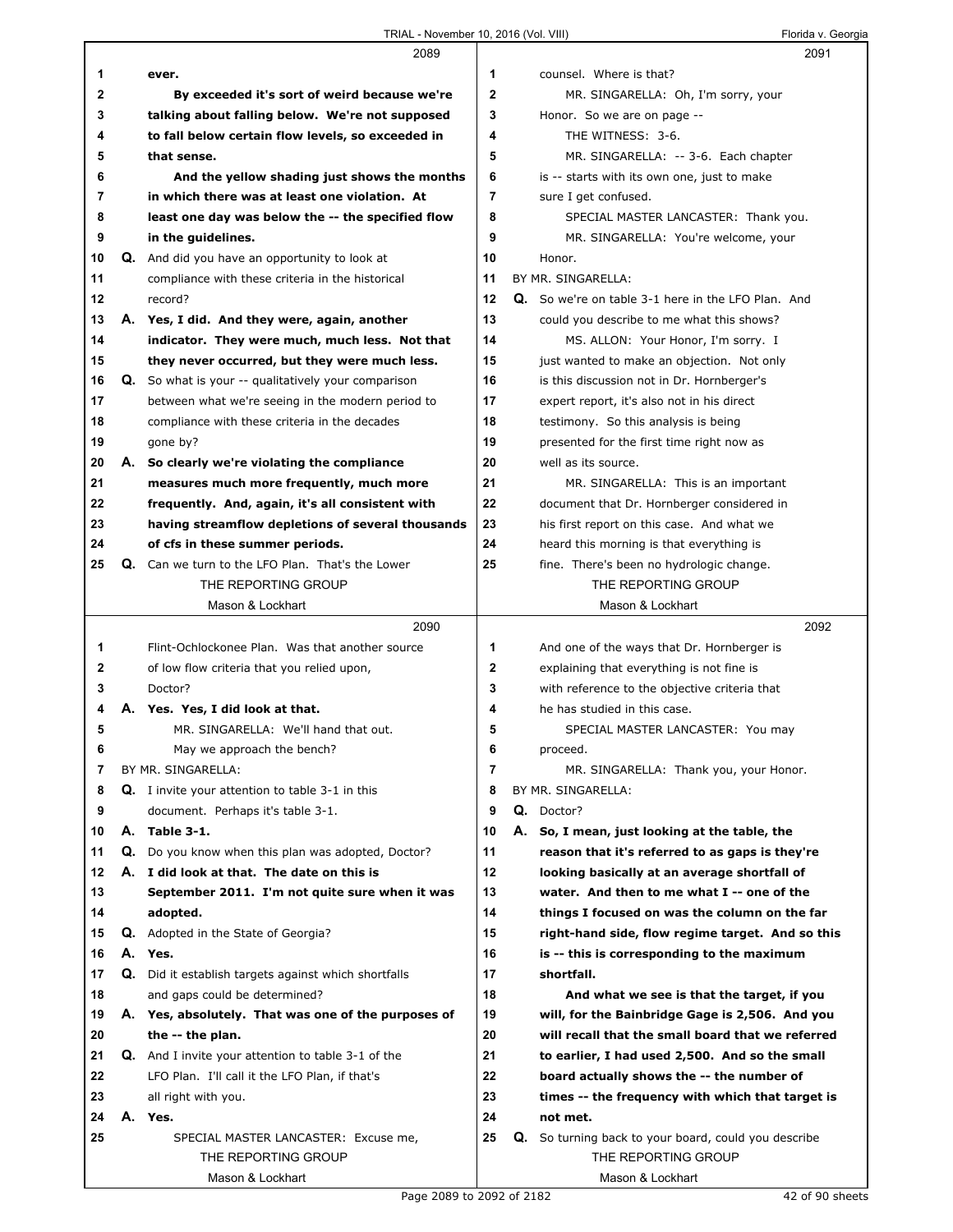|    | 2093                                                                                                   |    |    | 2095                                                        |
|----|--------------------------------------------------------------------------------------------------------|----|----|-------------------------------------------------------------|
| 1  | with reference to your board the relevance of the                                                      | 1  |    | of the ResSim versus how the Corps operates its             |
| 2  | yellow highlighting with regard to this State of                                                       | 2  |    | reservoir system. And the ResSim model simply               |
| 3  | Georgia criterion?                                                                                     | 3  |    | calculates wildly incorrect values for the                  |
| 4  | A. So, again, basically it is showing the frequency                                                    | 4  |    | volumes of water in the upstream reservoir. So              |
| 5  | with which this criterion is violated. And as I                                                        | 5  |    | even with the ResSim model, if you are getting              |
| 6  | said, yes, there was a very severe drought in                                                          | 6  |    | close to the right outflow measured, it's for the           |
| 7  | 1954-'55; and we do see the criterion having been                                                      | 7  |    | wrong reason. And so the Lake Seminole model                |
| 8  | violated there. But, again, what we see from all                                                       | 8  |    | really is to me the true reflection of how the              |
| 9  | these yellow-colored blocks is just a tremendous                                                       | 9  |    | Corps operates.                                             |
| 10 | increase in the number of times that -- the                                                            | 10 |    | <b>Q.</b> I would like to invite your attention to a        |
| 11 | number of months in which that criterion is                                                            | 11 |    | pleading in this case.                                      |
| 12 | violated, at least one time since 1998 when they                                                       | 12 |    | MR. SINGARELLA: May I approach, your                        |
| 13 | started the Bainbridge Gage back up.                                                                   | 13 |    | Honor?                                                      |
| 14 | <b>Q.</b> The -- let's turn back to another topic from this                                            | 14 |    | BY MR. SINGARELLA:                                          |
| 15 | morning, which is -- which is the different                                                            | 15 |    | <b>Q.</b> Now, earlier today Ms. Allon seemed to be arguing |
| 16 | models -- the two different models, the data                                                           | 16 |    | that the Army Corps was the cause of the low                |
| 17 | ResSim model and the Lake Seminole model. And                                                          | 17 |    | flows in the summertime of 2011 and 2012.                   |
| 18 | Ms. Allon suggested, Doctor, that you actually                                                         | 18 |    | I would invite you, Doctor, to turn to page                 |
| 19 | decided to refer to an inferior model. Doctor,                                                         | 19 |    | 11 of the State of Georgia's pretrial brief in              |
| 20 | why would you have done that?                                                                          | 20 |    | this matter. Are you with me, sir?                          |
| 21 | A. I didn't.                                                                                           | 21 |    | A. Yes.                                                     |
| 22 | <b>Q.</b> What did you do?                                                                             | 22 |    | <b>Q.</b> And do you see the second paragraph that begins   |
| 23 |                                                                                                        | 23 |    |                                                             |
| 24 | A. I relied on the Lake Seminole model. The ResSim<br>model is a planning tool. It requires historical | 24 |    | with the words, through its operation?<br>A. Yes.           |
| 25 | data to actually exercise it. And in operation,                                                        | 25 |    | Q. Could you just read that sentence to yourself,           |
|    | THE REPORTING GROUP                                                                                    |    |    | THE REPORTING GROUP                                         |
|    | Mason & Lockhart                                                                                       |    |    |                                                             |
|    |                                                                                                        |    |    |                                                             |
|    |                                                                                                        |    |    | Mason & Lockhart                                            |
|    | 2094                                                                                                   |    |    | 2096                                                        |
| 1  | when the Corps is actually operating, they have                                                        | 1  |    | sir.                                                        |
| 2  | information on the day. And so what I wanted to                                                        | 2  |    | A. Yes.                                                     |
| 3  | do was to discern as best I could how the Corps                                                        | 3  |    | <b>Q.</b> And, sir, what is your opinion on this topic?     |
| 4  | exercised discretion that it is granted in the                                                         | 4  |    | Is it -- is it the Corps that hurt Georgia                  |
| 5  | operating rules.                                                                                       | 5  |    | during the summers of 2011 and 2012 or the State            |
| 6  | So if -- when I think about it, let's say on                                                           | 6  |    | of Georgia itself?                                          |
| 7  | July 1, 1984, what information the Corps had was                                                       | 7  |    | A. I don't believe that the Corps operates to               |
| 8  | the reservoir levels in all the upstream                                                               | 8  |    | provide minimum values of flow. They certainly              |
| 9  | reservoirs, their expected flows into the                                                              | 9  |    | have restrictions as to what they do. But the               |
| 10 | reservoirs. And then they had the RIOP to                                                              | 10 |    | low flows -- the streamflow depletions are                  |
| 11 | calculate what they could release, the minimum                                                         | 11 |    | just -- to me, I have absolutely no doubt that              |
| 12 | flows they had to release.                                                                             | 12 |    | this is largely due to consumptive use of water             |
| 13 | And so the Lake Seminole model is just a one                                                           | 13 |    | by -- in Georgia.                                           |
| 14 | box input-output model taking account of the data                                                      | 14 |    | <b>Q.</b> And Ms. Allon strongly suggested that there has   |
| 15 | that the Corps actually would have had when they                                                       | 15 |    | not been fundamental change of the hydrology of             |
| 16 | made their decision to operate.                                                                        | 16 |    | the Georgia portion of the ACF Basin. What is               |
| 17 | And we then used what I refer to as a                                                                  | 17 |    | your response to that?                                      |
| 18 | one-step-ahead prediction model and said, well,                                                        | 18 |    | A. I think that it's -- it's just clear, as I said,         |
| 19 | okay, let's see if the RIOP rules, given all the                                                       | 19 |    | to anyone that looks at the objective data that             |
| 20 | data they had, actually produced the flows that                                                        | 20 |    | there has been fundamental hydrologic change.               |
| 21 | they really did produce. And that then allowed                                                         | 21 |    | There just isn't anything around that.                      |
| 22 | me to assess, in effect, the extra flow that the                                                       | 22 | Q. | Thank you, Doctor.                                          |
| 23 | Corps released over and above the minimum that                                                         | 23 |    | MR. SINGARELLA: Thank you, your Honor.                      |
| 24 | the RIOP had.                                                                                          | 24 |    | SPECIAL MASTER LANCASTER: Recross?                          |
| 25 | Dr. Shanahan has done an extensive analysis                                                            | 25 |    | MS. ALLON: Very brief, your Honor.                          |
|    | THE REPORTING GROUP<br>Mason & Lockhart                                                                |    |    | THE REPORTING GROUP<br>Mason & Lockhart                     |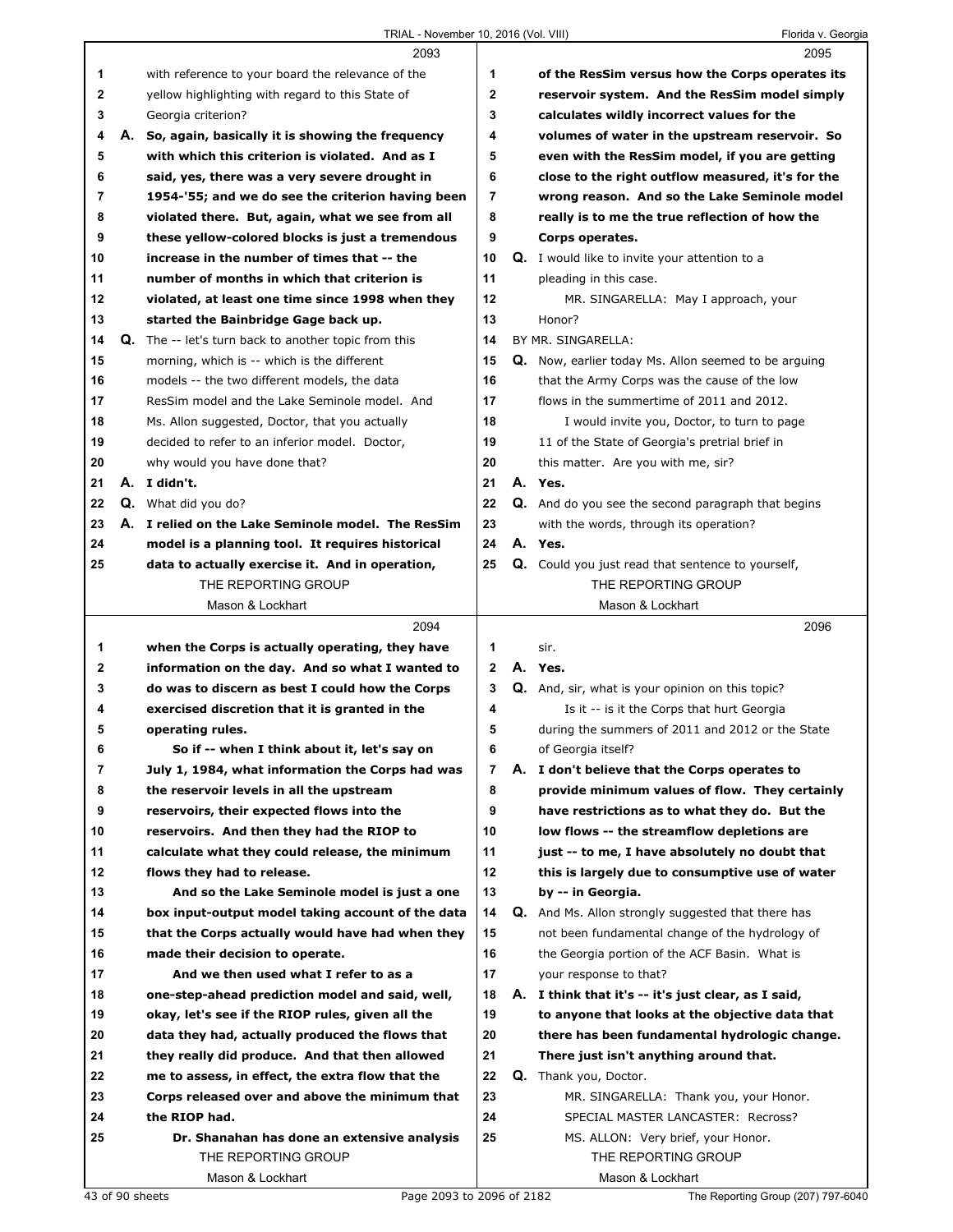|              | 2097                                                       |              | 2099                                              |
|--------------|------------------------------------------------------------|--------------|---------------------------------------------------|
| 1            | <b>RECROSS EXAMINATION</b>                                 | 1            | as a remedy. Isn't that right?                    |
| $\mathbf{2}$ | BY MS. ALLON:                                              | $\mathbf{2}$ | A. Wait. I modeled a range of scenarios that were |
| 3            | Q. Dr. Hornberger, on redirect just now you                | 3            | hydrologically demonstrable. They were            |
| 4            | testified that you understand Florida is asking            | 4            | illustrative. But you are right. I did not        |
| 5            | for a remedy from this Court of about 2,000 cfs.           | 5            | model explicitly Dr. Sunding's 1,500 and 2,000    |
| 6            | Is that right?                                             | 6            | scenario.                                         |
| 7            | A. That's what I understand.                               | 7            | MS. ALLON: Thank you, your Honor.                 |
| 8            | Q. And you understand that Dr. Sunding, Florida's          | 8            | Nothing else.                                     |
| 9            | economist, has proposed in his direct testimony            | 9            | MR. SINGARELLA: Nothing further, your             |
| 10           | conservation scenarios that he claims could                | 10           | Honor.                                            |
| 11           | generate somewhere between 1,500 to over 2,000             | 11           | SPECIAL MASTER LANCASTER: Doctor, will            |
| 12           | cfs. Right?                                                | 12           | you bear with me? I'm a laymen in terms of        |
| 13           | A. Yes.                                                    | 13           | ecology. For example, I never heard of            |
| 14           |                                                            |              |                                                   |
|              | Q. And you discussed that in your direct testimony;        | 14           | riverine until today. What is a riverine          |
| 15           | is that right?                                             | 15           | ecosystem?                                        |
| 16           | A. Yes.                                                    | 16           | THE WITNESS: Riverine is just a word              |
| 17           | Q. Okay. Let's turn briefly to that discussion.            | 17           | that refers, as you might anticipate, to          |
| 18           | It's at page 56, paragraph 123 of your direct              | 18           | rivers and streams. So they're ecosystems         |
| 19           | testimony.                                                 | 19           | associated with -- with surface water,            |
| 20           | A. I'm sorry. Could you repeat the page?                   | 20           | flowing surface water.                            |
| 21           | <b>Q.</b> Page 120 -- page 56, paragraph 123.              | 21           | SPECIAL MASTER LANCASTER: Thank you.              |
| 22           | A. Okay. I have it.                                        | 22           | Would you turn to -- let me find it, if           |
| 23           | Q. And if you look at about two sentences from the         | 23           | I can. Bear with me for a minute, if you          |
| 24           | bottom of that paragraph, your testimony is that           | 24           | will.                                             |
| 25           | you believe the scenarios of 1,500 to over 2,000           | 25           | I'm looking at your prefiled direct               |
|              | THE REPORTING GROUP                                        |              | THE REPORTING GROUP                               |
|              | Mason & Lockhart                                           |              | Mason & Lockhart                                  |
|              |                                                            |              |                                                   |
|              | 2098                                                       |              | 2100                                              |
| 1            | cfs of measures Dr. Sunding proposed in his                | 1            | testimony.                                        |
| 2            | testimony falls somewhere between the two model            | 2            | Sorry. I should have been better                  |
| 3            | runs I just discussed. Do you see that?                    | 3            | prepared. But somewhere in there there's an       |
| 4            | A. Yes.                                                    | 4            | exhibit that shows your conclusions about the     |
| 5            | Q. And the reason you say you believe is because you       | 5            | low flow. Do you remember that one?               |
| 6            | never actually modeled the scenarios Dr. Sunding           | 6            | THE WITNESS: It was probably near the             |
| 7            | discusses in his direct testimony. Isn't that              | 7            | table.                                            |
| 8            | right?                                                     | 8            | SPECIAL MASTER LANCASTER: Yes, one of             |
| 9            | A. That is correct.                                        | 9            | the tables.                                       |
| 10           | Q. And let's go back briefly to demonstrative No. 5        | 10           | THE WITNESS: Yes. It could have been              |
| 11           | that we looked at this morning and that is in the          | 11           | either table 1, which is on page 20, or           |
| 12           | binders, slide No. 5. And we discussed this                | 12           | table 8 that is on page 46.                       |
| 13           | morning that slide 5 represented five consumption          | 13           | But it -- I thought you said the                  |
| 14           | cap scenarios that you modeled. Right?                     | 14           | prefiled direct. I'm sorry, your Honor.           |
| 15           | A. Yes.                                                    | 15           | That's my February 29 report that you're          |
| 16           | Q. And if we look at slide 5, we can see that you          | 16           | looking at.                                       |
| 17           | did model a conservation scenario from                     | 17           | Did you mean the February 29 report or            |
| 18           | Dr. Sunding of 1,000 cfs. Right?                           | 18           | the prefiled direct?                              |
| 19           | A. Yes.                                                    | 19           | SPECIAL MASTER LANCASTER: If I knew, I            |
| 20           | <b>Q.</b> But you never modeled his 1,500 or his 2,000 cfs | 20           | would be there.                                   |
| 21           | scenarios. Right?                                          | 21           | It's the one in which you show the low            |
| 22           | A. Right.                                                  | 22           | flow for May through -- whatever it is, May       |
| 23           | <b>Q.</b> You modeled five different consumption cap       | 23           | through September.                                |
| 24           | scenarios, but you didn't model any of the                 | 24           | THE WITNESS: June through September,              |
| 25           | scenarios Florida actually proposes to this Court          | 25           | your Honor. There is a table in the prefiled      |
|              | THE REPORTING GROUP                                        |              | THE REPORTING GROUP                               |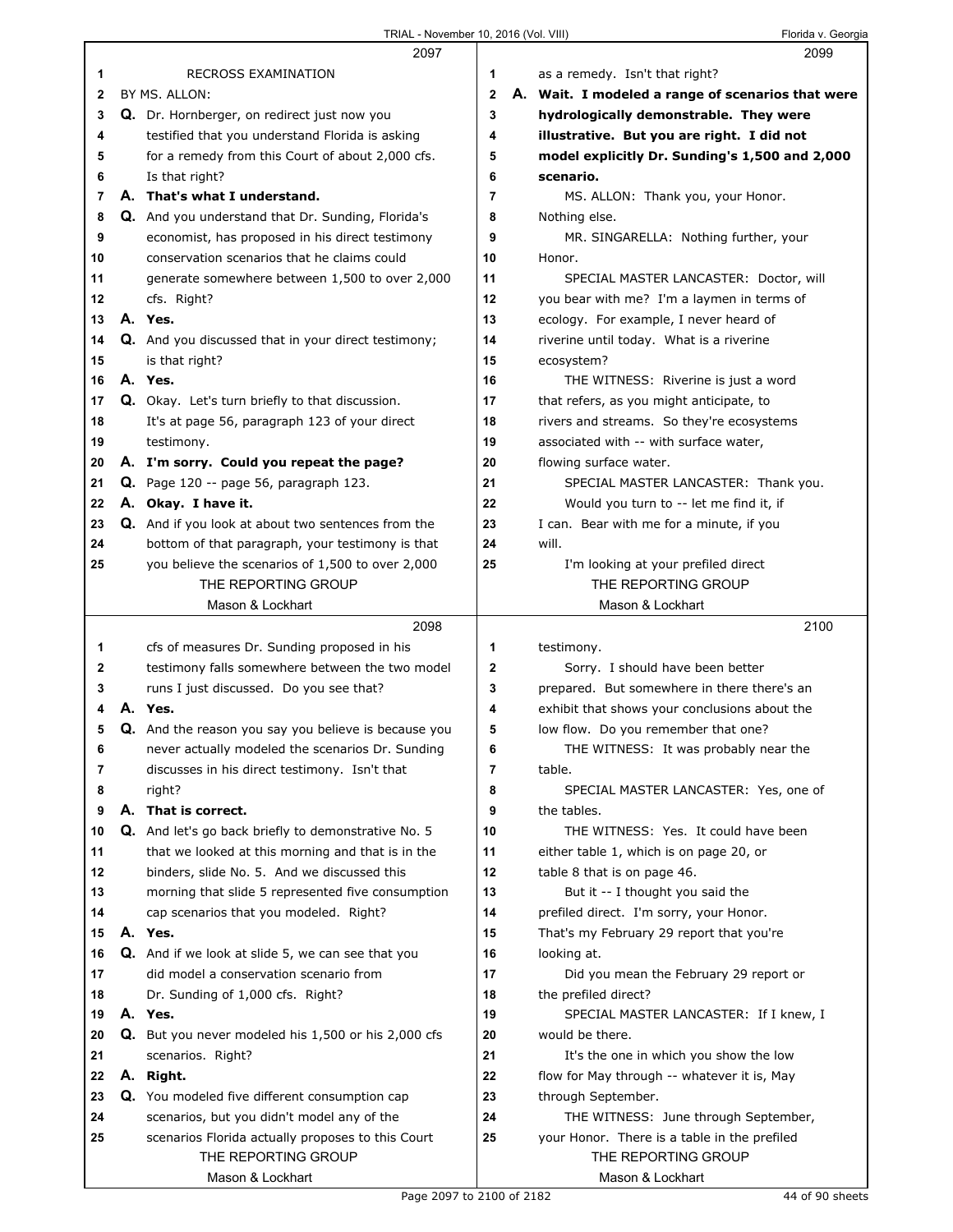|              | 2101                                          |              | 2103                                          |
|--------------|-----------------------------------------------|--------------|-----------------------------------------------|
| 1            | direct that's table 8.                        | 1            | THE WITNESS: Yes, your Honor. And, of         |
| $\mathbf{2}$ | SPECIAL MASTER LANCASTER: And what page       | $\mathbf{2}$ | course, the other table that we referred to,  |
| 3            | is that on?                                   | 3            | that's one of the reasons why I looked at the |
|              | THE WITNESS: That would have been             |              |                                               |
| 4            |                                               | 4            | 1954-1955 drought, really a very significant  |
| 5            | page 46. But it's in the prefiled direct,     | 5            | drought, the drought of record, versus        |
| 6            | not in the February 29 report. You're         | 6            | 2011-2012. So we're doing a fair comparison   |
| 7            | looking at the February 29 report right now.  | 7            | between droughts that occurred in the past    |
| 8            | I think it's at the beginning of that         | 8            | and the droughts that occur now. And we're    |
| 9            | binder.                                       | 9            | seeing the strong lowering, the much lower    |
| 10           | There it is.                                  | 10           | discharges in the river.                      |
| 11           | SPECIAL MASTER LANCASTER: Okay. It's          | 11           | SPECIAL MASTER LANCASTER: Do you see my       |
| 12           | right here.                                   | 12           | concern? You concluded that Georgia's         |
| 13           | Again, this will show you how little I        | 13           | consumptive use is affecting the flow; but    |
| 14           | know. I have lived in Maine all my life, and  | 14           | you're only measuring from May to September   |
| 15           | I have never seen a drought until this year.  | 15           | or whatever the year -- the month is.         |
| 16           | And we were -- we have a large field outside  | 16           | THE WITNESS: Again, your Honor, of            |
| 17           | our house. It turned brown. And then          | 17           | course, the measurements go year-round and    |
| 18           | suddenly in October we got deluged; and we    | 18           | they're continuous.                           |
| 19           | got more rain in October than we had all year | 19           | SPECIAL MASTER LANCASTER: But your            |
| 20           | long, and everything is green again.          | 20           | opinion was based on data?                    |
|              | So my question to you is are your             | 21           | THE WITNESS: Correct. Correct. And            |
| 21           | measurements based upon seasonality?          |              | the data go all year. It's just that I        |
| 22           |                                               | 22           |                                               |
| 23           | THE WITNESS: By their very nature,            | 23           | excised from the data the results for the     |
| 24           | looking at months, of course, we do see that  | 24           | critical period for the ecosystem June        |
| 25           | in our records. Typically, it's later in the  | 25           | through September.                            |
|              | THE REPORTING GROUP                           |              | THE REPORTING GROUP                           |
|              | Mason & Lockhart                              |              | Mason & Lockhart                              |
|              |                                               |              |                                               |
|              | 2102                                          |              | 2104                                          |
| 1            | autumn but -- that the flows start to go up   | 1            | SPECIAL MASTER LANCASTER: And why did         |
| $\mathbf{2}$ | in the Apalachicola.                          | $\mathbf{2}$ | you determine that that was the critical      |
| 3            | SPECIAL MASTER LANCASTER: Well, look at       | 3            | period?                                       |
| 4            | 2011 and 2012 --                              | 4            | THE WITNESS: So the seasonality you           |
| 5            | THE WITNESS: Right.                           | 5            | mentioned, even in Maine, of course, you tend |
| 6            | SPECIAL MASTER LANCASTER: -- for              | 6            | to get at least a little drier, not brown,    |
| 7            | example. If you measure solely from May       | 7            | but still green. But the rivers -- the river  |
| 8            | down, aren't you going to get a different     | 8            | flow is lower in the summer because the sun   |
| 9            | result than if you measure all year?          | 9            | is out, and you're getting                    |
| 10           | THE WITNESS: Yes. So we measure all           | 10           | evapotranspiration. So the flow is lower in   |
| 11           |                                               | 11           | the summer than it is in the winter. And so   |
| 12           | year. But this table simply summarizes what   | 12           |                                               |
| 13           | the measurements say for May through -- or    | 13           | that seasonality in the temperate zone all up |
|              | June through September because that's the --  | 14           | and down the East Coast is prevalent. And,    |
| 14           | we think the critical timing, the critical    |              | yet, in the summer, the summertime is when    |
| 15           | time for the river ecosystem.                 | 15           | all of the critters in the river grow. And    |
| 16           | SPECIAL MASTER LANCASTER: Well,               | 16           | so what they're sensitive to -- the most      |
| 17           | diagnosing causal factors of changes at the   | 17           | sensitive to is the flow in the river in this |
| 18           | ecosystem level is difficult; isn't it?       | 18           | period that I chose to look at.               |
| 19           | THE WITNESS: Yes.                             | 19           | SPECIAL MASTER LANCASTER: But you             |
| 20           | SPECIAL MASTER LANCASTER: Very?               | 20           | concluded that it was Georgia's --            |
| 21           | THE WITNESS: Yes.                             | 21           | THE WITNESS: Consumptive use, yes, sir.       |
| 22           | SPECIAL MASTER LANCASTER: And so does         | 22           | SPECIAL MASTER LANCASTER: Precipitation       |
| 23           | it make a difference in a given year if       | 23           | level, aspiration level, all of those things  |
| 24           | there's a drought, and you're measuring       | 24           | affect it?                                    |
| 25           | during a period when there is a drought?      | 25           | THE WITNESS: All of those things affect       |
|              | THE REPORTING GROUP<br>Mason & Lockhart       |              | THE REPORTING GROUP<br>Mason & Lockhart       |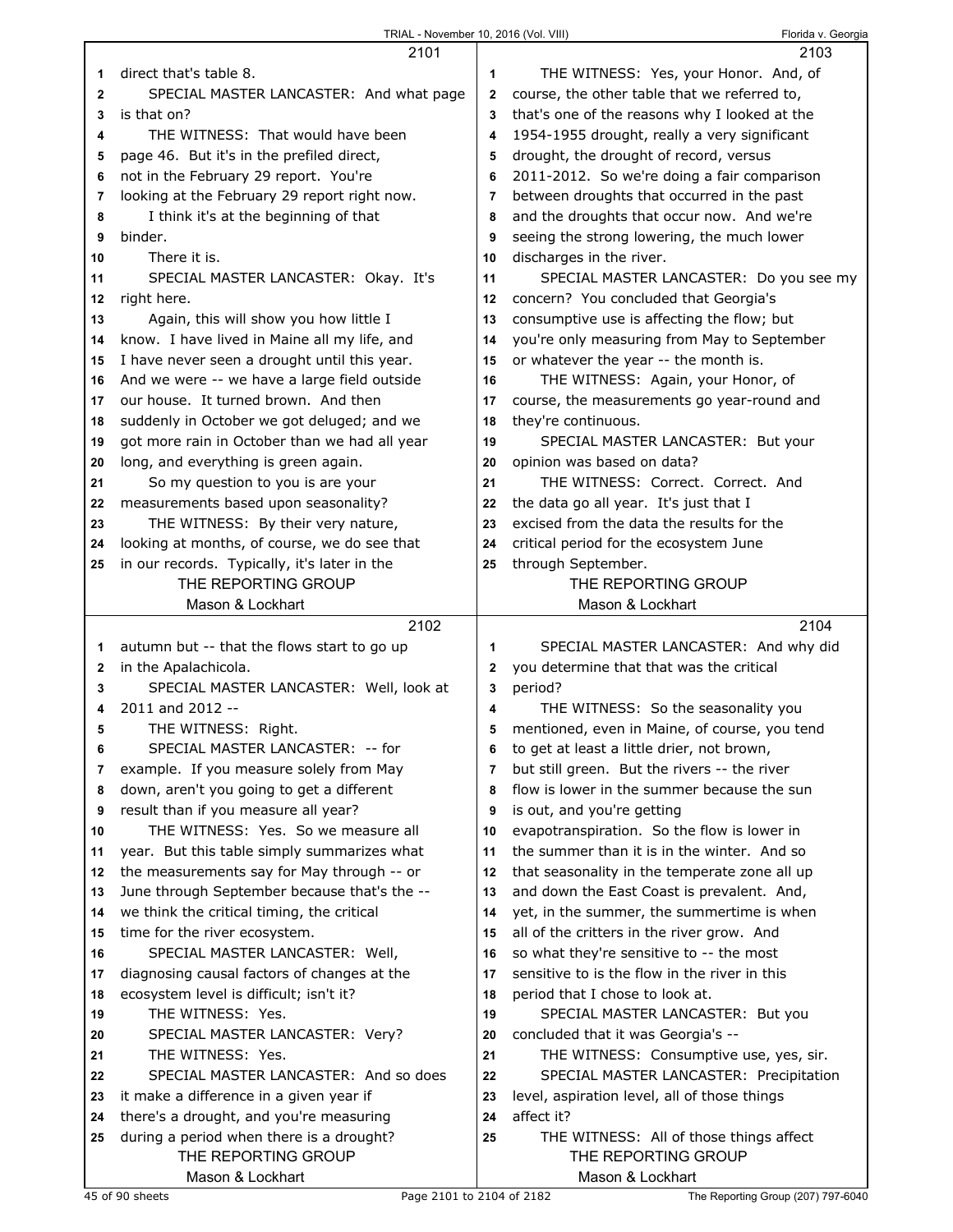I

|    | 2105                                                          |              | 2107                                                                                                   |
|----|---------------------------------------------------------------|--------------|--------------------------------------------------------------------------------------------------------|
| 1  | it. And that's why we had to do this water                    | 1            | JASON, CYPHERS.                                                                                        |
| 2  | balance that I talked about. So we take into                  | $\mathbf{2}$ | MR. LEOPOLD: May I approach, your                                                                      |
| 3  | account the natural values of precipitation,                  | 3            | Honor?                                                                                                 |
| 4  | of evapotranspiration. And what's left over                   | 4            | SPECIAL MASTER LANCASTER: Please.                                                                      |
| 5  | is what we can't explain by those natural                     | 5            | DIRECT EXAMINATION                                                                                     |
| 6  | processes. And so it's the -- the only thing                  | 6            | BY MR. LEOPOLD:                                                                                        |
| 7  | left to explain that difference is increased                  | 7            | Q. Mr. Cyphers, I handed you your prefiled direct                                                      |
| 8  | consumptive use because humans are taking                     | 8            | testimony submitted in this case. Do you adopt                                                         |
| 9  | water out of the system.                                      | 9            | this as your sworn testimony here today?                                                               |
| 10 | SPECIAL MASTER LANCASTER: Counsel?                            | 10           | A. Yes, sir.                                                                                           |
| 11 | MS. ALLON: Nothing further, your Honor.                       | 11           | MR. LEOPOLD: Thank you. I tender the                                                                   |
|    |                                                               | 12           | witness.                                                                                               |
| 12 | MR. SINGARELLA: Nothing else, your                            |              |                                                                                                        |
| 13 | Honor.                                                        | 13           | MR. ALLEN: Good afternoon, your Honor.                                                                 |
| 14 | SPECIAL MASTER LANCASTER: Thank you.                          | 14           | SPECIAL MASTER LANCASTER: Good                                                                         |
| 15 | THE WITNESS: Thank you, sir.                                  | 15           | afternoon.                                                                                             |
| 16 | SPECIAL MASTER LANCASTER: Thank you,                          | 16           | CROSS-EXAMINATION                                                                                      |
| 17 | especially for telling me what a riverine                     | 17           | BY MR. ALLEN:                                                                                          |
| 18 | estuary is.                                                   | 18           | Q. Good afternoon, Mr. Cyphers.                                                                        |
| 19 | MR. PRIMIS: Your Honor, is this a good                        | 19           | A. Good afternoon.                                                                                     |
| 20 | time for the afternoon break?                                 | 20           | Q. My name is Winn Allen. I'm one of the State of                                                      |
| 21 | SPECIAL MASTER LANCASTER: Certainly.                          | 21           | Georgia's lawyers in this case. I have a few                                                           |
| 22 | (Time Noted: 2:26 p.m.)                                       | 22           | questions to ask you this afternoon about your                                                         |
| 23 | (Recess Called)                                               | 23           | written direct testimony, if that's okay.                                                              |
| 24 | (Time Noted: 2:37 p.m.)                                       | 24           | Mr. Cyphers, you worked at the Northwest                                                               |
| 25 | MR. LEOPOLD: Good afternoon, your Honor.                      | 25           | Florida Management District in September of 2012.                                                      |
|    | THE REPORTING GROUP                                           |              | THE REPORTING GROUP                                                                                    |
|    | Mason & Lockhart                                              |              | Mason & Lockhart                                                                                       |
|    |                                                               |              |                                                                                                        |
|    | 2106                                                          |              | 2108                                                                                                   |
| 1  | SPECIAL MASTER LANCASTER: Good                                | 1            | Correct?                                                                                               |
| 2  | afternoon.                                                    | 2            | A. Yes, sir.                                                                                           |
| 3  | Counsel, for the record, before we                            | 3            | <b>Q.</b> That was a few months after you started there, I                                             |
| 4  | start, the reference that I was trying to                     | 4            | believe. Correct?                                                                                      |
| 5  | find and couldn't is on page 20 of                            | 5            | A. That's correct. I believe I started in June.                                                        |
| 6  | Dr. Hornberger's direct testimony. It's                       | 6            | Q. Okay. I would like to show you a document from                                                      |
| 7  | table 1. And he had described it as bedrock                   | 7            | that time frame.                                                                                       |
| 8  | data. That's just for the record.                             | 8            | MR. ALLEN: Your Honor, may I approach?                                                                 |
| 9  | MR. LEOPOLD: Thank you very much, your                        | 9            | SPECIAL MASTER LANCASTER: Please.                                                                      |
| 10 | Honor.                                                        | 10           | BY MR. ALLEN:                                                                                          |
| 11 | Your Honor, Florida would like to call                        | 11           | Q. Here you go, sir.                                                                                   |
| 12 | Mr. Brett Cyphers to the stand.                               | 12           | SPECIAL MASTER LANCASTER: Thank you.                                                                   |
| 13 | THE CLERK: Please raise your right                            | 13           | BY MR. ALLEN: For the record, I have                                                                   |
| 14 | hand.                                                         | 14           | just handed the witness a copy of GX-455.                                                              |
| 15 | Do you solemnly swear that the testimony                      | 15           | BY MR. ALLEN:                                                                                          |
| 16 |                                                               | 16           |                                                                                                        |
| 17 | you shall give in the cause now in hearing                    | 17           | Q. Mr. Cyphers, do you see in the To: line your name<br>is listed?                                     |
| 18 | shall be the truth, the whole truth, and                      | 18           | A. I do.                                                                                               |
| 19 | nothing but the truth, so help you God?<br>THE WITNESS: I do. | 19           |                                                                                                        |
| 20 | THE CLERK: Please be seated.                                  | 20           | Q. And do you see also Jon Steverson?                                                                  |
| 21 |                                                               | 21           | A. Yes, sir.                                                                                           |
| 22 | Pull yourself right up to the microphone                      | 22           | <b>Q.</b> And at this time, Mr. Steverson was the executive<br>director of the Northwest Florida Water |
|    | and please state your name and spell your                     |              |                                                                                                        |
| 23 | last name.                                                    | 23           | Management District. Correct?                                                                          |
| 24 | THE WITNESS: Sure. My name is Brett                           | 24           | A. That's correct.                                                                                     |
| 25 | Jason Cyphers. It's spelled B R E T T,                        | 25           | <b>Q.</b> In the From: line there is a $-$ the first name is                                           |
|    | THE REPORTING GROUP<br>Mason & Lockhart                       |              | THE REPORTING GROUP<br>Mason & Lockhart                                                                |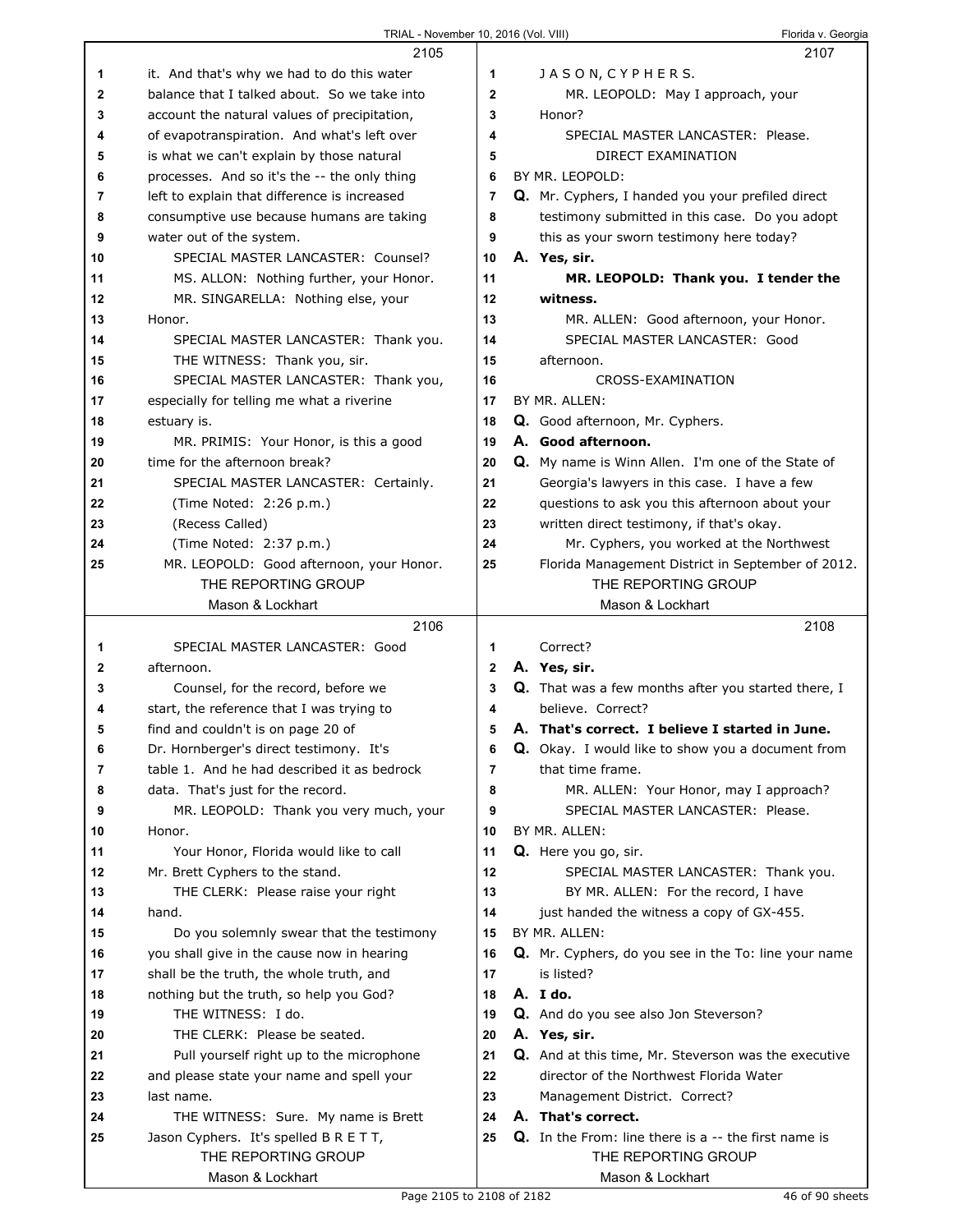|    |    | 2109                                                       |             |    | 2111                                                     |  |
|----|----|------------------------------------------------------------|-------------|----|----------------------------------------------------------|--|
| 1  |    | Graham Lewis. Do you see?                                  | 1.          |    | Q. And scenario 2 examines two pulses, 10,000 cfs        |  |
| 2  |    | A. Ido.                                                    | $\mathbf 2$ |    | for 15 days each during the dry season. Correct,         |  |
| 3  |    | Q. And Graham Lewis was a hydrologist at the               | 3           |    | sir?                                                     |  |
| 4  |    | District at this time. Correct?                            | 4           |    | A. That's what it says in the summary; yes, sir.         |  |
| 5  |    | A. Yes, sir.                                               | 5           |    | <b>Q.</b> And scenario 3 appears to be a range of pulses |  |
| 6  |    | Q. In the Subject: line of this memo, GX-455, says,        | 6           |    | ranging from 7,000 cfs in June, 5,700 in July and        |  |
| 7  |    | water volumes needed to augment Apalachicola               | 7           |    | August, and some other cfs's in some later               |  |
| 8  |    | River flows for oyster protection.                         | 8           |    | months. Do you see that, sir?                            |  |
| 9  |    | Do you see that, sir?                                      | 9           |    | A. I do see that.                                        |  |
| 10 |    | A. Ido.                                                    | 10          |    | Q. Okay. I want to show you a demonstrative we           |  |
| 11 |    | <b>Q.</b> And as we mentioned, the memo is dated September | 11          |    | created, and all it is is it's figure 7 from             |  |
| 12 |    | of 2012. Do you see that?                                  | 12          |    | Dr. Hornberger's direct examination. That's all          |  |
| 13 |    | A. I do.                                                   | 13          |    | it is. It's nothing new. We have pulled out              |  |
| 14 |    | Q. And you're aware, sir, that this lawsuit was            | 14          |    | figure 7 into a demonstrative.                           |  |
| 15 |    | filed in October of 2013?                                  | 15          |    | MR. ALLEN: Your Honor, may I approach?                   |  |
| 16 |    | A. Yes, sir. I believe so.                                 | 16          |    | SPECIAL MASTER LANCASTER: You may.                       |  |
| 17 |    | Q. Okay. So the memo is about -- from about a year         | 17          |    | BY MR. ALLEN:                                            |  |
| 18 |    | before the lawsuit was filed. Fair?                        | 18          |    | Q. Have you ever seen this chart before, sir?            |  |
| 19 |    | A. So it seems.                                            | 19          |    | A. I'm not sure. I don't believe so.                     |  |
| 20 |    | Q. Now, sir, this memorandum, if you have had a            | 20          |    | <b>Q.</b> Okay. This is figure 7 from Dr. Hornberger's   |  |
| 21 |    | chance to review it, evaluates three scenarios.            | 21          |    | report. And it reports total monthly consumptive         |  |
| 22 |    | Fair?                                                      | 22          |    | water use in the Georgia ACF Basin from 1923 to          |  |
| 23 |    | A. I believe so from memory here.                          | 23          |    | 2013, and this is as calculated by                       |  |
| 24 |    | Q. Okay. And each of those scenarios examines ways         | 24          |    | Dr. Flewelling. Dr. Hornberger just reports it.          |  |
| 25 |    | to supplement flows into the Apalachicola River            | 25          |    | Now, I'll submit to you these are consumptive            |  |
|    |    | THE REPORTING GROUP                                        |             |    | THE REPORTING GROUP                                      |  |
|    |    | Mason & Lockhart                                           |             |    | Mason & Lockhart                                         |  |
|    |    |                                                            |             |    |                                                          |  |
|    |    | 2110                                                       |             |    | 2112                                                     |  |
| 1  |    | during the dry season. Correct?                            | 1           |    | use numbers compiled by Florida's experts.               |  |
| 2  |    | A. That's what it seems, yes, sir.                         | 2           |    | Georgia does not agree with them, but I'm putting        |  |
| 3  |    | <b>Q.</b> And the memo also evaluates what impact each     | 3           |    | them up just to ask you some questions about             |  |
| 4  |    | scenario might have on salinities at Cat Point             | 4           |    | them. Okay, sir?                                         |  |
| 5  |    | and Dry Bar. Correct?                                      | 5           |    | A. Okay.                                                 |  |
| 6  | Α. | I see that scenario 2 -- I see the Cat Point, and          | 6           | Q. | Do you see, sir, that in the two highest years --        |  |
| 7  |    | Dry Bar scenario 3 as well.                                | 7           |    | and I'll walk over and point them out in a               |  |
| 8  |    | Q. So it's fair to say that the memo evaluates what        | 8           |    | second -- that there are peaks at around 5,000           |  |
| 9  |    | impact each scenario might have on salinity                | 9           |    | cfs?                                                     |  |
| 10 |    | levels at Cat Point and Dry Bar. Correct?                  | 10          |    | A. I see that on the chart; yes, sir.                    |  |
| 11 | А. | It seems like that's what they wrote in the memo.          | 11          |    | Q. Right up here, sir?                                   |  |
| 12 |    | I'm not an expert on these issues though.                  | 12          |    | A. Yes.                                                  |  |
| 13 |    | <b>Q.</b> That seems what the memo is saying. Right?       | 13          |    | Q. Okay. And do you also see, sir, that the next --      |  |
| 14 | А. | That is what the memo is saying. It seems so.              | 14          |    | the next lowest down, there are some that -- for         |  |
| 15 |    | <b>Q.</b> And, sir, I want to just briefly summarize the   | 15          |    | total amount of consumptive water use in the             |  |
| 16 |    | three scenarios without reading the whole memo.            | 16          |    | Georgia portion of the ACF Basin, they're around         |  |
| 17 |    | The best way to do it might just be to look at             | 17          |    | 4,500 cfs? Do you see that, sir, right here?             |  |
| 18 |    | the summary on the bottom of page 2. There's a             | 18          |    | A. I do.                                                 |  |
| 19 |    | couple bullets that say scenario 1, scenario 2,            | 19          |    | <b>Q.</b> Okay. And looking back, sir, at GX-455 in the  |  |
| 20 |    | scenario 3. Do you see that?                               | 20          |    | scenarios we discussed, are you aware of any             |  |
| 21 |    | A. I do.                                                   | 21          |    | Florida expert in this case that's asking for            |  |
| 22 |    | Q. Okay. And do you see that scenario 1 examines a         | 22          |    | supplemental flows of 20,000 cfs in the dry              |  |
| 23 |    | 20,000 cfs pulse for 30 days during the dry                | 23          |    | months?                                                  |  |
| 24 |    | season?                                                    | 24          |    | A. I wouldn't know.                                      |  |
| 25 |    | A. I do.                                                   | 25          |    | Q. And you're not aware of any expert that's asking      |  |
|    |    | THE REPORTING GROUP                                        |             |    | THE REPORTING GROUP                                      |  |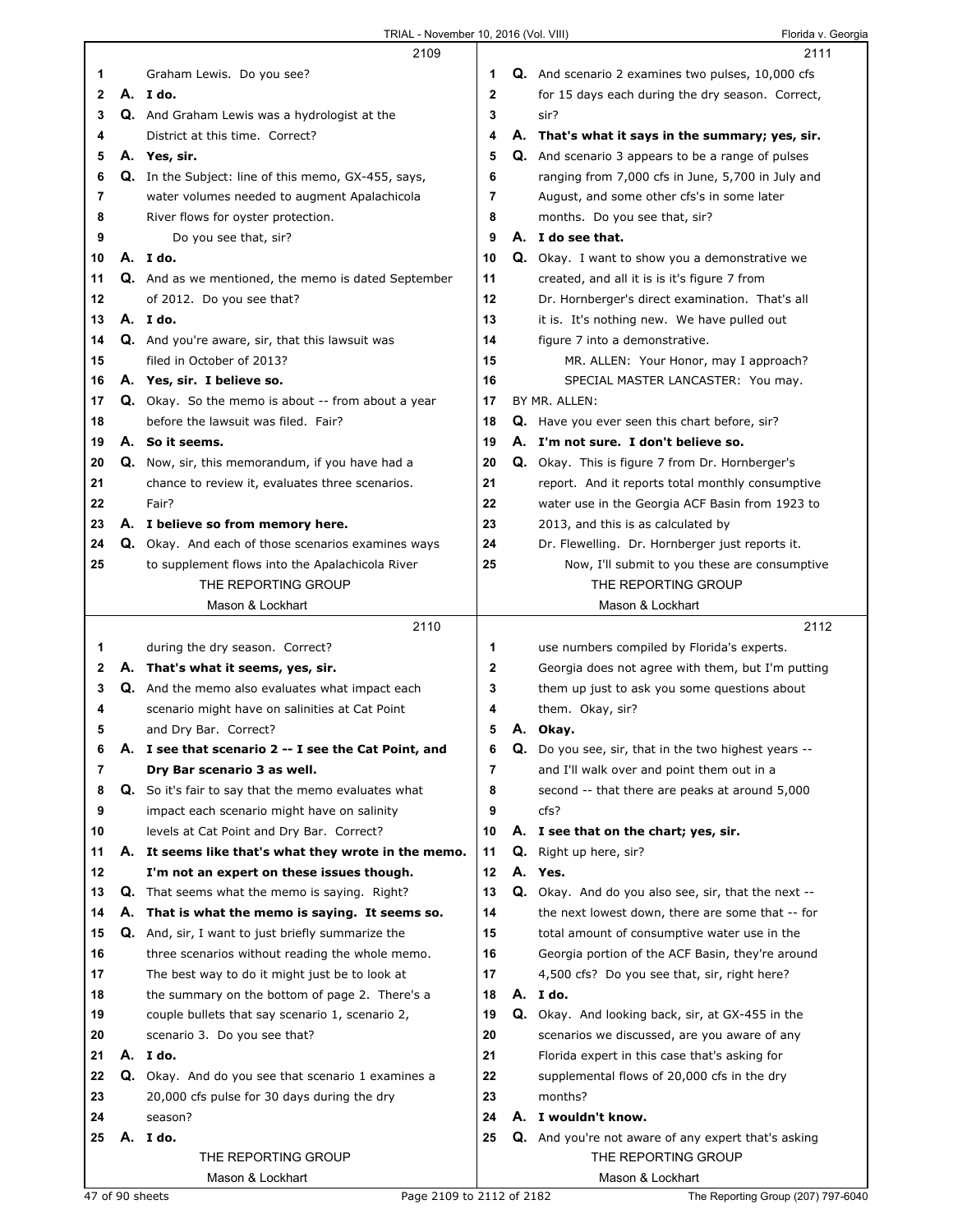|    | 2113                                                                       |                | 2115                                                                      |
|----|----------------------------------------------------------------------------|----------------|---------------------------------------------------------------------------|
| 1  | for 10,000 cfs supplemental flows during the dry                           | 1              | cite FX-862a. And I would like to show you that                           |
| 2  | months?                                                                    | $\mathbf{2}$   | document and ask you some questions about it, if                          |
| 3  | A. Not that I -- not that I'm aware of.                                    | 3              | I might.                                                                  |
| 4  | <b>Q.</b> Not that you're aware of.                                        | 4              | MR. ALLEN: Your Honor, may I approach?                                    |
| 5  | You're also not aware of any Florida expert                                | 5              | SPECIAL MASTER LANCASTER: Sure.                                           |
| 6  | that's asking for 7,000 cfs during June.                                   | 6              | BY MR. ALLEN:                                                             |
| 7  | Correct?                                                                   | 7              | Q. All right. Sir, if you would turn with me,                             |
| 8  | A. I'm not sure what they're asking for.                                   | 8              | please, to page 54.                                                       |
| 9  | Q. Sir, looking at the same place at the bottom of                         | 9              | MR. ALLEN: And, again, for the record,                                    |
| 10 | page 2 of GX-455, scenario 1 and scenario 2                                | 10             | we're looking at FX-862a, and I'm on page 54.                             |
| 11 | include some volume calculations. Do you see                               | 11             | BY MR. ALLEN:                                                             |
| 12 | that, where it reports some acre-feet?                                     | 12             | Q. Just let me know when you're there, sir.                               |
| 13 | A. I do.                                                                   | 13             | A. I'm on 54 now.                                                         |
| 14 | Q. And scenario 1 is 1,190,000 roughly acre-feet.                          | 14             | Q. Okay. It's a table A-4 that says Historical and                        |
| 15 | Do you see that?                                                           | 15             | Projected Irrigated Acreage by County. Do you                             |
| 16 | A. I see that number; yes, sir.                                            | 16             | see that?                                                                 |
| 17 | Q. And scenario 3 is 1,789,884 acre-feet. Do you                           | 17             | A. I do.                                                                  |
| 18 | see that?                                                                  | 18             | Q. And, sir, you're aware that this report was                            |
| 19 | A. I see that.                                                             | 19             | prepared by the Balmoral Group under contract                             |
| 20 | Q. Sir, are you aware that those numbers are greater                       | 20             | with FDACS. Correct?                                                      |
| 21 | than the entire conservation volume of Lake                                | 21             | A. Yes, sir.                                                              |
| 22 | Lanier?                                                                    | 22             | Q. And, sir, on page 54 of FX-862a, do you see a                          |
| 23 | A. No. No.                                                                 | 23             | line that says Jackson County -- or just says                             |
| 24 | Q. And do you see, sir, that at the end of                                 | 24             | Jackson?                                                                  |
| 25 | scenario 3 it says -- in a little bracketed                                | 25             | A. I do.                                                                  |
|    | THE REPORTING GROUP                                                        |                | THE REPORTING GROUP                                                       |
|    | Mason & Lockhart                                                           |                | Mason & Lockhart                                                          |
|    |                                                                            |                |                                                                           |
|    |                                                                            |                |                                                                           |
|    | 2114                                                                       |                | 2116                                                                      |
| 1  | section it says, this is likely not a reasonable                           | 1              | Q. And you will see, sir, that in 2002 the document                       |
| 2  | alternative given volume requirements and should                           | 2              | reports 13,374 irrigated acreages in -- irrigated                         |
| 3  | not be evaluated further. In reality none of                               | 3<br>4         | acres in Jackson County. Do you see that?                                 |
| 4  | these scenarios are viable given estimated                                 |                | A. Ido.                                                                   |
| 5  | storage requirements.                                                      | 5              | Q. And then if you look over at 2015, do you see it                       |
| 6  | Do you see that, sir?                                                      | 6              | reports 32,378? Do you see that, sir?                                     |
| 7  | A. I do.                                                                   | $\overline{7}$ | A. I do.                                                                  |
| 8  | Q. And you recall, sir, having some discussions, I                         | 8              | Q. So we can agree, sir, that at least according to                       |
| 9  | believe, with Mr. Lewis about how augmenting                               | 9              | this document, irrigated acreage in Jackson                               |
| 10 | flows in this way would require Florida to build                           | 10             | County more than doubled between 2002 and 2015?                           |
| 11 | a reservoir I think -- I think he said the size                            | 11             | A. I'm not sure about that calculation. I know that                       |
| 12 | of Calhoun County. Is that right, sir?                                     | 12             | it doubled between -- I believe it was 1987 and                           |
| 13 | A. That was my understanding based on my                                   | 13             | 2015, I believe.                                                          |
| 14 | conversation, yes.                                                         | 14             | Q. Okay. But if we just looked at the numbers from                        |
| 15 | Q. Or Florida would have to construct somewhere                            | 15             | 2002 and 2015, do you agree with me that if you                           |
| 16 | between 8,000 to 10,000 ASR wells?                                         | 16             | multiply 13,374 by 2, you get a number that's                             |
| 17 | A. That was my understanding, yes.                                         | 17             | less than 32,378?                                                         |
| 18 | Q. Okay. Thank you, sir.                                                   | 18             | A. Indeed.                                                                |
| 19 | I want to shift to a different topic now.                                  | 19             | Q. And, sir, if you look at the same county, Jackson                      |
| 20 | Sir, in your prefiled testimony, you say that                              | 20             | County, year 2012, do you see that?                                       |
| 21 | most of the irrigated acreage in the Florida                               | 21             | A. I do.                                                                  |
| 22 | portion of the ACF Basin is in Jackson County.                             | 22             | Q. And you see 2012 for Jackson County lists 21,508                       |
| 23 | Right, sir?                                                                | 23             | irrigated acres. Do you see that?                                         |
| 24 | A. Agricultural, yes.                                                      | 24             | A. I do.                                                                  |
| 25 | Q. Okay. And on page 10 of your written direct, you<br>THE REPORTING GROUP | 25             | Q. And, again, in 2015 now, there's 32,378. Do you<br>THE REPORTING GROUP |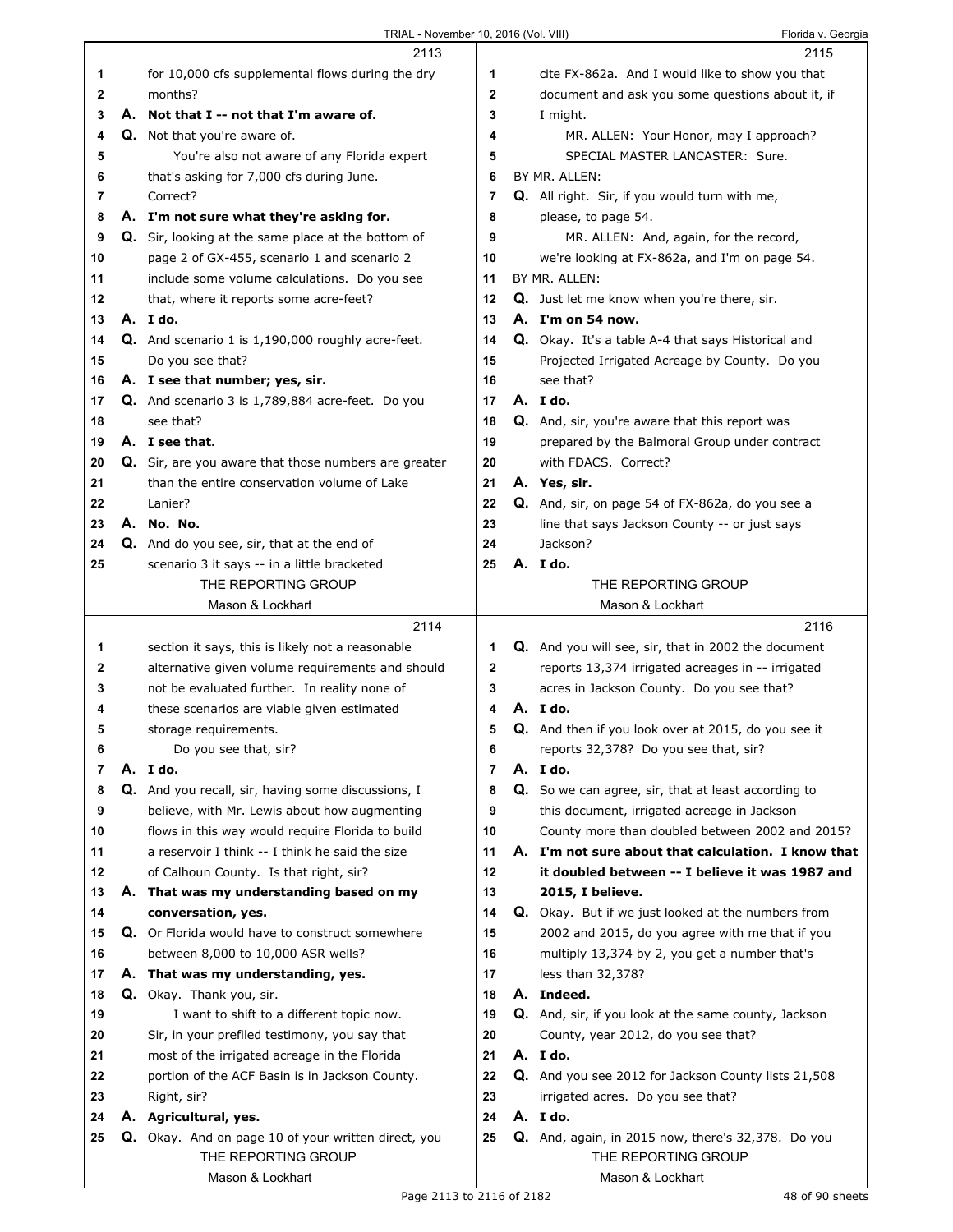|    |    | 2117                                                        |    |    | 2119                                                      |  |
|----|----|-------------------------------------------------------------|----|----|-----------------------------------------------------------|--|
| 1  |    | see that?                                                   | 1  |    | irrigation in Florida has on river flows in the           |  |
| 2  | А. | I do.                                                       | 2  |    | ACF Basin. Correct?                                       |  |
| 3  |    | Q. That's an increase of 10,000 acres between those         | 3  | А. | No. But my -- based -- when you look at the               |  |
| 4  |    | two numbers. Right, sir?                                    | 4  |    | entire permitted quantities though in the basin,          |  |
| 5  | А. | Between these two numbers, yes.                             | 5  |    | my understanding is from my staff that the actual         |  |
| 6  |    | <b>Q.</b> Between those two numbers, that's a 50 percent    | 6  |    | quantity wouldn't show up in the gages used to            |  |
| 7  |    | increase between 2012 and 2015, at least as                 | 7  |    | measure the river. So it would be pretty small.           |  |
| 8  |    | reported by this document?                                  | 8  |    | <b>Q.</b> I appreciate that, sir; but it's, nonetheless,  |  |
| 9  |    | A. That's correct on this document.                         | 9  |    | true that the District has not done an analysis           |  |
| 10 |    | <b>Q.</b> Sir, in your written direct at -- at              | 10 |    |                                                           |  |
|    |    |                                                             | 11 |    | to quantify the impact that irrigation in Florida         |  |
| 11 |    | paragraph 55, you testified that there are                  | 12 |    | has on the river flows in the ACF Basin. Fair?            |  |
| 12 |    | about 460 irrigation systems in the Florida                 |    | А. | Okay.                                                     |  |
| 13 |    | portion of the ACF. Correct?                                | 13 |    | Q. Do you agree with that?                                |  |
| 14 | А. | Still getting to 55. Just a moment, please.                 | 14 | А. | Not necessarily. I mean, the -- I said the                |  |
| 15 | Q. | Take your time.                                             | 15 |    | analysis comes from the draw-down model. You              |  |
| 16 | А. | Okay. I'm here.                                             | 16 |    | have the actual users, say, of agriculture in the         |  |
| 17 |    | <b>Q.</b> And you testified that there are about 460        | 17 |    | basin at 26 million gallons of water a day.               |  |
| 18 |    | irrigation systems in the Florida portion of the            | 18 |    | That's about 45 cubic feet per second. That's if          |  |
| 19 |    | ACF. Correct?                                               | 19 |    | you take 100 percent of that from the river. So           |  |
| 20 |    | A. Yes.                                                     | 20 |    | in my mind, that seems like an analysis of -- at          |  |
| 21 |    | <b>Q.</b> And I believe it's also true that the majority of | 21 |    | least to determine that there's not a meaningful          |  |
| 22 |    | Florida's water withdrawals in the ACF come from            | 22 |    | impact on the river.                                      |  |
| 23 |    | groundwater wells in the Floridan Aquifer.                  | 23 |    | Q. Okay. I appreciate that, sir.                          |  |
| 24 |    | Correct?                                                    | 24 |    | You recall giving a deposition in this case.              |  |
| 25 | Α. | Yes, that's correct.                                        | 25 |    | Right?                                                    |  |
|    |    | THE REPORTING GROUP                                         |    |    | THE REPORTING GROUP                                       |  |
|    |    | Mason & Lockhart                                            |    |    | Mason & Lockhart                                          |  |
|    |    |                                                             |    |    |                                                           |  |
|    |    | 2118                                                        |    |    | 2120                                                      |  |
| 1  |    | Q. And it's also true, sir, that the District has           | 1  |    | A. Of course.                                             |  |
| 2  |    | not done a comprehensive groundwater model of the           | 2  |    | MR. ALLEN: Your Honor, may I approach?                    |  |
| 3  |    | basin to determine the impact those groundwater             | 3  |    | BY MR. ALLEN:                                             |  |
| 4  |    | withdrawals have on streamflow into the                     | 4  |    | <b>Q.</b> All right, sir. If you would turn with me to    |  |
| 5  |    | Apalachicola River?                                         | 5  |    | page 75.                                                  |  |
| 6  | Α. | We don't have a comprehensive groundwater model,            | 6  |    | MR. ALLEN: And for the record, I have                     |  |
| 7  |    | but we have two different kinds of models that we           | 7  |    | handed the witness a copy of his deposition.              |  |
| 8  |    | use for agricultural uses in the basin. One of              | 8  |    | BY MR. ALLEN:                                             |  |
| 9  |    | them is a draw-down model that we use for                   | 9  |    | <b>Q.</b> Are you with me?                                |  |
| 10 |    | individual users to determine impacts on other              | 10 |    | I'm looking at page 75, sir.                              |  |
| 11 |    | users, things likes streamflows, springs, things            | 11 | А. |                                                           |  |
| 12 |    | like that. We also have AFSIRS. It's a                      | 12 |    | Yes, sir.<br>Q. All right. I'm going to read from line 3. |  |
| 13 |    | regulatory model that we use. We input data, and            | 13 |    | Question. And, you know, does the -- has the              |  |
| 14 |    |                                                             | 14 |    |                                                           |  |
|    |    | it tells us what impacts or what we use in terms            | 15 |    | State of Florida done any analysis to evaluate            |  |
| 15 |    | of agricultural purposes. And those two things              |    |    | whether irrigation in Florida has affected the            |  |
| 16 |    | together can tell us what impacts.                          | 16 |    | flows in those rivers?                                    |  |
| 17 |    | Q. And AFSIRS, as I understand it, is used in part          | 17 |    | Answer. I don't believe that that analysis                |  |
| 18 |    | to determine numerical limits on permits?                   | 18 |    | has done to -- has been done to determine to be           |  |
| 19 | А. | Correct.                                                    | 19 |    | able to quantify any of those impacts.                    |  |
| 20 | Q. | But it's, nevertheless, true that the District              | 20 |    | Sir, were you asked that question; and did                |  |
| 21 |    | has not done a comprehensive groundwater model of           | 21 |    | you give that answer during your deposition?              |  |
| 22 |    | the basin. Correct?                                         | 22 | А. | I did. I was just trying to provide a little              |  |
| 23 | А. | That's correct.                                             | 23 |    | more context for you.                                     |  |
| 24 | Q. | And to your knowledge, the District also has not            | 24 |    | Q. All right, sir. Shifting to another topic, as we       |  |
| 25 |    | done analysis to quantify the impact that                   | 25 |    | sit here today, if an individual or farmer asking         |  |
|    |    | THE REPORTING GROUP<br>Mason & Lockhart                     |    |    | THE REPORTING GROUP<br>Mason & Lockhart                   |  |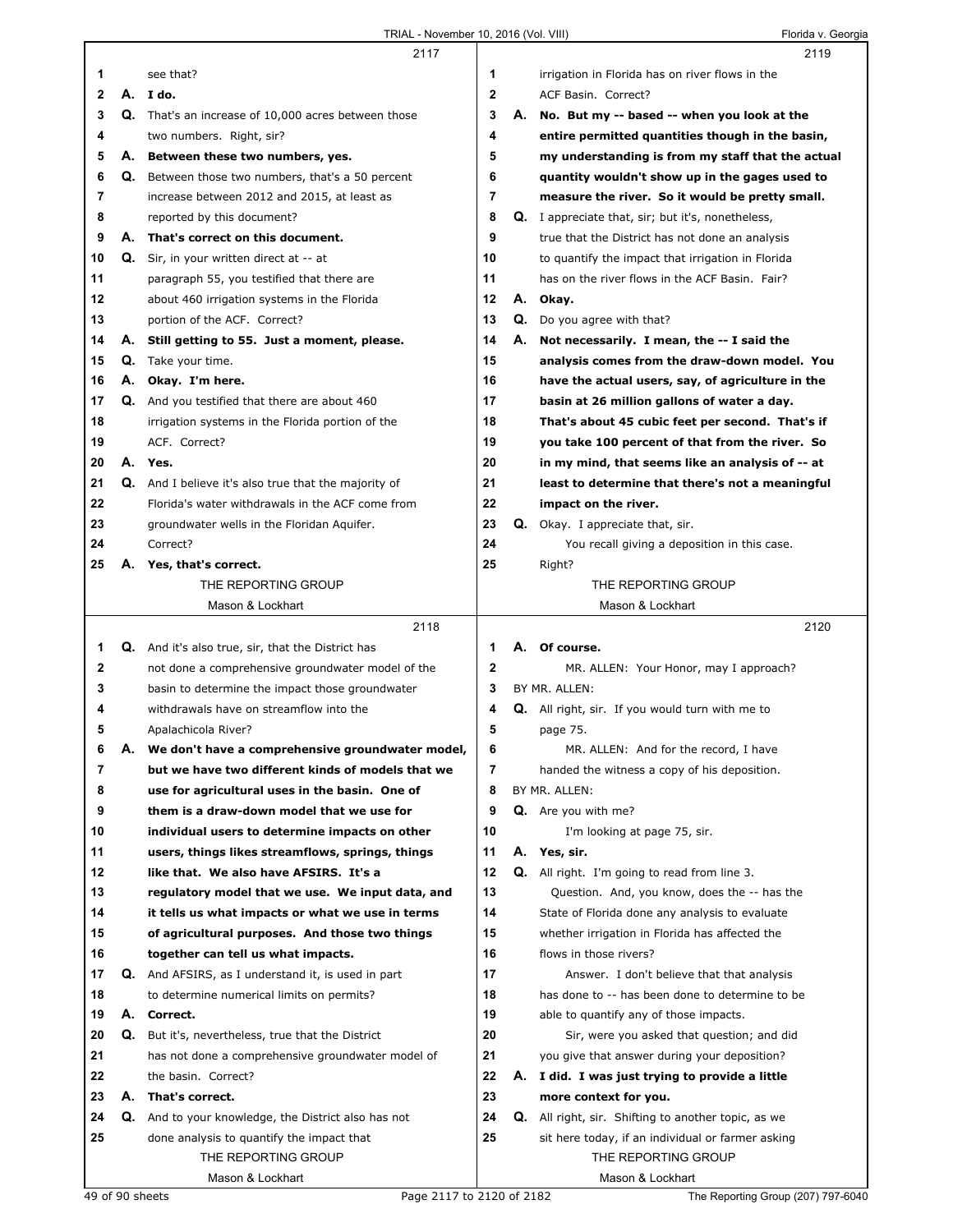|    |    | 2121                                                       |              |    | 2123                                                      |  |
|----|----|------------------------------------------------------------|--------------|----|-----------------------------------------------------------|--|
| 1  |    | for an irrigation permit otherwise meets the               | 1.           |    | impose. Correct?                                          |  |
| 2  |    | permitting requirements in the District, the               | $\mathbf{2}$ |    | A. We do impose some.                                     |  |
| 3  |    | District will issue that farmer a permit.                  | 3            |    | <b>Q.</b> And some of those restrictions are voluntary.   |  |
| 4  |    | Correct?                                                   | 4            |    | Correct?                                                  |  |
| 5  |    | A. If they meet all of the requirements to be issued       | 5            |    | A. Yes.                                                   |  |
| 6  |    | a permit, of course.                                       | 6            |    | Q. And the District has the authority to impose           |  |
| 7  |    | Q. Right. And there is not, as we sit here today, a        | 7            |    | restrictions that are mandatory as well.                  |  |
| 8  |    | moratorium on new agricultural permits in the              | 8            |    | Correct?                                                  |  |
| 9  |    | Florida portion of the ACF Basin. Correct?                 | 9            |    | A. That's correct.                                        |  |
| 10 |    | A. I think that's partially true. We don't use the         | 10           |    | <b>Q.</b> And I understand the District imposed voluntary |  |
| 11 |    | word moratorium, but we do reservations. So you            | 11           |    | reductions in 2000. Do you recall that?                   |  |
| 12 |    | can't withdraw water directly from the                     | 12           |    | A. Yes.                                                   |  |
| 13 |    | Apalachicola River or the Chipola River.                   | 13           |    | Q. Okay. And in 2007, correct?                            |  |
| 14 |    | Also, as a condition of each permit, if it                 | 14           |    | A. That's correct.                                        |  |
| 15 |    | was determined that the use is having an impact            | 15           |    | Q. But the Northwest Florida Water Management             |  |
| 16 |    | on, say, another legal existing user or some               | 16           |    | District has not implemented any mandatory water          |  |
| 17 |    | natural feature like a wetland or stream, then we          | 17           |    | use restrictions since 2000. Right?                       |  |
| 18 |    | are able to decrease their pumping if we discover          | 18           |    | A. In the ACF Basin?                                      |  |
| 19 |    | that it's having an impact.                                | 19           |    | Q. In the ACF Basin, sir.                                 |  |
| 20 |    | Q. I'm sorry. I didn't mean to interrupt you.              | 20           |    | A. That's right.                                          |  |
| 21 |    | I appreciate that all, sir; but there is no                | 21           |    | Q. So there were no mandatory water use restrictions      |  |
| 22 |    | absolute prohibition, separate and apart from the          | 22           |    | in the ACF Basin in 2007 or 2008. Right?                  |  |
| 23 |    | reservations -- we'll talk about that in a                 | 23           |    | A. That's correct.                                        |  |
| 24 |    | second. There is no absolute prohibition on                | 24           |    | <b>Q.</b> And there were no mandatory water use           |  |
| 25 |    | granting a permit for a new groundwater                    | 25           |    | restrictions in the ACF Basin of Florida in 2011          |  |
|    |    | THE REPORTING GROUP                                        |              |    | THE REPORTING GROUP                                       |  |
|    |    | Mason & Lockhart                                           |              |    | Mason & Lockhart                                          |  |
|    |    |                                                            |              |    |                                                           |  |
|    |    |                                                            |              |    |                                                           |  |
|    |    | 2122                                                       |              |    | 2124                                                      |  |
| 1  |    | agricultural permit in the water portion of the            | 1            |    | or 2012. Correct?                                         |  |
| 2  |    | ACF Basin. Correct?                                        | $\mathbf{2}$ |    | A. That's correct.                                        |  |
| 3  |    | A. That's right.                                           | 3            |    | <b>Q.</b> All right, sir. Are you familiar with a concept |  |
| 4  |    | Q. All right, sir. Are you familiar with the Water         | 4            |    | called minimal flows and levels?                          |  |
| 5  |    | Shortage Planning Rule?                                    | 5            |    | A. Iam.                                                   |  |
| 6  |    | A. Generally speaking, sure.                               | 6            |    | <b>Q.</b> And that's a term used in Florida's statute.    |  |
| 7  |    | <b>Q.</b> And the Water Shortage Planning Rule, as I       | 7            |    | Correct?                                                  |  |
| 8  |    | understand it, allows the District to impose               | 8            |    | A. That's correct.                                        |  |
| 9  |    | certain water use restrictions during times of             | 9            |    | <b>Q.</b> And it's called MFL. Right?                     |  |
| 10 |    | drought. Correct?                                          | 10           |    | A. Yes, sir.                                              |  |
| 11 | А. | Can I maybe see a -- if we're going to do -- I             | 11           |    | Q. And as I understand it, MFL's are the limit at         |  |
| 12 |    | want to make sure --                                       | 12           |    | which further withdrawals will be significantly           |  |
| 13 |    | <b>Q.</b> I'm not reading any documents, sir. I'm just     | 13           |    | harmful to the water resources or ecology of the          |  |
| 14 |    | asking you from your knowledge.                            | 14           |    | area. Correct?                                            |  |
| 15 |    | The Water Shortage Planning Rule allows the                | 15           |    | A. That's correct.                                        |  |
| 16 |    | District to impose water use restrictions during           | 16           | Q. | And Florida law actually requires water                   |  |
| 17 |    | times of drought. Right?                                   | 17           |    | management districts to develop MFL's for                 |  |
| 18 |    | A. Right. We can do that for each individual permit        | 18           |    | specific surface and groundwater bodies within            |  |
| 19 |    | as well. Sure.                                             | 19           |    | their jurisdiction. Correct?                              |  |
| 20 |    | Q. Got it. Sure. But then I'm talking about                | 20           |    | A. That's correct.                                        |  |
| 21 |    | district-wide. There can be -- there can be                | 21           |    | Q. And Florida law also requires water management         |  |
| 22 |    | water shortage rules issued for the whole                  | 22           |    | districts to develop priority lists and schedules         |  |
| 23 |    | district?                                                  | 23           |    | for the establishment of the MFL's. Correct?              |  |
| 24 | А. | Certainly.                                                 | 24           |    | A. That's correct.                                        |  |
| 25 |    | <b>Q.</b> And there are restrictions that the District can | 25           |    | <b>Q.</b> As I understand it, the priorities list is      |  |
|    |    | THE REPORTING GROUP<br>Mason & Lockhart                    |              |    | THE REPORTING GROUP<br>Mason & Lockhart                   |  |

ı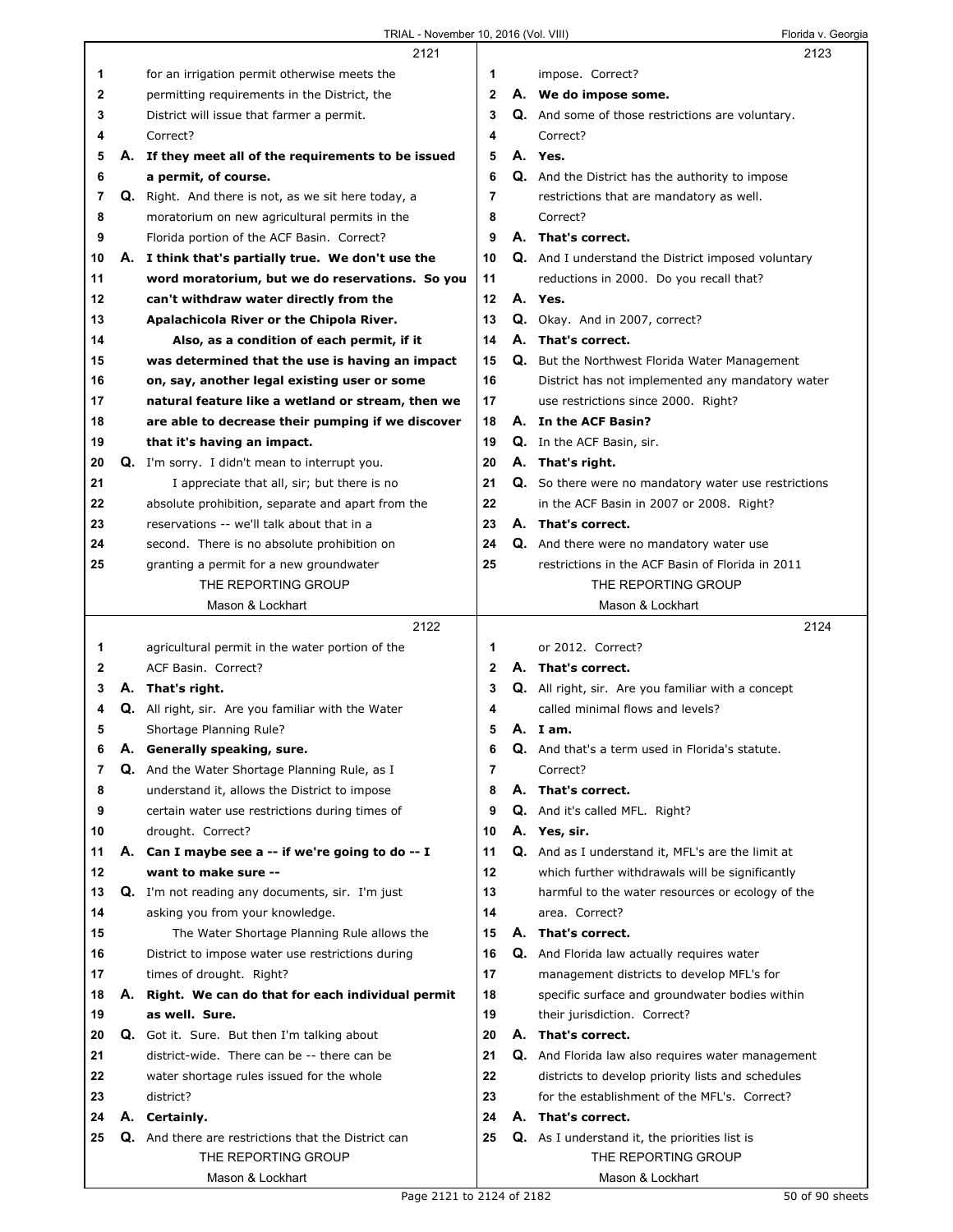|          |    | TRIAL - November 10, 2016 (Vol. VIII)                       |              | Florida v. Georgia                                       |
|----------|----|-------------------------------------------------------------|--------------|----------------------------------------------------------|
|          |    | 2125                                                        |              | 2127                                                     |
| 1        |    | supposed to be based on the importance of the               | 1            | BY MR. ALLEN:                                            |
| 2        |    | waters to the state or the region. Correct?                 | $\mathbf{2}$ | <b>Q.</b> I'm handing you two exhibits that I would like |
| 3        |    | A. As determined by the governing board, yes.               | 3            | identified for the record.                               |
| 4        |    | <b>Q.</b> As determined by the District and the Board.      | 4            | MR. ALLEN: All right. For the record,                    |
| 5        |    | Correct?                                                    | 5            | I have handed the witness copies of GX-526               |
| 6        |    | A. Sure.                                                    | 6            | and GX-529.                                              |
| 7        |    | Q. Now, Florida -- the State of Florida began               | 7            | BY MR. ALLEN:                                            |
| 8        |    | requiring MFL's in 1997. Correct?                           | 8            | Q. Sir, GX-526, at the top it says Memo. This is a       |
| 9        |    | A. Correct.                                                 | 9            |                                                          |
|          |    |                                                             | 10           | memorandum that you wrote. Correct?                      |
| 10<br>11 |    | <b>Q.</b> And since 1997 it is true, sir, that the          | 11           | A. Yes, sir.                                             |
|          |    | Northwest Florida Water Management District has             |              | Q. And then GX-529, I believe these are the              |
| 12       |    | had zero MFL's. Correct?                                    | 12           | attachments to the memo that you wrote. Is that          |
| 13       |    | A. That is correct.                                         | 13           | fair?                                                    |
| 14       |    | Q. You mentioned earlier the reservation on the             | 14           | A. It seems like that's the case.                        |
| 15       |    | Apalachicola and Chipola Rivers. Correct?                   | 15           | Q. Okay. And you wrote this, sir, as a policy            |
| 16       |    | A. Yes, sir.                                                | 16           | statement for the Water Management District.             |
| 17       |    | Q. And you also mentioned that in your written              | 17           | Correct?                                                 |
| 18       |    | direct. So I want to ask you a couple questions             | 18           | A. I think that's fair.                                  |
| 19       |    | about the reservation just so the record is very            | 19           | Q. And you distributed the memo to certain               |
| 20       |    | clear about what that is.                                   | 20           | interested parties. Correct?                             |
| 21       |    | Before -- the reservation was imposed in                    | 21           | A. A few -- a few in particular that we wanted to        |
| 22       |    | 2006. Correct?                                              | 22           | reach out directly to; but, yes, sir.                    |
| 23       |    | A. Sorry. I'm finding my way to the --                      | 23           | Q. And it included members of the press. Correct?        |
| 24       |    | Q. Okay. Take your time, sir.                               | 24           | A. That's correct.                                       |
| 25       |    | A. Thank you.                                               | 25           | Q. And the memo discusses the development and            |
|          |    | THE REPORTING GROUP                                         |              | THE REPORTING GROUP                                      |
|          |    | Mason & Lockhart                                            |              | Mason & Lockhart                                         |
|          |    | 2126                                                        |              | 2128                                                     |
| 1        |    | Q. Just let me know when you're ready.                      | 1            | implementation of MFL's at the Northwest Florida         |
| 2        |    | A. Okay. I'm there.                                         | $\mathbf{2}$ | Water Management District. Correct?                      |
| 3        |    | Q. And the reservation was imposed in 2006.                 | 3            | A. Yes, sir.                                             |
| 4        |    | Correct, sir?                                               | 4            | Q. And in your view, sir, at some point in time          |
| 5        | А. | Yes, sir.                                                   | 5            | there was a pattern of delays in issuing MFL's in        |
| 6        |    | <b>Q.</b> All right. And I just want the record before the  | 6            | the district. Correct?                                   |
| 7        |    | Supreme Court to be clear about this.                       | 7            | A. It appeared to me from looking from the outside.      |
| 8        |    | Before 2006 there was no reservation in place               | 8            | Yes, sir.                                                |
| 9        |    | for the Apalachicola or Chipola Rivers. Correct?            | 9            | Q. And in your view, sir, during some period of time     |
| 10       |    | A. That's my understanding.                                 | 10           | there was a lack of funding budgeted by the              |
| 11       |    | Q. And before 2006 there was no MFL in place for            | 11           | District for the MFL's. Correct?                         |
| 12       |    | either of those rivers. Correct?                            | 12           | A. It would -- for them to do MFL's, there would         |
| 13       |    | A. That is correct.                                         | 13           | need to be funding. We didn't see the funding in         |
| 14       |    | <b>Q.</b> And the reservation applies only to surface water | 14           | place where that would come from.                        |
| 15       |    | withdrawals. Correct?                                       | 15           | <b>Q.</b> And, sir, if you look down with me at the      |
| 16       |    | A. That's correct.                                          | 16           | paragraph that begins, the pattern of delays, do         |
| 17       |    | <b>Q.</b> It does not apply to groundwater withdrawals.     | 17           | you see that?                                            |
| 18       |    | Correct?                                                    | 18           | A. On the front part of the memo?                        |
| 19       |    | A. Right.                                                   | 19           | Q. Yes. It's the first page. It's the second             |
| 20       |    | <b>Q.</b> And the reservation only applies to withdrawals   | 20           | paragraph from the bottom. Do you see that?              |
| 21       |    | from the mainstem of the Apalachicola or Chipola            | 21           | A. Second from the bottom? Yes.                          |
| 22       |    | Rivers. Correct?                                            | 22           | Q. And the paragraph reads, the pattern of delays        |
| 23       |    | A. That's correct.                                          | 23           | continued until Governor Scott took office and           |
| 24       |    | Q. One moment, sir.                                         | 24           | selected Herschel Vinyard as the Secretary of the        |
| 25       |    | MR. ALLEN: Your Honor, may I approach?                      | 25           | DEP.                                                     |
|          |    | THE REPORTING GROUP                                         |              | THE REPORTING GROUP                                      |
|          |    | Mason & Lockhart                                            |              | Mason & Lockhart                                         |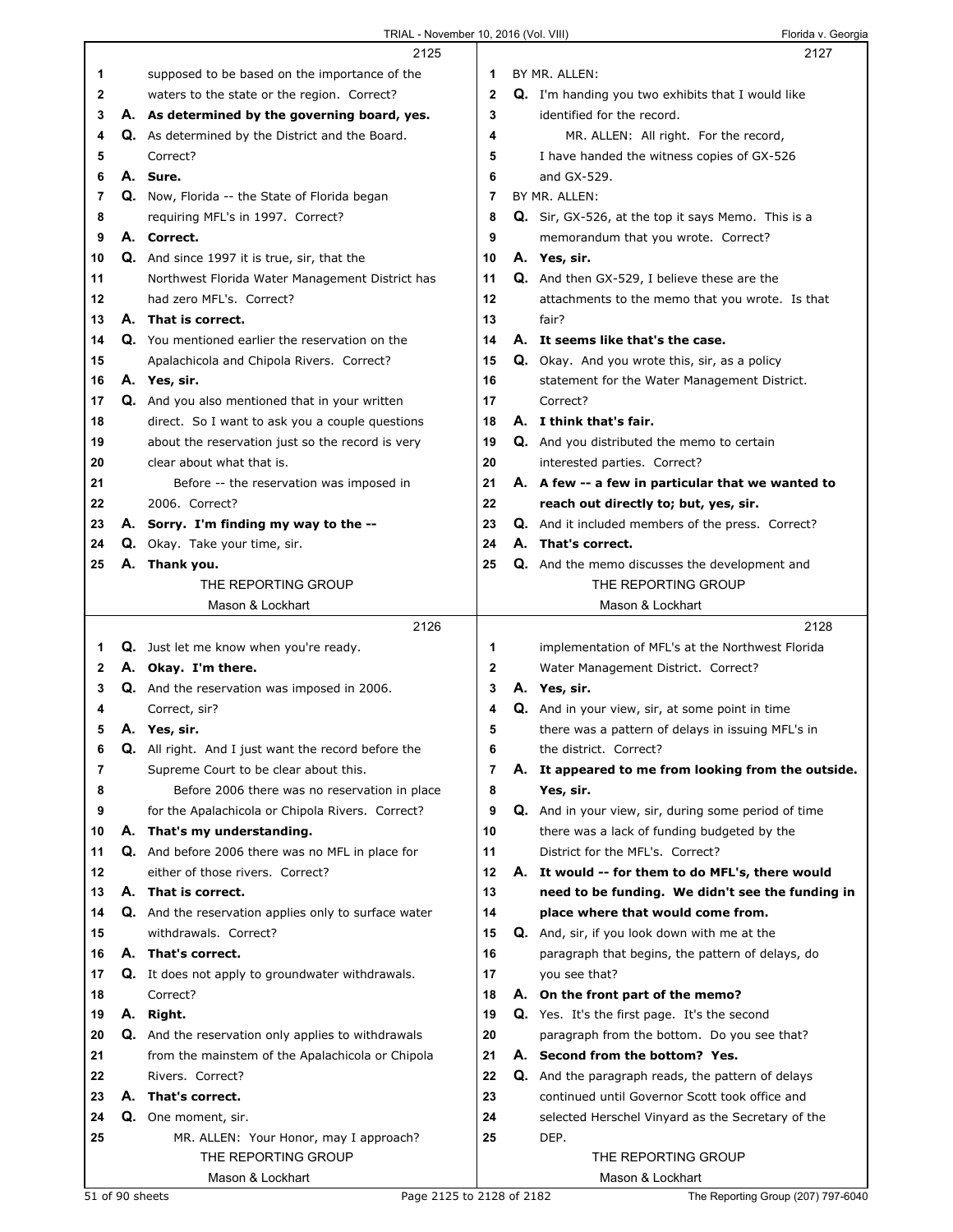|              | 2129                                                                                                 |              |    | 2131                                                                            |
|--------------|------------------------------------------------------------------------------------------------------|--------------|----|---------------------------------------------------------------------------------|
| 1            | And then it says -- there is a sentence there                                                        | 1            |    | At that point we get a little more -- I hate                                    |
| 2            | about the letter was sent to the District asking                                                     | $\mathbf{2}$ |    | to use the term nitty-gritty with the data.                                     |
| 3            | directly about the lack of MFL's in the district.                                                    | 3            |    | We'll ask for specific acreage data. We'll input                                |
| 4            | The District's response was that the law only                                                        | 4            |    | soil type information, climatic information,                                    |
| 5            | required the creation and submittal of a priority                                                    | 5            |    | harvesting, planting seasons, whether or not                                    |
| 6            | list, not the actual creation of any MFL's.                                                          | 6            |    | frost-freeze protection is appropriate for that                                 |
| 7            | Do you see that, sir?                                                                                | 7            |    | crop.                                                                           |
| 8            | A. I do.                                                                                             | 8            |    | And then we'll plug those data into what's                                      |
| 9            | Q. And then the next sentence says, it then became                                                   | 9            |    | called that AFSIRS model I mentioned a little                                   |
| 10           | blatantly obvious that the Northwest Florida                                                         | 10           |    | while ago. I apologize for not being clear on                                   |
| 11           | Water Management District had no intention of                                                        | 11           |    | the acronym there. So I will just say AFSIRS,                                   |
| 12           | following the law and implementing the MFL's.                                                        | 12           |    | what I say is the smart guys.                                                   |
| 13           | Do you see that, sir?                                                                                | 13           |    | Q. And, Mr. Cyphers, do you recall what the AFSIRS                              |
| 14           | A. I do see that.                                                                                    | 14           |    | acronym stands for?                                                             |
| 15           | Q. And at the time you made it in February 2012,                                                     | 15           |    | I think it's on page 14 of your testimony.                                      |
| 16           | that was an accurate statement. Correct, sir?                                                        | 16           | А. | Thank you. I'm sorry. You'd think being in                                      |
| 17           | A. That was my perception of it, yes, sir.                                                           | 17           |    | government, I would be better with acronyms.                                    |
| 18           | Q. Okay. Thank you, Mr. Cyphers. I have no further                                                   | 18           |    | Q. Paragraph 37.                                                                |
| 19           | questions for you at this time.                                                                      | 19           |    | A. Sure. It's the Agricultural Field Scale                                      |
| 20           | REDIRECT EXAMINATION                                                                                 | 20           |    | <b>Irrigation Requirement Simulation model. That's</b>                          |
| 21           | BY MR. LEOPOLD:                                                                                      | 21           |    | a mouthful.                                                                     |
| 22           | Q. Good afternoon, Mr. Cyphers.                                                                      | 22           |    | <b>Q.</b> And if the District decides to grant an                               |
| 23           | A. Good afternoon.                                                                                   | 23           |    | agricultural water use permit, what -- what are                                 |
| 24           | Q. You were asked about Florida's agricultural water                                                 | 24           |    | the requirements of those permits?                                              |
| 25           | use permit. Do you recall that?                                                                      | 25           |    | A. So in this instance, getting to kind of the end                              |
|              | THE REPORTING GROUP                                                                                  |              |    | THE REPORTING GROUP                                                             |
|              | Mason & Lockhart                                                                                     |              |    | Mason & Lockhart                                                                |
|              |                                                                                                      |              |    |                                                                                 |
|              |                                                                                                      |              |    |                                                                                 |
|              | 2130                                                                                                 |              |    | 2132                                                                            |
| 1            | A. I do recall that.                                                                                 | 1            |    | of that AFSIRS process -- I guess that kind of                                  |
| $\mathbf{2}$ | Q. Can you describe for the Court generally how                                                      | $\mathbf{2}$ |    | logs in there what maybe you're getting at -- it                                |
| 3<br>4       | water use permitting is done within the Northwest                                                    | 3<br>4       |    | produces a water quantity that's reasonable to                                  |
| 5            | Florida Water Management District?                                                                   | 5            |    | meet maximum yield for a grower in 8 out of 10                                  |
|              | A. Sure. It's a little different than public supply                                                  |              |    | years. And then two dry years, it would not be                                  |
| 6<br>7       | is done in northwest Florida in general. First,                                                      | 6<br>7       |    | enough to meet the maximum yield for that crop in<br>that soil for that time.   |
|              | you would have a farmer that would come into the<br>district, contact us seeking information about a | 8            |    |                                                                                 |
| 8<br>9       | permit, looking for a permit application. We                                                         | 9            |    | <b>Q.</b> So why doesn't the District give farmers 100<br>percent in dry years? |
| 10           | would either try to do a preapplication on their                                                     | 10           | А. | Essentially we're trying to preserve the                                        |
| 11           | property or at the district. That's to give an                                                       | 11           |    | resource. And we understand that as things get a                                |
| 12           | idea of what they're looking for, how much water                                                     | 12           |    | little drier, we want to make sure that we're                                   |
| 13           | they're looking to use, the conditions nearby.                                                       | 13           |    | racheting back on the use of the resource to make                               |
| 14           | It gives us a decent idea to do a rough analysis                                                     | 14           |    | sure that we're not unintentionally impacting                                   |
| 15           | on whether or not it's an appropriate use of                                                         | 15           |    | other legal existing users or natural systems.                                  |
| 16           | water in that place and the kind of work they                                                        | 16           |    | <b>Q.</b> Do you know what the standard is, sir, to grant                       |
| 17           | will have to do to show us that the use is                                                           | 17           |    | one of these permits?                                                           |
| 18           | appropriate in that area.                                                                            | 18           |    | A. Yes. It's in -- statutes refer to the                                        |
| 19           | At that point sometimes an applicant will                                                            | 19           |    | three-pronged test. It's -- it means a use has                                  |
| 20           | decide not to pursue the permit. In some cases                                                       | 20           |    | to be reasonable, beneficial, in the public                                     |
| 21           | they move forward. Sometimes that requires their                                                     | 21           |    | interest, and it can't impact another legal                                     |
| 22           | own modeling. Aquifer performance tests are                                                          | 22           |    | existing user.                                                                  |
| 23           | sometimes required. Those can be quite                                                               | 23           |    | Q. And can you give your understanding, if you can,                             |
| 24           | expensive, so that's kind of the limiting factor                                                     | 24           |    | for the Court what's included in the reasonable                                 |
| 25           | for some applicants.                                                                                 | 25           |    | beneficial standard?                                                            |
|              | THE REPORTING GROUP                                                                                  |              |    | THE REPORTING GROUP                                                             |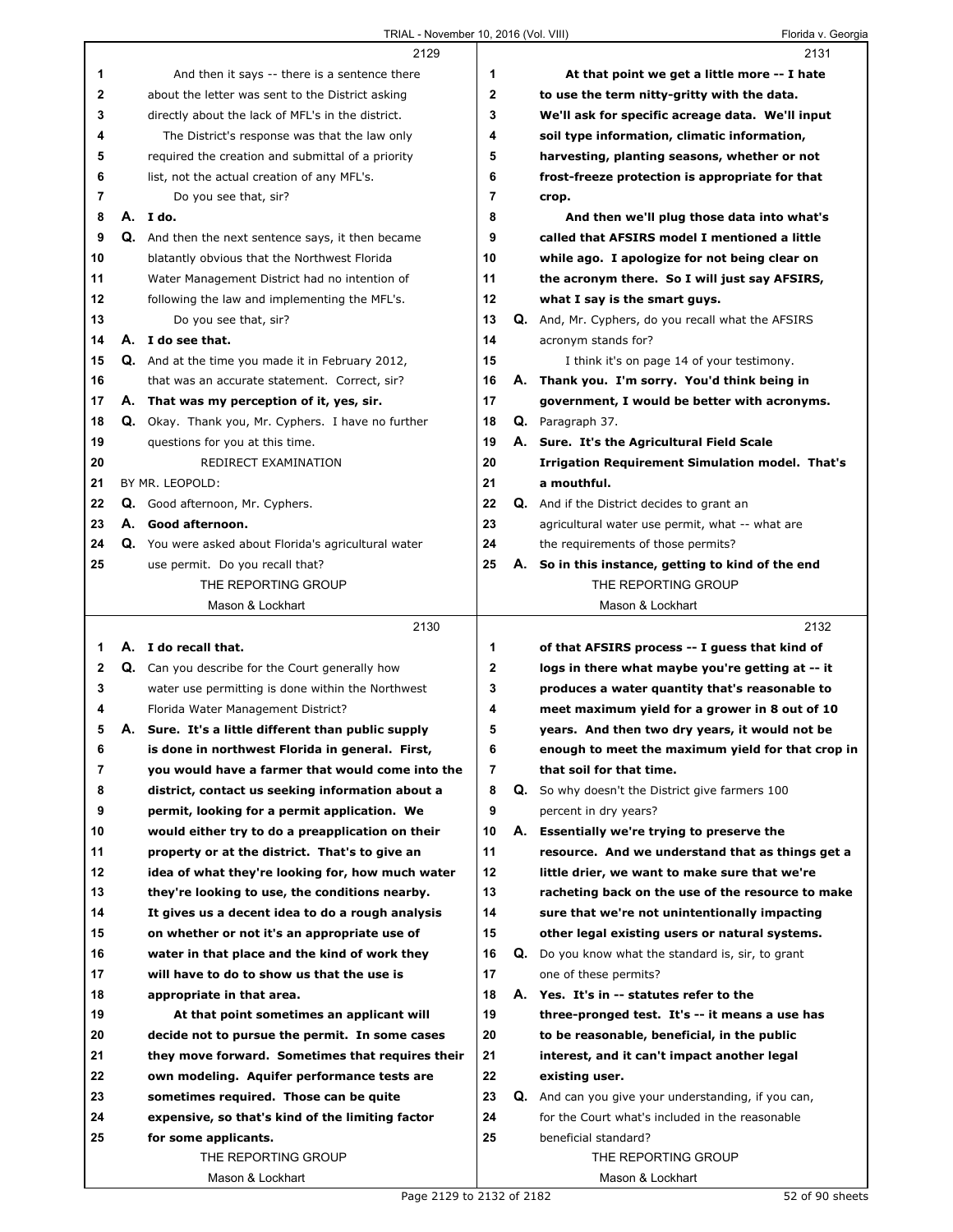|              |    | 2133                                                       |              |    | 2135                                                        |
|--------------|----|------------------------------------------------------------|--------------|----|-------------------------------------------------------------|
| 1            |    | A. Sure. And, sir, I'm going to try to find my way         | 1            |    | know, just speaking with my staff, folks that are           |
| $\mathbf 2$  |    | $to -$                                                     | $\mathbf{2}$ |    | hydrologists, scientists, are saying that the               |
| 3            |    | <b>Q.</b> If you want to reference page 30 of your written | 3            |    | use, even if you took 100 percent of it, you                |
| 4            |    | direct.                                                    | 4            |    | know, wouldn't show up in the gage records for              |
| 5            |    | A. Okay. It isn't on page 30. Do you mean                  | 5            |    | the river.                                                  |
| 6            |    | paragraph 30?                                              | 6            |    | <b>Q.</b> And referring back to the AFSIRS model, which you |
| 7            |    | Q. Excuse me, paragraph 30 and 31.                         | 7            |    | have discussed, for granting agricultural                   |
| 8            |    | A. All right. So I want to make sure I've got it.          | 8            |    | permits, do you recall when Florida first started           |
| 9            |    | And there are a lot that are actually in -- and I          | 9            |    | using that model to grant permits?                          |
| 10           |    | think we have the applicant's handbook here; and           | 10           |    | A. I believe it was 1991.                                   |
| 11           |    | it lists all the various things we have to do.             | 11           |    | <b>Q.</b> And do you recall whether it was used in any      |
| 12           |    | One is to make sure that the actual purpose for            | 12           |    | other context?                                              |
| 13           |    | which the water is to be used is considered                | 13           |    | A. I know that we developed it -- when I say we, the        |
| 14           |    | appropriate under the circumstance. And in the             | 14           |    | University of Florida, I believe, was the actual            |
| 15           |    | case of agriculture, that would mean an                    | 15           |    | place of its -- of its genesis. But we started              |
| 16           |    | appropriate amount of water for an appropriate             | 16           |    | using it in 1991. I believe it was the basis in             |
| 17           |    | crop for the soil type and climatic conditions of          | 17           |    | the comprehensive study between Georgia, Alabama,           |
| 18           |    | the district.                                              | 18           |    | and Florida in the '90's to use potentially in              |
| 19           |    | Q. Does it have anything -- does the standard have         | 19           |    | common.                                                     |
| 20           |    | anything to do with environmental values?                  | 20           |    | Q. And I would like to reference Joint Exhibit 6,           |
| 21           | А. | Certainly. And that also stretches into not                | 21           |    | which is the ACF comprehensive study.                       |
| 22           |    | impacting legal existing users. A legal existing           | 22           |    | MR. LEOPOLD: May I approach, your                           |
| 23           |    | user is not just considered a person, but it's             | 23           |    | Honor?                                                      |
| 24           |    | also considered natural features as well.                  | 24           |    | BY MR. LEOPOLD:                                             |
| 25           |    | So if your withdrawal perspective or                       | 25           |    | <b>Q.</b> Now, Mr. Cyphers, is this the study that you were |
|              |    | THE REPORTING GROUP                                        |              |    | THE REPORTING GROUP                                         |
|              |    | Mason & Lockhart<br>2134                                   |              |    | Mason & Lockhart<br>2136                                    |
| 1            |    | post-permitting has an impact on, say, another             | 1            |    | referring to just now?                                      |
| $\mathbf{2}$ |    | well nearby or a wetland or stream or something            | $\mathbf{2}$ |    | A. Yes, sir.                                                |
| 3            |    | like that, we would have to constrict your                 | 3            |    | Q. And this was cited in your testimony, sir?               |
| 4            |    | ability to use your permit that you wanted for             | 4            |    | A. Yes, sir. I believe it was.                              |
| 5            |    | that area.                                                 | 5            |    | Q. And if you would, look at page 117 of the                |
| 6            |    | That's how we -- that's how we permit,                     | 6            |    | document, please.                                           |
| 7            |    | hopefully to avoid that in the first place. But            | 7            | А. | 117?                                                        |
| 8            |    | we make conditions on the permit that in case              | 8            |    | Q. That's right.                                            |
| 9            |    | there's an impact in any way, that we're able to           | 9            | А. | Is it one of these red tags that you have here?             |
| 10           |    | ratchet back that use.                                     | 10           |    | Okay.                                                       |
| 11           |    | Q. And counsel for Georgia asked you about Florida's       | 11           |    | Q. And do you recall, sir, the purpose for which            |
| 12           |    | water use in the basin. Do you recall that?                | 12           |    | AFSIRS was referenced in this document?                     |
| 13           | А. | Can you repeat the question?                               | 13           |    | A. It seems like it's trying -- it's pointing to            |
| 14           |    | Q. Counsel asked you about Florida's total water use       | 14           |    | appropriate irrigation levels produced by it for            |
| 15           |    | in the basin?                                              | 15           |    | the Lower Apalachicola area, southern Georgia,              |
| 16           |    | A. Yes.                                                    | 16           |    | northern Florida, southern Alabama.                         |
| 17           |    | Q. And he asked you about how you know, if you do,         | 17           |    | Q. Would you explain for the Court, please, what the        |
| 18           |    | whether it's impacting the Apalachicola River?             | 18           |    | comprehensive study is to your knowledge?                   |
| 19           | А. | Yes. I remember.                                           | 19           | А. | Generally speaking, my understanding is this is a           |
| 20           | Q. | Do you know, sir, whether Florida's water use has          | 20           |    | compilation of work between the three states in             |
| 21           |    | any impact on the Apalachicola?                            | 21           |    | looking at various agricultural argument issues.            |
| 22           | А. | I'll reiterate it, as I did for Mr. Allen, is the          | 22           |    | Q. Thank you, Mr. Cyphers.                                  |
| 23           |    | amount is so small and it's so spread out over             | 23           |    | Does the District monitor water use within                  |
| 24           |    | the course of -- of the area of the basin that             | 24           |    | the Florida portion of the ACF Basin?                       |
| 25           |    | when you look at the total amount of water -- you          | 25           | А. | It monitors use throughout the entire district              |
|              |    | THE REPORTING GROUP                                        |              |    | THE REPORTING GROUP                                         |
|              |    | Mason & Lockhart                                           |              |    | Mason & Lockhart                                            |
|              |    | 53 of 90 sheets<br>Page 2133 to 2136 of 2182               |              |    | The Reporting Group (207) 797-6040                          |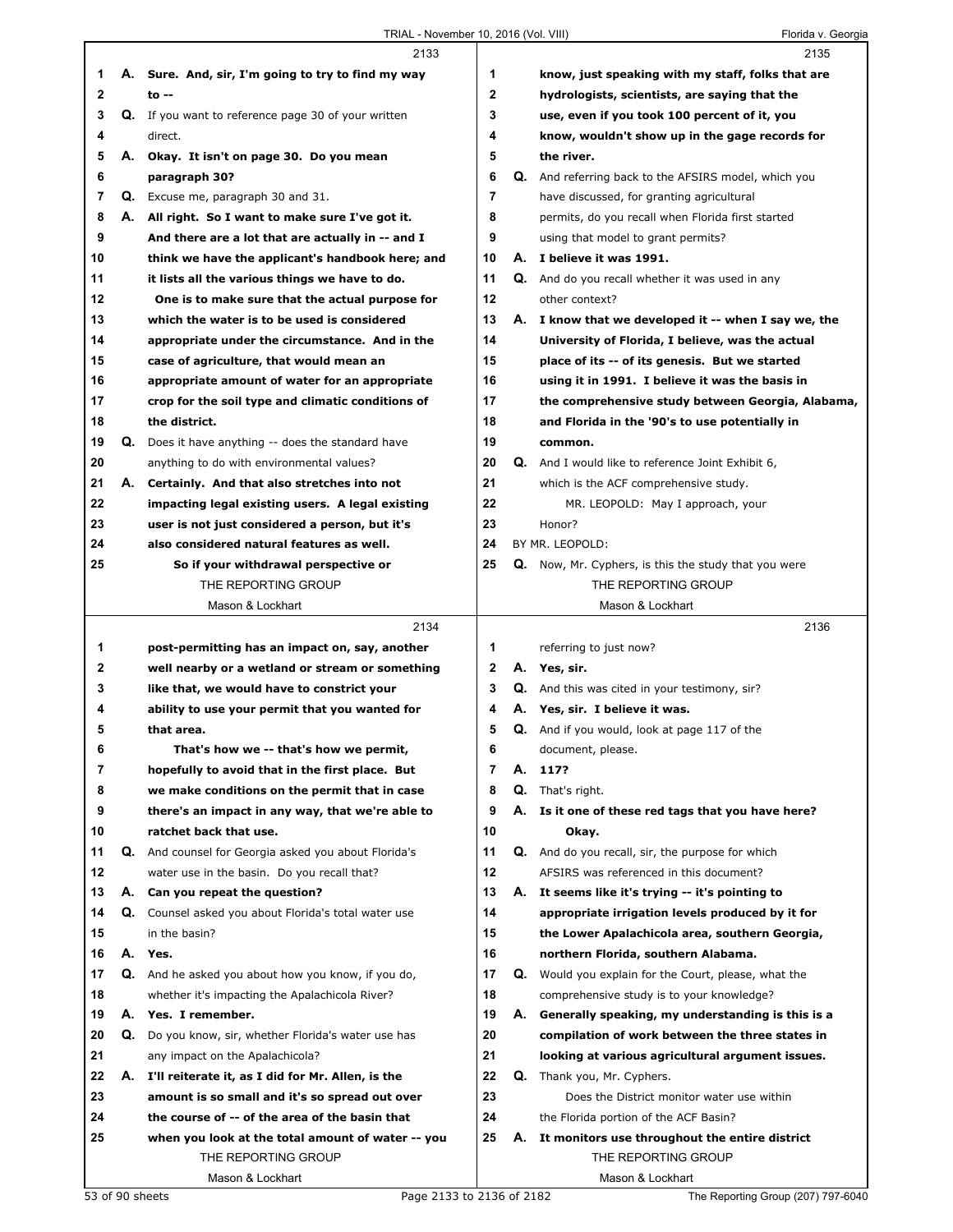|              |    | 2137                                                |                | 2139                                                |
|--------------|----|-----------------------------------------------------|----------------|-----------------------------------------------------|
| 1            |    | but, yes, the basin as well.                        | 1              | analyze their farms, and then suggest potential     |
| $\mathbf{2}$ |    | Q. And how does it do that?                         | $\mathbf{2}$   | improvements to those farms. We manage to save      |
| 3            |    | A. Well, I have an entire -- I guess, first, it's   | 3              | about a quarter of all Ag use from the work that    |
| 4            |    | required in their individual permits -- the         | 4              | those Mobile Irrigation Labs have done.             |
| 5            |    | conditions of permits. We also have an entire       | 5              | And in conjunction with that, we make that a        |
| 6            |    | bureau at the District whose job it is to audit     | 6              | requirement for those that also want to take        |
| 7            |    | pumpage reports, inspect wells going in,            | $\overline{7}$ | advantage of agricultural best-management           |
| 8            |    | operations throughout the basin.                    | 8              | practice, cost-share projects with us. That's       |
| 9            |    | The area where agriculture takes place is           | 9              | where we pay part of the dollars to, say, do a      |
| 10           |    | actually relatively small. So it's easy for us      | 10             | center-pivot irrigation system retrofit. We         |
| 11           |    | to physically cover those areas. But we all have    | 11             | would remove, let's say, end-guns, do drop-nozzle   |
| 12           |    | office staff that audit those reports that look     | 12             | irrigation, those sorts of things.                  |
| 13           |    | for anomalies and potential overuse.                | 13             | We also are doing an investigation of the           |
| 14           |    | Q. And if your staff finds an anomaly in the audit, | 14             | Claiborne Aquifer in the basin to see if we can     |
| 15           |    | what happens then?                                  | 15             | go to someplace other than the Floridan Aquifer     |
| 16           |    | A. Usually the first -- the first thing they would  | 16             | for agricultural use.                               |
| 17           |    | do is contact -- whether it was a public supply     | 17             | We're also moving from the study phase of the       |
| 18           |    | utility or an agricultural user, they would         | 18             | sod-based crop rotation. And that's where you       |
| 19           |    | contact them to find out if there was some sort     | 19             | plant two seasons of grass; and then behind it      |
| 20           |    | of measuring mistake, arithmetic error, something   | 20             | you would plant, say, peanuts or cotton or          |
| 21           |    | like that. Maybe something is broken. Maybe         | 21             | something like that. And that, we're just now       |
| 22           |    | there's been a large accident. That's usually       | 22             | moving to contract with four growers in the basin   |
| 23           |    | the first step.                                     | 23             | to get them to do that. They will save 50           |
| 24           |    | If it's found that it's not anomalous, it's         | 24             | percent, sometimes 60 percent in water use as       |
| 25           |    | an actual over-pumping of water, then we work       | 25             | well as nutrient use with those types of            |
|              |    | THE REPORTING GROUP                                 |                | THE REPORTING GROUP                                 |
|              |    | Mason & Lockhart                                    |                | Mason & Lockhart                                    |
|              |    |                                                     |                |                                                     |
|              |    | 2138                                                |                | 2140                                                |
| 1            |    | with the permittee to reduce that use or get that   | 1              | projects.                                           |
| 2            |    | use within their permitted allowable cap.           | $\mathbf{2}$   | Q. And, Mr. Cyphers, you mentioned center-pivots.   |
| 3            |    | Sometimes it's -- it's very easy to do so.          | 3              | How many center-pivot irrigation systems are in     |
| 4            |    | We have really good growers. We have good           | 4              | Florida's portion of the ACF Basin?                 |
| 5            |    | utilities. But sometimes we have to take            | 5              | A. I believe the number is 440.                     |
| 6            |    | compliance, regulatory action where we send         | 6              | Q. And do you know how many of those have gone      |
| 7            |    | notices of violation. Sometimes we have to fine     | 7              | through the program you have discussed?             |
| 8            |    | farmers and utilities.                              | 8              | A. The number that's gone through the Mobile        |
| 9            |    | Q. And has the District fined any individual water  | 9              | Irrigation Lab program twice -- that's where they   |
| 10           |    | users in the ACF Basin?                             | 10             | go out. The scientists evaluate their operation,    |
| 11           | А. | Certainly. It's not often; but I think in terms     | 11             | provide a report, offer suggestions, and go back    |
| 12           |    | of fines, it's only -- maybe a few dozen times,     | 12             | out to follow up with them once they take some --   |
| 13           |    | 24, 25 times.                                       | 13             | some of the suggestions. That's about 60 percent    |
| 14           | Q. | Okay. Now, moving on, sir, beyond the permitting    | 14             | of the -- of those systems in the basin.            |
| 15           |    | process, is there anything else that the Water      | 15             | Q. And, Mr. Cyphers, do you have any knowledge of   |
| 16           |    | Management District does for water use              | 16             | how many center-pivot systems exist in Georgia?     |
| 17           |    | conservation and agriculture?                       | 17             | A. I know our staff counted all of our systems in   |
| 18           | А. | Of course. We start with the Mobile Irrigation      | 18             | Florida, Georgia, and Alabama once. I think it's    |
| 19           |    | Lab program, which we do with the Department of     | 19             | over 9,000.                                         |
| 20           |    | Agriculture and Consumer Services. Its job is to    | 20             | Q. And if you would, I would like to refer you back |
| 21           |    | work with growers.                                  | 21             | to paragraph 55 of your testimony.                  |
| 22           |    | Specifically in this basin -- they have them        | 22             | MR. LEOPOLD: Mr. Walton, if we could pull up        |
| 23           |    | throughout the state, but ours is -- works in the   | 23             | that page on the screen, please, paragraph 55.      |
| 24           |    | basin almost exclusively in Jackson County.         | 24             | Actually, and scroll down to the next page,         |
| 25           |    | Their job is to work with the growers, help them    | 25             | if you would, Mr. Walton.                           |
|              |    | THE REPORTING GROUP<br>Mason & Lockhart             |                | THE REPORTING GROUP<br>Mason & Lockhart             |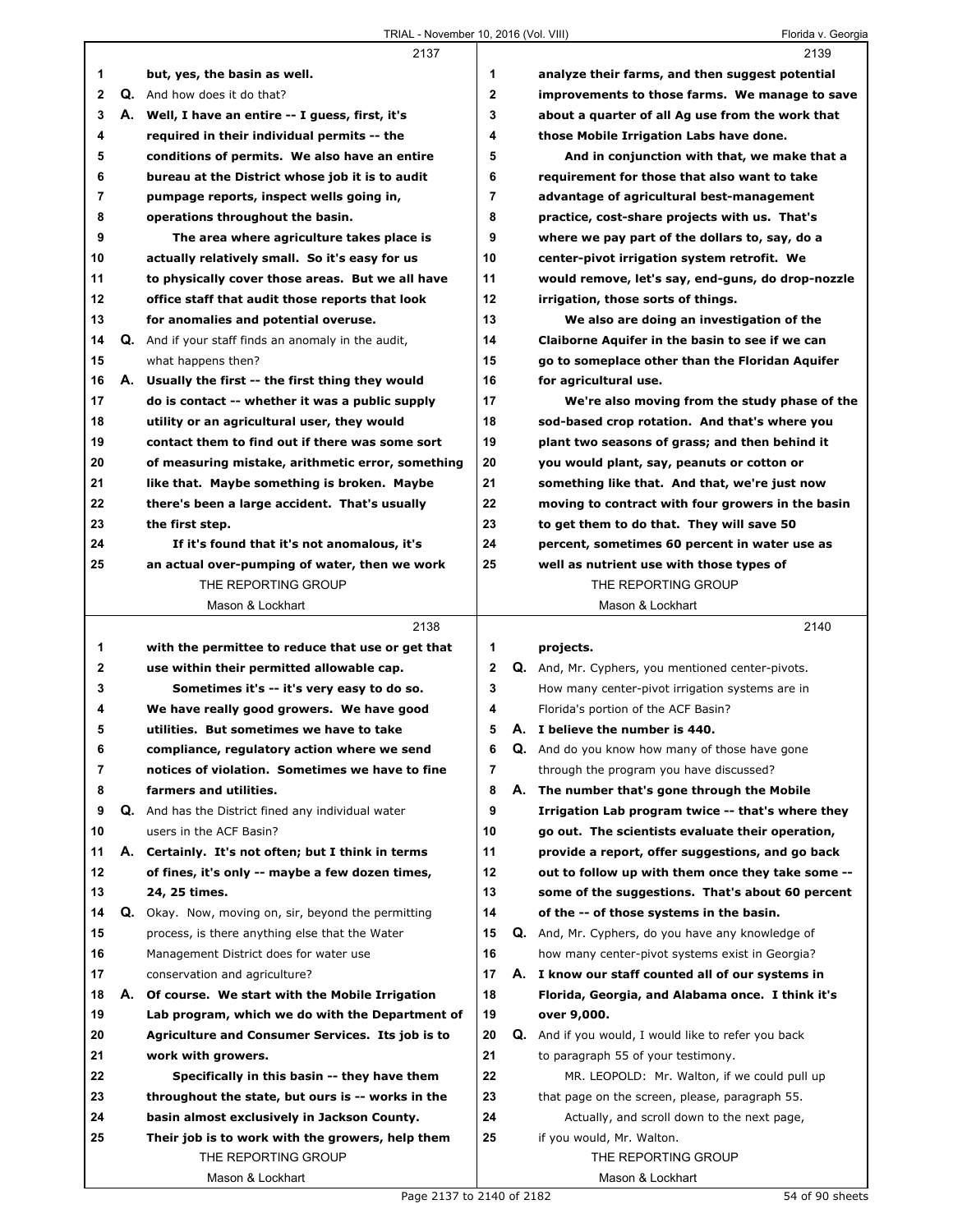|              |    | 2141                                                        |                |    | 2143                                                       |
|--------------|----|-------------------------------------------------------------|----------------|----|------------------------------------------------------------|
| 1            |    | BY MR. LEOPOLD:                                             | 1              |    | your testimony the geography of the basin?                 |
| $\mathbf{2}$ |    | <b>Q.</b> And, Mr. Cyphers, how is it that you know or have | $\overline{2}$ | А. | Sure. I mean, you move from more of a -- more              |
| 3            |    | an idea of how many center-pivot irrigation                 | 3              |    | relief, higher areas, as you -- as you start in            |
| 4            |    | systems may be in Georgia?                                  | 4              |    | the top part of the basin. As you move down, as            |
| 5            |    | A. Well, the figure here that was produced for now          | 5              |    | others have more aptly described, Lee Edmiston             |
| 6            |    | Secretary Steverson, but then he was the                    | 6              |    | being one of them, the areas get lower and the             |
| 7            |    | executive director of the District, when he was             | 7              |    | habitat becomes a little bit more lower, more              |
| 8            |    | giving U.S. Senate committee testimony, my staff            | 8              |    | marine, more estuarine.                                    |
| 9            |    | at that time and also since, because they update            | 9              |    | <b>Q.</b> And what about the landings of the basin?        |
| 10           |    | these things, took aerial satellite imagery and             | 10             |    | A. Well, again, you can see there's the agriculture        |
| 11           |    | hand-identified every single center-pivot                   | 11             |    | area in that part of Jackson County. I would               |
| 12           |    | irrigation.                                                 | 12             |    | also note that of the entire basin, about a third          |
| 13           |    | In Florida we were able to identify those by                | 13             |    | of it -- 609,000 acres I believe is my                     |
| 14           |    | mapping them with FSAID, F S A I D, work as well            | 14             |    | testimony -- is in conservation ownership.                 |
| 15           |    | as our own staff who know where the wells are and           | 15             |    | That's between state, federal, and private groups          |
| 16           |    | permits are for the basin.                                  | 16             |    | like the Nature Conservancy that own that                  |
| 17           |    | Q. And can you -- is that -- can you describe what          | 17             |    | property. So that's unavailable for use, whether           |
| 18           |    | this figure is that we're looking at in your                | 18             |    | it be urban, although I hesitate to chuckle when           |
| 19           |    | testimony?                                                  | 19             |    | I say urban in Apalachicola Basin, or                      |
| 20           |    | A. Sure. You can see the confluence of the                  | 20             |    | agriculture.                                               |
| 21           |    | <b>Chattahoochee and Flint Rivers forming the border</b>    | 21             |    | <b>Q.</b> Okay. And, Mr. Cyphers, do you recall a question |
| 22           |    | between Alabama, Florida, and Georgia. The lower            | 22             |    | that counsel asked you about MFL's and                     |
| 23           |    | part of the -- of the state line, you see the red           | 23             |    | reservations?                                              |
| 24           |    | dots above and below. Essentially, the red dots             | 24             |    | A. Ido.                                                    |
| 25           |    | represent a center-pivot irrigation unit.                   | 25             |    | <b>Q.</b> Can you explain your understanding of the        |
|              |    | THE REPORTING GROUP                                         |                |    | THE REPORTING GROUP                                        |
|              |    |                                                             |                |    |                                                            |
|              |    | Mason & Lockhart                                            |                |    | Mason & Lockhart                                           |
|              |    | 2142                                                        |                |    | 2144                                                       |
| 1            |    | Q. Thank you, Mr. Cyphers.                                  | 1              |    | difference between an MFL and a reservation?               |
| 2            |    | And can you -- can you describe for the                     | 2              |    | A. Sure. In this case -- I quess that's probably           |
| 3            |    | Court, if you can, a little bit about the ACF               | 3              |    | part of the misconception in terms of MFL's                |
| 4            |    | Basin, given your familiarity with it.                      | 4              |    | versus reservations in the basin. In the basin             |
| 5            | А. | In -- in Florida -- I'm obviously a Florida guy;            | 5              |    | they created the reservation because that was the          |
| 6            |    | so I know -- I know my territory. These are                 | 6              |    | only real avenue for protection of the water               |
| 7            |    | small rural communities. Jackson County is the              | 7              |    | resource available to the District. The MFL                |
| 8            |    | one you see right on the border of Alabama as               | 8              |    | process -- and I have been pretty clear about the          |
| 9            |    | well as the Georgia border. That's where you can            | 9              |    | District's policy since I've been there, that              |
| 10           |    | see almost all the agriculture takes place in the           | 10             |    | it's important to, if lawful, to do.                       |
| 11           |    | basin.                                                      | 11             |    | But in this case, we wouldn't be able to do                |
| 12           |    | As you move down in the basin, mostly you                   | 12             |    | that -- I would never even try to do an MFL on             |
| 13           |    | have small rural communities. They're not farm              | 13             |    | the Apalachicola River because an MFL is a                 |
| 14           |    | communities; they're mostly, you know, foresters            | 14             |    | regulatory and planning construct. So the whole            |
| 15           |    | and rural folks like that. And where you end up             | 15             |    | point is to determine what the level at which you          |
| 16           |    | is down in that Apalachicola and Carrabelle area            | 16             |    | withdraw more causes significant harm. But I               |
| 17           |    | at the bay.                                                 | 17             |    | can't do that on the Apalachicola River because            |
| 18           |    | Q. And how much water use is there in Florida's             | 18             |    | all of the impact, all of the consumption and              |
| 19           |    | portion?                                                    | 19             |    | harm is taking place in Georgia and impacting              |
| 20           |    | A. I -- I think the total use permit -- actual use          | 20             |    | Florida. And I can only do it where I have some            |
| 21           |    | is somewhere around 42 million gallons of water a           | 21             |    | sort of regulatory authority; and obviously, I             |
| 22           |    | day. I think they're permitted to 69 million                | 22             |    | have no regulatory authority in Georgia.                   |
| 23           |    | gallons of water a day, but we haven't reached              | 23             | Q. | So then why did the District enter reservations            |
| 24           |    | those numbers.                                              | 24             |    | on the river?                                              |
| 25           |    | Q. And can you describe, if you would, as you did in        | 25             |    | A. That was -- that was the best we could do under         |
|              |    | THE REPORTING GROUP<br>Mason & Lockhart                     |                |    | THE REPORTING GROUP<br>Mason & Lockhart                    |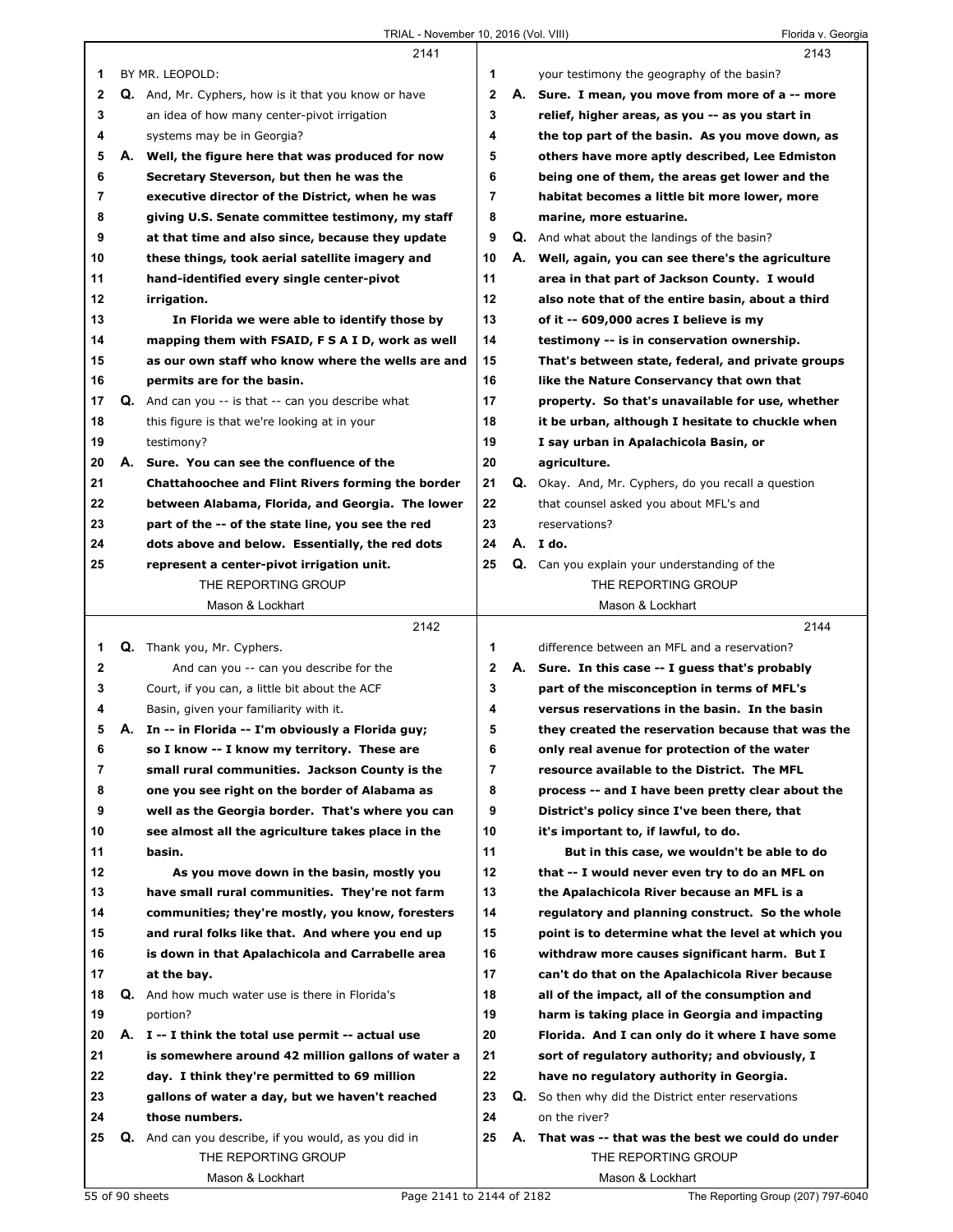|    | 2145                                              |                | 2147                                           |
|----|---------------------------------------------------|----------------|------------------------------------------------|
| 1  | the circumstance in terms of preserving that      | 1              | MR. ALLEN: GX-529 has a number of              |
| 2  | water.                                            | $\mathbf{2}$   | attachments. The last page, Page 529, your     |
| 3  | Now, it's not the only thing. Obviously, you      | 3              | Honor, the memo is reproduced. So that might   |
| 4  | saw the conservation programs that we have        | 4              | help a little bit in terms of -- it's also at  |
| 5  | invested in for the last decade, you know, in     | 5              | the end of GX-529.                             |
| 6  | terms of the best-management practice,            | 6              | SPECIAL MASTER LANCASTER: Thank you.           |
| 7  | cost-share, and the studies and investigation and | $\overline{7}$ | MR. ALLEN: You're welcome.                     |
| 8  | the Mobile Irrigation Labs. But in terms of       | 8              | SPECIAL MASTER LANCASTER: Anything             |
| 9  | producing any actual water in the river, we       | 9              | further?                                       |
| 10 | can't -- that's the best we can do.               | 10             | MR. LEOPOLD: Nothing from Florida, your        |
| 11 | Q. Okay. Thank you, Mr. Cyphers.                  | 11             | Honor.                                         |
| 12 | MR. LEOPOLD: No further questions.                | 12             | SPECIAL MASTER LANCASTER: You may be           |
| 13 | Your Honor, I failed to introduce my              | 13             | excused.                                       |
| 14 | colleague Ben Stearns. He's been helping me       | 14             | THE WITNESS: Thank you, sir.                   |
| 15 | with this exam.                                   | 15             | MR. PERRY: Good afternoon, your Honor.         |
| 16 | SPECIAL MASTER LANCASTER: Welcome.                | 16             | SPECIAL MASTER LANCASTER: Mr. Perry?           |
| 17 | MR. ALLEN: No further questions, your             | 17             | MR. PERRY: Our expectation today was           |
| 18 | Honor.                                            | 18             | that Dr. Hornberger might take all day, and    |
| 19 | SPECIAL MASTER LANCASTER: Mr. Cyphers,            | 19             | happily it didn't take all day. And we had     |
| 20 | the counsel for Georgia handed you two            | 20             | Mr. Cyphers ready in case of that eventuality. |
| 21 | documents, GX-526 and GX-529. And did I           | 21             | He's now testified. We have witnesses -- I     |
| 22 | understand your testimony to be that 526 is       | 22             | think one is Georgia's witnesses -- for        |
| 23 | the memo from you and that 529 is the             | 23             | Monday morning. But for the next hour, we      |
| 24 | attachment to the memo?                           | 24             | haven't prepared a witness because we didn't   |
| 25 |                                                   | 25             | anticipate the day would finish.               |
|    | THE WITNESS: Yes, sir.<br>THE REPORTING GROUP     |                | THE REPORTING GROUP                            |
|    | Mason & Lockhart                                  |                | Mason & Lockhart                               |
|    |                                                   |                |                                                |
|    |                                                   |                |                                                |
|    | 2146                                              |                | 2148                                           |
| 1  | SPECIAL MASTER LANCASTER: Well, help me           | 1              | SPECIAL MASTER LANCASTER: So are you           |
| 2  | here because the memo is dated February 3,        | 2              | suggesting that we should recess, Mr. Perry?   |
| 3  | 2012; and the attachment is dated February 3,     | 3              | MR. PERRY: In a long-winded way, I am,         |
| 4  | 2013.                                             | 4              | your Honor.                                    |
| 5  | THE WITNESS: That's a -- that's a bit             | 5              | SPECIAL MASTER LANCASTER: That's a             |
| 6  | of a mystery for me. It may have been a lag       | 6              | wonderful suggestion. Thank you.               |
| 7  | in terms of me sending it to the folks listed     | 7              | Let me remind counsel, I'm sure you're         |
| 8  | here and when I maybe got permission from the     | 8              | aware, that tomorrow is a holiday and this     |
| 9  | executive director to deliver the memo            | 9              | office is closed, and that Tuesday of next     |
| 10 | itself.                                           | 10             | week the Bankruptcy Court will be sitting; so  |
| 11 | SPECIAL MASTER LANCASTER: But the                 | 11             | that we will have a four-day week next week    |
| 12 | memo -- 526 is the memo?                          | 12             | as well.                                       |
| 13 | THE WITNESS: Yes, sir.                            | 13             | I suggest, as I have before, that you          |
| 14 | SPECIAL MASTER LANCASTER: And 529 is              | 14             | use Alec's list of restaurants. The weather    |
| 15 | the attachment?                                   | 15             | forecast for the weekend is great weather, so  |
| 16 | THE WITNESS: Yes, sir. And it may --              | 16             | take your umbrellas. I suggest that you        |
| 17 | it may have been a function of it didn't go       | 17             | relax, enjoy, and be ready to roll on Monday.  |
| 18 | through in some sort of technical aspect when     | 18             | Thank you very much.                           |
| 19 | we tried to e-mail it to these parties. I'm       | 19             | MR. PRIMIS: Thank you, your Honor.             |
| 20 | not -- I'm just not sure about that part.         | 20             | SPECIAL MASTER LANCASTER: Thank you.           |
| 21 | SPECIAL MASTER LANCASTER: It doesn't              | 21             | Have a good weekend.                           |
| 22 | matter. Okay.                                     | 22             | (Time Noted: 3:35 p.m.)                        |
| 23 | MR. ALLEN: One thing to clarify on                | 23             | (Proceeding adjourned to Monday,               |
| 24 | that?                                             | 24             | November 14, 2016, at 9:00 a.m.)               |
| 25 | SPECIAL MASTER LANCASTER: Please.                 | 25             | (End of day)                                   |
|    | THE REPORTING GROUP                               |                | THE REPORTING GROUP                            |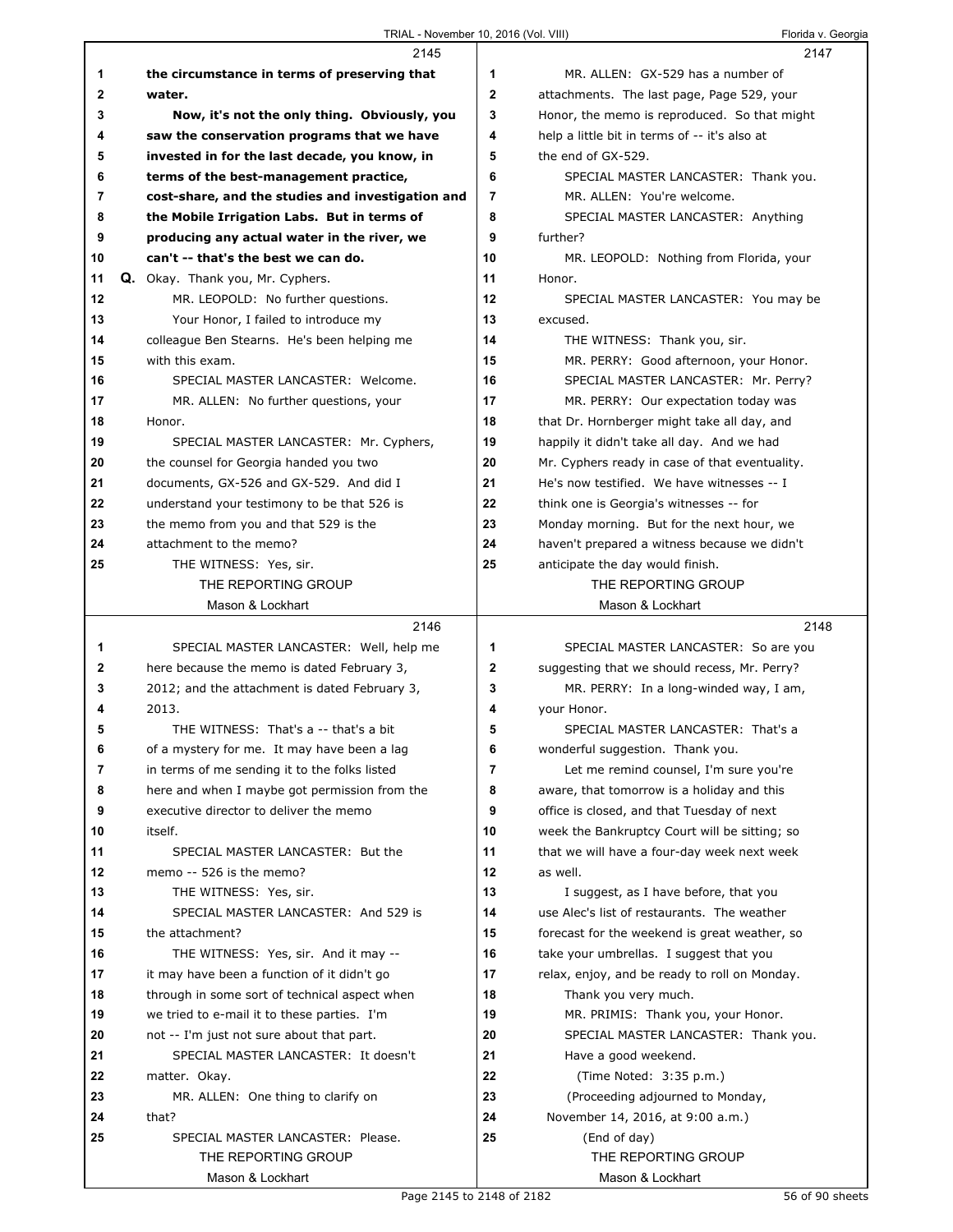|    | 2149                                          |
|----|-----------------------------------------------|
| 1  | <b>CERTIFICATE</b>                            |
| 2  | I, Claudette G. Mason, a Notary Public        |
| 3  | in and for the State of Maine, hereby certify |
| 4  | that the foregoing pages are a correct        |
| 5  | transcript of my stenographic notes of the    |
| 6  | Proceedings.                                  |
| 7  | I further certify that I am a                 |
| 8  | disinterested person in the event or outcome  |
| 9  | of the above-named cause of action.           |
| 10 | IN WITNESS WHEREOF, I subscribe my hand       |
| 11 | this 6th day of December, 2016.               |
| 12 |                                               |
| 13 |                                               |
| 14 |                                               |
| 15 | /s/ Claudette G. Mason                        |
|    | Claudette G. Mason, RMR, CRR                  |
| 16 | Court Reporter                                |
|    |                                               |
| 17 | My Commission Expires                         |
|    | June 9, 2019.                                 |
| 18 |                                               |
| 19 |                                               |
| 20 |                                               |
| 21 |                                               |
| 22 |                                               |
| 23 |                                               |
| 24 |                                               |
| 25 |                                               |
|    | THE REPORTING GROUP                           |
|    | Mason & Lockhart                              |

Г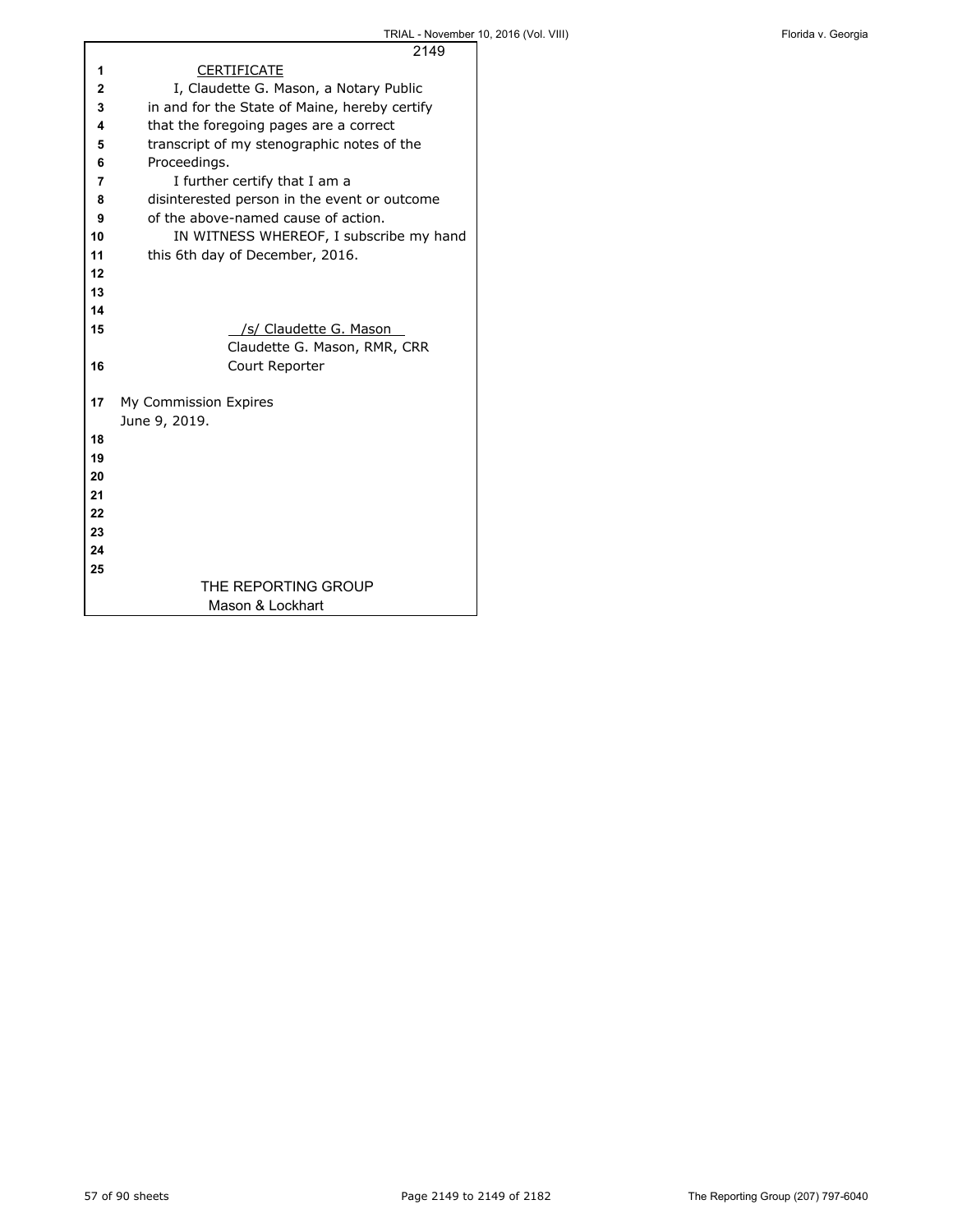|                                    | 2030:13, 2036:25,                     | 2087:2, 2087:4                                    | 1993 [2] - 2020:23,                      | 2003 [2] - 1926:10,                     |
|------------------------------------|---------------------------------------|---------------------------------------------------|------------------------------------------|-----------------------------------------|
|                                    | 2053:14, 2054:12,                     | <b>1932</b> [4] - 2000:23,                        | 2020:25                                  | 1997:25                                 |
| $'98$ [1] - 2033:10                | 2071:20, 2119:19,                     | 2001:1, 2001:4                                    | 1996 [5] - 2033:21,                      | 2006 [7] - 1980:19,                     |
|                                    | 2132:8, 2135:3                        | 1935 [1] - 2009:21                                | 2035:6, 2036:13,                         | 2036:15, 2036:19,                       |
|                                    | $104$ [1] - 1955:3                    | 1936 [1] - 2011:6                                 | 2036:20                                  | 2125:22, 2126:3,                        |
| /s [1] - 2149:15                   | 10:17 [1] - 1985:25                   | 1937 [1] - 1926:13                                | 1997 [2] - 2125:8,                       | 2126:8, 2126:11                         |
|                                    | $10:30$ [1] - 1986:2                  | 1938 [1] - 2011:13                                | 2125:10                                  | 2007 [12] - 1933:11,                    |
| 0                                  | 11 $[17] - 1937:12$                   | 1939 [1] - 1926:16                                | 1998 [6] - 1974:9,                       | 1934:17, 1973:17,                       |
|                                    | 1937:13, 1938:5,                      | 1940 [1] - 2009:21                                | 1998:20, 2028:5,                         | 1973:19, 1973:21,                       |
| $0$ [1] - 1957:3                   | 1938:7, 1938:17,                      | 1941 [1] - 2001:11                                | 2035:6, 2036:18,                         | 1974:4, 1980:19,                        |
| $0.18$ [3] - 2054:16,              | 1938:20, 1938:24,                     | 1945 [1] - 1926:10                                | 2093:12                                  | 1992:4, 2017:12,                        |
| 2054:21, 2054:25                   | 1939:2, 1939:3,<br>1939:6, 1939:13,   | 1950 [1] - 1974:25                                | 1999 [5] - 1999:2,<br>2033:10, 2048:16,  | 2018:19, 2123:13,<br>2123:22            |
|                                    | 1939:18, 1939:20,                     | 1953 [4] - 2074:21,                               | 2050:12, 2051:20                         | <b>2008</b> [2] - 1980:19,              |
|                                    | 1979:19, 1979:20,                     | 2074:25, 2087:2,                                  |                                          | 2123:22                                 |
| 1 [32] - 1931:13,                  | 1994:12, 2095:19                      | 2087:4                                            | 2                                        | 2009 [1] - 1926:13                      |
| 1937:18, 1938:19,                  | <b>117</b> [2] - 2136:5,              | <b>1954</b> [17] - 1974:6,<br>1976:14, 1976:17,   |                                          | 2010 [2] - 2020:23,                     |
| 1939:18, 1946:2,                   | 2136:7                                | 1977:12, 1977:18,                                 | 2 [14] - 1933:18,                        | 2020:25                                 |
| 1947:23, 1952:3,                   | 11:46 [1] - 2042:7                    | 1978:13, 1979:1,                                  | 1986:14, 1990:23,                        | 2011 [16] - 1934:23,                    |
| 1952:6, 1953:7,                    | $12$ [2] - 1986:13,                   | 1979:5, 1994:9,                                   | 2010:10, 2021:19,                        | 1980:19, 1992:4,                        |
| 1953:22, 1956:1,                   | 1990:24                               | 1994:13, 1995:4,                                  | 2028:11, 2036:3,                         | 1994: 9, 1994: 15,                      |
| 1956:25, 1957:14,                  | $120$ [2] - 1941:16,                  | 1995:15, 2049:2,                                  | 2110.6, 2110:18,                         | 1995:6, 1995:16,                        |
| 1959:20, 1960:6,                   | 2097:21                               | 2049:3, 2051:5,                                   | 2110:19, 2111:1,                         | 2073:11, 2073:12,                       |
| 1976:18, 1994:5,                   | 121 [1] - 1959:3                      | 2061:8, 2066:6                                    | 2113:10, 2116:16<br>2,000 [8] - 1983:23, | 2074:22, 2090:13,                       |
| 1994:6, 2010:1,<br>2023:1, 2023:8, | 122 [1] - 1959:3                      | 1954-'55 [1] - 2093:7                             | 1984:14, 2073:17,                        | 2095:17, 2096:5,                        |
| 2023:10, 2054:17,                  | $123$ [3] - 1959:3,                   | 1954-1955 [3] -                                   | 2097:5, 2097:11,                         | 2102:4, 2123:25                         |
| 2060:18, 2062:12,                  | 2097:18, 2097:21                      | 2060:25, 2064:11,                                 | 2097:25, 2098:20,                        | 2011-2012 [9] -                         |
| 2094:7, 2100:11,                   | $124$ [1] - 1959:4                    | 2103:4                                            | 2099:5                                   | 2051:3, 2061:2,                         |
| 2106:7, 2110:19,                   | 12:50 [1] - 2042:9                    | 1955 [8] - 1974:6,                                | $2,500$ [7] - 1980:16,                   | 2061:10, 2061:19,                       |
| 2110:22, 2113:10,                  | 13 [7] - 2003:12,                     | 1979:6, 1994:9,                                   | 1982:9, 1983:7,                          | 2064:12, 2064:23,                       |
| 2113:14                            | 2003:16, 2003:19,                     | 1994:13, 1995:4,                                  | 1983:11, 1983:12,                        | 2065:1, 2103:6<br>$2012$ [33] - 1935:4, |
| 1,000 [3] - 1967:6,                | 2004:1, 2005:5,                       | 1995:15, 2049:2,                                  | 2051:14, 2092:21                         | 1955:21, 1958:18,                       |
| 1967:15, 2098:18                   | 2005:15, 2005:21                      | 2061:8                                            | 2,506 [3] - 2051:22,                     | 1973:18, 1973:19,                       |
| $1,190,000$ [1] -                  | 13,374 [2] - 2116:2,<br>2116:16       | 1957 [1] - 1926:11<br>1963 [2] - 2001:18,         | 2051:24, 2092:19                         | 1973:21, 1974:5,                        |
| 2113:14                            | <b>13.9</b> [1] - 2000:6              | 2001:20                                           | 2-63 [1] - 1946:15                       | 1980:19, 1982:6,                        |
| $1,500$ [4] - 2097:11,             | 1389 [1] - 1942:7                     | 1966 [1] - 2071:4                                 | 20 [10] - 1994:4,                        | 1982:8, 1982:24,                        |
| 2097:25, 2098:20,                  | 14 [5] - 1991:7.                      | 1969 [1] - 2002:1                                 | 1999:25, 2021:23,                        | 1992:4, 1994:9,                         |
| 2099:5                             | 1991:9, 1991:11,                      | 1970 [12] - 1971:14,                              | 2022:2, 2033:17,                         | 1994:15, 1995:6,                        |
| $1,789,884$ [1] -                  | 2131:15, 2148:24                      | 1972:2, 1972:6,                                   | 2035:2, 2054:19,                         | 1995:16, 2002:22,                       |
| 2113:17                            | $142$ [1] - 1925:1                    | 1973:11, 1974:9,                                  | 2060:16, 2100:11,<br>2106:5              | 2003:2, 2072:18,                        |
| $1/50$ [2] - 2054:14,<br>2054:15   | $15$ [2] - 2025:12,                   | 1974:25, 1997:24,                                 | 20,000 [4] - 2011:10,                    | 2073:4, 2074:21,                        |
| 10 [22] - 1925:13,                 | 2111:2                                | 1999:2, 2000:9,                                   | 2011:17, 2110:23,                        | 2074:25, 2095:17,                       |
| 1953:4, 1953:5,                    | $15.8$ [1] - 2061:9                   | 2000:13, 2054:10,                                 | 2112:22                                  | 2096:5, 2102:4,                         |
| 1955:13, 1955:15,                  | 1500 [3] - 1941:2,                    | 2054:14                                           | $200$ [2] - 2018:7,                      | 2107:25, 2109:12,<br>2116:20, 2116:22,  |
| 1955:24, 1956:5,                   | 1941:7, 1941:13                       | 1970's [1] - 2075:16                              | 2018:8                                   | 2117:7, 2124:1,                         |
| 1956:8, 1956:17,                   | $153$ [1] - 1935:3                    | 1971 [5] - 1997:25,                               | 200,000 [1] - 2010:13                    | 2129:15, 2146:3                         |
| 1957:7, 1957:8,                    | $159$ [1] - 1943:15                   | 1998:20, 1998:23,                                 | 2000 [11] - 1933:25,                     | 2013 [7] - 1997:25,                     |
| 1957:13, 1957:19,                  | <b>16</b> $[2] - 2031:13$             | 2050:23, 2051:1                                   | 1934:8, 1937:22,                         | 1998:23, 2109:15,                       |
| 1957:21, 1958:6,                   | 2065:14                               | <b>1976</b> [2] - 1955:21,<br>1958:17             | 1938:2, 1959:11,                         | 2111:23, 2146:4                         |
| 1958:19, 1975:1,                   | 171 [1] - 2039:23                     |                                                   | 1959:14, 1960:2,                         | 2014 [1] - 2020:23                      |
| 1978:17, 1979:15,                  | 19 [5] - 1948:5,<br>1982:18, 1997:11, | 1980 [1] - 2048:15<br><b>1980's</b> [1] - 2075:16 | 1974:15, 1980:15,                        | $2015$ [7] - 1946:11,                   |
| 2010:11, 2114:25,                  | 2001:1, 2048:15                       | 1984 [1] - 2094:7                                 | 2123:11, 2123:17                         | 2116:5, 2116:10,                        |
| 2132:4                             | 1923 [1] - 2111:22                    | <b>1987</b> [1] - 2116:12                         | 2001 [2] - 2050:23,                      | 2116:13, 2116:15,                       |
| <b>10,000</b> [4] - 2111:1,        | 1924 [1] - 1997:24                    | <b>1991</b> [2] - 2135:10,                        | 2051:2                                   | 2116:25, 2117:7                         |
| 2113:1, 2114:16,<br>2117:3         | 1925 [3] - 1979:17,                   | 2135:16                                           | 2002 [7] - 1940:23,                      | 2016 [7] - 1925:13,                     |
| 100 [13] - 1931:25,                | 1979:22, 1980:2                       | 1992 [4] - 1966:2,                                | 1941:15, 1941:20,                        | 1997:6, 1997:11,                        |
| 1932:15, 1945:15,                  | 1928 [1] - 1926:3                     | 1966:11 1966:19                                   | 1980:19, 2116:1,                         | 2031:13, 2031:21,                       |
| 1969:13, 2030:10,                  | THE<br>1929 [3] - 1926:3,             | REPORTING                                         | GROUP 10, 2116:15                        | 2148:24, 2149:11                        |
|                                    |                                       |                                                   |                                          |                                         |

Mason & Lockhart <u>entity</u> 2008 of 90 sheets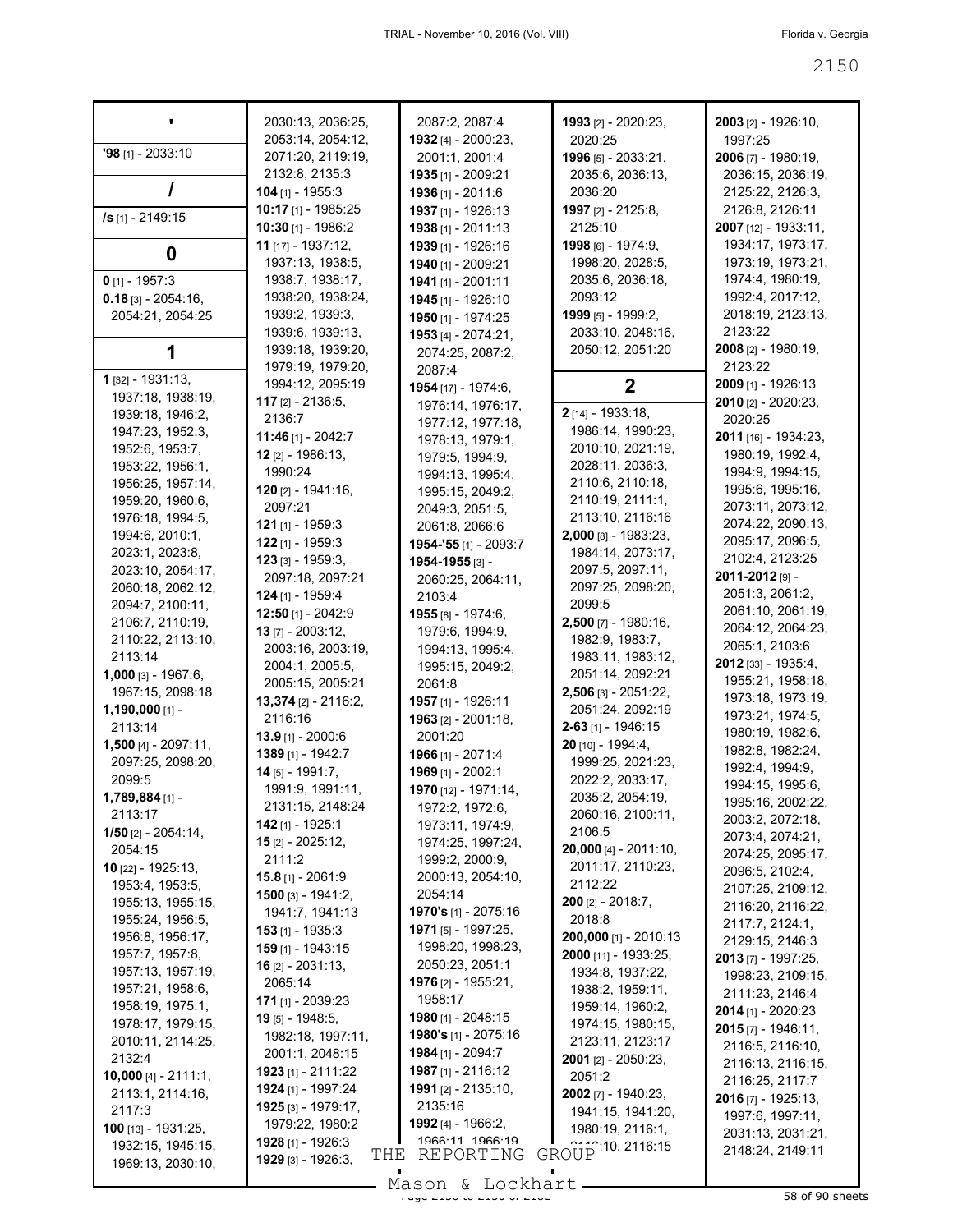| 2019 [1] - 2149:17            | 2100:17, 2101:6,                          | 4                                     | 2098:13, 2098:16                      | 60-year [2] - 2075:14,                |
|-------------------------------|-------------------------------------------|---------------------------------------|---------------------------------------|---------------------------------------|
| 2041 [1] - 1926:3             | 2101:7                                    |                                       | 5,000 [11] - 1966:7,                  | 2075:15                               |
| 2050 [5] - 1937:6,            | 296 [1] - 1997:7                          | 4 [7] - 1946:15,                      | 1966:12, 1966:16,                     | 609,000 [1] - 2143:13                 |
| 1939:16, 1941:5,              | 2:26 [1] - 2105:22                        | 1956:15, 1996:24,                     | 1967:11, 1967:17,                     | 62 $[1] - 2047:1$                     |
| 1960:23, 1961:5               | 2:37 [1] - 2105:24                        | 1996:25, 1997:22,                     | 1968:25, 1969:3,                      | 63 [3] - 1933:24,                     |
| 2079 [1] - 1926:9             |                                           | 2002:20, 2009:19                      | 1969:19, 1970:4,                      | 1934:6, 1947:10                       |
| 2082 [1] - 1926:12            | 3                                         | 4,000 [5] - 1994:20,                  | 2057:21, 2112:8                       | 66 [1] - 2039:25                      |
| 2097 [1] - 1926:3             | $3$ [26] - 1951:12,                       | 1994:25, 2061:18,                     | $5,300$ [1] - 2073:14                 | 67 [3] - 1977:17,                     |
| 21,508 [1] - 2116:22          | 1972:20, 1972:21,                         | 2072:21, 2073:6                       | $5,700$ [1] - 2111:6                  | 1977:20, 1978:13                      |
| 2107 [2] - 1926:4             | 1972:25, 1973:7,                          | 4,200 [1] - 2073:13                   | $50$ [14] - 1931:23,                  | 68 $[3] - 2002:13$                    |
| 2108 [1] - 1926:16            | 1973:15, 1974:8,                          | 4,256 [1] - 1969:7                    | 1932:5, 1932:7,                       | 2009:7, 2009:8                        |
| $2115$ [1] - 1926:13          | 1974:21, 1976:9,                          | 4,313 [1] - 1966:20                   | 1932:10, 1933:22,                     | 69 [1] - 2142:22                      |
| 2127 [2] - 1926:15,           | 1977:21, 1977:24,                         | 4,500 [1] - 2112:17                   | 1934:14, 1969:10,                     | 6th [1] - 2149:11                     |
| 1926:15                       | 1978:1, 1978:6,                           | 4.1.1 [1] - 2036:7                    | 1969:11, 1969:15,                     |                                       |
| 2129 [1] - 1926:4             | 1978:15, 1979:8,                          | 40 [6] - 1967:21,                     | 1969:22, 1969:24,                     | 7                                     |
| 2135 [1] - 1926:9             | 1979:13, 1980:5,                          | 1968:5, 1968:9,                       | 2071:1, 2117:6,                       | 7 [16] - 1948:5,                      |
| 2145 [2] - 1926:15,           | 2082:14, 2110:7,                          | 1968:12, 1968:15,                     | 2139:23                               | 2016:24, 2017:18,                     |
| 1926:15                       | 2110:20, 2111:5,                          | 1968:19                               | 5000 $[3] - 1964:20,$                 | 2018:2, 2018:17,                      |
| 22 [4] - 2003:15,             | 2113:17, 2113:25,                         | 40.6 [2] - 2031:15,                   | 1965:7, 1965:13                       | 2025:11, 2074:4,                      |
| 2003:18, 2003:19,             | 2120:12, 2146:2,                          | 2033:1                                | 52-53.XLSX [1] -                      | 2074:9, 2075:10,                      |
| 2080:5                        | 2146:3                                    | 40.8 [1] - 2033:2                     | 2056:7                                | 2075:11, 2075:13,                     |
| $22.6$ [1] - 2001:12          | $3,000$ [1] - 2017:10                     | 41 [6] - 2030:6,                      | 526 [2] - 2145:22,                    | 2075:19, 2076:2,                      |
| 23 [4] - 1943:14,             | $3,400$ [1] - 2072:19                     | 2030:12, 2030:13,                     | 2146:12                               | 2111:11, 2111:14,                     |
| 1972:19, 1977:24,             | 3,500 [3] - 1994:20,                      | 2030:18, 2031:4,                      | $529$ [3] - 2145:23,                  | 2111:20                               |
| 1997:4                        | 1994:25, 2061:18                          | 2031:11                               | 2146:14, 2147:2                       | 7,000 [3] - 2077:10,                  |
| $231$ [1] - 1938:1            | $3,867$ [2] - 2017:14,                    | 42 [1] - 2142:21                      | $53$ [1] - 1937:12                    | 2111:6, 2113:6                        |
| $232$ [4] - 2017:19,          | 2017:18                                   | 43 [1] - 1980:1                       | 537 [1] - 1925:12                     | <b>7-day</b> [5] - $2076:21$ ,        |
| 2017:21, 2018:2,              | 3,900 [1] - 2072:21                       | 433 [1] - 1942:12                     | $54$ [4] - 2115:8,                    | 2076:25, 2077:9,                      |
| 2018:17                       | $3-1$ [5] - 2090:8,                       | 440 [1] - 2140:5                      | 2115:10, 2115:13,                     | 2079:1, 2079:14                       |
| 238 [1] - 2027:7              | 2090:9, 2090:10,                          | 447 [1] - 1955:1<br>45 [2] - 1974:19, | 2115:22                               | $72$ [1] - 2027:9                     |
| 24 [3] - 2000:16,             | 2090:21, 2091:12                          | 2119:18                               | $55$ [4] - 2117:11,                   | 735 [1] - 1943:13                     |
| 2000:17, 2138:13              | $3-6$ [2] - 2091:4,                       | 4500 [2] - 1964:24,                   | 2117:14, 2140:21,<br>2140:23          | $75$ [2] - 2120:5,                    |
| $24.3$ [1] - 2002:1           | 2091:5                                    | 1965:2                                | 56 $[2] - 2097:18$ ,                  | 2120:10                               |
| 241 [1] - 2054:13             | $30$ [9] - 1974:22,                       | 46 [2] - 2100:12,                     | 2097:21                               |                                       |
| 248 [2] - 2021:22,            | 1982:21, 1998:24,                         | 2101:5                                | 5th [1] - 2010:11                     | 8                                     |
| 2021:25                       | 2010:2, 2110:23,                          | 460 [2] - 2117:12,                    |                                       |                                       |
| $25$ [3] - 2004:1,            | 2133:3, 2133:5,                           | 2117:17                               | 6                                     | 8 [14] - 1941:21,                     |
| 2004:6, 2138:13               | 2133:6, 2133:7                            | 47 [2] - 1952:25,                     |                                       | 1975:5, 1975:22,                      |
| 25.7 [2] - 2000:24,<br>2001:5 | 30-year [1] - 2050:24                     | 1982:18                               | 6 [7] - 1947:22,                      | 1976:13, 1976:24,                     |
|                               | $301$ [1] - 1997:13                       | 48 [3] - 1953:1,                      | 1971:1, 2016:24,                      | 1978:9, 2063:6,                       |
| 259 [1] - 2045:16             | $31$ [3] - 2002:20,                       | 1955:10, 1955:13                      | 2017:18, 2018:2,                      | 2072:4, 2073:10,                      |
| 26 [4] - 2004:5,              | 2002:24, 2133:7                           | 49 [1] - 1969:2                       | 2018:17, 2135:20                      | 2075:12, 2075:23,<br>2100:12, 2101:1, |
| 2055:14, 2056:7,<br>2119:17   | $316$ [1] - 1997:17                       | 495 [1] - 1959:1                      | 6,000 [16] - 1971:24,                 | 2132:4                                |
| $26.9$ [1] - 2001:19          | 32,378 [3] - 2116:6,                      |                                       | 1972:3, 1972:22,                      | <b>8,000</b> [1] - 2114:16            |
| 261 [1] - 1997:7              | 2116:17, 2116:25                          | 5                                     | 1973:16, 1974:11,                     | <b>80's</b> [1] - 2056:18             |
| $27$ [3] - 1968:8,            | $326$ [1] - 2013:2                        |                                       | 1975:2, 1977:16,                      | 81 $[1]$ - 1934:15                    |
| 1996:24, 1996:25              | 328 [1] - 1997:13                         | $5$ [27] - 1958:11,                   | 1977:18, 1978:2,                      | $8:56$ [1] - 1925:14                  |
| <b>270</b> [5] - 1997:18,     | $329$ [1] - 1997:17                       | 1965:18, 1999:15,                     | 1980:2, 2048:10,<br>2048:14, 2048:19, |                                       |
| 2017:19, 2017:21,             | $330$ [1] - 1997:7                        | 1999:17, 1999:19,                     | 2056:21, 2056:23,                     | 9                                     |
| 2018:3, 2018:17               | $343$ [1] - 1997:13                       | 2000:2, 2000:5,<br>2000:18, 2000:22,  | 2057:21                               |                                       |
| $28$ [7] - 1947:12,           | 349 [1] - 1997:7                          | 2001:8, 2001:14,                      | 60 $[14] - 2027:19$ ,                 | $9$ [9] - 1976:20,                    |
| 1966:15, 1999:16,             | $36$ [2] - 2028:12,                       | 2001:22, 2002:4,                      | 2027:23, 2030:19,                     | 1976:24, 1977:9,                      |
| 2017:5, 2017:6,               | 2028:25                                   | 2002:24, 2002:25,                     | 2030:22, 2031:1,                      | 1978:12, 2054:11,                     |
| 2031:21                       | $37$ [5] - 1955:21,                       | 2003:11, 2003:20,                     | 2031:7, 2031:12,                      | 2054:18, 2149:17                      |
| 282 [1] - 1997:13             | 1957:25, 1960:10,                         | 2003:25, 2004:10,                     | 2032:1, 2032:12,                      | $9,000$ [1] - 2140:19                 |
| 289 [1] - 1997:17             | 2036:4, 2131:18                           | 2004:23, 2005:10,                     | 2032:18, 2033:10,                     | 90's $[1]$ - 2135:18                  |
| 29 [8] - 1955:12,             | 37-year [1] - 1958:12                     | 2005:19, 2006:1,                      | 2037:1, 2139:24,                      | 93 $[2] - 1934:21$ ,                  |
| 1997:6, 2002:13,              | 39.9 [1] - 2000:6<br>$3:35$ [1] - 2148:22 |                                       | GROUP <sup>13</sup>                   | 2013:4                                |
| 2075:24, 2100:15,             | THE                                       | REPORTING                             |                                       | $95$ [1] - 1958:17                    |

Mason & Lockhart

 $\frac{39}{100}$  Sheets The Reporting Group (207) 797-6040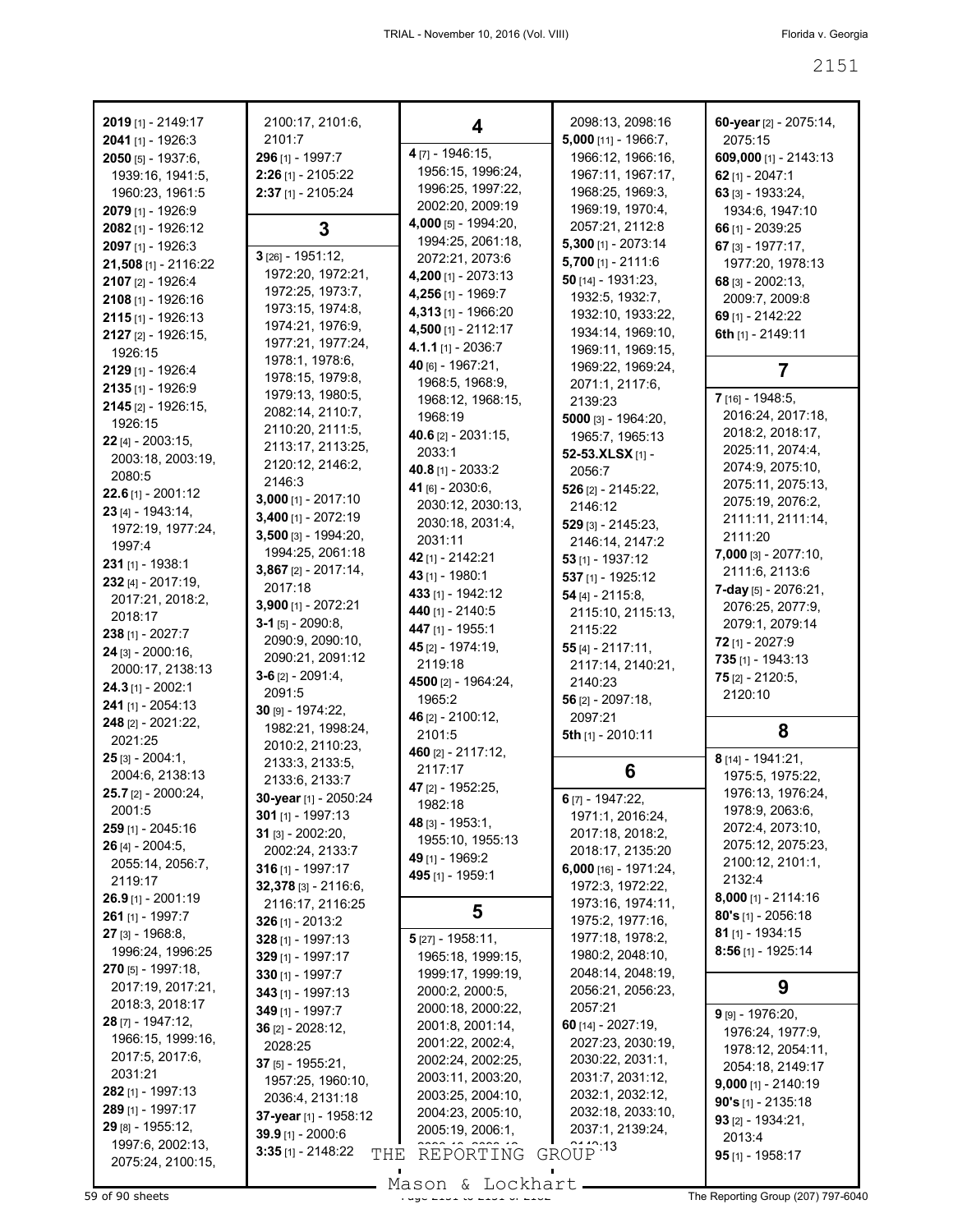| $9:00$ [1] - 2148:24          | accurate [2] -<br>2035:12, 2129:16 | adapting [1] - 2003:12<br>add $[4] - 1931:21$ , | 2107:19, 2107:22,<br>2129:22, 2129:23, | 2111:17, 2115:4,<br>2115:6, 2115:9, |
|-------------------------------|------------------------------------|-------------------------------------------------|----------------------------------------|-------------------------------------|
| A                             | accurately [1] -                   | 1931:24, 1983:13                                | 2147:15                                | 2115:11, 2120:2,                    |
|                               | 1940:5                             | add-back [1] -                                  | Ag [7] - 1931:24,                      | 2120:3, 2120:6,                     |
| $A-4$ [1] - 2115:14           | ACF [49] - 1932:16,                | 1931:21                                         | 1935:1, 1968:6,                        | 2120:8, 2126:25,                    |
| $A.4$ [5] - 2009:8,           | 1944:15, 1945:13,                  | added [2] - 1991:12,                            | 1968:9, 1968:17,                       | 2127:1, 2127:4,                     |
| 2009:11, 2009:12,             | 1946:13, 1946:17,                  | 2071:22                                         | 1969:15, 2139:3                        | 2127:7, 2145:17,                    |
| 2009:19, 2010:16              | 1946:21, 1947:20,                  | addition [1] - 2015:11                          | <b>agencies</b> [3] - 2081:1,          | 2146:23, 2147:1,                    |
| $A.5$ [1] - 2009:10           | 1948:11, 1969:14,                  | additional [15] -                               | 2083:3, 2083:7                         | 2147:7                              |
| $A.7$ [2] - 2075:25,          | 1970:8, 1972:4,                    | 1932:20, 1932:24,                               | agency [1] - 2080:17                   | Allen [2] - 2107:20,                |
| 2076:2                        | 1973:22, 1986:9,                   | 1933:8, 1933:24,                                | ago [5] - 1997:16,                     | 2134:22                             |
| $a.m$ [5] - 1925:14,          | 1993:14, 1995:5,                   | 1934:7, 1934:15,                                | 2013:15, 2033:18,                      | <b>allocation</b> [1] - 2085:9      |
| 1985:25, 1986:2,              | 1995:10, 1996:8,                   | 1934:21, 1935:2,                                | 2055:13, 2131:10                       | Allon [11] - 1928:23,               |
| 2042:7, 2148:24               | 1996:20, 2007:4,                   | 1949:7, 1950:4,                                 | agree [12] - 1962:25,                  | 1929:13, 2042:20,                   |
| ability [3] - 1947:3,         | 2007:8, 2024:10,                   | 2032:7, 2038:10,                                | 1977:16, 1978:12,                      | 2045:21, 2054:1,                    |
| 1950:3, 2134:4                | 2029:10, 2031:16,                  | 2038:12, 2038:14,                               | 2000:12, 2008:18,                      | 2055:2, 2060:22,                    |
| able [7] - 2044:25,           | 2031:17, 2035:25,                  | 2049:19                                         | 2030:16, 2039:7,                       | 2076:6, 2093:18,                    |
| 2053:1, 2120:19,              | 2066:14, 2071:20,                  | address [1] - 2030:2                            | 2069:6, 2112:2,                        | 2095:15, 2096:14                    |
| 2121:18, 2134:9,              | 2085:8, 2085:10,                   | addressed [1] -                                 | 2116:8, 2116:15,                       | ALLON [63] - 1925:21,               |
| 2141:13, 2144:11              | 2096:16, 2111:22,                  | 2031:23                                         | 2119:13                                | 1927:4, 1928:18,                    |
| above-entitled [1] -          | 2112:16, 2114:22,                  | adjourned [1] -                                 | agreed [2] - 1998:17,                  | 1928:20, 1929:6,                    |
| 1925:10                       | 2117:13, 2117:19,                  | 2148:23                                         | 2083:10                                | 1929:11, 1931:12,                   |
| above-named [1] -             | 2117:22, 2119:2,                   | adjust [2] - 1947:4,                            | agrees [2] - 1951:23,                  | 1931:14, 1933:17,                   |
| 2149:9                        | 2119:11, 2121:9,                   | 1947:8                                          | 1952:1                                 | 1933:19, 1942:23,                   |
| absence [2] - 2049:23,        | 2122:2, 2123:18,                   | adjusted [1] - 1947:6                           | agricultural [25] -                    | 1943:1, 1943:17,                    |
| 2049:24                       | 2123:19, 2123:22,                  | adjustment [1] -                                | 1932:5, 1932:8,                        | 1945:18, 1946:4,                    |
| absolute [2] -                | 2123:25, 2135:21,                  | 2016:21                                         | 1933:22, 1968:12,                      | 1947:11, 1947:14,                   |
| 2121:22, 2121:24              | 2136:24, 2138:10,                  | Administration [1] -                            | 1968:19, 1969:11,                      | 1951:11, 1951:13,                   |
| absolutely [9] -              | 2140:4, 2142:3                     | 2059:21                                         | 1969:23, 2016:23,                      | 1955:2, 1955:5,                     |
| 1962:25, 1963:2,              | acknowledged [1] -                 | adopt [4] - 1928:14,                            | 2017:14, 2022:18,                      | 1956:14, 1956:16,                   |
| 2008:7, 2025:7,               | 1957:5                             | 1928:16, 2027:4,                                | 2055:6, 2059:14,                       | 1959:2, 1959:6,                     |
| 2060:7, 2080:14,              | acre [3] - 2113:12,                | 2107:8                                          | 2114:24, 2118:8,                       | 1968:3, 1975:4,                     |
| 2088:3, 2090:19,              | 2113:14, 2113:17                   | adopted [6] - 2013:12,                          | 2118:15, 2121:8,                       | 1975:9, 1975:14,                    |
| 2096:11                       | acre-feet [3] -                    | 2022:15, 2029:16,                               | 2122:1, 2129:24,                       | 1975:21, 1976:6,                    |
| absurdity [1] -               | 2113:12, 2113:14,                  | 2090:11, 2090:14,                               | 2131:19, 2131:23,                      | 1976:25, 1977:3,                    |
| 1987:25                       | 2113:17                            | 2090:15                                         | 2135:7, 2136:21,                       | 1977:8, 1985:11,                    |
| accepted [2] -                | Acreage [1] - 2115:15              | adopting [1] - 2015:11                          | 2137:18, 2139:7,                       | 1985:19, 1985:24,                   |
| 2014:14, 2059:23              | acreage [3] - 2114:21,             | advantage [1] -                                 | 2139:16                                | 1986:5, 1986:6,                     |
| accident [1] - 2137:22        | 2116:9, 2131:3                     | 2139:7                                          | agriculture [10] -                     | 1999:22, 1999:25,                   |
| accompanied [1] -             | <b>acreages</b> [1] - 2116:2       | aerial [5] - 2019:25,                           | 2047:3, 2047:4,                        | 2000:1, 2004:4,                     |
| 1965:21                       | acres $[4]$ - 2116:3,              | 2020:22, 2021:11,                               | 2119:16, 2133:15,                      | 2004:8, 2013:3,                     |
| accomplish [1] -              | 2116:23, 2117:3,                   | 2021:12, 2141:10                                | 2137:9, 2138:17,                       | 2013:6, 2013:10,                    |
| 2076:17                       | 2143:13                            | affect [2] - 2104:24,                           | 2138:20, 2142:10,                      | 2013:24, 2027:8,                    |
| accordance [1] -              | $\arcsin(m$ [2] -                  | 2104:25                                         | 2143:10, 2143:20                       | 2027:11, 2039:24,                   |
| 1946:22                       | 2131:11, 2131:14                   | affected [8] - 1991:20.                         | ahead [5] - 2040:18,                   | 2040:2, 2040:6,                     |
| according [9] -               | acronyms [1] -                     | 1992:15, 1992:23,                               | 2040:21, 2040:25,                      | 2045:2, 2045:7,                     |
| 1947:6, 1947:7,               | 2131:17                            | 1993:5, 1993:7,                                 | 2041:1, 2094:18                        | 2045:13, 2045:22,                   |
| 2000:23, 2001:11,             | $ACT$ [1] - 2085:8                 | 1993:10, 2120:15                                | al $[3] - 2003:2$ ,                    | 2052:17, 2091:14,                   |
| 2001:18, 2001:25,             | <b>action</b> $[2] - 2138:6$ ,     | <b>affecting</b> [2] - 1950:5,                  | 2036:13, 2036:19                       | 2096:25, 2097:2,                    |
| 2054:18, 2087:10,             | 2149:9                             | 2103:13                                         | Alabama [6] - 2083:7,                  | 2099:7, 2105:11                     |
| 2116:8                        | actual [15] - 1945:4,              | <b>AFSIRS</b> [8] - 2118:12,                    | 2135:17, 2136:16,                      | <b>Allon's</b> [2] - 2063:23,       |
| $account$ [9] - 1949:23,      | 1953:17, 1961:7,                   | 2118:17, 2131:9,                                | 2140:18, 2141:22,                      | 2076:1                              |
| 2049:22, 2063:18,             | 1961:12, 1963:12,                  | 2131:11, 2131:13,                               | 2142:8                                 | allow $[3] - 2038:21$ ,             |
| 2063:19, 2070:14,             | 2027:20, 2119:5,                   | 2132:1, 2135:6,                                 | Alec's [1] - 2148:14                   | 2038:22, 2039:8                     |
| 2071:21, 2071:22,             | 2119:16, 2129:6,                   | 2136:12                                         | Allan [3] - 2086:12,                   | <b>allowable</b> [1] - 2138:2       |
| 2094:14, 2105:3               | 2133:12, 2135:14,                  | afternoon [13] -                                | 2087:19, 2088:7                        | allowed [1] - 2094:21               |
| accounting [3] -              | 2137:25, 2142:20,                  | 2042:10, 2042:13,                               | ALLEN [24] - 2107:13,                  | allows $[4] - 1961:6$ ,             |
| 2070:13, 2071:20,             | 2145:9                             | 2105:20, 2105:25,                               | 2107:17, 2108:8,                       | 1961:8, 2122:8,                     |
| 2071:25                       | actuality [1] - 1978:5             | 2106:2, 2107:13,                                | 2108:10, 2108:13,                      | 2122:15                             |
| <b>accuracy</b> [1] - 1950:18 | <b>adapted</b> $[1] - 2003$<br>THE | REPORTING                                       | GROUP : 15, 2111:15,                   | almost [5] - 1974:14,               |

 $\frac{200011}{200011}$   $\frac{21000111}{200011}$   $\frac{21000111}{200011}$   $\frac{2100011}{200011}$   $\frac{2100011}{200011}$   $\frac{2100011}{200011}$   $\frac{2100011}{200011}$ Mason & Lockhart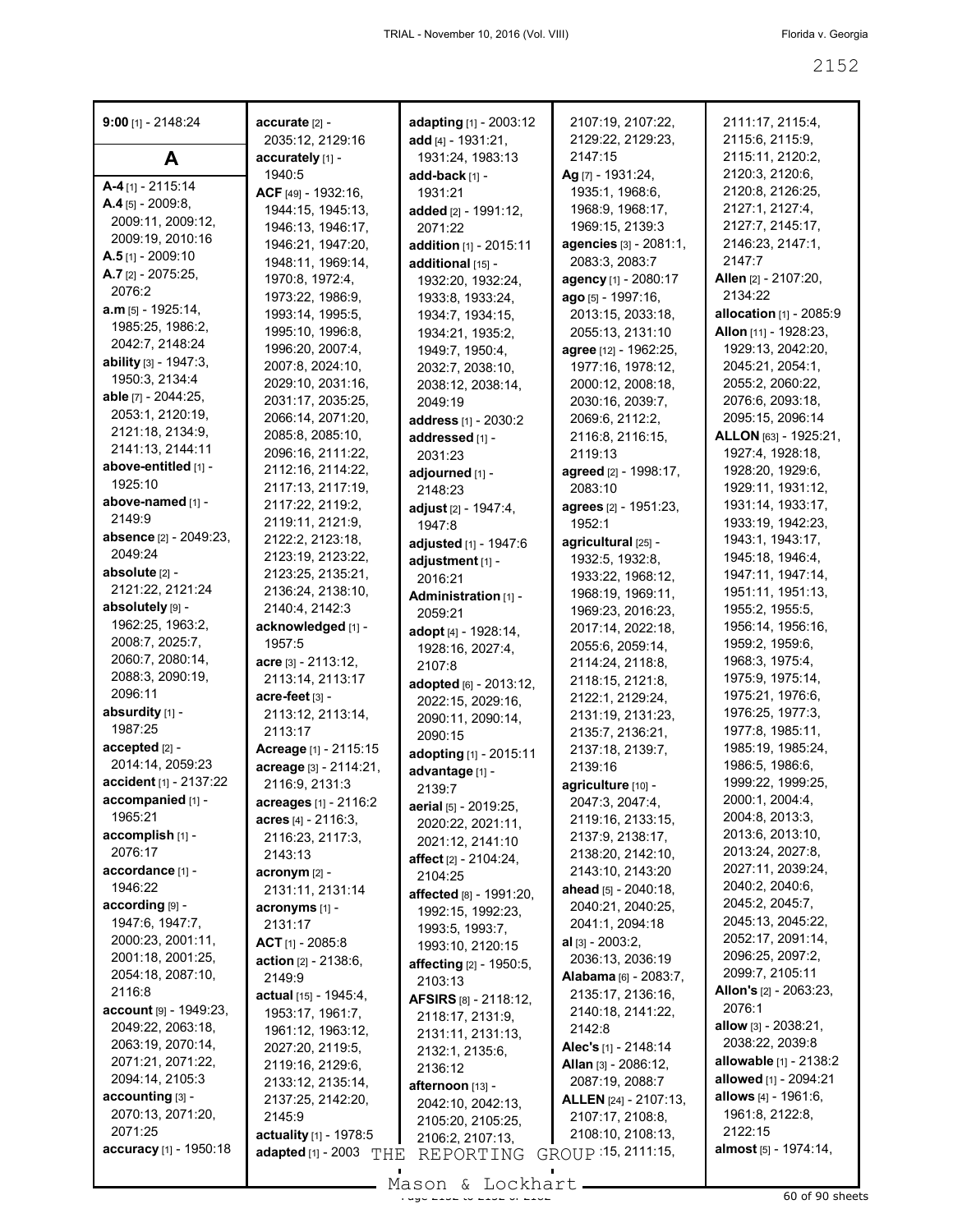|                                        | 2137:13                               |                                               |                                      | 2084:4, 2090:8,                        |
|----------------------------------------|---------------------------------------|-----------------------------------------------|--------------------------------------|----------------------------------------|
| 2069:8, 2072:21,<br>2138:24, 2142:10   | anomalous [1] -                       | applicant's [1] -<br>2133:10                  | 2065:15, 2136:21<br>arithmetic [1] - | 2090:21, 2095:10                       |
| altered [1] - 2002:9                   | 2137:24                               | applicants [1] -                              | 2137:20                              | attributable [1] -                     |
| altering [1] - 2003:8                  | anomaly [1] - 2137:14                 | 2130:25                                       | Army [23] - 1930:4,                  | 2006:24                                |
| alternative [1] -                      | answer [13] - 1947:16,                | application [1] -                             | 1930:7, 1930:12,                     | attribute [7] - 1980:24,               |
| 2114:2                                 | 1968:17, 1992:16,                     | 2130:9                                        | 1930:15, 1930:19,                    | 1993:18, 1993:24,                      |
| amazingly [1] -                        | 2013:8, 2015:3,                       | applies [2] - 2126:14,                        | 1944:12, 1944:18,                    | 1995:14, 2012:21,                      |
| 2069:10                                | 2018:13, 2022:6,                      | 2126:20                                       | 1945:20, 1946:11,                    | 2012:22, 2065:2                        |
| <b>amount</b> [10] - 1930:24,          | 2024:17, 2028:25,                     | apply [5] - 1978:20,                          | 1950:15, 1963:13,                    | <b>audit</b> [3] - 2137:6,             |
| 1995:20, 1996:3,                       | 2029:6, 2040:4,                       | 1978:22, 2068:6,                              | 1964:9, 1983:15,                     | 2137:12, 2137:14                       |
| 2029:1, 2072:22,                       | 2120:17, 2120:21                      | 2085:7, 2126:17                               | 1988:16, 1988:18,                    | augment [2] -                          |
| 2084:15, 2112:15,                      | answered [1] -                        | apportioned [1] -                             | 1988:20, 1988:23,                    | 2039:18, 2109:7                        |
| 2133:16, 2134:23,                      | 2025:16                               | 2049:10                                       | 2038:20, 2039:2,                     | augmenting [1] -                       |
| 2134:25                                | answers [4] - 1943:19,                | appreciate [4] -                              | 2039:12, 2039:14,                    | 2114:9                                 |
| amounts [1] - 2019:18                  | 1955:7, 1959:8,                       | 2053:2, 2119:8,                               | 2039:18, 2095:16                     | August [2] - 1940:1,                   |
| analogy [1] - 2010:5                   | 2027:13                               | 2119:23, 2121:21                              | art $[1] - 2029:5$                   | 2111:7                                 |
| analyses [1] - 2066:4                  | anticipate [5] -                      | approach [15] -                               | article [7] - 2002:21,               | <b>author</b> [1] - 2062:23            |
| analysis [69] -                        | 2050:1, 2053:19,                      | 1927:7, 1928:7,                               | 2003:12, 2003:14,                    | <b>authority</b> [3] - 2123:6,         |
| 1929:19, 1929:21,                      | 2061:15, 2099:17,                     | 2052:13, 2055:16,                             | 2004:13, 2004:19,                    | 2144:21, 2144:22                       |
| 1933:14, 1936:10,                      | 2147:25                               | 2079:21, 2082:18,                             | 2005:16                              | authorized [1] -                       |
| 1937:3, 1938:4,                        | anyway [1] - 2048:13                  | 2090:6, 2095:12,                              | articulated [1] -                    | 1946:22                                |
| 1950:20, 1950:22,                      | Apalachicola [43] -                   | 2107:2, 2108:8,                               | 2031:4                               | <b>authors</b> [4] - 2005:7,           |
| 1950:25, 1951:3,                       | 1970:15, 1970:21,                     | 2111:15, 2115:4,                              | ascribe [1] - 2066:9                 | 2005:16, 2059:20,                      |
| 1951:6, 1951:14,                       | 1981:3, 1981:6,                       | 2120:2, 2126:25,                              | ascribed [1] - 2073:21               | 2084:6                                 |
| 1955:16, 1955:18,                      | 1981:16, 1981:21,                     | 2135:22                                       | aspect [1] - 2146:18                 | autumn [1] - 2102:1                    |
| 1958:18, 1959:16,                      | 1981:24, 1988:7,                      | appropriate [12] -                            | aspiration [1] -                     | available [10] -                       |
| 1960:11, 1960:20,                      | 1988:10, 1988:25,                     | 1962:2, 1963:7,                               | 2104:23                              | 2021:12, 2021:13,                      |
| 1961:2, 1970:7,                        | 2005:2, 2005:14,                      | 1963:20, 2023:24,                             | $ASR$ [1] - 2114:16                  | 2021:15, 2030:1,                       |
| 1971:7, 1971:13,                       | 2005:20, 2005:22,                     | 2084:11, 2130:15,                             | assembled [1] -                      | 2034:23, 2035:2,                       |
| 1971:25, 1972:21,                      | 2038:12, 2038:15,                     | 2130:18, 2131:6,                              | 2088:20                              | 2035:23, 2065:8,                       |
| 1973:7, 1974:12,                       | 2042:25, 2044:1,                      | 2133:14, 2133:16,                             | assess [7] - 1929:15,                | 2082:11, 2144:7                        |
| 1974:14, 1981:19,                      | 2045:17, 2046:15,                     | 2136:14                                       | 1950:18, 1951:21,                    | avenue [2] - 2069:9,                   |
| 1982:3, 1982:6,                        | 2047:2, 2047:9,                       | appropriation [4] -                           | 1951:23, 1954:20,                    | 2144:6                                 |
| 1983:2, 1987:21,                       | 2049:12, 2057:3,                      | 2049:21, 2049:24,                             | 2018:5, 2094:22                      | average [28] - 1940:2,                 |
| 1990:8, 1990:11,                       | 2058:9, 2077:23,                      | 2064:15, 2082:8                               | assessed [1] - 2016:5                | 1941:1, 1941:8,                        |
| 1990:13, 1990:14,                      | 2086:10, 2087:1,                      | approval [1] - 2058:6                         | assigned [1] -                       | 1942:2, 1942:4,                        |
| 1991:22, 1992:5,                       | 2102:2, 2109:7,                       | aptly [1] - 2143:5                            | 1948:21                              | 1942:10, 1982:14,                      |
| 1992:16, 1993:10,<br>1993:15, 1995:22, | 2109:25, 2118:5,<br>2121:13, 2125:15, | aquatic [3] - 2081:7,                         | assistant [1] - 2053:2               | 1982:19, 1997:23,                      |
|                                        | 2126:9, 2126:21,                      | 2085:24, 2085:25                              | associated [4] -                     | 2012:13, 2027:16,                      |
| 1996:19, 1996:23,<br>1998:7, 1998:18,  | 2134:18, 2134:21,                     | Aquifer [3] - 2117:23,                        | 1938:21, 1938:25,                    | 2048:9, 2048:13,                       |
| 2007:4, 2018:10,                       | 2136:15, 2142:16,                     | 2139:14, 2139:15                              | 2000:13, 2099:19                     | 2048:18, 2049:1,                       |
| 2019:10, 2025:21,                      | 2143:19, 2144:13,                     | aquifer [1] - 2130:22                         | assume [2] - 2018:25,                | 2051:14, 2057:8,                       |
| 2027:24, 2028:7,                       | 2144:17                               | aquifers [1] - 2029:9<br>area [20] - 2019:22, | 2034:11                              | 2057:10, 2072:20,<br>2074:21, 2074:25, |
| 2032:7, 2039:4,                        | Apalachicola-                         | 2019:24, 2020:4,                              | assuming [1] -                       | 2075:4, 2075:6,                        |
| 2039:16, 2039:21,                      | Chattahoochee-                        | 2020:7, 2020:11,                              | 2021:12                              | 2075:14, 2075:15,                      |
| 2042:21, 2054:9,                       | Flint [1] - 2042:25                   | 2020:18, 2020:21,                             | assure [1] - 2062:2                  | 2075:20, 2076:23,                      |
| 2059:3, 2091:18,                       | apart [1] - 2121:22                   | 2021:5, 2047:2,                               | atmosphere [2] -<br>2049:20, 2059:2  | 2092:12                                |
| 2094:25, 2118:25,                      | apologize [2] -                       | 2047:3, 2053:17,                              | Atmospheric [1] -                    | averaged [1] -                         |
| 2119:9, 2119:15,                       | 2048:21, 2131:10                      | 2053:18, 2124:14,                             | 2059:21                              | 2047:25                                |
| 2119:20, 2120:14,                      | appear [1] - 2070:22                  | 2130:18, 2134:5,                              | attachment [4] -                     | <b>averages</b> [1] - 2057:6           |
| 2120:17, 2130:14                       | APPEARANCES [1] -                     | 2134:24, 2136:15,                             | 1957:14, 2145:24,                    | avoid [2] - 2078:5,                    |
| analyze [5] - 1936:13,                 | 1925:16                               | 2137:9, 2142:16,                              | 2146:3, 2146:15                      | 2134:7                                 |
| 1963:18, 1963:21,                      | appeared [2] -                        | 2143:11                                       | attachments [2] -                    | aware [24] - 1933:13,                  |
| 1965:22, 2139:1                        | 2045:25, 2128:7                       | areas $[4] - 2041:18$ ,                       | 2127:12, 2147:2                      | 1936:2, 1949:9,                        |
| ANDREW $[1]$ -                         | appendix $[4]$ -                      | 2137:11, 2143:3,                              | attention [12] -                     | 1965:11, 1992:1,                       |
| 1925:22                                | 1947:23, 1947:24,                     | 2143:6                                        | 2050:15, 2055:12,                    | 2031:13, 2031:20,                      |
| annual [2] - 1997:23,                  | 1948:6, 2076:2                        | argues [1] - 2065:13                          | 2060:20, 2067:11,                    | 2032:5, 2032:24,                       |
| 2031:16                                | applicant [1] -                       | arguing [1] - 2095:15                         | 2072:3, 2080:9,                      | 2033:4, 2033:7,                        |
| anomalies [1] -                        | 2130:19<br>THE                        | REPORTING                                     | GROUP 16, 2083:14,                   | 2033:8, 2034:23,                       |
|                                        |                                       |                                               |                                      |                                        |

Mason & Lockhart

 $\overline{61}$  of 90 sheets  $\overline{61}$  of 90 sheets  $\overline{1333}$  of  $\overline{215}$  of  $\overline{215}$  The Reporting Group (207) 797-6040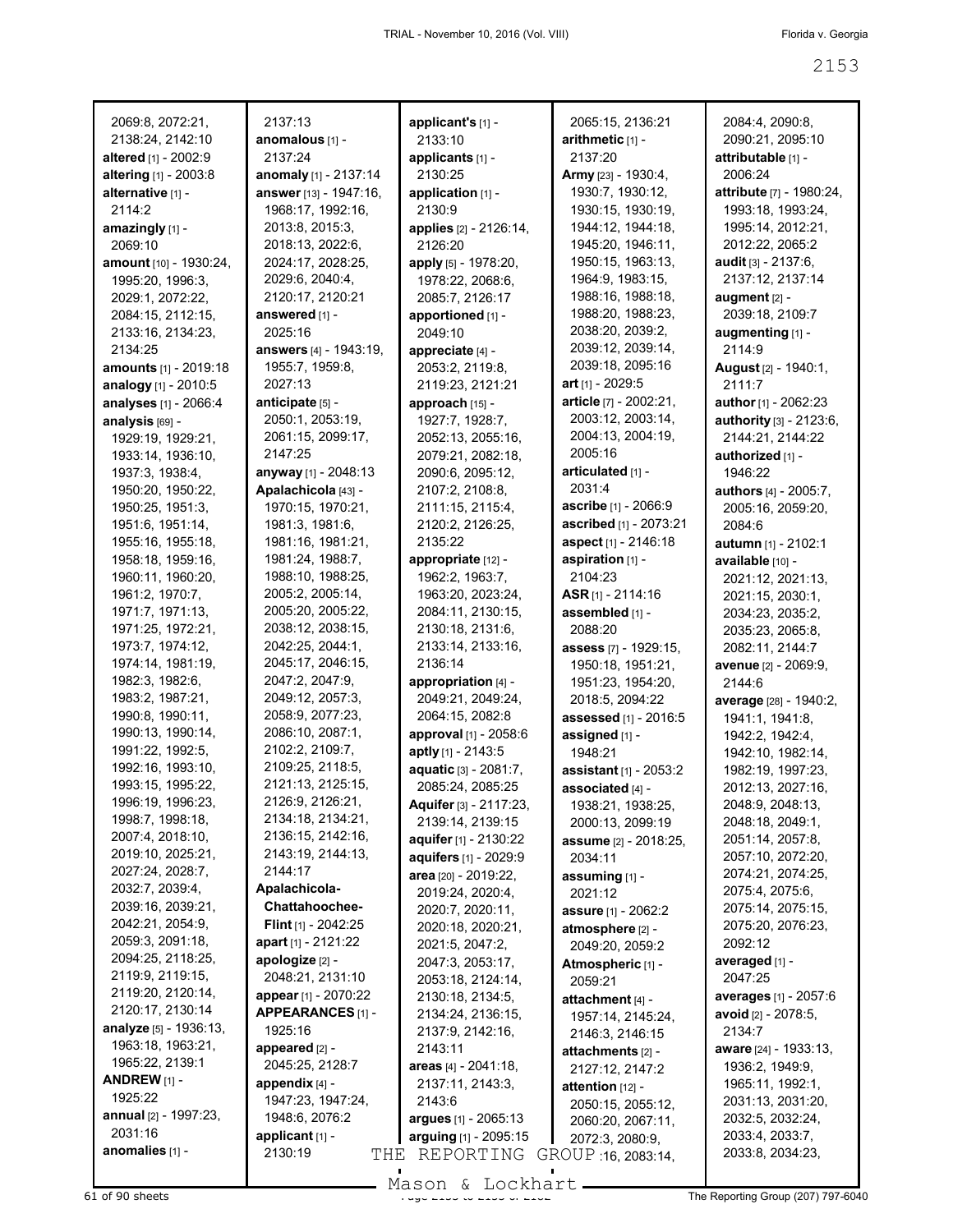| 2035:5, 2065:12,              | <b>based</b> [23] - 1930:3,    | 2031:17, 2035:25,                | 1983:23, 1984:14,             | 2048:7, 2050:7,                  |
|-------------------------------|--------------------------------|----------------------------------|-------------------------------|----------------------------------|
| 2109:14, 2112:20,             | 1933:5, 1936:7,                | 2043:1, 2044:16,                 | 1996:16, 2046:20,             | 2050:22, 2064:24                 |
| 2112:25, 2113:3,              | 1955:18, 1957:22,              | 2046:25, 2050:21,                | 2053:14, 2054:25,             | <b>binder</b> [9] - $1937:10$ ,  |
|                               |                                |                                  |                               |                                  |
| 2113:4, 2113:5,               | 1957:25, 1972:25,              | 2058:9, 2066:14,                 | 2056:19, 2056:23,             | 1945:24, 1972:17,                |
| 2113:20, 2115:18,             | 1977:14, 1979:25,              | 2085:8, 2096:16,                 | 2079:6, 2089:3,               | 1972:19, 1975:10,                |
| 2148:8                        | 2006:9, 2019:7,                | 2111:22, 2112:16,                | 2089:4, 2089:8,               | 1991:10, 2021:19,                |
| <b>axis</b> [4] - 2009:23,    | 2019:21, 2029:20,              | 2114:22, 2119:2,                 | 2141:24                       | 2076:1, 2101:9                   |
| 2010:6, 2010:9,               | 2033:21, 2035:12,              | 2119:11, 2121:9,                 | <b>Ben</b> [1] - 2145:14      | <b>binders</b> [6] - 1929:6,     |
| 2077:7                        | 2036:18, 2087:13,              | 2122:2, 2123:18,                 | <b>bench</b> [1] - 2090:6     | 1939:10, 1945:23,                |
|                               | 2101:22, 2103:20,              | 2123:19, 2123:22,                | beneficial [2] -              | 2028:11, 2036:3,                 |
| Β                             | 2114:13, 2119:3,               | 2123:25, 2136:24,                | 2132:20, 2132:25              | 2098:12                          |
|                               |                                |                                  |                               |                                  |
| back-calculation [1] -        | 2125:1, 2139:18                | 2138:10, 2140:4,                 | <b>benefit</b> [2] - 1932:19, | Biological $[1]$ - 2083:6        |
| 2072:1                        | <b>basic</b> $[2] - 2042:24$ , | 2142:4, 2143:19                  | 2038:8                        | <b>biologist</b> $[1]$ - 2084:14 |
| back-to-back [3] -            | 2043:2                         | <b>basins</b> $[5]$ - 1967:22,   | <b>BENJAMIN [1] -</b>         | <b>bit</b> $[8] - 2005:15$ ,     |
|                               | <b>basin</b> [69] - 1971:14,   | 1968:6, 1968:13,                 | 1925:19                       | 2013:19, 2042:15,                |
| 1994:6, 2061:3,               | 1974:18, 1996:1,               | 2041:10, 2069:1                  | Berrigan [1] - 2052:10        | 2072:16, 2142:3,                 |
| 2061:11                       | 1996:2, 1996:6,                | <b>basis</b> [11] - 1953:16,     | best $[11] - 1942:21$ ,       | 2143:7, 2146:5,                  |
| backup [8] - 2000:21,         | 1996:7, 1996:13,               | 1954:22, 1993:13,                | 1964:8, 2030:1,               | 2147:4                           |
| 2000:23, 2001:2,              | 1996:19, 1997:1,               | 1997:23, 2012:6,                 | 2035:23, 2063:21,             | <b>blatantly</b> $[1]$ - 2129:10 |
| 2001:3, 2001:6,               | 1997:6, 1997:10,               | 2014:6, 2022:9,                  |                               |                                  |
| 2001:11, 2001:18,             |                                |                                  | 2094:3, 2110:17,              | <b>blocks</b> [1] - 2093:9       |
| 2001:25                       | 1997:12, 1997:17,              | 2063:18, 2074:24,                | 2139:7, 2144:25,              | blows [1] - 2005:19              |
| backwater [2] -               | 1998:8, 1998:17,               | 2075:9, 2135:16                  | 2145:6, 2145:10               | <b>blue</b> $[8] - 1983:2$       |
|                               | 1998:19, 1999:8,               | bay [1] - 2142:17                | best-management [2]           | 1983:14, 1984:2,                 |
| 1991:20, 1992:24              | 1999:13, 1999:17,              | bear [2] - 2099:12,              | - 2139:7, 2145:6              | 1984:8, 1984:13,                 |
| <b>bad</b> [1] - 2085:3       | 1999:19, 1999:20,              | 2099:23                          | better [10] - 1950:14,        | 2009:16, 2056:21,                |
| Bainbridge [30] -             | 2000:3, 2000:5,                | <b>beautiful</b> [1] - 2087:25   | 1953:17, 1954:4,              | 2077:17                          |
| 1971:4, 1980:8,               | 2000:9, 2000:12,               | <b>became</b> [1] - 2129:9       | 1954:16, 1956:21,             | Board [1] - 2125:4               |
| 1980:9, 1980:12,              | 2000:24, 2001:5,               | become [1] - 2035:2              |                               |                                  |
| 1980:16, 1980:23,             | 2001:12, 2001:19,              |                                  | 1959:17, 2015:7,              | <b>board</b> [19] - 2047:5,      |
| 1981:8, 1981:15,              |                                | <b>becomes</b> [2] - 1996:4,     | 2078:25, 2100:2,              | 2047:13, 2047:14,                |
| 1981:20, 1981:23,             | 2002:1, 2004:15,               | 2143:7                           | 2131:17                       | 2047:15, 2048:6,                 |
|                               | 2004:19, 2041:18,              | becoming [1] -                   | <b>between</b> [47] - 1978:7, | 2048:7, 2050:7,                  |
| 1982:6, 1982:8,               | 2041:20, 2046:6,               | 2002:17                          | 1987:7, 1987:18,              | 2050:14, 2050:16,                |
| 1982:23, 1983:6,              | 2046:9, 2046:11,               | Bedient [5] - 2055:14,           | 1993:25, 1994:20,             | 2050:17, 2050:18,                |
| 1983:10, 1983:23,             | 2046:12, 2049:8,               | 2056:7, 2056:25,                 | 1995:1, 1995:15,              | 2050:19, 2050:21,                |
| 1984:3, 1984:14,              | 2053:19, 2053:25,              | 2057:12, 2065:12                 | 1995:24, 1999:6,              | 2051:11, 2092:20,                |
| 1984:21, 1985:8,              | 2060:2, 2071:6,                | <b>bedrock</b> [2] - 2068:13,    | 2006:21, 2009:1,              | 2092:22, 2092:25,                |
| 2044:16, 2045:15,             | 2073:2, 2118:3,                | 2106:7                           |                               |                                  |
| 2046:21, 2046:22,             | 2118:8, 2118:22,               |                                  | 2009:20, 2010:23,             | 2093:1, 2125:3                   |
| 2050:15, 2050:20,             | 2119:4, 2119:17,               | <b>began</b> $[2] - 1972:9$      | 2011:10, 2011:16,             | boards [5] - 2041:23,            |
| 2050:25, 2051:13,             |                                | 2125:7                           | 2011:19, 2012:3,              | 2042:1, 2042:17,                 |
| 2092:19, 2093:13              | 2134:12, 2134:15,              | begin [1] - 1976:17              | 2012:18, 2012:23,             | 2045:11, 2045:24                 |
|                               | 2134:24, 2137:1,               | beginning [3] -                  | 2028:21, 2035:24,             | <b>bodies</b> $[1] - 2124:18$    |
| <b>balance</b> [13] - 1999:5, | 2137:8, 2138:22,               | 1984:11, 2016:3,                 | 2062:25, 2064:2,              | body [1] - 2018:21               |
| 2059:6, 2070:6,               | 2138:24, 2139:14,              | 2101:8                           | 2066:6, 2066:10,              | <b>book</b> $[2] - 2025:6$       |
| 2070:8, 2070:9,               | 2139:22, 2140:14,              | <b>begins</b> [2] - 2095:22,     | 2070:1, 2075:11,              | 2045:16                          |
| 2070:12, 2070:17,             | 2141:16, 2142:11,              | 2128:16                          | 2076:11, 2077:5,              | <b>books</b> $[1]$ - 2048:3      |
| 2070:20, 2070:24,             | 2142:12, 2143:1,               |                                  | 2077:12, 2085:17,             |                                  |
| 2071:6, 2076:11,              | 2143:4, 2143:9,                | <b>behind</b> [5] - 1946:2,      | 2089:17, 2097:11,             | <b>boots</b> [1] - 2054:20       |
| 2105:2                        | 2143:12, 2144:4                | 1947:22, 1948:5,                 |                               | <b>border</b> $[3] - 2141:21$ ,  |
| balanced [1] -                |                                | 1975:15, 2139:19                 | 2098:2, 2103:7,               | 2142:8, 2142:9                   |
| 1948:16                       | <b>Basin</b> [51] - 1932:6,    | <b>belabor</b> [2] - $2083:15$ , | 2114:16, 2116:10,             | <b>bottom</b> [14] - 1931:20,    |
|                               | 1932:12, 1932:16,              | 2084:1                           | 2116:12, 2117:3,              | 1942:1, 1952:25,                 |
| balancing [1] -               | 1935:11, 1944:16,              | belief [1] - 1954:15             | 2117:5, 2117:6,               | 1953:4, 1977:1,                  |
| 1948:23                       | 1946:13, 1946:21,              | <b>below</b> $[30] - 1965:2$     | 2117:7, 2135:17,              | 1997:22, 2004:6,                 |
| <b>Balmoral</b> [1] - 2115:19 | 1969:14, 1969:23,              | 1965:9, 1965:13,                 | 2136:20, 2141:22,             | 2085:13, 2085:14,                |
| <b>bank</b> [1] - $2070:14$   | 1970:9, 1972:4,                | 1966:16, 1969:3,                 | 2143:15, 2144:1               | 2097:24, 2110:18,                |
| Bankruptcy [2] -              | 1973:22, 1986:9,               |                                  | <b>beyond</b> [2] - 1991:9,   |                                  |
| 1925:12, 2148:10              | 1993:14, 1995:6,               | 1972:2, 1972:22,                 | 2138:14                       | 2113:9, 2128:20,                 |
| <b>Bar</b> [3] - $2110:5$ ,   | 1995:10, 1996:8,               | 1973:16, 1974:10,                |                               | 2128:21                          |
| 2110:7, 2110:10               | 1996:21, 2002:10,              | 1975:2, 1977:18,                 | <b>bias</b> $[3] - 1952:9$ ,  | <b>bounce</b> [1] - 2070:2       |
| <b>bars</b> $[2] - 1973:19$ , |                                | 1978:2, 1980:2,                  | 1952:10, 1952:14              | <b>bound</b> $[2] - 1932:8$ ,    |
|                               | 2003:1, 2004:25,               | 1980:16, 1982:9,                 | $big$ [7] - 2047:13,          | 1935:13                          |
| 2077:17                       | 2007:5, 2007:9,                |                                  | GROUP 15, 2048:6,             | <b>box</b> $[1] - 2094:14$       |
| <b>base</b> [1] - 2019:18     | THE<br>2024:10, 2029:1         | REPORTING                        |                               |                                  |

Mason & Lockhart 11, 1998 of 90 sheets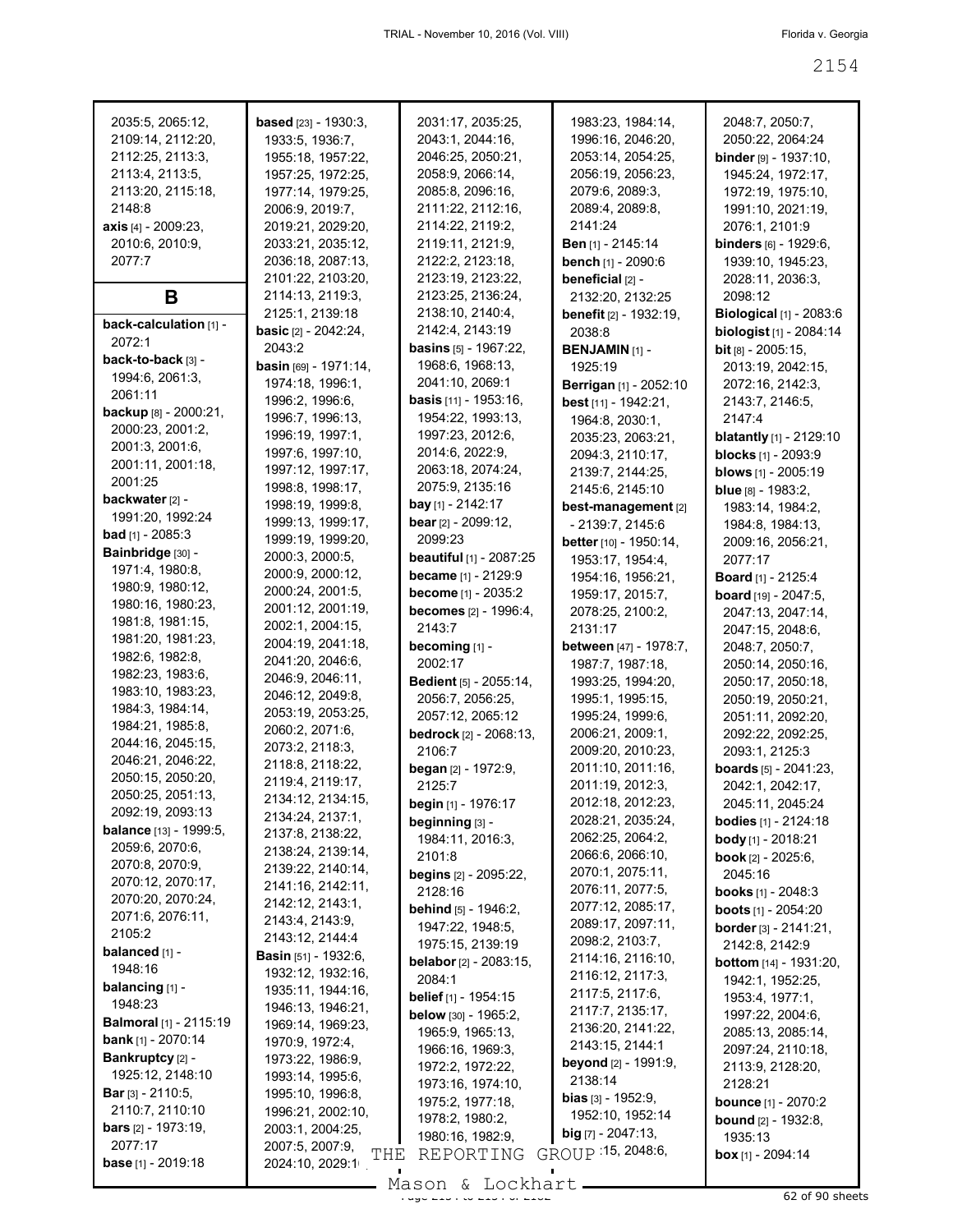| <b>boxed</b> [1] - 2087:4<br>bracketed [1] - | 2127:7, 2129:21,<br>2135:24, 2141:1   | 2067:14, 2076:4,<br>2076:9, 2076:12, | category [1] - 2057:22<br>causal [1] - 2102:17 | 1978:2, 1980:2,<br>1980:16, 1982:9, |
|----------------------------------------------|---------------------------------------|--------------------------------------|------------------------------------------------|-------------------------------------|
| 2113:25                                      |                                       | 2078:20, 2078:21,                    | caused [8] - 1938:9,                           | 1983:7, 1983:11,                    |
| <b>break</b> $[9] - 1985:13$ ,               | C                                     | 2078:25                              | 1938:22, 1940:10,                              | 1983:12, 1983:23,                   |
| 1985:23, 1986:7,                             | calculate [5] - 2024:6,               | cannot [2] - 1947:18,                | 1974:18, 1993:20,                              | 1984:14, 1994:20,                   |
| 2040:16, 2040:20,                            | 2030:6, 2058:16,                      | 1992:25                              | 2003:7, 2006:5,                                | 1995:1, 2010:6,                     |
| 2040:22, 2042:4,                             | 2067:24, 2094:11                      | cap [22] - 1931:9,                   | 2067:9                                         | 2010:13, 2010:24,                   |
| 2042:15, 2105:20                             | calculated [11] -                     | 1932:3, 1932:10,                     | causes [1] - 2144:16                           | 2011:10, 2011:17,                   |
| <b>Brett</b> [3] - 1926:4,                   | 1935:6, 1935:14,                      | 1932:14, 1932:25,                    | causing [2] - 1972:11,                         | 2017:10, 2017:14,                   |
| 2106:12, 2106:24                             |                                       | 1933:9, 1934:4,                      | 2002:14                                        | 2017:18, 2017:19,                   |
| <b>bridge</b> [1] - 2044:7                   | 1935:23, 1941:25,                     | 1934:13, 1934:20,                    | center [7] - 2139:10,                          | 2017:21, 2018:3,                    |
| brief [2] - 2095:19,                         | 1962:12, 2007:23,<br>2015:23, 2017:9, | 1965:16, 1966:1,                     | 2140:2, 2140:3,                                | 2018:7, 2018:8,                     |
| 2096:25                                      |                                       | 1966:19, 1966:23,                    | 2140:16, 2141:3,                               | 2018:18, 2022:25,                   |
| <b>briefly</b> $[4]$ - 2060:23,              | 2026:11, 2065:23,<br>2111:23          | 1967:14, 1967:20,                    | 2141:11, 2141:25                               | 2023:1, 2023:8,                     |
| 2097:17, 2098:10,                            |                                       | 1968:4, 1968:11,                     | center-pivot [6] -                             | 2023:10, 2030:10,                   |
| 2110:15                                      | calculates [4] -                      | 1969:9, 1969:21,                     | 2139:10, 2140:3,                               | 2030:12, 2048:10,                   |
| <b>bring</b> $[1]$ - 2052:19                 | 1941:18, 1942:13,                     | 2098:14, 2098:23,                    | 2140:16, 2141:3,                               | 2048:19, 2051:14,                   |
| <b>BRITNEY</b> $[1]$ -                       | 2069:24, 2095:3                       | 2138:2                               | 2141:11, 2141:25                               | 2053:14, 2054:11,                   |
| 1925:21                                      | calculation [19] -                    | capacity [4] - 1945:16,              | center-pivots [1] -                            | 2054:16, 2054:17,                   |
| <b>broad</b> [1] - 2008:14                   | 1947:19, 1961:1,                      | 2025:14, 2068:18,                    | 2140:2                                         | 2054:18, 2056:23,                   |
| broken [1] - 2137:21                         | 1961:15, 1961:24,                     | 2074:17                              | certain [9] - 2019:25,                         | 2061:18, 2072:14,                   |
| <b>brown</b> $[2] - 2101:17$ ,               | 1962:18, 1998:21,                     | capped [1] - 1966:11                 | 2031:3, 2046:8,                                | 2072:19, 2072:21,                   |
| 2104:6                                       | 1999:7, 2018:19,                      | caps [3] - 1931:4,                   | 2084:15, 2088:4,                               | 2073:6, 2073:13,                    |
| <b>bucket</b> [1] - 2063:4                   | 2019:5, 2067:16,                      | 1954:3, 1965:23                      | 2089:4, 2122:9,                                | 2073:14, 2073:17,                   |
| <b>budget</b> [1] - 2060:8                   | 2067:17, 2068:4,                      | caption [2] - 1978:1,                | 2127:19                                        | 2077:10, 2089:24,                   |
| budgeted [1] -                               | 2068:14, 2070:19,                     | 2002:25                              | certainly [23] -                               | 2097:5, 2097:12,                    |
| 2128:10                                      | 2071:25, 2072:1,                      | captures [1] - 2063:7                | 1931:19, 1958:10,                              | 2098:1, 2098:18,                    |
| <b>build</b> $[2] - 2069.8$ ,                | 2073:13, 2087:4,                      | capturing [1] - 1999:2               | 1960:18, 1961:10,                              | 2098:20, 2110:23,                   |
| 2114:10                                      | 2116:11                               | careful [6] - 1992:16,               | 1983:20, 1988:10,                              | 2111:1, 2111:6,                     |
| <b>building</b> [3] - 2078:1,                | calculations [22] -                   | 1998:25, 2039:4,                     | 2011:12, 2014:14,                              | 2112:9, 2112:17,                    |
| 2078:2, 2078:4                               | 1931:2, 1931:5,                       | 2039:16, 2039:20,                    | 2027:4, 2031:10,                               | 2112:22, 2113:1,                    |
| <b>built</b> $[2] - 1995:7$ ,                | 1931:10, 1934:1,                      | 2058:5                               | 2035:13, 2048:16,                              | 2113:6                              |
| 2085:1                                       | 1944:20, 1945:1,                      | Carrabelle [1] -                     | 2050:11, 2056:18,                              | cfs's $[1]$ - 2111:7                |
| <b>bulk</b> [1] - 2014:18                    | 1949:24, 1950:6,                      | 2142:16                              | 2066:5, 2073:23,                               | chair $[1]$ - 1927:15               |
| <b>bullets</b> [1] - 2110:19                 | 1987:11, 1990:12,                     | carry [1] - 2056:4                   | 2085:10, 2085:22,                              | chance [1] - 2109:21                |
| <b>bureau</b> [1] - 2137:6                   | 2014:9, 2014:13,                      | case [37] - 1929:14,                 | 2096:8, 2105:21,                               | change [28] - 1974:18,              |
| BY [51] - 1928:12,                           | 2014:16, 2015:10,                     | 1943:3, 1944:5,                      | 2122:24, 2133:21,                              | 2012:14, 2029:2,                    |
| 1929:11, 1931:14,                            | 2015:15, 2015:21,                     | 1952:23, 2023:23,                    | 2138:11                                        | 2038:20, 2039:8,                    |
| 1933:19, 1943:1,                             | 2016:8, 2019:13,                      | 2024:4, 2024:19,                     | <b>CERTIFICATE [1] -</b>                       | 2050:2, 2050:10,                    |
| 1943:17, 1946:4,                             | 2060:12, 2066:25,                     | 2025:22, 2026:2,                     | 2149:1                                         | 2053:20, 2061:23,                   |
| 1947:14, 1951:13,                            | 2068:15, 2113:11                      | 2028:3, 2034:18,                     | certify $[2] - 2149.3$ ,                       | 2061:24, 2066:2,                    |
| 1955:5, 1956:16,                             | calculator [1] -                      | 2046:5, 2046:23,                     | 2149:7                                         | 2066:21, 2067:21,                   |
| 1959:6, 1968:3,                              | 2017:18                               | 2049:11, 2058:22,                    | cfs [98] - 1933:23.                            | 2067:22, 2067:24,                   |
| 1975:21, 1976:6,                             | calendar [3] -                        | 2065:5, 2065:20,                     | 1934:6, 1935:2,                                | 2069:17, 2069:19,                   |
| 1977:8, 1986:6,                              | 1978:24, 1979:10,                     | 2066:20, 2067:8,                     | 1938:1, 1941:2,                                | 2069:22, 2070:5,                    |
| 2000:1, 2004:8,                              | 2009:25                               | 2068:8, 2078:7,                      | 1941:7, 1941:13,                               | 2071:17, 2071:18,                   |
| 2013:6, 2013:24,                             | Calhoun [1] - 2114:12                 | 2080:3, 2084:2,                      | 1941:16, 1942:7,                               | 2078:12, 2088:6,                    |
| 2027:11, 2040:2,                             | calibrate [2] - 2067:5,               | 2091:23, 2092:4,                     | 1942:12, 1962:22,                              | 2091:25, 2096:15,                   |
| 2041:5, 2042:18,                             | 2069:21                               | 2095:11, 2107:8,                     | 1963:5, 1964:20,                               | 2096:20                             |
| 2046:2, 2053:5,                              | calibrated [7] -                      | 2107:21, 2112:21,                    | 1964:24, 1965:2,                               | changed [3] -                       |
| 2056:5, 2079:24,                             | 2007:8, 2008:3,                       | 2119:24, 2127:14,                    | 1966:7, 1966:12,                               | 1996:20, 2028:25,                   |
| 2082:20, 2086:19,                            | 2008:10, 2008:16,                     | 2133:15, 2134:8,                     | 1966:16, 1966:20,                              | 2033:1                              |
| 2090:7, 2091:11,                             | 2011:11, 2067:11,                     | 2144:2, 2144:11,                     | 1967:6, 1967:11,                               | changes [14] - 1970:8,              |
| 2092:8, 2095:14,                             | 2067:13                               | 2147:20                              | 1967:15, 1967:17,                              | 1970:9, 1970:14,                    |
| 2097:2, 2107:6,                              | calibration [20] -                    | cases [3] - 2023:12,                 | 1968:25, 1969:3,                               | 1970:20, 1970:25,                   |
| 2107:17, 2108:10,                            | 2007:11, 2007:14,                     | 2085:21, 2130:20                     | 1969:7, 1969:19,                               | 1996:14, 2035:25,                   |
| 2108:13, 2108:15,                            | 2008:4, 2008:12,                      | <b>Cat</b> $[3] - 2110:4$ ,          | 1970:4, 1971:24,                               | 2049:23, 2049:25,                   |
| 2111:17, 2115:6,                             | 2008:17, 2009:2,                      | 2110:6, 2110:10                      | 1972:3, 1972:23,                               | 2061:15, 2066:8,                    |
| 2115:11, 2120:3,                             | 2009:9, 2010:16,                      | catchment [1] -                      | 1973:16, 1975:2,                               | 2066:9, 2102:17                     |
| 2120:8, 2127:1,                              | 2010:20, 2011:20<br>THE               | REPORTING                            | GROUP 16, 1977:18,                             | changing [1] - 2033:5               |
|                                              | 2011:23, 2067:6                       |                                      |                                                |                                     |

 $\frac{3}{5}$  of 90 sheets  $\frac{3}{5}$  of 90 sheets  $\frac{3}{5}$  of 90 sheets  $\frac{3}{5}$  The Reporting Group (207) 797-6040 Mason & Lockhart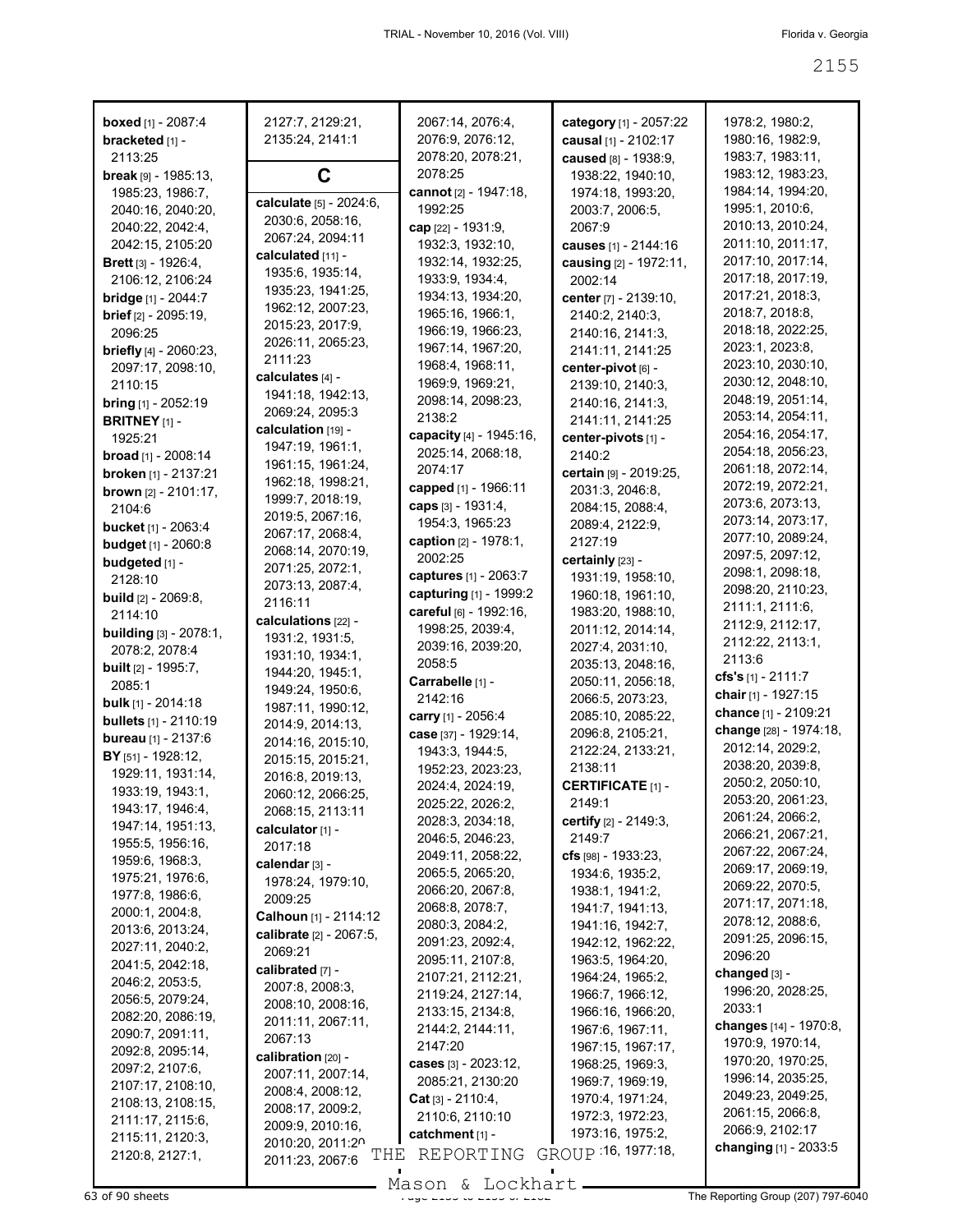| chapter [1] - 2091:5          | Claudette [4] -                     | 1940:16, 1996:25,                    | 2059:5                 | Congress [1] -                |
|-------------------------------|-------------------------------------|--------------------------------------|------------------------|-------------------------------|
| characterize [1] -            | 1925:14, 2149:2,                    | 2092:14                              | comprehensive [6] -    | 1925:12                       |
| 2011:1                        | 2149:15, 2149:15                    | columns $[2]$ -                      | 2118:2, 2118:6,        | conjunction [1] -             |
| charge [1] - 2043:20          | clear [8] - 1985:6,                 | 1939:25, 1940:4                      | 2118:21, 2135:17,      | 2139:5                        |
| chart $[3] - 2056:12$ ,       | 2012:13, 2055:8,                    | combining [1] -                      | 2135:21, 2136:18       | connection [14] -             |
| 2111:18, 2112:10              | 2096:18, 2125:20,                   | 2058:18                              | computation [2] -      | 1947:25, 1952:22,             |
| Chattahoochee [33] -          | 2126:7, 2131:10,                    | coming [6] - 2049:9,                 | 2019:19, 2024:18       | 1989:16, 2025:21,             |
| 1971:4, 1971:22,              | 2144:8                              | 2058:11, 2061:22,                    | computationally [1] -  | 2085:17, 2085:18,             |
| 1971:23, 1972:12,             | clearly [3] - 2036:9,               | 2064:6, 2066:24,                     | 2066:23                | 2085:21, 2085:22,             |
| 1972:23, 1973:1,              | 2056:22, 2089:20                    | 2070:16                              | computed [2] -         | 2085:23, 2086:2,              |
| 1976:14, 1977:11,             | <b>CLERK</b> [5] - 1927:18,         | command [1] -                        | 1966:15, 1969:2        | 2086:3, 2086:8,               |
| 1978:3, 1979:21,              | 1927:25, 2040:25,                   | 2025:17                              | computer [7] -         | 2086:14, 2086:15              |
| 1983:17, 1996:16,             | 2106:13, 2106:20                    | commencing [1] -                     | 2024:17, 2042:20,      | connections [1] -             |
| 2009:17, 2015:22,             | climate [9] - 1994:23,              | 1925:13                              | 2042:22, 2056:11,      | 2086:6                        |
| 2042:25, 2043:25,             | 2058:14, 2058:15,                   | Commission [1] -                     | 2068:5, 2071:1,        | consecutive [13] -            |
| 2044:1, 2046:4,               | 2059:15, 2059:17,                   | 2149:17                              | 2071:6                 | 1972:22, 1973:12,             |
| 2046:13, 2046:14,             | 2062:25, 2065:22,                   | commit [2] - 2079:16,                | con $[1]$ - 1966:25    | 1973:16, 1974:10,             |
| 2046:16, 2046:17,             | 2066:8, 2082:1                      | 2079:23                              | concentrating [1] -    | 1974:20, 1975:2,              |
| 2046:18, 2047:5,              | climatic $[3] - 2006:10$ ,          | committee [1] -                      | 2004:24                | 1977:5, 1977:17,              |
| 2047:10, 2047:13,             | 2131:4, 2133:17                     | 2141:8                               | concept [1] - 2124:3   | 1977:20, 1978:2,              |
| 2050:8, 2057:3,               | climatological [1] -                | COMMON [3] -                         | concern [1] - 2103:12  | 1978:7, 1979:12,              |
| 2073:1, 2073:2,               | 2064:5                              | 2074:24, 2075:9,                     | concerned [3] -        | 1980:1                        |
| 2087:1, 2141:21               | clip [8] - 1943:15,                 | 2135:19                              | 2067:7, 2067:10,       | Conservancy [2] -             |
| check [3] - 1978:18,          | 1947:12, 1955:3,                    | communities [3] -                    | 2074:12                | 2083:8, 2143:16               |
| 1978:23, 2074:22              | 1975:6, 1976:8,                     | 2142:7, 2142:13,                     | concerns [1] -         | conservation [7] -            |
| checked [1] - 2014:14         | 2013:4, 2027:9,                     | 2142:14                              | 2079:11                | 2070:21, 2097:10,             |
| checks [1] - 2019:17          | 2039:25                             | comparable [2] -                     | conclude [2] -         | 2098:17, 2113:21,             |
| chiefly [1] - 2043:5          | clips $[1]$ - 1959:3                | 2069:3, 2075:23                      | 1972:10, 2064:25       | 2138:17, 2143:14,             |
| Chipola [6] - 2005:3,         | close $[10] - 1931:24$ ,            | compare [7] - 1973:3,                | concluded [3] -        | 2145:4                        |
| 2005:6, 2121:13,              | 1945:17, 1951:25,                   | 1973:8, 1981:20,                     | 2035:22, 2103:12,      | conservative թ] -             |
| 2125:15, 2126:9,              | 1952:6, 1952:14,                    | 1981:23, 1987:15,                    | 2104:20                | 1932:8, 2014:25,              |
| 2126:21                       | 1952:17, 2008:25,                   | 2003:25, 2069:22                     | conclusion [4] -       | 2015:4, 2027:20,              |
| chose [2] - 1999:11,          | 2040:14, 2075:3,                    | compared [5] -                       | 1981:7, 2066:4,        | 2030:19, 2031:5               |
| 2104:18                       | 2095:6                              | 1974:6, 2005:18,                     | 2066:12, 2069:2        | conserves [1] -               |
| chuckle [1] - 2143:18         | closed [1] - 2148:9                 | 2006:17, 2008:21,                    | conclusions [5] -      | 2038:11                       |
| circle [2] - 1983:22,         | closely $[2] - 1953:11$ ,           | 2022:3                               | 2014:9, 2015:16,       | consider <sub>[2]</sub> -     |
| 1984:9                        | 2010:18                             |                                      |                        | 1959:25, 1991:23              |
|                               | closer [13] - 1953:6,               | comparing [1] -<br>1994:6            | 2016:10, 2017:4,       | considerable [1] -            |
| circumference [1] -<br>2063:6 | 1953:7, 1953:8,                     |                                      | 2100:4                 | 2072:22                       |
|                               | 1953:21, 1953:24,                   | comparison [10] -                    | condition [1] -        | consideration [2] -           |
| circumstance [2] -            | 1956:1, 1956:2,                     | 1982:1, 1989:9,                      | 2121:14                | 2036:11, 2037:6               |
| 2133:14, 2145:1               |                                     | 2009:20, 2018:6,                     | conditions [24] -      | considered [9] -              |
| cite $[5] - 2004:13$ ,        | 1956:24, 1957:3,                    | 2061:5, 2062:3,                      | 1933:1, 1933:4,        | 1933:5, 1948:15,              |
| 2033:17, 2033:21,             | 1959:20, 1959:23,<br>1960:6, 1960:8 | 2062:10, 2064:21,                    | 1933:6, 1933:10,       | 1958:13, 1978:6,              |
| 2036:24, 2115:1               |                                     | 2089:16, 2103:6<br>compilation [1] - | 1934:8, 1934:17,       | 2037:4, 2091:22,              |
| cited $[2] - 1953:15$ ,       | cloud $[1]$ - 2038:18               |                                      | 1934:22, 1935:4,       | 2133:13, 2133:23,             |
| 2136:3                        | Coast [1] - 2104:13                 | 2136:20                              | 1938:2, 1941:14,       | 2133:24                       |
| City [17] - 1971:5,           | codes [1] - 2024:6                  | compiled [1] - 2112:1                | 1941:20, 1947:4,       |                               |
| 1986:12, 1986:18,             | colleague [1] -                     | completely [3] -                     | 1947:6, 1948:15,       | consisted [1] -<br>2044:10    |
| 1988:2, 1988:6,               | 2145:14                             | 1962:8, 1962:12,                     | 1961:15, 1963:14,      |                               |
| 1990:15, 1990:20,             | collect [2] - 1970:17,              | 2074:19                              | 1992:2, 1992:11,       | consistent [4] -              |
| 1990:25, 1991:14,             | 2046:7                              | complex [2] -                        | 2067:2, 2077:9,        | 2074:13, 2082:12,             |
| 1992:6, 1992:12,              | collected [1] -                     | 2070:10, 2085:1                      | 2130:13, 2133:17,      | 2082:15, 2089:22              |
| 2044:19, 2052:2,              | 1970:13                             | compliance [5] -                     | 2134:8, 2137:5         | consistently [2] -            |
| 2052:5, 2052:6,               | collectively [1] -                  | 1983:16, 2089:11,                    | conducted [1] -        | 1959:10, 1959:15              |
| 2053:9, 2055:6                | 1945:14                             | 2089:18, 2089:20,                    | 1935:24                | <b>constrain</b> [1] - 2038:3 |
| Claiborne [1] -               | collects [2] - 2041:19,             | 2138:6                               | confidence [1] -       | constrained [2] -             |
| 2139:14                       | 2046:7                              | component $[4]$ -                    | 2075:2                 | 2037:14, 2037:20              |
| claims [1] - 2097:10          | colored [2] - 2050:13,              | 2043:1, 2049:18,                     | confluence [1] -       | constrict [1] - 2134:3        |
| clarify $[1] - 2146:23$       | 2093:9                              | 2059:9, 2059:11                      | 2141:20                | construct [3] -               |
| class [1] - 2070:11           | <b>column</b> [4] - 1939 $THE$      | REPORTING                            | GROUP sed [1] - 2091:7 | 2018:22, 2114:15,             |

 $\frac{1}{2}$ Mason & Lockhart.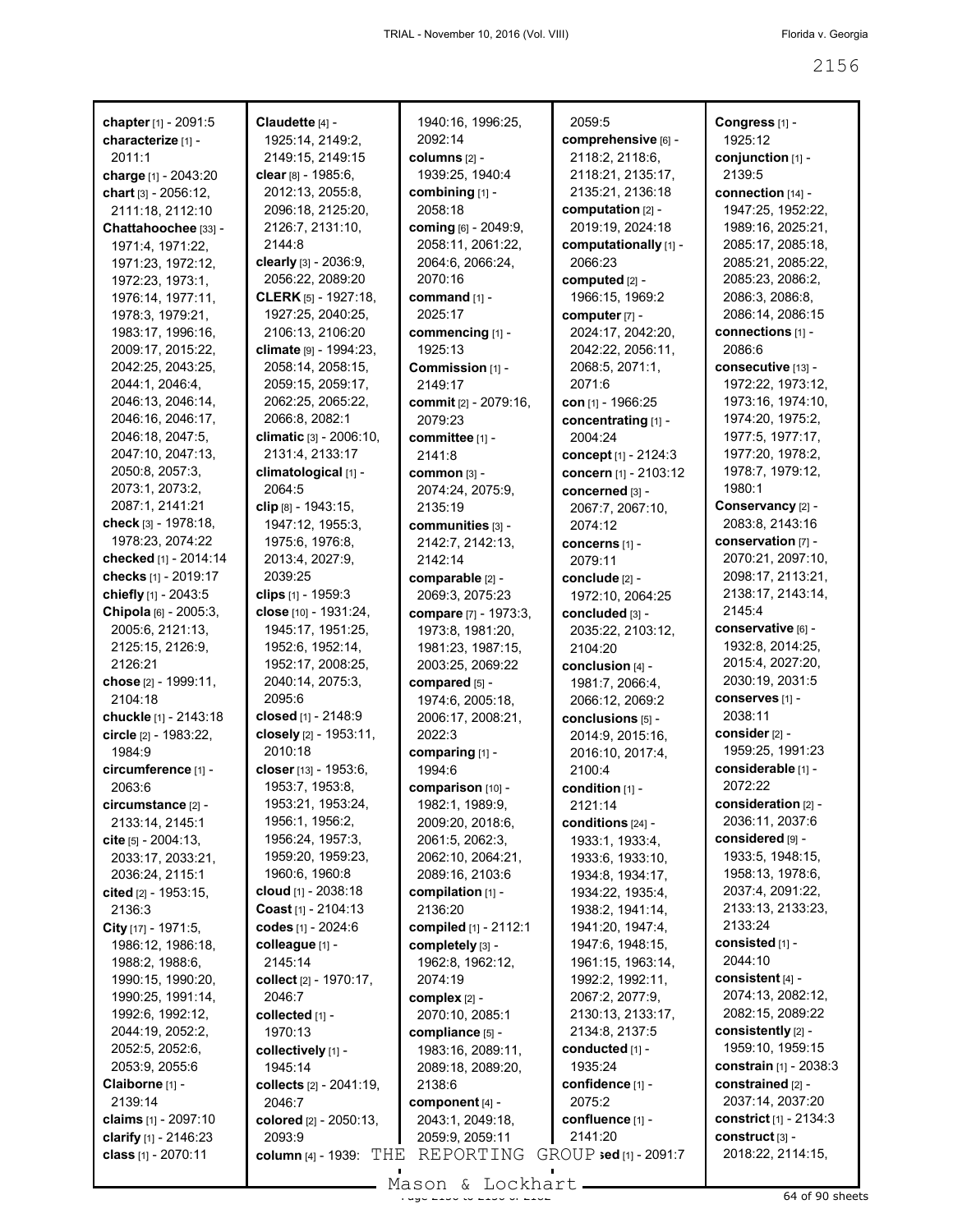| 2144:14            | 2050:6, 2051:8,         | 1946:11, 1946:17,     | 2110:10, 2111:2,                 | 2114:22, 2115:15,              |
|--------------------|-------------------------|-----------------------|----------------------------------|--------------------------------|
| constructed [1] -  | 2059:11, 2062:1,        | 1946:20, 1947:1,      | 2113:7, 2115:20,                 | 2115:23, 2116:3,               |
| 2036:10            | 2065:2, 2066:14,        | 1947:25, 1948:9,      | 2117:9, 2117:13,                 | 2116:10, 2116:20,              |
| consultant [2] -   | 2067:1, 2067:19,        | 1948:14, 1948:19,     | 2117:19, 2117:24,                | 2116:22, 2138:24,              |
| 2008:1, 2008:8     | 2071:19, 2072:1,        | 1948:21, 1949:19,     | 2117:25, 2118:19,                | 2142:7, 2143:11                |
| consumer [1] -     | 2072:11, 2072:13,       | 1950:15, 1963:4,      | 2118:22, 2118:23,                | county [1] - 2116:19           |
| 2138:20            | 2073:7, 2082:8,         | 1963:13, 1964:9,      | 2119:2, 2121:4,                  | couple [5] - 2011:5,           |
| consumes [1] -     | 2082:9, 2096:12,        | 1964:13, 1964:19,     | 2121:9, 2122:2,                  | 2048:22, 2068:1,               |
| 2064:16            | 2103:13, 2104:21,       | 1965:6, 1965:8,       | 2122:10, 2123:1,                 | 2110:19, 2125:18               |
| consumption [29] - | 2105:8, 2111:21,        | 1965:12, 1967:14,     | 2123:4, 2123:8,                  | course [23] - 1949:18,         |
| 1931:4, 1931:9,    | 2111:25, 2112:15        | 1983:16, 1988:16,     | 2123:9, 2123:13,                 | 1949:22, 1954:7,               |
| 1932:3, 1932:10,   | contact [3] - 2130:8,   | 1988:18, 1988:20,     | 2123:14, 2123:23,                | 1982:13, 2040:15,              |
| 1932:14, 1933:9,   | 2137:17, 2137:19        | 2038:20, 2039:2,      | 2124:1, 2124:2,                  | 2041:14, 2044:14,              |
| 1934:4, 1934:13,   | contention [1] -        | 2039:7, 2039:12,      | 2124:7, 2124:8,                  | 2048:2, 2058:8,                |
| 1934:20, 1937:19,  | 1989:15                 | 2094:1, 2094:3,       | 2124:14, 2124:15,                | 2058:23, 2068:9,               |
| 1940:11, 1954:3,   | context [4] - 2008:9,   | 2094:7, 2094:15,      | 2124:20, 2124:23,                | 2070:1, 2071:19,               |
| 1965:16, 1965:23,  | 2043:10, 2120:23,       | 2094:23, 2095:1,      | 2124:24, 2125:2,                 | 2074:11, 2077:21,              |
| 1966:1, 1966:19,   | 2135:12                 | 2095:9, 2095:16,      | 2125:5, 2125:8,                  | 2101:24, 2103:2,               |
| 1966:23, 1967:20,  | continually [1] -       | 2096:4, 2096:7        | 2125:9, 2125:12,                 | 2103:17, 2104:5,               |
| 1968:4, 1968:11,   | 1948:15                 | Corps'[1] - 1930:15   | 2125:13, 2125:15,                | 2120:1, 2121:6,                |
| 1969:9, 1969:21,   | continued [1] -         | Correct [1] - 2124:19 | 2125:22, 2126:4,                 | 2134:24, 2138:18               |
| 2041:13, 2049:6,   | 2128:23                 | correct [139] -       | 2126:9, 2126:12,                 | court [1] - 1943:7             |
| 2049:7, 2071:15,   | continuous [1] -        | 1929:17, 1929:20,     | 2126:13, 2126:15,                | COURT [1] - 1925:1             |
| 2098:13, 2098:23,  | 2103:18                 | 1929:24, 1930:5,      | 2126:16, 2126:18,                | Court [18] - 1925:12,          |
| 2144:18            | contract [2] - 2115:19, | 1931:1, 1932:6,       | 2126:22, 2126:23,                | 1945:22, 1945:25,              |
| consumptive [90] - | 2139:22                 | 1932:12, 1932:17,     | 2127:9, 2127:17,                 | 1963:25, 1975:11,              |
| 1929:16, 1930:24,  | contrast [1] - 2000:9   | 1933:11, 1934:9,      | 2127:20, 2127:23,                | 1985:14, 1997:16,              |
| 1934:14, 1935:18,  | control [4] - 1946:12,  | 1934:23, 1935:5,      | 2127:24, 2128:2,                 | 1999:12, 2073:16,              |
| 1936:12, 1936:14,  | 1946:17, 1948:16,       | 1935:12, 1935:22,     | 2128:6, 2128:11,                 | 2097:5, 2098:25,               |
| 1936:20, 1937:3,   | 1961:11                 | 1935:25, 1936:3,      | 2129:16, 2149:4                  | 2126:7, 2130:2,                |
| 1938:9, 1938:21,   | controls [1] - 1988:20  | 1937:6, 1941:24,      | correctly [1] - 2071:4           | 2132:24, 2136:17,              |
| 1939:15, 1940:25,  | convenient [1] -        | 1942:8, 1943:5,       | correlation [1] -                | 2142:3, 2148:10,               |
| 1941:6, 1941:23,   | 1985:13                 | 1943:6, 1943:23,      | 1987:18                          | 2149:16                        |
| 1942:5, 1949:4,    | conversation [1] -      | 1943:24, 1944:3,      | correspond [1] -                 | <b>Court's</b> [2] - 1929:7,   |
| 1949:5, 1960:17,   | 2114:14                 | 1946:6, 1948:1,       | 2049:1                           | 2013:22                        |
| 1960:23, 1963:8,   | conversations [1] -     | 1950:11, 1955:20,     | corresponding [10] -             | courtroom [1] -                |
| 1963:19, 1963:21,  | 2027:2                  | 1955:23, 1956:10,     | 1941:15, 1973:6,                 | 2021:17                        |
| 1964:5, 1966:2,    | conversion [1] -        | 1956:13, 1958:2,      | 1983:25, 1984:6,                 | cover [1] - 2137:11            |
| 1966:10, 1967:15,  | 2023:21                 | 1961:20, 1963:10,     | 1984:17, 1984:23,                | CRAIG [1] - 1925:20            |
| 1970:11, 1970:16,  | convert [2] - 2023:17,  | 1964:6, 1965:3,       | 1985:8, 1989:3,                  | <b>Crawford</b> $[2] - 2071:2$ |
| 1970:22, 1974:17,  | 2074:23                 | 1965:15, 1967:7,      | 2082:4, 2092:16                  | 2071:9                         |
| 1980:25, 1981:17,  | converted [1] -         | 1967:23, 1969:16,     | cost $[2] - 2139.8$ ,            | create $[3] - 1942:18$ ,       |
| 1993:19, 1994:1,   | 2047:23                 | 1969:19, 1974:11,     | 2145:7                           | 1950:8, 2059:12                |
| 1994:14, 1994:16,  | convince [1] - 2070:11  | 1974:23, 1979:9,      | cost-share [2] -                 | created [5] - 1942:19,         |
| 1995:2, 1995:16,   | coordinated [1] -       | 1980:6, 1981:10,      | 2139:8, 2145:7                   | 1943:21, 2033:24,              |
| 1996:11, 2000:14,  | 2083:5                  | 1981:13, 1985:9,      | cotton [1] - 2139:20             | 2111:11, 2144:5                |
| 2006:6, 2006:25,   | copies [5] - 1975:20,   | 1985:10, 1986:19,     | counsel [16] - 1927:3,           | creating [1] - 2075:10         |
| 2011:21, 2012:4,   | 2045:8, 2045:10,        | 1992:8, 1993:22,      | 1928:25, 1929:2,                 | creation [2] - 2129:5,         |
| 2012:7, 2012:9,    | 2045:11, 2127:5         | 1993:23, 2006:2,      | 1956:11, 1967:24,                | 2129:6                         |
| 2012:20, 2014:1,   | сору [9] - 1942:24,     | 2014:18, 2016:19,     | 1976:21, 2044:23,                | Creek [40] - 1967:22,          |
| 2014:24, 2015:8,   | 1945:22, 1946:1,        | 2017:23, 2021:1,      | 2055:19, 2091:1,                 | 1967:23, 1968:6,               |
| 2015:12, 2015:15,  | 1972:17, 1975:12,       | 2022:6, 2022:16,      | 2105:10, 2106:3,                 | 1968:14, 1968:20,              |
| 2015:20, 2015:25,  | 2004:5, 2052:13,        | 2022:17, 2023:7,      | 2134:11, 2134:14,                | 1968:21, 1986:12,              |
| 2016:5, 2016:8,    | 2108:14, 2120:7         | 2023:12, 2025:24,     | 2143:22, 2145:20,                | 1986:19, 1986:21,              |
| 2016:13, 2016:22,  | corner $[2] - 1977:1$ , | 2026:4, 2029:23,      | 2148:7                           | 1986:24, 1987:5,               |
| 2016:23, 2017:8,   | 2004:7                  | 2037:7, 2083:4,       | counted [2] - 1978:6,            | 1987:8, 1987:12,               |
| 2017:9, 2017:14,   | Corps [47] - 1930:4,    | 2098:9, 2103:21,      | 2140:17                          | 1987:16, 1987:17,              |
| 2019:5, 2037:19,   | 1930:7, 1930:12,        | 2108:1, 2108:4,       | <b>country</b> $[2] - 2043:14$ , | 1987:22, 1988:6,               |
| 2037:23, 2038:7,   |                         |                       |                                  |                                |
|                    | 1930:19, 1944:12,       | 2108:5, 2108:23,      | 2043:21                          | 1988:12, 1989:7,               |
| 2049:19, 2049:23,  | 1944:18, 1945:2 THE     | REPORTING             | GROUP <b>y</b> [11] - 2114:12,   | 1989:12, 1990:9,               |

Mason & Lockhart **Page 2016**<br>65 of 90 sheets **Page 207) 797-6040**<br>Also page 2157 of 2157 of 2157 of 2157 of 2157 of 2157 of 2182 The Reporting Group (207) 797-6040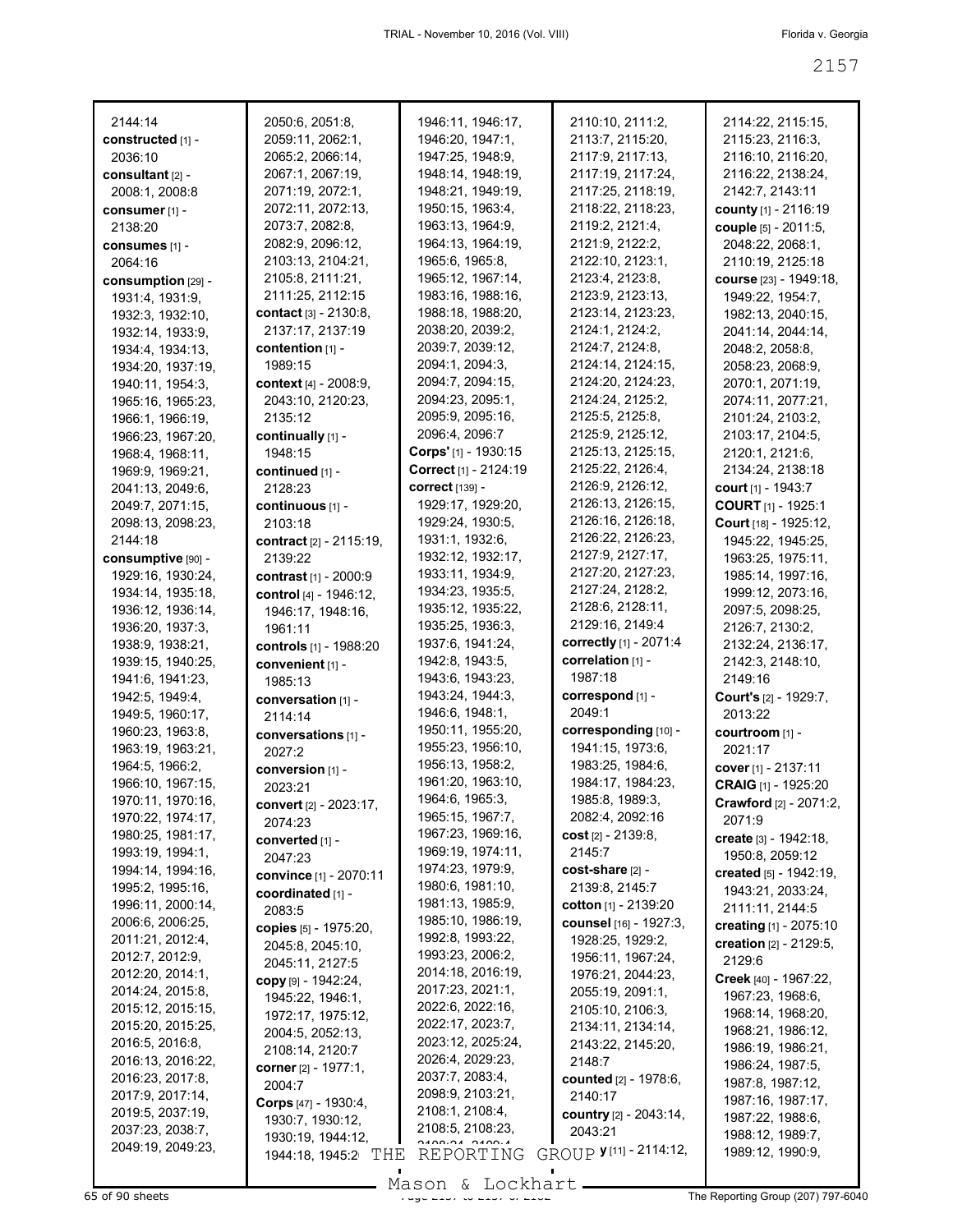| 1990:14, 1990:21,               | 1966:2, 1967:6,            | 1956:24, 1957:2,            | 1937:23, 1941:11,             | 1948:16                    |
|---------------------------------|----------------------------|-----------------------------|-------------------------------|----------------------------|
| 1990:25, 1991:2,                | 1967:15, 2038:7            | 1958:1, 1958:19,            | 1941:17, 1942:14,             | decline [8] - 1938:10,     |
| 1991:4, 1991:15,                | cutbacks [1] - 1932:21     | 1959:16, 1960:3,            | 1942:16, 1942:20,             | 1938:22, 1989:1,           |
| 1991:23, 1992:12,               | cutting [1] - 1935:1       | 1960:11, 1960:21,           | 1944:21, 1950:10,             | 1989:4, 1993:21,           |
| 1993:3, 2044:20,                | cycle [1] - 2072:16        | 1970:13, 1970:17,           | 1950:14, 1951:4,              | 1996:10, 1998:22,          |
| 2052:7, 2053:8,                 | cylinder [1] - 2063:4      | 1970:19, 1970:20,           | 1951:8, 1953:11,              | 1999:12                    |
| 2053:16, 2053:18,               | Cyphers [20] - 1926:4,     | 1972:25, 1976:9,            | 1953:18, 1954:2,              | declined [1] - 1996:7      |
| 2053:21, 2054:7,                | 2106:12, 2106:25,          | 1976:17, 1977:17,           | 1954:14, 1954:17,             | declines [3] - 1971:14,    |
| 2054:25, 2055:5                 | 2107:7, 2107:18,           | 1980:7, 1980:9,             | 1956:20, 1956:24,             | 2002:8, 2002:14            |
| <b>criteria</b> [14] - 2080:16, | 2107:24, 2108:16,          | 1982:4, 1982:24,            | 1957:2, 1958:19,              | declining [1] -            |
| 2080:19, 2080:21,               | 2129:18, 2129:22,          | 1986:10, 1987:15,           | 1959:16, 1960:3,              | 1971:18                    |
| 2081:6, 2081:13,                | 2131:13, 2135:25,          | 1987:16, 1998:3,            | 1960:21                       | decrease [12] -            |
| 2081:15, 2082:17,               | 2136:22, 2140:2,           | 1998:4, 1998:13,            | <b>dataset</b> [7] - 1959:25, | 1938:25, 1939:3,           |
| 2083:11, 2087:5,                | 2140:15, 2141:2,           | 1998:18, 1998:22,           | 2059:17, 2059:23,             | 1939:5, 1940:9,            |
| 2087:14, 2089:11,               | 2142:1, 2143:21,           | 1999:11, 2000:20,           | 2062:15, 2062:17,             | 1940:12, 1940:13,          |
| 2089:18, 2090:2,                | 2145:11, 2145:19,          | 2000:23, 2001:2,            | 2062:18, 2062:19              | 1941:15, 1941:24,          |
| 2092:3                          | 2147:20                    | 2001:3, 2001:6,             | date $[4] - 2034:23$ ,        | 1983:25, 1984:2,           |
| criterion [6] - 2053:13,        | cypress [1] - 2087:25      | 2001:11, 2001:19,           | 2035:1, 2035:13,              | 1984:17, 2121:18           |
| 2087:12, 2093:3,                |                            | 2001:25, 2008:22,           | 2090:12                       | decreased [8] -            |
| 2093:5, 2093:7,                 | D                          | 2009:2, 2010:18,            | dated [3] - 2109:11,          | 1935:18, 1936:25,          |
| 2093:11                         |                            | 2012:24, 2014:20,           | 2146:2, 2146:3                | 1938:1, 1940:18,           |
| critical [9] - 2050:3,          | daily [6] - 1976:14,       | 2014:22, 2019:18,           | day-to-day [2] -              | 1940:20, 1941:1,           |
| 2051:20, 2084:11,               | 1977:10, 1979:21,          | 2019:25, 2021:15,           | 1949:20, 2012:6               | 1941:21, 1964:6            |
| 2087:23, 2088:25,               | 2047:25, 2057:8,           | 2023:17, 2035:12,           | days [43] - 1933:24,          | decreases [9] -            |
| 2102:14, 2103:24,               | 2057:10                    | 2035:13, 2041:16,           | 1934:6, 1934:15,              |                            |
| 2104:2                          | <b>Dam</b> [19] - 1949:12, | 2042:17, 2042:21,           | 1934:22, 1935:3,              | 1929:15, 1930:23,          |
| $criticism$ [2] -               | 1953:18, 1962:13,          | 2042:24, 2043:2,            | 1935:7, 1943:5,               | 1936:11, 1949:4,           |
| 1978:20, 1978:22                | 1962:16, 1962:21,          | 2048:4, 2050:4,             |                               | 1949:5, 1963:14,           |
|                                 | 1964:4, 1964:13,           | 2050:5, 2051:18,            | 1966:11, 1966:15,             | 1963:21, 2016:4,           |
| critters [2] - 2084:14,         | 1964:20, 1965:1,           | 2052:11, 2053:6,            | 1967:16, 1969:3,              | 2016:6                     |
| 2104:15                         | 1966:6, 1966:20,           | 2053:8, 2054:18,            | 1971:2, 1971:21,              | Defendants [1] -           |
| crop $[4] - 2131:7,$            | 1967:10, 1968:25,          | 2054:19, 2057:2,            | 1971:23, 1972:22,             | 1925:7                     |
| 2132:6, 2133:17,                | 1969:3, 1969:18,           | 2057:4, 2057:10,            | 1973:12, 1973:16,             | deficit [1] - 2020:8       |
| 2139:18                         | 1970:3, 1988:22,           | 2058:2, 2058:5,             | 1974:8, 1974:10,              | definitely [4] - 1974:7,   |
| <b>CROSS</b> [2] - 1929:10,     | 1988:24, 2046:20           | 2058:7, 2058:14,            | 1974:20, 1975:2,              | 2041:20, 2065:1,           |
| 2107:16                         | damage [1] - 2078:6        | 2058:15, 2059:15,           | 1977:14, 1977:17,             | 2081:1                     |
| cross [9] - 1930:25,            | damaged [1] - 2085:2       | 2060:1, 2060:3,             | 1977:20, 1978:2,              | definition [5] -           |
| 1945:20, 1975:4,                | data [153] - 1929:23,      | 2060:4, 2060:7,             | 1978:7, 1978:13,              | 1977:15, 1978:13,          |
| 1985:20, 2013:11,               | 1930:1, 1930:2,            | 2062:9, 2062:14,            | 1978:14, 1979:11,             | 1979:12, 1979:25.          |
| 2013:18, 2013:20,               |                            |                             | 1979:12, 1979:24,             | 1993:1                     |
| 2016:3, 2042:19                 | 1930:14, 1930:18,          | 2062:15, 2062:16,           | 1980:1, 2031:14,              | <b>DEIS</b> [4] - 1945:20, |
| <b>Cross</b> [1] - 1926:2       | 1930:22, 1931:17,          | 2062:21, 2062:23,           | 2044:9, 2054:10,              | 1946:5, 1947:23,           |
| cross-examination [5]           | 1934:1, 1934:3,            | 2062:25, 2065:23,           | 2054:13, 2056:19,             | 1947:25                    |
| - 1945:20, 1985:20,             | 1934:10, 1934:12,          | 2068:10, 2068:12,           | 2056:22, 2057:6,              | delays $[3] - 2128.5$ ,    |
| 2013:11, 2013:18,               | 1934:25, 1935:8,           | 2069:7, 2069:23,            | 2057:17, 2057:18,             | 2128:16, 2128:22           |
| 2016:3                          | 1935:16, 1936:8,           | 2070:2, 2093:16,            | 2110:23, 2111:2               | deliver $[1] - 2146.9$     |
| <b>CROSS-</b>                   | 1936:12, 1936:24,          | 2093:25, 2094:14,           | debate [1] - 2084:2           | deluged [1] - 2101:18      |
| <b>EXAMINATION [2] -</b>        | 1937:14, 1937:23,          | 2094:20, 2096:19,           | decade [1] - 2145:5           | demo [1] - 2056:7          |
| 1929:10, 2107:16                | 1940:4, 1941:11,           | 2103:20, 2103:22,           | decades [1] - 2089:18         | demonstrable [1] -         |
| <b>CRR</b> $[2] - 1925:14$ ,    | 1941:17, 1942:14,          | 2103:23, 2106:8,            | December [3] -                | 2099:3                     |
| 2149:15                         | 1942:16, 1942:20,          | 2118:13, 2131:2,            | 1982:10, 1985:3,              | demonstrative [20] -       |
| cubic $[5] - 2043:14$ ,         | 1944:21, 1945:4,           | 2131:3, 2131:8              | 2149:11                       | 1931:12, 1933:18,          |
| 2043:15, 2047:24,               | 1947:7, 1947:8,            | data-driven [41] -          | decent $[1] - 2130:14$        | 1951:11, 1956:14,          |
| 2054:11, 2119:18                | 1949:18, 1950:10,          | 1929:23, 1930:1,            | decide [3] - 2038:20,         | 1965:18, 1971:1,           |
| cumulative [1] -                | 1950:14, 1950:23,          | 1930:2, 1930:14,            | 2039:7, 2130:20               | 1975:5, 1975:22,           |
| 2020:10                         | 1951:4, 1951:8,            | 1930:18, 1930:22,           | decided [3] - 2008:3,         | 1977:9, 1978:17,           |
| currently-available [2]         | 1951:24, 1952:1,           | 1931:17, 1934:1,            | 2008:11, 2093:19              | 1979:15, 1982:22,          |
| $-2030:1, 2035:23$              | 1952:12, 1953:11,          | 1934:3, 1934:10,            | decides [1] - 2131:22         | 1991:9, 1997:4,            |
| <b>curtailed</b> [1] - 2037:23  | 1953:18, 1954:2,           | 1934:12, 1934:25,           | decision $[2]$ -              | 2000:16, 2000:17,          |
| curve [1] - 2047:22             | 1954:5, 1954:14,           | 1935:8, 1935:16,            | 1954:22, 2094:16              | 2004:2, 2098:10,           |
| cut $[5] - 1934:14$ ,           | 1954:16, 1954:17<br>THE    | 1028.0 1028.10<br>REPORTING | $GROUP$ ons $[1]$ -           | 2111:10, 2111:14           |
|                                 | 1955:21, 1956:2            |                             |                               |                            |
|                                 |                            | M <sub>0</sub>              |                               |                            |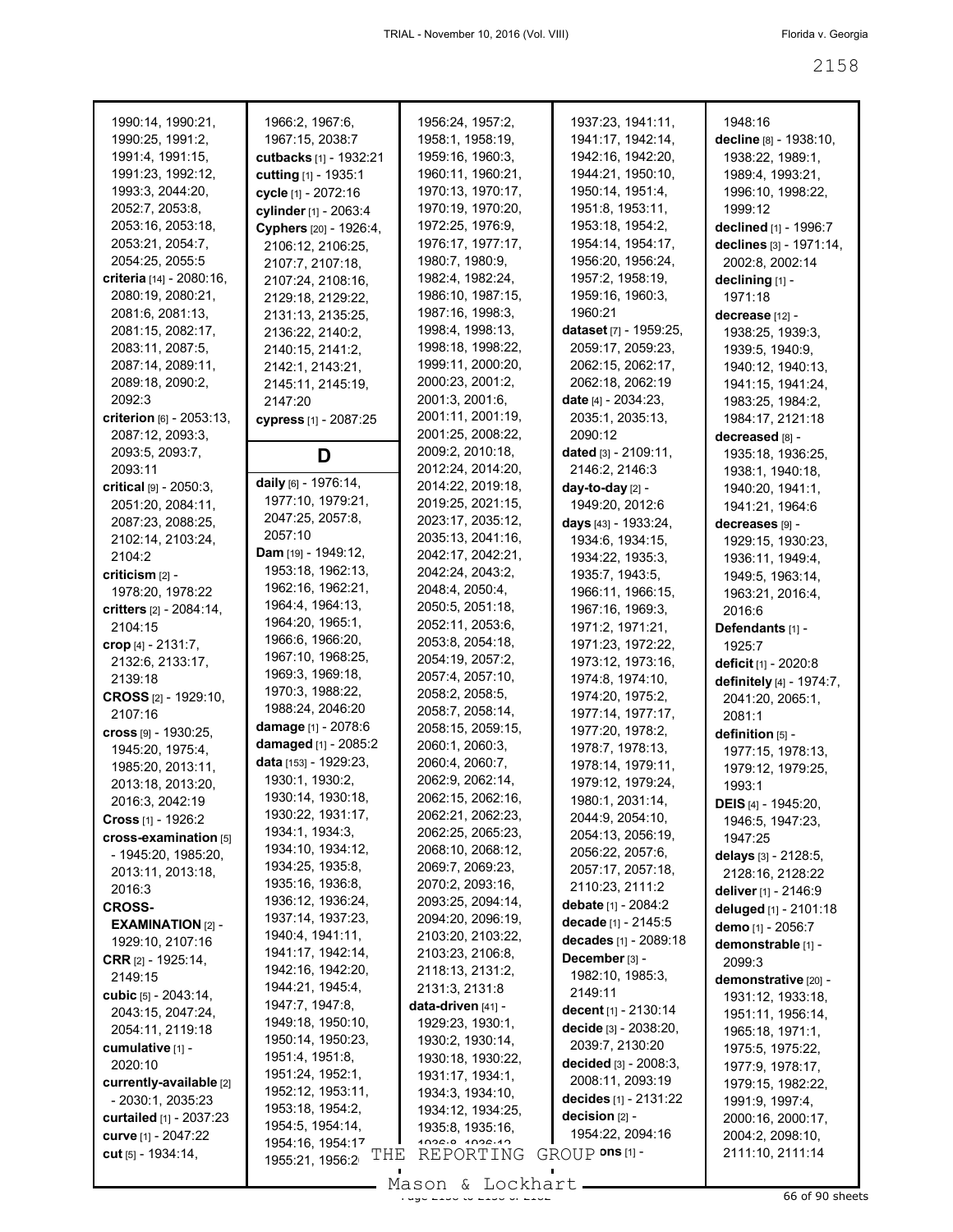|                                    |                                        | 2066:6, 2067:21,                      |                                          |                                              |
|------------------------------------|----------------------------------------|---------------------------------------|------------------------------------------|----------------------------------------------|
| demonstratives [1] -<br>1975:10    | 2068:21, 2074:18,<br>2074:20           | 2069:10, 2069:25,                     | 2141:7, 2146:9<br>disagree [2] - 2022:9, | 2118:1, 2118:20,<br>2118:24, 2119:9,         |
| Demonstratives [1] -               | detailed [1] - 2015:3                  | 2070:1, 2075:11,                      | 2035:1                                   | 2121:2, 2121:3,                              |
| 1975:15                            | detect [1] - 2066:21                   | 2077:5, 2077:11,                      | disappear [1] -                          | 2122:8, 2122:16,                             |
| <b>Dennis</b> [2] - 2059:18,       | detection [4] -                        | 2077:12, 2077:16,                     | 2070:22                                  | 2122:25, 2123:6,                             |
| 2065:19                            | 2067:22, 2069:17,                      | 2077:17                               | discern [1] - 2094:3                     | 2123:10, 2123:16,                            |
| <b>DEP</b> $[1] - 2128:25$         | 2070:5, 2071:17                        | different $[23]$ -                    | discernible [1] -                        | 2125:4, 2125:11,                             |
| department [1] -                   | determine [12] -                       | 1929:22, 1930:11,                     | 1974:14                                  | 2128:2, 2128:11,                             |
| 2138:19                            | 1987:21, 1990:18,                      | 1931:4, 1931:8,                       | discharge [12] -                         | 2129:2, 2129:11,                             |
| Department [1] -                   | 2030:10, 2039:16,                      | 1935:19, 1938:5,                      | 1976:14, 1977:10,                        | 2130:4, 2131:22,                             |
| 2043:19                            | 2060:12, 2104:2,                       | 1940:8, 1954:12,                      | 1979:21, 2010:6,                         | 2132:8, 2136:23,                             |
| depleted [1] - 2023:1              | 2118:3, 2118:10,                       | 1970:7, 2010:22,                      | 2043:4, 2043:9,                          | 2137:6, 2138:9,                              |
| depletion [5] -                    | 2118:18, 2119:21,                      | 2032:21, 2062:7,                      | 2043:11, 2047:24,                        | 2138:16, 2141:7,                             |
| 2027:17, 2072:10,                  | 2120:18, 2144:15                       | 2063:23, 2068:6,                      | 2058:13, 2062:5,                         | 2144:7, 2144:23                              |
| 2072:13, 2072:19,                  | determined [4] -                       | 2068:7, 2085:2,                       | 2062:16, 2088:21                         | district $[9] - 2122:21$ ,                   |
| 2073:14                            | 2090:18, 2121:15,                      | 2093:15, 2093:16,                     | discharges [4] -                         | 2122:23, 2127:16,                            |
| depletions [11] -                  | 2125:3, 2125:4                         | 2098:23, 2102:8,                      | 2057:9, 2057:10,                         | 2128:6, 2129:3,                              |
| 2006:4, 2015:21,                   | develop [2] - 2124:17,                 | 2114:19, 2118:7,                      | 2079:13, 2103:10                         | 2130:8, 2130:11,                             |
| 2015:23, 2019:2,                   | 2124:22                                | 2130:5                                | discharging [1] -                        | 2133:18, 2136:25                             |
| 2023:18, 2028:22,                  | developed [17] -                       | difficult [2] - 2018:5,<br>2102:18    | 1962:21                                  | <b>District's</b> $[2] - 2129:4$ ,<br>2144:9 |
| 2029:17, 2073:20,                  | 1929:22, 1930:3,                       | digital [1] - 2071:5                  | discipline [3] -                         | district-wide [1] -                          |
| 2075:17, 2089:23,                  | 1942:15, 1942:21,                      | direct [56] - 1972:16,                | 2041:7, 2041:11,<br>2085:18              | 2122:21                                      |
| 2096:10<br>deposition [23] -       | 2007:4, 2007:7,<br>2007:20, 2024:10,   | 1973:6, 1977:21,                      | disciplines [1] -                        | districts [2] - 2124:17,                     |
| 1938:14, 1942:24,                  | 2029:9, 2029:16,                       | 1977:22, 1977:25,                     | 2085:17                                  | 2124:22                                      |
| 1943:2, 1943:14,                   | 2029:21, 2029:22,                      | 1978:15, 1980:5,                      | disclosed [1] - 2032:6                   | Division [1] - 2083:6                        |
| 1947:10, 1954:25,                  | 2036:12, 2036:14,                      | 1982:1, 1982:15,                      | discover [1] - 2121:18                   | Doctor [19] - 1928:17,                       |
| 1958:9, 1958:25,                   | 2036:17, 2059:17,                      | 1986:13, 1986:15,                     | discrete [1] - 1950:1                    | 2046:3, 2055:12,                             |
| 1998:12, 1998:17,                  | 2135:13                                | 1989:9, 1989:15,                      | discretion [4] -                         | 2056:8, 2062:2,                              |
| 2013:1, 2015:2,                    | developers [1] -                       | 1990:14, 1990:24,                     | 1965:6, 1965:8,                          | 2065:12, 2072:3,                             |
| 2021:21, 2025:11,                  | 2036:10                                | 1991:12, 1993:8,                      | 1965:13, 2094:4                          | 2073:15, 2074:9,                             |
| 2027:6, 2031:14,                   | development [1] -                      | 1994:4, 1995:21,                      | discuss [2] - 1936:5,                    | 2075:9, 2080:22,                             |
| 2032:6, 2032:16,                   | 2127:25                                | 1996:24, 1997:15,                     | 1973:7                                   | 2088:18, 2090:3,                             |
| 2032:25, 2039:22,                  | DEVIN [1] - 1925:18                    | 1997:21, 1999:15,                     | discussed [8] -                          | 2090:11, 2093:18,                            |
| 2119:24, 2120:7,                   | Devin [1] - 2052:23                    | 1999:16, 1999:23,                     | 1980:8, 2068:9,                          | 2093:19, 2095:18,                            |
| 2120:21                            | Devora [1] - 1928:22                   | 2000:19, 2000:22,                     | 2097:14, 2098:3,                         | 2096:22, 2099:11                             |
| depths [3] - 2016:14,              | <b>DEVORA</b> <sup>[1]</sup> - 1925:21 | 2001:1, 2001:9,                       | 2098:12, 2112:20,                        | doctor [3] - 2042:19,                        |
| 2016:17, 2016:22                   | diagnosing [1] -                       | 2001:14, 2002:12,                     | 2135:7, 2140:7                           | 2053:6, 2092:9                               |
| describe [11] - 2041:6,            | 2102:17                                | 2009:6, 2023:14,                      | discusses [3] -                          | document [16] -                              |
| 2060:23, 2073:9,                   | die [1] - 2085:3                       | 2030:16, 2034:17,<br>2060:16, 2072:4, | 1999:17, 2098:7,                         | 1945:21, 1946:8,                             |
| 2073:10, 2086:23,                  | die-offs [1] - 2085:3                  | 2074:4, 2091:17,                      | 2127:25                                  | 1948:3, 1967:25,                             |
| 2091:13, 2092:25,                  | difference [28] -                      | 2097:9, 2097:14,                      | discussing [2] -                         | 2078:14, 2082:21,<br>2090:9, 2091:22,        |
| 2130:2, 2141:17,                   | 1971:3, 1993:24,                       | 2097:18, 2098:7,                      | 2000:8, 2060:3                           | 2108:6, 2115:2,                              |
| 2142:2, 2142:25<br>described [5] - | 1994:19, 1995:1,                       | 2099:25, 2100:14,                     | discussion [6] -                         | 2116:1, 2116:9,                              |
| 2035:14, 2042:24,                  | 1995:14, 1995:23,                      | 2100:18, 2101:1,                      | 1993:8, 1995:21,                         | 2117:8, 2117:9,                              |
| 2074:5, 2106:7,                    | 2006:21, 2011:9,<br>2011:12, 2011:16,  | 2101:5, 2106:6,                       | 2028:9, 2036:5,<br>2091:16, 2097:17      | 2136:6, 2136:12                              |
| 2143:5                             | 2011:19, 2011:23,                      | 2107:7, 2107:23,                      | discussions [1] -                        | documents [3] -                              |
| describing [3] -                   | 2012:2, 2012:18,                       | 2111:12, 2114:25,                     | 2114:8                                   | 2045:12, 2122:13,                            |
| 1946:17, 1956:12,                  | 2012:23, 2017:3,                       | 2117:10, 2125:18,                     | disinterested [1] -                      | 2145:21                                      |
| 2085:16                            | 2017:21, 2017:23,                      | 2133:4                                | 2149:8                                   | dollars $[1]$ - 2139:9                       |
| description [1] -                  | 2018:1, 2018:2,                        | Direct [1] - 1926:2                   | dispute [1] - 1995:9                     | done [24] - 2000:17,                         |
| 1931:23                            | 2018:3, 2018:4,                        | <b>DIRECT</b> $[2] - 1928:11$ ,       | distinction $[2]$ -                      | 2013:20, 2019:7,                             |
| desegregate [1] -                  | 2018:15, 2064:25,                      | 2107:5                                | 2064:2, 2065:4                           | 2021:14, 2022:19,                            |
| 2012:25                            | 2102:23, 2105:7,                       | directly [9] - 1983:3,                | distinguish [1] -                        | 2035:19, 2039:5,                             |
| designed [5] -                     | 2144:1                                 | 1988:12, 1988:18,                     | 2007:18                                  | 2063:17, 2066:3,                             |
| 1960:18, 1961:16,                  | differences [17] -                     | 2017:6, 2021:4,                       | distributed [1] -                        | 2074:13, 2078:24,                            |
| 1961:23, 1963:16,                  | 2010:23, 2011:1,                       | 2034:12, 2121:12,                     | 2127:19                                  | 2079:12, 2093:20,                            |
| 1963:18                            | 2012:5, 2012:11,                       | 2127:22, 2129:3                       | District [31] - 2107:25,                 | 2094:25, 2118:2,                             |
| Destouni [3] -                     | 2012:13, 2050:1<br>THE                 | REPORTING                             | GROUP 23, 2109.4,                        | 2118:21, 2118:25,                            |
|                                    |                                        |                                       |                                          |                                              |

Mason & Lockhart **Page 2159 of 90** sheets Page 207) 797-6040<br>
Mason & Lockhart **Page 2159 of 2182 The Reporting Group** (207) 797-6040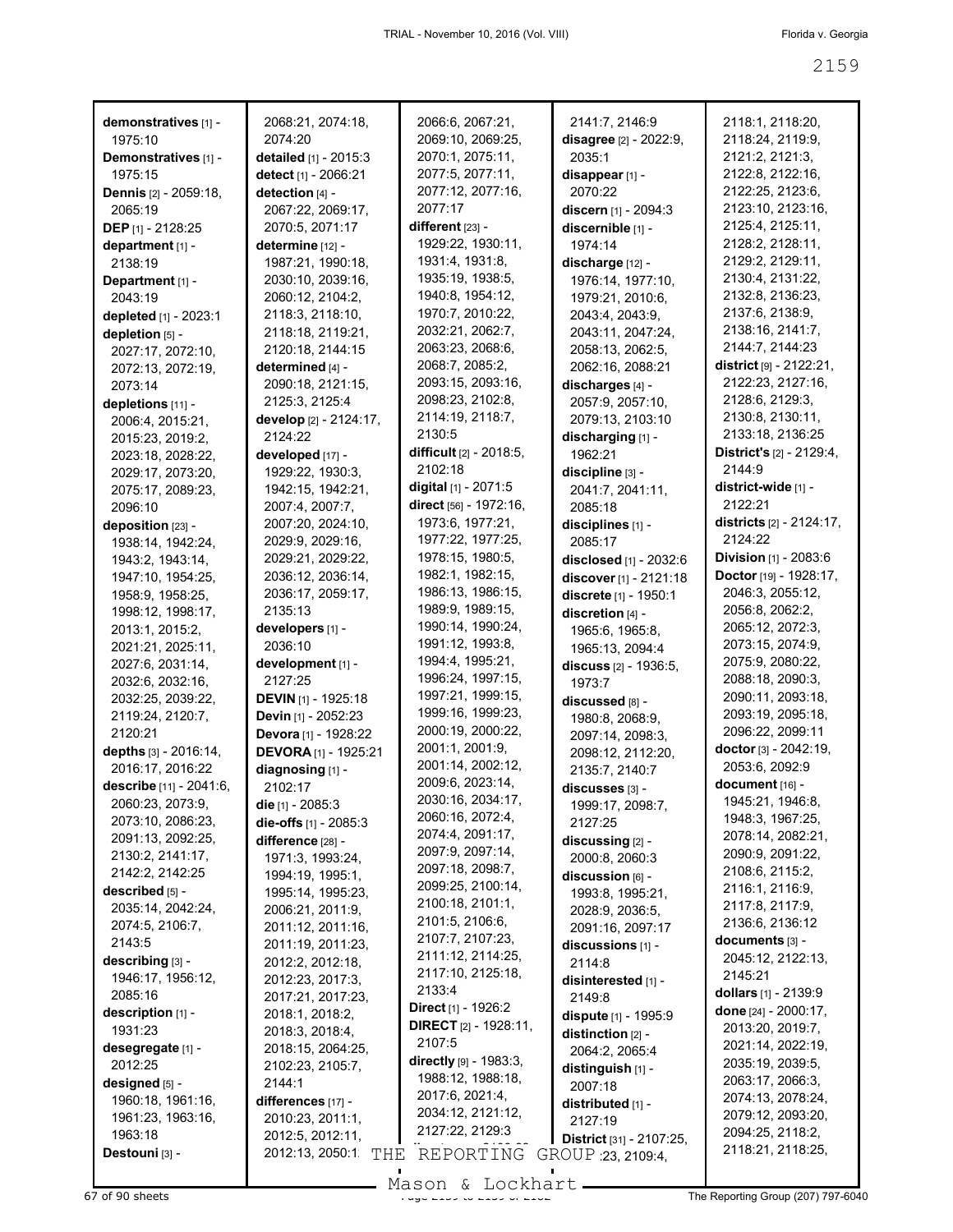| 2119:9, 2120:14,           | 2018:12, 2019:8,                     | draw-down [2] -        | 1998:5, 1998:10,                          | 2103:24                                    |
|----------------------------|--------------------------------------|------------------------|-------------------------------------------|--------------------------------------------|
| 2120:18, 2130:3,           | 2019:13, 2019:20,                    | 2118:9, 2119:15        | 2063:24, 2064:2,                          | ecosystems [8] -                           |
| 2130:6, 2139:4             | 2020:6, 2020:21,                     | drier $[2] - 2104:6$ , | 2066:10, 2066:11,                         | 2084:20, 2084:25,                          |
| dots [2] - 2141:24         | 2021:4, 2021:8,                      | 2132:12                | 2103:7, 2103:8                            | 2085:4, 2085:6,                            |
| doubled [2] - 2116:10,     | 2021:16, 2021:18,                    | driven [41] - 1929:23, | dry [20] - 1959:11,                       | 2085:25, 2086:7,                           |
| 2116:12                    | 2021:20, 2022:2,                     | 1930:1, 1930:2,        | 1960:1, 1961:8,                           | 2099:18                                    |
| doubt [4] - 1991:19,       | 2022:10, 2022:16,                    | 1930:14, 1930:18,      | 1961:13, 1962:20,                         | <b>Edmiston</b> [1] - 2143:5               |
| 2012:6, 2050:11,           | 2024:24, 2025:8,                     | 1930:22, 1931:17,      | 1963:3, 1980:21,                          | effect [3] - 1991:21,                      |
| 2096:11                    | 2025:10, 2025:12,                    | 1934:1, 1934:3,        | 1999:3, 1999:6,                           | 2081:21, 2094:22                           |
|                            | 2025:22, 2025:25,                    | 1934:10, 1934:12,      | 1999:9, 2003:5,                           | efficiency [1] -                           |
| down [23] - 1938:18,       | 2026:6, 2026:11,                     | 1934:25, 1935:8,       | 2004:20, 2004:22,                         | 1951:20                                    |
| 1946:20, 1988:24,          | 2026:13, 2026:18,                    |                        |                                           |                                            |
| 1989:24, 2001:16,          | 2026:19, 2026:23,                    | 1935:16, 1936:8,       | 2110:1, 2110:23,                          | effort $[1] - 2014:19$                     |
| 2044:11, 2046:12,          |                                      | 1936:12, 1936:24,      | 2111:2, 2112:22,                          | eight [1] - 1982:9                         |
| 2048:15, 2052:17,          | 2026:24, 2027:1,                     | 1937:14, 1937:23,      | 2113:1, 2132:5,                           | either [11] - 1979:7,                      |
| 2081:17, 2084:18,          | 2027:4, 2027:24,                     | 1941:11, 1941:17,      | 2132:9                                    | 2002:4, 2005:10,                           |
| 2088:1, 2102:8,            | 2028:7, 2028:10,                     | 1942:14, 1942:16,      | <b>Dry</b> [3] $- 2110:5,$                | 2006:1, 2024:25,                           |
| 2104:13, 2112:14,          | 2028:13, 2028:19,                    | 1942:20, 1944:21,      | 2110:7, 2110:10                           | 2025:7, 2036:10,                           |
| 2118:9, 2119:15,           | 2028:24, 2029:4,                     | 1950:10, 1950:14,      | due [11] - 2012:4,                        | 2074:21, 2100:11,                          |
| 2128:15, 2140:24,          | 2029:12, 2029:15,                    | 1951:4, 1951:8,        | 2012:7, 2012:19,                          | 2126:12, 2130:10                           |
| 2142:12, 2142:16,          | 2029:20, 2029:21,                    | 1953:11, 1953:18,      | 2049:20, 2055:9,                          | electronic [1] - 2044:9                    |
| 2143:4                     | 2029:25, 2030:5,                     | 1954:2, 1954:14,       | 2061:22, 2061:25,                         | electronically [1] -                       |
| downhill [2] - 1988:1,     | 2030:9, 2030:17,                     | 1954:17, 1956:20,      | 2072:11, 2072:13,                         | 2044:14                                    |
| 2041:19                    | 2030:25, 2031:7,                     | 1956:24, 1957:2,       | 2082:7, 2096:12                           | elevation [1] - 2047:18                    |
| downloaded [1] -           | 2031:14, 2031:20,                    | 1958:19, 1959:16,      | <b>DUNLAP [1] - 1925:23</b>               | eliminating [2] -                          |
| 2062:19                    | 2032:6, 2032:15,                     | 1960:3, 1960:21        | during [20] - 1971:9,                     | 1935:10, 1967:21                           |
| downstream [8] -           | 2032:17, 2032:19,                    | driving [2] - 2044:6,  | 1971:10, 1992:10,                         | elimination $[7]$ -                        |
| 1987:24, 1988:3,           | 2032:25, 2033:5,                     | 2077:17                | 2009:2, 2010:17,                          | 1932:4, 1932:11,                           |
| 1989:21, 1990:2,           | 2033:12, 2033:16,                    | $drop$ [3] - 1983:23,  | 2029:18, 2045:25,                         | 1932:15, 1968:5,                           |
| 1991:14, 1991:16,          | 2033:20, 2034:5,                     | 1984:14, 2139:11       | 2078:8, 2078:10,                          | 1968:12, 1968:16,                          |
| 1992:20, 2046:24           | 2034:10, 2034:15,                    | drop-nozzle [1] -      | 2096:5, 2102:25,                          | 1969:13                                    |
| dozen [1] - 2138:12        | 2034:18, 2035:18,                    | 2139:11                | 2110:1, 2110:23,                          | <b>Ellis</b> $[1]$ - 1928:23               |
| <b>Dr</b> [158] - 1927:13, | 2035:19, 2036:2,                     | dropped [1] - 2051:19  | 2111:2, 2113:1,                           | empty [2] - 1962:8,                        |
| 1927:14, 1927:17,          | 2036:5, 2036:8,                      | $\frac{drought}{42}$ - | 2113:6, 2120:21,                          | 1962:12                                    |
|                            |                                      |                        |                                           |                                            |
|                            | 2036:16, 2036:23,                    |                        |                                           |                                            |
| 1928:13, 1929:12,          | 2037:4, 2037:9,                      | 1964:22, 1992:4,       | 2122:9, 2122:16,                          | enclosed [1] -                             |
| 1929:14, 1931:15,          |                                      | 1993:25, 1994:1,       | 2128:9                                    | 2083:19                                    |
| 1933:20, 1934:3,           | 2040:3, 2041:6,<br>2042:16, 2055:14, | 1994:7, 1994:13,       |                                           | encoded [1] - 2068:5                       |
| 1937:13, 1942:24,          |                                      | 1994:15, 1994:21,      | Е                                         | End $[1]$ - 2148:25                        |
| 1943:2, 1943:18,           | 2056:25, 2057:12,                    | 1995:4, 1995:6,        | e-mail [1] - 2146:19                      | end [9] - 1985:3,                          |
| 1946:5, 1947:9,            | 2065:12, 2065:19,                    | 1995:15, 1995:16,      | early [5] - 1984:20,                      | 2046:10, 2046:12,                          |
| 1947:15, 1950:2,           | 2066:3, 2068:16,                     | 1998:9, 2021:9,        | 1985:1, 1985:7,                           | 2063:12, 2113:24,                          |
| 1954:25, 1955:6,           | 2074:15, 2086:12,                    | 2022:4, 2029:18,       | 2011:6, 2011:13                           | 2131:25, 2139:11,                          |
| 1958:24, 1959:7,           | 2087:19, 2088:7,                     | 2060:21, 2061:1,       | easier $[1]$ - 1975:17                    | 2142:15, 2147:5                            |
| 1961:25, 1967:2,           | 2091:16, 2091:22,                    | 2061:12, 2064:5,       | east [1] - 2004:15                        | end-guns [1] -                             |
| 1967:5, 1967:14,           | 2092:1, 2094:25,                     | 2064:8, 2064:11,       | East $[1] - 2104:13$                      | 2139:11                                    |
| 1968:4, 1970:6,            | 2097:3, 2097:8,                      | 2064:13, 2064:18,      |                                           | endangered [2] -                           |
| 1975:6, 1976:7,            | 2098:1, 2098:6,                      | 2064:22, 2065:2,       | easy [2] - 2137:10,                       | 2088:8                                     |
| 1977:9, 1985:18,           | 2098:18, 2099:5,                     | 2065:6, 2072:17,       | 2138:3                                    | ends [1] - 1984:25                         |
| 1986:7, 1992:18,           | 2106:6, 2111:12,                     | 2073:23, 2082:3,       | ecological [2] -                          | enforced [1] - 2087:18                     |
| 1997:5, 1999:23,           | 2111:20, 2111:24,                    | 2082:4, 2082:7,        | 2088:6                                    | enjoy [1] - 2148:17                        |
| 2003:19, 2012:16,          | 2147:18                              | 2093:6, 2101:15,       | ecologist <sub>[1]</sub> -                | ensemble [2] -                             |
| 2013:12, 2013:20,          | draft $[1] - 1946:10$                | 2102:24, 2102:25,      | 2086:14                                   | 2075:4, 2075:6                             |
| 2013:25, 2014:5,           | drafted [1] - 2031:20                | 2103:4, 2103:5,        | ecology [2] - 2099:13,                    | ensure [1] - 2007:11                       |
| 2014:8, 2014:23,           | drains $[4] - 2047:2$ ,              | 2122:10, 2122:17       | 2124:13                                   | enter [2] - 1941:7,                        |
| 2015:4, 2015:5,            | 2052:7, 2052:8,                      | droughts [20] -        | economist $[2]$ -                         | 2144:23                                    |
| 2015:7, 2015:11,           | 2073:3                               | 1971:7, 1971:8,        | 1967:3, 2097:9                            |                                            |
| 2015:15, 2015:19,          | dramatic [1] - 2057:22               | 1971:9, 1971:10,       | ecosystem [11] -                          | entering [5] - 1938:25,                    |
| 2015:25, 2016:8,           | dramatically [1] -                   | 1973:21, 1973:25,      | 2052:1, 2081:4,                           | 1939:4, 1941:21,                           |
| 2016:16, 2016:20,          | 2056:24                              | 1974:2, 1993:16,       | 2081:5, 2084:13,                          | 1981:21, 2038:15                           |
| 2016:22, 2017:7,           | <b>draw</b> $[2] - 2118.9$ ,         | 1993:20, 1993:21,      | 2085:25, 2086:9,                          | enters $[1]$ - 1941:13                     |
| 2017:8, 2017:13,           | 2119:15<br>THE.                      | REPORTING              | 222.15, 2099.15,<br>GROUP<br>15, 2102:18, | entire [9] - 1955:18,<br>1985:19, 1995:14, |

Mason & Lockhart 11, 1998 68 of 90 sheets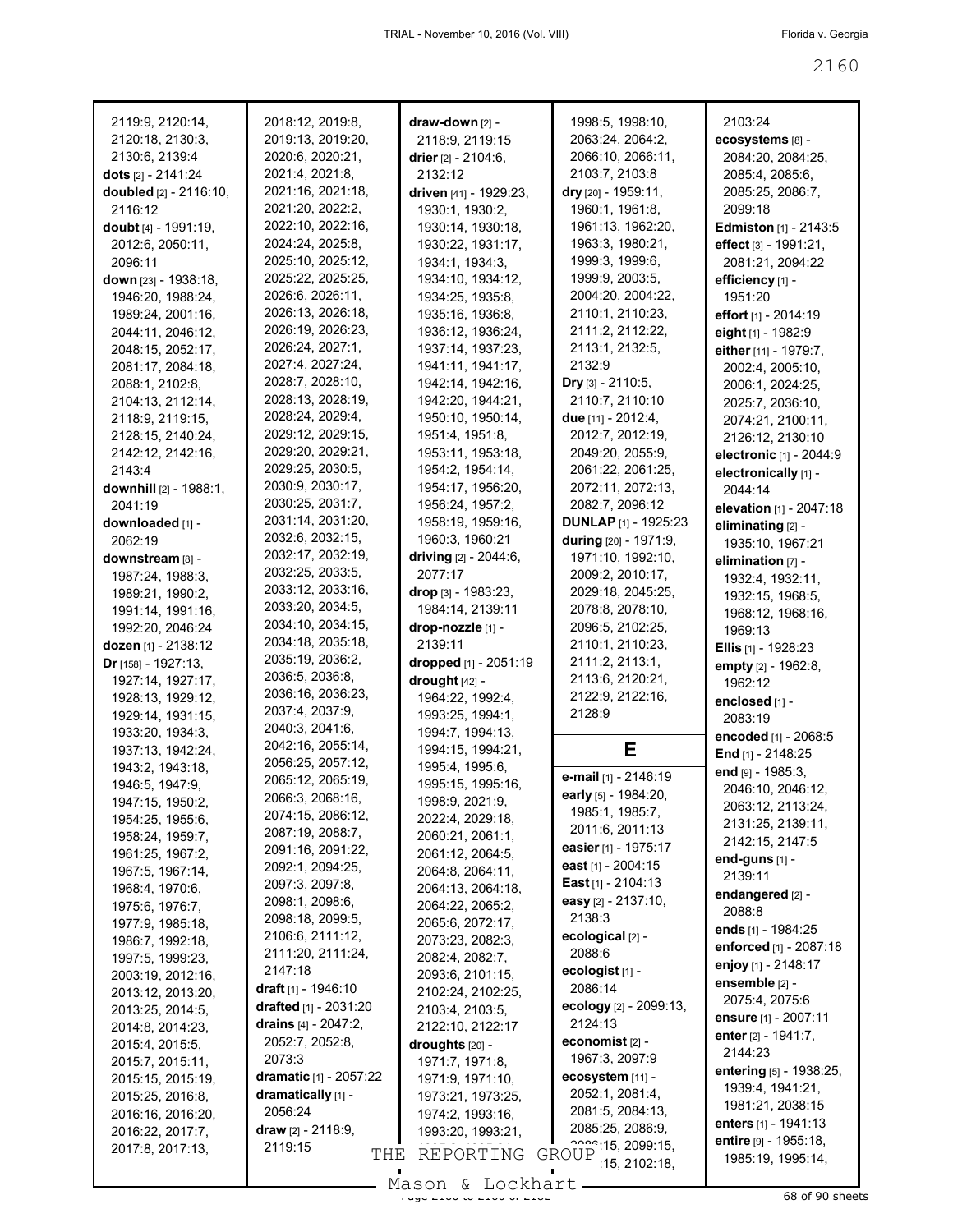| 2113:21, 2119:4,<br>2136:25, 2137:3,<br>2137:5, 2143:12 |   |
|---------------------------------------------------------|---|
| entitled [1] - 1925:10                                  | e |
| environmental [2] -                                     |   |
| 1946:10, 2133:20                                        | e |
| envision [1] - 2083:23                                  |   |
| EPA [3] - 2079:10,                                      |   |
| 2080:25, 2083:6                                         | e |
| equal [3] - 1989:3,                                     |   |
| 2020:17, 2051:14                                        |   |
| equating [1] - 2018:17                                  | e |
| error [1] - 2137:20                                     |   |
| escalated [1] - 1972:7                                  | e |
| especially [3] -                                        |   |
| 2072:22, 2076:7,                                        | e |
| 2105:17<br>ESQ [10] - 1925:17,                          |   |
| 1925:17, 1925:18,                                       |   |
| 1925:18, 1925:19,                                       |   |
| 1925:20, 1925:21,                                       | e |
| 1925:21, 1925:22,                                       |   |
| 1925:23                                                 | e |
| essentially [3] -                                       |   |
| 1996:3, 2132:10,                                        |   |
| 2141:24                                                 |   |
| establish [2] -                                         |   |
| 1987:17, 2090:17                                        |   |
| established [5] -                                       |   |
| 2080:16, 2081:11,                                       |   |
| 2081:15, 2083:2,                                        | e |
| 2083:11                                                 | e |
| establishment [1] -                                     | e |
| 2124:23                                                 |   |
| estimate [11] -                                         | e |
| 1935:13, 1935:14,                                       |   |
| 1964:8, 1985:17,                                        | e |
| 1985:20, 2020:3,                                        | e |
| 2027:20, 2029:17,                                       | E |
| 2067:17, 2071:13,                                       |   |
| 2074:19                                                 |   |
| estimated [8] -<br>1932:7, 2017:13,                     |   |
|                                                         |   |
| 2019:20, 2019:24,<br>2020:10, 2020:21,                  | e |
| 2021:4, 2114:4                                          |   |
| estimates [10] -                                        |   |
| 2007:12, 2014:24,                                       | е |
| 2015:4, 2015:13,                                        |   |
| 2015:25, 2016:13,                                       |   |
| 2016:23, 2016:24,                                       | e |
| 2017:8, 2019:5                                          |   |
| estimation [1] -                                        |   |
| 2074:2                                                  |   |
| estuarine [1] - 2143:8                                  |   |
| estuary [1] - 2105:18                                   |   |
| $ET$ [1] - 2020:8                                       |   |
| et [3] - 2003:1,                                        |   |
| 2036:13, 2036:19                                        | е |
| evaluate [6] - 1950:3,                                  | e |
|                                                         |   |

1960:22, 2019:11, 2035:24, 2120:14, 2140:10 **evaluated** [2] - 2016:20, 2114:3 **evaluates** [3] - 2109:21, 2110:3, 2110:8 **evaluating** [3] - 1963:8, 2018:9, 2083:13 **evaluation** [1] - 2028:20 **evaporated** [2] - 2049:13, 2049:16 **evaporation** [8] - 1995:19, 2018:25, 2019:21, 2020:7, 2049:13, 2058:18, 2058:20, 2071:23 **evaporative** [2] - 2019:11, 2020:12 **evapotranspiration** [14] - 2058:17, 2058:21, 2058:23, 2059:4, 2059:9, 2059:12, 2060:15, 2061:16, 2061:25, 2067:1, 2067:3, 2104:10, 2105:4 **event** [1] - 2149:8 **events** [1] - 2054:5 **eventuality** [1] - 2147:20 **evidence** [3] - 1951:7, 1970:10, 2069:8 **exactly** [1] - 2053:12 **exam** [1] - 2145:15 **EXAMINATION** [7] - 1928:11, 1929:10, 2041:4, 2097:1, 2107:5, 2107:16, 2129:20 **examination** [6] - 1945:20, 1985:20, 2013:11, 2013:18, 2016:3, 2111:12 **examines** [3] - 2109:24, 2110:22, 2111:1 **example** [14] - 1933:8, 1937:22, 1940:23, 1983:21, 2017:12, 2043:25, 2051:2, 2059:13, 2079:7, 2079:10, 2087:19, 2087:24, 2099:13, 2102:7 **examples** [1] - 2011:6  $\epsilon$ **exceeded** [8] - 20 $\epsilon$  THE THE REPORTING GROUP 23, 2030:6,

2087:8, 2087:9, 2087:11, 2087:15, 2088:25, 2089:2, 2089:4 **exceeding** [1] - 2087:20 **Excel** [1] - 2056:10 **except** [4] - 2044:13, 2051:4, 2053:13, 2073:7 **exceptionally** [2] - 1974:3, 1974:5 **excerpt** [1] - 1945:24 **excess** [1] - 1965:6 **excised** [1] - 2103:23 **exclusively** [1] - 2138:24 **excuse** [4] - 2044:22, 2055:18, 2090:25, 2133:7 **excused** [1] - 2147:13 **executive** [3] - 2108:21, 2141:7, 2146:9 **exercise** [2] - 2062:13, 2093:25 **exercised** [2] - 2068:16, 2094:4 **Exhibit** [2] - 2045:16, 2135:20 **exhibit** [5] - 1945:22, 1976:23, 2076:19, 2082:22, 2100:4 **EXHIBITS** [1] - 1926:7 **exhibits** [2] - 2045:19, 2127:2 **exist** [1] - 2140:16 **existing** [5] - 2121:16, 2132:15, 2132:22, 2133:22 **exists** [2] - 2011:23, 2011:24 **expectation** [1] - 2147:17 **expected** [1] - 2094:9 **expensive** [1] - 2130:24 **experience** [1] - 2063:12 **experienced** [1] - 1991:18 **expert** [34] - 1935:25, 1936:3, 1936:4, 1936:16, 1937:10, 1952:20, 1959:10, 1965:11, 2008:1, 2008:8, 2009:7, 2014:4, 2016:17, 2022:16, 2024:20,

2030:25, 2031:7, 2033:12, 2034:10, 2035:18, 2036:3, 2055:14, 2065:13, 2065:20, 2065:22, 2075:25, 2086:13, 2091:17, 2110:12, 2112:21, 2112:25, 2113:5 **experts** [5] - 1949:2, 1965:5, 2013:13, 2013:21, 2112:1 **Expires** [1] - 2149:17 **explain** [6] - 2064:1, 2075:10, 2105:5, 2105:7, 2136:17, 2143:25 **explained** [3] - 2029:15, 2031:15, 2066:7 **explaining** [1] - 2092:2 **explanation** [2] - 2061:21 **explicit** [1] - 1982:3 **explicitly** [1] - 2099:5 **expressed** [1] - 2043:14 **expression** [1] - 2070:21 **extend** [1] - 2067:14 **extended** [1] - 2005:17 **extensive** [2] - 2066:3, 2094:25 **extent** [5] - 1945:12, 2042:21, 2057:11, 2063:20, 2068:6 **extra** [1] - 2094:22 **extraordinarily** [1] - 1945:21 **extraordinary** [1] - 1964:22 **extrapolated** [1] - 2026:6 **extreme** [1] - 2064:22 **extremely** [1] - 2078:9 **eye** [1] - 2011:11 **F faces** [1] - 1928:25 **fact** [7] - 1944:4, 2008:1, 2031:18, 2050:5, 2064:23, 2077:19, 2082:5

> **factor** [22] - 2023:13, 2023:16, 2023:21, 2027:15, 2027:21,

## 2030:18, 2030:22, 2031:1, 2031:8, 2031:16, 2032:2, 2032:13, 2032:19, 2032:20, 2032:22, 2033:1, 2033:6, 2033:10, 2037:1, 2130:24 **factors** [8] - 2006:11, 2023:25, 2024:3, 2026:8, 2026:10, 2026:14, 2028:9, 2102:17 **failed** [1] - 2145:13 **fair** [10] - 2012:16, 2025:13, 2062:3, 2103:6, 2109:18, 2109:22, 2110:8, 2119:11, 2127:13, 2127:18 **fairly** [1] - 2065:7 **faithful** [1] - 1963:12 **faithfully** [2] - 1950:15, 1964:4 **fall** [3] - 2060:10, 2079:6, 2089:4 **falling** [1] - 2089:3 **falls** [1] - 2098:2 **familiar** [14] - 1946:8, 1948:3, 1989:17, 2053:6, 2072:6, 2078:17, 2079:15, 2080:5, 2080:19, 2080:21, 2085:18, 2086:20, 2122:4, 2124:3 **familiarity** [1] - 2142:4 **famous** [1] - 2071:10 **far** [3] - 1940:16, 2057:25, 2092:14 **farm** [3] - 1932:11, 2019:11, 2142:13 **farmer** [3] - 2120:25, 2121:3, 2130:7 **farmers** [3] - 2018:22, 2132:8, 2138:8 **farms** [2] - 2139:1, 2139:2 **faux** [1] - 2056:3 **FDACS** [1] - 2115:20 **feasibility** [2] - 2037:10, 2039:5 **feasible** [2] - 2039:18, 2073:24 **feature** [1] - 2121:17 **featured** [1] - 2082:22 **features** [3] - 2084:7, 2084:10, 2133:24 **Feb** [1] - 1968:8 **February** [11] -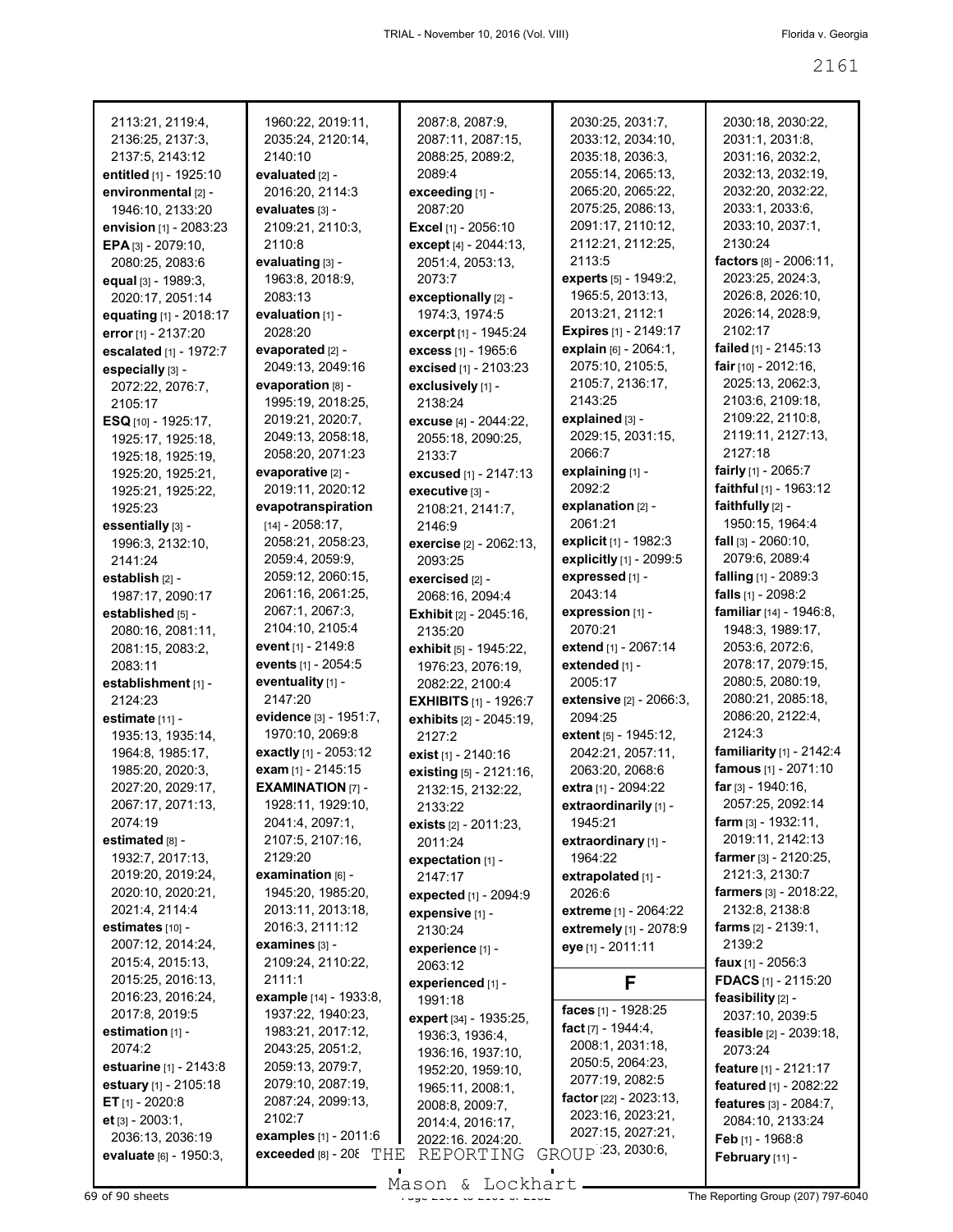| 1955:12, 1978:9,                | filed [2] - 2109:15,          | 2111:24                              | 1988:21, 1989:8,                   | 2039:9, 2046:7,          |
|---------------------------------|-------------------------------|--------------------------------------|------------------------------------|--------------------------|
| 1997:6, 2075:24,                | 2109:18                       | Flewelling [14] -                    | 1995:11, 2013:13,                  | 2047:7, 2047:8,          |
| 2100:15, 2100:17,               | fill [1] - 2072:15            | 2014:5, 2015:5,                      | 2014:4, 2022:15,                   | 2048:9, 2048:14,         |
| 2101:6, 2101:7,                 | final $[5] - 2002:6$ ,        | 2015:7, 2016:20,                     | 2037:22, 2038:8,                   | 2048:19, 2049:5,         |
| 2129:15, 2146:2,                | 2083:16, 2083:19,             | 2017:8, 2017:13,                     | 2038:24, 2039:11,                  | 2050:8, 2051:19,         |
| 2146:3                          | 2083:22, 2083:24              | 2019:8, 2019:20,                     | 2044:3, 2045:7,                    | 2054:5, 2054:9,          |
| federal [5] - 1995:9,           | finally $[3] - 1934:25$ ,     | 2020:6, 2020:21,                     | 2046:14, 2046:15,                  | 2054:11, 2054:13,        |
| 2071:23, 2080:17,               | 1960:10, 1969:21              | 2021:4, 2021:8,                      | 2046:16, 2047:10,                  | 2055:3, 2057:4,          |
| 2083:2, 2143:15                 | findings [4] - 2073:10,       | 2021:16, 2022:2                      | 2073:2, 2073:3,                    | 2057:5, 2057:18,         |
| feeds [1] - 1981:5              | 2073:11, 2080:6,              | Flewelling's [14] -                  | 2073:15, 2073:19,                  | 2061:18, 2067:16.        |
| feet $[10] - 2043:14$ ,         | 2082:12                       | 2014:8, 2014:23,                     | 2077:21, 2078:10,                  | 2067:18, 2072:23,        |
| 2043:15, 2047:24,               | <b>fine</b> $[3] - 2091:25$ , | 2015:4, 2015:11,                     | 2083:7, 2097:4,                    | 2076:11, 2076:12,        |
| 2054:11, 2054:19,               | 2092:2, 2138:7                | 2015:15, 2015:19,                    | 2098:25, 2106:11,                  | 2076:22, 2076:23,        |
| 2054:21, 2113:12,               | <b>fined</b> $[1]$ - 2138:9   | 2015:25, 2016:8,                     | 2107:25, 2108:22,                  | 2076:25, 2077:9,         |
| 2113:14, 2113:17,               | finely $[1]$ - 2011:11        | 2016:22, 2017:7,                     | 2112:21, 2113:5,                   | 2077:10, 2077:15,        |
| 2119:18                         | fines $[1] - 2138:12$         | 2019:13, 2021:18,                    | 2114:10, 2114:15,                  | 2077:23, 2077:24,        |
| fell [1] - 1980:16              |                               | 2021:20, 2022:10                     | 2114:21, 2117:12,                  | 2078:3, 2078:8,          |
| few $[12] - 1945:19$ ,          | finish $[1]$ - 2147:25        | <b>Flint</b> [37] - 1932:6,          | 2117:18, 2119:1,                   | 2078:11, 2080:16,        |
| 1997:16, 2048:12,               | first $[34] - 1952:21$ ,      | 1932:12, 1935:11,                    | 2119:10, 2120:14,                  | 2080:19, 2081:12,        |
|                                 | 1971:21, 1972:18,             |                                      | 2120:15, 2121:9,                   | 2082:11, 2082:16,        |
| 2048:13, 2051:18,               | 1974:22, 1975:25,             | 1949:3, 1949:14,<br>1950:4, 1969:11, | 2123:15, 2123:25,                  | 2084:7, 2084:10,         |
| 2062:24, 2070:9,                | 1998:24, 2028:10,             |                                      | 2124:16, 2124:21,                  | 2084:15, 2085:5,         |
| 2107:21, 2108:3,                | 2031:13, 2032:16,             | 1969:23, 1980:9,                     | 2125:7, 2125:11,                   |                          |
| 2127:21, 2138:12                | 2032:20, 2033:6,              | 1981:5, 1981:11,                     |                                    | 2086:25, 2088:23,        |
| field $[4] - 2054:19$ ,         | 2038:4, 2048:20,              | 1981:20, 1986:21,                    | 2128:1, 2129:10,                   | 2089:4, 2089:8,          |
| 2063:20, 2101:16,               | 2048:22, 2051:17,             | 1988:15, 1989:2,                     | 2130:4, 2130:6,                    | 2090:2, 2092:15,         |
| 2131:19                         | 2053:20, 2070:10,             | 2002:10, 2003:1,                     | 2135:8, 2135:14,                   | 2094:22, 2096:8,         |
| fields $[1]$ - 2059:14          | 2071:3, 2071:5,               | 2004:15, 2004:16,                    | 2135:18, 2136:16,                  | 2100:5, 2100:22,         |
| <b>fifth</b> $[1]$ - 1969:21    | 2074:15, 2083:14,             | 2004:24, 2005:12,                    | 2136:24, 2140:18,                  | 2103:13, 2104:8,         |
| figure $[59] - 1936:19$ ,       | 2083:18, 2083:21,             | 2042:25, 2044:16,                    | 2141:13, 2141:22,                  | 2104:10, 2104:17         |
| 1972:20, 1972:21,               | 2091:19, 2091:23,             | 2044:17, 2046:13,                    | 2142:5, 2144:20,                   | flowing $[9] - 1988.1$ , |
| 1972:25, 1973:5,                | 2108:25, 2128:19,             | 2046:24, 2046:25,                    | 2147:10                            | 1992:22, 2041:17,        |
| 1973:7, 1973:15,                | 2130:6, 2134:7,               | 2050:20, 2051:13,                    | Florida's [11] - 1967:2,           | 2043:12, 2043:15,        |
| 1973:24, 1974:8,                | 2135:8, 2137:3,               | 2078:17, 2079:15,                    | 2097:8, 2112:1,                    | 2047:20, 2055:4,         |
| 1974:21, 1976:9,                | 2137:16, 2137:23              | 2080:1, 2080:7,                      | 2117:22, 2124:6,                   | 2072:11, 2099:20         |
| 1977:21, 1977:24,               | first-hand $[1]$ -            | 2081:11, 2082:24,                    | 2129:24, 2134:11,                  | flows [143] - 1929:16,   |
| 1978:1, 1978:6,                 | 2028:10                       | 2090:1, 2141:21                      | 2134:14, 2134:20,                  | 1931:7, 1931:8,          |
| 1978:9, 1978:15,                | fiscal $[1] - 2010:4$         | Flint-Ochlockonee [1]                | 2140:4, 2142:18                    | 1932:20, 1936:20,        |
| 1979:8, 1979:13,                | Fish [4] - 2080:18,           | - 2090:1                             | Floridan [2] - 2117:23,            | 1937:16, 1937:25,        |
| 1980:5, 1986:14,                | 2080:24, 2081:2,              | float $[2] - 2044:10$ ,              | 2139:15                            | 1938:17, 1939:5,         |
| 1990:23, 2002:20,               | 2081:14                       | 2047:16                              | flourish [1] - 2084:16             | 1940:9, 1940:13,         |
| 2002:24, 2002:25,               | fit [15] - 1950:19,           | flood $[1]$ - 2078:9                 | flow $[101] - 1930:11$ ,           | 1941:16, 1942:11,        |
| 2003:11, 2003:12,               | 1950:22, 1950:25,             | floors $[1] - 2087:15$               | 1930:24, 1933:8,                   | 1949:3, 1949:8,          |
| 2003:16, 2003:19,               | 1951:3, 1951:6,               | <b>FLORIDA</b> $[1]$ - 1925:3        | 1933:24, 1934:7,                   | 1949:14, 1953:8,         |
| 2003:20, 2003:25,               | 1951:14, 1953:15,             | Florida [97] - 1925:17,              | 1934:16, 1934:21,                  | 1953:11, 1960:24,        |
| 2004:1, 2004:9,                 |                               | 1927:11, 1929:17,                    | 1935:2, 1938:10,                   | 1965:24, 1971:2,         |
| 2004:10, 2004:12,               | 1955:11, 1955:16,             | 1930:25, 1931:7,                     | 1941:21, 1954:7,                   | 1971:25, 1972:2,         |
| 2004:23, 2005:5,                | 1956:21, 1957:21,             | 1932:19, 1932:25,                    | 1955:21, 1957:25,                  | 1972:11, 1974:1,         |
| 2005:10, 2005:15,               | 1958:20, 1959:17,             | 1935:3, 1937:25,                     | 1958:7, 1958:12,                   | 1974:10, 1977:15,        |
| 2005:18, 2005:19,               | 1960:4, 2011:4                |                                      | 1959:15, 1960:10,                  | 1979:12, 1979:25,        |
| 2005:21, 2006:1,                | fits $[2] - 1950:23$ ,        | 1939:16, 1940:20,                    | 1963:5, 1966:15,                   | 1980:12, 1980:16,        |
|                                 | 1954:21                       | 1941:5, 1942:11,                     | 1971:21, 1971:23,                  | 1980:23, 1981:14,        |
| 2009:8, 2009:10,                | five $[13] - 1944:15$ ,       | 1944:7, 1944:11,                     | 1972:14, 1972:22,                  | 1981:19, 1981:20,        |
| 2009:19, 2010:15,               | 1944:18, 1944:20,             | 1948:20, 1949:7,                     | 1973:12, 1974:8,                   | 1981:23, 1982:8,         |
| 2011:3, 2053:7,                 | 1944:22, 1944:25,             | 1962:17, 1962:22,                    | 1974:20, 1978:7,                   | 1982:14, 1983:1,         |
| 2055:13, 2075:25,               | 1945:1, 1957:23,              | 1963:5, 1965:1,                      |                                    | 1983:5, 1983:10,         |
| 2076:2, 2076:19,                | 1958:3, 1965:22,              | 1965:4, 1965:11,                     | 1978:14, 1982:19,                  | 1983:23, 1984:1,         |
| 2111:11, 2111:14,               | 2036:5, 2051:3,               | 1970:15, 1970:22,                    | 1988:12, 1988:18,                  |                          |
| 2111:20, 2141:5,                | 2098:13, 2098:23              | 1981:4, 1981:8,                      | 1989:21, 1990:2,                   | 1984:4, 1984:7,          |
| 2141:18                         | flag $[1]$ - 2013:18          | 1981:16, 1981:21,                    | 1991:18, 1992:2,                   | 1984:12, 1984:14,        |
| <b>figures</b> $[3] - 2004:3$ , | flashing [1] - 2045:1         | 1983:1, 1983:11,                     | 1992:11, 1992:20,                  | 1984:18, 1984:21,        |
| 2075:22                         | flewelling [1] -<br>THE       | REPORTING                            | $T_{11}^{22}$ 6, 2038:12,<br>GROUP | 1984:24, 1985:8,         |
|                                 |                               |                                      | 14, 2038.23,                       | 1985:9, 1987:1,          |
|                                 |                               | $Mason$ fockhart                     |                                    |                          |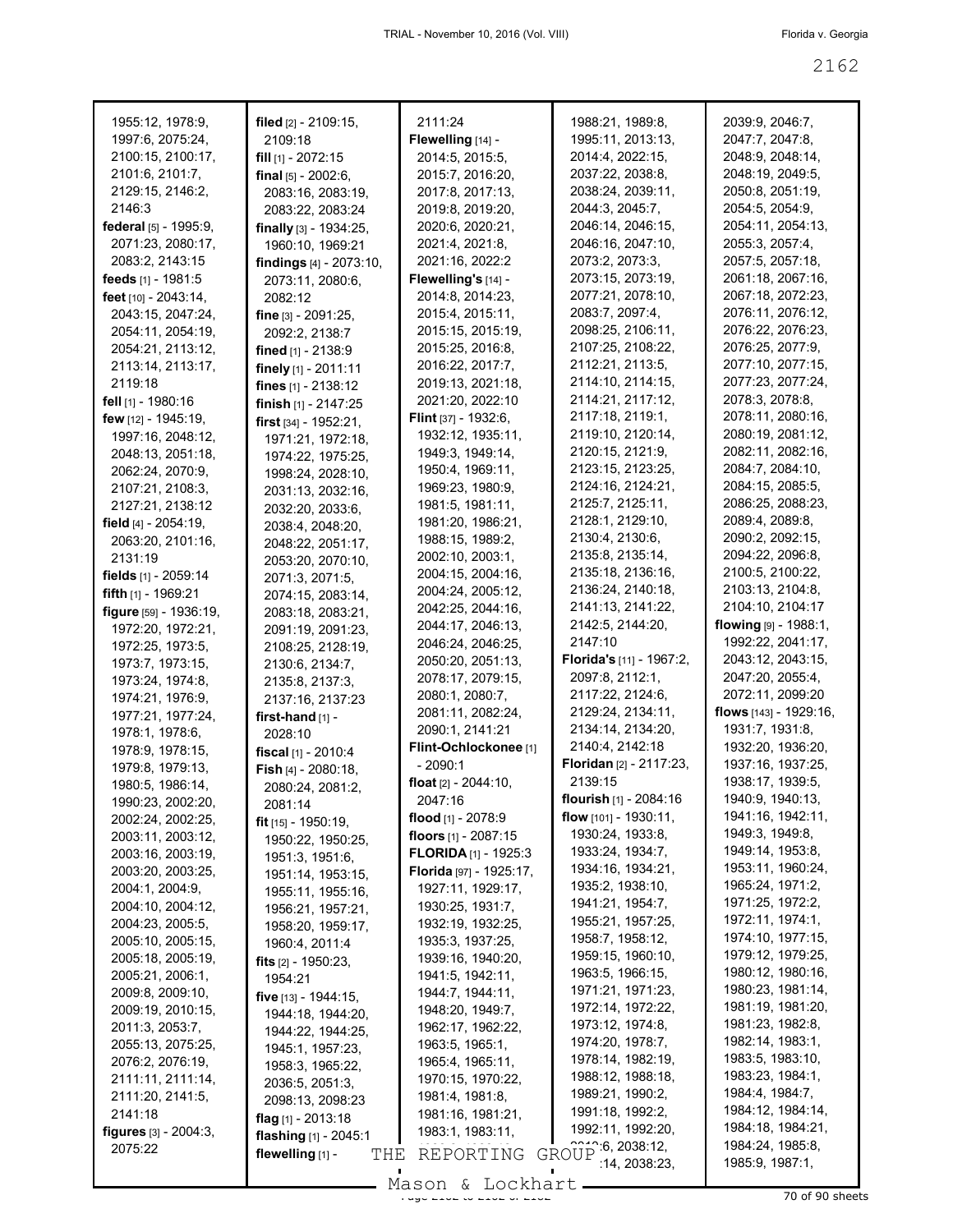| 1987:19, 1987:22,                 | 2006:18, 2069:22,               | $FX-785$ [9] - 1926:13, | 2043:23, 2043:24,           | 1935:17, 1936:11,      |
|-----------------------------------|---------------------------------|-------------------------|-----------------------------|------------------------|
| 1988:1, 1988:5,                   | 2075:8, 2148:15                 | 1937:11, 1937:13,       | 2057:9                      | 1936:14, 1936:20,      |
| 1988:15, 1988:16,                 | foregoing [1] - 2149:4          | 1952:21, 1953:1,        | gained [1] - 2002:15        | 1937:15, 1937:24,      |
| 1988:24, 1989:2,                  | foresters [1] - 2142:14         | 1955:9, 1955:13,        | gaining [9] - 1989:17,      | 1938:9, 1939:14,       |
| 1989:4, 1989:7,                   | forests [1] - 2087:25           | 2009:7                  | 1989:20, 1989:24,           | 1940:10, 1940:24,      |
| 1989:12, 1989:24,                 | form $[1]$ - 2046:14            | FX-862a [4] - 1926:13,  | 1990:9, 1992:12,            | 1941:6, 1941:22,       |
| 1990:5, 1990:19,                  |                                 |                         |                             | 1942:5, 1949:2,        |
|                                   | formed [2] - 2068:13,           | 2115:1, 2115:10,        | 1992:19, 1992:21,           |                        |
| 1991:23, 1991:24,                 | 2073:25                         | 2115:22                 | 1993:1, 2002:15             | 1949:4, 1960:16,       |
| 1992:10, 1995:11,                 | forming [1] - 2141:21           |                         | gallons [3] - 2119:17,      | 1963:8, 1963:19,       |
| 1996:6, 2006:18,                  | <b>formula</b> $[1] - 2085:9$   | G                       | 2142:21, 2142:23            | 1963:21, 1964:5,       |
| 2006:19, 2006:22,                 | forward [3] - 2069:22.          |                         | gap [1] - 2050:24           | 1966:10, 1967:21,      |
| 2006:23, 2007:8,                  | 2081:15, 2130:21                | Gage [54] - 1971:4,     | gaps [2] - 2090:18,         | 1970:10, 1970:16,      |
| 2009:13, 2009:16,                 | four [10] - 1945:23,            | 1971:5, 1971:22,        | 2092:11                     | 1970:22, 1972:6,       |
| 2010:21, 2010:22,                 | 1947:19, 1948:10,               | 1971:24, 1972:12,       | general [2] - 2008:18,      | 1972:10, 1974:17,      |
| 2010:24, 2016:7,                  | 1949:11, 1971:20,               | 1972:23, 1973:1,        | 2130:6                      | 1980:24, 1981:17,      |
| 2023:10, 2037:22,                 | 1997:24, 2031:14,               | 1976:15, 1977:11,       | generally [3] - 2122:6,     | 1986:25, 1993:19,      |
| 2038:4, 2039:18,                  | 2048:23, 2139:22,               | 1978:3, 1979:22,        | 2130:2, 2136:19             | 1994:1, 1994:14,       |
| 2041:19, 2041:20,                 | 2148:11                         | 1980:8, 1980:9,         | generate [1] - 2097:11      | 1995:2, 1995:16,       |
| 2044:3, 2044:17,                  | four-day [1] - 2148:11          | 1980:13, 1983:17,       | generated [4] -             | 1996:11, 2000:13,      |
| 2046:10, 2046:12,                 |                                 | 1986:12, 1986:18,       | 1939:4, 1949:3,             | 2006:5, 2006:24,       |
| 2046:15, 2049:1,                  | <b>fourth</b> $[2] - 2032:19$ , | 1988:6, 1990:16,        |                             | 2011:21, 2012:4,       |
| 2049:10, 2049:11,                 | 2032:24                         | 1990:25, 1991:13,       | 1966:6, 2033:17             | 2012:7, 2012:9,        |
| 2050:2, 2050:23,                  | fraction [1] - 1996:5           | 1991:14, 1991:18,       | genesis [1] - 2135:15       | 2012:19, 2014:1,       |
| 2051:13, 2051:14,                 | frame [1] - 2108:7              | 1991:19, 1991:24,       | gentleman [1] -             | 2014:24, 2016:5,       |
|                                   | free [1] - 1992:22              | 1992:1, 1992:6,         | 2071:7                      |                        |
| 2051:21, 2053:12,                 | free-flowing [1] -              | 1992:9, 1992:12,        | geography [1] -             | 2022:18, 2028:2,       |
| 2054:24, 2055:5,                  | 1992:22                         | 1992:14, 1993:6,        | 2143:1                      | 2031:17, 2033:12,      |
| 2060:14, 2065:13,                 | freeze [1] - 2131:6             | 1993:9, 1996:16,        | Geological [4] -            | 2034:9, 2037:10,       |
| 2067:7, 2067:8,                   | frequency [4] -                 | 2009:17, 2015:22,       | 2043:5, 2043:18,            | 2037:13, 2037:19,      |
| 2067:9, 2067:10,                  | 2054:5, 2087:9,                 | 2043:25, 2044:1,        | 2083:5, 2088:22             | 2037:23, 2038:6,       |
| 2067:12, 2076:8,                  | 2092:23, 2093:4                 |                         | George [4] - 1926:3,        | 2038:16, 2041:12,      |
| 2076:10, 2076:13,                 | frequently [3] -                | 2044:19, 2045:15,       | 1927:13, 1928:4,            | 2049:6, 2055:14,       |
| 2076:21, 2077:4,                  | 1972:3, 2089:21,                | 2045:17, 2046:4,        | 1945:14                     | 2071:14, 2078:22,      |
| 2078:1, 2079:1,                   | 2089:22                         | 2046:16, 2046:21,       | <b>GEORGIA</b> [1] - 1925:6 | 2080:6, 2082:13,       |
| 2079:14, 2081:3,                  | front $[7] - 1928:13$ ,         | 2046:22, 2050:20,       | Georgia [43] -              | 2095:19, 2103:12,      |
| 2084:11, 2088:4,                  |                                 | 2050:25, 2052:2,        | 1925:20, 1937:5,            | 2104:20, 2107:21,      |
| 2094:9, 2094:12,                  | 1937:10, 1939:11,               | 2052:5, 2052:6,         |                             | 2147:22                |
| 2094:20, 2095:17,                 | 1958:23, 2021:19,               | 2055:6, 2073:2,         | 1937:19, 1938:13,           | given [8] - 2012:22,   |
| 2096:10, 2102:1,                  | 2028:11, 2128:18                | 2092:19, 2093:13        | 1963:15, 1967:6,            | 2029:1, 2094:19,       |
| 2109:8, 2109:25,                  | frost $[1] - 2131.6$            | gage [24] - 1972:25,    | 1967:15, 1981:11,           | 2102:23, 2114:2,       |
| 2112:22, 2113:1,                  | frost-freeze [1] -              | 1977:17, 1980:7,        | 1981:15, 2000:21,           | 2114:4, 2142:4         |
| 2114:10, 2119:1,                  | 2131:6                          | 1980:16, 1981:8,        | 2003:8, 2029:17,            | goal [1] - 2008:25     |
| 2119:11, 2120:16,                 | <b>FSAID</b> [1] - 2141:14      | 1981:15, 1982:24,       | 2038:3, 2038:11,            | God [2] - 1927:23,     |
| 2124:4                            | full $[3]$ - 1945:22,           | 1986:10, 1989:2,        | 2055:7, 2065:13,            | 2106:18                |
| flying [1] - 2062:11              | 1946:1, 2036:7                  | 1990:15, 1990:19,       | 2071:21, 2071:22,           | goodness [14] -        |
| focus $[5] - 2067:7,$             | <b>fully</b> $[2] - 2037:16$ ,  | 1991:6, 1992:23,        | 2073:8, 2073:21,            | 1950:19, 1950:22,      |
| 2076:9, 2078:1,                   | 2063:19                         | 1993:4, 1996:14,        | 2078:13, 2081:23,           |                        |
| 2078:6, 2078:7                    | function [4] - 2084:12,         | 2043:12, 2044:4,        | 2083:7, 2090:15,            | 1950:25, 1951:3,       |
|                                   | 2084:20, 2084:24,               | 2044:5, 2044:19,        | 2093:3, 2096:4,             | 1951:6, 1951:14,       |
| <b>focused</b> $[7] - 1954:6$ ,   | 2146:17                         | 2046:24, 2052:11,       | 2096:6, 2096:13,            | 1953:15, 1955:11,      |
| 2005:12, 2031:10,                 | fundamental [3] -               | 2058:2, 2135:4          | 2096:16, 2111:22,           | 1955:16, 1956:21,      |
| 2053:16, 2076:13,                 | 1974:18, 2096:15,               | gages [16] - 1971:3,    | 2112:2, 2112:16,            | 1957:21, 1958:20,      |
| 2081:8, 2092:14                   | 2096:20                         | 1990:20, 1991:1,        | 2134:11, 2135:17,           | 1959:17, 1960:3        |
| folks $[3]$ - 2135:1,             | funding [3] - 2128:10,          | 1991:4, 1992:22,        | 2136:15, 2140:16,           | Gordon [13] - 2002:21, |
| 2142:15, 2146:7                   | 2128:13                         | 1993:3, 2044:15,        | 2140:18, 2141:4,            | 2003:1, 2003:12,       |
| <b>follow</b> [3] $- 2058:10,$    |                                 |                         | 2141:22, 2142:9,            | 2003:14, 2004:1,       |
| 2066:22, 2140:12                  | <b>future</b> [6] - 1937:5,     | 2044:20, 2046:3,        | 2144:19, 2144:22,           | 2004:12, 2004:19,      |
| followed [1] - 2071:16            | 1937:15, 1937:19,               | 2054:1, 2058:3,         | 2145:20                     | 2005:1, 2005:5,        |
| following [2] -                   | 1939:14, 1940:23,               | 2063:1, 2063:2,         | <b>Georgia's</b> [77] -     | 2005:7, 2005:16,       |
| 2036:12, 2129:12                  | 1941:5                          | 2063:4, 2063:16,        | 1929:16, 1930:23,           | 2005:19, 2005:21       |
| food $[1]$ - 2085:1               | future-use [1] - 1941:5         | 2119:6                  | 1933:22, 1934:14,           | gorgeous [1] - 2088:3  |
| <b>forecast</b> $[5] - 2006:13$ , | FX-599 [2] - 1926:12            | aaaina m - 2043 6       | GROUP 1, 1935:10,           | gosh $[1]$ - 2055:23   |
|                                   | THE<br>2082:21                  | REPORTING               |                             |                        |

Mason & Lockhart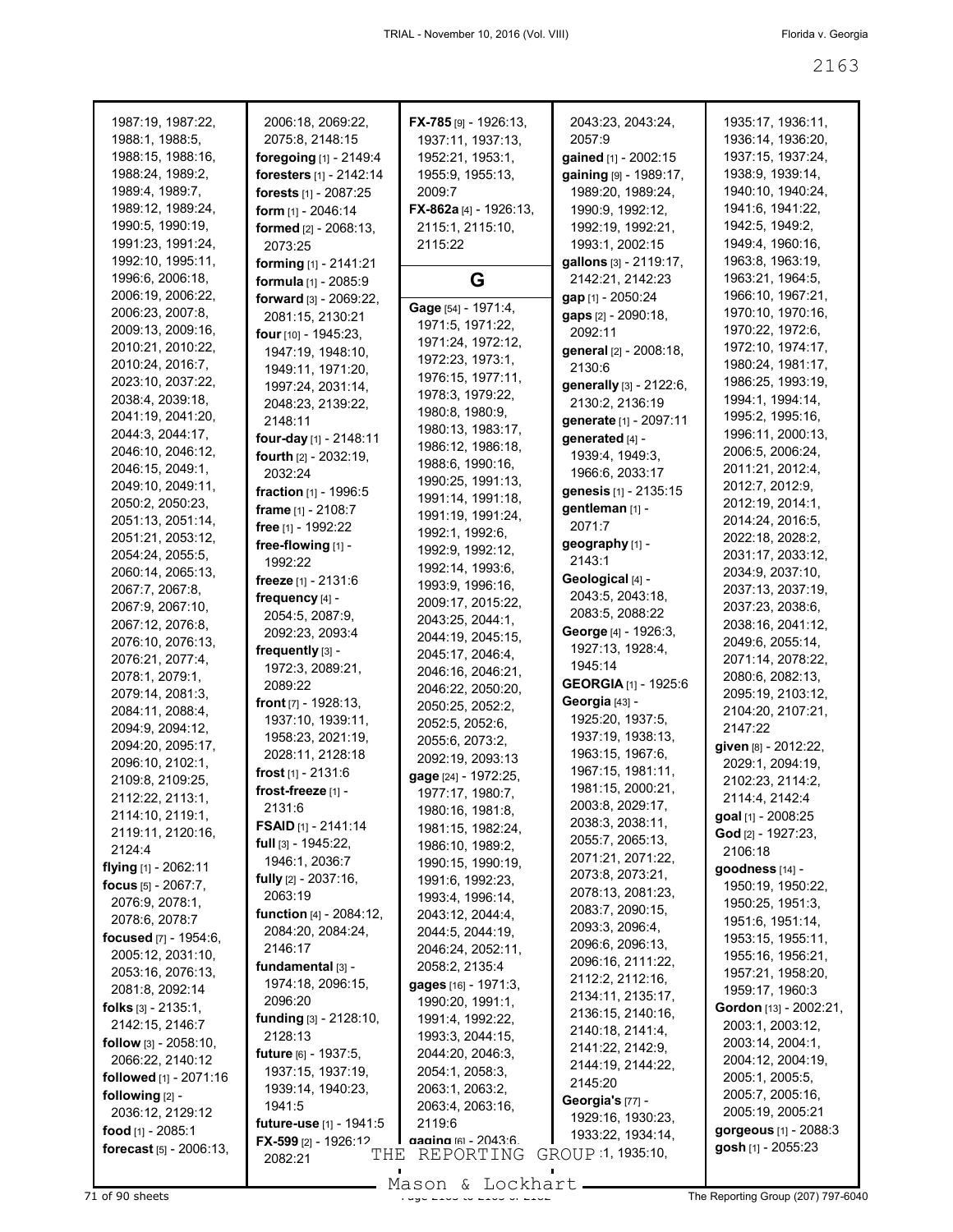| governing [1] - 2125:3                      | grow [1] - 2104:15                 | handle [1] - 1961:16       | 2051:11, 2053:11,                      | 1943:2, 1943:18,                        |
|---------------------------------------------|------------------------------------|----------------------------|----------------------------------------|-----------------------------------------|
| government [1] -                            | grower [1] - 2132:4                | happily [1] - 2147:19      | 2093:2                                 | 1946:5, 1947:9,                         |
| 2131:17                                     | growers [4] - 2138:4,              | happy [6] - 1978:23,       | himself [2] - 2025:23,                 | 1947:15, 1950:2,                        |
|                                             |                                    |                            | 2029:12                                |                                         |
| Governor <sup>[1]</sup> -                   | 2138:21, 2138:25,                  | 1985:12, 1985:14,          |                                        | 1954:25, 1955:6,                        |
| 2128:23                                     | 2139:22                            | 2013:21, 2040:15,          | historic [5] - 1971:8,                 | 1958:24, 1959:7,                        |
| Graham [2] - 2109:1,                        | growth [1] - 1994:14               | 2040:19                    | 1971:10, 1993:15,                      | 1961:25, 1968:4,                        |
| 2109:3                                      | guess [5] - 1976:3,                | hard [5] - 1975:12,        | 1993:21, 2066:10                       | 1970:6, 1975:6,                         |
| grant [3] - 2131:22,                        | 2037:21, 2132:1,                   | 2004:5, 2005:15,           | <b>historical</b> $[4] - 1933.5$ ,     | 1976:7, 1977:9,                         |
| 2132:16, 2135:9                             | 2137:3, 2144:2                     | 2048:20, 2087:12           | 2066:6, 2089:11,                       | 1985:18, 1986:7,                        |
| granted [1] - 2094:4                        | guidelines [8] -                   | harm $[3] - 2088:6,$       | 2093:24                                | 1992:18, 1997:5,                        |
|                                             |                                    |                            | Historical [1] -                       | 2003:19, 2012:16,                       |
| granting [2] - 2121:25,                     | 1946:18, 2082:24,                  | 2144:16, 2144:19           |                                        | 2013:12, 2013:20,                       |
| 2135:7                                      | 2084:6, 2085:7,                    | harmful [1] - 2124:13      | 2115:14                                |                                         |
| graph [2] - 1984:25,                        | 2086:24, 2087:10,                  | harvesting [1] -           | historically [1] -                     | 2013:25, 2018:12,                       |
| 1985:3                                      | 2087:14, 2089:9                    | 2131:5                     | 2002:14                                | 2028:13, 2037:9,                        |
| graphical [1] - 1954:8                      | guns [1] - 2139:11                 | hate $[1] - 2131:1$        | hold [1] - 1945:15                     | 2040:3, 2041:6,                         |
| grass [1] - 2139:19                         | guy [1] - 2142:5                   | heading [1] - 1946:16      | holiday [1] - 2148:8                   | 2042:16, 2091:22,                       |
| great [6] - 2045:23,                        | guys [1] - 2131:12                 | healthy [1] - 2051:25      | Honor [68] - 1927:6,                   | 2092:1, 2097:3,                         |
| 2058:4, 2063:9,                             | $GX-1100$ [7] - 1926:16,           | heard [6] - 2042:19,       | 1927:7, 1927:10,                       | 2111:24, 2147:18                        |
|                                             |                                    |                            |                                        | Hornberger's [6] -                      |
| 2088:17, 2148:15                            | 1939:10, 1939:13,                  | 2052:8, 2062:24,           | 1927:12, 1928:6,                       | 1942:24, 1999:23,                       |
| greater [5] - 1993:20,                      | 1939:23, 1940:5,                   | 2067:25, 2091:24,          | 1928:18, 1942:23,                      |                                         |
| 2020:10, 2020:11,                           | 1940:8, 1942:1                     | 2099:13                    | 1945:18, 1975:9,                       | 2091:16, 2106:6,                        |
| 2020:18, 2113:20                            | $GX-455$ [5] - 1926:16,            | HEARING [1] -              | 1975:24, 1976:4,                       | 2111:12, 2111:20                        |
| green [3] - 2047:1,                         | 2108:14, 2109:6,                   | 1925:10                    | 1976:25, 1985:11,                      | hour $[3] - 1985:21$ ,                  |
| 2101:20, 2104:7                             | 2112:19, 2113:10                   | hearing [3] - 1927:13,     | 1986:5, 1999:22,                       | 2040:14, 2147:23                        |
| $grid$ [3] - 2060:1,                        | GX-526 [4] - 1926:15,              | 1927:21, 2106:16           | 2013:15, 2013:16,                      | hour-and-a-half [1] -                   |
| 2062:21, 2062:24                            | 2127:5, 2127:8,                    | heavy [1] - 2053:21        | 2040:7, 2040:10,                       | 1985:21                                 |
| gridded [4] - 2059:16,                      | 2145:21                            | held [2] - 1925:11,        | 2040:23, 2041:22,                      | <b>hours</b> $[2] - 1985:21$ ,          |
| 2062:18, 2062:25,                           | GX-529 [6] - 1926:15,              | 1945:10                    | 2042:6, 2042:11,                       | 2058:15                                 |
|                                             | 2127:6, 2127:11,                   |                            | 2045:2, 2045:14,                       | house [1] - 2101:17                     |
| 2063:18                                     |                                    | help [7] - 1927:23,        | 2052:12, 2052:18,                      | human [5] - 2006:15,                    |
| gritty [1] - 2131:2                         | 2145:21, 2147:1,                   | 2041:11, 2049:5,           | 2052:22, 2055:17,                      | 2049:20, 2049:24,                       |
| groundwater [50] -                          | 2147:5                             | 2106:18, 2138:25,          | 2055:25, 2056:3,                       | 2064:15, 2082:7                         |
| 1971:17, 1986:25,                           |                                    | 2146:1, 2147:4             |                                        |                                         |
| 1987:3, 1987:4,                             | н                                  | helpful [3] - 1976:22,     | 2079:21, 2079:23,                      | <b>humans</b> [1] - 2105:8              |
| 1987:8, 1987:11,                            | habitat [2] - 2081:7,              | 1977:4, 1982:16            | 2082:19, 2091:3,                       | hundreds [2] -                          |
| 1987:15, 1987:18,                           | 2143:7                             | helping [1] - 2145:14      | 2091:10, 2091:14,                      | 1962:21, 1963:4                         |
| 2002:7, 2002:8,                             |                                    | helps [2] - 2007:11,       | 2092:7, 2095:13,                       | hurricane [3] - 2078:2,                 |
| 2002:13, 2002:15,                           | habitats [1] - 2087:23             | 2070:19                    | 2096:23, 2096:25,                      | 2078:4, 2078:5                          |
| 2002:17, 2003:8,                            | half $[7] - 1931:21$ ,             | hereby [1] - 2149:3        | 2099:7, 2099:10,                       | hurricanes [2] -                        |
| 2022:13, 2022:19,                           | 1935:1, 1935:10,                   | Herschel [1] - 2128:24     | 2100:14, 2100:25,                      | 2067:9, 2077:22                         |
| 2023:4, 2023:9,                             | 1935:13, 1985:21,                  | hesitate [1] - 2143:18     | 2103:1, 2103:16,                       | hurt [1] - 2096:4                       |
| 2023:16, 2023:21,                           | 2055:13, 2073:23                   | hesitating [1] -           | 2105:11, 2105:13,                      | hydrogeologic [1] -                     |
| 2023:24, 2024:4,                            | halfway [1] - 2001:16              |                            | 2105:19, 2105:25,                      | 2033:11                                 |
| 2024:9, 2024:14,                            | <b>hand</b> $[17] - 1927:19$ ,     | 2039:13                    | 2106:10, 2106:11,                      | Hydrogeologic [2] -                     |
| 2024:21, 2025:5,                            | 1929:7, 1942:24,                   | high [11] - 1999:8,        | 2107:3, 2107:13,                       | 2036:18, 2037:5                         |
|                                             | 1977:1, 1994:9,                    | 2015:16, 2015:20,          | 2108:8, 2111:15,                       | hydrologic [28] -                       |
| 2025:6, 2025:21,                            | 1994:10, 2004:6,                   | 2016:9, 2041:18,           | 2115:4, 2120:2,                        | 1933:1, 1933:4,                         |
| 2025:23, 2026:3,                            | 2028:10, 2064:13,                  | 2075:2, 2076:11,           | 2126:25, 2135:23,                      |                                         |
| 2026:7, 2026:10,                            | 2079:18, 2086:18,                  | 2078:1, 2078:9,            | 2145:13, 2145:18,                      | 1933:5, 1933:10,                        |
| 2028:2, 2029:8,                             | 2088:12, 2090:5,                   | 2082:2, 2088:4             |                                        | 1934:16, 1934:22,                       |
| 2030:11, 2033:12,                           | 2092:15, 2106:14,                  | higher $[7] - 1983:20$ ,   | 2147:3, 2147:11,                       | 1935:4, 1938:1,                         |
| 2033:16, 2034:9,                            |                                    |                            | 2147:15, 2148:4,                       | 1941:14, 1941:20,                       |
|                                             |                                    | 2038:22, 2039:9,           |                                        |                                         |
| 2035:20, 2053:21,                           | 2141:11, 2149:10                   | 2061:9, 2061:10,           | 2148:19                                | 1959:11, 1970:8,                        |
| 2055:9, 2060:13,                            | hand-identified [1] -              |                            | hopefully [1] - 2134:7                 | 1970:9, 1970:14,                        |
| 2117:23, 2118:2,                            | 2141:11                            | 2064:11, 2143:3            | horizon [1] - 2050:9                   | 1970:19, 1970:25,                       |
|                                             | handbook [1] -                     | highest [2] - 2076:8,      | Hornberger [48] -                      | 1980:24, 1981:2,                        |
| 2118:3, 2118:6,                             | 2133:10                            | 2112:6                     | 1926:3, 1927:13,                       | 1986:8, 1993:18,                        |
| 2118:21, 2121:25,                           | handed $[6] - 2088:16$ ,           | highlighted [4] -          | 1927:14, 1927:17,                      | 2002:6, 2012:14,                        |
| 2124:18, 2126:17                            | 2107:7, 2108:14,                   | 1977:14, 1979:24,          | 1928:5, 1928:13,                       |                                         |
| groundwater/                                | 2120:7, 2127:5,                    | 2017:13, 2077:8            | 1929:12, 1929:14,                      | 2037:21, 2037:24,                       |
| surface [1] - 2024:7                        | 2145:20                            | highlighting [7] -         |                                        | 2039:5, 2050:10,                        |
| Group [1] - 2115:19<br>groups [1] - 2143:15 | <b>handing</b> $[1]$ - 2127<br>THE | 2048:5 2048:6<br>REPORTING | 1931:15, 1933:20,<br>GROUP 3, 1937:13, | 2091:25, 2096:20<br>hydrological [13] - |

 $\frac{200011}{200011}$  at  $\frac{200111}{200}$  of 90 sheets - Mason & Lockhart -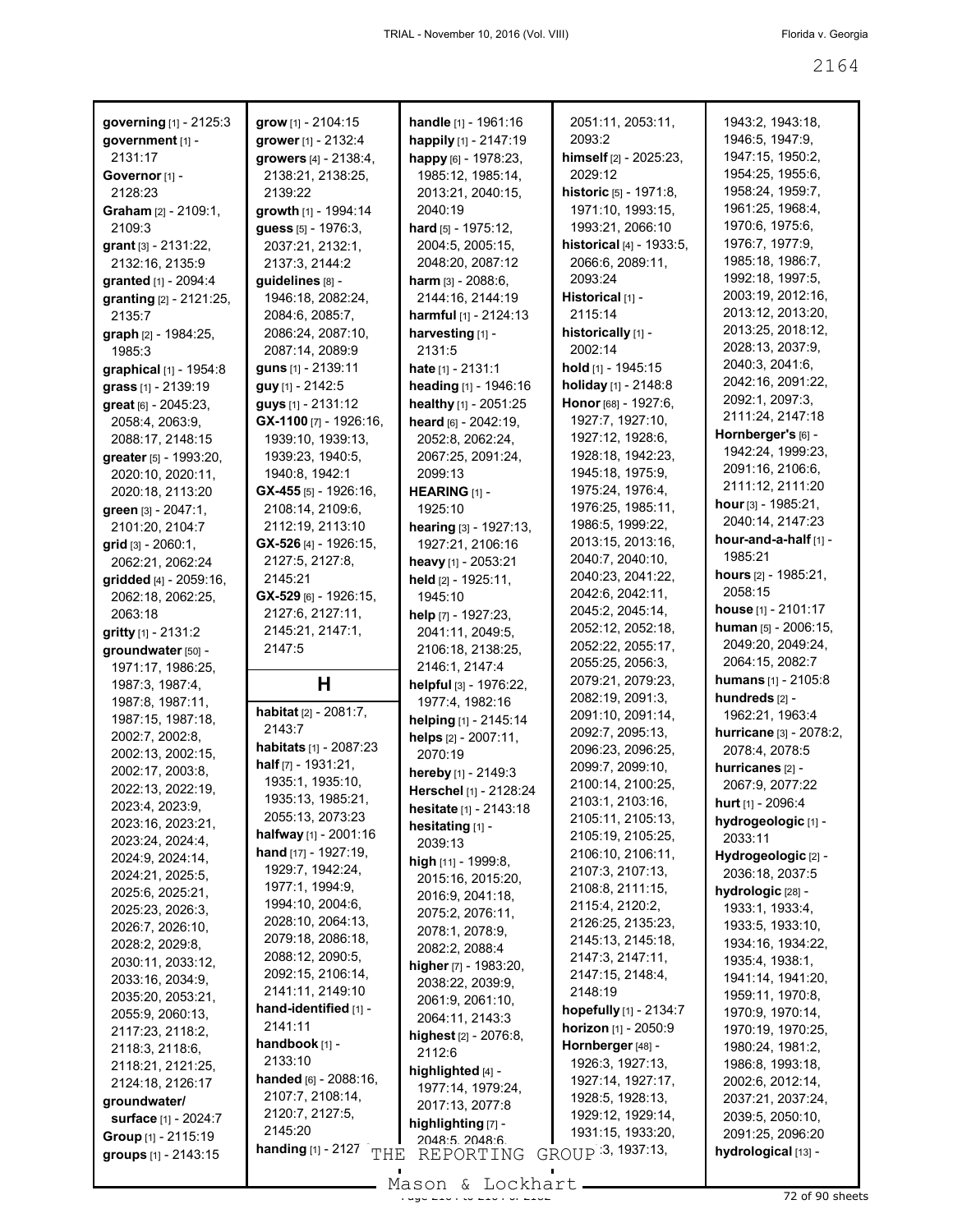| 1934:8, 1951:22,                | impact [78] - 1929:15, | 2125:1                  | 2064:14, 2065:10          | infer $[1] - 2012:12$        |
|---------------------------------|------------------------|-------------------------|---------------------------|------------------------------|
| 1973:25, 1988:4,                | 1930:23, 1931:3,       | important [8] -         | incorrect [1] - 2095:3    | inference [1] -              |
| 1993:14, 2063:25,               | 1935:9, 1935:20,       | 2007:11, 2053:23,       | increase [14] - 1931:8,   | 1981:18                      |
| 2064:13, 2064:18,               | 1936:11, 1936:13,      | 2059:3, 2059:9,         | 1938:9, 1938:21,          | inferior [1] - 2093:19       |
| 2064:24, 2065:1,                | 1936:24, 1937:15,      | 2059:10, 2086:15,       | 1984:6, 1984:23,          | infiltration $[2]$ -         |
| 2065:9, 2082:3,                 | 1940:18, 1946:10,      | 2091:21, 2144:10        | 1985:9, 1998:19,          | 2068:18, 2074:16             |
| 2082:7                          | 1960:22, 1965:23,      | impose [5] - 2122:8,    | 1998:23, 2056:17,         | inflection [4] - 1944:8,     |
| hydrologically [5] -            | 1974:14, 1974:19,      | 2122:16, 2123:1,        | 2057:22, 2062:1,          | 1958:16, 1992:7,             |
| 2064:17, 2073:24,               | 1986:25, 1987:4,       | 2123:2, 2123:6          | 2093:10, 2117:3,          | 2026:15                      |
| 2074:2, 2086:6,                 | 1987:23, 1988:7,       | imposed [6] -           | 2117:7                    | inflow [5] - 1939:24,        |
| 2099:3                          | 1988:11, 1989:6,       | 1932:21, 1933:1,        | increased [13] -          |                              |
| hydrologist [6] -               | 1995:18, 2006:15,      | 1967:14, 2123:10,       | 1936:21, 1937:3,          | 1940:4, 1940:19,             |
| 2011:2, 2041:8,                 | 2015:16, 2015:20,      | 2125:21, 2126:3         | 1939:15, 1940:10,         | 1941:1, 1950:4               |
| 2068:2, 2071:10,                | 2016:6, 2016:9,        | impossible [1] -        | 1941:23, 1942:5,          | Inflow [1] - 1940:17         |
|                                 |                        | 1949:13                 |                           | inflows [3] - 1930:10,       |
| 2084:9, 2109:3                  | 2017:1, 2018:10,       |                         | 1949:2, 1949:14,          | 1936:25, 1942:4              |
| hydrologist's [1] -             | 2022:22, 2023:6,       | impoundment [5] -       | 1963:14, 2020:14,         | influence [2] -              |
| 2010:4                          | 2023:13, 2023:16,      | 2018:21, 2019:22,       | 2037:22, 2056:23,         | 1989:12, 1995:10             |
| hydrologists [4] -              | 2023:25, 2024:3,       | 2020:8, 2020:17,        | 2105:7                    | information $[12]$ -         |
| 2043:2, 2058:7,                 | 2024:14, 2026:7,       | 2021:5                  | increases [11] -          | 1939:8, 2034:23,             |
| 2078:16, 2135:2                 | 2026:10, 2026:13,      | impoundments [9] -      | 1929:15, 1936:13,         | 2035:2, 2056:25,             |
| hydrology [13] -                | 2027:15, 2027:21,      | 1969:12, 1969:24,       | 1937:19, 1940:25,         | 2057:24, 2077:20,            |
| 2002:9, 2003:9,                 | 2027:23, 2028:9,       | 2018:20, 2019:1,        | 1960:16, 1963:8,          | 2086:20, 2094:2,             |
| 2027:1, 2041:8,                 | 2030:2, 2030:6,        | 2019:12, 2019:21,       | 1963:19, 1972:9,          | 2094:7, 2130:8,              |
| 2041:11, 2042:25,               | 2030:17, 2030:22,      | 2020:11, 2020:14,       | 2016:4, 2016:6,           | 2131:4                       |
| 2069:18, 2069:20,               | 2031:1, 2031:8,        | 2020:22                 | 2067:18                   | input [8] - 1930:11,         |
| 2070:10, 2075:5,                | 2031:16, 2032:2,       | impressions [1] -       | incremental [2] -         | 1945:5, 1988:9,              |
| 2085:24, 2086:1,                | 2032:12, 2032:18,      | 2056:15                 | 2019:20, 2020:6           | 2060:8, 2080:25,             |
| 2096:15                         | 2032:20, 2032:21,      | improvement [1] -       | indeed [2] - 2077:24,     | 2094:14, 2118:13,            |
|                                 | 2033:1, 2033:6,        | 2035:15                 | 2116:18                   | 2131:3                       |
|                                 | 2033:10, 2037:1,       | improvements [1] -      | independent [3] -         | input-output [1] -           |
|                                 | 2050:6, 2051:8,        | 2139:2                  | 2014:13, 2019:10,         | 2094:14                      |
| i.e [2] - 2064:15,              | 2067:15, 2069:11,      | IN [1] - 2149:10        | 2074:19                   | <b>inputs</b> [2] - 1988:9,  |
| 2082:8                          | 2085:24, 2086:1,       | inadvertently [2] -     | independently [6] -       | 2015:13                      |
| IBT [2] - 1931:21,              | 2110:3, 2110:9,        | 1956:9, 1957:6          | 2014:10, 2014:17,         | insignificant [5] -          |
| 1931:25                         | 2118:3, 2118:25,       | $Inc$ [1] - 2036:18     | 2024:3, 2026:18,          |                              |
| Ich [1] - 1968:9                | 2119:10, 2119:22,      | inches [2] - 2061:9,    | 2026:23, 2068:25          | 2017:2, 2017:23,             |
| Ichawaynochaway [4]             | 2121:15, 2121:19,      |                         | index [4] - 1951:21,      | 2018:4, 2018:11,             |
| - 1967:22, 1968:7,              | 2132:21, 2134:1,       | 2063:6                  | 1952:3, 1952:9,           | 2018:15                      |
| 1968:14, 1968:20                | 2134:9, 2134:21,       | include [11] - 1958:18, |                           | inspect [1] - 2137:7         |
| idea [3] - 2130:12,             | 2144:18                | 1978:14, 1978:25,       | 2065:25                   | instance [1] - 2131:25       |
| 2130:14, 2141:3                 | impacting [6] -        | 1998:4, 1998:9,         | <b>INDEX</b> [1] - 1926:1 | <b>instead</b> [7] - 1954:2, |
| identified [7] -                | 2055:10, 2132:14,      | 2000:2, 2004:22,        | indicate [2] - 1949:18,   | 1954:14, 1978:24,            |
| 1938:10, 1939:6,                | 2133:22, 2134:18,      | 2009:5, 2019:4,         | 2076:21                   | 2009:25, 2021:9,             |
| 2003:1, 2005:7,                 |                        | 2075:15, 2113:11        | indicated [3] -           | 2022:4, 2026:5               |
| 2057:14, 2127:3,                | 2144:19                | included [8] -          | 1949:24, 2055:2,          | integrated [1] -             |
| 2141:11                         | $impacts$ [12] -       | 1933:21, 1936:16,       | 2057:7                    | 1946:23                      |
| identify [7] - 1971:22,         | 1970:14, 1970:21,      | 1940:18, 1941:12,       | indicates [1] - 2048:9    | <b>intense</b> [1] - 2047:3  |
|                                 | 1981:3, 1981:15,       | 1998:11, 2012:10,       | indicating $[3]$ -        | intention [1] - 2129:11      |
| 1972:8, 1973:17,                | 2018:9, 2053:20,       | 2127:23, 2132:24        | 1953:10, 2048:17,         | interaction [4] -            |
| 1974:8, 1980:15,                | 2071:14, 2082:6,       | includes [4] - 1932:4,  | 2061:24                   | 1949:11, 1987:7,             |
| 1996:2, 2141:13                 | 2118:10, 2118:14,      | 1932:10, 1932:15,       | indication $[1]$ -        | 1987:12, 2024:7              |
| <b>illustrate</b> [2] - 2072:8, | 2118:16, 2120:19       | 1939:23                 | 2012:14                   | interbasin [2] -             |
| 2072:12                         | implementation [1] -   | including [2] - 1976:1, | indicator [6] -           | 1932:16, 1969:13             |
| illustrative [1] -              | 2128:1                 | 1979:2                  | 1988:10, 1989:5,          | interest [1] - 2132:21       |
| 2099:4                          | implemented [1] -      | inconsequential [1] -   | 1989:14, 2077:4,          | interested [4] -             |
| imagery [3] - 2019:25,          | 2123:16                | 1988:3                  | 2079:5, 2089:14           | 2076:8, 2076:10,             |
| 2020:22, 2141:10                | implementing $[1]$ -   | inconsistent [1] -      | indices [1] - 1951:15     | 2078:11, 2127:20             |
| immaterial $[1]$ -              | 2129:12                | 2082:12                 | individual [5] -          |                              |
| 2017:24                         | importance [5] -       | incorporated [1] -      | 2118:10, 2120:25,         | interesting [1] -            |
| immediately [1] -               | 2046:5, 2046:23,       | 2078:22                 | 2122:18, 2137:4,          | 2081:18                      |
| 1991:14                         | 2048:11, 2065:4        |                         |                           | interests [1] - 1948:14      |
|                                 | THE                    | REPORTING               | GROUP <sub>9</sub>        | interim [1] - 1964:16        |

Mason & Lockhart

 $\blacksquare$ 

 $\blacksquare$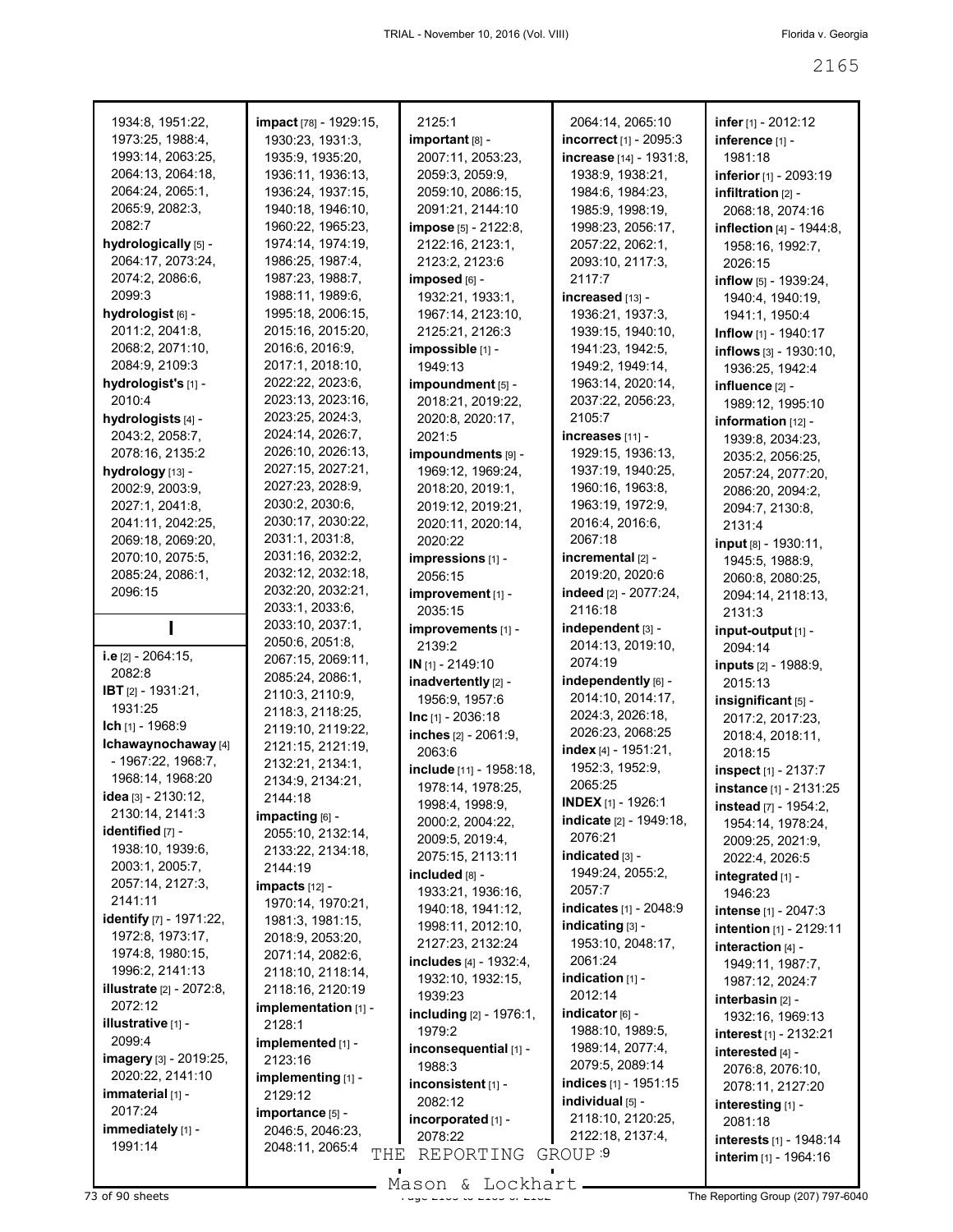| Interior [1] - 2043:19          | 2139:10, 2139:12,               | 1997:11, 2032:5,              | 2129:3                                                   | 2052:15, 2052:25,         |
|---------------------------------|---------------------------------|-------------------------------|----------------------------------------------------------|---------------------------|
| internet [1] - 2048:2           | 2140:3, 2141:3,                 | 2094:7, 2111:6                | lag [1] - 2146:6                                         | 2055:18, 2055:21,         |
| interpolate [1] -               | 2141:12, 2141:25                | June $[27] - 1940:1$ ,        | Lake [86] - 1929:24,                                     | 2056:1, 2090:25,          |
| 2063:17                         | Irrigation $[4]$ -              | 1941:2, 1941:8,               | 1942:19, 1943:21,                                        | 2091:8, 2092:5,           |
| interpretation $[4]$ -          | 2138:18, 2139:4,                | 1942:6, 1957:22,              | 1943:25, 1944:4,                                         | 2096:24, 2099:11,         |
| 1994:25, 1995:23,               | 2140:9, 2145:8                  | 1958:3, 1959:25,              | 1944:12, 1944:24,                                        | 2099:21, 2100:8,          |
| 2083:20, 2083:21                | <b>issue</b> $[2] - 2049:6$ ,   | 1977:23, 1978:7,              | 1945:2, 1945:3,                                          | 2100:19, 2101:2,          |
| interrupt [1] - 2121:20         | 2121:3                          | 1983:21, 1984:4,              | 1945:6, 1945:13,                                         | 2101:11, 2102:3,          |
|                                 | <b>issued</b> [3] - 1946:11,    | 1984:7, 2031:13,              | 1947:3, 1947:5,                                          | 2102:6, 2102:16,          |
| interstate [1] - 2085:9         |                                 | 2031:21, 2061:6,              | 1947:8, 1947:18,                                         | 2102:20, 2102:22,         |
| introduce [3] -                 | 2121:5, 2122:22                 |                               |                                                          | 2103:11, 2103:19,         |
| 1928:22, 1928:24,               | <b>issues</b> $[5] - 2013:17$ , | 2061:7, 2061:17,              | 1949:10, 1949:13,                                        |                           |
| 2145:13                         | 2028:16, 2041:12,               | 2064:19, 2072:19,             | 1950:2, 1950:9,                                          | 2104:1, 2104:19,          |
| introducing [1] -               | 2110:12, 2136:21                | 2073:13, 2100:24,             | 1950:13, 1950:25,                                        | 2104:22, 2105:10,         |
| 2052:23                         | <b>issuing</b> $[1]$ - 2128:5   | 2102:13, 2103:24,             | 1951:7, 1953:6,                                          | 2105:14, 2105:16,         |
| inundated [1] - 2088:1          | itself $[7] - 1930.9$ ,         | 2108:5, 2111:6,               | 1953:9, 1953:16,                                         | 2105:21, 2106:1,          |
| invested [1] - 2145:5           | 1936:5, 1981:24,                | 2113:6, 2149:17               | 1953:20, 1954:1,                                         | 2107:4, 2107:14,          |
| investigate [1] -               | 1991:21, 2041:19,               | jurisdiction $[1]$ -          | 1954:4, 1954:9,                                          | 2108:9, 2108:12,          |
| 2042:24                         | 2096:6, 2146:10                 | 2124:19                       | 1954:10, 1954:13,                                        | 2111:16, 2115:5,          |
| investigation [2] -             |                                 | $JX$ [2] - 1957:14,           | 1954:15, 1954:19,                                        | 2145:16, 2145:19,         |
| 2139:13, 2145:7                 | J                               | 1977:3                        | 1954:24, 1955:25,                                        | 2146:1, 2146:11,          |
| invite [7] - 2060:20,           |                                 | $JX-124$ [5] - 1926:10,       | 1956:22, 1958:20,                                        | 2146:14, 2146:21,         |
|                                 | <b>Jackson</b> [10] -           | 1945:19, 1946:3,              | 1959:17, 1960:4,                                         | 2146:25, 2147:6,          |
| 2083:14, 2084:4,                | 2114:22, 2115:23,               | 1947:22, 1948:5               | 1960:13, 1960:15,                                        | 2147:8, 2147:12,          |
| 2090:8, 2090:21,                | 2115:24, 2116:3,                | JX-158 [2] - 1926:11,         | 1960:22, 1961:5,                                         | 2147:16, 2148:1,          |
| 2095:10, 2095:18                | 2116:9, 2116:19,                |                               | 1961:6, 1961:7,                                          | 2148:5, 2148:20           |
| involve [1] - 2038:16           | 2116:22, 2138:24,               | 1957:14                       |                                                          | <b>land</b> [1] - 2059:13 |
| involved [8] - 1937:4,          | 2142:7, 2143:11                 | JX-21 [2] - 1926:9,           | 1961:8, 1961:12,                                         |                           |
| 1967:20, 1968:5,                | <b>JAMIE</b> [1] - 1925:17      | 2079:17                       | 1961:18, 1961:19,                                        | landings [1] - 2143:9     |
| 1968:11, 1968:18,               | January [1] - 1976:18           | $JX-54$ [2] - 1926:10,        | 1962:1, 1962:6,                                          | Langseth $[36]$ -         |
| 1969:10, 2008:6,                |                                 | 2003:15                       | 1962:8, 1962:11,                                         | 2022:16, 2024:24,         |
| 2034:13                         | Jaramillo [3] -                 | $JX-6$ [1] - 1926:9           | 1962:19, 1962:22,                                        | 2025:8, 2025:12,          |
| involving [1] -                 | 2068:21, 2074:18,               |                               | 1963:3, 1963:7,                                          | 2025:22, 2025:25,         |
|                                 | 2074:19                         |                               |                                                          |                           |
|                                 |                                 |                               | 1963:11, 1963:18,                                        | 2026:6, 2026:11,          |
| 1947:19                         | <b>Jason</b> [1] - 2106:25      | K                             | 1964:3, 1964:8,                                          | 2026:13, 2026:19,         |
| <b>Iron</b> [17] - 1971:4,      | Jim [6] - 1948:22,              | keep [8] - 2058:10,           | 1965:17, 1965:21,                                        | 2026:24, 2027:1,          |
| 1986:12, 1986:18,               | 1965:1, 1966:12,                | 2058:12, 2060:9,              | 1966:5, 1966:9,                                          | 2028:19, 2028:24,         |
| 1988:2, 1988:6,                 | 1967:17, 1988:23,               | 2070:13, 2070:14,             | 1966:15, 1966:18,                                        | 2029:4, 2029:12,          |
| 1990:15, 1990:19,               | 2046:20                         | 2070:15, 2070:19              | 1967:9, 1967:13,                                         | 2029:15, 2029:21,         |
| 1990:25, 1991:14,               | job [5] - 1953:17,              | <b>keeping</b> [1] - 2059:6   | 1968:23, 1969:2,                                         | 2029:25, 2030:5,          |
| 1992:6, 1992:11,                |                                 | keeps [1] - 2066:23           |                                                          |                           |
| 2044:19, 2052:2,                | 2077:14, 2137:6,                | kept [1] - 2069:10            | 1969:17, 1970:2,                                         | 2030:9, 2030:17,          |
| 2052:5, 2052:6,                 | 2138:20, 2138:25                |                               | 1988:16, 1988:21,                                        | 2030:25, 2031:7,          |
| 2053:9, 2055:6                  | join [1] - 2046:14              | <b>kind</b> [6] - $2050:9$ ,  | 1991:21, 1992:15,                                        | 2031:20, 2032:6,          |
| <b>irr</b> [1] - 1931:24        | joint [2] - 1976:22,            | 2079:9, 2130:16,              | 2044:17, 2052:8,                                         | 2032:17, 2032:19,         |
| <b>irrigate</b> $[1]$ - 2022:21 | 2045:12                         | 2130:24, 2131:25,             | 2052:9, 2093:17,                                         | 2032:25, 2033:5,          |
| irrigated [6] - 2047:4,         | <b>Joint</b> [1] - 2135:20      | 2132:1                        | 2093:23, 2094:13,                                        | 2034:5, 2035:19,          |
| 2114:21, 2116:2,                | <b>Jon</b> [1] - 2108:19        | <b>kinds</b> [3] - 2058:7,    | 2095:7, 2113:21                                          | 2036:8, 2036:16,          |
| 2116:9, 2116:23                 | Jones [19] - 2024:9,            | 2063:24, 2118:7               | LANCASTER [80] -                                         | 2036:23, 2037:4           |
| Irrigated [1] - 2115:15         | 2024:13, 2024:15,               | Kirkland [1] - 1928:23        | 1925:11, 1927:2,                                         | Langseth's [13] -         |
| irrigation [30] -               | 2024:21, 2024:25,               | knowledge [6] -               | 1927:8, 1927:16,                                         | 2025:10, 2026:18,         |
|                                 | 2025:4, 2025:8,                 | 2034:14, 2034:16,             | 1928:9, 1928:19,                                         | 2026:23, 2027:4,          |
| 1932:5, 1935:10,                | 2029:15, 2029:22,               | 2118:24, 2122:14,             | 1929:5, 1929:9,                                          | 2027:24, 2028:7,          |
| 1967:21, 1968:6,                | 2029:25, 2030:5,                | 2136:18, 2140:15              | 1968:1, 1975:13,                                         | 2028:10, 2029:20,         |
| 1968:13, 1968:15,               | 2030:9, 2031:11,                |                               | 1975:18, 1976:2,                                         | 2031:14, 2032:15,         |
| 1968:20, 1969:11,               | 2035:8, 2035:11,                | L                             | 1976:5, 1976:21,                                         | 2035:18, 2036:2,          |
| 1969:23, 2016:14,               | 2035:14, 2035:22,               |                               | 1977:2, 1977:6,                                          | 2036:5                    |
| 2016:16, 2016:21,               | 2036:14, 2037:7                 | <b>Lab</b> $[2] - 2138:19$ ,  | 1985:16, 1985:22,                                        | language [1] -            |
| 2022:18, 2023:3,                | <b>JOSHUA</b> [1] - 1925:23     | 2140:9                        | 1986:3, 1999:24,                                         | 1956:11                   |
| 2053:22, 2055:7,                | journals [1] - 2068:25          | <b>labeled</b> $[1] - 2005:1$ | 2013:23, 2040:8,                                         | languages [1] -           |
| 2117:12, 2117:18,               |                                 | <b>labels</b> [1] - 1956:8    | 2040:11, 2040:17,                                        | 2068:5                    |
| 2119:1, 2119:10,                | judgment [1] -                  | <b>Labs</b> $[2] - 2139:4,$   | 2040:21, 2042:3,                                         |                           |
| 2120:15, 2121:1,                | 2013:17                         | 2145.8                        |                                                          | Lanier [2] - 1945:13,     |
| 2131:20, 2136:14,               | July [5] - 1940:1,              | THE REPORTING                 | $22.42 \cdot 12, 2044 \cdot 22,$<br>GROUP<br>25, 2045.3, | 2113:22                   |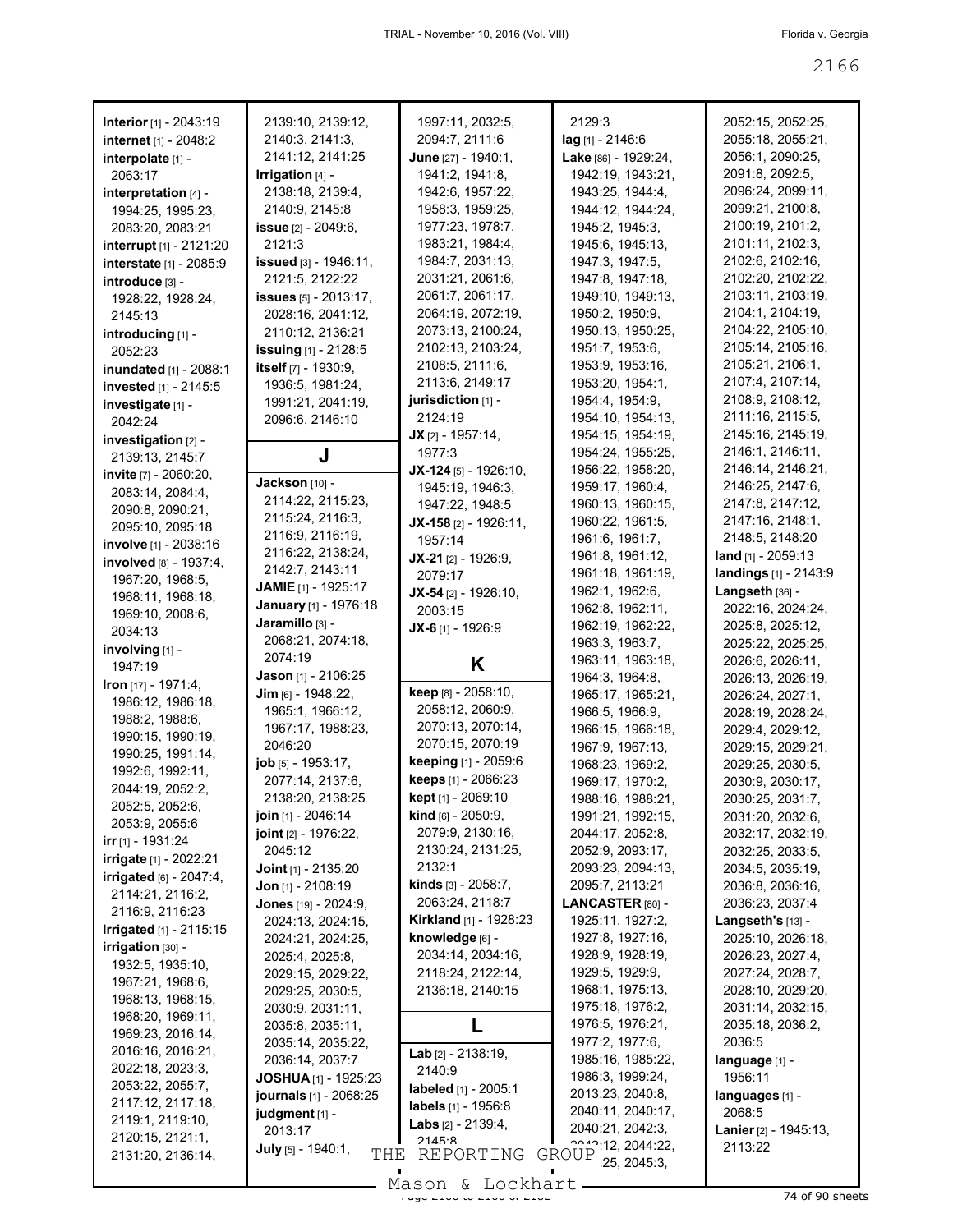| large [13] - 1945:12,          | 2051:14, 2053:15,                    | 1984:6, 1984:8,                       | 2009:4, 2011:3,                       | 2092:12, 2099:25,                    |
|--------------------------------|--------------------------------------|---------------------------------------|---------------------------------------|--------------------------------------|
| 1948:10, 1972:13,              | 2054:13, 2054:16,                    | 1984:12, 1984:13,                     | 2011:5, 2011:6,                       | 2100:16, 2101:7,                     |
| 2007:1, 2042:23,               | 2061:18, 2077:10,                    | 1984:17, 1984:23,                     | 2011:13, 2013:1,                      | 2101:24, 2112:19,                    |
| 2043:1, 2050:12,               | 2089:14, 2089:15,                    | 1985:9, 1989:4,                       | 2021:17, 2021:23,                     | 2113:9, 2115:10,                     |
| 2051:8, 2056:17,               | 2116:17                              | 1989:7, 1989:13,                      | 2025:10, 2028:15,                     | 2120:10, 2128:7,                     |
| 2077:24, 2086:1,               | Lettenmaier [6] -                    | 1995:11, 1996:17,                     | 2039:22, 2041:15,                     | 2130:9, 2130:12,                     |
| 2101:16, 2137:22               | 2059:19, 2065:19,                    | 2009:13, 2009:16,                     | 2041:20, 2050:4,                      | 2130:13, 2136:21,                    |
| largely [1] - 2096:12          | 2066:3, 2068:16,                     | 2015:17, 2016:7,                      | 2050:19, 2051:1,                      | 2141:18                              |
| larger [3] - 1979:6,           | 2074:15                              | 2021:23, 2022:2,                      | 2053:23, 2054:4,                      | $looks$ [9] - 1931:19,               |
| 2061:18, 2077:16               | letter [2] - 2013:14,                | 2025:12, 2038:23,                     | 2056:12, 2057:19,                     | 1939:22, 1940:7,                     |
| largest [1] - 1973:19          | 2129:2                               | 2039:10, 2044:2,                      | 2059:4, 2061:16,                      | 1950:22, 1958:6,                     |
| last [10] - 1928:3,            | <b>level</b> $[13] - 2002:7$ ,       | 2056:21, 2108:16,                     | 2065:6, 2065:16,                      | 1999:4, 2010:9,                      |
| 1957:15, 2045:25,              | 2012:25, 2044:11,                    | 2108:25, 2109:6,                      | 2067:20, 2067:21,                     | 2066:13, 2096:19                     |
| 2065:14, 2072:16,              | 2047:21, 2047:23,                    | 2115:23, 2120:12,                     | 2068:11, 2069:24,                     | <b>loose</b> [1] - 1972:17           |
| 2081:18, 2084:4,               | 2064:10, 2069:3,                     | 2141:23                               | 2070:3, 2070:12,                      | lose [1] - 2002:16                   |
| 2106:23, 2145:5,               | 2071:18, 2071:25,                    | <b>lines</b> $[3] - 1953:4,$          | 2072:18, 2076:22,                     | losing [12] - 1989:18,               |
| 2147:2                         | 2102:18, 2104:23,                    | 2003:4, 2036:5                        | 2076:23, 2080:12,                     | 1990:1, 1990:5,                      |
| <b>law</b> $[4] - 2124:16$ ,   | 2144:15                              | Linsley [2] - 2071:2,                 | 2088:2, 2088:21,                      | 1990:9, 1993:1,                      |
| 2124:21, 2129:4,               | levels [12] - 1937:24,               | 2071:10                               | 2089:10, 2090:4,                      | 2002:17, 2002:25,                    |
| 2129:12                        | 1939:15, 1960:23,                    | <b>list</b> [4] - 1970:24,            | 2090:12, 2097:23,                     | 2003:4, 2004:20,                     |
| lawful [1] - 2144:10           | 1966:3, 1966:11,                     | 2124:25, 2129:6,                      | 2098:16, 2102:3,                      | 2004:22, 2005:7,                     |
| lawns [1] - 2059:13            | 1971:17, 1994:16,                    | 2148:14                               | 2104:18, 2110:17,                     | 2005:22                              |
| <b>lawsuit</b> [2] - 2109:14,  | 2089:4, 2094:8,                      | <b>listed</b> $[5] - 2001:8$ ,        | 2116:5, 2116:19,                      | $loss$ [2] $-$ 2019:11,              |
| 2109:18                        | 2110:10, 2124:4,                     | 2001:14, 2002:4,                      | 2119:3, 2128:15,                      | 2020:12                              |
| <b>lawyers</b> [1] - 2107:21   | 2136:14                              | 2108:17, 2146:7                       | 2134:25, 2136:5,                      | $lost$ <sub>[1]</sub> - 2060:14      |
| laymen [1] - 2099:12           | <b>Lewis</b> $[4]$ - 1929:2,         | <b>lists</b> $[3] - 2116:22$ ,        | 2137:12                               | $low$ [66] - 1954:7,                 |
| lead [2] - 1940:25,            | 2109:1, 2109:3,                      | 2124:22, 2133:11                      | <b>looked</b> $[49] - 1931:6$ ,       | 1971:2, 1971:21,                     |
| 2062:23                        | 2114:9                               | literally [1] - 1962:20               | 1932:19, 1933:21,                     | 1971:23, 1971:24,                    |
| learn $[1] - 2032:11$          | <b>LEWIS</b> [2] - 1925:21,          | <b>litigation</b> $[7]$ -             | 1935:17, 1936:11,                     | 1973:12, 1974:1,                     |
| <b>least</b> $[13] - 1980:1$ , | 1929:4                               | 1943:22, 1949:1,                      | 1939:20, 1948:4,                      | 1974:3, 1974:5,                      |
| 1991:6, 2011:9,                | <b>LFO</b> [4] - 2089:25,            | 2007:21, 2007:24,                     | 1953:19, 1954:7,                      | 1974:8, 1974:20,                     |
| 2011:17, 2021:3,               | 2090:22, 2091:12                     | 2008:6, 2008:9,                       | 1956:18, 1958:1,                      | 1977:15, 1978:7,                     |
| 2030:18, 2089:7,               | <b>life</b> $[3] - 1963:1$ ,         | 2034:13                               | 1958:11, 1960:16,                     | 1978:13, 1979:12,                    |
| 2089:8, 2093:12,               | 1963:3, 2101:14                      | lived [1] - 2101:14                   | 1969:10, 1969:22,                     | 1979:25, 1980:12,                    |
| 2104:6, 2116:8,                | light [1] - 2045:1                   | Livneh [4] - 2062:15,                 | 1982:5, 1986:10,                      | 1980:23, 1981:14,                    |
| 2117:7, 2119:21                | likely [1] - 2114:1                  | 2062:17, 2062:18,                     | 1990:11, 1995:18,                     | 1981:19, 1987:1,                     |
| leaves [1] - 2049:16           | <b>limit</b> [1] - 2124:11           | 2062:22                               | 1996:13, 2003:20,<br>2016:4, 2019:25, | 1987:18, 1987:22,                    |
| Lee [1] - 2143:5               | limitations [2] -                    | <b>load</b> $[1] - 2002:16$           | 2034:20, 2051:13,                     | 1988:5, 1991:23,                     |
| left [5] - 1983:22,            | 1950:9, 2063:14                      | local [1] - 1987:22                   | 2054:8, 2054:9,                       | 1992:10, 2000:12,                    |
| 2000:18, 2004:9,               | limited [1] - 1990:15                | location [1] - 2029:1                 | 2057:20, 2057:24,                     | 2039:3, 2050:2,                      |
| 2105:4, 2105:7                 | limiting [1] - 2130:24               | $\log s$ [1] - 2132:2                 | 2060:21, 2062:4,                      | 2051:19, 2051:20,                    |
| $\text{legal } [5] - 2121:16,$ | <b>limits</b> [1] - 2118:18          | $long-term$ [1] -                     | 2062:5, 2062:6,                       | 2053:12, 2054:5,<br>2054:9, 2057:18, |
| 2132:15, 2132:21,              | line [65] - 1929:16,                 | 2075:19                               | 2065:23, 2068:10,                     | 2061:8, 2064:12,                     |
| 2133:22                        | 1930:25, 1932:21,                    | long-winded [1] -                     | 2068:14, 2068:15,                     | 2065:14, 2067:7,                     |
| lengthy [1] - 1945:21          | 1933:24, 1934:7,                     | 2148:3                                | 2068:20, 2069:1,                      | 2067:10, 2067:11,                    |
| LEOPOLD $[12]$ -               | 1934:16, 1934:21,                    | $look$ [80] - 1930:23,                | 2069:7, 2069:9,                       | 2072:22, 2076:10,                    |
| 2105:25, 2106:9,               | 1935:3, 1935:9,                      | 1931:15, 1933:16,                     | 2077:3, 2078:24,                      | 2076:12, 2076:13,                    |
| 2107:2, 2107:6,                | 1935:20, 1936:20,                    | 1937:8, 1937:22,                      | 2081:3, 2086:22,                      | 2076:21, 2076:25,                    |
| 2107:11, 2129:21,              | 1937:16, 1937:25,                    | 1942:1, 1946:20,                      | 2098:11, 2103:3,                      | 2077:4, 2077:9,                      |
| 2135:22, 2135:24,              | 1938:10, 1938:17,                    | 1954:20, 1955:10,                     | 2116:14                               | 2077:10, 2077:15,                    |
| 2140:22, 2141:1,               | 1939:5, 1940:13,                     | 1958:24, 1960:10,                     | looking [34] - 1952:8,                | 2078:3, 2078:10,                     |
| 2145:12, 2147:10               | 1941:15, 1941:24,                    | 1965:16, 1971:2,                      | 1968:7, 1973:15,                      | 2079:1, 2079:14,                     |
| less [24] - 1941:7,            | 1942:1, 1942:11,                     | 1972:19, 1974:24,                     | 1974:21, 1977:9,                      | 2080:16, 2080:19,                    |
| 1941:13, 1949:15,              | 1943:14, 1949:8,                     | 1975:12, 1978:9,                      | 1979:15, 2000:19,                     | 2081:12, 2082:1,                     |
| 1966:6, 1966:12,               | 1960:24, 1965:24,                    | 1982:4, 1982:12,                      | 2004:5, 2048:11,                      | 2082:16, 2090:2,                     |
| 1967:10, 1967:17,              | 1980:10, 1981:12,                    | 1986:14, 1988:19,                     | 2050:13, 2051:20,                     | 2095:16, 2096:10,                    |
| 1968:25, 1969:18,              | 1982:25, 1983:1,                     | 1990:25, 1991:7,                      | 2060:2, 2062:9,                       | 2100:5, 2100:21                      |
| 1970:3, 1977:15,               | 1983:2, 1983:6,<br>1983:12, 1983:14, | 1994:4, 1996:23,<br>1999:15, 2001:18, | 2064:9, 2077:19,                      | <b>low-flow</b> $[1]$ - 1954:7       |
| 1990:2, 2048:9,                | 1983:25, 1984:2                      |                                       | 2220:11, 2081:7,                      | <b>Lower</b> $[3] - 2002:10$ ,       |
| 2048:14, 2048:19,              | THE                                  | REPORTING                             | GROUP<br>2, 2092:10,                  |                                      |

Mason & Lockhart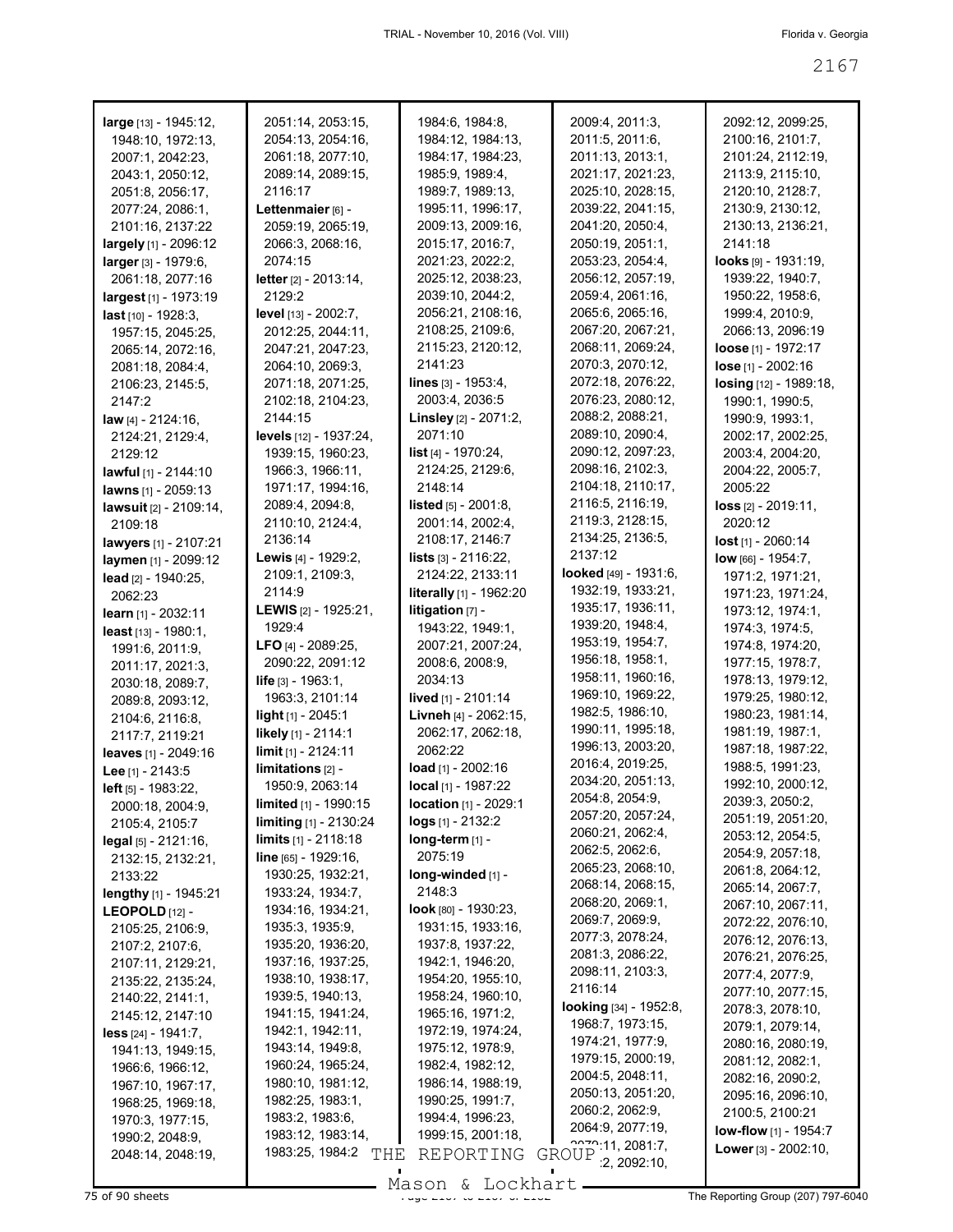| 2089:25, 2136:15                         |
|------------------------------------------|
| lower [12] - 1932:8,                     |
| 1935:13, 1971:9,                         |
| 2061:1, 2061:3,<br>2065:13, 2103:9,      |
| 2104:8, 2104:10,                         |
| 2141:22, 2143:6,                         |
| 2143:7                                   |
| <b>lowering</b> [2] - 2055:8,            |
| 2103:9                                   |
| lowest [10] - 1966:18,                   |
| 1969:6, 1999:20,                         |
| 2000:3, 2049:4,<br>2051:5, 2054:10,      |
| 2076:24, 2088:23,                        |
| 2112:14                                  |
| lowest-ever [1] -                        |
| 2049:4                                   |
| lunch [3] - 2040:24,                     |
| 2042:16, 2043:4                          |
| M                                        |
|                                          |
| ma'am [1] - 1929:9                       |
| magazine [1] -                           |
| 2068:24<br>magnification [1] -           |
| 2081:24                                  |
| magnified [4] -                          |
| 2081:18, 2081:21,                        |
| 2082:6, 2082:7                           |
| magnitude [4] -                          |
| 1938:8, 1940:9,                          |
| 2067:24, 2072:12                         |
| mail [1] - 2146:19<br>main [1] - 2041:14 |
| Maine [5] - 1925:13,                     |
| 1925:15, 2101:14,                        |
| 2104:5, 2149:3                           |
| mainstem [1] -                           |
| 2126:21                                  |
| <b>maintain</b> [1] - 2051:25            |
| maintained [1] -                         |
| 2085:5<br>maintaining [1] -              |
| 2084:19                                  |
| <b>major</b> [4] - 1998:9,               |
| 2041:21, 2059:5,                         |
| 2060:5                                   |
|                                          |
| majority [2] - 1973:15,                  |
| 2117:21                                  |
| <b>man</b> [1] - 2018:21                 |
| man-made [1] -                           |
| 2018:21                                  |
| manage [1] - 2139:2                      |
| managed [1] -                            |
| 1946:21<br>management [5] -              |
| 2124:17, 2124:21,                        |
| 2127:16, 2139:7,                         |

| 2145:6                                   |
|------------------------------------------|
| Management [8] -                         |
| 2107:25, 2108:23,                        |
| 2123:15, 2125:11,                        |
| 2128:2, 2129:11,                         |
| 2130:4, 2138:16<br>mandatory [4] -       |
| 2123:7, 2123:16,                         |
| 2123:21, 2123:24                         |
| <b>manifest</b> [1] - 2053:20            |
| manifestation [1] -                      |
| 1931:16                                  |
| manipulate [2] -                         |
| 2014:20, 2014:22                         |
| manual [1] - 1946:13                     |
| manufacture [1] -                        |
| 2039:12                                  |
| <b>map</b> թ] - 1986:15,                 |
| 1990:23, 1991:1,<br>1991:12, 2002:20,    |
| 2005:1, 2047:6,                          |
| 2072:24                                  |
| mapping [1] - 2141:14                    |
| marine [1] - 2143:8                      |
| <b>marked</b> [1] - 2082:21              |
| Mason [4] - 1925:14,                     |
| 2149:2, 2149:15,                         |
| 2149:15                                  |
| <b>mass</b> [1] - 2070:21                |
| massive [1] - 2019:18                    |
| <b>MASTER</b> [80] -<br>1925:11, 1927:2, |
| 1927:8, 1927:16,                         |
| 1928:9, 1928:19,                         |
| 1929:5, 1929:9,                          |
| 1968:1, 1975:13,                         |
| 1975:18, 1976:2,                         |
| 1976:5, 1976:21,                         |
| 1977:2, 1977:6,                          |
| 1985:16. 1985:22                         |
| 1986:3, 1999:24,                         |
| 2013:23, 2040:8,                         |
| 2040:11, 2040:1 <mark>7</mark> ,         |
| 2040:21, 2042:3,<br>2042:12, 2044:22,    |
| 2044:25, 2045:3,                         |
| 2052:15, 2052:25,                        |
| 2055:18, 2055:21,                        |
| 2056:1, 2090:25,                         |
| 2091:8, 2092:5,                          |
| 2096:24, 2099:11,                        |
| 2099:21, 2100:8,                         |
| 2100:19, 2101:2,                         |
| 2101:11, 2102:3,                         |
| 2102:6, 2102:16,<br>2102:20, 2102:22,    |
| 2103:11, 2103:19,                        |
| 2104:1, 2104:19,                         |
| 2104:22, 2105:10,                        |
| 2105:14, 2105:1<br>THI                   |
|                                          |

| 2105:21, 2106:1,                      | 1977:15, 2012:                            |
|---------------------------------------|-------------------------------------------|
| 2107:4, 2107:14,                      | 2022:25, 2051:                            |
| 2108:9, 2108:12,                      | meaningful [1] -                          |
| 2111:16, 2115:5,<br>2145:16, 2145:19, | 2119:21                                   |
| 2146:1, 2146:11,                      | <b>means</b> [13] - 194<br>1952:14, 1962: |
| 2146:14, 2146:21,                     | 1962:9, 1989:2                            |
| 2146:25, 2147:6,                      | 1990:5, 1992:9                            |
| 2147:8, 2147:12,                      | 2009:25, 2010:                            |
| 2147:16, 2148:1,                      | 2056:10, 2061:                            |
| 2148:5, 2148:20                       | 2084:10, 2132:                            |
| match [3] - 1953:7,                   | measure [6] -                             |
| 2008:25, 2010:18                      | 2047:20, 2066:                            |
| <b>matched</b> [1] - 2008:23          | 2102:7, 2102:9                            |
| matching [1] - 2076:9                 | 2102:10, 2119:                            |
| material [2] - 2017:3,<br>2018:10     | measured [2] -<br>1992:2, 2095:6          |
| materialize [1] -                     | measurement [4                            |
| 1941:23                               | 2043:11, 2063:                            |
| materialized [1] -                    | 2063:6, 2063:8                            |
| 1940:13                               | measurements                              |
| materially [1] - 1993:5               | 1949:21, 2043:                            |
| materials [2] -                       | 2047:16, 2063:                            |
| 1975:25, 1976:1                       | 2063:14, 2101:                            |
| math [1] - 1958:9                     | 2102:12, 2103:                            |
| mathematical [1] -                    | measures [3] -                            |
| 2029:4                                | 2083:12, 2089:                            |
| mathematically [3] -                  | 2098:1                                    |
| 1949:12, 1949:17,<br>1950:3           | measuring [3] -<br>2102:24, 2103:         |
| matter [9] - 1925:10,                 | 2137:20                                   |
| 1928:14, 1944:1,                      | <b>meet</b> [5] - 1978:1                  |
| 2031:15, 2057:18,                     | 1979:11, 2121:                            |
| 2057:19, 2076:15,                     | 2132:4, 2132:6                            |
| 2095:20, 2146:22                      | <b>meets</b> [1] - 2121:                  |
| maximum [4] -                         | members [1] -                             |
| 2072:20, 2092:16,                     | 2127:23                                   |
| 2132:4, 2132:6                        | <b>memo</b> [23] - 2031                   |
| McDowell [10] -                       | 2031:23, 2032:<br>2109:6, 2109:1          |
| 2033:22, 2033:24,                     | 2109:17, 2110:                            |
| 2034:2, 2034:6,<br>2034:9, 2034:11,   | 2110:8, 2110:1                            |
| 2034:14, 2035:16,                     | 2110:13, 2110:                            |
| 2036:13, 2036:19                      | 2110:16, 2127:                            |
| mean [27] - 1976:13,                  | 2127:19, 2127:                            |
| 1977:10, 1978:25,                     | 2128:18, 2145:                            |
| 1979:21, 1990:11,                     | 2145:24, 2146:                            |
| 2019:15, 2027:16,                     | 2146:9, 2146:1                            |
| 2038:10, 2039:1,                      | 2147:3                                    |
| 2043:9, 2056:8,                       | <b>Memo</b> [1] - 2127:                   |
| 2061:20, 2062:4,                      | memorandum <sup>[3</sup>                  |
| 2068:1, 2079:3,<br>2079:4, 2084:9,    | 1997:11, 2109:<br>2127:9                  |
| 2084:23, 2085:21,                     | <b>memory</b> [4] - 207                   |
| 2087:22, 2092:10,                     | 2079:16, 2079:                            |
| 2100:17, 2119:14,                     | 2109:23                                   |
| 2121:20, 2133:5,                      | <b>mention</b> [4] - 203                  |
| 2133:15, 2143:2                       | 2032:12, 2032:                            |
| meaning [6] -                         | 2062:24                                   |
| REPORTING GROUP >ned [23] -<br>Ŧ,     |                                           |

1977:15, 2012:2, 2022:25, 2051:10 **meaningful** [1] - 2119:21 **means** [13] - 1945:9, 1952:14, 1962:7, 1962:9, 1989:24, 1990:5, 1992:9, 2009:25, 2010:12, 2056:10, 2061:22, 2084:10, 2132:19 **measure** [6] - 2047:20, 2066:1, 2102:7, 2102:9, 2102:10, 2119:7 **measured** [2] - 1992:2, 2095:6 **measurement** [4] - 2043:11, 2063:3, 2063:6, 2063:8 **measurements** [8] - 1949:21, 2043:8, 2047:16, 2063:9, 2063:14, 2101:22, 2102:12, 2103:17 **measures** [3] - 2083:12, 2089:21, 2098:1 **measuring** [3] - 2102:24, 2103:14, 2137:20 **meet** [5] - 1978:13, 1979:11, 2121:5, 2132:4, 2132:6 **meets** [1] - 2121:1 **members** [1] - 2127:23 **memo** [23] - 2031:21, 2031:23, 2032:1, 2109:6, 2109:11, 2109:17, 2110:3, 2110:8, 2110:11, 2110:13, 2110:14, 2110:16, 2127:12, 2127:19, 2127:25, 2128:18, 2145:23, 2145:24, 2146:2, 2146:9, 2146:12, 2147:3 **Memo** [1] - 2127:8 **memorandum** [3] - 1997:11, 2109:20, 2127:9 **memory** [4] - 2071:4, 2079:16, 2079:23, 2109:23 **mention** [4] - 2032:1, 2032:12, 2032:18, 2062:24

2031:1, 2031:7, 2031:12, 2043:17, 2043:22, 2045:24, 2046:3, 2046:22, 2047:17, 2058:19, 2069:12, 2070:6, 2071:7, 2074:18, 2075:9, 2079:1, 2079:8, 2104:5, 2109:11, 2125:14, 2125:17, 2131:9, 2140:2 **met** [1] - 2092:24 **meteorological** [9] - 1974:2, 2059:25, 2063:25, 2064:4, 2064:8, 2064:10, 2064:22, 2065:6, 2082:4 **meter** [1] - 2047:19 **method** [1] - 2068:3 **methodologies** [1] - 2068:7 **methodology** [3] - 2068:3, 2069:20, 2070:18 **metric** [7] - 1954:6, 1974:16, 1974:21, 1974:23, 2077:1, 2079:1, 2079:4 **metrics** [5] - 1953:19, 1954:20, 1972:14, 2079:8, 2083:12 **MFL** [6] - 2124:9, 2126:11, 2144:1, 2144:7, 2144:12, 2144:13 **MFL's** [14] - 2124:11, 2124:17, 2124:23, 2125:8, 2125:12, 2128:1, 2128:5, 2128:11, 2128:12, 2129:3, 2129:6, 2129:12, 2143:22, 2144:3 **microphone** [2] - 1928:1, 2106:21 **mid** [2] - 1984:4, 1984:7 **mid-June** [2] - 1984:4, 1984:7 **middle** [2] - 1984:15, 1996:25 **might** [14] - 1993:10, 1996:20, 2039:19, 2040:5, 2049:5, 2055:5, 2074:6, 2099:17, 2110:4, 2110:9, 2110:17, 2115:3, 2147:3,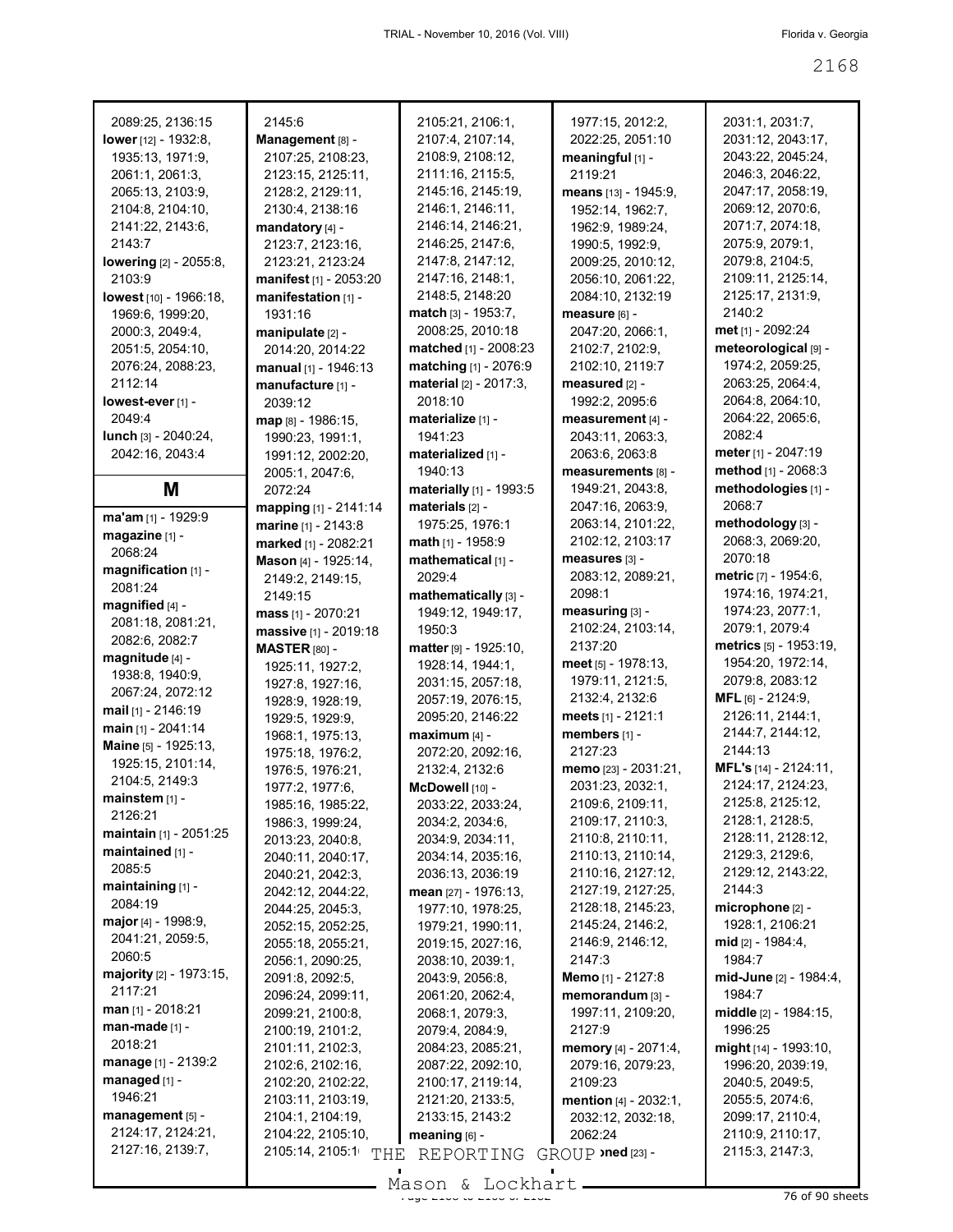| 2147:18                                | 1952:1, 1952:10,                           | 2034:9, 2034:14,                       | 2016:2, 2025:6,                                   | 2121:8, 2121:11          |
|----------------------------------------|--------------------------------------------|----------------------------------------|---------------------------------------------------|--------------------------|
| million $[3] - 2119:17$ ,              | 1953:6, 1953:9,                            | 2034:22, 2035:6,                       | 2033:11, 2033:20,                                 | morning [27] - 1927:2,   |
| 2142:21, 2142:22                       | 1953:10, 1953:12,                          | 2035:8, 2035:9,                        | 2042:20, 2042:22,                                 | 1927:4, 1927:5,          |
| mind $[1]$ - 2119:20                   | 1953:16, 1953:18,                          | 2035:12, 2035:15,                      | 2060:5, 2060:8,                                   | 1927:9, 1927:12,         |
| minimal [2] - 2006:14,                 | 1953:21, 1954:2,                           | 2035:16, 2035:23,                      | 2062:13, 2069:3,                                  | 1928:18, 1928:19,        |
| 2124:4                                 | 1954:4, 1954:9,                            | 2036:10, 2036:14,                      | 2078:14, 2130:22                                  | 1929:4, 1929:5,          |
| $minimum [14] -$                       | 1954:10, 1954:14,                          | 2036:17, 2036:23,                      | modelled [2] -                                    | 1929:12, 1929:13,        |
| 1934:2, 1935:13,                       | 1954:15, 1954:16,                          | 2036:24, 2037:5,                       | 2010:17, 2067:23                                  | 1976:1, 2040:9,          |
| 1964:19, 1964:23,                      | 1954:17, 1954:20,                          | 2037:7, 2060:9,                        | models [32] - 1929:22,                            | 2040:11, 2040:13,        |
| 1965:7, 1965:9,                        | 1954:24, 1956:1,                           | 2066:17, 2066:23,                      | 1951:22, 1952:8,                                  | 2044:18, 2052:8,         |
| 1965:14, 2038:23,                      | 1956:2, 1956:20,                           | 2067:6, 2067:13,                       | 1954:8, 1954:21,                                  | 2055:2, 2060:6,          |
| 2039:9, 2087:6,                        | 1956:22, 1956:24,                          | 2068:14, 2068:17,                      | 2007:12, 2008:16,                                 | 2060:23, 2066:18,        |
| 2087:7, 2094:11,                       | 1957:2, 1958:19,                           | 2068:18, 2069:16,                      | 2025:5, 2026:3,                                   | 2076:1, 2091:24,         |
| 2094:23, 2096:8                        | 1958:21, 1959:16,                          | 2069:21, 2069:24,                      | 2026:5, 2029:5,                                   | 2093:15, 2098:11,        |
| minute $[4] - 2003:22$ ,               | 1959:18, 1960:3,                           | 2070:2, 2070:8,                        | 2029:9, 2029:13,                                  | 2098:13, 2147:23         |
| 2050:16, 2074:7,                       | 1960:4, 1960:12,                           | 2070:9, 2070:18,                       | 2029:21, 2035:20,                                 | $most$ [8] - 1983:7,     |
| 2099:23                                | 1960:13, 1960:15,                          | 2071:6, 2071:12,                       | 2036:6, 2036:8,                                   | 1997:20, 2010:17,        |
| mischaracterizing [1]                  | 1960:16, 1960:18,                          | 2071:13, 2074:17,                      | 2036:9, 2036:12,                                  | 2046:24, 2060:2,         |
| $-1967:25$                             | 1960:21, 1960:22,                          | 2076:5, 2076:7,                        | 2036:20, 2066:16,                                 | 2067:7, 2104:16,         |
|                                        | 1961:6, 1961:8,                            | 2077:6, 2077:11,                       | 2066:19, 2069:4,                                  | 2114:21                  |
| misconception [1] -                    | 1961:10, 1961:14,                          | 2077:12, 2078:2,                       | 2069:5, 2070:3,                                   | mostly $[2] - 2142:12$ , |
| 2144:3                                 | 1961:15, 1961:16,                          | 2078:3, 2078:4,                        | 2070:24, 2071:1,                                  | 2142:14                  |
| <b>mistake</b> [2] - 1957:6,           | 1961:18, 1961:21,                          | 2078:19, 2078:21,                      | 2075:6, 2075:7,                                   | mountains [1] -          |
| 2137:20                                | 1961:22, 1962:2,                           | 2093:17, 2093:19,                      |                                                   |                          |
| mistaken [1] - 2080:25                 | 1962:3, 1962:6,                            |                                        | 2093:16, 2118:7                                   | 2046:11                  |
| misunderstood [1] -                    |                                            | 2093:23, 2093:24,                      | moderate [1] -                                    | mouthful $[1]$ - 2131:21 |
| 2041:3                                 | 1962:11, 1962:16,                          | 2094:13, 2094:14,                      | 1994:16                                           | move [5] - 1970:6,       |
| Mobile [4] - 2138:18,                  | 1962:18, 1962:19,                          | 2094:18, 2095:2,                       | moderately [1] -                                  | 2130:21, 2142:12,        |
| 2139:4, 2140:8,                        | 1963:7, 1963:11,                           | 2095:5, 2095:7,                        | 2079:16                                           | 2143:2, 2143:4           |
| 2145:8                                 | 1963:18, 1963:20,                          | 2098:2, 2098:17,                       | modern [4] - 2065:17,                             | moving $[3] - 2138:14$ , |
| Model [1] - 2071:3                     | 1963:24, 1964:3,                           | 2098:24, 2099:5,                       | 2066:7, 2066:10,                                  | 2139:17, 2139:22         |
| model [260] - 1929:23,                 | 1964:8, 1965:18,                           | 2118:2, 2118:6,                        | 2089:17                                           | MR [98] - 1927:5,        |
| 1929:24, 1930:2,                       | 1965:21, 1965:22,                          | 2118:9, 2118:13,                       | modification [1] -                                | 1927:9, 1927:17,         |
| 1930:3, 1930:8,                        | 1966:5, 1966:9,                            | 2118:21, 2119:15,                      | 2038:18                                           | 1928:6, 1928:10,         |
| 1930:9, 1930:11,                       |                                            |                                        |                                                   |                          |
|                                        | 1966:15, 1966:19,                          | 2131:9, 2131:20,                       | $modifications$ [1] -                             | 1928:12, 1967:24,        |
| 1930:12, 1930:15,                      | 1967:9, 1967:13,                           | 2135:6, 2135:9                         | 1930:7                                            | 1975:24, 1976:3,         |
| 1930:18, 1930:20,                      | 1968:11, 1968:23,                          | modeled [32] -                         | <b>moment</b> [2] - 2117:14,                      | 2025:2, 2040:9,          |
| 1930:22, 1931:3,                       | 1969:2, 1969:6,                            | 1932:15, 1933:20,                      | 2126:24                                           | 2040:12, 2040:19,        |
| 1931:16, 1931:17,                      | 1969:17, 1970:2,                           | 1935:22, 1937:4,                       | Monday [3] - 2147:23,                             | 2040:23, 2041:1,         |
| 1932:24, 1934:4,                       | 1987:3, 2006:3,                            | 1954:3, 1962:5,                        | 2148:17, 2148:23                                  | 2041:5, 2041:22,         |
| 1934:5, 1934:10,                       | 2006:8, 2006:13,                           | 1965:17, 1966:2,                       | monitor [1] - 2136:23                             | 2042:5, 2042:10,         |
|                                        | 2006:18, 2007:2,                           | 1966:24, 1967:20,                      | monitoring [1] -                                  | 2042:14, 2042:18,        |
| 1934:12, 1934:19,<br>1934:25, 1935:16, | 2007:3, 2007:7,                            | 1968:5, 1968:15,                       | 2048:1                                            | 2044:24, 2045:10,        |
| 1936:8, 1936:13,                       | 2007:8, 2007:17,                           | 1968:18, 2006:22,                      |                                                   | 2045:15, 2045:20,        |
| 1936:24, 1941:12,                      | 2007:18, 2007:20,                          | 2008:21, 2009:1,                       | monitors [1] - 2136:25<br>month $[2] - 2048:19$ , | 2045:23, 2046:2,         |
|                                        | 2007:23, 2007:25,                          | 2009:13, 2009:20,                      | 2103:15                                           | 2052:12, 2052:19,        |
| 1941:17, 1942:7,                       | 2008:2, 2008:10,                           | 2010:21, 2010:23,                      |                                                   | 2053:1, 2053:5,          |
| 1942:10, 1942:13,                      | 2009:9, 2009:14,                           | 2011:10, 2011:16,                      | monthly [5] - 1982:14,                            | 2055:16, 2055:20,        |
| 1942:14, 1942:15,                      | 2012:10, 2012:11,                          | 2011:19, 2012:3,                       | 1982:19, 2049:1,                                  | 2055:23, 2056:2,         |
| 1942:19, 1942:20,                      | 2012:21, 2012:23,                          | 2012:5, 2012:18,                       | 2051:15, 2111:21                                  | 2056:5, 2079:18,         |
| 1943:21, 1943:25,                      | 2015:24, 2016:1,                           | 2012:23, 2098:6,                       | months [21] - 1935:19,                            |                          |
| 1944:5, 1944:7,                        | 2024:4, 2024:9,                            | 2098:14, 2098:20,                      | 1967:7, 1967:16,                                  | 2079:24, 2082:18,        |
| 1944:13, 1944:18,                      | 2024:14, 2024:16,                          | 2098:23, 2099:2                        | 1982:9, 2048:9,                                   | 2082:20, 2086:18,        |
| 1944:21, 1944:24,                      | 2024:22, 2024:25,                          | modeling [28] -                        | 2048:13, 2048:18,                                 | 2086:19, 2088:12,        |
| 1945:2, 1947:3,                        | 2025:4, 2025:9,                            | 1929:20, 1932:4,                       | 2048:23, 2048:25,                                 | 2090:5, 2090:7,          |
| 1947:8, 1947:18,                       | 2025:18, 2025:23,                          | 1933:14, 1935:8,                       | 2050:3, 2050:14,                                  | 2091:2, 2091:5,          |
| 1949:10, 1949:13,                      | 2026:1, 2029:16,                           | 1935:24, 1937:9,                       | 2051:3, 2051:18,                                  | 2091:9, 2091:11,         |
| 1950:3, 1950:9,                        | 2029:22, 2029:25,                          | 1937:14, 1937:23,                      | 2089:6, 2093:11,                                  | 2091:21, 2092:7,         |
| 1950:13, 1950:19,                      | 2030:1, 2030:6,                            |                                        | 2101:24, 2108:3,                                  | 2092:8, 2095:12,         |
| 1950:23, 1951:1,                       |                                            | 1940:24, 1941:11,<br>1941:19, 1947:24, | 2111:8, 2112:23,                                  | 2095:14, 2096:23,        |
| 1951:4, 1951:7,                        | 2030:9, 2033:16,                           | 1050.19 1020.9                         | 2113:2                                            | 2099:9, 2105:12,         |
| 1951:8, 1951:23,                       | 2033:22, 2033:24<br>THE<br>2034:2, 2034:6, | REPORTING                              | GROUP orium [2] -<br>П                            | 2105:19, 2105:25,        |

Mason & Lockhart **Page 2169 of 2169 to 2169 to 2169 to 2169 comp**<br>Page 2169 of 2182 to 2169 of 2169 of 2182 The Reporting Group (207) 797-6040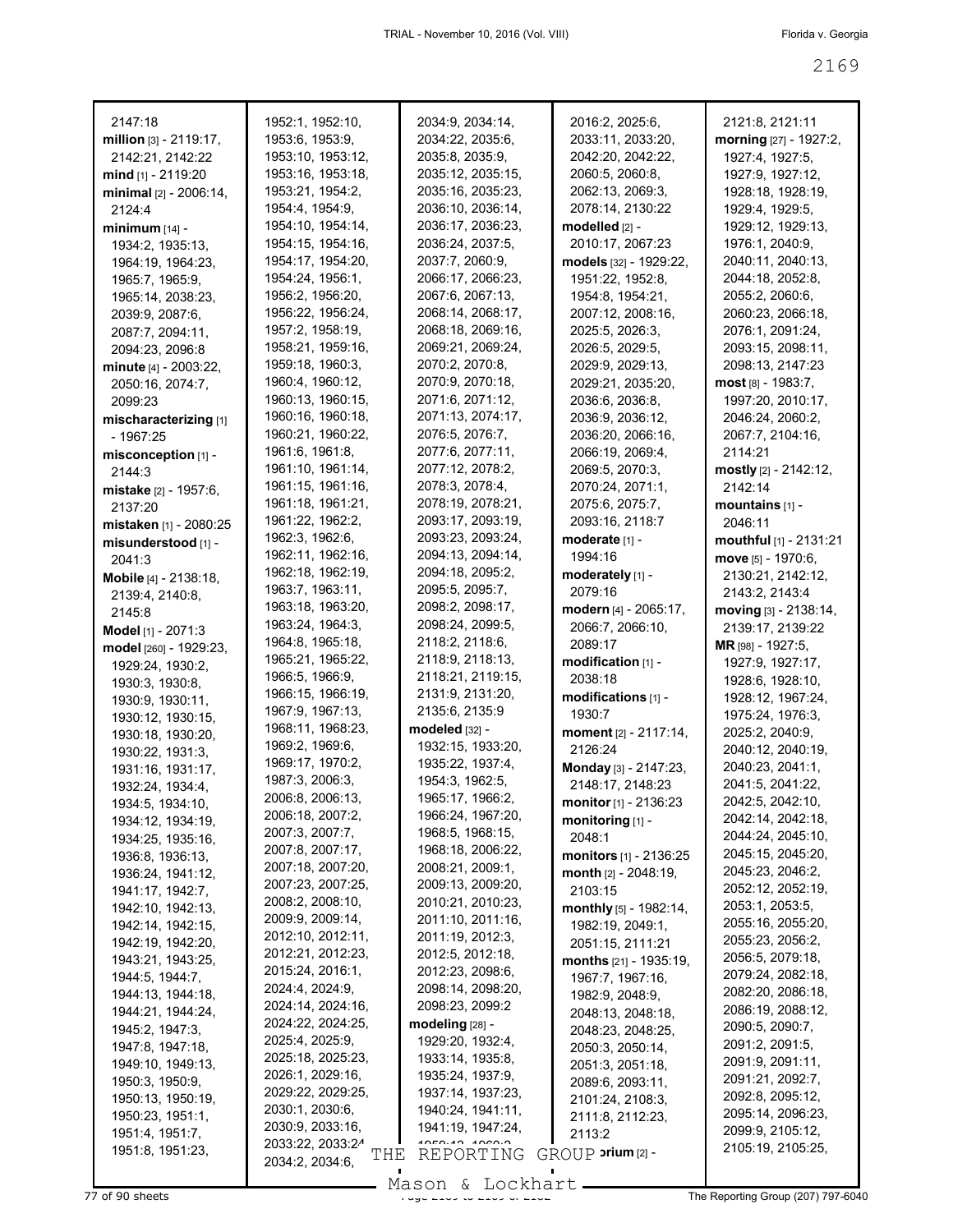| 2106:9, 2107:2,              | 2088:8                           | 2025:22, 2030:25,           | 2149:2                 | 2117:5, 2117:6,               |
|------------------------------|----------------------------------|-----------------------------|------------------------|-------------------------------|
| 2107:6, 2107:11,             | $must$ [5] - 1948:15,            | 2031:7, 2032:9,             | notation [1] - 2010:10 | 2142:24                       |
| 2107:13, 2107:17,            | 1983:13, 2037:23,                | 2034:2, 2034:5,             | note [2] - 1983:5,     | numerical [3] -               |
| 2108:8, 2108:10,             | 2061:23, 2072:2                  | 2051:4, 2063:18,            | 2143:12                | 1951:15, 2026:3,              |
| 2108:13, 2108:15,            | mystery [1] - 2146:6             | 2087:10, 2089:15,           | Noted [7] - 1985:25,   | 2118:18                       |
| 2111:15, 2111:17,            |                                  | 2098:6, 2098:20,            | 1986:2, 2042:7,        | numerous [2] -                |
| 2115:4, 2115:6,              | N                                | 2099:13, 2101:15,           | 2042:9, 2105:22,       | 2029:8, 2055:1                |
| 2115:9, 2115:11,             |                                  | 2144:12                     | 2105:24, 2148:22       | nutrient [1] - 2139:25        |
| 2120:2, 2120:3,              | name [9] - 1928:2,               | nevertheless [3] -          | notes [3] - 2032:7,    |                               |
| 2120:6, 2120:8,              | 1928:3, 1928:4,                  | 2050:25, 2064:24,           | 2032:11, 2149:5        | O                             |
| 2126:25, 2127:1,             | 2106:22, 2106:23,                | 2118:20                     | nothing [11] -         |                               |
| 2127:4, 2127:7,              | 2106:24, 2107:20,                | New [1] - 1928:23           | 1927:23, 1961:11,      | O'CONNOR [1] -                |
| 2129:21, 2135:22,            | 2108:16, 2108:25                 | new [10] - 1928:25,         | 2038:18, 2040:6,       | 1925:18                       |
| 2135:24, 2140:22,            | named [1] - 2149:9               | 1943:21, 1974:24,           | 2099:8, 2099:9,        | O'Connor [1] -                |
| 2141:1, 2145:12,             | names [1] - 2068:22              | 1985:12, 2016:21,           | 2105:11, 2105:12,      | 2052:23                       |
| 2145:17, 2146:23,            | narrow [1] - 2018:14             | 2035:6, 2035:8,             | 2106:18, 2111:13,      | oath [1] - 1943:9             |
| 2147:1, 2147:7,              | Nash [1] - 1951:20               | 2111:13, 2121:8,            | 2147:10                | object [1] - 1967:24          |
| 2147:10, 2147:15,            | Nash-Sutcliffe [1] -             | 2121:25                     | notice [1] - 2050:21   | objection [2] - 2025:2,       |
| 2147:17, 2148:3,             | 1951:20                          | newer [1] - 2036:9          | notices [1] - 2138:7   | 2091:15                       |
| 2148:19                      | National [1] - 2059:21           | next [17] - 1948:19,        |                        | objective [4] -               |
| MS [63] - 1927:4,            | natural [14] - 2002:9,           | 1976:20, 1985:15,           | notion [1] - 2046:6    | 2062:14, 2062:21,             |
| 1928:18, 1928:20,            | 2003:9, 2041:9,                  | 2004:15, 2005:17,           | November [9] -         | 2092:3, 2096:19               |
| 1929:4, 1929:6,              | 2058:24, 2059:2,                 |                             | 1925:13, 1983:7,       | objectively [1] -             |
| 1929:11, 1931:12,            | 2067:2, 2081:25,                 | 2005:18, 2032:6,            | 1984:20, 1985:1,       | 2066:13                       |
| 1931:14, 1933:17,            | 2086:2, 2086:25,                 | 2059:19, 2065:21,           | 1985:2, 1985:3,        | objectives [1] -              |
| 1933:19, 1942:23,            | 2105:3, 2105:5,                  | 2088:10, 2112:13,           | 1985:7, 2049:3,        | 1946:18                       |
|                              | 2121:17, 2132:15,                | 2112:14, 2129:9,            | 2148:24                | observation [1] -             |
| 1943:1, 1943:17,             | 2133:24                          | 2140:24, 2147:23,           | nozzle [1] - 2139:11   |                               |
| 1945:18, 1946:4,             |                                  | 2148:9, 2148:11             | NSE [10] - 1951:18,    | 1993:19                       |
| 1947:11, 1947:14,            | <b>Nature</b> [2] - 2083:8,      | $night[1] - 2032:5$         | 1951:20, 1952:3,       | observe [2] - 1972:11,        |
| 1951:11, 1951:13,            | 2143:16                          | nine [5] - 1938:4,          | 1952:6, 1953:6,        | 1973:17                       |
| 1955:2, 1955:5,              | nature [5] - 2064:7,             | 1942:7, 1959:11,            | 1953:21, 1956:1,       | observed [29] -               |
| 1956:14, 1956:16,            | 2064:14, 2065:7,                 | 1959:14, 1960:1             | 1956:24, 1959:20,      | 1950:10, 1950:23,             |
| 1959:2, 1959:6,              | 2101:23                          | nitty [1] - 2131:2          | 1960:6                 | 1952:1, 1953:7,               |
| 1968:3, 1975:4,              | near [4] - 2029:2,               | nitty-gritty [1] -          | Number [1] - 1926:8    | 1953:10, 1970:25,             |
| 1975:9, 1975:14,             | 2044:2, 2053:9,                  | 2131:2                      | number [21] -          | 1983:14, 1988:5,              |
| 1975:21, 1976:6,             | 2100:6                           | NOAA [2] - 2062:19,         | 1966:17, 1972:22,      | 1990:19, 1994:19,             |
| 1976:25, 1977:3,             | nearby [2] - 2130:13,            | 2063:5                      | 1977:1, 1977:3,        | 2006:23, 2007:8,              |
| 1977:8, 1985:11,             | 2134:2                           | nobody [1] - 2078:9         | 1978:2, 1979:6,        | 2008:22, 2009:1,              |
| 1985:19, 1985:24,            | necessarily [3] -                | non $[1] - 2071:22$         | 2014:17, 2050:13,      | 2009:16, 2009:20,             |
| 1986:5, 1986:6,              | 1974:2, 2038:16,                 | non-Georgia [1] -           | 2056:19, 2056:22,      | 2010:18, 2010:22,             |
| 1999:22, 1999:25,            | 2119:14                          | 2071:22                     | 2057:17, 2057:18,      | 2010:24, 2011:10,             |
| 2000:1, 2004:4,              | need [4] - 2026:22,              | <b>none</b> $[1] - 2114:3$  | 2057:20, 2092:22,      | 2011:17, 2011:19,             |
| 2004:8, 2013:3,              | 2084:14, 2087:25,                | nonetheless [1] -           | 2093:10, 2093:11,      | 2012:3, 2012:19,              |
| 2013:6, 2013:10,             | 2128:13                          | 2119:8                      | 2113:16, 2116:16,      | 2012:24, 2051:21,             |
| 2013:24, 2027:8,             | needed [4] - 2015:5,             | noon [2] - 2040:14,         | 2140:5, 2140:8,        | 2077:6, 2077:9,               |
| 2027:11, 2039:24,            | 2081:3, 2083:13,                 | 2042:4                      | 2147:1                 | 2077:12                       |
| 2040:2, 2040:6,              | 2109:7                           | noontime [1] -              | numbered [3] -         | obtain [1] - 2047:12          |
| 2045:2, 2045:7,              | needs [7] - 1998:25,             | 2040:22                     | 1975:11, 1976:24,      | <b>obvious</b> [5] - 1970:14, |
| 2045:13, 2045:22,            | 2037:14, 2037:17,                | Norm [1] - 2071:2           | 1991:9                 | 1970:21, 1981:15,             |
| 2052:17, 2091:14,            | 2037:19, 2038:3.                 | normal [2] - 2061:1,        | numbers [23] -         | 1988:7, 2129:10               |
| 2096:25, 2097:2,             | 2078:10, 2083:20                 | 2061:3                      | 1958:23, 1976:23,      | obviously [9] -               |
| 2099:7, 2105:11              | network [1] - 2043:21            | northern [2] -              | 1997:2, 1997:10,       | 1929:1, 2016:11,              |
| multiple [3] - 2060:25,      | never [30] - 1943:25,            |                             | 1997:12, 1997:17,      | 2018:7, 2062:5,               |
| 2069:6, 2075:6               | 1944:7, 1944:12,                 | 2046:12, 2136:16            | 1997:21, 1997:24,      | 2062:7, 2078:9,               |
| multiple-year [1] -          | 1961:22, 1965:2,                 | Northwest [7] -             | 2006:22, 2026:6,       | 2142:5, 2144:21,              |
| 2060:25                      | 1992:2, 1992:10,                 | 2107:24, 2108:22,           | 2053:14, 2062:11,      | 2145:3                        |
| multiply [1] - 2116:16       | 2007:23, 2008:2,                 | 2123:15, 2125:11,           | 2073:6, 2075:2,        | <b>occasion</b> [2] - 2054:4, |
| multiplying [1] -            | 2008:6, 2008:9,                  | 2128:1, 2129:10,            | 2075:11, 2075:18,      | 2056:12                       |
| 2020:7                       | 2024:3, 2024:6,                  | 2130:3                      | 2112:1, 2113:20,       | occasions [1] -               |
| <b>mussels</b> [2] - 2081:8, | 2024:13, 2024:2 <sup>-</sup> THE | northwest [1] - 2130:6      |                        | 2054:24                       |
|                              |                                  | REPORTING GROUP 14, 2117:4, |                        |                               |

 $\frac{200011}{2000110}$  of 2170 to 2170 of 210  $\frac{2100011}{2000}$   $\frac{2100011}{2000}$  78 of 90 sheets Mason & Lockhart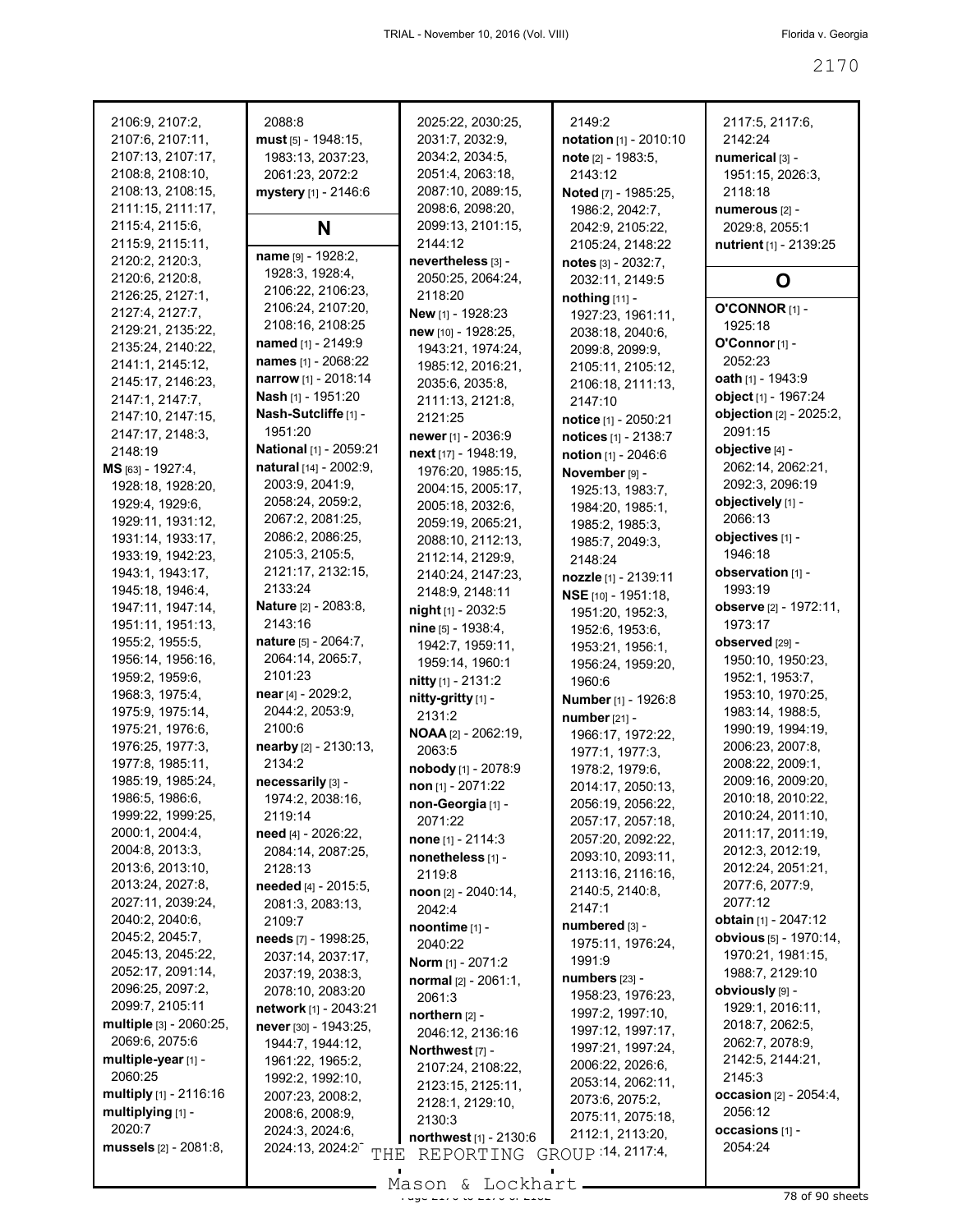| occur $[4] - 1972:3,$          | 2037:18, 2039:3,       | 1949:20, 1988:21,             | 1983:15, 2095:6                                 | 2060:16, 2080:5,         |
|--------------------------------|------------------------|-------------------------------|-------------------------------------------------|--------------------------|
| 1973:17, 2067:22,              | 2039:15, 2041:14,      | 2093:25, 2095:23,             | outflows [5] - 1966:6,                          | 2091:3, 2095:18,         |
| 2103:8                         | 2041:21, 2045:12,      | 2140:10                       |                                                 | 2097:18, 2097:20,        |
|                                |                        |                               | 1967:10, 1968:24,                               |                          |
| occurred [5] -                 | 2047:5, 2047:10,       | Operations [2] -              | 1969:18, 1970:3                                 | 2097:21, 2100:11,        |
| 1990:20, 2050:10,              | 2047:12, 2047:18,      | 1948:7, 1948:9                | outline [1] - 2046:9                            | 2100:12, 2101:2,         |
| 2077:22, 2089:15,              | 2049:5, 2049:21,       | operations [7] -              | outlined [1] - 2047:1                           | 2101:5, 2106:5,          |
| 2103:7                         | 2050:16, 2050:18,      | 1948:23, 1950:15,             | output [3] - 1954:8,                            | 2110:18, 2113:10,        |
|                                | 2052:9, 2052:19,       | 1963:13, 1964:23,             | 2067:23, 2094:14                                | 2114:25, 2115:8,         |
| occurrence [1] -               | 2053:13, 2054:1,       |                               |                                                 | 2115:10, 2115:22,        |
| 2056:19                        |                        | 2038:21, 2039:8,              | outrageous [1] -                                |                          |
| occurrences [2] -              | 2054:21, 2055:22,      | 2137:8                        | 2025:7                                          | 2120:5, 2120:10,         |
| 2051:4, 2051:6                 | 2055:24, 2056:2,       | opined [1] - 1949:2           | outside [5] - 1944:5,                           | 2128:19, 2131:15,        |
| <b>Oceanic</b> [1] - 2059:21   | 2056:22, 2059:4,       | opinion [30] -                | 1996:20, 2008:9,                                | 2133:3, 2133:5,          |
| Ochlockonee [2] -              | 2059:19, 2063:12,      | 1931:11, 1950:13,             | 2101:16, 2128:7                                 | 2136:5, 2140:23,         |
| 2004:17, 2090:1                | 2063:22, 2063:24,      | 1964:3, 1965:5,               |                                                 | 2140:24, 2147:2          |
|                                | 2065:16, 2066:1,       |                               | over-predicting [1] -                           | Page [2] - 1926:8,       |
| October [11] -                 |                        | 1965:8, 1965:10,              | 1952:11                                         |                          |
| 1946:11, 1984:10,              | 2066:16, 2067:13,      | 1965:12, 1970:13,             | over-pumping [1] -                              | 2147:2                   |
| 1984:11, 1984:15,              | 2068:24, 2069:24,      | 1970:20, 1972:2,              | 2137:25                                         | pages [1] - 2149:4       |
| 2010:1, 2049:2,                | 2071:13, 2071:21,      | 1974:17, 1989:1,              | overall [6] - 1989:20,                          | pains [1] - 2058:4       |
| 2055:14, 2056:7,               | 2071:22, 2074:17,      | 1993:13, 1994:24,             | 1990:2, 1990:10,                                | Panday [7] - 2028:2,     |
| 2101:18, 2101:19,              | 2083:23, 2085:23,      | 1996:13, 2002:8,              |                                                 | 2033:12, 2033:16,        |
|                                | 2087:5, 2087:7,        |                               | 1998:22, 2067:8,                                |                          |
| 2109:15                        |                        | 2014:23, 2033:5,              | 2073:20                                         | 2033:20, 2034:10,        |
| OF $[4] - 1925:1$ ,            | 2089:7, 2089:8,        | 2037:13, 2037:21,             | overcome [1] -                                  | 2034:15, 2034:18         |
| 1925:3, 1925:6,                | 2090:19, 2091:6,       | 2037:24, 2038:1,              | 2063:15                                         | paper [3] - 2033:11,     |
| 1925:9                         | 2092:1, 2092:13,       | 2038:6, 2057:25,              | overlapped [1] -                                | 2068:20, 2068:23         |
| offer [5] - 2013:25,           | 2093:12, 2094:13,      | 2073:4, 2073:5,               | 2062:8                                          | paragraph [21] -         |
|                                | 2094:18, 2100:5,       | 2073:25, 2096:3,              |                                                 | 1948:19, 1955:25,        |
| 2014:23, 2023:23,              | 2100:8, 2100:21,       | 2103:20                       | overuse [1] - 2137:13                           |                          |
| 2037:9, 2140:11                |                        |                               | own [6] - 1928:15,                              | 1982:18, 2002:13,        |
| offering [9] - 1965:4,         | 2103:3, 2107:20,       | opinions [16] -               | 1967:25, 2091:6,                                | 2028:15, 2036:7,         |
| 1965:7, 1965:10,               | 2118:8, 2126:24,       | 1936:7, 1986:8,               | 2130:22, 2141:15,                               | 2036:25, 2084:5,         |
| 1965:12, 1989:1,               | 2132:17, 2133:12,      | 2013:14, 2014:1,              | 2143:16                                         | 2095:22, 2097:18,        |
| 2024:2, 2037:13,               | 2136:9, 2142:8,        | 2014:6, 2015:12,              | ownership [1] -                                 | 2097:21, 2097:24,        |
| 2037:25, 2038:6                | 2143:6, 2146:23,       | 2017:24, 2022:14,             | 2143:14                                         | 2117:11, 2128:16,        |
|                                | 2147:22                | 2022:15, 2023:24,             |                                                 | 2128:20, 2128:22,        |
| office [4] - 1928:24,          | one-day [2] - 2087:5,  |                               | oyster [1] - 2109:8                             |                          |
| 2128:23, 2137:12,              |                        | 2024:2, 2026:1,               |                                                 | 2131:18, 2133:6,         |
| 2148:9                         | 2087:7                 | 2037:9, 2037:18,              | P                                               | 2133:7, 2140:21,         |
| <b>official</b> [1] - 2078:22  | one-step-ahead [1] -   | 2086:13                       |                                                 | 2140:23                  |
| offs $[1]$ - 2085:3            | 2094:18                | opportunity [4] -             | $p.m$ [4] - 2042:9,                             | paragraphs [1] -         |
| offset <sub>[1]</sub> - 1949:5 | one-to-one [2] -       | 1928:21, 2042:15,             | 2105:22, 2105:24,                               | 1946:20                  |
| often [6] - 2075:7,            | 2022:22, 2023:5        | 2088:2, 2089:10               | 2148:22                                         | parallel [1] - 1942:22   |
|                                | one-way [1] - 2085:23  | opposite [1] - 2064:23        | page [73] - 1937:12,                            | parenthetical [2] -      |
| 2076:7, 2076:20,               | ones $[2] - 1958:1,$   |                               | 1943:13, 1946:15,                               |                          |
| 2079:4, 2079:13,               |                        | orange [2] - 1982:25,         |                                                 | 1931:24, 1931:25         |
| 2138:11                        | 2083:2                 | 1983:6                        | 1946:16, 1947:9,                                | part [21] - 1929:21,     |
| older [1] - 2034:22            | opening [8] - 2045:17, | order $[4] - 1936:23$ ,       | 1948:5, 1952:25,                                | 1931:10, 1946:11,        |
| once [3] - 2050:7,             | 2045:25, 2052:10,      | 1999:19, 2061:18,             | 1953:1, 1953:5,                                 | 1968: 17, 1972: 13,      |
| 2140:12, 2140:18               | 2082:22, 2086:17,      | 2073:17                       | 1955:1, 1955:10,                                | 1991:22, 2007:1,         |
|                                | 2088:11, 2088:19,      | Original [1] - 1925:1         | 1955:13, 1957:15,                               | 2016:13, 2027:1,         |
| one [97] - 1935:7,             | 2088:20                |                               | 1959:1, 1972:19,                                | 2042:23, 2055:7,         |
| 1944:4, 1950:18,               |                        | original [7] - 1955:11,       | 1977:24, 1982:18,                               |                          |
| 1951:10, 1953:19,              | operate [2] - 1964:10, | 1955:15, 1956:17,             |                                                 | 2064:20, 2071:22,        |
| 1954:1, 1954:6,                | 2094:16                | 1958:12, 1967:14,             | 1986:13, 1990:24,                               | 2118:17, 2128:18,        |
| 1954:13, 1965:5,               | operated [2] - 1945:6, | 1997:5, 2032:21               | 1994:4, 1996:24,                                | 2139:9, 2141:23,         |
| 1966:1, 1978:18,               | 1946:22                | originally [3] -              | 1996:25, 1999:16,                               | 2143:4, 2143:11,         |
| 1982:5, 1988:9,                | operates [5] -         | 1958:13, 1960:11,             | 1999:25, 2002:12,                               | 2144:3, 2146:20          |
|                                | 1949:19, 2039:2,       | 2019:7                        | 2002:20, 2002:24,                               | partially [2] - 1992:23, |
| 1989:2, 1990:15,               |                        |                               | 2003:15, 2003:17,                               |                          |
| 1991:6, 1993:18,               | 2095:1, 2095:9,        | otherwise [2] -               |                                                 | 2121:10                  |
| 1994:9, 1998:25,               | 2096:7                 | 1930:14, 2121:1               | 2003:18, 2003:19,                               | particular [13] -        |
| 1999:1, 1999:4,                | operating [6] -        | <b>outcome</b> $[1] - 2149.8$ | 2005:17, 2009:7,                                | 2046:3, 2046:4,          |
| 2012:21, 2016:13,              | 1930:19, 1964:10,      | Outflow [2] - 1939:19,        | 2009:8, 2013:2,                                 | 2046:23, 2049:1,         |
| 2018:7, 2018:16,               | 1964:13, 1964:16,      | 1940:17                       | 2021:21, 2021:24,                               | 2051:16, 2052:11,        |
| 2022:22, 2023:5,               | 2094:1, 2094:5         | outflow [5] - 1940:20,        | 2025:11, 2027:7,                                | 2056:6, 2059:15,         |
|                                |                        |                               |                                                 |                          |
| 2027:17, 2033:14,              | operation [5] -<br>THE | REPORTING                     | $\frac{2222}{111}$ 12, 2028:25,<br><b>GROUP</b> | 2067:6, 2067:11,         |

79 of 90 sheets **Page 2171 of 2171 to 2171 to 2171 to 2171** to 2171 to 2171 to 2171 to 2171 The Reporting Group (207) 797-6040 Mason & Lockhart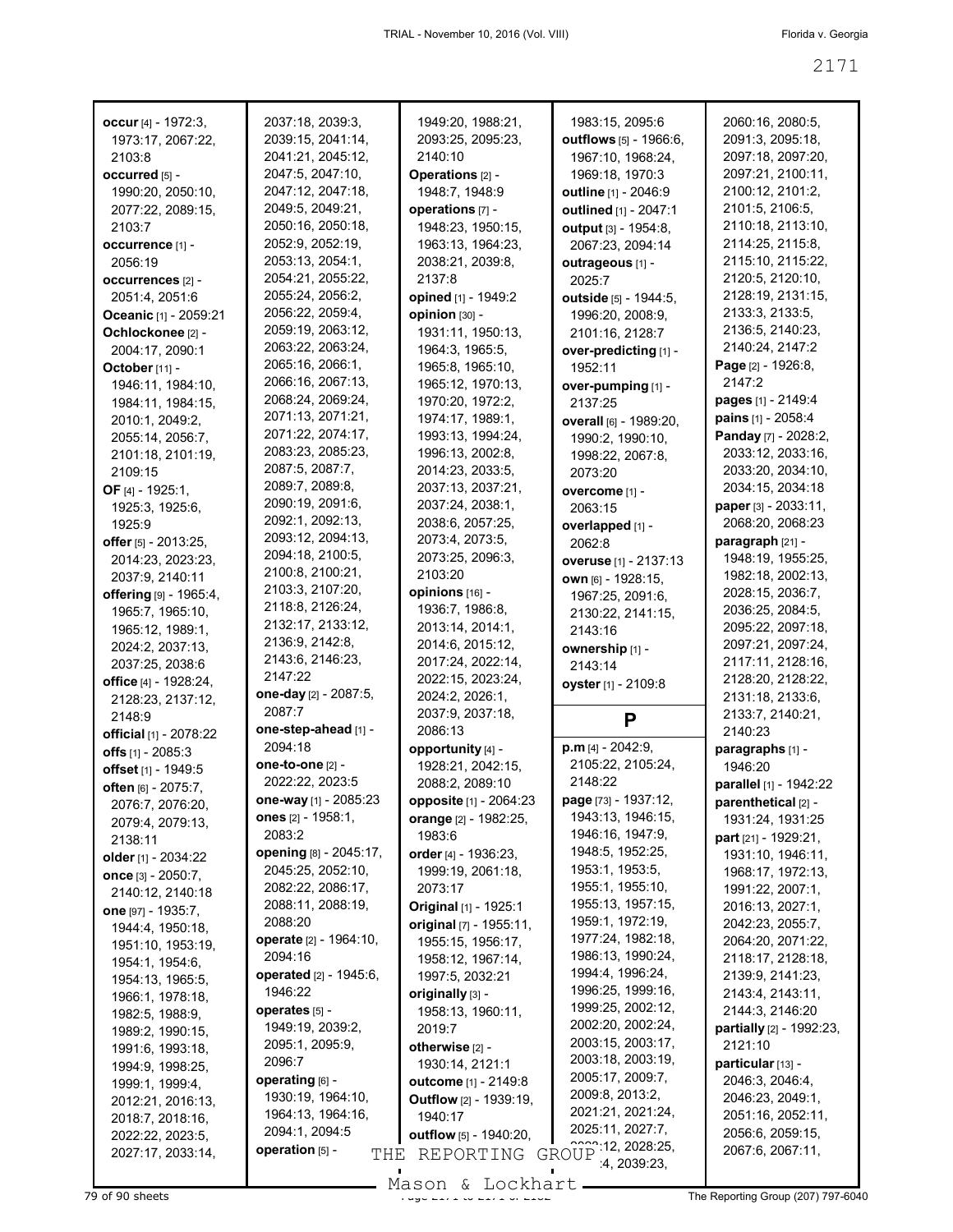| 2071:12, 2077:13,<br>2127:21                | 2016:24, 2017:18,<br>2018:2, 2018:17,   | 2122:1, 2122:18,<br>2129:25, 2130:9,    | 2141:25                                     | 2112:7, 2128:4,<br>2130:19, 2131:1,                 |
|---------------------------------------------|-----------------------------------------|-----------------------------------------|---------------------------------------------|-----------------------------------------------------|
| particularly [4] -                          | 2027:16, 2027:19,                       | 2130:20, 2131:23,                       | pivots [1] - 2140:2<br>place [13] - 1955:3, | 2144:15                                             |
| 2044:6, 2050:2,                             | 2027:23, 2030:7,                        | 2134:4, 2134:6,                         | 1976:8, 2038:4,                             | pointed [2] - 2048:20,                              |
| 2078:11, 2084:11                            | 2030:18, 2030:19,                       | 2134:8, 2142:20                         | 2113:9, 2126:8,                             | 2048:22                                             |
| parties [2] - 2127:20,                      | 2030:22, 2031:1,                        | permits [9] - 2118:18,                  | 2126:11, 2128:14,                           | pointing [3] - 2009:10,                             |
| 2146:19                                     | 2031:8, 2031:12,                        | 2121:8, 2131:24,                        | 2130:16, 2134:7,                            | 2069:11, 2136:13                                    |
| <b>pas</b> $[1] - 2056:3$                   | 2031:15, 2032:2,                        | 2132:17, 2135:8,                        | 2135:15, 2137:9,                            | <b>points</b> $[2] - 1971:20$ ,                     |
| pass [1] - 2044:6                           | 2032:12, 2032:18,                       | 2135:9, 2137:4,                         | 2142:10, 2144:19                            | 2043:7                                              |
| passed [1] - 1949:7                         | 2033:1, 2033:2,                         | 2137:5, 2141:16                         | Plaintiff [1] - 1925:4                      | policy [3] - 2037:25,                               |
| passes [1] - 1945:9                         | 2033:10, 2037:1,                        | permitted [3] - 2119:4,                 | Plan [11] - 2078:17,                        | 2127:15, 2144:9                                     |
| past [9] - 1944:1,                          | 2047:1, 2071:20,                        | 2138:2, 2142:22                         | 2079:15, 2080:1,                            | pond [1] - 1931:24                                  |
| 1974:19, 2008:2,                            | 2117:6, 2119:19,                        | permittee [1] - 2138:1                  | 2080:7, 2081:12,                            | ponds [1] - 1932:11                                 |
| 2035:2, 2043:12,                            | 2132:9, 2135:3,                         | permitting [5] -                        | 2082:25, 2089:25,                           | portion [14] - 2005:14,                             |
| 2043:13, 2043:16,                           | 2139:24, 2140:13                        | 2079:12, 2121:2,                        | 2090:1, 2090:22,                            | 2005:20, 2031:17,                                   |
| 2048:3, 2103:7                              | perception [1] -                        | 2130:3, 2134:1,                         | 2091:12                                     | 2096:16, 2112:16,                                   |
| pattern [4] - 2057:11,                      | 2129:17                                 | 2138:14                                 | <b>plan</b> [5] - 1964:16,                  | 2114:22, 2117:13,                                   |
| 2128:5, 2128:16,                            | <b>perfect</b> $[2] - 1952:3$<br>2070:3 | PERRY [5] - 1925:17,                    | 2078:18, 2078:22,                           | 2117:18, 2121:9,                                    |
| 2128:22                                     | perfectly [2] -                         | 2045:15, 2147:15,<br>2147:17, 2148:3    | 2090:11, 2090:20<br>planning $[5]$ -        | 2122:1, 2136:24,                                    |
| patterns [1] - 2057:13                      | 1951:25, 2062:8                         | Perry [4] - 2045:24,                    | 2093:24, 2122:5,                            | 2140:4, 2142:19                                     |
| patting [1] - 2078:23<br>PAUL [1] - 1925:18 | performance [2] -                       | 2088:20, 2147:16,                       | 2122:7, 2122:15,                            | portions [1] - 2005:21<br>Portland <sub>[2]</sub> - |
| Paul [2] - 1927:10,                         | 1960:12, 2130:22                        | 2148:2                                  | 2144:14                                     | 1925:13, 2063:13                                    |
| 2088:14                                     | performed [2] -                         | Perry's [5] - 2082:22,                  | plant [3] - 2049:16,                        | position [1] - 2045:21                              |
| pause [1] - 2042:1                          | 1951:15, 2028:20                        | 2086:16, 2086:21,                       | 2139:19, 2139:20                            | possibility [1] -                                   |
| pay [1] - 2139:9                            | perhaps [9] - 1958:25,                  | 2088:10, 2088:18                        | planting [1] - 2131:5                       | 1950:4                                              |
| PBIAS [10] - 1951:18,                       | 2045:8, 2052:2,                         | person [4] - 2034:8,                    | plants [2] - 2049:14,                       | possible [6] - 1952:7,                              |
| 1952:9, 1952:14,                            | 2063:3, 2072:16,                        | 2034:12, 2133:23,                       | 2058:20                                     | 1952:18, 1994:24,                                   |
| 1952:17, 1953:8,                            | 2078:5, 2082:16,                        | 2149:8                                  | play [8] - 1943:15,                         | 1995:23, 2009:1,                                    |
| 1953:24, 1956:2,                            | 2090:9                                  | personally [2] -                        | 1946:25, 1947:12,                           | 2039:19                                             |
| 1957:2, 1959:23,                            | period [40] - 1939:25,                  | 2025:13, 2034:12                        | 1948:12, 1959:3,                            | post [5] - 2000:9,                                  |
| 1960:8                                      | 1942:12, 1955:18,                       | perspective [1] -                       | 2013:4, 2027:9,                             | 2067:14, 2067:15,                                   |
| peak [5] - 1967:6,                          | 1957:23, 1960:1,                        | 2133:25                                 | 2039:25                                     | 2134:1                                              |
|                                             |                                         |                                         |                                             |                                                     |
| 1967:16, 2017:9,                            | 1974:24, 1974:25,                       | <b>Ph.D</b> [2] - 1926:3,               | played [7] - 1943:16,                       | post-1955 [2] -                                     |
| 2067:9, 2073:14                             | 1975:1, 1977:23,                        | 2071:9                                  | 1947:13, 1955:4,                            | 2011:24, 2012:17                                    |
| peaks [1] - 2112:8                          | 1983:1, 1998:8,                         | phase [1] - 2139:17                     | 1959:5, 2013:5,                             | post-1970 [3] -                                     |
| peanuts [1] - 2139:20                       | 1998:20, 1998:24,                       | phenomenon [2] -                        | 2027:10, 2040:1                             | 1973:3, 1973:8,                                     |
| pending [1] - 2013:22                       | 1999:1, 2009:2,                         | 1987:23, 2003:7                         | pleading [1] - 2095:11                      | 1998:4                                              |
| people [5] - 2068:15,                       | 2009:21, 2010:15,<br>2010:16, 2010:20,  | PHILIP [1] - 1925:17                    | plot [2] - 2056:6,                          | post-1970's [1] -                                   |
| 2068:23, 2080:23,                           | 2011:20, 2011:24,                       | photograph [1] -                        | 2057:1                                      | 1974:13                                             |
| 2083:10, 2086:4                             | 2012:12, 2012:17,                       | 2045:19                                 | plotted [2] - 1982:23,<br>1982:25           | post-1998 [1] -                                     |
| per [4] - 2043:15.                          | 2020:18, 2020:19,                       | photography [2] -                       | plug [1] - 2131:8                           | 2056:18                                             |
| 2047:24, 2054:11,<br>2119:18                | 2066:7, 2067:15,                        | 2021:11, 2021:13<br>phrase [1] - 2070:6 | plus [2] - 1931:24,                         | post-calibration [1] -<br>2067:14                   |
| percent [63] - 1931:23,                     | 2075:14, 2076:22,                       | phrased [1] - 1954:18                   | 1931:25                                     | post-impact [1] -                                   |
| 1931:25, 1932:5,                            | 2087:3, 2089:17,                        | physically [1] -                        | podium [1] - 1928:21                        | 2067:15                                             |
| 1932:7, 1932:11,                            | 2102:25, 2103:24,                       | 2137:11                                 | Point [4] - 1945:14,                        | post-permitting [1] -                               |
| 1932:15, 1933:22,                           | 2104:3, 2104:18,                        | pick [6] - 1999:1,                      | 2110:4, 2110:6,                             | 2134:1                                              |
| 1934:14, 1940:18,                           | 2128:9                                  | 1999:7, 1999:11,                        | 2110:10                                     | posted [1] - 2059:20                                |
| 1941:21, 1945:15,                           | periodically [1] -                      | 2051:12, 2051:16,                       | point [26] - 1961:19,                       | potential [2] -                                     |
| 1952:9, 1958:11,                            | 2047:19                                 | 2085:25                                 | 1970:9, 1972:8,                             | 2137:13, 2139:1                                     |
| 1958:17, 1967:21,                           | <b>periods</b> [6] - 1997:24,           | picked [1] - 1999:4                     | 1972:14, 1973:7,                            | potentially [1] -                                   |
| 1968:5, 1968:12,                            | 1998:11, 1998:25,<br>1999:4, 2039:19,   | picks [1] - 1999:1                      | 1983:17, 1992:5,                            | 2135:18                                             |
| 1968:15, 1968:19,                           | 2089:24                                 | piece [2] - 1951:10,                    | 1992:11, 2022:10,                           | power [2] - 1951:21,                                |
| 1969:10, 1969:12,                           | permission $[2]$ -                      | 2072:10                                 | 2040:16, 2041:25,                           | 2010:12                                             |
| 1969:13, 1969:15,                           | 1929:8, 2146:8                          | pin [1] - 2044:12                       | 2043:13, 2043:16,                           | practical [1] - 2038:19                             |
| 1969:22, 1969:24,                           | <b>permit</b> $[16] - 2121:1,$          | pipe [1] - 2044:7                       | 2046:8, 2063:2,                             | practice [2] - 2139:8,                              |
| 2000:6, 2000:24,<br>2001:5, 2001:12,        | 2121:3, 2121:6,                         | pivot [6] - 2139:10,                    | 2063:8, 2063:9,<br>2063:14, 2069:5,         | 2145:6                                              |
| 2001:19, 2002:1,                            | 2121:14, 2121:2<br>THE                  | 2140:3. 2140:16.<br>REPORTING           | GROUP 13, 2081:23,                          | pre [3] - 1974:12,<br>2000:9, 2044:9                |

 $\frac{200011}{x}$   $\frac{210001122}{x}$   $\frac{210001122}{x}$  80 of 90 sheets Mason & Lockhart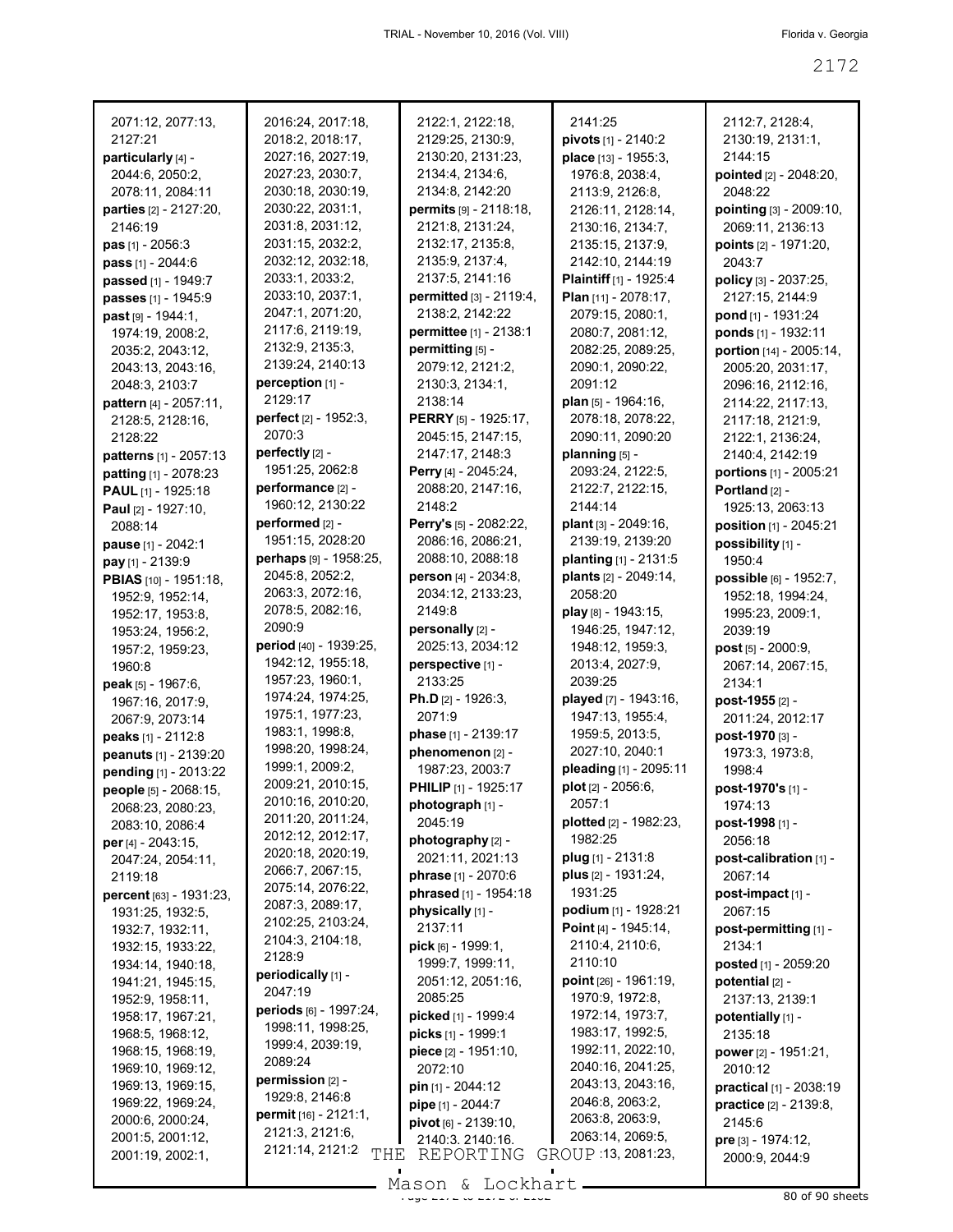| pre-1970 [3] - 1973:8,                   | 2051:7, 2061:14,                      | 2074:20, 2094:20,                               | 2068:23, 2071:3                        | quantity [3] - 2065:8,                |
|------------------------------------------|---------------------------------------|-------------------------------------------------|----------------------------------------|---------------------------------------|
| 1973:13, 1974:24                         | 2119:7, 2144:8                        | 2136:14, 2141:5                                 | publishes [1] - 2057:8                 | 2119:6, 2132:3                        |
| pre-970 [1] - 1973:3                     | prevalent [1] -                       | produces [2] -                                  | puddles [1] - 2059:1                   | quarter [1] - 2139:3                  |
| pre-and-post [1] -                       | 2104:13                               | 1963:11, 2132:3                                 | pull [8] - 1931:12,                    | questioned [1] -                      |
| 2000:9                                   | previously [2] -                      | producing [1] -                                 | 1933:17, 1956:14,                      | 2054:2                                |
| pre-electronic [1] -                     | 1949:24, 2029:21                      | 2145:9                                          | 1957:13, 1971:1,                       | questions [16] -                      |
| 2044:9                                   | previously-                           | product [3] - 2062:12,                          | 1975:4, 2072:5,                        | 1943:18, 1955:6,                      |
| preapplication [1] -                     | developed [1] -                       | 2062:13, 2062:23                                | 2140:22                                | 1959:7, 2015:8,                       |
| 2130:10                                  | 2029:21                               | Professor <sub>[1]</sub> -                      | Pull [2] - 1928:1,                     | 2027:12, 2042:19,                     |
| preceded [1] -                           | primarily [1] - 2078:2                | 2071:10                                         | 2106:21                                | 2060:22, 2063:23,                     |
| 2020:25                                  | PRIMIS [3] - 1925:20,                 | program [4] - 2043:21,                          | pulled [2] - 2075:25,                  | 2066:18, 2107:22,                     |
| precipitation [14] -                     | 2105:19, 2148:19                      | 2138:19, 2140:7,                                | 2111:13                                | 2112:3, 2115:2,                       |
| 1974:3, 1974:4,                          | <b>Primis</b> [1] - 1929:1            | 2140:9                                          | pulse [1] - 2110:23                    | 2125:18, 2129:19,                     |
| 1996:3, 1999:5,                          | priorities [1] - 2124:25              | programs [1] - 2145:4                           | pulses [2] - 2111:1,                   | 2145:12, 2145:17                      |
| 2051:5, 2061:2,                          | priority [2] - 2124:22,               | prohibition [2] -                               | 2111:5                                 | quick $[1]$ - 2080:12                 |
| 2061:4, 2061:6,                          | 2129:5                                | 2121:22, 2121:24                                | <b>pump</b> $[1]$ - 2023:8             | quite [8] - 2011:3,                   |
| 2061:7, 2061:10,                         | private [1] - 2143:15                 | project [1] - 1946:23                           | pumpage [1] - 2137:7                   | 2053:1, 2062:9,                       |
| 2062:6, 2065:24,                         | <b>PRMS</b> [27] - 2007:3,            | projected [5] -                                 | pumping [20] -                         | 2064:23, 2068:25,                     |
| 2104:22, 2105:3                          | 2007:7, 2007:16,                      | 1937:15, 1940:10,                               | 1986:25, 1987:4,                       | 2077:13, 2090:13,<br>2130:23          |
| predict [1] - 1961:21                    | 2007:17, 2007:18,                     | 1940:25, 1942:5,                                | 1987:16, 1987:18,                      |                                       |
| predicted [9] - 1934:5,                  | 2007:20, 2007:23,                     | 1960:23                                         | 2002:9, 2003:8,                        | R                                     |
| 1934:12, 1934:19,<br>1961:18, 1962:6,    | 2007:25, 2008:21,<br>2009:5, 2009:9,  | Projected [1] -<br>2115:15                      | 2022:19, 2023:5,                       |                                       |
| 1966:10, 1966:18,                        |                                       |                                                 | 2023:17, 2028:21,<br>2028:25, 2029:18, | racheting [1] -                       |
| 1967:13, 1969:6                          | 2009:14, 2015:24,<br>2016:1, 2066:17, | projecting [1] -<br>1937:25                     | 2030:2, 2030:10,                       | 2132:13                               |
| predicting [3] -                         | 2068:13, 2069:12,                     | projections [1] -                               | 2031:16, 2035:24,                      | rain $[10] - 2020:19$ ,               |
| 1952:11, 1953:17                         | 2069:13, 2069:16,                     | 1937:5                                          | 2053:22, 2055:9,                       | 2063:1, 2063:2,                       |
| prediction [1] -                         | 2070:7, 2070:8,                       | projects [4] - 1939:16,                         | 2121:18, 2137:25                       | 2063:3, 2063:7,                       |
| 2094:18                                  | 2070:18, 2071:13,                     | 1946:24, 2139:8,                                | purpose [6] - 1943:22,                 | 2063:16, 2101:19                      |
| predictive [1] -                         | 2075:3, 2076:4,                       | 2140:1                                          | 2012:15, 2066:15,                      | rainfall [33] - 1996:5,               |
| 1951:21                                  | 2076:5, 2076:7                        | pronged [1] - 2132:19                           | 2066:16, 2133:12,                      | 2006:3, 2006:8,                       |
| predicts [3] - 1941:5,                   | problem [1] - 1977:3                  | proper [2] - 2033:6,                            | 2136:11                                | 2006:10, 2006:13,                     |
| 1954:4, 1954:16                          | procedure [2] -                       | 2085:5                                          | purposes [4] -                         | 2006:17, 2007:2,                      |
| prefatory [1] - 2076:3                   | 2071:16, 2076:9                       | property [2] - 2130:11,                         | 1946:23, 1959:12,                      | 2020:15, 2041:10,                     |
| prefer [1] - 1975:12                     | proceed [4] - 1986:4,                 | 2143:17                                         | 2090:19, 2118:15                       | 2046:9, 2049:4,                       |
| prefiled [10] - 2060:16,                 | 2013:21, 2045:20,                     | proposed [3] -                                  | pursue [1] - 2130:20                   | 2049.9, 2050:1,                       |
| 2072:4, 2074:4,                          | 2092:6                                | 1967:14, 2097:9,                                | put [12] - 1939:11,                    | 2058:12, 2059:24,<br>2060:7, 2061:22, |
| 2099:25, 2100:14,                        | proceeding [1] -                      | 2098:1                                          | 1951:11, 1970:24,                      | 2062:21, 2063:20,                     |
| 2100:18, 2100:25,                        | 2046:1                                | proposes [2] - 1967:5,                          | 1991:7, 2004:2,                        | 2064:6, 2064:12,                      |
| 2101:5, 2107:7,                          | Proceeding [1] -                      | 2098:25                                         | 2050:16, 2055:15,                      | 2065:14, 2065:16,                     |
| 2114:20                                  | 2148:23                               | protection [4] -                                | 2060:17, 2072:7,                       | 2066:1, 2066:3,                       |
| prepare [1] - 2074:9                     | PROCEEDINGS [2] -                     | 2086:4, 2109:8,                                 | 2074:6, 2081:15,                       | 2066:19, 2078:13,                     |
| prepared [7] -                           | 1925:9, 1927:1                        | 2131:6, 2144:6                                  | 2083:25                                | 2078:19, 2078:21,                     |
| 1947:25, 2003:11,                        | Proceedings [1] -                     | protective [1] - 2081:4                         | putting [2] - 2059:12,                 | 2082:1, 2082:2                        |
| 2004:2, 2041:24,                         | 2149:6                                | provide [7] - 1946:1,                           | 2112:2                                 | raining [1] - 2063:12                 |
| 2100:3, 2115:19,                         | process [6] - 2058:6,                 | 2007:12, 2038:7,                                |                                        | raise [2] - 1927:18,                  |
| 2147:24                                  | 2058:25, 2070:23,                     | 2038:14, 2096:8,                                | Q                                      | 2106:13                               |
| <b>present</b> $[3] - 1928:7$ ,          | 2132:1, 2138:15,                      | 2120:22, 2140:11                                | qualify [1] - 1978:11                  | <b>RALPH</b> [1] - 1925:11            |
| 2000:5, 2048:16<br>Present [1] - 1925:23 | 2144:8                                | provided [1] - 2060:8                           | qualitatively [1] -                    | ran $[7] - 1942:14$ ,                 |
| presented [3] -                          | processes [1] -<br>2105:6             | providing [1] -                                 | 2089:16                                | 1942:16, 1976:13,                     |
|                                          | produce [7] - 1933:23,                | 2083:19                                         | quality [1] - 2079:11                  | 2024:3, 2024:6,                       |
| 1963:25, 1999:19,<br>2091:19             | 1934:20, 1935:2,                      | <b>Pruitt</b> $[1]$ - 1929:2                    | quantify [5] - 1989:6,                 | 2033:16, 2034:11                      |
| preserve [1] - 2132:10                   | 1938:12, 1975:19,                     | <b>PRUITT</b> $[1]$ - 1925:22                   | 2006:4, 2118:25,                       | range $[4] - 2000:6,$                 |
| preserving [1] -                         | 2048:3, 2094:21                       | <b>public</b> [3] - 2130:5,<br>2132:20, 2137:17 | 2119:10, 2120:19                       | 2086:5, 2099:2,                       |
| 2145:1                                   | produced [12] -                       | Public [2] - 1925:15,                           | quantifying [1] -                      | 2111:5                                |
| <b>press</b> $[1] - 2127:23$             | 1933:9, 1934:10,                      | 2149:2                                          | 2014:1                                 | ranges [1] - 2030:18                  |
| pretrial [1] - 2095:19                   | 1936:4, 1938:13,                      | publish [1] - 2058:4                            | quantitative [1] -                     | ranging $[1] - 2111.6$                |
| pretty [7] - 1930:14,                    | 1938:15, 1965:20,                     | nublished [4] -                                 | 2028:20                                | ratchet [1] - 2134:10                 |
| 1945:9, 1992:19,                         | 2000:21, 2056:6<br>THE                | REPORTING                                       | GROUP ties [1] - 2119:4                | rates [1] - 2028:25                   |
|                                          |                                       |                                                 |                                        |                                       |

Mason & Lockhart

 $81$  of 90 sheets  $\frac{31}{20}$  of  $\frac{31}{20}$  of  $\frac{31}{20}$  of  $\frac{31}{20}$  of  $\frac{31}{20}$  of  $\frac{31}{20}$  of  $\frac{31}{20}$  of  $\frac{31}{20}$  of  $\frac{31}{20}$  of  $\frac{31}{20}$  of  $\frac{31}{20}$  of  $\frac{31}{20}$  or  $\frac{31}{20}$  or  $\frac{31}{2$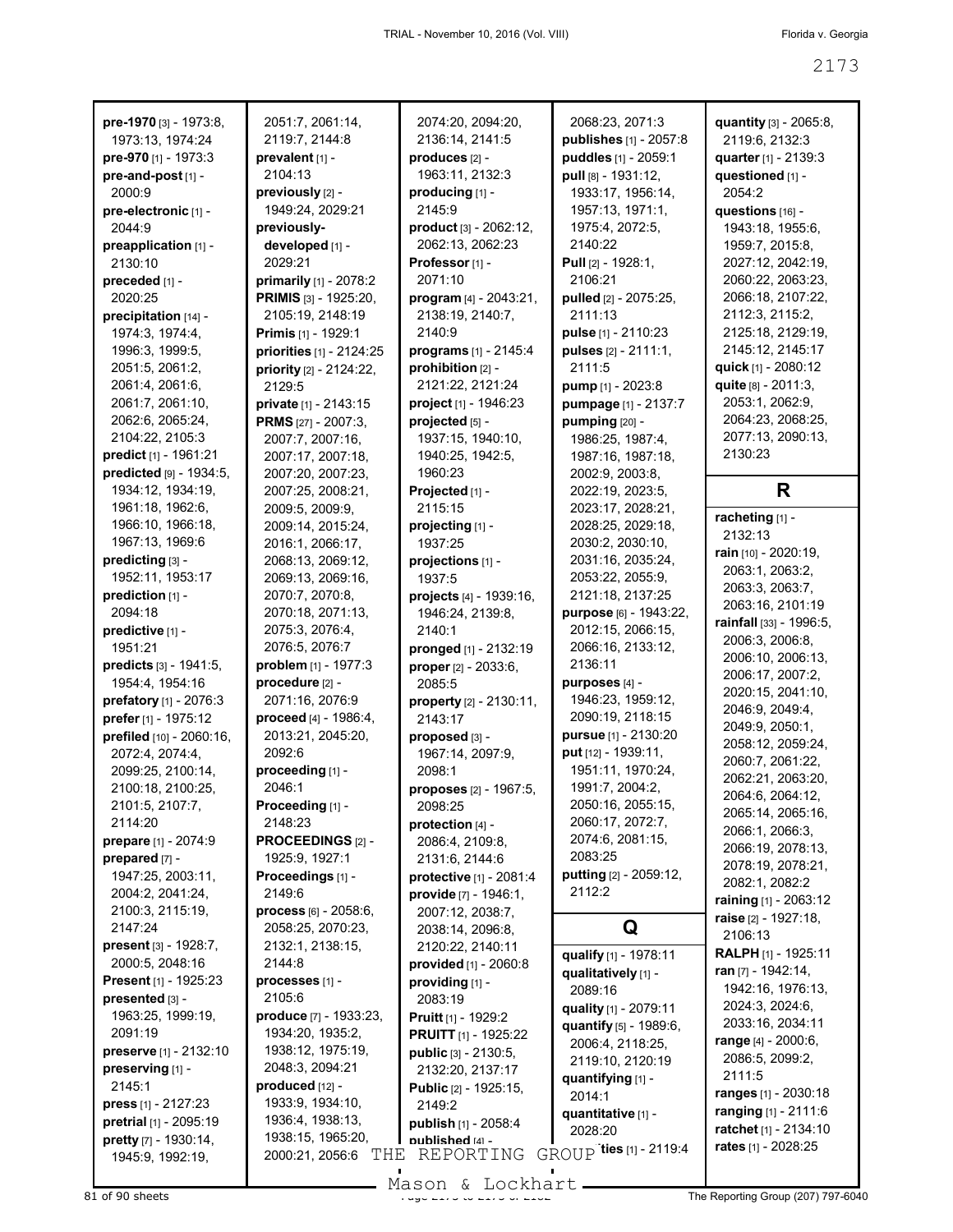| rather [1] - 1945:10     | reassuring [1] -       | 2050:19, 2051:1,                    | references [1] -            | 2062:25                              |
|--------------------------|------------------------|-------------------------------------|-----------------------------|--------------------------------------|
| rating [1] - 2047:22     | 2075:1                 | 2053:10, 2057:5,                    | 2033:14                     | relatively [3] -                     |
| <b>Ray</b> [2] - 2071:2, | recalibrate [1] -      | 2062:5, 2062:6,                     | referred [11] -             | 2020:25, 2021:6,<br>2137:10          |
| 2071:10                  | 2076:5                 | 2063:7, 2088:21,<br>2101:25, 2135:4 | 1977:22, 2003:16,           |                                      |
| reach [12] - 1961:19,    | recalibrated [3] -     |                                     | 2018:1, 2059:16,            | relax [1] - 2148:17                  |
| 1962:7, 1989:17,         | 2007:16, 2008:4,       | <b>recross</b> [1] - 2096:24        | 2063:23, 2076:6,            | release [6] - 1964:19,               |
| 1989:18, 1989:20,        | 2008:12                | <b>Recross</b> [1] - 1926:2         | 2082:17, 2082:24,           | 1964:23, 2039:3,                     |
| 1990:1, 1990:9,          | recalibration [2] -    | RECROSS $[1]$ -<br>2097:1           | 2092:11, 2092:20,<br>2103:2 | 2039:14, 2094:11,<br>2094:12         |
| 1992:13, 1992:19,        | 2008:20, 2009:5        |                                     | referring [10] - 1939:9,    | released [3] - 1966:20,              |
| 1992:21, 2005:8,         | receive [1] - 2088:3   | red [7] - 2003:4,                   |                             |                                      |
| 2127:22                  | received [1] - 2055:13 | 2009:13, 2077:8,                    | 1945:19, 1955:24,           | 2035:5, 2094:23                      |
| reached [2] - 2014:9,    | receiving [1] -        | 2087:5, 2136:9,                     | 2017:22, 2018:1,            | releases [15] - 1934:2,              |
| 2142:23                  | 1983:11                | 2141:23, 2141:24                    | 2018:16, 2082:5,            | 1948:20, 1948:21,                    |
| reaches [8] - 1993:1,    | recent [9] - 1971:7,   | redid [1] - 2007:14                 | 2084:17, 2135:6,<br>2136:1  | 1953:17, 1964:4,                     |
| 2002:25, 2003:5,         | 1971:9, 1993:15,       | <b>REDIRECT</b> $[2]$ -             | refers $[5]$ - 1989:20,     | 1965:1, 1965:6,                      |
| 2004:20, 2004:23,        | 1993:20, 1994:1,       | 2041:4, 2129:20                     |                             | 1965:9, 1965:13,                     |
| 2005:22, 2041:18         | 1997:21, 1998:4,       | redirect $[1] - 2097:3$             | 1990:1, 2036:23,            | 1966: 12, 1967: 17,                  |
| read $[5] - 1931:20$ ,   | 2057:23, 2075:18       | <b>Redirect [1] - 1926:2</b>        | 2079:13, 2099:17            | 1988:20, 1988:23,<br>2038:21, 2039:9 |
| 2028:18, 2036:5,         | recess $[1] - 2148:2$  | redone [1] - 2008:17                | reflect $[3] - 1998.4$ ,    |                                      |
| 2095:25, 2120:12         | Recess [3] - 1986:1,   | reduce [1] - 2138:1                 | 2010:15, 2075:19            | releasing [3] -<br>1949:15, 1962:17, |
| reading [2] - 2110:16,   | 2042:8.2105:23         | reduced [5] - 1964:23,              | reflected [6] -             |                                      |
| 2122:13                  | recognize [5] -        | 1972:11, 2016:22,                   | 1977:20, 1980:4,            | 1963:4                               |
| reads [1] - 2128:22      | 1946:5, 1975:6,        | 2037:14, 2054:23                    | 2005:10, 2005:25,           | relevance [6] -                      |
| ready $[3] - 2126:1$ ,   | 1977:10, 1979:20,      | reduces [1] - 2030:11               | 2064:16, 2064:18            | 2058:21, 2060:4,                     |
| 2147:20, 2148:17         | 2079:25                | reducing [2] -                      | reflecting [1] -            | 2070:7, 2084:7,                      |
| real [3] - 1963:1,       | recognized [2] -       | 2037:10, 2038:16                    | 1950:15                     | 2086:9, 2093:1                       |
| 1963:3, 2144:6           | 2051:17, 2059:22       | reduction [13] -                    | reflection [1] - 2095:8     | relevant [1] - 1959:15               |
| realistic [1] - 2030:19  | recollection [2] -     | 1933:22, 1936:9,                    | reflective [1] -            | reliability [1] - 2058:1             |
| reality [2] - 1954:11,   | 1942:21, 1959:1        | 1939:24, 1942:4,                    | 1954:11                     | reliable [3] - 2007:12,              |
| 2114:3                   | record [26] - 1947:7,  | 1942:10, 1968:15,                   | reflects [1] - 2011:9       | 2058:4, 2058:5                       |
| realized [1] - 1956:8    | 1958:7, 1958:12,       | 1968:19, 1969:10,                   | refresh [1] - 1958:25       | reliance [1] - 2034:21               |
| really [24] - 1992:16,   | 1958:17, 1959:12,      | 1969:12, 1969:15,                   | regard [6] - 2048:5,        | relied [9] - 1951:6,                 |
| 1998:25, 1999:7,         | 1959:15, 1973:4,       | 1969:22, 1969:24,                   | 2050:7, 2069:12,            | 1998:18, 2026:13,                    |
| 2041:16, 2050:6,         | 1985:6, 1999:5,        | 2023:9                              | 2069:16, 2081:10,           | 2030:5, 2030:9,                      |
| 2051:8, 2053:2,          | 2047:11, 2047:23,      | Reduction [3] -                     | 2093:2                      | 2044:15, 2044:21,                    |
| 2053:23, 2054:22,        | 2049:4, 2050:8,        | 1939:19, 1940:17                    | regime [4] - 2084:7,        | 2090:2, 2093:23                      |
| 2058:19, 2065:7,         | 2069:19, 2087:3,       | reductions [2] -                    | 2084:10, 2086:25,           | relief [1] - 2143:3                  |
| 2066:2, 2068:12,         | 2089:12, 2103:5,       | 1935:21, 2123:11                    | 2092:15                     | rely [10] - 2024:15,                 |
| 2071:18, 2076:7,         | 2106:3, 2106:8,        | refamiliarize [1] -                 | region $[1]$ - 2125:2       | 2027:4, 2027:19,                     |
| 2076:13, 2076:15,        | 2108:13, 2115:9,       | 2080:12                             | regression [1] -            | 2027:24, 2028:1,                     |
| 2077:25, 2078:10,        | 2120:6, 2125:19,       | refer [17] - 1991:20,               | 2020:3                      | 2033:9, 2043:2,                      |
| 2084:10, 2094:21,        | 2126:6, 2127:3,        | 2007:16, 2023:20,                   | regulation [2] -            | 2058:7, 2059:15,                     |
| 2095:8, 2103:4,          | 2127:4                 | 2028:8, 2043:6,                     | 2079:5, 2087:16             | 2078:13                              |
| 2138:4                   | recorded [8] - 1947:7, | 2049:17, 2049:18,                   | regulations [4] -           | relying [2] - 2014:4,                |
| reason [9] - 1954:19,    | 2041:15, 2044:12,      | 2058:16, 2070:5,                    | 2077:2, 2079:9,             | 2014:5                               |
| 2026:17, 2026:22,        | 2049:4, 2054:10,       | 2075:4, 2076:24,                    | 2079:11                     | remaining $[1]$ -                    |
| 2039:13, 2064:21,        | 2055:3, 2077:23,       | 2084:6, 2084:12,                    | regulatory [6] -            | 1994:25                              |
| 2073:5, 2092:11,         | 2088:22                | 2093:19, 2094:17,                   | 2078:14, 2118:13,           | remedy [3] - 2073:16,                |
| 2095:7, 2098:5           | recorder [1] - 2044:9  | 2132:18, 2140:20                    | 2138:6, 2144:14,            | 2097:5, 2099:1                       |
| reasonable [10] -        | recording [1] -        | reference [11] -                    | 2144:21, 2144:22            | remember [4] -                       |
| 1981:6, 1981:18,         | 2050:22                | 2072:15, 2073:9,                    | reiterate [1] - 2134:22     | 2053:12, 2072:9,                     |
| 2062:10, 2074:1,         | recordings [1] -       | 2080:16, 2081:12,                   | relate [2] - 2013:11,       | 2100:5, 2134:19                      |
| 2074:3, 2083:12,         | 2055:1                 | 2083:16, 2084:19,                   | 2073:20                     | remind [1] - 2148:7                  |
| 2114:1, 2132:3,          | records $[24]$ -       | 2092:3, 2093:1,                     | related [6] - 2002:20,      | <b>remiss</b> [1] - 2052:22          |
| 2132:20, 2132:24         | 1955:19, 2041:16,      | 2106:4, 2133:3,                     | 2029:17, 2041:12,           | remove [1] - 2139:11                 |
| reasonably [1] -         | 2041:21, 2041:25,      | 2135:20                             | 2042:21, 2047:21,           | repeat [7] - 1939:2,                 |
| 1946:9                   | 2045:11, 2047:7,       | Referenced [1] -                    | 2074:13                     | 1968:2, 2014:8,                      |
| reasons $[5] - 1954:1$ , | 2047:8, 2047:12,       | 1926:8                              | relates [1] - 2079:13       | 2014:16, 2026:20,                    |
| 1954:13, 1954:23,        | 2047:23, 2048:12,      | referenced [1] -                    | relationship [3] -          | 2097:20, 2134:13                     |
| 2051:17, 2103:3          | 2049:5, 2050:9,<br>THE | REPORTING                           | GROUP : 21, 2035:24,        | repeating $[1]$ -                    |
|                          |                        |                                     |                             |                                      |

Mason & Lockhart 2008 and 2174 82 of 90 sheets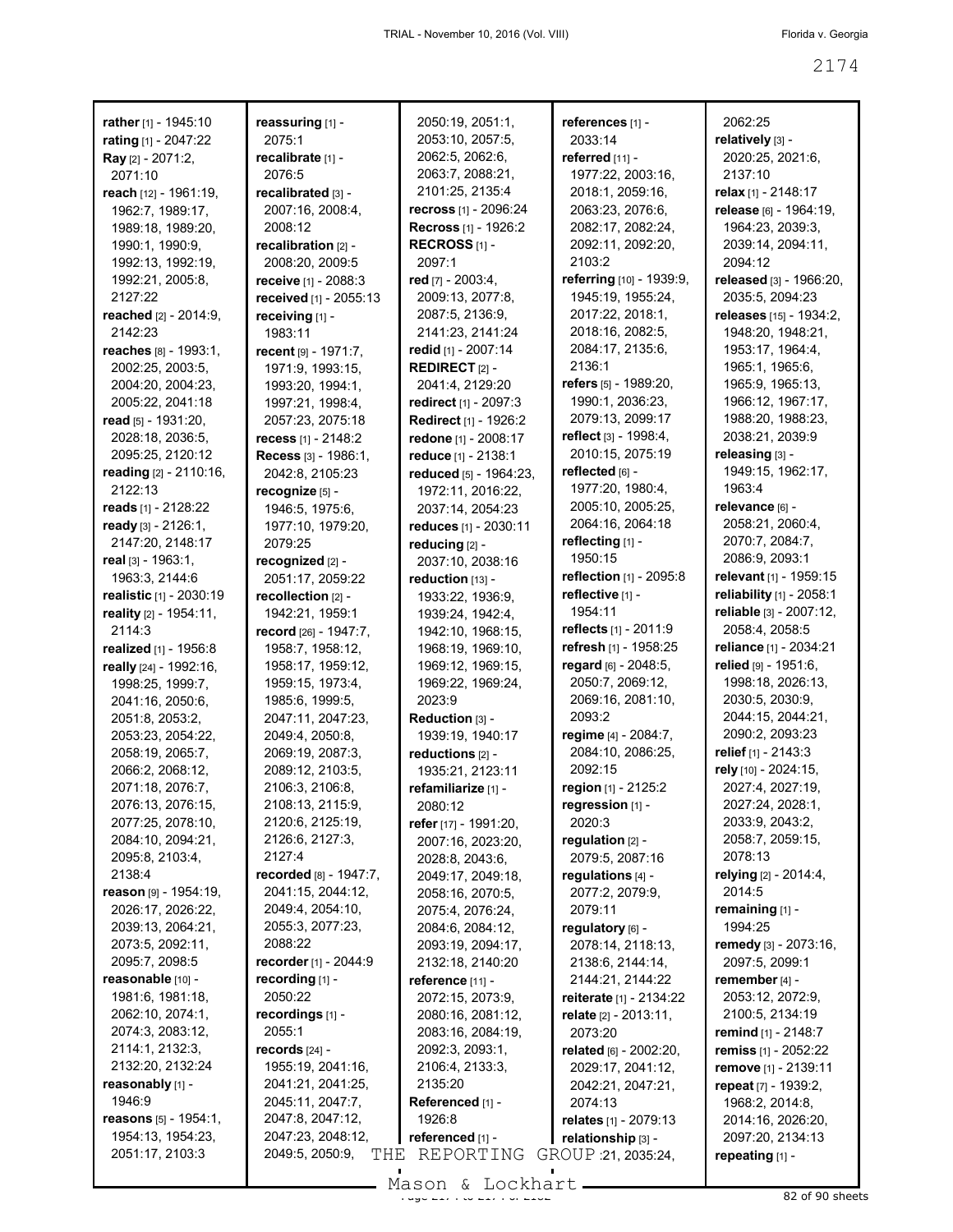| 2019:13                                            | reproduces [1] -        | 2094:10                | 1934:11, 1935:6,          | 2044:11, 2046:6,                |
|----------------------------------------------------|-------------------------|------------------------|---------------------------|---------------------------------|
| report [56] - 1935:25,                             | 1964:4                  | resource [4] -         | 1935:21, 1941:22,         | 2046:8, 2047:16,                |
| 1936:3, 1936:4,                                    | request [3] - 2073:19,  | 1946:24, 2132:11,      | 1942:4, 1981:16,          | 2047:21, 2052:1,                |
| 1936:5, 1936:17,                                   | 2074:1, 2074:3          | 2132:13, 2144:7        | 1989:11, 2009:4,          | 2058:13, 2060:2,                |
| 1937:10, 1938:7,                                   | require [1] - 2114:10   | resources [1] -        | 2011:20, 2069:5,          | 2060:14, 2102:15,               |
| 1938:8, 1938:16,                                   | required [3] - 2129:5,  | 2124:13                | 2074:20, 2102:9           | 2103:10, 2104:7,                |
| 1939:20, 1941:12,                                  | 2130:23, 2137:4         | Resources [1] -        | results [35] - 1935:16,   | 2104:15, 2104:17,               |
| 1947:24, 1952:20,                                  | requirement [2] -       | 2083:6                 | 1935:23, 1936:2,          | 2119:1, 2119:7,                 |
| 1952:22, 1953:20,                                  | 2131:20, 2139:6         | respect [8] - 1944:1,  | 1936:6, 1936:8,           | 2119:11, 2119:19,               |
| 1955:9, 1955:12,                                   | requirements [5] -      | 1957:6, 1974:20,       | 1936:16, 1937:8,          | 2119:22, 2135:5,                |
| 1956:7, 1959:10,                                   | 2114:2, 2114:5,         | 1986:24, 1992:5,       | 1937:14, 1953:15,         | 2144:24, 2145:9                 |
| 1961:2, 1961:22,                                   | 2121:2, 2121:5,         | 1993:2, 1993:4,        | 1955:11, 1955:15,         | <b>River</b> $[61] - 1932:6$ ,  |
| 1972:15, 1978:9,                                   | 2131:24                 | 2017:24                | 1961:2, 1962:3,           | 1932:12, 1935:11,               |
| 1997:1, 1997:5,                                    | requires [4] - 2093:24, | respects [1] - 2057:16 | 1963:11, 1979:20,         | 1969:11, 1969:23,               |
| 1998:3, 1998:15,                                   | 2124:16, 2124:21,       | respond [1] - 1949:14  | 2008:21, 2009:1,          | 1970:15, 1970:21,               |
| 1999:12, 2009:7,                                   | 2130:21                 | response [5] -         | 2009:8, 2010:17,          | 1980:10, 1981:3,                |
| 2028:1, 2028:5,                                    | requiring [1] - 2125:8  | 2063:22, 2065:9,       | 2010:23, 2012:3,          | 1981:5, 1981:6,                 |
| 2028:8, 2028:10,                                   | reread [1] - 2032:3     | 2065:15, 2096:17,      | 2012:6, 2012:18,          | 1981:11, 1981:16,               |
| 2028:19, 2030:25,                                  | reservation [9] -       | 2129:4                 | 2012:19, 2016:12,         | 1981:20, 1981:21,               |
| 2031:3, 2031:7,                                    | 2125:14, 2125:19,       | <b>ResSim [60] -</b>   | 2019:1, 2024:15,          | 1986:21, 1988:7,                |
| 2033:6, 2033:20,                                   | 2125:21, 2126:3,        | 1929:23, 1930:2,       | 2026:7, 2027:16,          | 1988:10, 1988:15,               |
| 2035:19, 2036:3,                                   | 2126:8, 2126:14,        | 1930:3, 1930:14,       | 2033:11, 2033:17,         | 1989:3, 2002:10,                |
| 2036:23, 2037:18,                                  | 2126:20, 2144:1,        | 1930:15, 1930:18,      | 2074:12, 2075:3,          | 2003:1, 2004:17,                |
| 2051:20, 2068:23,                                  | 2144:5                  | 1930:22, 1931:17,      | 2078:24, 2103:23          | 2004:24, 2005:2,                |
| 2075:25, 2078:18,                                  | reservations [5] -      | 1934:1, 1934:3,        | retrofit [1] - 2139:10    | 2005:3, 2005:6,                 |
| 2091:17, 2091:23,                                  | 2121:11, 2121:23,       | 1934:10, 1934:12,      | return [2] - 2049:19,     | 2005:12, 2005:20,               |
| 2100:15, 2100:17,                                  | 2143:23, 2144:4,        | 1934:25, 1935:9,       | 2059:2                    | 2005:22, 2038:12,               |
| 2101:6, 2101:7,                                    | 2144:23                 | 1935:16, 1936:8,       | review [2] - 2029:20,     | 2038:15, 2044:1,                |
| 2111:21, 2115:18,                                  |                         | 1936:13, 1936:24,      | 2109:21                   | 2046:13, 2046:15,               |
| 2140:11                                            | reserved [1] - 2013:16  | 1937:14, 1937:23,      | reviewed [8] -            | 2046:17, 2046:18,               |
| reported [14] -                                    | reservoir [26] -        | 1941:11, 1941:17,      | 2014:12, 2014:14,         | 2046:25, 2047:2,                |
| 1955:12, 1977:11,                                  | 1929:19, 1930:9,        | 1942:14, 1942:17,      | 2019:16, 2027:2,          | 2047:9, 2049:12,                |
| 1979:8, 1979:13,                                   | 1930:19, 1936:25,       | 1942:20, 1944:18,      | 2027:3, 2029:12,          | 2050:21, 2057:3,                |
| 1992:10, 1997:12,                                  | 1940:19, 1941:7,        | 1944:21, 1947:24,      | 2034:17, 2036:6           | 2078:17, 2079:15,               |
| 1998:7, 2001:6,                                    | 1941:13, 1941:22,       | 1949:20, 1950:10,      | revised [4] - 1957:8,     | 2080:1, 2080:7,                 |
| 2001:22, 2024:15,                                  | 1945:3, 1946:24,        | 1950:11, 1950:14,      | 1957:13, 1964:16,         | 2081:12, 2082:25,               |
| 2043:4, 2047:25,                                   | 1947:4, 1948:12,        |                        | 1997:10                   | 2086:10, 2087:1,                |
| 2087:19, 2117:8                                    | 1961:7, 1962:15,        | 1951:4, 1951:8,        |                           | 2109:8, 2109:25,                |
| Reporter [1] - 2149:16                             | 1962:20, 1963:12,       | 1953:11, 1953:18,      | revision [1] - 1946:12    | 2118:5, 2121:13,                |
| reporter [1] - 1943:7                              | 1964:10, 1988:17,       | 1954:2, 1954:9,        | revisiting [1] -          | 2134:18, 2144:13,               |
|                                                    | 1988:19, 1992:24,       | 1954:14.1954:17.       | 2083:24                   | 2144:17                         |
| <b>reports</b> [12] - 1961:3,<br>1983:16, 1990:11, | 1993:5, 1993:11,        | 1956:2, 1956:20,       | Reynoldsville [9] -       | riverine [10] - 2084:13,        |
|                                                    | 2094:8, 2095:2,         | 1956:24, 1957:2,       | 1991:13, 1991:17,         | 2084:20, 2084:25,               |
| 2016:17, 2033:11,                                  | 2095:4, 2114:11         | 1958:19, 1959:16,      | 1991:19, 1991:24,         | 2085:4, 2085:6,                 |
| 2111:21, 2111:24,                                  | reservoirs [33] -       | 1959:20, 1959:23,      | 1992:1, 1992:9,           | 2086:9, 2099:14,                |
| 2113:12, 2116:2,                                   | 1939:1, 1939:4,         | 1960:3, 1960:6,        | 1992:14, 1993:6,          |                                 |
| 2116:6, 2137:7,                                    | 1939:24, 1941:1,        | 1960:8, 1960:12,       | 1993:9                    | 2099:16, 2105:17                |
| 2137:12                                            | 1944:15, 1944:19,       | 1960:21, 2093:17,      | right-hand $[3]$ -        | <b>Rivers</b> $[4] - 2125:15$ , |
| represent [2] -                                    | 1944:22, 1944:25,       | 2093:23, 2095:1,       | 1977:1, 2004:6,           | 2126:9, 2126:22,                |
| 2061:11, 2141:25                                   | 1945:5, 1945:13,        | 2095:2, 2095:5         | 2092:15                   | 2141:21                         |
| representative [3] -                               | 1946:21, 1947:20,       | restaurants [1] -      | <b>RIOP</b> [8] - 1934:2, | rivers [11] - 1996:20,          |
| 1999:3, 1999:9,                                    | 1948:10, 1948:23,       | 2148:14                | 1964:14, 1964:19,         | 2041:19, 2046:7,                |
| 2076:14                                            | 1949:6, 1949:11,        | restricted [1] -       | 1965:3, 1965:9,           | 2049:11, 2071:14,               |
| represented [2] -                                  | 1949:15, 1949:21,       | 2039:19                | 2094:10, 2094:19,         | 2085:11, 2085:12,               |
| 2086:12, 2098:13                                   | 1949:25, 1950:5,        | restrictions [9] -     | 2094:24                   | 2099:18, 2104:7,                |
| represents [1] -                                   | 1950:7, 1995:5,         | 2096:9, 2122:9,        | <b>risk</b> [1] - 2078:23 | 2120:16, 2126:12                |
| 2060:25                                            | 1995:7, 1995:9,         | 2122:16, 2122:25,      | river $[31] - 1945:6$ ,   | <b>RMR</b> $[2] - 1925:14$ ,    |
| reproduced [6] -                                   | 1995:19, 1995:20,       | 2123:3, 2123:7,        | 1992:22, 2004:16,         | 2149:15                         |
| 1939:19, 1940:5,                                   | 1995:22, 2038:22,       | 2123:17, 2123:21,      | 2005:2, 2041:10,          | <b>role</b> [2] - 1946:25,      |
| 1997:22, 2000:18,                                  | 2039:1, 2039:14,        | 2123:25                | 2043:7, 2043:12,          | 1948:12                         |
| 2000:20, 2147:3                                    | 2071:23, 2094:9<br>THE  | REPORTING              | GROUP 13, 2044:3,         | roll $[1]$ - 2148:17            |
|                                                    |                         |                        |                           |                                 |

Mason & Lockhart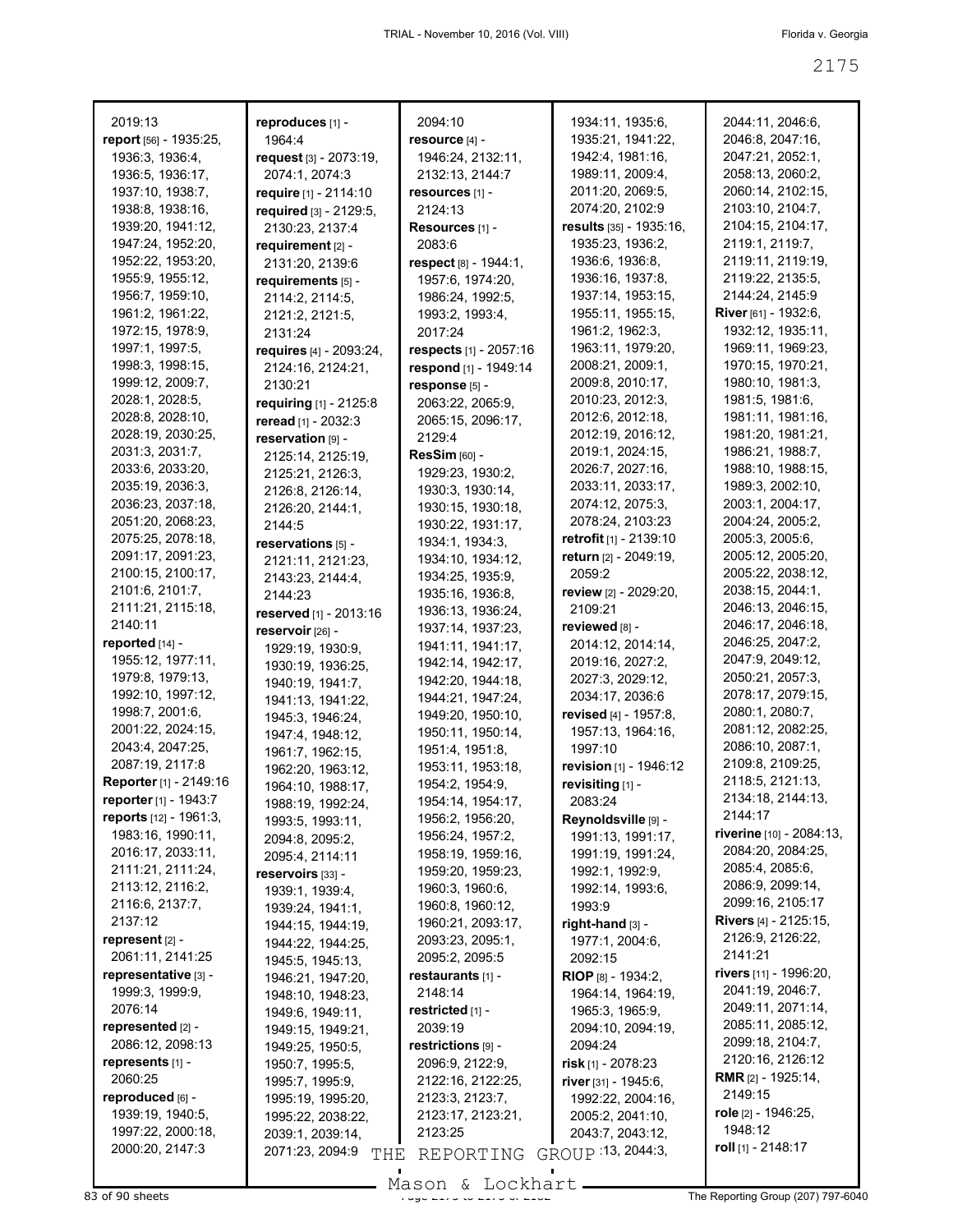| roof $[1]$ - 2044:8                   | <b>sat</b> א1 - 1943:5                | Scott [1] - 2128:23                | 1991:13, 1998:13,                      | seem $[3] - 2056:2,$                  |
|---------------------------------------|---------------------------------------|------------------------------------|----------------------------------------|---------------------------------------|
| roots [1] - 2049:15                   | satellite [1] - 2141:10               | screen [10] - 1931:15,             | 2001:7, 2002:18,                       | 2070:10, 2078:6                       |
| rose [1] - 1937:24                    | satisfaction [1] -                    | 1939:11, 1965:19,                  | 2003:15, 2004:15,                      | <b>sees</b> [1] - 2056:22             |
| rotation [1] - 2139:18                | 2076:17                               | 1982:21, 1991:8,                   | 2005:5, 2005:15,                       | segment [1] - 2055:11                 |
| rough [1] - 2130:14                   | satisfied [2] - 2008:3,               | 2055:15, 2060:17,                  | 2008:22, 2010:10,                      | selected [2] - 2029:22,               |
| roughly [8] - 2048:15,                | 2008:11                               | 2072:5, 2084:5,                    | 2011:6, 2011:13,                       | 2128:24                               |
| 2050:24, 2069:11,                     | save [3] - 2066:13,                   | 2140:23                            | 2014:10, 2014:16,                      | selection [1] - 2000:2                |
| 2073:6, 2073:23,                      | 2139:2, 2139:23                       | screened [4] - 2036:8,             | 2022:1, 2022:2,                        | Seminole [83] -                       |
| 2075:15, 2075:22,                     | saves [1] - 1975:19                   | 2036:11, 2036:17,                  | 2022:7, 2023:9,                        | 1929:24, 1942:19,                     |
| 2113:14                               | saw [1] - 2145:4                      | 2037:5                             | 2025:19, 2028:9,                       | 1943:21, 1943:25,                     |
| round [2] - 2032:6,                   | scale [5] - 2010:9,                   | <b>scroll</b> [1] - 2140:24        | 2028:16, 2028:19,                      | 1944:4, 1944:12,                      |
| 2103:17                               | 2010:12, 2016:12,                     | search [3] - 1976:13,              | 2036:21, 2040:24,                      | 1944:24, 1945:2,                      |
| routes $[1] - 2059.8$                 | 2060:1, 2131:19                       | 1979:16, 1979:20                   | 2044:7, 2045:1,                        | 1945:3, 1945:6,                       |
| row $[2] - 1956.8$ ,                  | scaling [1] - 2062:20                 | season [4] - 2061:13,              | 2046:25, 2048:12,                      | 1947:3, 1947:5,                       |
| 2061:1                                | <b>scenario</b> [49] - 1932:3,        | 2110:1, 2110:24,                   | 2048:16, 2048:21,                      | 1947:8, 1947:18,                      |
| rows $[2] - 1957:7,$                  | 1932:14, 1933:21,                     | 2111:2                             | 2050:13, 2051:2,                       | 1949:10, 1949:13,                     |
| 1957:10                               | 1933:23, 1934:4,                      | seasonality [3] -                  | 2051:8, 2053:23,                       | 1950:2, 1950:9,                       |
| Rule [3] - 2122:5,                    | 1934:13, 1934:20,                     | 2101:22, 2104:4,                   | 2053:24, 2056:14,                      | 1950:13, 1951:1,                      |
| 2122:7, 2122:15                       | 1937:4, 1937:18,                      | 2104:12                            | 2057:22, 2061:5,                       | 1951:7, 1953:6,                       |
| rule [1] - 1994:23                    | 1938:19, 1939:14,                     | seasons [2] - 2131:5,              | 2061:7, 2061:8,                        | 1953:9, 1953:16,                      |
| rules $[6] - 1930:19$ ,               | 1939:18, 1940:11,                     | 2139:19                            | 2061:9, 2061:17,                       | 1953:21, 1954:1,                      |
| 1964:10, 1964:13,                     | 1940:19, 1940:24,                     | <b>seated</b> [2] - 1927:25,       | 2064:10, 2065:17,                      | 1954:4, 1954:10,                      |
| 2094:5, 2094:19,                      | 1941:6, 1942:6,                       | 2106:20                            | 2066:1, 2069:9,                        | 1954:14, 1954:16,                     |
| 2122:22                               | 1961:5, 1962:5,                       | second [19] - 1942:15,             | 2070:4, 2072:14,                       | 1954: 19, 1954: 24,                   |
| ruling [2] - 1995:22,                 | 1966:5, 1966:19,                      | 1957:15, 1980:7,                   | 2072:19, 2072:20,                      | 1956:1, 1956:22,                      |
| 2013:22                               | 1966:23, 1966:25,                     | 1993:13, 2032:17,                  | 2074:14, 2076:20,<br>2077:11, 2079:22, | 1958:21, 1959:18,                     |
| run $[27] - 1931:16$ ,                | 1967:2, 1967:5,                       | 2033:9, 2036:7,                    | 2081:19, 2083:4,                       | 1960:4, 1960:13,                      |
| 1931:20, 1932:4,                      | 1967:9, 1968:18,                      | 2043:15, 2043:16,                  | 2083:16, 2084:6,                       | 1960:15, 1960:22,                     |
| 1934:4, 1945:6,                       | 1968:24, 1969:4,                      | 2047:24, 2054:12,                  | 2084:21, 2092:18,                      | 1961:6, 1961:7,                       |
| 1960:15, 1960:19,                     | 1969:9, 1969:17,                      | 2080:15, 2084:5,                   | 2093:7, 2093:8,                        | 1961:8, 1961:12,<br>1961:18, 1961:19, |
| 1961:5, 1961:22,                      | 1970:2, 2098:17,                      | 2095:22, 2112:8,                   | 2094:19, 2095:22,                      | 1962:2, 1962:6,                       |
| 1962:3, 1987:3,                       | 2099:6, 2110:4,                       | 2119:18, 2121:24,                  | 2098:3, 2098:16,                       | 1962:8, 1962:12,                      |
| 2024:17, 2024:21,                     | 2110:6, 2110:7,                       | 2128:19, 2128:21                   | 2101:24, 2103:11,                      | 1962:19, 1962:22,                     |
| 2024:24, 2025:4,                      | 2110:9, 2110:19,<br>2110:20, 2110:22, | Secretary [2] -<br>2128:24, 2141:6 | 2108:16, 2108:19,                      | 1963:3, 1963:7,                       |
| 2025:5, 2025:8,                       | 2111:1, 2111:5,                       | Section [8] - 1948:6,              | 2109:1, 2109:9,                        | 1963:11, 1963:18,                     |
| 2025:14, 2025:22,<br>2025:25, 2026:3, | 2113:10, 2113:14,                     | 1948:9, 1985:12,                   | 2109:12, 2110:6,                       | 1964:3, 1964:8,                       |
| 2034:2, 2034:5,                       | 2113:17, 2113:25                      | 1985:15, 1999:8,                   | 2110:20, 2110:22,                      | 1965:17, 1965:22,                     |
| 2034:8, 2034:13,                      | <b>scenarios</b> [20] -               | 2005:6, 2036:7,                    | 2111:8, 2111:9,                        | 1966:5, 1966:9,                       |
| 2039:17, 2078:14                      | 1931:9, 1935:17,                      | 2114:1                             | 2112:6, 2112:10,                       | 1966:15, 1966:18,                     |
| run-of-river [1] -                    | 1935:21, 1936:9,                      | sections [1] - 2013:11             | 2112:13, 2112:17,                      | 1967:9, 1967:13,                      |
| 1945:6                                | 1965:17, 1966:1,                      | see [150] - 1931:21,               | 2113:11, 2113:15,                      | 1968:23, 1969:2,                      |
| run-off [1] - 2078:14                 | 2016:12, 2097:10,                     | 1931:25, 1940:8,                   | 2113:16, 2113:18,                      | 1969:17, 1970:2,                      |
| running [4] - 1962:20,                | 2097:25, 2098:6,                      | 1940:9, 1940:12,                   | 2113:19, 2113:24,                      | 1988:16, 1988:21,                     |
| 1963:3, 2025:18,                      | 2098:14, 2098:21,                     | 1940:20, 1942:2,                   | 2114:6, 2115:16,                       | 1991:21, 1992:15,                     |
| 2026:5                                | 2098:24, 2098:25,                     | 1946:16, 1946:18,                  | 2115:22, 2116:1,                       | 2044:18, 2052:8,                      |
| runoff [9] - 2006:3,                  | 2099:2, 2109:21,                      | 1948:6, 1948:12,                   | 2116:3, 2116:5,                        | 2052:9, 2093:17,                      |
| 2006:8, 2006:13,                      | 2109:24, 2110:16,                     | 1948:17, 1948:24,                  | 2116:6, 2116:20,                       | 2093:23, 2094:13,                     |
| 2006:17, 2007:2,                      | 2112:20, 2114:4                       | 1953:3, 1953:13,                   | 2116:22, 2116:23,                      | 2095:7                                |
| 2041:10, 2066:19,                     | schedules [1] -                       | 1955:13, 1957:17,                  | 2117:1, 2122:11,                       | Senate [1] - 2141:8                   |
| 2078:19, 2078:21                      | 2124:22                               | 1966:25, 1976:15,                  | 2128:13, 2128:17,                      | send [1] - 2138:6                     |
| <b>runs</b> $[1] - 2098:3$            | <b>science</b> [2] - 2041:8,          | 1976:17, 1976:19,                  | 2128:20, 2129:7,                       | sending [1] - 2146:7                  |
| rural $[3] - 2142:7$ ,                | 2074:11                               | 1976:23, 1978:1,                   | 2129:13, 2129:14,<br>2139:14, 2141:20, | sense [9] - 1949:22,                  |
| 2142:13, 2142:15                      | Science [1] - 2068:24                 | 1978:3, 1979:16,                   | 2141:23, 2142:8,                       | 1949:23, 1988:4,                      |
|                                       | scientific [2] - 2041:7,              | 1979:17, 1979:19,                  | 2142:10, 2143:10                       | 1993:17, 2008:18,                     |
| S                                     | 2068:24                               | 1980:1, 1983:6,                    | seeding [1] - 2038:18                  | 2018:11, 2037:17,                     |
|                                       | scientists $[2]$ -                    | 1983:21, 1984:3,                   | seeing [4] - 1975:25,                  | 2065:18, 2089:5                       |
| <b>salinities</b> [1] - 2110:4        | 2135:2, 2140:10                       | 1984:10, 1984:11,                  | 2077:5, 2089:17,                       | sensitive [2] -                       |
| salinity [1] - 2110:9                 | <b>score</b> [1] - 1952:3             | 1985:4, 1986:18,                   | 0.0009                                 | 2104:16, 2104:17                      |
| sample [1] - 2072:18                  | scores [1] - 1957:2<br>THE            | REPORTING                          | GROUP<br>ig [1] - 2130:8               | <b>sent</b> [2] - 2013:15,            |
|                                       |                                       | $M$ acon f. Iochbart               |                                        |                                       |

Mason & Lockhart 
1984 of 90 sheets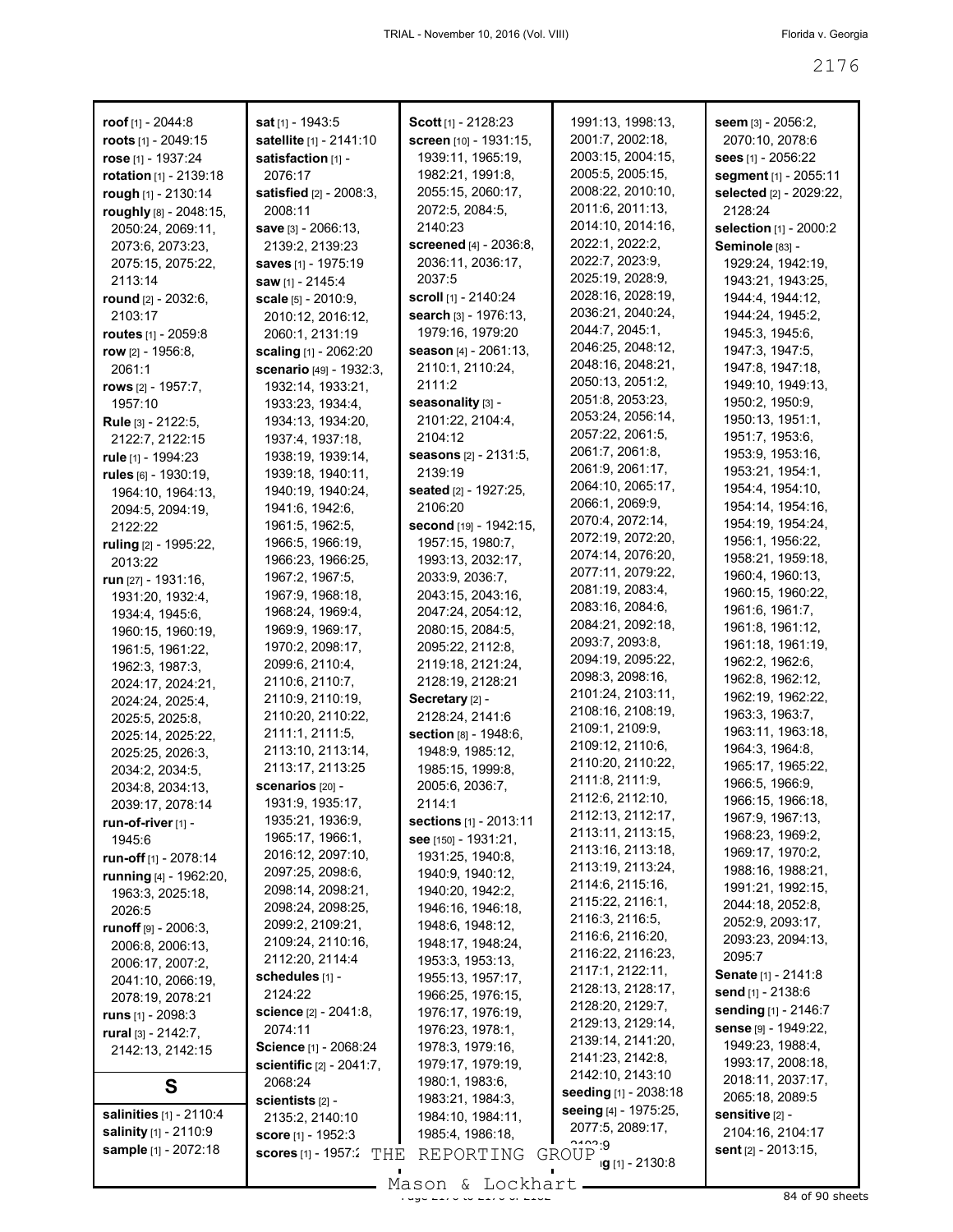| 2129:2                                | 2011:13                              | 2009:8, 2009:13,                      | 2045:20, 2045:23,            | smaller [1] - 2075:17                |
|---------------------------------------|--------------------------------------|---------------------------------------|------------------------------|--------------------------------------|
| sentence [11] -                       | sheet $[2] - 1968.8$ ,               | 2009:16, 2009:19,                     | 2046:2, 2052:12,             | smart $[1] - 2131:12$                |
| 2080:15, 2081:19,                     | 2000:21                              | 2011:16, 2056:16,                     | 2052:19, 2053:1,             | <b>Smith [7] - 1943:15,</b>          |
| 2083:15, 2083:18,                     | shift $[6] - 1980:24$ ,              | 2089:6, 2091:13,                      | 2053:5, 2055:16,             | 1947:12, 1955:2,                     |
| 2083:21, 2084:4,                      | 1986:8, 1993:18,                     | 2092:22, 2100:4                       | 2055:20, 2055:23,            | 1959:3, 2013:4,                      |
| 2084:18, 2085:15,                     | 1996:2, 2002:6,                      | side [6] - 2004:3.                    | 2056:2, 2056:5,              | 2027:8, 2039:25                      |
| 2095:25, 2129:1,                      | 2114:19                              | 2088:14, 2088:15,                     | 2079:18, 2079:24,            | sod [1] - 2139:18                    |
| 2129:9                                | shifting [1] - 2120:24               | 2088:24, 2092:15                      | 2082:18, 2082:20,            | sod-based [1] -                      |
| sentences [1] -                       | shifts $[2] - 1981:3$ ,              | signals [1] - 2053:24                 | 2086:18, 2086:19,            | 2139:18                              |
| 2097:23                               | 1993:14                              | significance [2] -                    | 2088:12, 2090:5,             | soil [4] - 2049:15,                  |
| separate [1] - 2121:22                | short $[3] - 2027:15$ ,              | 2018:5, 2083:9                        | 2090:7, 2091:2,              | 2131:4, 2132:7,                      |
| September [26] -                      | 2027:20, 2030:17                     | significant $[6]$ -                   | 2091:5, 2091:9,              | 2133:17                              |
| 1940:1, 1941:2,                       | short-term [3] -                     | 2018:7, 2038:8,                       | 2091:11, 2091:21,            | solely [1] - 2102:7                  |
| 1941:8, 1942:6,                       | 2027:15, 2027:20,                    | 2070:4, 2085:24,                      | 2092:7, 2092:8,              | solemnly [2] -                       |
| 1957:22, 1958:3,                      | 2030:17                              | 2103:4, 2144:16                       | 2095:12, 2095:14,            | 1927:20, 2106:15                     |
| 1960:1, 1977:23,                      | shortage [4] - 2122:5,               | significantly [2] -                   | 2096:23, 2099:9,             | someone [1] - 2018:8                 |
| 1978:8, 1979:1,                       | 2122:7, 2122:15,                     | 1972:7, 2124:12                       | 2105:12                      | someplace [1] -                      |
| 1979:2, 2010:2,                       | 2122:22                              | similar [16] - 1930:15,               | single [7] - 1935:7,         | 2139:15                              |
| 2061:6, 2061:7,                       | shortfall [2] - 2092:12,             | 1933:10, 1934:8,                      | 1945:2, 1990:19,             | sometimes [8] -                      |
| 2061:17, 2064:19,                     | 2092:17                              | 1934:17, 1934:22,                     | 1996:14, 2057:6,             | 2023:20, 2130:19,                    |
| 2072:19, 2073:14,                     | shortfalls [1] -                     | 1935:4, 1938:2,                       | 2088:23, 2141:11             | 2130:21, 2130:23,                    |
| 2090:13, 2100:23,                     | 2090:17                              | 1941:14, 1941:20,                     | single-day [1] -<br>2088:23  | 2138:3, 2138:5,                      |
| 2100:24, 2102:13,                     | shots $[1]$ - 1965:19                | 2057:13, 2057:15,                     | $s$ it [5] - 2025:16,        | 2138:7, 2139:24                      |
| 2103:14, 2103:25,<br>2107:25, 2109:11 | show [23] - 1935:14,                 | 2061:14, 2068:19,                     | 2045:4, 2052:17,             | somewhat [2] -                       |
| series [3] - 2060:12,                 | 1939:2, 1975:1,                      | 2069:2, 2073:13                       | 2120:25, 2121:7              | 2061:8, 2061:10                      |
| 2063:16, 2069:4                       | 1981:3, 1981:15,                     | similarity [1] - 2075:1               | <b>sitting</b> [2] - 2053:3, | somewhere [7] -                      |
| seriously [2] - 2055:9,               | 1991:1, 1997:23,                     | similarly $[2] - 1953.8$ ,<br>2011:24 | 2148:10                      | 2031:3, 2045:4,                      |
| 2055:10                               | 1998:8, 1999:12,                     | simple [1] - 1992:19                  | six [1] - 1980:15            | 2097:11, 2098:2,                     |
| <b>serves</b> [1] - 2071:4            | 2003:4, 2041:24,<br>2053:10, 2072:9, | simply [3] - 2025:3,                  | size [1] - 2114:11           | 2100:3, 2114:15,                     |
| Service [5] - 2080:18,                | 2079:8, 2079:10,                     | 2095:2, 2102:11                       | slide [25] - 1976:13,        | 2142:21                              |
| 2080:24, 2081:2,                      | 2100:21, 2101:13,                    | simulate $[4] - 1931:3$ ,             | 1976:20, 1978:12,            | Sorab <sup>[1]</sup> - 2028:2        |
| 2081:14, 2083:5                       | 2108:6, 2111:10,                     | 1936:24, 1944:24,                     | 1979:19, 1979:20,            | sorry [20] - 1968:1,                 |
| services [3] - 2081:4,                | 2115:1, 2119:6,                      | 1949:10                               | 1982:21, 1991:7,             | 1972:15, 1977:2,<br>1985:2, 1999:22, |
| 2081:5, 2138:20                       | 2130:17, 2135:4                      | simulated [4] -                       | 1991:8, 1991:11,             | 2004:4, 2041:3,                      |
| set [8] - 1931:11,                    | showed [16] -                        | 1932:24, 1967:10,                     | 1997:23, 2004:1,             | 2055:24, 2062:18,                    |
| 1959:10, 1980:7,                      | 1934:25, 1935:9,                     | 1969:18, 1970:3                       | 2004:4, 2005:18,             | 2071:7, 2073:12,                     |
| 1986:11, 1997:21,                     | 1935:18, 1958:20,                    | simulates [3] -                       | 2017:5, 2017:6,              | 2084:1, 2091:2,                      |
| 1999:3, 1999:9,                       | 1959:17, 1960:3,                     | 1944:18, 1944:21,                     | 2052:10, 2086:16,            | 2091:14, 2097:20,                    |
| 2042:1                                | 1960:12, 1962:11,                    | 1945:2                                | 2086:21, 2087:1,             | 2100:2, 2100:14,                     |
| <b>sets</b> [7] - 1964:19,            | 1962:19, 1968:23,                    | simulation [3] -                      | 2088:10, 2088:18,            | 2121:20, 2125:23,                    |
| 1986:10, 1994:6,                      | 1976:12, 1998:14,                    | 2029:5, 2030:1,                       | 2098:12, 2098:13,            | 2131:16                              |
| 1995:1, 1998:3,                       | 1998:19, 1998:21,                    | 2131:20                               | 2098:16                      | <b>sort</b> $[6] - 1982:1$ ,         |
| 1999:11, 2008:23                      | 1998:22, 1998:23                     | simulations [1] -                     | <b>slides</b> [1] - 1982:23  | 2057:17, 2089:2,                     |
| <b>seven</b> [1] - 2051:3             | showing $[4]$ -                      | 2025:25                               | slightly [1] - 2064:11       | 2137:19, 2144:21,                    |
| several [5] - 1935:19,                | 2052:11, 2053:12,                    | Singarella [2] -                      | small $[29] - 1932:11$ ,     | 2146:18                              |
| 2010:24, 2013:15,                     | 2057:12, 2093:4                      | 1927:10, 2088:14                      | 1969:12, 1969:24,            | <b>sorts</b> $[1]$ - 2139:12         |
| 2089:23                               | <b>shown</b> $[5]$ - 1953:3,         | $SINGARELLA$ [57] -                   | 1984:12, 1995:20,            | <b>sound</b> $[1]$ - 2017:19         |
| <b>severe</b> [4] - 1973:21,          | 1953:5, 1983:4,                      | 1925:18, 1927:5,                      | 2018:20, 2018:21,            | <b>sounds</b> [2] - 1987:25,         |
| 1973:25, 1974:2,                      | 2047:12, 2053:6                      | 1927:9, 1927:17,                      | 2019:1, 2019:11,             | 2017:20                              |
| 2093:6                                | shows $[29] - 1937:13$ ,             | 1928:6, 1928:10,                      | 2019:21, 2019:22,            | <b>source</b> $[3] - 2015.8$ ,       |
| shading [1] - 2089:6                  | 1937:23, 1939:13,                    | 1928:12, 1967:24,                     | 2020:8, 2020:11,             | 2090:1, 2091:20                      |
| shall [4] - 1927:21,                  | 1941:12, 1941:19,                    | 1975:24, 1976:3,                      | 2020:14, 2020:17,            | southern [2] -                       |
| 1927:22, 2106:16,                     | 1942:10, 1955:15,                    | 2025:2, 2040:9,                       | 2020:22, 2021:4,             | 2136:15, 2136:16                     |
| 2106:17                               | 1956:5, 1956:20,                     | 2040:12, 2040:19,                     | 2050:18, 2050:19,            | speaking [3] - 2122:6,               |
| Shanahan [1] -                        | 1961:14, 1961:24,                    | 2040:23, 2041:1,                      | 2051:11, 2053:19,            | 2135:1, 2136:19                      |
| 2094:25                               | 1962:18, 1970:14,                    | 2041:5, 2041:22,                      | 2077:13, 2092:20,            | <b>SPECIAL [80] -</b>                |
| <b>share</b> [2] - 2139:8,            | 1970:20, 1972:21,                    | 2042:5, 2042:10,                      | 2092:21, 2119:7,             | 1925:11, 1927:2,                     |
| 2145:7                                | 1977:17, 1986:18,                    | 2042:14, 2042:18,                     | 2134:23, 2137:10,            | 1927:8, 1927:16,                     |
| sharp [2] - 2011:7,                   | 2002:20, 2005:2<br>THE               | REPORTING                             | GROUP 7, 2142:13             | 1928:9, 1928:19,                     |
|                                       |                                      |                                       |                              |                                      |

Mason & Lockhart **Page 2017 of 2178 Page 2177 to 2178 Contract** Page 2071 797-6040<br>B5 of 90 sheets **Page 207) 797-6040**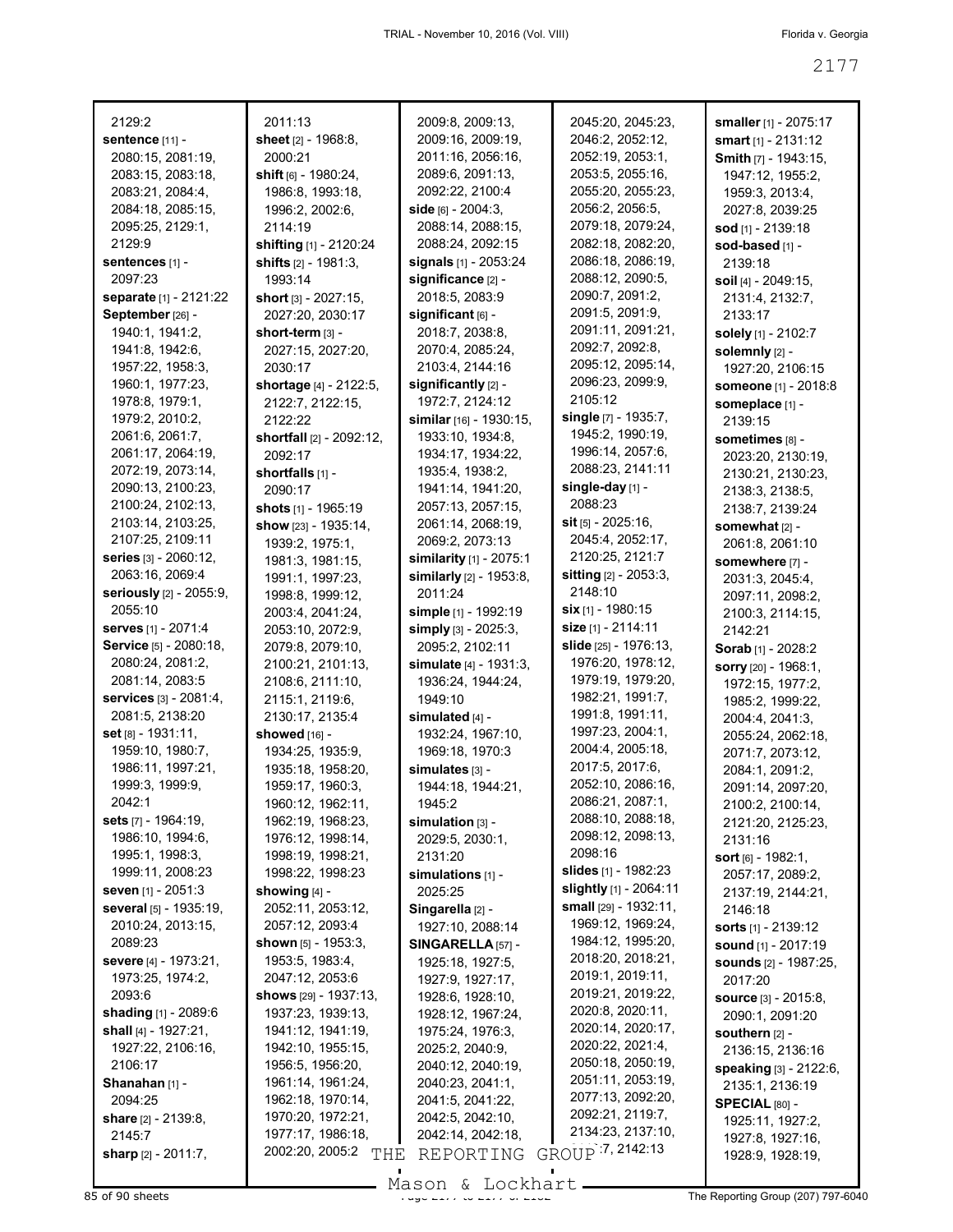| 1929:5, 1929:9,        | spelled [1] - 2106:25          | started [6] - 2043:3,            | <b>statistic</b> [4] - 1953:8, | 2089:23, 2096:10,            |
|------------------------|--------------------------------|----------------------------------|--------------------------------|------------------------------|
| 1968:1, 1975:13,       | spike [8] - 1984:3,            | 2093:13, 2108:3,                 | 2057:19, 2076:20,              | 2118:4                       |
| 1975:18, 1976:2,       | 1984:11, 1984:12,              | 2108:5, 2135:8,                  | 2076:25                        | streamflows [3] -            |
| 1976:5, 1976:21,       | 1984:20, 1985:1,               | 2135:15                          | statistically [1] -            | 1993:25, 2006:14,            |
| 1977:2, 1977:6,        | 1985:7, 2011:7,                | starting [3] - 1971:21,          | 2070:4                         | 2118:11                      |
| 1985:16, 1985:22,      | 2011:14                        | 2048:15, 2050:11                 | statute [1] - 2124:6           | streams [4] - 2002:14,       |
| 1986:3, 1999:24,       | spindle [1] - 2044:12          | <b>starts</b> [3] - 2028:16,     | statutes [1] - 2132:18         | 2002:16, 2002:17,            |
| 2013:23, 2040:8,       | spoken [1] - 2086:11           | 2046:10, 2091:6                  | Stearns [1] - 2145:14          | 2099:18                      |
| 2040:11, 2040:17,      | spot [1] - 2019:17             | <b>state</b> $[53] - 1928:2$     | STEARNS [1] -                  | Street [1] - 1925:12         |
| 2040:21, 2042:3,       | spread [2] - 1968:8,           | 1929:16, 1930:25,                | 1925:19                        | strengths [1] -              |
| 2042:12, 2044:22,      | 2134:23                        | 1932:21, 1933:24,                | stenographic [1] -             | 1950:18                      |
| 2044:25, 2045:3,       | spreadsheet [5] -              | 1934:7, 1934:16,                 | 2149:5                         | stretches [2] -              |
| 2052:15, 2052:25,      | 1965:20, 1966:24,              | 1934:21, 1935:2,                 | step [3] - 2054:22,            | 1973:12, 2133:21             |
| 2055:18, 2055:21,      | 2017:7, 2056:10,               | 1935:9, 1935:20,                 | 2094:18, 2137:23               | strong [1] - 2103:9          |
| 2056:1, 2090:25,       | 2056:11                        | 1936:20, 1937:16,                | steps [1] - 2062:2             | strongly [2] - 2076:13,      |
| 2091:8, 2092:5,        | Spring [38] - 1967:22,         | 1937:25, 1938:10,                | Steverson [3] -                | 2096:14                      |
| 2096:24, 2099:11,      | 1968:6, 1968:14,               | 1938:17, 1939:5,                 | 2108:19, 2108:21,              | structure [4] -              |
| 2099:21, 2100:8,       | 1968:20, 1986:12,              | 1940:13, 1941:15,                | 2141:6                         | 2025:17, 2084:12,            |
| 2100:19, 2101:2,       | 1986:19, 1986:21,              | 1941:24, 1942:11,                | still [8] - 1979:5,            | 2084:19, 2084:24             |
| 2101:11, 2102:3,       | 1986:24, 1987:5,               | 1949:8, 1960:23,                 | 1992:12, 2030:19,              | students [1] - 2008:16       |
| 2102:6, 2102:16,       | 1987:8, 1987:12,               | 1961:19, 1962:7,                 | 2040:12, 2071:24,              | studied [2] - 2080:3,        |
| 2102:20, 2102:22,      | 1987:16, 1987:17,              | 1965:24, 1980:10,                | 2104:7, 2117:14                | 2092:4                       |
| 2103:11, 2103:19,      | 1987:22, 1988:6,               | 1981:12, 1982:25,                | stopped [2] - 2050:22,         | studies [4] - 2060:2,        |
| 2104:1, 2104:19,       | 1988:12, 1989:7,               | 1983:12, 1983:25,                | 2055:3                         | 2062:22, 2063:17,            |
| 2104:22, 2105:10,      | 1989:12, 1990:9,               | 1984:6, 1984:12,                 | storage [9] - 1945:10,         | 2145:7                       |
| 2105:14, 2105:16,      | 1990:14, 1990:20,              | 1984:17, 1984:23,                | 1945:15, 1950:5,               | study [7] - 1987:4,          |
| 2105:21, 2106:1,       | 1990:25, 1991:2,               | 1985:9, 1989:4,                  | 1961:20, 1962:7,               | 2041:9, 2135:17,             |
| 2107:4, 2107:14,       | 1991:4, 1991:15,               | 1989:7, 1989:13,                 | 1962:9, 2020:14,               | 2135:21, 2135:25,            |
| 2108:9, 2108:12,       | 1991:23, 1992:12,              | 1995:11, 1996:17,                | 2039:1, 2114:5                 | 2136:18, 2139:17             |
| 2111:16, 2115:5,       | 1993:3, 2044:20,               | 2015:17, 2016:7,                 | store [2] - 2018:22,           | sub [3] - 1967:22,           |
| 2145:16, 2145:19,      | 2052:6, 2052:7,                | 2029:5, 2038:23,                 | 2039:2                         | 1968:6, 1968:13              |
| 2146:1, 2146:11,       | 2053:8, 2053:16,               | 2039:9, 2044:2,                  |                                | sub-basins [3] -             |
| 2146:14, 2146:21,      | 2053:18, 2053:21,              | 2081:1, 2106:22,                 | stored [1] - 2060:13           |                              |
| 2146:25, 2147:6,       | 2054:7, 2054:25,               | 2125:2, 2138:23,                 | story [1] - 2051:7             | 1967:22, 1968:6,<br>1968:13  |
| 2147:8, 2147:12,       | 2055:5                         | 2141:23, 2143:15                 | straight [1] - 1982:9          |                              |
| 2147:16, 2148:1,       | springs [1] - 2118:11          | <b>STATE</b> $[2] - 1925:3$      | stream [13] - 1989:20,         | <b>Subject</b> [1] - 2109:6  |
| 2148:5, 2148:20        | stack [1] - 2078:20            | 1925:6                           | 1990:1, 2002:16,               | subject [3] - 2013:14,       |
| species [5] - 2081:9,  | <b>staff</b> $[7] - 2119.5$ ,  | State [17] - 1925:15,            | 2002:25, 2003:5,               | 2077:21, 2081:5              |
| 2085:2, 2085:3,        | 2135:1, 2137:12,               | 1925:17, 1925:20,                | 2043:12, 2043:20,              | <b>submit</b> [1] - 2111:25  |
| 2088:5, 2088:8         | 2137:14, 2140:17,              | 1927:10, 2073:21,                | 2054:19, 2055:10,              | submittal [1] - 2129:5       |
| specific [11] -        | 2141:8, 2141:15                | 2078:13, 2080:6,                 | 2067:4, 2082:11,               | submitted [10] -             |
| 1932:25, 1957:23,      | <b>stage</b> [3] - 2044:9,     | 2081:23, 2082:13,                | 2121:17, 2134:2                | 1935:25, 1936:3,             |
| 1958:3, 1964:22,       | 2047:16, 2047:22               | 2090:15, 2093:2,                 | streamflow [39] -              | 1952:22, 1956:7,             |
| 1968:13, 1993:17,      | stand [2] - 2052:16,           | 2095:19, 2096:5,                 | 1971:8, 1971:10,               | 1957:7, 1997:6,              |
| 2007:25, 2025:17,      | 2106:12                        | 2107:20, 2120:14,                | 1987:16, 1993:21,              | 1997:16, 2016:17,            |
| 2060:21, 2124:18,      | standard [3] -                 | 2125:7, 2149:3                   | 1994:20, 1995:1,               | 2034:18, 2107:8              |
| 2131:3                 | 2132:16, 2132:25,              | state-of-the-art [1] -           | 1995:15, 1995:24,              | subscribe [1] -              |
| specifically [17] -    | 2133:19                        | 2029:5                           | 1996:4, 1996:6,                | 2149:10                      |
| 1937:12, 1937:18,      |                                | statement $[5]$ -                | 2006:4, 2006:9,                | subset [3] - 1958:6,         |
| 1943:22, 1948:20,      | standardized [1] -<br>2065:24  | 1946:10, 2045:18,                | 2015:17, 2015:21,              | 1958:10, 1998:7              |
| 1968:7, 1969:2,        |                                | 2045:25, 2127:16,                | 2015:23, 2019:1,               | <b>subsets</b> [1] - 1998:14 |
| 1971:3, 1974:25,       | stands [2] - 1964:16,          | 2129:16                          | 2022:22, 2023:1,               | substantial [1] -            |
| 1981:2, 1986:14,       | 2131:14                        | <b>states</b> $[1] - 2136:20$    | 2023:6, 2023:17,               | 2011:2                       |
| 1994:5, 2007:20,       | Stanford [3] - 2071:3,         | <b>STATES</b> [1] - 1925:1       | 2027:17, 2028:21,              | substantially [1] -          |
| 2031:12, 2032:4,       | 2071:9, 2071:11                | <b>States</b> [3] - 1930:4,      | 2029:2, 2029:17,               | 2010:21                      |
| 2035:14, 2037:4,       | <b>start</b> $[11] - 1930:1$ , | 2043:18, 2043:20                 | 2030:2, 2030:11,               | suddenly [1] -               |
| 2138:22                | 1946:2, 1985:12,               | <b>station</b> $[3] - 2043:22$ , | 2035:25, 2041:15,              | 2101:18                      |
| specified [1] - 2089:8 | 2013:10, 2028:7,               | 2043:23, 2043:24                 | 2041:16, 2041:21,              | suggest [5] - 2025:7,        |
| spell [2] - 1928:2,    | 2040:15, 2050:23,              | <b>stations</b> [4] - 2043:7,    | 2041:24, 2053:10,              | 2050:9, 2139:1,              |
| 2106:22                | 2102:1, 2106:4,                |                                  | 2061:17, 2064:19,              | 2148:13, 2148:16             |
|                        | 2138:18, 2143:3<br>THE         | REPORTING                        | GROUP 10, 2072:12,             | suggested [3] -              |

 $\blacksquare$ 

 $\blacksquare$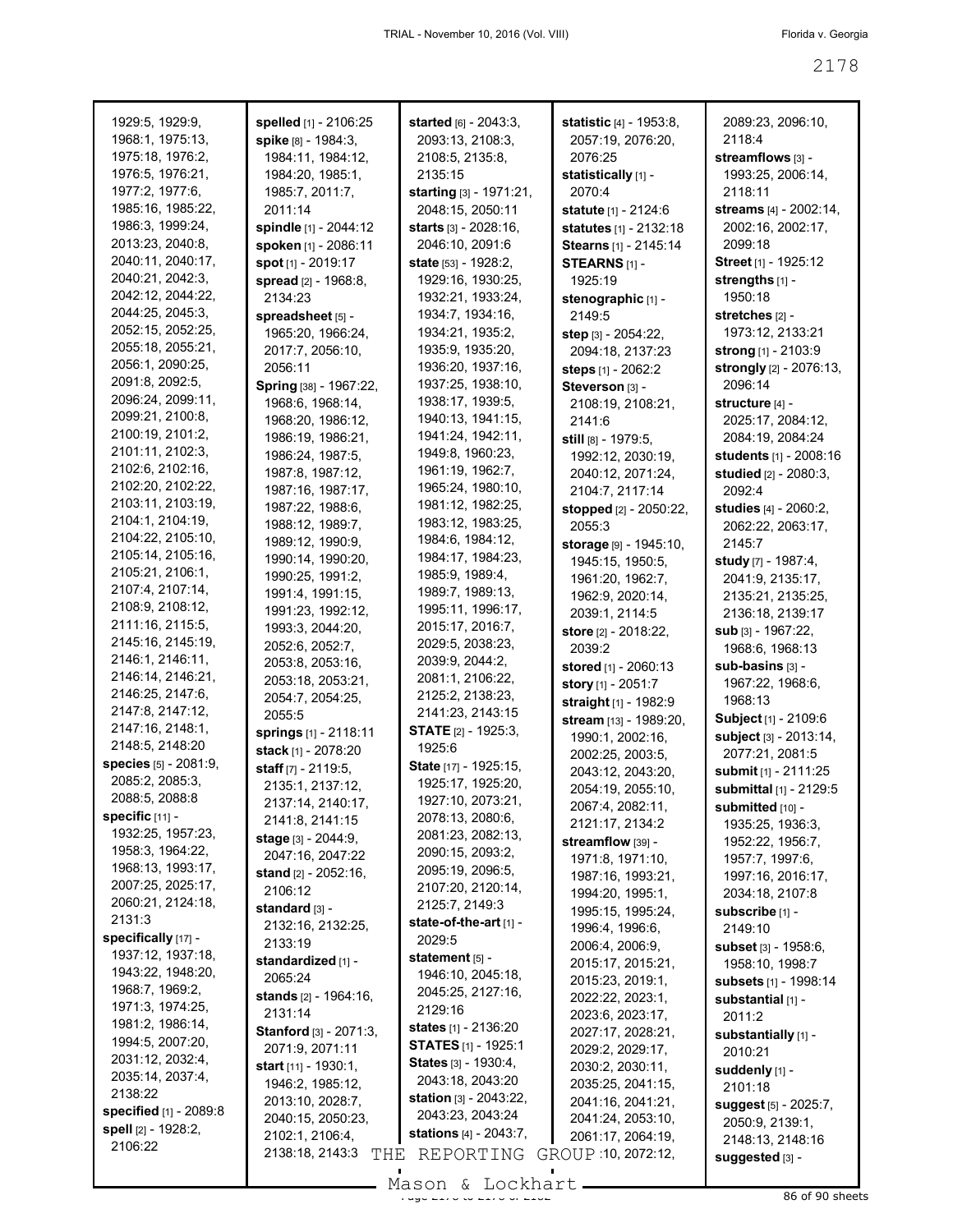| 2051:21, 2093:18,                                | 1925:1                         | 1939:18, 1939:20,             | 2104:5                  | 2097:14, 2097:19,       |
|--------------------------------------------------|--------------------------------|-------------------------------|-------------------------|-------------------------|
| 2096:14                                          | surface [20] - 1987:8,         | 1953:3, 1953:5,               | tender [1] - 2107:11    | 2097:24, 2098:2,        |
| suggesting [1] -                                 | 1987:12, 2019:22,              | 1955:13, 1955:15,             | term [11] - 2023:13,    | 2098:7, 2100:1,         |
| 2148:2                                           | 2019:24, 2020:3,               | 1955:24, 1956:5,              | 2027:15, 2027:20,       | 2106:6, 2106:15,        |
| suggestion [1] -                                 | 2020:7, 2020:10,               | 1956:8, 1956:17,              | 2029:2, 2030:17,        | 2107:8, 2107:9,         |
| 2148:6                                           | 2020:18, 2020:21,              | 1957:7, 1957:8,               | 2065:25, 2068:1,        | 2107:23, 2114:20,       |
| suggestions [2] -                                | 2021:5, 2022:21,               | 1957:13, 1957:19,             | 2075:19, 2124:6,        | 2131:15, 2136:3,        |
| 2140:11, 2140:13                                 | 2022:25, 2023:10,              | 1957:21, 1958:6,              | 2131:2                  | 2140:21, 2141:8,        |
| suite [1] - 2043:6                               | 2030:11, 2058:25,              | 1958:19, 1994:5,              | terms [22] - 1931:6,    | 2141:19, 2143:1,        |
| summarize [1] -                                  | 2059:13, 2099:19,              | 1994:6, 1994:12,              | 1932:20, 1974:12,       | 2143:14, 2145:22        |
| 2110:15                                          | 2099:20, 2124:18,              | 1996:24, 1996:25,             | 1989:9, 1989:17,        | tests $[1] - 2130:22$   |
|                                                  | 2126:14                        | 1997:9, 1997:22,              | 1995:19, 2018:9,        | text [3] - 1973:6,      |
| summarizes [1] -<br>2102:11                      | surprise [2] - 1992:3,         | 1999:15, 1999:16,             | 2038:24, 2039:10,       | 1994:12, 2000:8         |
|                                                  | 2032:11                        | 1999:19, 2000:2,              | 2041:9, 2071:1,         | THE $[34] - 1925:1$ ,   |
| summary [2] -                                    | surrounded [1] -               | 2000:5, 2000:8,               | 2074:20, 2087:16,       | 1927:18, 1927:24,       |
| 2110:18, 2111:4                                  |                                | 2000:18, 2000:22,             |                         |                         |
| <b>summer</b> [11] -                             | 2042:17                        | 2001:8, 2001:14,              | 2099:12, 2118:14,       | 1927:25, 1928:4,        |
| 1933:10, 1967:7,                                 | survey [1] - 2035:20           | 2001:22, 2002:4,              | 2138:11, 2144:3,        | 2040:25, 2079:22,       |
| 1967:16, 2017:9,                                 | Survey [3] - 2043:5,           |                               | 2145:1, 2145:6,         | 2091:4, 2099:16,        |
| 2050:3, 2061:13,                                 | 2043:18, 2088:22               | 2053:3, 2060:18,              | 2145.8, 2146:7,         | 2100:6, 2100:10,        |
| 2076:22, 2089:24,                                | <b>Sutcliffe [1] - 1951:20</b> | 2060:24, 2062:12,             | 2147:4                  | 2100:24, 2101:4,        |
| 2104:8, 2104:11,                                 | swear [2] - 1927:20,           | 2064:9, 2064:20,              | territory [1] - 2142:6  | 2101:23, 2102:5,        |
| 2104:14                                          | 2106:15                        | 2072:4, 2072:7,               | test [1] - 2132:19      | 2102:10, 2102:19,       |
| <b>summers</b> [1] - 2096:5                      | switch [1] - 1957:10           | 2072:8, 2072:15,              | testified [8] - 1950:8, | 2102:21, 2103:1,        |
| summertime [2] -                                 | switched [1] - 1956:9          | 2073:10, 2073:22,             | 1993:2, 2017:22,        | 2103:16, 2103:21,       |
| 2095:17, 2104:14                                 | switching [1] - 1957:6         | 2074:4, 2074:9,               | 2032:25, 2097:4,        | 2104:4, 2104:21,        |
| sun [2] - 2058:15,                               | sworn [1] - 2107:9             | 2074:14, 2075:10,             | 2117:11, 2117:17,       | 2104:25, 2105:15,       |
| 2104:8                                           | system [14] - 1936:25,         | 2075:11, 2075:12,             | 2147:21                 | 2106:13, 2106:19,       |
| <b>Sunding</b> [7] - 1967:2,                     | 1941:7, 1941:13,               | 2075:13, 2075:19,             | testify [2] - 2032:20,  | 2106:20, 2106:24,       |
| 1967:5, 2016:16,                                 | 1941:22, 1944:19,              | 2075:22, 2075:23,             | 2059:19                 | 2145:25, 2146:5,        |
| 2097:8, 2098:1,                                  | 1944:22, 1944:25,              | 2088:24, 2090:8,              | testifying [1] -        | 2146:13, 2146:16,       |
| 2098:6, 2098:18                                  | 1946:23, 1947:20,              | 2090:9, 2090:10,              | 2065:21                 | 2147:14                 |
| Sunding's [3] -                                  | 1948:11, 2041:9,               | 2090:21, 2091:12,             | testimony [76] -        | themselves [2] -        |
| 1967:14, 2016:20,                                | 2095:2, 2105:9,                | 2092:10, 2100:7,              | 1927:20, 1928:8,        | 1947:8, 2050:5          |
| 2099:5                                           | 2139:10                        | 2100:11, 2100:12,             | 1928:14, 1928:15,       | therefore [5] - 1949:6, |
|                                                  | System [2] - 1948:7,           | 2100:25, 2101:1,              | 1942:18, 1962:1,        | 1972:10, 2019:4,        |
| sunlight [1] - 2058:15                           | 1948:9                         | 2102:11, 2103:2,              | 1963:17, 1963:25,       | 2059:10, 2082:10        |
| superceded [2] -                                 |                                | 2106:7, 2115:14               | 1972:16, 1974:4,        | thinking [1] - 2065:8   |
| 2036:9, 2036:14                                  | system's [1] - 1945:15         | tables [1] - 2100:9           | 1977:21, 1977:22,       | third [4] - 1986:11,    |
| superior [4] - 1951:8,                           | systematic [2] -               | tags [1] - 2136:9             | 1977:25, 1978:5,        | 2032:17, 2080:9,        |
| 1958:20, 1960:3,                                 | 2049:25, 2066:2                | talks [1] - 1948:20           | 1978:15, 1980:5,        | 2143:12                 |
| 1960:12                                          | <b>systems</b> [9] - 2081:25,  | <b>tall</b> [1] - $2047:10$   |                         | thousands [5] -         |
| superseded [2] -                                 | 2117:12, 2117:18,              |                               | 1981:14, 1983:5,        |                         |
|                                                  |                                |                               |                         |                         |
| 2036:24, 2037:6                                  | 2132:15, 2140:3,               | tandem [1] - 1948:23          | 1986:13, 1986:16,       | 1962:21, 1963:5,        |
| supplement [1] -                                 | 2140:14, 2140:16,              | target [3] - 2092:15,         | 1988:5, 1990:15,        | 2010:24, 2072:14,       |
| 2109:25                                          | 2140:17, 2141:4                | 2092:18, 2092:23              | 1990:24, 1992:25,       | 2089:23                 |
| supplemental [4] -                               |                                | targets [1] - 2090:17         | 1993:9, 1994:5,         | three [15] - 1943:5,    |
| 1997:11, 2031:21,                                | Т                              | team [2] - 2025:15,           | 1995:21, 1996:24,       | 1945:13, 1946:20,       |
| 2112:22, 2113:1                                  |                                | 2027:1                        | 1997:15, 1997:21,       | 1953:4, 1971:3,         |
| supply [2] - 2130:5,                             | tab [10] - 1946:2,             | technical [4] -               | 1999:23, 2000:22,       | 1986:10, 1998:3,        |
| 2137:17                                          | 1946:15, 1947:22,              | 2065:25, 2080:6,              | 2001:1, 2002:12,        | 2021:3, 2051:6,         |
| support [3] - 2026:1,                            | 1948:5, 1968:8,                | 2080:10, 2146:18              | 2004:10, 2013:12,       | 2085:11, 2085:12,       |
| 2027:23, 2033:9                                  | 1972:18, 1975:14,              | technique [1] -               | 2013:25, 2015:19,       | 2109:21, 2110:16,       |
| supported [1] -                                  | 1975:16, 1975:22,              | 2069:16                       | 2016:7, 2017:1,         | 2132:19, 2136:20        |
|                                                  | 1991:9                         | temperate [1] -               | 2018:3, 2018:25,        | three-pronged [1] -     |
| 1948:22                                          | table [87] - 1928:25,          | 2104:12                       | 2021:18, 2021:21,       | 2132:19                 |
| supporting [2] -                                 | 1929:2, 1937:12,               | temperature [3] -             | 2021:22, 2022:10,       | threshold [3] -         |
| 2000:22, 2036:25                                 | 1937:13, 1938:5,               | 2006:10, 2058:14,             | 2023:14, 2023:23,       | 1971:24, 2051:23,       |
| supposed [4] -                                   | 1938:7, 1938:17,               | 2061:24                       | 2025:11, 2030:16,       | 2051:24                 |
| 2072:25, 2087:11,                                | 1938:20, 1938:24,              |                               | 2032:16, 2034:18,       | thresholds [2] -        |
| 2089:3, 2125:1                                   | 1939:2, 1939:3,                | temperatures [1] -<br>2061:13 | 2036:25, 2056:13,       | 2056:20, 2057:21        |
| Supreme [1] - 2126:7<br>SUPREME <sub>[1]</sub> - | 1939:6, 1939:13<br>THE         | REPORTING                     | GROUP 18, 2097:9,       | throughout [3] -        |

 $87$  of 90 sheets  $\frac{37}{20}$  of 90 sheets  $\frac{37}{20}$  or  $217$  or  $217$  or  $217$  or  $217$  or  $217$  or  $217$  or  $217$  or  $217$  or  $217$  or  $217$  or  $217$  or  $217$  or  $217$  or  $217$  or  $217$  or  $217$  or  $217$  or  $217$  or Mason & Lockhart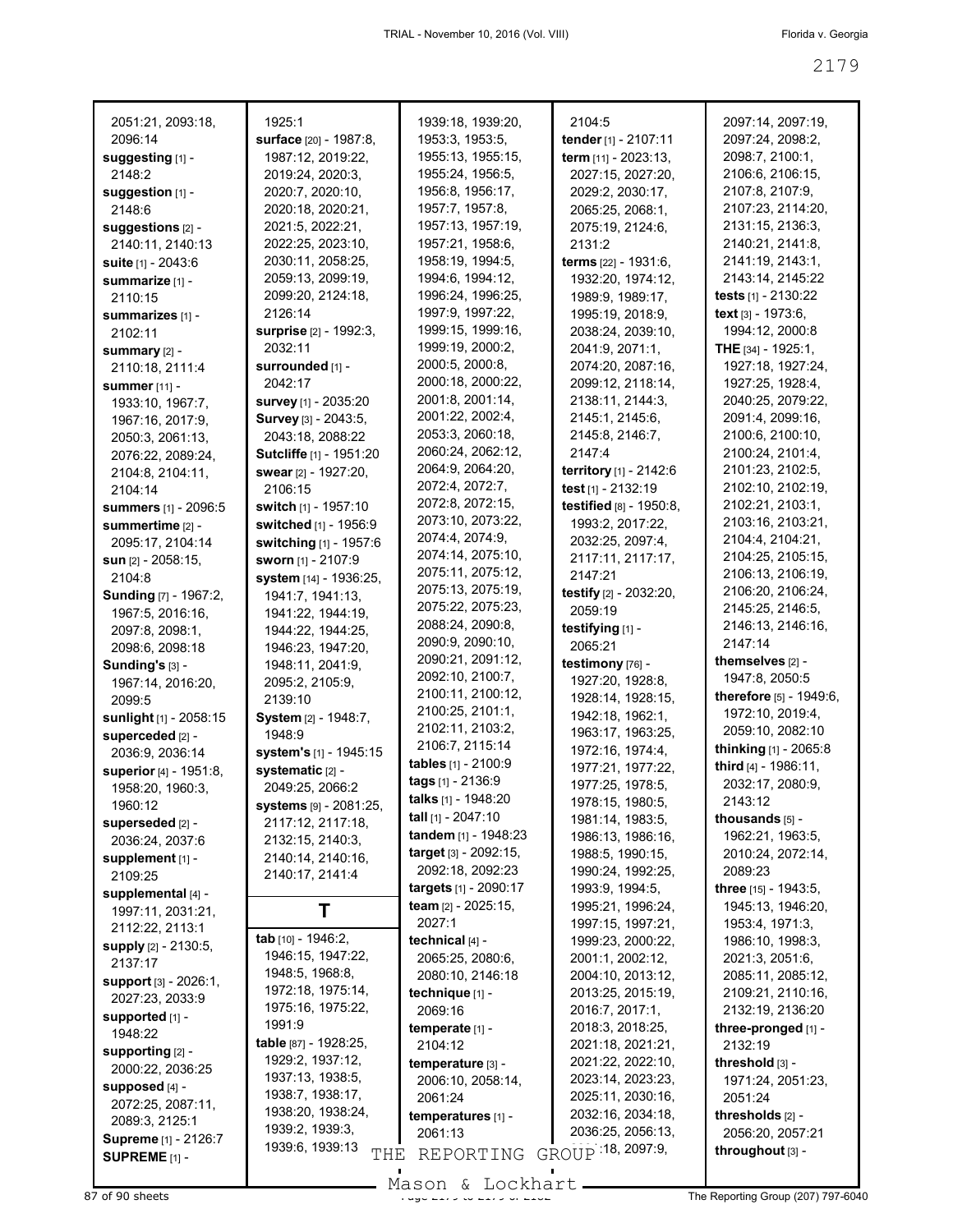| 2136:25, 2137:8,                                                                                                                                                                                                                                                                                                                                                                                                                                                                                                  | 2142:20                                                                                                                                                                                                                                                                                                                                                                                                                                                                                                                        | 1986:11, 1986:12,                                                                                                                                                                                                                                                                                                                                                                                                                                                         | umbrellas [1] -                                                                                                                                                                                                                                                                                                                                                                                                                                                                               | 2112:11, 2119:6,                                                                                                                                                                                                                                                                                                                                                                                                                                                        |
|-------------------------------------------------------------------------------------------------------------------------------------------------------------------------------------------------------------------------------------------------------------------------------------------------------------------------------------------------------------------------------------------------------------------------------------------------------------------------------------------------------------------|--------------------------------------------------------------------------------------------------------------------------------------------------------------------------------------------------------------------------------------------------------------------------------------------------------------------------------------------------------------------------------------------------------------------------------------------------------------------------------------------------------------------------------|---------------------------------------------------------------------------------------------------------------------------------------------------------------------------------------------------------------------------------------------------------------------------------------------------------------------------------------------------------------------------------------------------------------------------------------------------------------------------|-----------------------------------------------------------------------------------------------------------------------------------------------------------------------------------------------------------------------------------------------------------------------------------------------------------------------------------------------------------------------------------------------------------------------------------------------------------------------------------------------|-------------------------------------------------------------------------------------------------------------------------------------------------------------------------------------------------------------------------------------------------------------------------------------------------------------------------------------------------------------------------------------------------------------------------------------------------------------------------|
| 2138:23                                                                                                                                                                                                                                                                                                                                                                                                                                                                                                           | totally [2] - 2052:22,                                                                                                                                                                                                                                                                                                                                                                                                                                                                                                         | 1997:4, 2000:16,                                                                                                                                                                                                                                                                                                                                                                                                                                                          | 2148:16                                                                                                                                                                                                                                                                                                                                                                                                                                                                                       | 2135:4, 2140:12,                                                                                                                                                                                                                                                                                                                                                                                                                                                        |
| timing [1] - 2102:14                                                                                                                                                                                                                                                                                                                                                                                                                                                                                              | 2082:15                                                                                                                                                                                                                                                                                                                                                                                                                                                                                                                        | 2002:12, 2003:15,                                                                                                                                                                                                                                                                                                                                                                                                                                                         | unavailable [1] -                                                                                                                                                                                                                                                                                                                                                                                                                                                                             | 2140:22, 2142:15                                                                                                                                                                                                                                                                                                                                                                                                                                                        |
| title [1] - 2085:10                                                                                                                                                                                                                                                                                                                                                                                                                                                                                               | toward [1] - 1984:15                                                                                                                                                                                                                                                                                                                                                                                                                                                                                                           | 2005:17, 2017:5,                                                                                                                                                                                                                                                                                                                                                                                                                                                          | 2143:17                                                                                                                                                                                                                                                                                                                                                                                                                                                                                       | up-to-date [3] -                                                                                                                                                                                                                                                                                                                                                                                                                                                        |
| today [13] - 1929:3,                                                                                                                                                                                                                                                                                                                                                                                                                                                                                              | track [10] - 2058:10,                                                                                                                                                                                                                                                                                                                                                                                                                                                                                                          | 2021:21, 2027:6,                                                                                                                                                                                                                                                                                                                                                                                                                                                          | unconventional [1] -                                                                                                                                                                                                                                                                                                                                                                                                                                                                          | 2034:23, 2035:1,                                                                                                                                                                                                                                                                                                                                                                                                                                                        |
| 1997:20, 2052:23,                                                                                                                                                                                                                                                                                                                                                                                                                                                                                                 | 2058:12, 2059:6,                                                                                                                                                                                                                                                                                                                                                                                                                                                                                                               | 2028:12, 2036:2,                                                                                                                                                                                                                                                                                                                                                                                                                                                          | 2013:19                                                                                                                                                                                                                                                                                                                                                                                                                                                                                       | 2035:13                                                                                                                                                                                                                                                                                                                                                                                                                                                                 |
| 2053:3, 2056:3,                                                                                                                                                                                                                                                                                                                                                                                                                                                                                                   | 2060:9, 2066:23,                                                                                                                                                                                                                                                                                                                                                                                                                                                                                                               | 2036:4, 2050:15,                                                                                                                                                                                                                                                                                                                                                                                                                                                          | under [26] - 1931:8,                                                                                                                                                                                                                                                                                                                                                                                                                                                                          | update [2] - 1946:12,                                                                                                                                                                                                                                                                                                                                                                                                                                                   |
| 2056:13, 2063:22,                                                                                                                                                                                                                                                                                                                                                                                                                                                                                                 | 2070:13, 2070:14,                                                                                                                                                                                                                                                                                                                                                                                                                                                                                                              | 2052:2, 2055:12,                                                                                                                                                                                                                                                                                                                                                                                                                                                          | 1933:1, 1933:9,                                                                                                                                                                                                                                                                                                                                                                                                                                                                               | 2141:9                                                                                                                                                                                                                                                                                                                                                                                                                                                                  |
| 2095:15, 2099:14,                                                                                                                                                                                                                                                                                                                                                                                                                                                                                                 | 2070:15, 2070:19                                                                                                                                                                                                                                                                                                                                                                                                                                                                                                               | 2060:16, 2066:16,                                                                                                                                                                                                                                                                                                                                                                                                                                                         | 1934:2, 1934:3,                                                                                                                                                                                                                                                                                                                                                                                                                                                                               | updated [6] - 1957:17,                                                                                                                                                                                                                                                                                                                                                                                                                                                  |
| 2107:9, 2120:25,                                                                                                                                                                                                                                                                                                                                                                                                                                                                                                  | tracks [1] - 1953:10                                                                                                                                                                                                                                                                                                                                                                                                                                                                                                           | 2072:3, 2074:4,                                                                                                                                                                                                                                                                                                                                                                                                                                                           | 1934:4, 1934:7,                                                                                                                                                                                                                                                                                                                                                                                                                                                                               | 1957:21, 1958:6,                                                                                                                                                                                                                                                                                                                                                                                                                                                        |
| 2121:7, 2147:17                                                                                                                                                                                                                                                                                                                                                                                                                                                                                                   | transcript [9] -                                                                                                                                                                                                                                                                                                                                                                                                                                                                                                               | 2079:25, 2080:5,                                                                                                                                                                                                                                                                                                                                                                                                                                                          | 1934:13, 1940:19,                                                                                                                                                                                                                                                                                                                                                                                                                                                                             | 1958:19, 2016:16,                                                                                                                                                                                                                                                                                                                                                                                                                                                       |
| together [6] - 1943:5,                                                                                                                                                                                                                                                                                                                                                                                                                                                                                            | 1942:25, 1943:14,                                                                                                                                                                                                                                                                                                                                                                                                                                                                                                              | 2080:9, 2082:16,                                                                                                                                                                                                                                                                                                                                                                                                                                                          | 1940:23, 1943:9,                                                                                                                                                                                                                                                                                                                                                                                                                                                                              | 2035:11                                                                                                                                                                                                                                                                                                                                                                                                                                                                 |
| 1976:4, 2050:16,                                                                                                                                                                                                                                                                                                                                                                                                                                                                                                  | 1947:10, 1955:1,                                                                                                                                                                                                                                                                                                                                                                                                                                                                                                               | 2086:16, 2088:10,                                                                                                                                                                                                                                                                                                                                                                                                                                                         | 1948:9, 1952:11,                                                                                                                                                                                                                                                                                                                                                                                                                                                                              | upper [2] - 2041:18,                                                                                                                                                                                                                                                                                                                                                                                                                                                    |
| 2072:7, 2080:23,                                                                                                                                                                                                                                                                                                                                                                                                                                                                                                  | 2013:2, 2025:12,                                                                                                                                                                                                                                                                                                                                                                                                                                                                                                               | 2089:25, 2093:14,                                                                                                                                                                                                                                                                                                                                                                                                                                                         | 1961:5, 1961:15,                                                                                                                                                                                                                                                                                                                                                                                                                                                                              | 2046:10                                                                                                                                                                                                                                                                                                                                                                                                                                                                 |
| 2118:16                                                                                                                                                                                                                                                                                                                                                                                                                                                                                                           | 2027:6, 2039:23,                                                                                                                                                                                                                                                                                                                                                                                                                                                                                                               | 2095:18, 2097:17,                                                                                                                                                                                                                                                                                                                                                                                                                                                         | 1963:14, 1964:10,                                                                                                                                                                                                                                                                                                                                                                                                                                                                             | upstream [11] -                                                                                                                                                                                                                                                                                                                                                                                                                                                         |
| tomorrow [1] - 2148:8                                                                                                                                                                                                                                                                                                                                                                                                                                                                                             | 2149:5                                                                                                                                                                                                                                                                                                                                                                                                                                                                                                                         | 2099:22, 2115:7,                                                                                                                                                                                                                                                                                                                                                                                                                                                          | 1964:19, 1964:22,                                                                                                                                                                                                                                                                                                                                                                                                                                                                             | 1948:22, 1949:15,                                                                                                                                                                                                                                                                                                                                                                                                                                                       |
| took $[9] - 1965:19$ ,                                                                                                                                                                                                                                                                                                                                                                                                                                                                                            | TRANSCRIPT <sub>[1]</sub> -                                                                                                                                                                                                                                                                                                                                                                                                                                                                                                    | 2120:4                                                                                                                                                                                                                                                                                                                                                                                                                                                                    | 1965:3, 1982:22,                                                                                                                                                                                                                                                                                                                                                                                                                                                                              | 1950:5, 1950:6,                                                                                                                                                                                                                                                                                                                                                                                                                                                         |
| 1976:8, 1991:12,                                                                                                                                                                                                                                                                                                                                                                                                                                                                                                  | 1925:9                                                                                                                                                                                                                                                                                                                                                                                                                                                                                                                         | turned [1] - 2101:17                                                                                                                                                                                                                                                                                                                                                                                                                                                      | 2001:8, 2036:7,                                                                                                                                                                                                                                                                                                                                                                                                                                                                               | 1989:21, 1990:3,                                                                                                                                                                                                                                                                                                                                                                                                                                                        |
| 2045:18, 2054:14,                                                                                                                                                                                                                                                                                                                                                                                                                                                                                                 | transfers $[2]$ -                                                                                                                                                                                                                                                                                                                                                                                                                                                                                                              | turning [5] - 1976:20,                                                                                                                                                                                                                                                                                                                                                                                                                                                    | 2115:19, 2133:14,                                                                                                                                                                                                                                                                                                                                                                                                                                                                             | 1991:6, 1992:20,                                                                                                                                                                                                                                                                                                                                                                                                                                                        |
| 2059:24, 2128:23,                                                                                                                                                                                                                                                                                                                                                                                                                                                                                                 | 1932:16, 1969:13                                                                                                                                                                                                                                                                                                                                                                                                                                                                                                               | 1978:12, 1982:21,                                                                                                                                                                                                                                                                                                                                                                                                                                                         | 2144:25                                                                                                                                                                                                                                                                                                                                                                                                                                                                                       | 2038:22, 2094:8,                                                                                                                                                                                                                                                                                                                                                                                                                                                        |
| 2135:3, 2141:10                                                                                                                                                                                                                                                                                                                                                                                                                                                                                                   | translates [1] - 1989:3                                                                                                                                                                                                                                                                                                                                                                                                                                                                                                        | 2071:12, 2092:25                                                                                                                                                                                                                                                                                                                                                                                                                                                          | under-predicting [1] -                                                                                                                                                                                                                                                                                                                                                                                                                                                                        | 2095:4                                                                                                                                                                                                                                                                                                                                                                                                                                                                  |
| tool $[4] - 2066:20$ ,                                                                                                                                                                                                                                                                                                                                                                                                                                                                                            | transpiration [3] -                                                                                                                                                                                                                                                                                                                                                                                                                                                                                                            | twice [1] - 2140:9                                                                                                                                                                                                                                                                                                                                                                                                                                                        | 1952:11                                                                                                                                                                                                                                                                                                                                                                                                                                                                                       | urban [2] - 2143:18,                                                                                                                                                                                                                                                                                                                                                                                                                                                    |
| 2067:25, 2070:19,                                                                                                                                                                                                                                                                                                                                                                                                                                                                                                 | 2049:14, 2049:17,                                                                                                                                                                                                                                                                                                                                                                                                                                                                                                              | two [38] - 1929:22,                                                                                                                                                                                                                                                                                                                                                                                                                                                       | undergraduates [1] -                                                                                                                                                                                                                                                                                                                                                                                                                                                                          | 2143:19                                                                                                                                                                                                                                                                                                                                                                                                                                                                 |
| 2093:24                                                                                                                                                                                                                                                                                                                                                                                                                                                                                                           | 2058:19                                                                                                                                                                                                                                                                                                                                                                                                                                                                                                                        | 1940:8, 1951:15,                                                                                                                                                                                                                                                                                                                                                                                                                                                          | 2070:11                                                                                                                                                                                                                                                                                                                                                                                                                                                                                       | useful [3] - 2060:2,                                                                                                                                                                                                                                                                                                                                                                                                                                                    |
| tools [4] - 2029:5,                                                                                                                                                                                                                                                                                                                                                                                                                                                                                               | transpose [1] -                                                                                                                                                                                                                                                                                                                                                                                                                                                                                                                | 1954:21, 1967:22,                                                                                                                                                                                                                                                                                                                                                                                                                                                         | underlying [6] -                                                                                                                                                                                                                                                                                                                                                                                                                                                                              | 2062:22, 2074:6                                                                                                                                                                                                                                                                                                                                                                                                                                                         |
| 2066:19, 2067:25,                                                                                                                                                                                                                                                                                                                                                                                                                                                                                                 | 2075:21                                                                                                                                                                                                                                                                                                                                                                                                                                                                                                                        | 1968:6, 1968:13,                                                                                                                                                                                                                                                                                                                                                                                                                                                          | 1976:9, 1998:13,                                                                                                                                                                                                                                                                                                                                                                                                                                                                              | user [4] - 2121:16,                                                                                                                                                                                                                                                                                                                                                                                                                                                     |
| 2068:7                                                                                                                                                                                                                                                                                                                                                                                                                                                                                                            | traveled [1] - 2088:1                                                                                                                                                                                                                                                                                                                                                                                                                                                                                                          | 1985:21, 1993:3,                                                                                                                                                                                                                                                                                                                                                                                                                                                          | 2014:20, 2014:22,                                                                                                                                                                                                                                                                                                                                                                                                                                                                             | 2132:22, 2133:23,                                                                                                                                                                                                                                                                                                                                                                                                                                                       |
| top [12] - 1946:16,                                                                                                                                                                                                                                                                                                                                                                                                                                                                                               | tremendous [1] -                                                                                                                                                                                                                                                                                                                                                                                                                                                                                                               | 1994:6, 1995:1,                                                                                                                                                                                                                                                                                                                                                                                                                                                           | 2017:7, 2019:18                                                                                                                                                                                                                                                                                                                                                                                                                                                                               | 2137:18                                                                                                                                                                                                                                                                                                                                                                                                                                                                 |
| 1953:1, 1982:20,                                                                                                                                                                                                                                                                                                                                                                                                                                                                                                  | 2093:9                                                                                                                                                                                                                                                                                                                                                                                                                                                                                                                         | 1995:24, 2006:21,                                                                                                                                                                                                                                                                                                                                                                                                                                                         | unintentionally [1] -                                                                                                                                                                                                                                                                                                                                                                                                                                                                         | users $[6] - 2118:10,$                                                                                                                                                                                                                                                                                                                                                                                                                                                  |
| 2000:3, 2010:11,                                                                                                                                                                                                                                                                                                                                                                                                                                                                                                  | trial $[1]$ - 2082:21                                                                                                                                                                                                                                                                                                                                                                                                                                                                                                          | 2008:23, 2013:10,                                                                                                                                                                                                                                                                                                                                                                                                                                                         | 2132:14                                                                                                                                                                                                                                                                                                                                                                                                                                                                                       | 2118:11, 2119:16,                                                                                                                                                                                                                                                                                                                                                                                                                                                       |
| 2056:21, 2061:5,                                                                                                                                                                                                                                                                                                                                                                                                                                                                                                  | tributaries [1] - 2052:9                                                                                                                                                                                                                                                                                                                                                                                                                                                                                                       | 2021:3, 2048:23,                                                                                                                                                                                                                                                                                                                                                                                                                                                          | unit [1] - 2141:25                                                                                                                                                                                                                                                                                                                                                                                                                                                                            | 2132:15, 2133:22,                                                                                                                                                                                                                                                                                                                                                                                                                                                       |
| 2068:24, 2085:13,                                                                                                                                                                                                                                                                                                                                                                                                                                                                                                 | tributary [2] - 1986:21,                                                                                                                                                                                                                                                                                                                                                                                                                                                                                                       | 2051:17, 2061:1,                                                                                                                                                                                                                                                                                                                                                                                                                                                          | <b>UNITED</b> [1] - 1925:1                                                                                                                                                                                                                                                                                                                                                                                                                                                                    | 2138:10                                                                                                                                                                                                                                                                                                                                                                                                                                                                 |
| 2085:14, 2127:8,                                                                                                                                                                                                                                                                                                                                                                                                                                                                                                  | 1989:2                                                                                                                                                                                                                                                                                                                                                                                                                                                                                                                         | 2061:2, 2063:23,                                                                                                                                                                                                                                                                                                                                                                                                                                                          | United [3] - 1930:4,                                                                                                                                                                                                                                                                                                                                                                                                                                                                          | uses [5] - 1930:11,                                                                                                                                                                                                                                                                                                                                                                                                                                                     |
| 2143:4                                                                                                                                                                                                                                                                                                                                                                                                                                                                                                            | trickle [1] - 2054:23                                                                                                                                                                                                                                                                                                                                                                                                                                                                                                          | 2064:2, 2085:17,                                                                                                                                                                                                                                                                                                                                                                                                                                                          | 2043:18, 2043:20                                                                                                                                                                                                                                                                                                                                                                                                                                                                              | 1930:18, 2063:5,                                                                                                                                                                                                                                                                                                                                                                                                                                                        |
| topic [8] - 1970:7,                                                                                                                                                                                                                                                                                                                                                                                                                                                                                               | tried [2] - 2069:7,                                                                                                                                                                                                                                                                                                                                                                                                                                                                                                            | 2085:22, 2093:16,                                                                                                                                                                                                                                                                                                                                                                                                                                                         | University [2] -                                                                                                                                                                                                                                                                                                                                                                                                                                                                              | 2074:17, 2118:8                                                                                                                                                                                                                                                                                                                                                                                                                                                         |
| 2021:18, 2025:11,                                                                                                                                                                                                                                                                                                                                                                                                                                                                                                 | 2146:19                                                                                                                                                                                                                                                                                                                                                                                                                                                                                                                        | 2097:23, 2098:2,                                                                                                                                                                                                                                                                                                                                                                                                                                                          | 2059:18, 2135:14                                                                                                                                                                                                                                                                                                                                                                                                                                                                              | USGS [24] - 1972:25,                                                                                                                                                                                                                                                                                                                                                                                                                                                    |
| 2060:5, 2093:14,<br>2096:3, 2114:19,<br>2120:24<br><b>Torak</b> [31] - 2024:9,<br>2024:13, 2024:16,<br>2024:21, 2024:25,<br>2025:4, 2025:9,<br>2029:16, 2029:22,<br>2029:25, 2030:5,<br>2030:9, 2031:11,<br>2033:21, 2033:24,<br>2034:2, 2034:5,<br>2034:9, 2034:11,<br>2034:13, 2035:8,<br>2035:11, 2035:15,<br>2035:22, 2036:12,<br>2036:13, 2036:15,<br>2036:19, 2037:7<br><b>total</b> [12] - 1934:6,<br>1934:15, 1934:21,<br>1939:23, 1972:21,<br>1977:17, 1989:7,<br>2111:21, 2112:15,<br>2134:14, 2134:25, | true [12] - 1995:4,<br>2008:7, 2025:1,<br>2025:3, 2095:8,<br>2117:21, 2118:1,<br>2118:20, 2119:9,<br>2121:10, 2125:10<br><b>truth</b> $[7] - 1927:22,$<br>1927:23, 1943:11,<br>2106:17, 2106:18<br>try $[5] - 2018:12$ ,<br>2070:11, 2130:10,<br>2133:1, 2144:12<br>trying [6] - 1936:19,<br>2077:25, 2106:4,<br>2120:22, 2132:10,<br>2136:13<br>Tuesday [1] - 2148:9<br>turn [46] - 1937:9,<br>1937:11, 1943:13,<br>1946:15, 1947:9,<br>1954:25, 1965:18,<br>1972:15, 1972:19,<br>1977:24, 1978:17,<br>THE<br>1979:19, 1982:1 | 2111:1, 2112:6,<br>2117:4, 2117:5,<br>2117:6, 2118:7,<br>2118:15, 2127:2,<br>2132:5, 2139:19,<br>2145:20<br>two-way [1] - 2085:22<br><b>type</b> [4] - 1947:19,<br>2051:23, 2131:4,<br>2133:17<br><b>types</b> [2] - 2064:2,<br>2139:25<br>typical [1] - 2069:20<br>typically [6] - 1949:6,<br>2043:14, 2047:25,<br>2068:4, 2083:22,<br>2101:25<br>U<br>$U.S$ [7] - 2043:5,<br>2080:18, 2080:24,<br>2081:14, 2083:5,<br>2088-22 2141-8<br>REPORTING<br>$Mason$ & Lockhart | unreasonable [1] -<br>2034:22<br>up [49] - 1928:1,<br>1928:21, 1929:7,<br>1931:12, 1933:17,<br>1939:11, 1951:11,<br>1953:4, 1956:14,<br>1957:13, 1970:24,<br>1971:1, 1975:4,<br>1988:19, 2004:3,<br>2005:19, 2026:7,<br>2034:23, 2035:1,<br>2035:13, 2042:1,<br>2044:10, 2044:11,<br>2044:16, 2046:17,<br>2048:16, 2049:15,<br>2053:24, 2055:15,<br>2060:17, 2072:5,<br>2074:7, 2076:1,<br>2076:19, 2078:20,<br>2079:8, 2079:10,<br>2085:1, 2093:13,<br>2102:1, 2104:12,<br>GROUP 21, 2112:3, | 1975:7, 1976:7,<br>1977:11, 1979:16,<br>2007:3, 2007:4,<br>2007:7, 2007:18,<br>2024:10, 2033:24,<br>2035:5, 2035:14,<br>2043:17, 2048:1,<br>2050:22, 2054:18,<br>2057:3, 2057:7,<br>2058:2, 2058:4,<br>2062:15, 2076:6<br><b>USGS's</b> [1] - 2007:14<br>utilities [2] - 2138:5,<br>2138:8<br>utility [1] - 2137:18<br>V<br>vaguely [1] - 1998:16<br>value [11] - 1966:18,<br>1969:6, 2006:22,<br>2006:23, 2051:12,<br>2051:16, 2051:21,<br>2054:15, 2054:16,<br>2079:6 |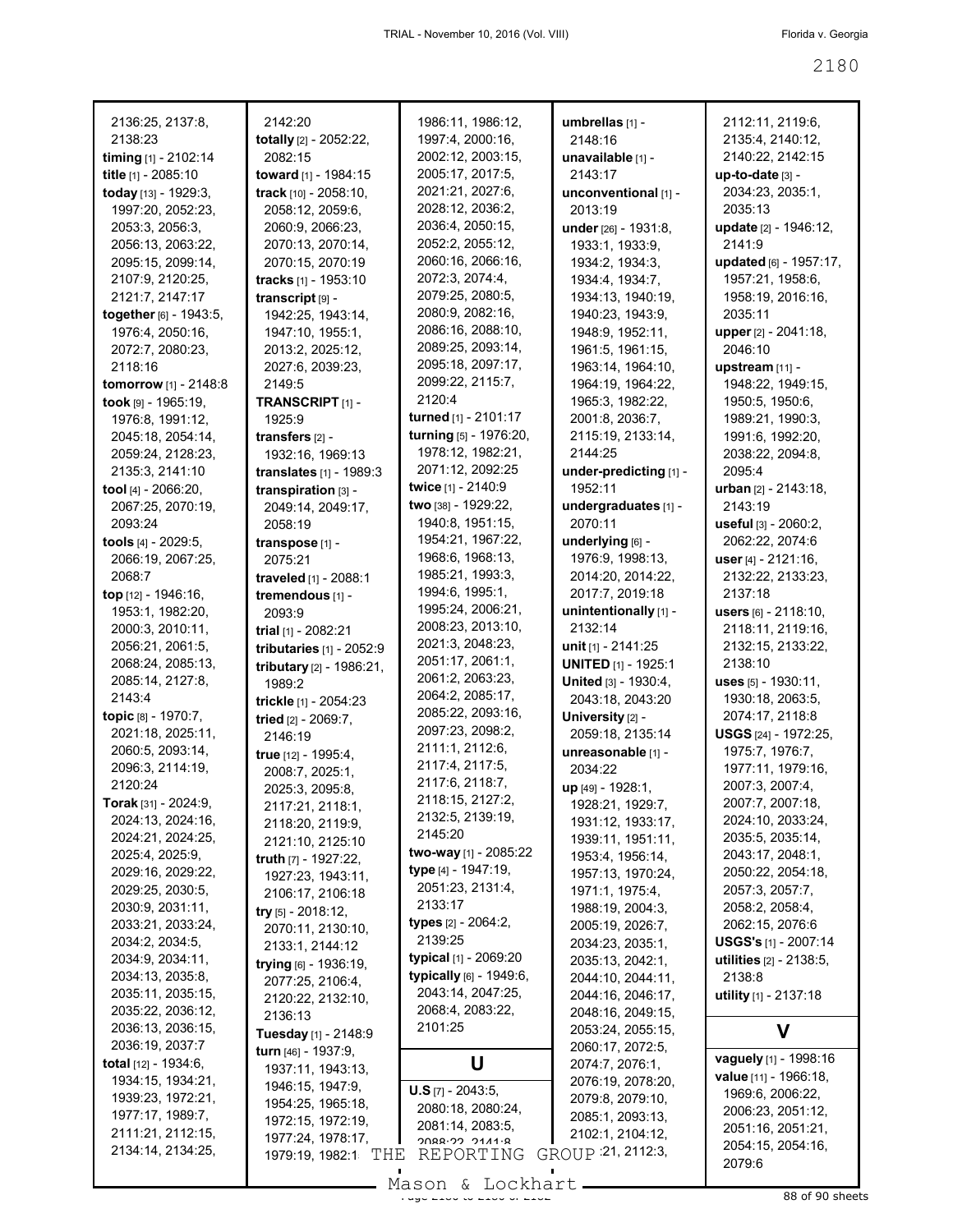| values [13] - 1939:13,                         | W                                       | 2073:8, 2078:8,                      | weird [1] - 2089:2                     | 2146:5, 2146:13,                           |
|------------------------------------------------|-----------------------------------------|--------------------------------------|----------------------------------------|--------------------------------------------|
| 1974:10, 1979:1,                               |                                         | 2078:10, 2079:11,                    | welcome [4] -                          | 2146:16, 2147:14,                          |
| 1979:3, 1997:7,                                | wait [2] - 1985:14,                     | 2082:8, 2082:10,                     | 2052:25, 2091:9,                       | 2149:10                                    |
| 2000:12, 2047:25,                              | 2099:2                                  | 2085:9, 2092:13,                     | 2145:16, 2147:7                        | Witness [1] - 1926:2                       |
| 2051:15, 2088:25,                              | walk [4] - 1958:10,                     | 2095:4, 2096:12,                     | well-accepted [1] -                    | witness [15] -                             |
| 2095:3, 2096:8,                                | 2045:13, 2054:21,                       | 2099:19, 2099:20,                    | 2059:23                                | 1927:14, 1928:7,                           |
| 2105:3, 2133:20                                | 2112:7                                  | 2105:1, 2105:9,                      | well-recognized [1] -                  | 1929:6, 1945:24,                           |
| variability [1] -                              | walked [5] - 1934:5,<br>1935:8, 1939:9, | 2109:7, 2111:22,                     | 2059:22                                | 1945:25, 1972:16,                          |
| 2063:19                                        | 1960:20, 2018:16                        | 2112:15, 2117:22,                    | wells $[4] - 2114:16$ ,                | 1972:18, 1975:10,                          |
| variable [2] - 2068:17,<br>2074:16             | Walter [1] - 1945:14                    | 2119:17, 2121:12,<br>2122:1, 2122:4, | 2117:23, 2137:7,                       | 1975:16, 2052:13,<br>2107:12, 2108:14,     |
|                                                | <b>Walton</b> [2] - 2140:22,            | 2122:7, 2122:9,                      | 2141:15                                | 2120:7, 2127:5,                            |
| variety [1] - 1933:1<br>various [5] - 2056:20, | 2140:25                                 | 2122:15, 2122:16,                    | West [1] - 1945:14                     | 2147:24                                    |
| 2057:20, 2059:8,                               | wants [1] - 2078:9                      | 2122:22, 2123:16,                    | west [1] - 2005:2<br>wet [9] - 1999:3, | witnesses $[2]$ -                          |
| 2133:11, 2136:21                               | Washington [1] -                        | 2123:21, 2123:24,                    | 1999:6, 1999:9,                        | 2147:21, 2147:22                           |
| <b>vast</b> $[1]$ - 1973:15                    | 2059:18                                 | 2124:13, 2124:16,                    | 2021:1, 2021:6,                        | wonderful [1] - 2148:6                     |
| vegetative [1] -                               | water [150] - 1932:24,                  | 2124:21, 2126:14,                    | 2021:9, 2022:4,                        | wondering [1] -                            |
| 2058:25                                        | 1937:5, 1937:15,                        | 2127:16, 2129:24,                    | 2039:3, 2054:20                        | 2047:7                                     |
| velocity [1] - 2047:19                         | 1937:19, 1937:24,                       | 2130:3, 2130:12,                     | wetland [2] - 2121:17,                 | Woodruff <sub>[23]</sub> -                 |
| verbatim [1] - 2028:18                         | 1938:25, 1939:4,                        | 2130:16, 2131:23,                    | 2134:2                                 | 1948:22, 1949:12,                          |
| verify [3] - 2014:10,                          | 1940:10, 1945:9,                        | 2132:3, 2133:13,                     | wetlands [1] - 2086:4                  | 1953:18, 1962:13,                          |
| 2026:18, 2026:23                               | 1946:12, 1946:17,                       | 2133:16, 2134:12,                    | WHEREOF [1] -                          | 1962:16, 1962:21,                          |
| version [5] - 2010:4,                          | 1946:24, 1948:16,                       | 2134:14, 2134:20,                    | 2149:10                                | 1964:4, 1964:13,                           |
| 2083:16, 2083:19,                              | 1962:15, 1962:17,                       | 2134:25, 2136:23,                    | whole [9] - 1927:22,                   | 1964:20, 1965:1,                           |
| 2083:22, 2083:24                               | 1963:15, 1967:6,                        | 2137:25, 2138:9,                     | 2043:6, 2046:6,                        | 1966:6, 1966:12,                           |
| versus [6] - 1971:7,                           | 1972:6, 1972:10,                        | 2138:16, 2139:24,                    | 2063:16, 2086:5,                       | 1966:20, 1967:10,                          |
| 1993:15, 2077:7,                               | 1978:19, 1978:21,                       | 2142:18, 2142:21,                    | 2106:17, 2110:16,                      | 1967:17, 1968:24,                          |
| 2095:1, 2103:5,                                | 1978:23, 1978:25,                       | 2142:23, 2144:6,                     | 2122:22, 2144:14                       | 1969:3, 1969:18,                           |
| 2144:4                                         | 1979:11, 1987:8,                        | 2145:2, 2145:9                       | wide [2] - 2054:20,                    | 1970:3, 1983:14,                           |
| vertical [2] - 2044:7,                         | 1987:12, 1987:25,                       | Water [7] - 2108:22,                 | 2122:21                                | 1988:22, 1988:23,                          |
| 2077:7                                         | 1988:23, 1989:24,                       | 2123:15, 2125:11,                    | Wildlife [4] - 2080:18,                | 2046:20                                    |
| <b>viable</b> $[1] - 2114.4$                   | 1990:5, 1995:11,                        | 2128:2, 2129:11,                     | 2080:24, 2081:2,                       | word [9] - 2017:17,                        |
| $VIC$ [2] - 2068:18,                           | 2002:15, 2009:23,                       | 2130:4, 2138:15                      | 2081:14                                | 2031:19, 2032:23,                          |
| 2074:16                                        | 2010:1, 2018:22,<br>2019:11, 2022:21,   | waters [2] - 2049:7,<br>2125:2       | wildly [1] - 2095:3                    | 2043:9, 2067:25,                           |
| <b>video</b> [7] - 1943:16,                    | 2022:25, 2023:8,                        | watershed [1] -                      | winded [1] - 2148:3                    | 2081:11, 2081:18,                          |
| 1947:13, 1955:4,                               | 2023:10, 2024:7,                        | 2062:22                              | WINE [1] - 1925:17                     | 2099:16, 2121:11<br>words $[7] - 1966.9$ , |
| 1959:5, 2013:5,                                | 2027:16, 2030:11,                       | Watershed [1] -                      | Winn [1] - 2107:20                     | 2026:24, 2043:7,                           |
| 2027:10, 2040:1                                | 2037:10, 2037:14,                       | 2071:3                               | winter [1] - 2104:11                   | 2064:20, 2077:14,                          |
| view [2] - 2128:4,                             | 2038:10, 2038:16,                       | ways [4] - 2038:14,                  | withdraw $[2]$ -                       | 2087:7, 2095:23                            |
| 2128:9                                         | 2038:24, 2039:11,                       | 2069:6, 2092:1,                      | 2121:12, 2144:16                       | works $[2] - 2041:9$ ,                     |
| viewed [1] - 1948:11                           | 2039:12, 2039:13,                       | 2109:24                              | withdrawal [1] -                       | 2138:23                                    |
| VIII $[1]$ - 1925:5<br>Vinyard [1] - 2128:24   | 2041:8, 2041:13,                        | weather [3] - 2038:18,               | 2133:25                                | world [2] - 2068:25,                       |
| violated [3] - 2093:5,                         | 2041:17, 2041:18,                       | 2148:14, 2148:15                     | withdrawals $[7]$ -                    | 2069:1                                     |
| 2093:8, 2093:12                                | 2043:12, 2047:20,                       | webs [1] - 2085:1                    | 1932:9, 2117:22,<br>2118:4, 2124:12,   | write [1] - 1953:3                         |
| violating [1] - 2089:20                        | 2047:21, 2047:23,                       | website [6] - 1975:7,                | 2126:15, 2126:17,                      | written [11] - 1928:14,                    |
| violation [2] - 2089:7,                        | 2049:14, 2049:20,                       | 1976:7, 1979:17,                     | 2126:20                                | 1928:15, 2002:21,                          |
| 2138:7                                         | 2049:21, 2058:10,                       | 2057:8, 2059:22,                     | <b>WITNESS [29] -</b>                  | 2025:5, 2028:1,                            |
| volume [9] - 1931:7,                           | 2058:11, 2058:20,                       | 2062:20                              | 1927:24, 1928:4,                       | 2028:5, 2107:23,                           |
| 1947:23, 2021:19,                              | 2059:2, 2059:5,                         | week [7] - 2055:13,                  | 2079:22, 2091:4,                       | 2114:25, 2117:10,                          |
| 2028:11, 2036:3,                               | 2059:6, 2059:7,<br>2059:13, 2060:8,     | 2059:19, 2065:21,                    | 2099:16, 2100:6,                       | 2125:17, 2133:3                            |
| 2043:11, 2113:11,                              | 2060:10, 2060:11,                       | 2076:23, 2148:10,                    | 2100:10, 2100:24,                      | wrote [4] - 2110:11,                       |
| 2113:21, 2114:2                                | 2064:16, 2065:9,                        | 2148:11                              | 2101:4, 2101:23,                       | 2127:9, 2127:12,                           |
| <b>VOLUME</b> [1] - 1925:5                     | 2066:22, 2066:24,                       | week-and-a-half [1] -                | 2102:5, 2102:10,                       | 2127:15                                    |
| volumes [2] - 2095:4,                          | 2066:25, 2070:6,                        | 2055:13                              | 2102:19, 2102:21,                      |                                            |
| 2109:7                                         | 2070:8, 2070:9,                         | weekend [2] -                        | 2103:1, 2103:16,                       | X                                          |
| voluntary [2] - 2123:3,                        | 2070:12, 2070:16,                       | 2148:15, 2148:21                     | 2103:21, 2104:4,                       | <b>XLSX</b> [2] - 2056:9,                  |
| 2123:10                                        | 2070:20, 2070:22,                       | weeks [2] - 1997:16,<br>2013:15      | 2104:21, 2104:25,                      | 2056:10                                    |
|                                                | 2070:24, 2071:6                         |                                      | 2105:15, 2106:19,                      |                                            |
|                                                | THE<br>2072:22, 2072:2                  | REPORTING                            | GROUP 24, 2145:25,                     |                                            |
|                                                |                                         | Mason & Lockhart.                    |                                        |                                            |
| 89 of 90 sheets                                |                                         |                                      |                                        | The Reporting Group (207) 797-6040         |